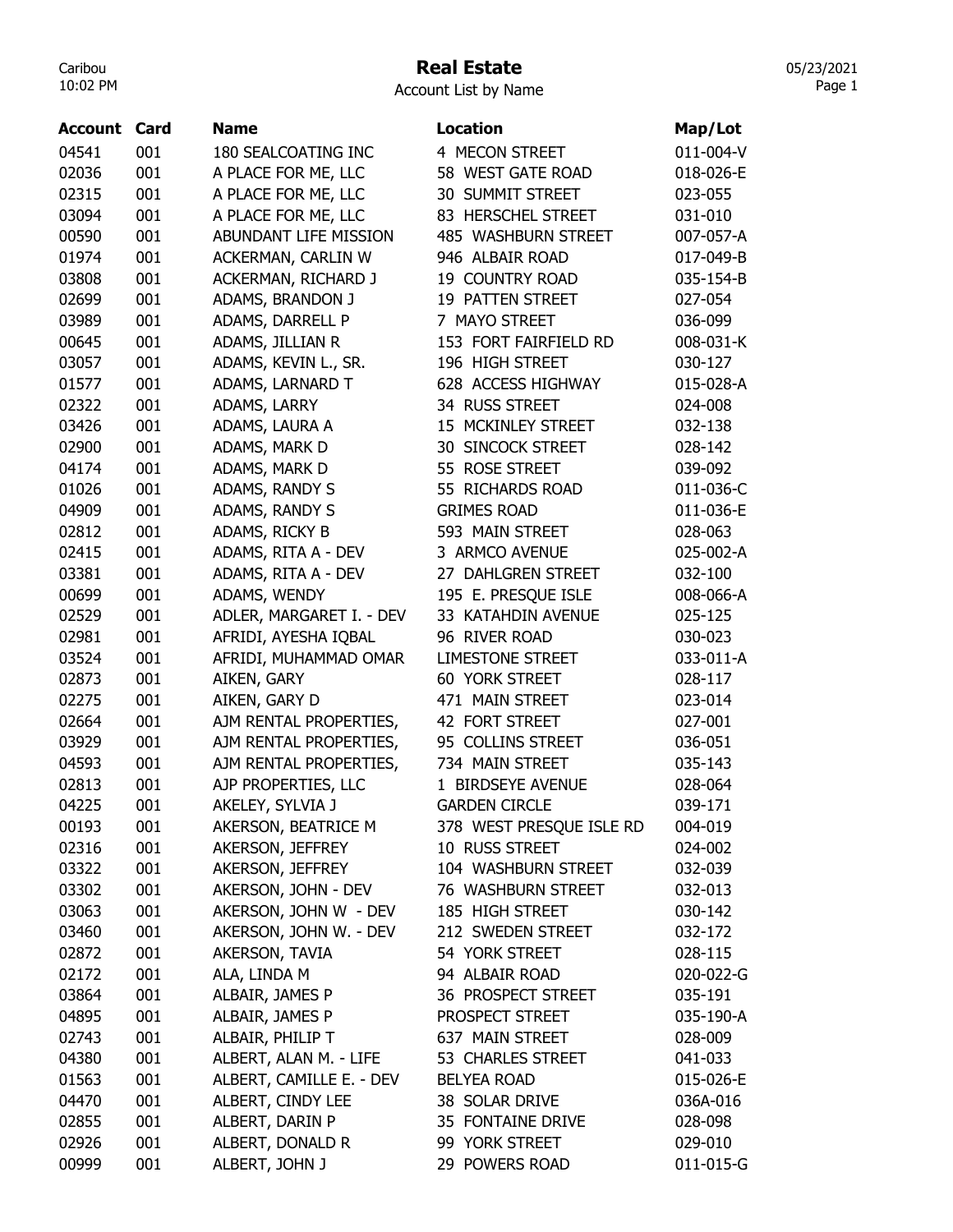# Real Estate

Account List by Name

| <b>Account Card</b> |     | <b>Name</b>             | Location                 | Map/Lot        |
|---------------------|-----|-------------------------|--------------------------|----------------|
| 01360               | 001 | ALBERT, KENNETH J       | 154 BOWLES ROAD          | 014-005-A      |
| 05137               | 001 | ALBERT, KENNETH J       | <b>BOWLES ROAD</b>       | 014-005-B      |
| 02359               | 001 | ALBERT, MATTHEW A       | 37 VESTA DRIVE           | 024-026        |
| 04049               | 001 | ALBERT, ROLAND P - DEC  | 8 SHIRLEY DRIVE          | 037-018        |
| 00471               | 001 | ALBERT, TODD A          | 75 OLD WASHBURN ROAD     | 007-013-B      |
| 01400               | 001 | ALFORD, MOODY RONDALE   | POWERS ROAD              | 014-019        |
| 02550               | 001 | ALGONQUIN NORTHERN      | 142 LOWER LYNDON ST      | 025-149        |
| 04940               | 001 | ALLEN, DIANE            | <b>OGREN ROAD</b>        | 016-027-H      |
| 01571               | 001 | ALLEN, GEORGE J         | 55 BELYEA ROAD           | 015-027        |
| 03268               | 001 | ALLEN, MICHAEL K        | 20 MYRTLE STREET         | 031-251        |
| 02957               | 001 | ALLEN, MILTON A., JR.   | 116 WASHBURN STREET      | 029-048        |
| 00211               | 001 | ALLEN, PATRICIA A       | 243 WEST PRESQUE ISLE RD | 004-025-K      |
| 00169               | 001 | ALSPACH, RONALD P       | 475 WEST PRESQUE ISLE RD | 004-005-A      |
| 04799               | 001 | ALSTON, DOROTHY         | 590 ACCESS HIGHWAY       | 015-036-022    |
| 01226               | 001 | ALWARD, SHERRY          | 277 GRIMES MILL RD       | 012-056        |
| 00176               | 001 | AMADOR, FRANK           | 392 WEST PRESQUE ISLE RD | 004-010        |
| 00075               | 001 | AMADOR, FRANK N         | PRESQUE ISLE ROAD        | 002-036        |
| 00537               | 001 | AMAN, LAURIE            | 306 WASHBURN ST.LOT#28   | 007-039-028-ON |
| 02190               | 001 | AMBER CAT LLC           | <b>BELANGER ROAD</b>     | 020-031-B      |
| 01980               | 001 | AMBERCAT, LLC           | <b>BELANGER ROAD</b>     | 017-051-B      |
| 03115               | 001 | AMERICAN LEGION         | <b>HERSCHEL STREET</b>   | 031-031        |
| 03116               | 001 | AMERICAN LEGION         | 67 SWEDEN STREET         | 031-031-A      |
| 03612               | 001 | AMERO, DANIEL J         | 23 NORTH STREET          | 034-124        |
| 02405               | 001 | AMHC FACILITIES, INC.   | 7 RUSS STREET            | 024-065-A      |
| 04111               | 001 | ANDERSON, AMY           | 141 LIMESTONE STREET     | 038-082        |
| 04641               | 001 | ANDERSON, ANDRE         | 8 VAUGHAN STREET         | 028-012        |
| 02887               | 001 | ANDERSON, BETHENY C     | 21 YORK STREET           | 028-131        |
| 04437               | 001 | ANDERSON, BRYAN T       | 41 SUPERIOR DRIVE        | 010A-011       |
| 01510               | 001 | ANDERSON, CARL S        | 283 BOWLES ROAD          | 015-005        |
| 03143               | 001 | ANDERSON, CARL S        | 98 SWEDEN STREET         | 031-073        |
| 04371               | 001 | ANDERSON, CURT W        | 33 VIOLETTE STREET       | 041-022        |
| 00584               | 001 | ANDERSON, DANA M        | 30 MITCHELL ROAD         | 007-050        |
| 03862               | 001 | ANDERSON, DUANE C       | 50 PROSPECT STREET       | 035-189        |
| 02430               | 001 | ANDERSON, GREGORY       | 32 HARDISON AVENUE       | 025-013        |
| 01124               | 001 | ANDERSON, JONATHAN      | 48 SPRUCE RIDGE ROAD     | 011-078        |
| 04265               | 001 | ANDERSON, KATHERINE A   | 145 GLENN STREET         | 039-212        |
| 00167               | 001 | ANDERSON, KYLE S        | 535 WEST PRESQUE ISLE RD | 004-004-B      |
| 04670               | 001 | ANDERSON, KYLE W        | 15 HAINES STREET         | 028-107        |
| 04758               | 001 | ANDERSON, MARY LEE      | 31 CORRIVEAU ST          | 041-006        |
| 04792               | 001 | ANDERSON, MARY LEE      | <b>CORRIVEAU ST</b>      | 041-007        |
| 04688               | 001 | ANDERSON, SCOTT         | 99 LYNN DRIVE            | 036-111        |
| 02410               | 001 | ANDERSON, VINCENT T     | 454 MAIN STREET          | 024-068        |
| 03885               | 001 | ANDREWS, LORRAINE J     | 7 ELIZABETH AVENUE       | 036-007        |
| 01763               | 001 | ANDREWS, MARK R         | 115 MADAWASKA ROAD       | 015-075        |
| 00025               | 001 | ANGEVIN, KATHLEEN MARIE | 148 BAILEY ROAD          | 001-014        |
| 02621               | 001 | ANGOTTI, FRANKLIN R     | 34 PARIS SNOW DRIVE      | 026-033-D      |
| 03020               | 001 | ANHI, LLC               | 84 WATER STREET          | 030-085        |
| 04228               | 001 | ARBEAU, PHILIP S        | 8 WESTWIND DRIVE         | 039-174        |
| 01983               | 001 | ARCAND, ARTHUR J        | <b>BELANGER ROAD</b>     | 017-051-E      |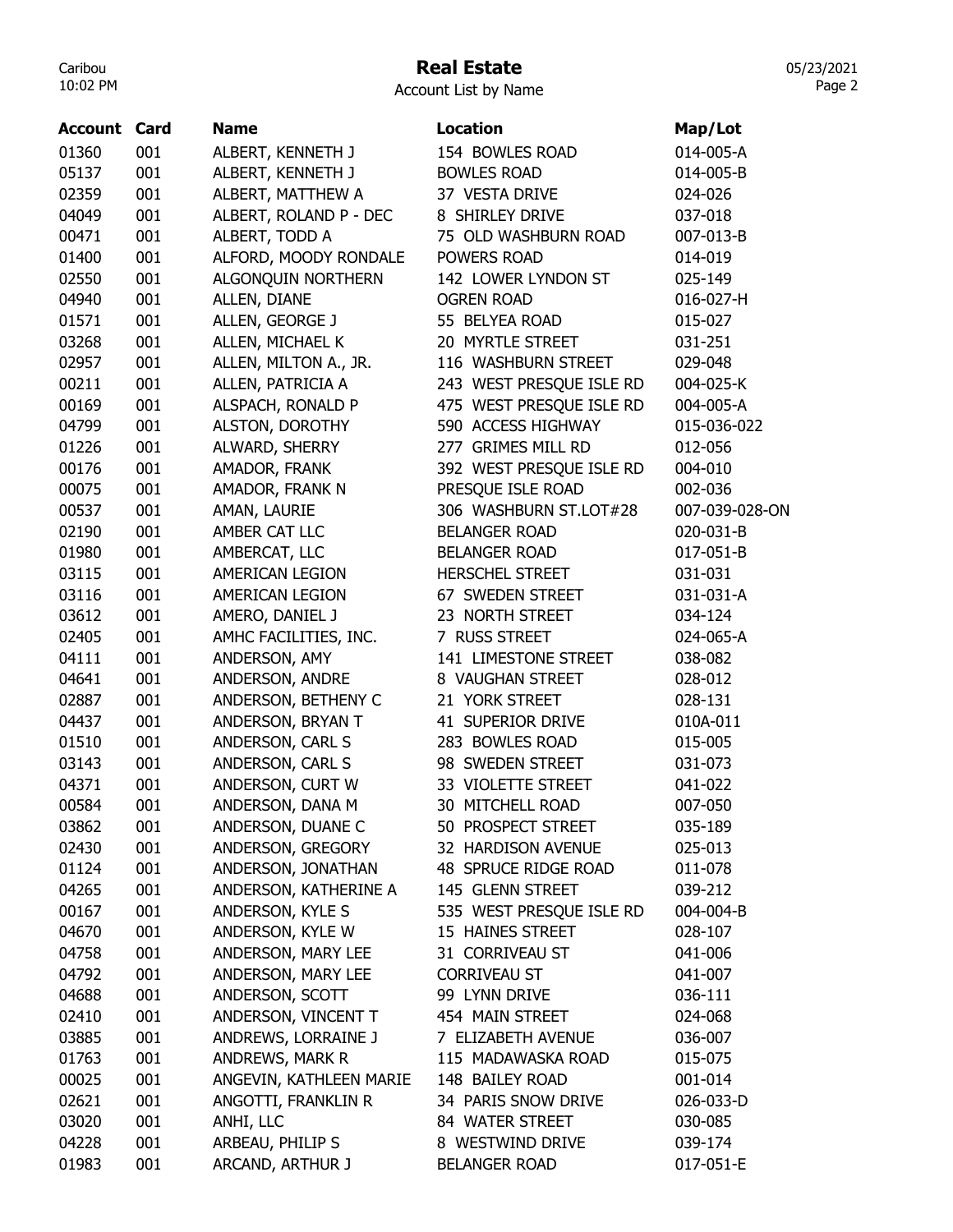## Real Estate

Account List by Name

| Account | Card | <b>Name</b>                 | <b>Location</b>          | Map/Lot    |
|---------|------|-----------------------------|--------------------------|------------|
| 02670   | 001  | ARCHER, RICHARD S           | 9 LOWER WASHINGTON ST    | 027-009    |
| 00433   | 001  | AREY, STEVEN J              | 408 MAIN STREET          | 007-003-A  |
| 01903   | 001  | AREY, STEVEN J              | 123 BELANGER ROAD        | 017-024    |
| 03541   | 001  | ARGRAVES, RICHARD P         | 34 MIDLAND STREET        | 034-040    |
| 03542   | 001  | ARGRAVES, RICHARD, ALMA,    | MIDLAND STREET           | 034-040-A  |
| 01750   | 001  | ARMSTRONG, DOMINICK AND     | <b>ACCESS HIGHWAY</b>    | 015-067-L  |
| 01751   | 001  | ARMSTRONG, DOMINICK AND     | <b>ACCESS HIGHWAY</b>    | 015-067-M  |
| 02368   | 001  | ARNO, JODY L                | 30 VESTA DRIVE           | 024-035    |
| 00093   | 001  | AROOSTOOK BAND OF           | 1215 PRESQUE ISLE ROAD   | 002-047    |
| 00094   | 001  | AROOSTOOK BAND OF           | 1253 PRESQUE ISLE ROAD   | 002-047-A  |
| 00098   | 001  | AROOSTOOK BAND OF           | 1237 PRESQUE ISLE ROAD   | 002-047-Q  |
| 00302   | 001  | AROOSTOOK BAND OF           | 975 PRESQUE ISLE ROAD    | 005-025    |
| 04693   | 001  | AROOSTOOK BAND OF           | PRESQUE ISLE ROAD        | 002-047-D  |
| 04755   | 001  | AROOSTOOK BAND OF           | 1405 PRESQUE ISLE ROAD   | 002-025    |
| 04936   | 001  | AROOSTOOK BAND OF           | <b>DOYLE ROAD</b>        | 002-047-E  |
| 02828   | 001  | AROOSTOOK COLD STORAGE      | 22 YORK STREET           | 028-078    |
| 01170   | 001  | AROOSTOOK COUNTY ACTION     | 17 BOWLES ROAD           | 012-023    |
| 03449   | 001  | AROOSTOOK COUNTY COURT      | 144 SWEDEN STREET        | 032-161    |
| 03191   | 001  | AROOSTOOK COUNTY            | 43 HIGH STREET           | 031-135    |
| 04776   | 001  | AROOSTOOK COUNTY            | 15 SWEDEN STREET         | 031-044-E  |
| 00806   | 001  | AROOSTOOK FOODS, INC.       | 166 WASHBURN STREET      | 010-002    |
| 04672   | 001  | AROOSTOOK FRIENDS FOR       | 71 ALDRICH DRIVE         | 011-004-VV |
| 02913   | 001  | AROOSTOOK MENTAL HEALTH     | <b>SINCOCK STREET</b>    | 028-150    |
| 03251   | 001  | AROOSTOOK MENTAL HEALTH     | 5 COLUMBUS AVENUE        | 031-209    |
| 00284   | 001  | <b>AROOSTOOK RENEWABLES</b> | 46 DOW SIDING ROAD       | 005-012-F  |
| 03445   | 001  | AROOSTOOK, COUNTY OF        | 7 SUMMER STREET          | 032-158    |
| 03446   | 001  | AROOSTOOK, COUNTY OF        | 7 SUMMER STREET          | 032-158-A  |
| 00175   | 001  | ARREDONDO, CARMINA          | 398 WEST PRESQUE ISLE RD | 004-009    |
| 02031   | 001  | ARSENAULT, BOBBY            | 64 WEST GATE ROAD        | 018-026    |
| 00846   | 001  | ATCHESON, THOMAS J          | 196 WOODLAND ROAD        | 010-023    |
| 00847   | 001  | ATCHESON, THOMAS J          | WOODLAND ROAD            | 010-024    |
| 02517   | 001  | <b>ATLANTIC SALMON FOR</b>  | LOWER LYNDON ST          | 025-112    |
| 02548   | 001  | ATLANTIC SALMON FOR         | <b>LYNDON STREET</b>     | 025-147    |
| 02552   | 001  | ATLANTIC SALMON FOR         | 122 LOWER LYNDON ST      | 025-150    |
| 02553   | 001  | ATLANTIC SALMON FOR         | LOWER LYNDON ST          | 025-151    |
| 02692   | 001  | <b>ATLANTIC SALMON FOR</b>  | 85 LOWER LYNDON ST       | 027-047    |
| 02702   | 001  | ATLANTIC SALMON FOR         | PATTEN STREET            | 027-058    |
| 00229   | 001  | <b>AYER FARMS</b>           | OLD WASHBURN ROAD        | 004-033-B  |
| 00171   | 001  | AYER, LINDA A               | 450 WEST PRESQUE ISLE RD | 004-007    |
| 00646   | 001  | AYER, LINDA A               | FORT FAIRFIELD ROAD      | 008-032    |
| 00172   | 001  | AYER, LINDA A. TRUSTEE      | 498 WEST PRESQUE ISLE RD | 004-007-A  |
| 00676   | 001  | AYER, THOMAS E              | 290 E. PRESQUE ISLE      | 008-057    |
| 00685   | 001  | AYER, THOMAS E              | E. PRESQUE ISLE          | 008-058-D  |
| 00687   | 001  | AYER, THOMAS E              | 287 E. PRESQUE ISLE      | 008-059    |
| 04626   | 001  | AYER, THOMAS E              | 910 GRIMES ROAD          | 006-031-C  |
| 00981   | 001  | <b>BABIARZ, DENNIS L</b>    | 58 POWERS ROAD           | 011-012-A  |
| 00682   | 001  | BABIN, ROLAND J             | 353 E. PRESQUE ISLE      | 008-058-A  |
| 01785   | 001  | <b>BABIN, STEVE N</b>       | 31 PLANTE ROAD           | 016-007-A  |
| 02947   | 001  | <b>BACON, JAMES</b>         | 14 VIEW STREET           | 029-037    |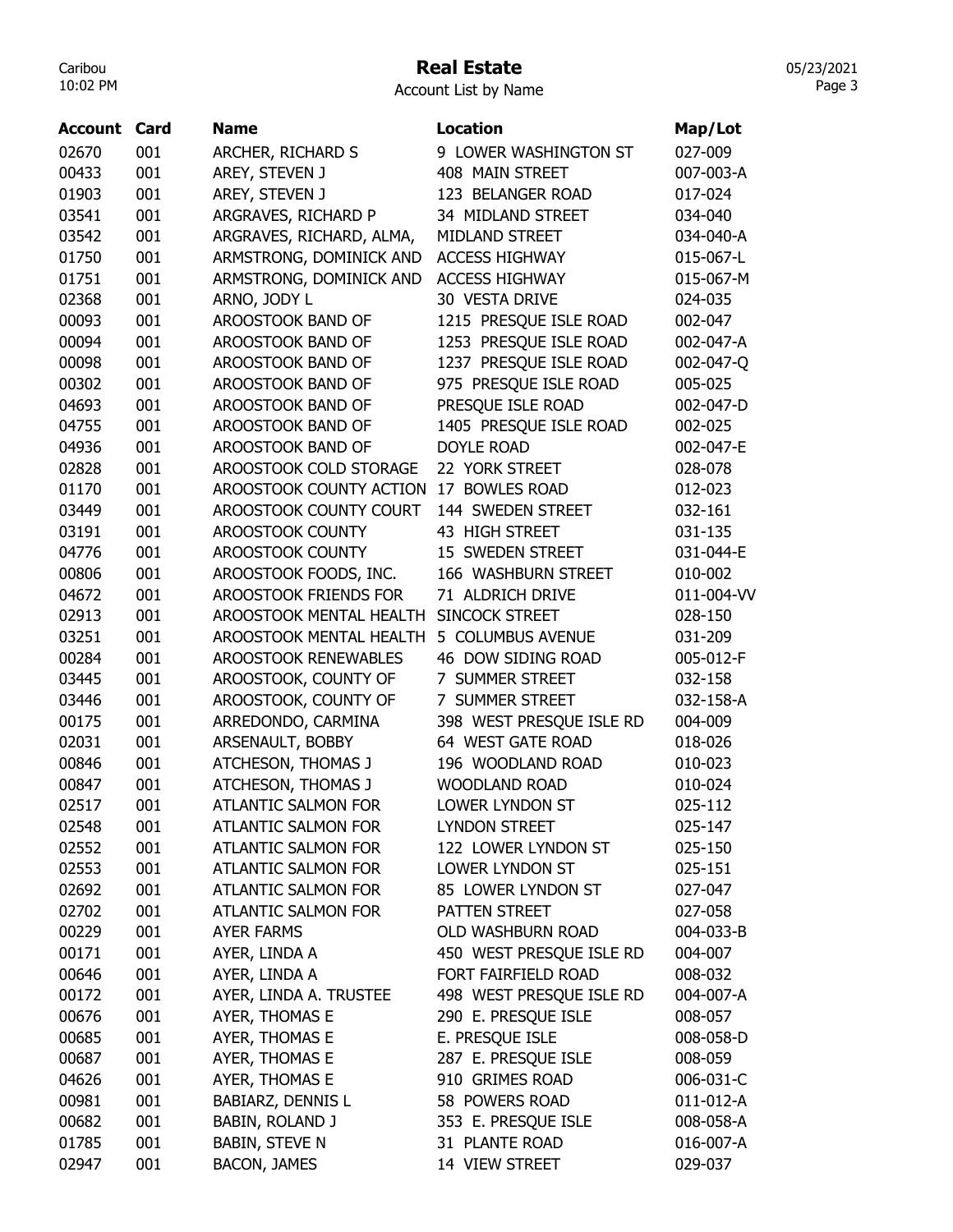# Real Estate

05/23/2021 Page 4

| 010-001-B<br>001<br>5 BROOK STREET<br><b>BACON, JAMES</b><br>001<br><b>BACON, JAMES D</b><br>44 WASHBURN STREET<br>032-002<br>001<br>BACON, JAMES D JR<br><b>RIVER ROAD</b><br>009-006<br>001<br>BACON, JAMES D JR<br>173 WASHBURN STREET<br>010-005<br>02963<br>001<br>BACON, JAMES D JR<br>151 WASHBURN STREET<br>029-055<br>001<br>BACON, JAMES D JR<br>73 SWEDEN STREET<br>031-030<br>001<br>BADAHMAN, MELISSA A<br>473 SWEDEN STREET<br>010-041<br>001<br>BAGLEY, DAN<br>260 MADAWASKA ROAD<br>015-007<br>01521<br>001<br>BAGLEY, DANIEL T<br>MADAWASKA ROAD<br>015-009-B<br>001<br>51 POWERS ROAD<br>011-015-H<br><b>BAGLEY, FRANK A</b><br>001<br>BAILEY, KENDALL K<br>152 WASHBURN STREET<br>029-054<br>04614<br>001<br>BAILEY, ROBERT S<br>OLD WASHBURN ROAD<br>004-033<br>04168<br>001<br><b>BAILEY, STEPHEN C</b><br><b>VIOLETTE STREET</b><br>039-055<br>001<br>BAILEY, STEPHEN C<br>24 VIOLETTE STREET<br>039-056<br>03880<br>001<br><b>BAIR, TIMOTHY T</b><br>21 ELIZABETH AVENUE<br>036-002<br>001<br>02357<br>BAKER, AMANDA G<br>43 MARSHALL AVENUE<br>024-025<br>04883<br>001<br>BALDWIN, ROBERT W - DEC<br>12 STRAWBERRY ROAD<br>004-036-M<br>001<br>03657<br><b>BALLARD, BRITTANY B</b><br>8 RESERVOIR STREET<br>035-004<br>04694<br>001<br><b>BALLARD, KEITH</b><br>739 RIVER ROAD<br>009-006-A<br>00192<br>001<br>BALLARD, LELAND H<br>384 WEST PRESQUE ISLE RD<br>004-018<br>01172<br>001<br>BALLARD, WARD<br>245 BAIRD ROAD<br>012-024-A<br>02020<br>001<br><b>BALLARD, WAYNE B</b><br>15 SAWYER ROAD<br>018-022-A<br>BANK OF AMERICA, N.A.<br>03898<br>001<br>43 PAGE AVENUE<br>036-019<br>001<br>78 LYNN DRIVE<br>04654<br>BARBOSA, DAVID J<br>036-106<br>001<br>01807<br>BARBOUR, JAMES A<br>842 VAN BUREN ROAD<br>016-011-A<br>001<br>47 ROSE STREET<br>04176<br>BARCLAY, JOHN F<br>039-094<br>01696<br>001<br>BARD, GARY J<br>516 ACCESS HIGHWAY<br>015-046-C<br>298 OGREN ROAD<br>01826<br>001<br>BARD, JOEY L<br>016-021-A<br>02880<br>001<br>BARD, JULIETTE M<br>43 YORK STREET<br>028-124<br>001<br>BARD, LONNY<br>02506<br>32 KATAHDIN AVENUE<br>025-100<br><b>BARD, ROGER</b><br>02503<br>001<br>22 LAFAYETTE ST<br>025-097<br>001<br>02854<br>BARNES, ALAN L<br>37 FONTAINE DRIVE<br>028-097<br>02658<br>001<br><b>BARNES, CHARLES H</b><br>56 PARIS SNOW DRIVE<br>026-075<br>BARNES, KEVIN C<br>151 WEST PRESQUE ISLE RD<br>04612<br>001<br>007-005-G<br>BARNES, KEVIN C<br>157 WEST PRESQUE ISLE RD<br>007-005-H<br>04649<br>001<br>82 GLENN STREET, CONDO 2<br>05123<br>001<br>BARNES, LOIS A<br>035-049-A-002<br>BARNES, PAUL L. - LIFE<br>02652<br>001<br>51 PARIS SNOW DRIVE<br>026-061<br><b>BARNES, TRAVIS P</b><br>04439<br>55 SUPERIOR DRIVE<br>001<br>010A-013<br>04477<br>001<br>BARNES, TROY L<br>70 SOLAR DRIVE<br>036A-025<br><b>BARRETT, MICHAEL S</b><br>01971<br>001<br>ALBAIR ROAD<br>017-047<br>01901<br>001<br>BARRETT, MICHAEL S. -<br><b>BELANGER ROAD</b><br>017-022-E<br>BARRETTO, JOHN<br>031-009<br>03093<br>001<br>15 PROSPECT STREET<br><b>BARTLETT, GREGORY T</b><br>05093<br>001<br>38 BELANGER ROAD<br>017-022-F<br><b>BARTLETT, HEATHER</b><br>31 CROSBY AVENUE<br>02480<br>001<br>025-074<br>01448<br>001<br>BASSETT, ROBERT L. &<br>1259 ALBAIR ROAD<br>014-028-L<br>04023<br>001<br>BAWA, RASHMI<br>47 LYNN DRIVE<br>036-212<br>04993<br>001<br><b>BBD HOULTON, LLC</b><br>27 BIRDSEYE AVENUE<br>028-057-A<br>00511<br>001<br><b>BEARCE CARTER OIL</b><br>141 YORK STREET<br>007-026-A | Account | Card | <b>Name</b>       | <b>Location</b>     | Map/Lot   |
|---------------------------------------------------------------------------------------------------------------------------------------------------------------------------------------------------------------------------------------------------------------------------------------------------------------------------------------------------------------------------------------------------------------------------------------------------------------------------------------------------------------------------------------------------------------------------------------------------------------------------------------------------------------------------------------------------------------------------------------------------------------------------------------------------------------------------------------------------------------------------------------------------------------------------------------------------------------------------------------------------------------------------------------------------------------------------------------------------------------------------------------------------------------------------------------------------------------------------------------------------------------------------------------------------------------------------------------------------------------------------------------------------------------------------------------------------------------------------------------------------------------------------------------------------------------------------------------------------------------------------------------------------------------------------------------------------------------------------------------------------------------------------------------------------------------------------------------------------------------------------------------------------------------------------------------------------------------------------------------------------------------------------------------------------------------------------------------------------------------------------------------------------------------------------------------------------------------------------------------------------------------------------------------------------------------------------------------------------------------------------------------------------------------------------------------------------------------------------------------------------------------------------------------------------------------------------------------------------------------------------------------------------------------------------------------------------------------------------------------------------------------------------------------------------------------------------------------------------------------------------------------------------------------------------------------------------------------------------------------------------------------------------------------------------------------------------------------------------------------------------------------------------------------------------------------------------------------------------------------------------------------------------------------------------------------------------------------------------------------------------------------------------------------------------------------------------------------|---------|------|-------------------|---------------------|-----------|
|                                                                                                                                                                                                                                                                                                                                                                                                                                                                                                                                                                                                                                                                                                                                                                                                                                                                                                                                                                                                                                                                                                                                                                                                                                                                                                                                                                                                                                                                                                                                                                                                                                                                                                                                                                                                                                                                                                                                                                                                                                                                                                                                                                                                                                                                                                                                                                                                                                                                                                                                                                                                                                                                                                                                                                                                                                                                                                                                                                                                                                                                                                                                                                                                                                                                                                                                                                                                                                                               | 04906   |      |                   |                     |           |
|                                                                                                                                                                                                                                                                                                                                                                                                                                                                                                                                                                                                                                                                                                                                                                                                                                                                                                                                                                                                                                                                                                                                                                                                                                                                                                                                                                                                                                                                                                                                                                                                                                                                                                                                                                                                                                                                                                                                                                                                                                                                                                                                                                                                                                                                                                                                                                                                                                                                                                                                                                                                                                                                                                                                                                                                                                                                                                                                                                                                                                                                                                                                                                                                                                                                                                                                                                                                                                                               | 03290   |      |                   |                     |           |
|                                                                                                                                                                                                                                                                                                                                                                                                                                                                                                                                                                                                                                                                                                                                                                                                                                                                                                                                                                                                                                                                                                                                                                                                                                                                                                                                                                                                                                                                                                                                                                                                                                                                                                                                                                                                                                                                                                                                                                                                                                                                                                                                                                                                                                                                                                                                                                                                                                                                                                                                                                                                                                                                                                                                                                                                                                                                                                                                                                                                                                                                                                                                                                                                                                                                                                                                                                                                                                                               | 00718   |      |                   |                     |           |
|                                                                                                                                                                                                                                                                                                                                                                                                                                                                                                                                                                                                                                                                                                                                                                                                                                                                                                                                                                                                                                                                                                                                                                                                                                                                                                                                                                                                                                                                                                                                                                                                                                                                                                                                                                                                                                                                                                                                                                                                                                                                                                                                                                                                                                                                                                                                                                                                                                                                                                                                                                                                                                                                                                                                                                                                                                                                                                                                                                                                                                                                                                                                                                                                                                                                                                                                                                                                                                                               | 00811   |      |                   |                     |           |
|                                                                                                                                                                                                                                                                                                                                                                                                                                                                                                                                                                                                                                                                                                                                                                                                                                                                                                                                                                                                                                                                                                                                                                                                                                                                                                                                                                                                                                                                                                                                                                                                                                                                                                                                                                                                                                                                                                                                                                                                                                                                                                                                                                                                                                                                                                                                                                                                                                                                                                                                                                                                                                                                                                                                                                                                                                                                                                                                                                                                                                                                                                                                                                                                                                                                                                                                                                                                                                                               |         |      |                   |                     |           |
|                                                                                                                                                                                                                                                                                                                                                                                                                                                                                                                                                                                                                                                                                                                                                                                                                                                                                                                                                                                                                                                                                                                                                                                                                                                                                                                                                                                                                                                                                                                                                                                                                                                                                                                                                                                                                                                                                                                                                                                                                                                                                                                                                                                                                                                                                                                                                                                                                                                                                                                                                                                                                                                                                                                                                                                                                                                                                                                                                                                                                                                                                                                                                                                                                                                                                                                                                                                                                                                               | 03114   |      |                   |                     |           |
|                                                                                                                                                                                                                                                                                                                                                                                                                                                                                                                                                                                                                                                                                                                                                                                                                                                                                                                                                                                                                                                                                                                                                                                                                                                                                                                                                                                                                                                                                                                                                                                                                                                                                                                                                                                                                                                                                                                                                                                                                                                                                                                                                                                                                                                                                                                                                                                                                                                                                                                                                                                                                                                                                                                                                                                                                                                                                                                                                                                                                                                                                                                                                                                                                                                                                                                                                                                                                                                               | 00879   |      |                   |                     |           |
|                                                                                                                                                                                                                                                                                                                                                                                                                                                                                                                                                                                                                                                                                                                                                                                                                                                                                                                                                                                                                                                                                                                                                                                                                                                                                                                                                                                                                                                                                                                                                                                                                                                                                                                                                                                                                                                                                                                                                                                                                                                                                                                                                                                                                                                                                                                                                                                                                                                                                                                                                                                                                                                                                                                                                                                                                                                                                                                                                                                                                                                                                                                                                                                                                                                                                                                                                                                                                                                               | 01518   |      |                   |                     |           |
|                                                                                                                                                                                                                                                                                                                                                                                                                                                                                                                                                                                                                                                                                                                                                                                                                                                                                                                                                                                                                                                                                                                                                                                                                                                                                                                                                                                                                                                                                                                                                                                                                                                                                                                                                                                                                                                                                                                                                                                                                                                                                                                                                                                                                                                                                                                                                                                                                                                                                                                                                                                                                                                                                                                                                                                                                                                                                                                                                                                                                                                                                                                                                                                                                                                                                                                                                                                                                                                               |         |      |                   |                     |           |
|                                                                                                                                                                                                                                                                                                                                                                                                                                                                                                                                                                                                                                                                                                                                                                                                                                                                                                                                                                                                                                                                                                                                                                                                                                                                                                                                                                                                                                                                                                                                                                                                                                                                                                                                                                                                                                                                                                                                                                                                                                                                                                                                                                                                                                                                                                                                                                                                                                                                                                                                                                                                                                                                                                                                                                                                                                                                                                                                                                                                                                                                                                                                                                                                                                                                                                                                                                                                                                                               | 01000   |      |                   |                     |           |
|                                                                                                                                                                                                                                                                                                                                                                                                                                                                                                                                                                                                                                                                                                                                                                                                                                                                                                                                                                                                                                                                                                                                                                                                                                                                                                                                                                                                                                                                                                                                                                                                                                                                                                                                                                                                                                                                                                                                                                                                                                                                                                                                                                                                                                                                                                                                                                                                                                                                                                                                                                                                                                                                                                                                                                                                                                                                                                                                                                                                                                                                                                                                                                                                                                                                                                                                                                                                                                                               | 02962   |      |                   |                     |           |
|                                                                                                                                                                                                                                                                                                                                                                                                                                                                                                                                                                                                                                                                                                                                                                                                                                                                                                                                                                                                                                                                                                                                                                                                                                                                                                                                                                                                                                                                                                                                                                                                                                                                                                                                                                                                                                                                                                                                                                                                                                                                                                                                                                                                                                                                                                                                                                                                                                                                                                                                                                                                                                                                                                                                                                                                                                                                                                                                                                                                                                                                                                                                                                                                                                                                                                                                                                                                                                                               |         |      |                   |                     |           |
|                                                                                                                                                                                                                                                                                                                                                                                                                                                                                                                                                                                                                                                                                                                                                                                                                                                                                                                                                                                                                                                                                                                                                                                                                                                                                                                                                                                                                                                                                                                                                                                                                                                                                                                                                                                                                                                                                                                                                                                                                                                                                                                                                                                                                                                                                                                                                                                                                                                                                                                                                                                                                                                                                                                                                                                                                                                                                                                                                                                                                                                                                                                                                                                                                                                                                                                                                                                                                                                               |         |      |                   |                     |           |
|                                                                                                                                                                                                                                                                                                                                                                                                                                                                                                                                                                                                                                                                                                                                                                                                                                                                                                                                                                                                                                                                                                                                                                                                                                                                                                                                                                                                                                                                                                                                                                                                                                                                                                                                                                                                                                                                                                                                                                                                                                                                                                                                                                                                                                                                                                                                                                                                                                                                                                                                                                                                                                                                                                                                                                                                                                                                                                                                                                                                                                                                                                                                                                                                                                                                                                                                                                                                                                                               | 04169   |      |                   |                     |           |
|                                                                                                                                                                                                                                                                                                                                                                                                                                                                                                                                                                                                                                                                                                                                                                                                                                                                                                                                                                                                                                                                                                                                                                                                                                                                                                                                                                                                                                                                                                                                                                                                                                                                                                                                                                                                                                                                                                                                                                                                                                                                                                                                                                                                                                                                                                                                                                                                                                                                                                                                                                                                                                                                                                                                                                                                                                                                                                                                                                                                                                                                                                                                                                                                                                                                                                                                                                                                                                                               |         |      |                   |                     |           |
|                                                                                                                                                                                                                                                                                                                                                                                                                                                                                                                                                                                                                                                                                                                                                                                                                                                                                                                                                                                                                                                                                                                                                                                                                                                                                                                                                                                                                                                                                                                                                                                                                                                                                                                                                                                                                                                                                                                                                                                                                                                                                                                                                                                                                                                                                                                                                                                                                                                                                                                                                                                                                                                                                                                                                                                                                                                                                                                                                                                                                                                                                                                                                                                                                                                                                                                                                                                                                                                               |         |      |                   |                     |           |
|                                                                                                                                                                                                                                                                                                                                                                                                                                                                                                                                                                                                                                                                                                                                                                                                                                                                                                                                                                                                                                                                                                                                                                                                                                                                                                                                                                                                                                                                                                                                                                                                                                                                                                                                                                                                                                                                                                                                                                                                                                                                                                                                                                                                                                                                                                                                                                                                                                                                                                                                                                                                                                                                                                                                                                                                                                                                                                                                                                                                                                                                                                                                                                                                                                                                                                                                                                                                                                                               |         |      |                   |                     |           |
|                                                                                                                                                                                                                                                                                                                                                                                                                                                                                                                                                                                                                                                                                                                                                                                                                                                                                                                                                                                                                                                                                                                                                                                                                                                                                                                                                                                                                                                                                                                                                                                                                                                                                                                                                                                                                                                                                                                                                                                                                                                                                                                                                                                                                                                                                                                                                                                                                                                                                                                                                                                                                                                                                                                                                                                                                                                                                                                                                                                                                                                                                                                                                                                                                                                                                                                                                                                                                                                               |         |      |                   |                     |           |
|                                                                                                                                                                                                                                                                                                                                                                                                                                                                                                                                                                                                                                                                                                                                                                                                                                                                                                                                                                                                                                                                                                                                                                                                                                                                                                                                                                                                                                                                                                                                                                                                                                                                                                                                                                                                                                                                                                                                                                                                                                                                                                                                                                                                                                                                                                                                                                                                                                                                                                                                                                                                                                                                                                                                                                                                                                                                                                                                                                                                                                                                                                                                                                                                                                                                                                                                                                                                                                                               |         |      |                   |                     |           |
|                                                                                                                                                                                                                                                                                                                                                                                                                                                                                                                                                                                                                                                                                                                                                                                                                                                                                                                                                                                                                                                                                                                                                                                                                                                                                                                                                                                                                                                                                                                                                                                                                                                                                                                                                                                                                                                                                                                                                                                                                                                                                                                                                                                                                                                                                                                                                                                                                                                                                                                                                                                                                                                                                                                                                                                                                                                                                                                                                                                                                                                                                                                                                                                                                                                                                                                                                                                                                                                               |         |      |                   |                     |           |
|                                                                                                                                                                                                                                                                                                                                                                                                                                                                                                                                                                                                                                                                                                                                                                                                                                                                                                                                                                                                                                                                                                                                                                                                                                                                                                                                                                                                                                                                                                                                                                                                                                                                                                                                                                                                                                                                                                                                                                                                                                                                                                                                                                                                                                                                                                                                                                                                                                                                                                                                                                                                                                                                                                                                                                                                                                                                                                                                                                                                                                                                                                                                                                                                                                                                                                                                                                                                                                                               |         |      |                   |                     |           |
|                                                                                                                                                                                                                                                                                                                                                                                                                                                                                                                                                                                                                                                                                                                                                                                                                                                                                                                                                                                                                                                                                                                                                                                                                                                                                                                                                                                                                                                                                                                                                                                                                                                                                                                                                                                                                                                                                                                                                                                                                                                                                                                                                                                                                                                                                                                                                                                                                                                                                                                                                                                                                                                                                                                                                                                                                                                                                                                                                                                                                                                                                                                                                                                                                                                                                                                                                                                                                                                               |         |      |                   |                     |           |
|                                                                                                                                                                                                                                                                                                                                                                                                                                                                                                                                                                                                                                                                                                                                                                                                                                                                                                                                                                                                                                                                                                                                                                                                                                                                                                                                                                                                                                                                                                                                                                                                                                                                                                                                                                                                                                                                                                                                                                                                                                                                                                                                                                                                                                                                                                                                                                                                                                                                                                                                                                                                                                                                                                                                                                                                                                                                                                                                                                                                                                                                                                                                                                                                                                                                                                                                                                                                                                                               |         |      |                   |                     |           |
|                                                                                                                                                                                                                                                                                                                                                                                                                                                                                                                                                                                                                                                                                                                                                                                                                                                                                                                                                                                                                                                                                                                                                                                                                                                                                                                                                                                                                                                                                                                                                                                                                                                                                                                                                                                                                                                                                                                                                                                                                                                                                                                                                                                                                                                                                                                                                                                                                                                                                                                                                                                                                                                                                                                                                                                                                                                                                                                                                                                                                                                                                                                                                                                                                                                                                                                                                                                                                                                               |         |      |                   |                     |           |
|                                                                                                                                                                                                                                                                                                                                                                                                                                                                                                                                                                                                                                                                                                                                                                                                                                                                                                                                                                                                                                                                                                                                                                                                                                                                                                                                                                                                                                                                                                                                                                                                                                                                                                                                                                                                                                                                                                                                                                                                                                                                                                                                                                                                                                                                                                                                                                                                                                                                                                                                                                                                                                                                                                                                                                                                                                                                                                                                                                                                                                                                                                                                                                                                                                                                                                                                                                                                                                                               |         |      |                   |                     |           |
|                                                                                                                                                                                                                                                                                                                                                                                                                                                                                                                                                                                                                                                                                                                                                                                                                                                                                                                                                                                                                                                                                                                                                                                                                                                                                                                                                                                                                                                                                                                                                                                                                                                                                                                                                                                                                                                                                                                                                                                                                                                                                                                                                                                                                                                                                                                                                                                                                                                                                                                                                                                                                                                                                                                                                                                                                                                                                                                                                                                                                                                                                                                                                                                                                                                                                                                                                                                                                                                               |         |      |                   |                     |           |
|                                                                                                                                                                                                                                                                                                                                                                                                                                                                                                                                                                                                                                                                                                                                                                                                                                                                                                                                                                                                                                                                                                                                                                                                                                                                                                                                                                                                                                                                                                                                                                                                                                                                                                                                                                                                                                                                                                                                                                                                                                                                                                                                                                                                                                                                                                                                                                                                                                                                                                                                                                                                                                                                                                                                                                                                                                                                                                                                                                                                                                                                                                                                                                                                                                                                                                                                                                                                                                                               |         |      |                   |                     |           |
|                                                                                                                                                                                                                                                                                                                                                                                                                                                                                                                                                                                                                                                                                                                                                                                                                                                                                                                                                                                                                                                                                                                                                                                                                                                                                                                                                                                                                                                                                                                                                                                                                                                                                                                                                                                                                                                                                                                                                                                                                                                                                                                                                                                                                                                                                                                                                                                                                                                                                                                                                                                                                                                                                                                                                                                                                                                                                                                                                                                                                                                                                                                                                                                                                                                                                                                                                                                                                                                               |         |      |                   |                     |           |
|                                                                                                                                                                                                                                                                                                                                                                                                                                                                                                                                                                                                                                                                                                                                                                                                                                                                                                                                                                                                                                                                                                                                                                                                                                                                                                                                                                                                                                                                                                                                                                                                                                                                                                                                                                                                                                                                                                                                                                                                                                                                                                                                                                                                                                                                                                                                                                                                                                                                                                                                                                                                                                                                                                                                                                                                                                                                                                                                                                                                                                                                                                                                                                                                                                                                                                                                                                                                                                                               |         |      |                   |                     |           |
|                                                                                                                                                                                                                                                                                                                                                                                                                                                                                                                                                                                                                                                                                                                                                                                                                                                                                                                                                                                                                                                                                                                                                                                                                                                                                                                                                                                                                                                                                                                                                                                                                                                                                                                                                                                                                                                                                                                                                                                                                                                                                                                                                                                                                                                                                                                                                                                                                                                                                                                                                                                                                                                                                                                                                                                                                                                                                                                                                                                                                                                                                                                                                                                                                                                                                                                                                                                                                                                               |         |      |                   |                     |           |
|                                                                                                                                                                                                                                                                                                                                                                                                                                                                                                                                                                                                                                                                                                                                                                                                                                                                                                                                                                                                                                                                                                                                                                                                                                                                                                                                                                                                                                                                                                                                                                                                                                                                                                                                                                                                                                                                                                                                                                                                                                                                                                                                                                                                                                                                                                                                                                                                                                                                                                                                                                                                                                                                                                                                                                                                                                                                                                                                                                                                                                                                                                                                                                                                                                                                                                                                                                                                                                                               |         |      |                   |                     |           |
|                                                                                                                                                                                                                                                                                                                                                                                                                                                                                                                                                                                                                                                                                                                                                                                                                                                                                                                                                                                                                                                                                                                                                                                                                                                                                                                                                                                                                                                                                                                                                                                                                                                                                                                                                                                                                                                                                                                                                                                                                                                                                                                                                                                                                                                                                                                                                                                                                                                                                                                                                                                                                                                                                                                                                                                                                                                                                                                                                                                                                                                                                                                                                                                                                                                                                                                                                                                                                                                               |         |      |                   |                     |           |
|                                                                                                                                                                                                                                                                                                                                                                                                                                                                                                                                                                                                                                                                                                                                                                                                                                                                                                                                                                                                                                                                                                                                                                                                                                                                                                                                                                                                                                                                                                                                                                                                                                                                                                                                                                                                                                                                                                                                                                                                                                                                                                                                                                                                                                                                                                                                                                                                                                                                                                                                                                                                                                                                                                                                                                                                                                                                                                                                                                                                                                                                                                                                                                                                                                                                                                                                                                                                                                                               |         |      |                   |                     |           |
|                                                                                                                                                                                                                                                                                                                                                                                                                                                                                                                                                                                                                                                                                                                                                                                                                                                                                                                                                                                                                                                                                                                                                                                                                                                                                                                                                                                                                                                                                                                                                                                                                                                                                                                                                                                                                                                                                                                                                                                                                                                                                                                                                                                                                                                                                                                                                                                                                                                                                                                                                                                                                                                                                                                                                                                                                                                                                                                                                                                                                                                                                                                                                                                                                                                                                                                                                                                                                                                               |         |      |                   |                     |           |
|                                                                                                                                                                                                                                                                                                                                                                                                                                                                                                                                                                                                                                                                                                                                                                                                                                                                                                                                                                                                                                                                                                                                                                                                                                                                                                                                                                                                                                                                                                                                                                                                                                                                                                                                                                                                                                                                                                                                                                                                                                                                                                                                                                                                                                                                                                                                                                                                                                                                                                                                                                                                                                                                                                                                                                                                                                                                                                                                                                                                                                                                                                                                                                                                                                                                                                                                                                                                                                                               |         |      |                   |                     |           |
|                                                                                                                                                                                                                                                                                                                                                                                                                                                                                                                                                                                                                                                                                                                                                                                                                                                                                                                                                                                                                                                                                                                                                                                                                                                                                                                                                                                                                                                                                                                                                                                                                                                                                                                                                                                                                                                                                                                                                                                                                                                                                                                                                                                                                                                                                                                                                                                                                                                                                                                                                                                                                                                                                                                                                                                                                                                                                                                                                                                                                                                                                                                                                                                                                                                                                                                                                                                                                                                               |         |      |                   |                     |           |
|                                                                                                                                                                                                                                                                                                                                                                                                                                                                                                                                                                                                                                                                                                                                                                                                                                                                                                                                                                                                                                                                                                                                                                                                                                                                                                                                                                                                                                                                                                                                                                                                                                                                                                                                                                                                                                                                                                                                                                                                                                                                                                                                                                                                                                                                                                                                                                                                                                                                                                                                                                                                                                                                                                                                                                                                                                                                                                                                                                                                                                                                                                                                                                                                                                                                                                                                                                                                                                                               |         |      |                   |                     |           |
|                                                                                                                                                                                                                                                                                                                                                                                                                                                                                                                                                                                                                                                                                                                                                                                                                                                                                                                                                                                                                                                                                                                                                                                                                                                                                                                                                                                                                                                                                                                                                                                                                                                                                                                                                                                                                                                                                                                                                                                                                                                                                                                                                                                                                                                                                                                                                                                                                                                                                                                                                                                                                                                                                                                                                                                                                                                                                                                                                                                                                                                                                                                                                                                                                                                                                                                                                                                                                                                               |         |      |                   |                     |           |
|                                                                                                                                                                                                                                                                                                                                                                                                                                                                                                                                                                                                                                                                                                                                                                                                                                                                                                                                                                                                                                                                                                                                                                                                                                                                                                                                                                                                                                                                                                                                                                                                                                                                                                                                                                                                                                                                                                                                                                                                                                                                                                                                                                                                                                                                                                                                                                                                                                                                                                                                                                                                                                                                                                                                                                                                                                                                                                                                                                                                                                                                                                                                                                                                                                                                                                                                                                                                                                                               |         |      |                   |                     |           |
|                                                                                                                                                                                                                                                                                                                                                                                                                                                                                                                                                                                                                                                                                                                                                                                                                                                                                                                                                                                                                                                                                                                                                                                                                                                                                                                                                                                                                                                                                                                                                                                                                                                                                                                                                                                                                                                                                                                                                                                                                                                                                                                                                                                                                                                                                                                                                                                                                                                                                                                                                                                                                                                                                                                                                                                                                                                                                                                                                                                                                                                                                                                                                                                                                                                                                                                                                                                                                                                               |         |      |                   |                     |           |
|                                                                                                                                                                                                                                                                                                                                                                                                                                                                                                                                                                                                                                                                                                                                                                                                                                                                                                                                                                                                                                                                                                                                                                                                                                                                                                                                                                                                                                                                                                                                                                                                                                                                                                                                                                                                                                                                                                                                                                                                                                                                                                                                                                                                                                                                                                                                                                                                                                                                                                                                                                                                                                                                                                                                                                                                                                                                                                                                                                                                                                                                                                                                                                                                                                                                                                                                                                                                                                                               |         |      |                   |                     |           |
|                                                                                                                                                                                                                                                                                                                                                                                                                                                                                                                                                                                                                                                                                                                                                                                                                                                                                                                                                                                                                                                                                                                                                                                                                                                                                                                                                                                                                                                                                                                                                                                                                                                                                                                                                                                                                                                                                                                                                                                                                                                                                                                                                                                                                                                                                                                                                                                                                                                                                                                                                                                                                                                                                                                                                                                                                                                                                                                                                                                                                                                                                                                                                                                                                                                                                                                                                                                                                                                               |         |      |                   |                     |           |
|                                                                                                                                                                                                                                                                                                                                                                                                                                                                                                                                                                                                                                                                                                                                                                                                                                                                                                                                                                                                                                                                                                                                                                                                                                                                                                                                                                                                                                                                                                                                                                                                                                                                                                                                                                                                                                                                                                                                                                                                                                                                                                                                                                                                                                                                                                                                                                                                                                                                                                                                                                                                                                                                                                                                                                                                                                                                                                                                                                                                                                                                                                                                                                                                                                                                                                                                                                                                                                                               |         |      |                   |                     |           |
|                                                                                                                                                                                                                                                                                                                                                                                                                                                                                                                                                                                                                                                                                                                                                                                                                                                                                                                                                                                                                                                                                                                                                                                                                                                                                                                                                                                                                                                                                                                                                                                                                                                                                                                                                                                                                                                                                                                                                                                                                                                                                                                                                                                                                                                                                                                                                                                                                                                                                                                                                                                                                                                                                                                                                                                                                                                                                                                                                                                                                                                                                                                                                                                                                                                                                                                                                                                                                                                               |         |      |                   |                     |           |
|                                                                                                                                                                                                                                                                                                                                                                                                                                                                                                                                                                                                                                                                                                                                                                                                                                                                                                                                                                                                                                                                                                                                                                                                                                                                                                                                                                                                                                                                                                                                                                                                                                                                                                                                                                                                                                                                                                                                                                                                                                                                                                                                                                                                                                                                                                                                                                                                                                                                                                                                                                                                                                                                                                                                                                                                                                                                                                                                                                                                                                                                                                                                                                                                                                                                                                                                                                                                                                                               |         |      |                   |                     |           |
|                                                                                                                                                                                                                                                                                                                                                                                                                                                                                                                                                                                                                                                                                                                                                                                                                                                                                                                                                                                                                                                                                                                                                                                                                                                                                                                                                                                                                                                                                                                                                                                                                                                                                                                                                                                                                                                                                                                                                                                                                                                                                                                                                                                                                                                                                                                                                                                                                                                                                                                                                                                                                                                                                                                                                                                                                                                                                                                                                                                                                                                                                                                                                                                                                                                                                                                                                                                                                                                               |         |      |                   |                     |           |
|                                                                                                                                                                                                                                                                                                                                                                                                                                                                                                                                                                                                                                                                                                                                                                                                                                                                                                                                                                                                                                                                                                                                                                                                                                                                                                                                                                                                                                                                                                                                                                                                                                                                                                                                                                                                                                                                                                                                                                                                                                                                                                                                                                                                                                                                                                                                                                                                                                                                                                                                                                                                                                                                                                                                                                                                                                                                                                                                                                                                                                                                                                                                                                                                                                                                                                                                                                                                                                                               |         |      |                   |                     |           |
|                                                                                                                                                                                                                                                                                                                                                                                                                                                                                                                                                                                                                                                                                                                                                                                                                                                                                                                                                                                                                                                                                                                                                                                                                                                                                                                                                                                                                                                                                                                                                                                                                                                                                                                                                                                                                                                                                                                                                                                                                                                                                                                                                                                                                                                                                                                                                                                                                                                                                                                                                                                                                                                                                                                                                                                                                                                                                                                                                                                                                                                                                                                                                                                                                                                                                                                                                                                                                                                               |         |      |                   |                     |           |
|                                                                                                                                                                                                                                                                                                                                                                                                                                                                                                                                                                                                                                                                                                                                                                                                                                                                                                                                                                                                                                                                                                                                                                                                                                                                                                                                                                                                                                                                                                                                                                                                                                                                                                                                                                                                                                                                                                                                                                                                                                                                                                                                                                                                                                                                                                                                                                                                                                                                                                                                                                                                                                                                                                                                                                                                                                                                                                                                                                                                                                                                                                                                                                                                                                                                                                                                                                                                                                                               | 00640   | 001  | BEARCE CARTER OIL | FORT FAIRFIELD ROAD | 008-031-B |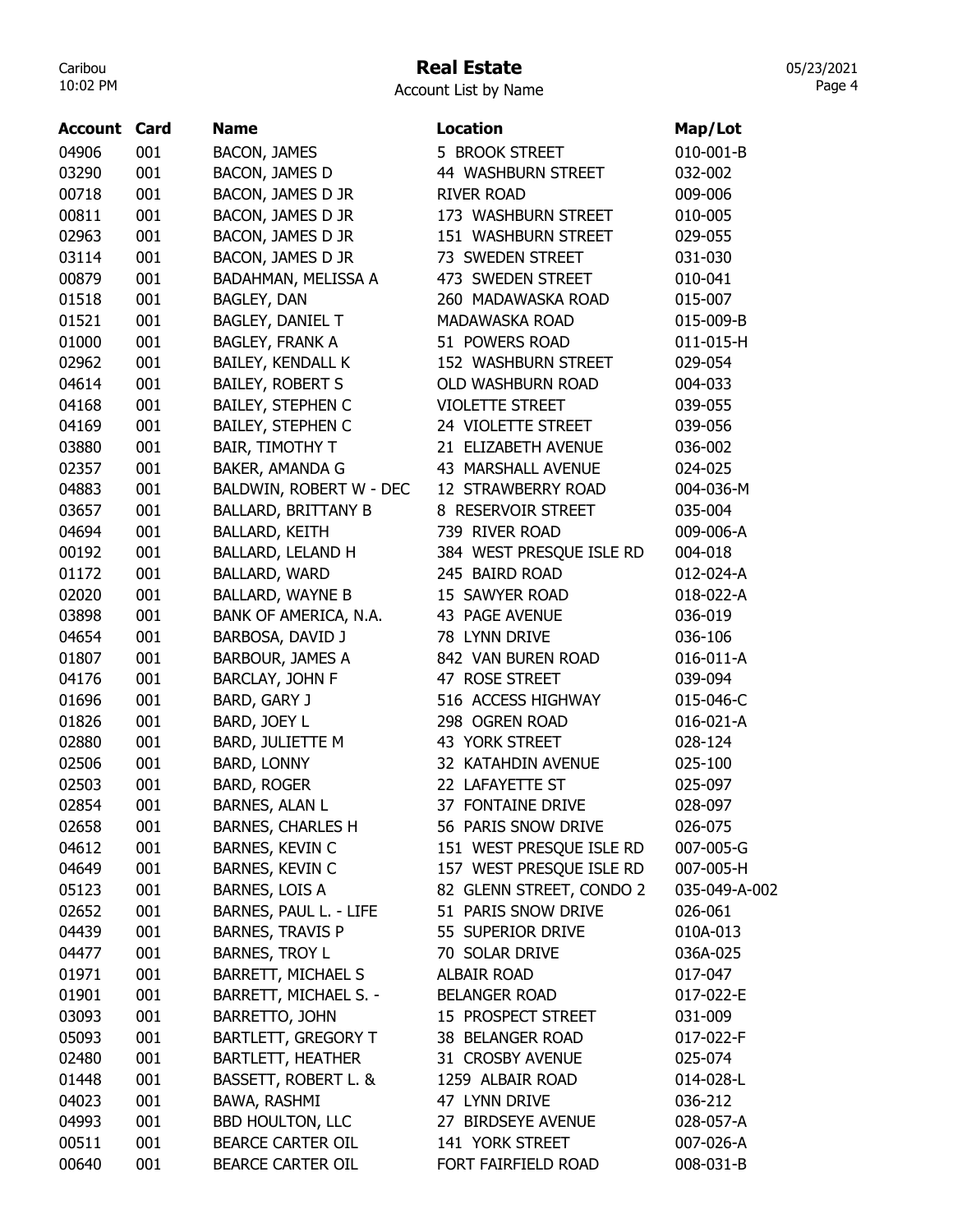## Real Estate

05/23/2021 Page 5

| Account | Card | <b>Name</b>                    | Location                 | Map/Lot   |
|---------|------|--------------------------------|--------------------------|-----------|
| 02611   | 001  | BEAULIER, MICHAEL N            | 8 PETERSON AVENUE        | 026-027   |
| 01197   | 001  | BEAULIEU, ADELINE M            | 212 NOYES ROAD           | 012-039-F |
| 03656   | 001  | <b>BEAULIEU, BONITA S</b>      | 769 MAIN STREET          | 035-003   |
| 02833   | 001  | <b>BEAULIEU, DELLA E</b>       | 16 HAINES STREET         | 028-083   |
| 02834   | 001  | <b>BEAULIEU, DELLA E</b>       | 18 HAINES STREET         | 028-084   |
| 02636   | 001  | BEAULIEU, GERRY J              | 534 MAIN STREET          | 026-044   |
| 04035   | 001  | BEAULIEU, JANICE               | 14 FARRELL STREET        | 037-007-D |
| 04312   | 001  | BEAULIEU, JANICE               | 18 GLENDALE ROAD         | 039-301   |
| 04464   | 001  | BEAULIEU, JOHANNA G            | 19 ALPHA STREET          | 036A-010  |
| 01712   | 001  | BEAULIEU, KRYSTAL L.           | 100 BOG ROAD             | 015-056-A |
| 02525   | 001  | BEAULIEU, LEE A JR             | 23 LEE STREET            | 025-121-G |
| 03051   | 001  | BEAULIEU, MABLE A              | 168 HIGH STREET          | 030-120   |
| 02099   | 001  | BEAULIEU, MATTHEW W            | <b>EMOND ROAD</b>        | 019-009-K |
| 02100   | 001  | BEAULIEU, MATTHEW W            | <b>EMOND ROAD</b>        | 019-009-L |
| 00200   | 001  | <b>BEAULIEU, MICHAEL R</b>     | 260 WEST PRESQUE ISLE RD | 004-024   |
| 00202   | 001  | BEAULIEU, MICHAEL R            | 286 WEST PRESQUE ISLE RD | 004-024-C |
| 00205   | 001  | <b>BEAULIEU, MICHAEL R</b>     | 287 WEST PRESQUE ISLE RD | 004-025-B |
| 03634   | 001  | <b>BEAULIEU, MICHAEL R</b>     | 3 LIBERTY STREET         | 034-164   |
| 04832   | 001  | BEAULIEU, MICHAEL R            | WEST PRESQUE ISLE RD     | 004-024-E |
| 04833   | 001  | BEAULIEU, MICHAEL R            | WEST PRESQUE ISLE RD     | 004-024-F |
| 04835   | 001  | BEAULIEU, MICHAEL R            | WEST PRESQUE ISLE RD     | 004-024-H |
| 04836   | 001  | BEAULIEU, MICHAEL R            | WEST PRESQUE ISLE RD     | 004-024-K |
| 00702   | 001  | BEAULIEU, NATALIE M            | 180 E. PRESQUE ISLE      | 008-067-A |
| 01115   | 001  | <b>BEAULIEU, PEGGY S</b>       | 515 RIVER ROAD           | 011-071-C |
| 02288   | 001  | BEAULIEU, SHAWN L              | 453 MAIN STREET          | 023-026   |
| 01550   | 001  | BEAUPRE, DEAN J                | 716 ACCESS HIGHWAY       | 015-025-B |
| 03328   | 001  | BEAUPRE, GORDON I              | 115 WASHBURN STREET      | 032-045   |
| 01912   | 001  | <b>BEAUPRE, JACOB</b>          | 37 BELANGER ROAD         | 017-024-J |
| 00639   | 001  | <b>BEAUPRE, JACOB P</b>        | 193 FORT FAIRFIELD RD    | 008-031-A |
| 02165   | 001  | BEAUPRE, JACOB P               | 1033 VAN BUREN ROAD      | 020-020-B |
| 02166   | 001  | <b>BEAUPRE, JERRY D</b>        | 1037 VAN BUREN ROAD      | 020-021   |
| 02124   | 001  | BEAUPRE, LESTER H              | 292 EMOND ROAD           | 019-026   |
| 03175   | 001  | BEAUSOLEIL, ARMAND R -         | 136 HIGH STREET          | 031-119   |
| 02615   | 001  | BECHARD, MOLLY M               | 22 PETERSON AVENUE       | 026-031   |
| 04271   | 001  | BECHARD, RICHARD JR            | 115 GLENN STREET         | 039-221   |
| 03440   | 001  | <b>BECHARD, WILFRED</b>        | 55 WASHBURN STREET       | 032-153   |
| 03496   | 001  | BECHARD, WILFRED               | 153 SWEDEN STREET        | 032-208   |
| 03555   | 001  | BECHARD, WILFRED               | 28 NORTH STREET          | 034-055   |
| 02320   | 001  | <b>BECHTEL, ERICK R</b>        | 24 RUSS STREET           | 024-006   |
| 02775   | 001  | BECHTEL, RICHARD A. &          | 35 WASHINGTON STREET     | 028-039   |
| 00116   | 001  | <b>BECKUM, THOMAS L</b>        | 11 CAMPGROUND HILL ROAD  | 003-006   |
| 04676   | 001  | BECKUM, THOMAS L               | 50 CROSBY AVENUE         | 025-058   |
| 00571   | 001  | BEIDELMAN, CHARLES A           | 20 LOMBARD ROAD          | 007-045-G |
| 02764   | 001  | BEIDELMAN, GREGORY G           | 7 VAUGHAN STREET         | 028-029   |
| 03785   | 001  | BELANGER, CASEY J              | 30 HAMMOND STREET        | 035-138   |
| 02385   | 001  | <b>BELANGER, FRANCIS J</b>     | 6 DORILDA CIRCLE         | 024-045   |
| 02382   | 001  | <b>BELANGER, GERARD</b>        | 2 VESTA DRIVE            | 024-042   |
| 01930   | 001  | <b>BELANGER, GERARD - LIFE</b> | 317 BELANGER ROAD        | 017-030-A |
| 02321   | 001  | BELANGER, GREGORY A            | 32 RUSS STREET           | 024-007   |
|         |      |                                |                          |           |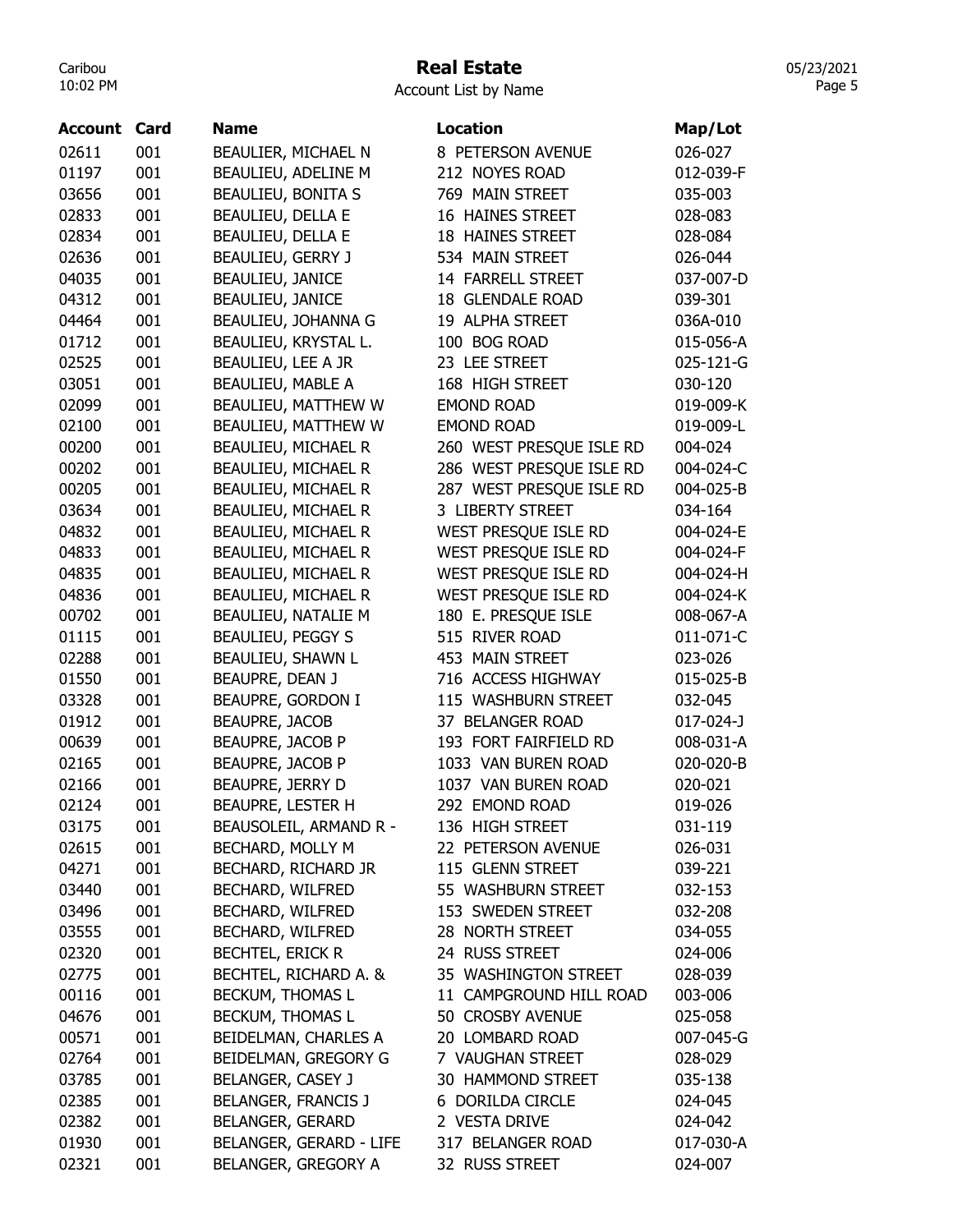# Real Estate

| <b>Account Card</b> |     | <b>Name</b>                                     | Location                 | Map/Lot      |
|---------------------|-----|-------------------------------------------------|--------------------------|--------------|
| 03955               | 001 | BELANGER, JAMES E JR                            | 14 HOOVER AVENUE         | 036-077      |
| 02396               | 001 | BELANGER, JEFFREY V                             | 50 WELLINGTON AVENUE     | 024-056      |
| 04920               | 001 | BELANGER, JEFFREY V                             | 590 ACCESS HIGHWAY       | 015-036-003  |
| 03382               | 001 | BELANGER, JESSE G                               | 21 DAHLGREN STREET       | 032-102      |
| 03576               | 001 | BELANGER, JESSE P                               | 12 SPERRY DRIVE          | 034-079      |
| 01909               | 001 | <b>BELANGER, JOHN</b>                           | <b>BELANGER ROAD</b>     | 017-024-F    |
| 03299               | 001 | <b>BELANGER, JOHN</b>                           | <b>WASHBURN STREET</b>   | 032-010      |
| 03362               | 001 | <b>BELANGER, JOHN</b>                           | 16 SPRING STREET         | 032-078      |
| 01562               | 001 | BELANGER, JOHN L                                | 699 ACCESS HIGHWAY       | 015-026-D    |
| 01032               | 001 | <b>BELANGER, JOHN P</b>                         | 54 GRIMES ROAD           | 011-037-D    |
| 02546               | 001 | BELANGER, JOHN P                                | 489 MAIN STREET          | 025-143      |
| 02858               | 001 | BELANGER, JOHN R                                | 25 FONTAINE DRIVE        | 028-102      |
| 01561               | 001 | BELANGER, PAULA D                               | 46 BELYEA ROAD           | 015-026-C    |
| 02261               | 001 | BELANGER, PHYLLIS A                             | 19 MACARTHUR AVENUE      | 023-001      |
| 02752               | 001 | BELANGER, RANI J                                | 26 VAUGHAN STREET        | 028-018      |
| 03961               | 001 | BELANGER, ROLAND                                | 23 HOOVER AVENUE         | 036-083      |
| 02342               | 001 | BELANGER, SCOTT P                               | 81 RUSS STREET           | 024-022      |
| 03571               | 001 | BELANGER, SHEREE (BELL)                         | 7 GLENDALE ROAD          | 034-074      |
| 03257               | 001 | <b>BELANGER, TAMMY</b>                          | 32 ROBERTS STREET        | 031-215      |
| 01490               | 001 | BELANGER, WAYNE P                               | 585 VAN BUREN ROAD       | 014-046-C    |
| 03217               | 001 | BELANGER, WAYNE P                               | 677 MAIN STREET          | 031-175      |
| 03219               | 001 | BELANGER, WAYNE P                               | 669 MAIN STREET          | 031-177      |
| 04810               | 001 | BELANGER, WAYNE P                               | 595 VAN BUREN ROAD       | 014-047-A    |
| 04811               | 001 | BELANGER, WAYNE P                               | 595 VAN BUREN ROAD       | 014-047A-001 |
| 02271               | 001 | BELANGER, WILLIAM                               | 62 LAFAYETTE ST          | 023-010-C    |
| 00513               | 001 | BELANGER, WILLIAM J                             | 53 BROOK STREET          | 010-001-D    |
| 00635               | 001 | BELANGER, WILLIAM J                             | <b>MAIN STREET</b>       | 008-029      |
| 00636               | 001 | BELANGER, WILLIAM J                             | <b>MAIN STREET</b>       | 008-029-A    |
| 02278               | 001 | BELANGER, WILLIAM J                             | MONTGOMERY AVEN          | 023-017      |
| 00997               | 001 | <b>BELL, ALEXANDER J</b>                        | 5 POWERS ROAD            | 011-015-E    |
| 03017               | 001 | BELL, CECILE P                                  | 6 BELL LANE              | 030-077      |
| 02794               | 001 | <b>BELL, CRAIG P</b>                            | 36 FORT STREET           | 028-054      |
| 02585               | 001 | BELL, DANIEL W                                  | 14 NEWTON AVENUE         | 026-023-C    |
| 01114               | 001 | BELL, DAVID A                                   | 507 RIVER ROAD           | 011-071-B    |
| 03702               | 001 | BELL, DAVID V                                   | 10 ELMWOOD AVENUE        | 035-054      |
| 03746               | 001 | BELL, DOUGLAS W                                 | 755 MAIN STREET          | 035-099      |
| 04344               | 001 | BELL, DOUGLAS W II                              | 430 SWEDEN STREET        | 040-030      |
| 02626               | 001 | BELL, ESTHER M                                  | 21 PETERSON AVENUE       | 026-034      |
| 01540               | 001 | BELL, FRED S                                    | 53 MADAWASKA ROAD        | 015-019      |
| 02672               | 001 | <b>BELL, GILBERT</b>                            | 49 WASHINGTON STREET     | 027-012      |
| 01230               | 001 | BELL, JAMES A & BELL, KRISTI 338 GRIMES MILL RD |                          | 012-058-A    |
| 04867               | 001 | BELL, JAMIE M                                   | 318 GRIMES MILL RD       | 012-058      |
| 04513               | 001 | <b>BELL, JEFFREY</b>                            | 32 FORT STREET           | 028-053      |
| 00774               | 001 | BELL, JEFFREY P                                 | <b>GRIMES MILL RD</b>    | 009-052      |
| 03737               | 001 | BELL, JOSHUA J                                  | 24 TEAGUE STREET         | 035-089      |
| 04304               | 001 | BELL, JUSTIN R                                  | 13 LAURETTE STREET       | 039-293      |
| 02772               | 001 | <b>BELL, KRISTI</b>                             | 30 WASHINGTON STREET     | 028-037      |
| 02310               | 001 | BELL, MARJORIE M                                | 7 HIGHLAND AVENUE        | 023-050      |
| 01866               | 001 | BELL, NORMA JEAN                                | 94 WATSON MEMORIAL DRIVE | 016-050      |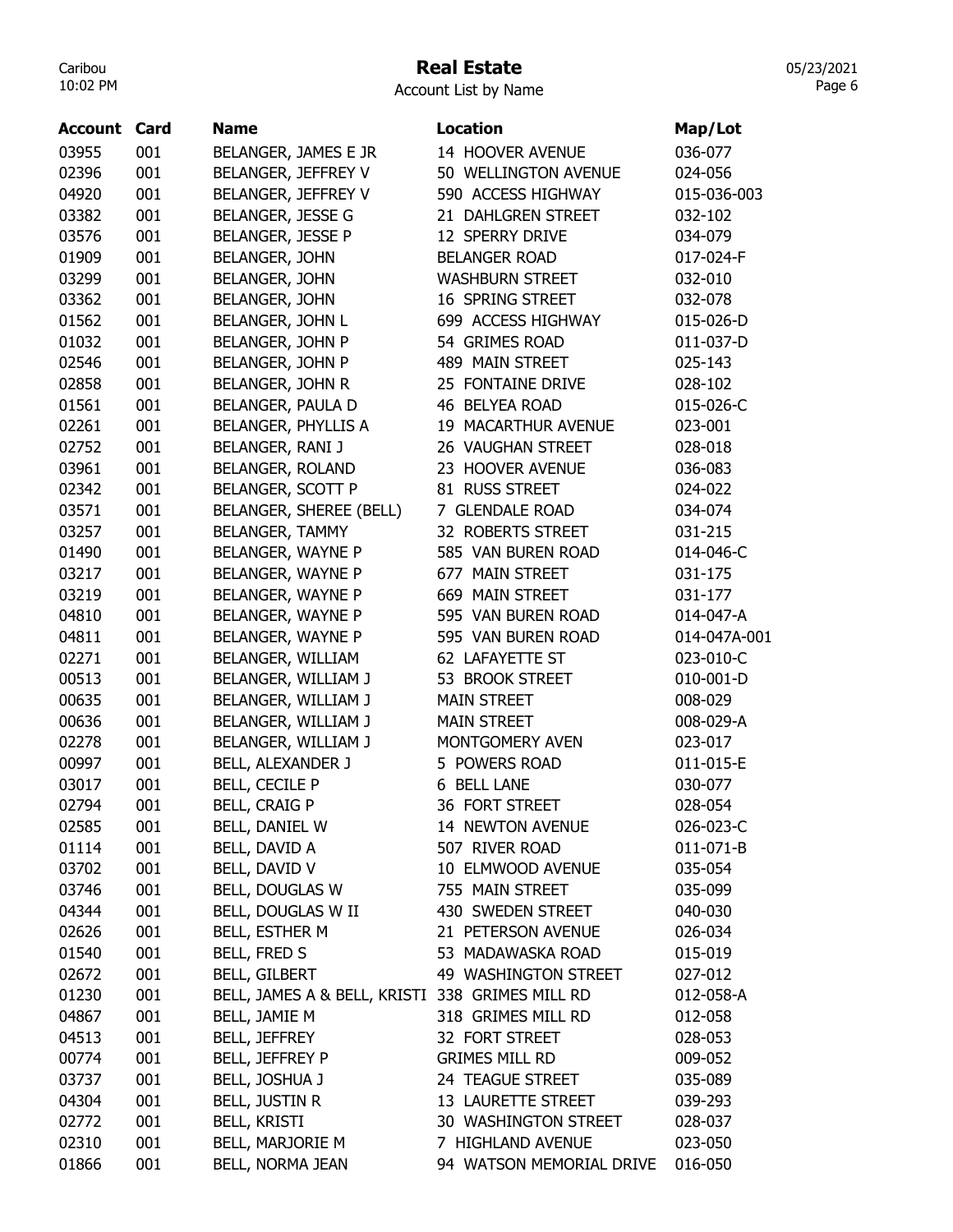## Real Estate

05/23/2021 Page 7

| Account | Card | <b>Name</b>                                  | <b>Location</b>          | Map/Lot   |
|---------|------|----------------------------------------------|--------------------------|-----------|
| 02878   | 001  | <b>BELL, RYAN</b>                            | 47 YORK STREET           | 028-122   |
| 00715   | 001  | <b>BELL, THOMAS</b>                          | 491 FORT FAIRFIELD RD    | 009-003-A |
| 01196   | 001  | <b>BELL, TROY</b>                            | 222 NOYES ROAD           | 012-039-E |
| 00813   | 001  | BELL, VERNA -DEV                             | 91 LOMBARD ROAD          | 010-009-A |
| 00816   | 001  | BELL, VERNA M - DEV                          | 97 LOMBARD ROAD          | 010-010   |
| 00819   | 001  | BELL, VERNA M - DEV                          | <b>LOMBARD ROAD</b>      | 010-011-B |
| 00547   | 001  | <b>BELL, VINCENT J</b>                       | 284 WASHBURN STREET      | 007-039-B |
| 01740   | 001  | BELLEFLEUR, NORMAND - DEC 903 ACCESS HIGHWAY |                          | 015-067-B |
| 00393   | 001  | BELMAIN, KATHLEEN M.                         | 368 HARDISON ROAD        | 006-008-A |
| 02295   | 001  | BELOUNGIE, LANCE P                           | 27 OAK AVENUE            | 023-034   |
| 00030   | 001  | <b>BELYEA, CHRISTOPHER J</b>                 | 196 BAILEY ROAD          | 001-015-C |
| 00027   | 001  | BELYEA, DAVID A                              | 204 BAILEY ROAD          | 001-015   |
| 00038   | 001  | BELYEA, DAVID A                              | 144 VANCE ROAD           | 001-021   |
| 00161   | 001  | BELYEA, DAVID A.                             | <b>BAILEY ROAD</b>       | 004-001   |
| 02495   | 001  | BELYEA, GARY A                               | 10 KATAHDIN AVENUE       | 025-089   |
| 01210   | 001  | BELYEA, RICHARD E                            | 148 GRIMES MILL RD       | 012-045   |
| 03934   | 001  | BENNER, ARTHUR W. AND                        | 32 PIONEER AVENUE        | 036-056   |
| 03573   | 001  | <b>BENNETT DRIVE</b>                         | 88 BENNETT DRIVE         | 034-076   |
| 00643   | 001  | BENNETT, JAMIE R                             | 143 FORT FAIRFIELD RD    | 008-031-E |
| 01320   | 001  | BENNETT, JENNIFER M                          | 840 SWEDEN STREET        | 013-035-P |
| 04369   | 001  | BENNETT, PETER A                             | 10 CORRIVEAU ST          | 041-019   |
| 03796   | 001  | BENNETT, STEPHEN L                           | 3 HARVEST ROAD           | 035-148   |
| 00021   | 001  | <b>BENSON, GEORGE R</b>                      | 3 BAILEY ROAD            | 001-013-A |
| 01992   | 001  | BERGERON, JULIA L                            | 328 MADAWASKA ROAD       | 018-007-A |
| 00693   | 001  | BERHALTER, JOSEPH P                          | E. PRESQUE ISLE          | 008-064   |
| 00696   | 001  | <b>BERHALTER, JOSEPH P</b>                   | E. PRESQUE ISLE          | 008-065   |
| 04747   | 001  | BERKOSKI, ARTHUR O                           | 997 FORT FAIRFIELD RD    | 006-023   |
| 04031   | 001  | BERNAICHE, MICHAEL P                         | 284 SWEDEN STREET        | 037-006   |
| 00600   | 001  | <b>BERNAICHE, TRAVIS</b>                     | 255 MAIN STREET          | 008-008   |
| 00602   | 001  | <b>BERNAICHE, TRAVIS</b>                     | 271 MAIN STREET          | 008-009   |
| 03871   | 001  | <b>BERNAICHE, TRAVIS</b>                     | 31 COLLINS STREET        | 035-197   |
| 03670   | 001  | BERNAICHE, TRAVIS M                          | 13 WINDY HILL DRIVE      | 035-021   |
| 03873   | 001  | <b>BERNAICHE, TRAVIS M</b>                   | 25 COLLINS STREET        | 035-199   |
| 00562   | 001  | <b>BERNARD, PENNY MARIE</b>                  | 66 LOMBARD ROAD          | 007-042-D |
| 01029   | 001  | BERNARD, SUSAN Y                             | 70 GRIMES ROAD           | 011-037-A |
| 02127   | 001  | BERNARDINI, CHARLES A                        | 280 EMOND ROAD           | 019-028   |
| 01729   | 001  | BERNIER, BRENT J                             | 782 ACCESS HIGHWAY       | 015-063   |
| 03658   | 001  | BERRY, DEBORAH A                             | 10 RESERVOIR STREET      | 035-005   |
| 02185   | 001  | BERUBE, FLORENTINE                           | 1189 VAN BUREN ROAD      | 020-027   |
| 00006   | 001  | BERUBE, FREDERICK A                          | 765 WEST PRESQUE ISLE RD | 001-004-A |
| 00073   |      | BERUBE, NORMAN P                             | 1326 PRESQUE ISLE ROAD   | 002-034   |
|         | 001  |                                              |                          |           |
| 03089   | 001  | <b>BESSIE GRAY MEMORIAL</b>                  | 12 PROSPECT STREET       | 031-004   |
| 01061   | 001  | BETHEL PENTECOSTAL                           | 294 ACCESS HIGHWAY       | 011-042-D |
| 03213   | 001  | <b>BICKFORD, BRIAN</b>                       | 7 WATER STREET           | 031-171   |
| 03975   | 001  | BIELINSKI, GRETA T- DEV                      | 37 HOME FARM ROAD        | 036-094-F |
| 02152   | 001  | BIELLO, MARIAH                               | <b>ALBAIR ROAD</b>       | 020-015-A |
| 00577   | 001  | <b>BISHOP FAMILY TRUST</b>                   | 324 WASHBURN STREET      | 007-046   |
| 04083   | 001  | BISHOP, CHERYL A                             | 311 SWEDEN STREET        | 037-050   |
| 02914   | 001  | BISHOP, JOHN A                               | FONTAINE DRIVE           | 029-001   |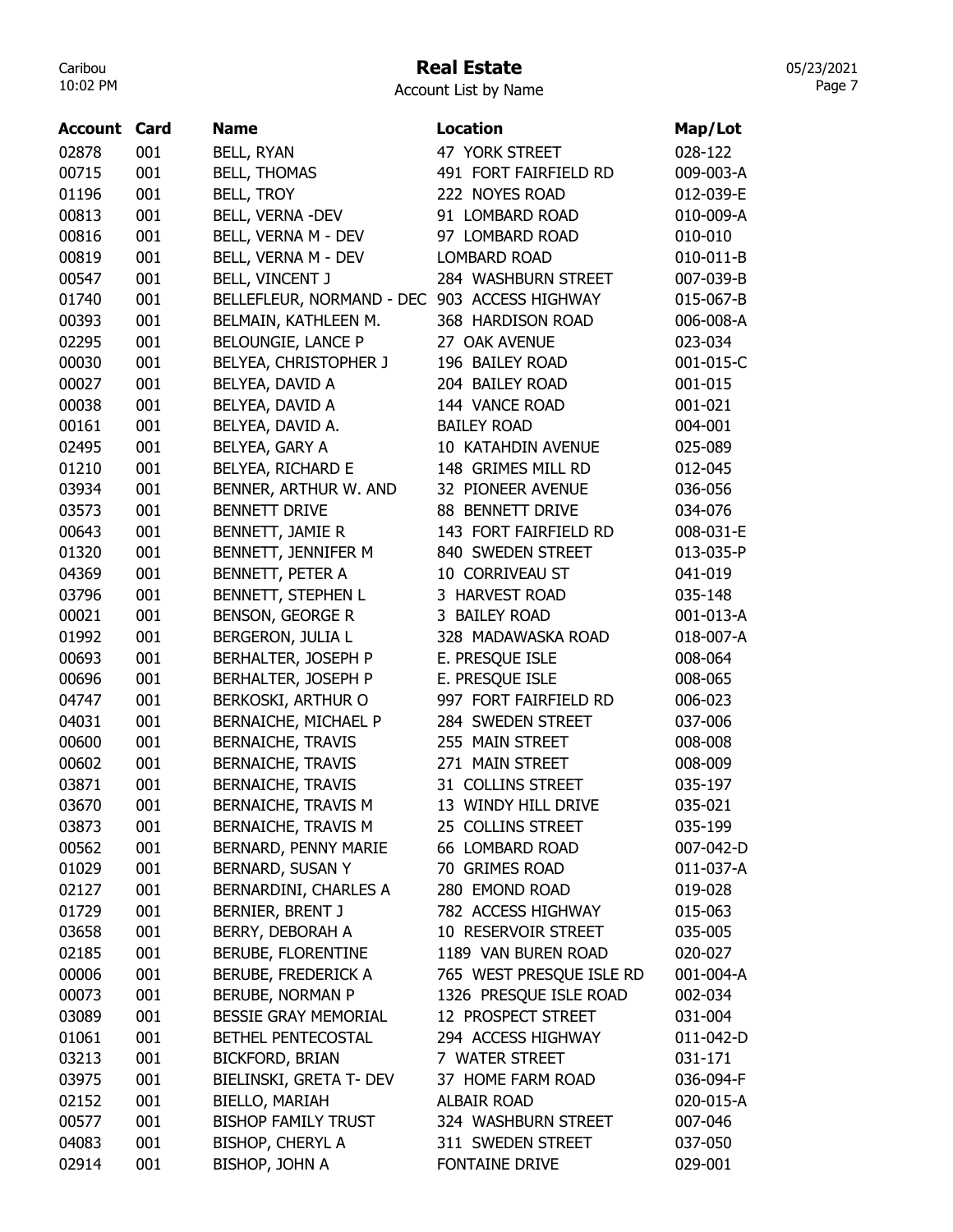#### Real Estate

Account List by Name

| 02915<br>001<br>BISHOP, JOHN A<br><b>FONTAINE DRIVE</b><br>029-001-A<br>02916<br>001<br>BISHOP, JOHN A<br><b>FONTAINE DRIVE</b><br>029-001-B<br>001<br>02917<br>BISHOP, JOHN A<br><b>FONTAINE DRIVE</b><br>029-001-C<br>001<br>02918<br>BISHOP, JOHN A<br><b>FONTAINE DRIVE</b><br>029-002<br>02919<br>001<br>BISHOP, JOHN A<br><b>FONTAINE DRIVE</b><br>029-002-A<br>02924<br>001<br>BISHOP, JOHN A<br>86 YORK STREET<br>029-006<br>001<br>04935<br>FONTAINE DRIVE<br>029-007-A<br>BISHOP, JOHN A<br>001<br>BISHOP, JOHN ALLEN<br>90 YORK STREET<br>029-007<br>02925<br>001<br>BISHOP, JOHN ALLEN<br>111 SINCOCK STREET<br>029-015-A<br>02932<br>001<br>04196<br>BISHOP, RICKY J<br>57 GARDEN CIRCLE<br>039-122<br>001<br>02531<br><b>BISHOP, SHIRLEY A</b><br>29 KATAHDIN AVENUE<br>025-127<br>001<br>04267<br><b>BITHER, PATRICK D</b><br>137 GLENN STREET<br>039-216<br>03080<br>001<br><b>BJJ POWERS ENTERPRISES,</b><br>20 ELM STREET<br>030-162-A<br>001<br>BJJ POWERS ENTERPRISES,<br>17 RAILROAD STREET<br>030-162-D<br>04813<br>001<br>05007<br>BJJ POWERS ENTERPRISES,<br>7 RAILROAD STREET<br>030-162-D-2<br>001<br><b>BJORK, MYRON H</b><br>1 WELLINGTON AVENUE<br>026-042<br>02634<br>001<br><b>BLACK, DANIEL C</b><br>1228 PRESQUE ISLE ROAD<br>04561<br>002-042-C<br>001<br><b>BLACKISTONE, FRANKLIN J</b><br>808 MADAWASKA ROAD<br>021-006-A<br>02204<br>001<br>00655<br><b>BLACKSTONE FARMS, INC.</b><br>008-033-A<br>FORT FAIRFIELD ROAD<br>00668<br>001<br><b>BLACKSTONE FARMS, INC.</b><br><b>KELLEY ROAD</b><br>008-049-A<br>001<br><b>BLACKSTONE FARMS, INC.</b><br>FORT FAIRFIELD ROAD<br>00737<br>009-020<br>001<br><b>BLACKSTONE FARMS, INC.</b><br>FORT FAIRFIELD ROAD<br>00740<br>009-021<br>001<br><b>BLACKSTONE FARMS, INC.</b><br>00759<br>FORT FAIRFIELD ROAD<br>009-037<br>001<br><b>BLACKSTONE, BILL</b><br>FORT FAIRFIELD ROAD<br>008-032-F<br>00652<br><b>BLACKSTONE, BILL D</b><br>00651<br>001<br>296 FORT FAIRFIELD ROAD<br>008-032-E<br>001<br>04859<br><b>BLACKSTONE, BILL D</b><br>OFF RIVER ROAD<br>011-047-A<br>001<br>05119<br><b>BLACKSTONE, BREEN</b><br>EAST PRESQUE ISLE ROAD<br>003-008-A<br>E. PRESQUE ISLE<br>001<br><b>BLACKSTONE, KYLE</b><br>005-063-A<br>00349<br>001<br><b>BLACKSTONE, MURRAY D</b><br>346 FORT FAIRFIELD RD<br>00647<br>008-032-A<br>00667<br>001<br><b>BLACKSTONE, MURRAY D</b><br><b>KELLEY ROAD</b><br>008-049<br>001<br><b>BLACKSTONE, MURRAY D</b><br>00669<br>213 KELLEY ROAD<br>008-049-B<br><b>BLACKSTONE, MURRAY D</b><br>02805<br>001<br>17 BIRDSEYE AVENUE<br>028-058-C<br>001<br><b>BLACKSTONE, MURRAY D</b><br>E. PRESQUE ISLE<br>05044<br>008-069-A<br>001<br>319 FORT FAIRFIELD RD<br><b>BLACKSTONE, MURRAY DAN</b><br>00657<br>008-033-B<br>001<br>BLACKSTONE, MURRAY DAN<br>396 FORT FAIRFIELD RD<br>00661<br>008-036<br>00666<br>001<br><b>BLACKSTONE, MURRAY DAN</b><br>FORT FAIRFIELD ROAD<br>008-043<br>001<br>00701<br><b>BLACKSTONE, MURRAY DAN</b><br>120 E. PRESQUE ISLE<br>008-067<br>001<br>BLACKSTONE, MURRAY DAN<br>120 E. PRESQUE ISLE<br>00705<br>008-067-D<br>001<br><b>BLACKSTONE, MURRAY DAN</b><br>FORT FAIRFIELD ROAD<br>00750<br>009-030-A<br>001<br>BLACKSTONE, MURRAY DAN<br>FORT FAIRFIELD ROAD<br>009-034<br>00754<br>001<br><b>BLACKSTONE, O. KYLE</b><br>00383<br>170 HARDISON ROAD<br>006-002<br>001<br>00319<br><b>BLACKSTONE, ORMAN K</b><br>E. PRESQUE ISLE<br>005-037<br>001<br>00322<br><b>BLACKSTONE, ORMAN K</b><br>E. PRESQUE ISLE<br>005-038<br>001<br><b>BLACKSTONE, ORMAN K</b><br><b>HARDISON ROAD</b><br>005-062<br>00345<br>001<br>00673<br><b>BLACKSTONE, ORMAN K</b><br>E. PRESQUE ISLE<br>008-055-C<br>001<br><b>BLACKSTONE, ORMAN K</b><br>E. PRESQUE ISLE<br>04953<br>008-057-E<br>001<br>BLACKSTONE, ORMAN K.<br>E. PRESQUE ISLE<br>00365<br>005-071-B<br>001<br><b>BLACKSTONE, ORMAN KYLE</b><br><b>KELLEY ROAD</b><br>00713<br>009-002<br>001<br>04617<br><b>BLACKWELL, DWAYNE H</b><br><b>ACCESS HIGHWAY</b><br>011-042-B | Account | Card | <b>Name</b> | <b>Location</b> | Map/Lot |
|------------------------------------------------------------------------------------------------------------------------------------------------------------------------------------------------------------------------------------------------------------------------------------------------------------------------------------------------------------------------------------------------------------------------------------------------------------------------------------------------------------------------------------------------------------------------------------------------------------------------------------------------------------------------------------------------------------------------------------------------------------------------------------------------------------------------------------------------------------------------------------------------------------------------------------------------------------------------------------------------------------------------------------------------------------------------------------------------------------------------------------------------------------------------------------------------------------------------------------------------------------------------------------------------------------------------------------------------------------------------------------------------------------------------------------------------------------------------------------------------------------------------------------------------------------------------------------------------------------------------------------------------------------------------------------------------------------------------------------------------------------------------------------------------------------------------------------------------------------------------------------------------------------------------------------------------------------------------------------------------------------------------------------------------------------------------------------------------------------------------------------------------------------------------------------------------------------------------------------------------------------------------------------------------------------------------------------------------------------------------------------------------------------------------------------------------------------------------------------------------------------------------------------------------------------------------------------------------------------------------------------------------------------------------------------------------------------------------------------------------------------------------------------------------------------------------------------------------------------------------------------------------------------------------------------------------------------------------------------------------------------------------------------------------------------------------------------------------------------------------------------------------------------------------------------------------------------------------------------------------------------------------------------------------------------------------------------------------------------------------------------------------------------------------------------------------------------------------------------------------------------------------------------------------------------------------------------------------------------------------------------------------------------------------------------------------------------------------------------------------------------------------------------------------------------------------------------------------------------------------------------------------------------------------------------------------------------------------|---------|------|-------------|-----------------|---------|
|                                                                                                                                                                                                                                                                                                                                                                                                                                                                                                                                                                                                                                                                                                                                                                                                                                                                                                                                                                                                                                                                                                                                                                                                                                                                                                                                                                                                                                                                                                                                                                                                                                                                                                                                                                                                                                                                                                                                                                                                                                                                                                                                                                                                                                                                                                                                                                                                                                                                                                                                                                                                                                                                                                                                                                                                                                                                                                                                                                                                                                                                                                                                                                                                                                                                                                                                                                                                                                                                                                                                                                                                                                                                                                                                                                                                                                                                                                                                                                        |         |      |             |                 |         |
|                                                                                                                                                                                                                                                                                                                                                                                                                                                                                                                                                                                                                                                                                                                                                                                                                                                                                                                                                                                                                                                                                                                                                                                                                                                                                                                                                                                                                                                                                                                                                                                                                                                                                                                                                                                                                                                                                                                                                                                                                                                                                                                                                                                                                                                                                                                                                                                                                                                                                                                                                                                                                                                                                                                                                                                                                                                                                                                                                                                                                                                                                                                                                                                                                                                                                                                                                                                                                                                                                                                                                                                                                                                                                                                                                                                                                                                                                                                                                                        |         |      |             |                 |         |
|                                                                                                                                                                                                                                                                                                                                                                                                                                                                                                                                                                                                                                                                                                                                                                                                                                                                                                                                                                                                                                                                                                                                                                                                                                                                                                                                                                                                                                                                                                                                                                                                                                                                                                                                                                                                                                                                                                                                                                                                                                                                                                                                                                                                                                                                                                                                                                                                                                                                                                                                                                                                                                                                                                                                                                                                                                                                                                                                                                                                                                                                                                                                                                                                                                                                                                                                                                                                                                                                                                                                                                                                                                                                                                                                                                                                                                                                                                                                                                        |         |      |             |                 |         |
|                                                                                                                                                                                                                                                                                                                                                                                                                                                                                                                                                                                                                                                                                                                                                                                                                                                                                                                                                                                                                                                                                                                                                                                                                                                                                                                                                                                                                                                                                                                                                                                                                                                                                                                                                                                                                                                                                                                                                                                                                                                                                                                                                                                                                                                                                                                                                                                                                                                                                                                                                                                                                                                                                                                                                                                                                                                                                                                                                                                                                                                                                                                                                                                                                                                                                                                                                                                                                                                                                                                                                                                                                                                                                                                                                                                                                                                                                                                                                                        |         |      |             |                 |         |
|                                                                                                                                                                                                                                                                                                                                                                                                                                                                                                                                                                                                                                                                                                                                                                                                                                                                                                                                                                                                                                                                                                                                                                                                                                                                                                                                                                                                                                                                                                                                                                                                                                                                                                                                                                                                                                                                                                                                                                                                                                                                                                                                                                                                                                                                                                                                                                                                                                                                                                                                                                                                                                                                                                                                                                                                                                                                                                                                                                                                                                                                                                                                                                                                                                                                                                                                                                                                                                                                                                                                                                                                                                                                                                                                                                                                                                                                                                                                                                        |         |      |             |                 |         |
|                                                                                                                                                                                                                                                                                                                                                                                                                                                                                                                                                                                                                                                                                                                                                                                                                                                                                                                                                                                                                                                                                                                                                                                                                                                                                                                                                                                                                                                                                                                                                                                                                                                                                                                                                                                                                                                                                                                                                                                                                                                                                                                                                                                                                                                                                                                                                                                                                                                                                                                                                                                                                                                                                                                                                                                                                                                                                                                                                                                                                                                                                                                                                                                                                                                                                                                                                                                                                                                                                                                                                                                                                                                                                                                                                                                                                                                                                                                                                                        |         |      |             |                 |         |
|                                                                                                                                                                                                                                                                                                                                                                                                                                                                                                                                                                                                                                                                                                                                                                                                                                                                                                                                                                                                                                                                                                                                                                                                                                                                                                                                                                                                                                                                                                                                                                                                                                                                                                                                                                                                                                                                                                                                                                                                                                                                                                                                                                                                                                                                                                                                                                                                                                                                                                                                                                                                                                                                                                                                                                                                                                                                                                                                                                                                                                                                                                                                                                                                                                                                                                                                                                                                                                                                                                                                                                                                                                                                                                                                                                                                                                                                                                                                                                        |         |      |             |                 |         |
|                                                                                                                                                                                                                                                                                                                                                                                                                                                                                                                                                                                                                                                                                                                                                                                                                                                                                                                                                                                                                                                                                                                                                                                                                                                                                                                                                                                                                                                                                                                                                                                                                                                                                                                                                                                                                                                                                                                                                                                                                                                                                                                                                                                                                                                                                                                                                                                                                                                                                                                                                                                                                                                                                                                                                                                                                                                                                                                                                                                                                                                                                                                                                                                                                                                                                                                                                                                                                                                                                                                                                                                                                                                                                                                                                                                                                                                                                                                                                                        |         |      |             |                 |         |
|                                                                                                                                                                                                                                                                                                                                                                                                                                                                                                                                                                                                                                                                                                                                                                                                                                                                                                                                                                                                                                                                                                                                                                                                                                                                                                                                                                                                                                                                                                                                                                                                                                                                                                                                                                                                                                                                                                                                                                                                                                                                                                                                                                                                                                                                                                                                                                                                                                                                                                                                                                                                                                                                                                                                                                                                                                                                                                                                                                                                                                                                                                                                                                                                                                                                                                                                                                                                                                                                                                                                                                                                                                                                                                                                                                                                                                                                                                                                                                        |         |      |             |                 |         |
|                                                                                                                                                                                                                                                                                                                                                                                                                                                                                                                                                                                                                                                                                                                                                                                                                                                                                                                                                                                                                                                                                                                                                                                                                                                                                                                                                                                                                                                                                                                                                                                                                                                                                                                                                                                                                                                                                                                                                                                                                                                                                                                                                                                                                                                                                                                                                                                                                                                                                                                                                                                                                                                                                                                                                                                                                                                                                                                                                                                                                                                                                                                                                                                                                                                                                                                                                                                                                                                                                                                                                                                                                                                                                                                                                                                                                                                                                                                                                                        |         |      |             |                 |         |
|                                                                                                                                                                                                                                                                                                                                                                                                                                                                                                                                                                                                                                                                                                                                                                                                                                                                                                                                                                                                                                                                                                                                                                                                                                                                                                                                                                                                                                                                                                                                                                                                                                                                                                                                                                                                                                                                                                                                                                                                                                                                                                                                                                                                                                                                                                                                                                                                                                                                                                                                                                                                                                                                                                                                                                                                                                                                                                                                                                                                                                                                                                                                                                                                                                                                                                                                                                                                                                                                                                                                                                                                                                                                                                                                                                                                                                                                                                                                                                        |         |      |             |                 |         |
|                                                                                                                                                                                                                                                                                                                                                                                                                                                                                                                                                                                                                                                                                                                                                                                                                                                                                                                                                                                                                                                                                                                                                                                                                                                                                                                                                                                                                                                                                                                                                                                                                                                                                                                                                                                                                                                                                                                                                                                                                                                                                                                                                                                                                                                                                                                                                                                                                                                                                                                                                                                                                                                                                                                                                                                                                                                                                                                                                                                                                                                                                                                                                                                                                                                                                                                                                                                                                                                                                                                                                                                                                                                                                                                                                                                                                                                                                                                                                                        |         |      |             |                 |         |
|                                                                                                                                                                                                                                                                                                                                                                                                                                                                                                                                                                                                                                                                                                                                                                                                                                                                                                                                                                                                                                                                                                                                                                                                                                                                                                                                                                                                                                                                                                                                                                                                                                                                                                                                                                                                                                                                                                                                                                                                                                                                                                                                                                                                                                                                                                                                                                                                                                                                                                                                                                                                                                                                                                                                                                                                                                                                                                                                                                                                                                                                                                                                                                                                                                                                                                                                                                                                                                                                                                                                                                                                                                                                                                                                                                                                                                                                                                                                                                        |         |      |             |                 |         |
|                                                                                                                                                                                                                                                                                                                                                                                                                                                                                                                                                                                                                                                                                                                                                                                                                                                                                                                                                                                                                                                                                                                                                                                                                                                                                                                                                                                                                                                                                                                                                                                                                                                                                                                                                                                                                                                                                                                                                                                                                                                                                                                                                                                                                                                                                                                                                                                                                                                                                                                                                                                                                                                                                                                                                                                                                                                                                                                                                                                                                                                                                                                                                                                                                                                                                                                                                                                                                                                                                                                                                                                                                                                                                                                                                                                                                                                                                                                                                                        |         |      |             |                 |         |
|                                                                                                                                                                                                                                                                                                                                                                                                                                                                                                                                                                                                                                                                                                                                                                                                                                                                                                                                                                                                                                                                                                                                                                                                                                                                                                                                                                                                                                                                                                                                                                                                                                                                                                                                                                                                                                                                                                                                                                                                                                                                                                                                                                                                                                                                                                                                                                                                                                                                                                                                                                                                                                                                                                                                                                                                                                                                                                                                                                                                                                                                                                                                                                                                                                                                                                                                                                                                                                                                                                                                                                                                                                                                                                                                                                                                                                                                                                                                                                        |         |      |             |                 |         |
|                                                                                                                                                                                                                                                                                                                                                                                                                                                                                                                                                                                                                                                                                                                                                                                                                                                                                                                                                                                                                                                                                                                                                                                                                                                                                                                                                                                                                                                                                                                                                                                                                                                                                                                                                                                                                                                                                                                                                                                                                                                                                                                                                                                                                                                                                                                                                                                                                                                                                                                                                                                                                                                                                                                                                                                                                                                                                                                                                                                                                                                                                                                                                                                                                                                                                                                                                                                                                                                                                                                                                                                                                                                                                                                                                                                                                                                                                                                                                                        |         |      |             |                 |         |
|                                                                                                                                                                                                                                                                                                                                                                                                                                                                                                                                                                                                                                                                                                                                                                                                                                                                                                                                                                                                                                                                                                                                                                                                                                                                                                                                                                                                                                                                                                                                                                                                                                                                                                                                                                                                                                                                                                                                                                                                                                                                                                                                                                                                                                                                                                                                                                                                                                                                                                                                                                                                                                                                                                                                                                                                                                                                                                                                                                                                                                                                                                                                                                                                                                                                                                                                                                                                                                                                                                                                                                                                                                                                                                                                                                                                                                                                                                                                                                        |         |      |             |                 |         |
|                                                                                                                                                                                                                                                                                                                                                                                                                                                                                                                                                                                                                                                                                                                                                                                                                                                                                                                                                                                                                                                                                                                                                                                                                                                                                                                                                                                                                                                                                                                                                                                                                                                                                                                                                                                                                                                                                                                                                                                                                                                                                                                                                                                                                                                                                                                                                                                                                                                                                                                                                                                                                                                                                                                                                                                                                                                                                                                                                                                                                                                                                                                                                                                                                                                                                                                                                                                                                                                                                                                                                                                                                                                                                                                                                                                                                                                                                                                                                                        |         |      |             |                 |         |
|                                                                                                                                                                                                                                                                                                                                                                                                                                                                                                                                                                                                                                                                                                                                                                                                                                                                                                                                                                                                                                                                                                                                                                                                                                                                                                                                                                                                                                                                                                                                                                                                                                                                                                                                                                                                                                                                                                                                                                                                                                                                                                                                                                                                                                                                                                                                                                                                                                                                                                                                                                                                                                                                                                                                                                                                                                                                                                                                                                                                                                                                                                                                                                                                                                                                                                                                                                                                                                                                                                                                                                                                                                                                                                                                                                                                                                                                                                                                                                        |         |      |             |                 |         |
|                                                                                                                                                                                                                                                                                                                                                                                                                                                                                                                                                                                                                                                                                                                                                                                                                                                                                                                                                                                                                                                                                                                                                                                                                                                                                                                                                                                                                                                                                                                                                                                                                                                                                                                                                                                                                                                                                                                                                                                                                                                                                                                                                                                                                                                                                                                                                                                                                                                                                                                                                                                                                                                                                                                                                                                                                                                                                                                                                                                                                                                                                                                                                                                                                                                                                                                                                                                                                                                                                                                                                                                                                                                                                                                                                                                                                                                                                                                                                                        |         |      |             |                 |         |
|                                                                                                                                                                                                                                                                                                                                                                                                                                                                                                                                                                                                                                                                                                                                                                                                                                                                                                                                                                                                                                                                                                                                                                                                                                                                                                                                                                                                                                                                                                                                                                                                                                                                                                                                                                                                                                                                                                                                                                                                                                                                                                                                                                                                                                                                                                                                                                                                                                                                                                                                                                                                                                                                                                                                                                                                                                                                                                                                                                                                                                                                                                                                                                                                                                                                                                                                                                                                                                                                                                                                                                                                                                                                                                                                                                                                                                                                                                                                                                        |         |      |             |                 |         |
|                                                                                                                                                                                                                                                                                                                                                                                                                                                                                                                                                                                                                                                                                                                                                                                                                                                                                                                                                                                                                                                                                                                                                                                                                                                                                                                                                                                                                                                                                                                                                                                                                                                                                                                                                                                                                                                                                                                                                                                                                                                                                                                                                                                                                                                                                                                                                                                                                                                                                                                                                                                                                                                                                                                                                                                                                                                                                                                                                                                                                                                                                                                                                                                                                                                                                                                                                                                                                                                                                                                                                                                                                                                                                                                                                                                                                                                                                                                                                                        |         |      |             |                 |         |
|                                                                                                                                                                                                                                                                                                                                                                                                                                                                                                                                                                                                                                                                                                                                                                                                                                                                                                                                                                                                                                                                                                                                                                                                                                                                                                                                                                                                                                                                                                                                                                                                                                                                                                                                                                                                                                                                                                                                                                                                                                                                                                                                                                                                                                                                                                                                                                                                                                                                                                                                                                                                                                                                                                                                                                                                                                                                                                                                                                                                                                                                                                                                                                                                                                                                                                                                                                                                                                                                                                                                                                                                                                                                                                                                                                                                                                                                                                                                                                        |         |      |             |                 |         |
|                                                                                                                                                                                                                                                                                                                                                                                                                                                                                                                                                                                                                                                                                                                                                                                                                                                                                                                                                                                                                                                                                                                                                                                                                                                                                                                                                                                                                                                                                                                                                                                                                                                                                                                                                                                                                                                                                                                                                                                                                                                                                                                                                                                                                                                                                                                                                                                                                                                                                                                                                                                                                                                                                                                                                                                                                                                                                                                                                                                                                                                                                                                                                                                                                                                                                                                                                                                                                                                                                                                                                                                                                                                                                                                                                                                                                                                                                                                                                                        |         |      |             |                 |         |
|                                                                                                                                                                                                                                                                                                                                                                                                                                                                                                                                                                                                                                                                                                                                                                                                                                                                                                                                                                                                                                                                                                                                                                                                                                                                                                                                                                                                                                                                                                                                                                                                                                                                                                                                                                                                                                                                                                                                                                                                                                                                                                                                                                                                                                                                                                                                                                                                                                                                                                                                                                                                                                                                                                                                                                                                                                                                                                                                                                                                                                                                                                                                                                                                                                                                                                                                                                                                                                                                                                                                                                                                                                                                                                                                                                                                                                                                                                                                                                        |         |      |             |                 |         |
|                                                                                                                                                                                                                                                                                                                                                                                                                                                                                                                                                                                                                                                                                                                                                                                                                                                                                                                                                                                                                                                                                                                                                                                                                                                                                                                                                                                                                                                                                                                                                                                                                                                                                                                                                                                                                                                                                                                                                                                                                                                                                                                                                                                                                                                                                                                                                                                                                                                                                                                                                                                                                                                                                                                                                                                                                                                                                                                                                                                                                                                                                                                                                                                                                                                                                                                                                                                                                                                                                                                                                                                                                                                                                                                                                                                                                                                                                                                                                                        |         |      |             |                 |         |
|                                                                                                                                                                                                                                                                                                                                                                                                                                                                                                                                                                                                                                                                                                                                                                                                                                                                                                                                                                                                                                                                                                                                                                                                                                                                                                                                                                                                                                                                                                                                                                                                                                                                                                                                                                                                                                                                                                                                                                                                                                                                                                                                                                                                                                                                                                                                                                                                                                                                                                                                                                                                                                                                                                                                                                                                                                                                                                                                                                                                                                                                                                                                                                                                                                                                                                                                                                                                                                                                                                                                                                                                                                                                                                                                                                                                                                                                                                                                                                        |         |      |             |                 |         |
|                                                                                                                                                                                                                                                                                                                                                                                                                                                                                                                                                                                                                                                                                                                                                                                                                                                                                                                                                                                                                                                                                                                                                                                                                                                                                                                                                                                                                                                                                                                                                                                                                                                                                                                                                                                                                                                                                                                                                                                                                                                                                                                                                                                                                                                                                                                                                                                                                                                                                                                                                                                                                                                                                                                                                                                                                                                                                                                                                                                                                                                                                                                                                                                                                                                                                                                                                                                                                                                                                                                                                                                                                                                                                                                                                                                                                                                                                                                                                                        |         |      |             |                 |         |
|                                                                                                                                                                                                                                                                                                                                                                                                                                                                                                                                                                                                                                                                                                                                                                                                                                                                                                                                                                                                                                                                                                                                                                                                                                                                                                                                                                                                                                                                                                                                                                                                                                                                                                                                                                                                                                                                                                                                                                                                                                                                                                                                                                                                                                                                                                                                                                                                                                                                                                                                                                                                                                                                                                                                                                                                                                                                                                                                                                                                                                                                                                                                                                                                                                                                                                                                                                                                                                                                                                                                                                                                                                                                                                                                                                                                                                                                                                                                                                        |         |      |             |                 |         |
|                                                                                                                                                                                                                                                                                                                                                                                                                                                                                                                                                                                                                                                                                                                                                                                                                                                                                                                                                                                                                                                                                                                                                                                                                                                                                                                                                                                                                                                                                                                                                                                                                                                                                                                                                                                                                                                                                                                                                                                                                                                                                                                                                                                                                                                                                                                                                                                                                                                                                                                                                                                                                                                                                                                                                                                                                                                                                                                                                                                                                                                                                                                                                                                                                                                                                                                                                                                                                                                                                                                                                                                                                                                                                                                                                                                                                                                                                                                                                                        |         |      |             |                 |         |
|                                                                                                                                                                                                                                                                                                                                                                                                                                                                                                                                                                                                                                                                                                                                                                                                                                                                                                                                                                                                                                                                                                                                                                                                                                                                                                                                                                                                                                                                                                                                                                                                                                                                                                                                                                                                                                                                                                                                                                                                                                                                                                                                                                                                                                                                                                                                                                                                                                                                                                                                                                                                                                                                                                                                                                                                                                                                                                                                                                                                                                                                                                                                                                                                                                                                                                                                                                                                                                                                                                                                                                                                                                                                                                                                                                                                                                                                                                                                                                        |         |      |             |                 |         |
|                                                                                                                                                                                                                                                                                                                                                                                                                                                                                                                                                                                                                                                                                                                                                                                                                                                                                                                                                                                                                                                                                                                                                                                                                                                                                                                                                                                                                                                                                                                                                                                                                                                                                                                                                                                                                                                                                                                                                                                                                                                                                                                                                                                                                                                                                                                                                                                                                                                                                                                                                                                                                                                                                                                                                                                                                                                                                                                                                                                                                                                                                                                                                                                                                                                                                                                                                                                                                                                                                                                                                                                                                                                                                                                                                                                                                                                                                                                                                                        |         |      |             |                 |         |
|                                                                                                                                                                                                                                                                                                                                                                                                                                                                                                                                                                                                                                                                                                                                                                                                                                                                                                                                                                                                                                                                                                                                                                                                                                                                                                                                                                                                                                                                                                                                                                                                                                                                                                                                                                                                                                                                                                                                                                                                                                                                                                                                                                                                                                                                                                                                                                                                                                                                                                                                                                                                                                                                                                                                                                                                                                                                                                                                                                                                                                                                                                                                                                                                                                                                                                                                                                                                                                                                                                                                                                                                                                                                                                                                                                                                                                                                                                                                                                        |         |      |             |                 |         |
|                                                                                                                                                                                                                                                                                                                                                                                                                                                                                                                                                                                                                                                                                                                                                                                                                                                                                                                                                                                                                                                                                                                                                                                                                                                                                                                                                                                                                                                                                                                                                                                                                                                                                                                                                                                                                                                                                                                                                                                                                                                                                                                                                                                                                                                                                                                                                                                                                                                                                                                                                                                                                                                                                                                                                                                                                                                                                                                                                                                                                                                                                                                                                                                                                                                                                                                                                                                                                                                                                                                                                                                                                                                                                                                                                                                                                                                                                                                                                                        |         |      |             |                 |         |
|                                                                                                                                                                                                                                                                                                                                                                                                                                                                                                                                                                                                                                                                                                                                                                                                                                                                                                                                                                                                                                                                                                                                                                                                                                                                                                                                                                                                                                                                                                                                                                                                                                                                                                                                                                                                                                                                                                                                                                                                                                                                                                                                                                                                                                                                                                                                                                                                                                                                                                                                                                                                                                                                                                                                                                                                                                                                                                                                                                                                                                                                                                                                                                                                                                                                                                                                                                                                                                                                                                                                                                                                                                                                                                                                                                                                                                                                                                                                                                        |         |      |             |                 |         |
|                                                                                                                                                                                                                                                                                                                                                                                                                                                                                                                                                                                                                                                                                                                                                                                                                                                                                                                                                                                                                                                                                                                                                                                                                                                                                                                                                                                                                                                                                                                                                                                                                                                                                                                                                                                                                                                                                                                                                                                                                                                                                                                                                                                                                                                                                                                                                                                                                                                                                                                                                                                                                                                                                                                                                                                                                                                                                                                                                                                                                                                                                                                                                                                                                                                                                                                                                                                                                                                                                                                                                                                                                                                                                                                                                                                                                                                                                                                                                                        |         |      |             |                 |         |
|                                                                                                                                                                                                                                                                                                                                                                                                                                                                                                                                                                                                                                                                                                                                                                                                                                                                                                                                                                                                                                                                                                                                                                                                                                                                                                                                                                                                                                                                                                                                                                                                                                                                                                                                                                                                                                                                                                                                                                                                                                                                                                                                                                                                                                                                                                                                                                                                                                                                                                                                                                                                                                                                                                                                                                                                                                                                                                                                                                                                                                                                                                                                                                                                                                                                                                                                                                                                                                                                                                                                                                                                                                                                                                                                                                                                                                                                                                                                                                        |         |      |             |                 |         |
|                                                                                                                                                                                                                                                                                                                                                                                                                                                                                                                                                                                                                                                                                                                                                                                                                                                                                                                                                                                                                                                                                                                                                                                                                                                                                                                                                                                                                                                                                                                                                                                                                                                                                                                                                                                                                                                                                                                                                                                                                                                                                                                                                                                                                                                                                                                                                                                                                                                                                                                                                                                                                                                                                                                                                                                                                                                                                                                                                                                                                                                                                                                                                                                                                                                                                                                                                                                                                                                                                                                                                                                                                                                                                                                                                                                                                                                                                                                                                                        |         |      |             |                 |         |
|                                                                                                                                                                                                                                                                                                                                                                                                                                                                                                                                                                                                                                                                                                                                                                                                                                                                                                                                                                                                                                                                                                                                                                                                                                                                                                                                                                                                                                                                                                                                                                                                                                                                                                                                                                                                                                                                                                                                                                                                                                                                                                                                                                                                                                                                                                                                                                                                                                                                                                                                                                                                                                                                                                                                                                                                                                                                                                                                                                                                                                                                                                                                                                                                                                                                                                                                                                                                                                                                                                                                                                                                                                                                                                                                                                                                                                                                                                                                                                        |         |      |             |                 |         |
|                                                                                                                                                                                                                                                                                                                                                                                                                                                                                                                                                                                                                                                                                                                                                                                                                                                                                                                                                                                                                                                                                                                                                                                                                                                                                                                                                                                                                                                                                                                                                                                                                                                                                                                                                                                                                                                                                                                                                                                                                                                                                                                                                                                                                                                                                                                                                                                                                                                                                                                                                                                                                                                                                                                                                                                                                                                                                                                                                                                                                                                                                                                                                                                                                                                                                                                                                                                                                                                                                                                                                                                                                                                                                                                                                                                                                                                                                                                                                                        |         |      |             |                 |         |
|                                                                                                                                                                                                                                                                                                                                                                                                                                                                                                                                                                                                                                                                                                                                                                                                                                                                                                                                                                                                                                                                                                                                                                                                                                                                                                                                                                                                                                                                                                                                                                                                                                                                                                                                                                                                                                                                                                                                                                                                                                                                                                                                                                                                                                                                                                                                                                                                                                                                                                                                                                                                                                                                                                                                                                                                                                                                                                                                                                                                                                                                                                                                                                                                                                                                                                                                                                                                                                                                                                                                                                                                                                                                                                                                                                                                                                                                                                                                                                        |         |      |             |                 |         |
|                                                                                                                                                                                                                                                                                                                                                                                                                                                                                                                                                                                                                                                                                                                                                                                                                                                                                                                                                                                                                                                                                                                                                                                                                                                                                                                                                                                                                                                                                                                                                                                                                                                                                                                                                                                                                                                                                                                                                                                                                                                                                                                                                                                                                                                                                                                                                                                                                                                                                                                                                                                                                                                                                                                                                                                                                                                                                                                                                                                                                                                                                                                                                                                                                                                                                                                                                                                                                                                                                                                                                                                                                                                                                                                                                                                                                                                                                                                                                                        |         |      |             |                 |         |
|                                                                                                                                                                                                                                                                                                                                                                                                                                                                                                                                                                                                                                                                                                                                                                                                                                                                                                                                                                                                                                                                                                                                                                                                                                                                                                                                                                                                                                                                                                                                                                                                                                                                                                                                                                                                                                                                                                                                                                                                                                                                                                                                                                                                                                                                                                                                                                                                                                                                                                                                                                                                                                                                                                                                                                                                                                                                                                                                                                                                                                                                                                                                                                                                                                                                                                                                                                                                                                                                                                                                                                                                                                                                                                                                                                                                                                                                                                                                                                        |         |      |             |                 |         |
|                                                                                                                                                                                                                                                                                                                                                                                                                                                                                                                                                                                                                                                                                                                                                                                                                                                                                                                                                                                                                                                                                                                                                                                                                                                                                                                                                                                                                                                                                                                                                                                                                                                                                                                                                                                                                                                                                                                                                                                                                                                                                                                                                                                                                                                                                                                                                                                                                                                                                                                                                                                                                                                                                                                                                                                                                                                                                                                                                                                                                                                                                                                                                                                                                                                                                                                                                                                                                                                                                                                                                                                                                                                                                                                                                                                                                                                                                                                                                                        |         |      |             |                 |         |
|                                                                                                                                                                                                                                                                                                                                                                                                                                                                                                                                                                                                                                                                                                                                                                                                                                                                                                                                                                                                                                                                                                                                                                                                                                                                                                                                                                                                                                                                                                                                                                                                                                                                                                                                                                                                                                                                                                                                                                                                                                                                                                                                                                                                                                                                                                                                                                                                                                                                                                                                                                                                                                                                                                                                                                                                                                                                                                                                                                                                                                                                                                                                                                                                                                                                                                                                                                                                                                                                                                                                                                                                                                                                                                                                                                                                                                                                                                                                                                        |         |      |             |                 |         |
|                                                                                                                                                                                                                                                                                                                                                                                                                                                                                                                                                                                                                                                                                                                                                                                                                                                                                                                                                                                                                                                                                                                                                                                                                                                                                                                                                                                                                                                                                                                                                                                                                                                                                                                                                                                                                                                                                                                                                                                                                                                                                                                                                                                                                                                                                                                                                                                                                                                                                                                                                                                                                                                                                                                                                                                                                                                                                                                                                                                                                                                                                                                                                                                                                                                                                                                                                                                                                                                                                                                                                                                                                                                                                                                                                                                                                                                                                                                                                                        |         |      |             |                 |         |
|                                                                                                                                                                                                                                                                                                                                                                                                                                                                                                                                                                                                                                                                                                                                                                                                                                                                                                                                                                                                                                                                                                                                                                                                                                                                                                                                                                                                                                                                                                                                                                                                                                                                                                                                                                                                                                                                                                                                                                                                                                                                                                                                                                                                                                                                                                                                                                                                                                                                                                                                                                                                                                                                                                                                                                                                                                                                                                                                                                                                                                                                                                                                                                                                                                                                                                                                                                                                                                                                                                                                                                                                                                                                                                                                                                                                                                                                                                                                                                        |         |      |             |                 |         |
|                                                                                                                                                                                                                                                                                                                                                                                                                                                                                                                                                                                                                                                                                                                                                                                                                                                                                                                                                                                                                                                                                                                                                                                                                                                                                                                                                                                                                                                                                                                                                                                                                                                                                                                                                                                                                                                                                                                                                                                                                                                                                                                                                                                                                                                                                                                                                                                                                                                                                                                                                                                                                                                                                                                                                                                                                                                                                                                                                                                                                                                                                                                                                                                                                                                                                                                                                                                                                                                                                                                                                                                                                                                                                                                                                                                                                                                                                                                                                                        |         |      |             |                 |         |
|                                                                                                                                                                                                                                                                                                                                                                                                                                                                                                                                                                                                                                                                                                                                                                                                                                                                                                                                                                                                                                                                                                                                                                                                                                                                                                                                                                                                                                                                                                                                                                                                                                                                                                                                                                                                                                                                                                                                                                                                                                                                                                                                                                                                                                                                                                                                                                                                                                                                                                                                                                                                                                                                                                                                                                                                                                                                                                                                                                                                                                                                                                                                                                                                                                                                                                                                                                                                                                                                                                                                                                                                                                                                                                                                                                                                                                                                                                                                                                        |         |      |             |                 |         |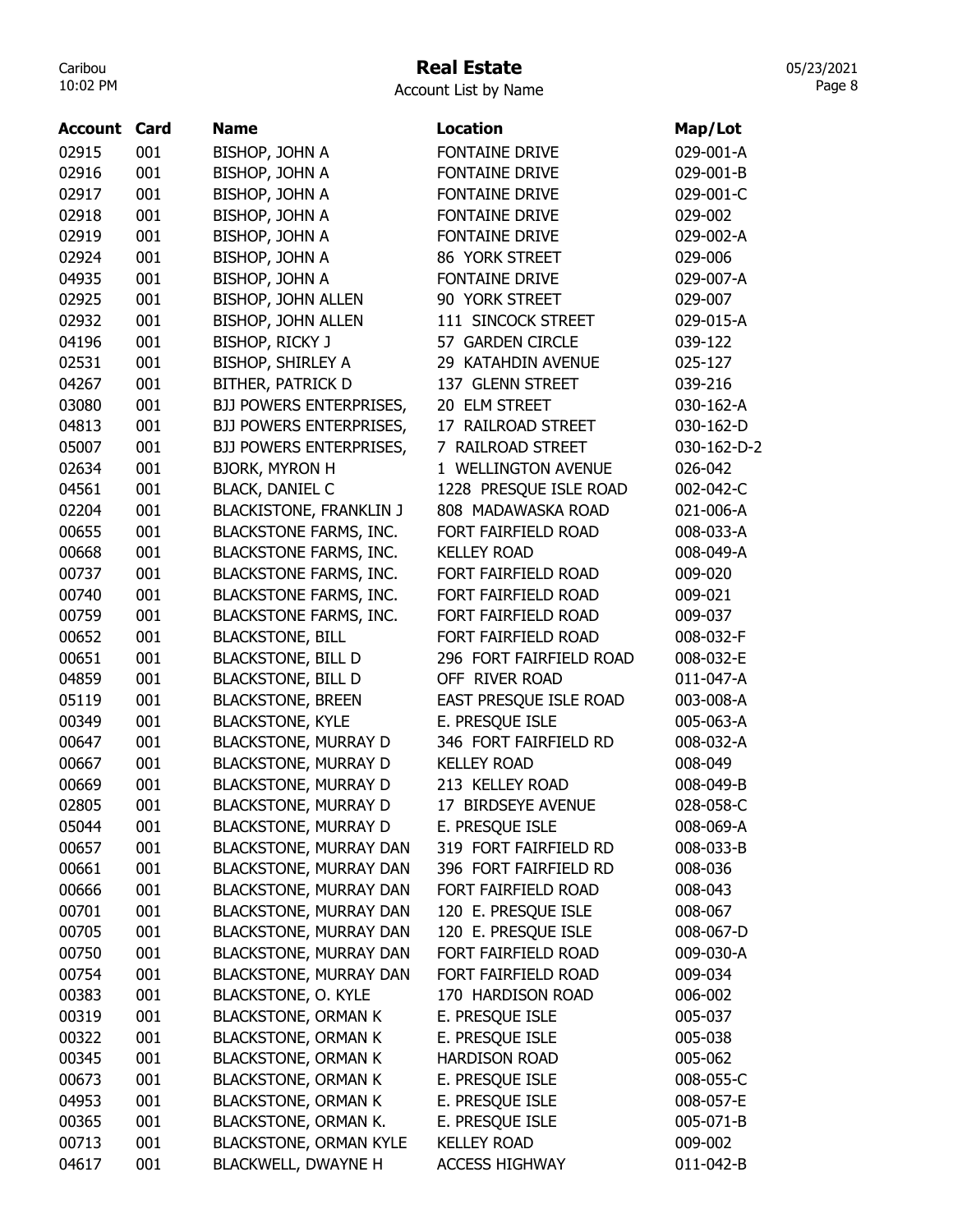## Real Estate

Account List by Name

| Account | Card | <b>Name</b>                  | Location                 | Map/Lot   |
|---------|------|------------------------------|--------------------------|-----------|
| 04959   | 001  | <b>BLAKE, EDWARD L</b>       | <b>BOWLES ROAD</b>       | 015-035-A |
| 02703   | 001  | <b>BLANCHETTE, JODY B</b>    | 22 PATTEN STREET         | 027-060   |
| 01269   | 001  | <b>BLANKENSHIP, BRITTANY</b> | 25 OUELLETTE ROAD        | 013-008   |
| 04220   | 001  | BOAZ, CLIFFORD L JR          | 67 ELMWOOD AVENUE        | 039-161   |
| 03719   | 001  | BOHMER, ALEXANDER J          | <b>18 PARK STREET</b>    | 035-071   |
| 01385   | 001  | BOIS, ALAIN R.               | 61 RAYMOND JOSEPH LANE   | 014-016   |
| 00411   | 001  | BOISVERT, RICHARD L          | 71 MAIN SIDING ROAD      | 006-018-M |
| 03720   | 001  | <b>BOMA, COURTNEY L</b>      | 20 PARK STREET           | 035-072   |
| 02454   | 001  | BONVILLE, ROBYN M            | 3 LINCOLN STREET         | 025-042   |
| 00505   | 001  | BORDEN, PATRICIA E M         | 355 YORK STREET          | 007-018-D |
| 04591   | 001  | BORGES, JADECYN C            | 31 VESTA DRIVE           | 024-029   |
| 00821   | 001  | <b>BOSSE, DANIEL</b>         | 116 LOMBARD ROAD         | 010-011-D |
| 00065   | 001  | BOSSE, DEREK R.              | 1386 PRESQUE ISLE ROAD   | 002-024   |
| 04224   | 001  | BOSSE, DEREK R.              | 19 GARDEN CIRCLE         | 039-168   |
| 01556   | 001  | BOSSE, JANET M               | 25 MADAWASKA ROAD        | 015-025-L |
| 02034   | 001  | <b>BOSSE, MARCEL J</b>       | 159 THOMPSON ROAD        | 018-026-C |
| 00443   | 001  | <b>BOSSIE, CRAIG A</b>       | 97 WEST PRESQUE ISLE RD  | 007-005-C |
| 00452   | 001  | <b>BOSSIE, CRAIG A</b>       | 96 WEST PRESQUE ISLE RD  | 007-006-B |
| 00458   | 001  | <b>BOSSIE, REGINALD</b>      | 222 OLD WASHBURN ROAD    | 007-007-B |
| 05145   | 001  | BOSSIE, REGINALD O           | OLD WASHBURN ROAD        | 007-007-C |
| 00457   | 001  | <b>BOSSIE, RICHARD O</b>     | 276 OLD WASHBURN ROAD    | 007-007-A |
| 02301   | 001  | <b>BOSSIE, RICKY</b>         | <b>6 SUMMIT STREET</b>   | 023-040   |
| 01222   | 001  | <b>BOSSIE, STEVEN</b>        | 257 GRIMES MILL RD       | 012-053   |
| 03167   | 001  | <b>BOUCH CORPORATION</b>     | 42 HIGH STREET           | 031-111   |
| 02181   | 001  | <b>BOUCHARD POTATO</b>       | <b>VAN BUREN ROAD</b>    | 020-024-A |
| 02239   | 001  | <b>BOUCHARD POTATO</b>       | 1093 VAN BUREN ROAD      | 022-010   |
| 05043   | 001  | <b>BOUCHARD POTATO</b>       | 1086 VAN BUREN ROAD      | 022-011-B |
| 02791   | 001  | <b>BOUCHARD, BLANCHE</b>     | 30 FORT STREET           | 028-052   |
| 00509   | 001  | <b>BOUCHARD, BRIAN J</b>     | 222 YORK STREET          | 007-024   |
| 03271   | 001  | <b>BOUCHARD, BRIAN J</b>     | 10 GROVE STREET          | 031-257   |
| 04616   | 001  | BOUCHARD, CATHY F.           | 355 SWEDEN STREET        | 037-040   |
| 02117   | 001  | <b>BOUCHARD, CHAD</b>        | 45 CEDAR HILL LANE       | 019-021-A |
| 05019   | 001  | <b>BOUCHARD, CHRISTOPHER</b> | OFF WEST PRESQUE ISLE RD | 007-006-F |
| 01787   | 001  | <b>BOUCHARD, CRAIG D</b>     | PLANTE ROAD              | 016-007-C |
| 01790   | 001  | <b>BOUCHARD, CRAIG D</b>     | 61 PLANTE ROAD           | 016-007-G |
| 01954   | 001  | <b>BOUCHARD, CRAIG D</b>     | <b>BELANGER ROAD</b>     | 017-036   |
| 02112   | 001  | <b>BOUCHARD, CRAIG D</b>     | 1086 VAN BUREN ROAD      | 019-018   |
| 02113   | 001  | <b>BOUCHARD, CRAIG D</b>     | 1086 VAN BUREN ROAD      | 019-018-A |
| 05042   | 001  | <b>BOUCHARD, CRAIG D</b>     | OFF VAN BUREN ROAD       | 022-011-A |
| 02164   | 001  | <b>BOUCHARD, DARRELL L</b>   | 1047 VAN BUREN ROAD      | 020-020-A |
| 00838   | 001  | <b>BOUCHARD, DAVID A</b>     | 251 LOMBARD ROAD         | 010-017-A |
| 02901   | 001  | <b>BOUCHARD, DAVID A</b>     | 34 SINCOCK STREET        | 028-143   |
| 02220   | 001  | BOUCHARD, DEBRA M.           | 684 MADAWASKA ROAD       | 021-013-B |
| 01314   | 001  | BOUCHARD, DORINA M           | 882 SWEDEN STREET        | 013-035-C |
| 04952   | 001  | BOUCHARD, EMMANUEL J -       | 991 VAN BUREN ROAD       | 017-001-B |
| 01282   | 001  | <b>BOUCHARD, GALEN S</b>     | 496 VAN BUREN ROAD       | 013-014-C |
| 04938   | 001  | <b>BOUCHARD, GALEN S</b>     | 374 BELANGER ROAD        | 017-032-D |
| 00364   | 001  | <b>BOUCHARD, JEFFERY D</b>   | 730 E. PRESQUE ISLE      | 005-071-A |
| 00474   | 001  | <b>BOUCHARD, JOANNE E</b>    | OLD WASHBURN ROAD        | 007-013-E |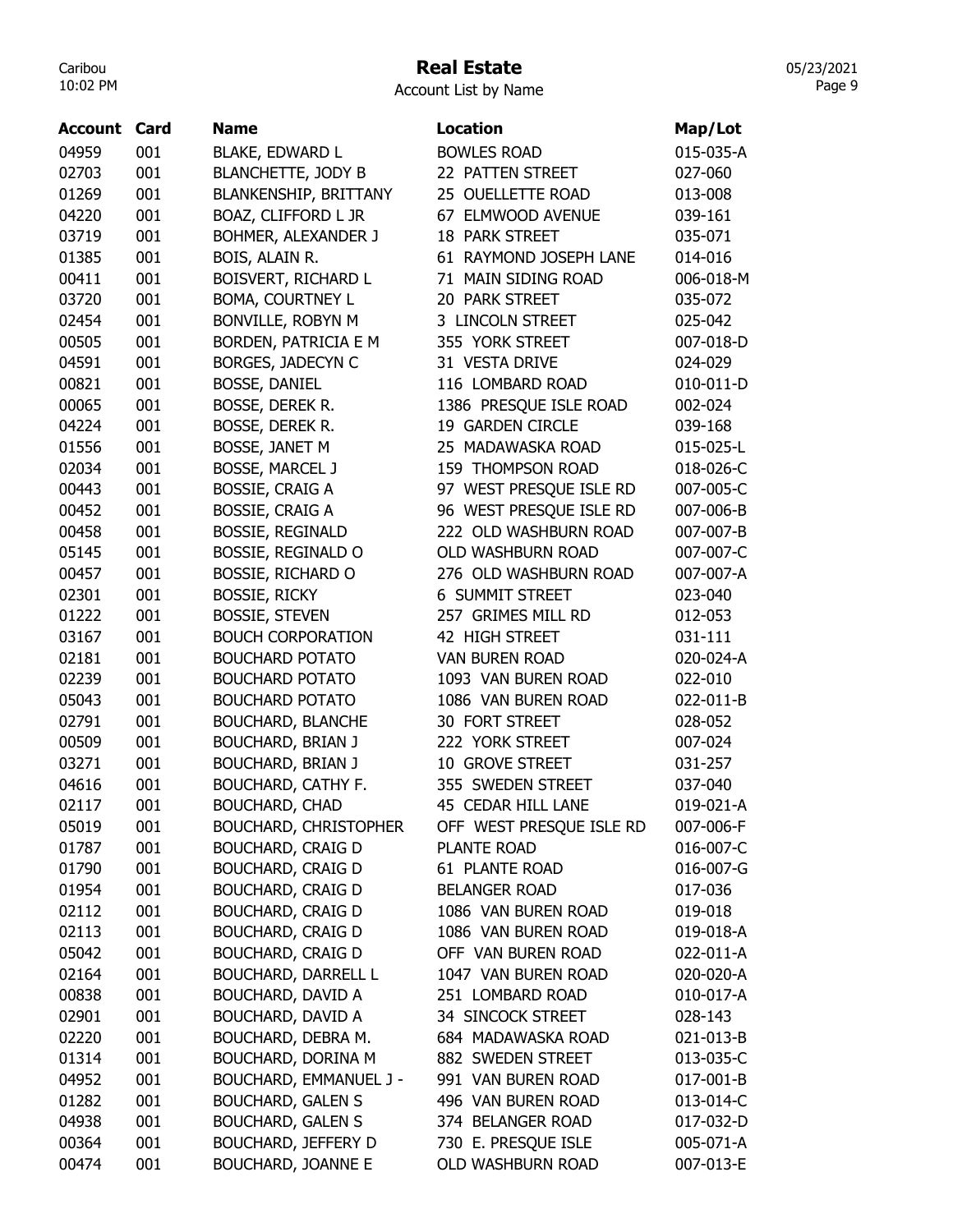# Real Estate

Account List by Name

| Account | Card | <b>Name</b>                    | <b>Location</b>         | Map/Lot   |
|---------|------|--------------------------------|-------------------------|-----------|
| 00494   | 001  | <b>BOUCHARD, JOANNE E</b>      | 70 OLD WASHBURN ROAD    | 007-016-F |
| 04500   | 001  | <b>BOUCHARD, JULIE M</b>       | 92 SOLAR DRIVE          | 036A-049  |
| 01753   | 001  | <b>BOUCHARD, KEVIN P</b>       | 952 ACCESS HIGHWAY      | 015-068-A |
| 02130   | 001  | <b>BOUCHARD, LOTTIE - LIFE</b> | 204 BRISSETTE ROAD      | 020-004-A |
| 01329   | 001  | <b>BOUCHARD, MARK J</b>        | 756 SWEDEN STREET       | 013-035-Z |
| 04606   | 001  | <b>BOUCHARD, MATTHEW D</b>     | 200 BUCK ROAD           | 004-012-E |
| 00220   | 001  | <b>BOUCHARD, MAYNARD</b>       | WEST PRESQUE ISLE RD    | 004-029   |
| 02087   | 001  | BOUCHARD, MAYNARD L. -         | 12 EMOND ROAD           | 019-006   |
| 01777   | 001  | <b>BOUCHARD, RICKEY</b>        | PLANTE ROAD             | 016-001   |
| 01927   | 001  | <b>BOUCHARD, RICKEY</b>        | <b>BELANGER ROAD</b>    | 017-029   |
| 01957   | 001  | <b>BOUCHARD, RICKEY A</b>      | <b>BELANGER ROAD</b>    | 017-037-A |
| 02115   | 001  | <b>BOUCHARD, RICKEY A</b>      | 132 VAN BUREN ROAD      | 019-020   |
| 02154   | 001  | <b>BOUCHARD, RICKEY A</b>      | 295 ALBAIR ROAD         | 020-016-A |
| 02158   | 001  | <b>BOUCHARD, RICKEY A</b>      | <b>BELANGER ROAD</b>    | 020-017   |
| 02240   | 001  | <b>BOUCHARD, RICKEY A</b>      | 1086 VAN BUREN ROAD     | 022-011   |
| 05049   | 001  | <b>BOUCHARD, RICKEY A</b>      | 305 ALBAIR ROAD         | 020-016-G |
| 04320   | 001  | <b>BOUCHARD, ROBERT L</b>      | 435 SWEDEN STREET       | 040-004   |
| 02108   | 001  | BOUCHARD, SCOTT A. ET AL       | 1240 VAN BUREN ROAD     | 019-012-B |
| 01167   | 001  | <b>BOUCHARD, SEAN</b>          | 102 GRIMES ROAD         | 012-018-A |
| 00974   | 001  | <b>BOUCHARD, SEAN M</b>        | 120 ACCESS HIGHWAY      | 011-007   |
| 03054   | 001  | <b>BOUCHER, HARRY &amp;</b>    | 14 BENNETT DRIVE        | 030-124   |
| 03688   | 001  | <b>BOUCHER, JAMES</b>          | 23 ELMWOOD AVENUE       | 035-039   |
| 03379   | 001  | <b>BOUCHER, KIMBERLY</b>       | 37 DAHLGREN STREET      | 032-097   |
| 02150   | 001  | <b>BOUCHER, MARK L</b>         | 425 ALBAIR ROAD         | 020-014-C |
| 02106   | 001  | <b>BOUCHER, TRAWN B</b>        | 1272 VAN BUREN ROAD     | 019-011   |
| 01493   | 001  | <b>BOUCHER, TYLER M</b>        | 605 VAN BUREN ROAD      | 014-047   |
| 02824   | 001  | <b>BOUDREAU, LINDA</b>         | YORK STREET             | 028-074   |
| 02825   | 001  | BOUDREAU, LINDA                | <b>12 YORK STREET</b>   | 028-075   |
| 00748   | 001  | <b>BOUGIE, JUDY</b>            | 688 FORT FAIRFIELD ROAD | 009-029-A |
| 01464   | 001  | <b>BOULEY, NIKKI L</b>         | 377 VAN BUREN ROAD      | 014-034-G |
| 03813   | 001  | <b>BOURGEOIS, RACHEL</b>       | 40 COUNTRY ROAD         | 035-157-F |
| 01761   | 001  | <b>BOURGOIN, DANNY</b>         | 127 MADAWASKA ROAD      | 015-073   |
| 00330   | 001  | <b>BOURGOINE, DANIEL</b>       | 512 E. PRESQUE ISLE     | 005-048   |
| 00749   | 001  | BOURGOINE, DANIEL J            | 679 FORT FAIRFIELD RD   | 009-030   |
| 02290   | 001  | BOURGOINE, DANIEL J            | 14 OAK AVENUE           | 023-028   |
| 01718   | 001  | BOURGOINE, DAVID               | 250 BOG ROAD            | 015-058-A |
| 00153   | 001  | BOURGOINE, JOHN A              | 58 CAMPGROUND HILL ROAD | 003-027   |
| 04619   | 001  | BOURGOINE, JOHN H              | 8 SPERRY DRIVE          | 034-078   |
| 04782   | 001  | BOURGOINE, WAYNE               | 253 BOG ROAD            | 015-059-B |
| 01720   | 001  | BOURGOINE, WAYNE P             | 245 BOG ROAD            | 015-059   |
| 03264   | 001  | <b>BOUTOT, ARMOND Z</b>        | 23 ROBERTS STREET       | 031-231   |
| 00120   | 001  | <b>BOUTOT, BENJAMIN</b>        | 55 CAMPGROUND HILL ROAD | 003-006-E |
| 04559   | 001  | BOUTOT, DOROTHY D              | 799 VAN BUREN ROAD      | 017-014   |
| 00350   | 001  | <b>BOUTOT, SAMUEL S</b>        | 57 HARDISON ROAD        | 005-064   |
| 05117   | 001  | BOUTWELL, KEVIN T              | 642 RIVER ROAD          | 009-011-A |
| 03447   | 001  | BOWMAN, SHIRLEY J              | 5 SUMMER STREET         | 032-159   |
| 04620   | 001  | BOWMASTER, PETER W             | 268 GRIMES MILL RD      | 012-055-A |
| 05142   | 001  | BOWMASTER, PETER W             | 250 GRIMES MILL ROAD    | 012-055-B |
| 00662   | 001  | BOXWELL, ERVIN A               | 450 FORT FAIRFIELD RD   | 008-039   |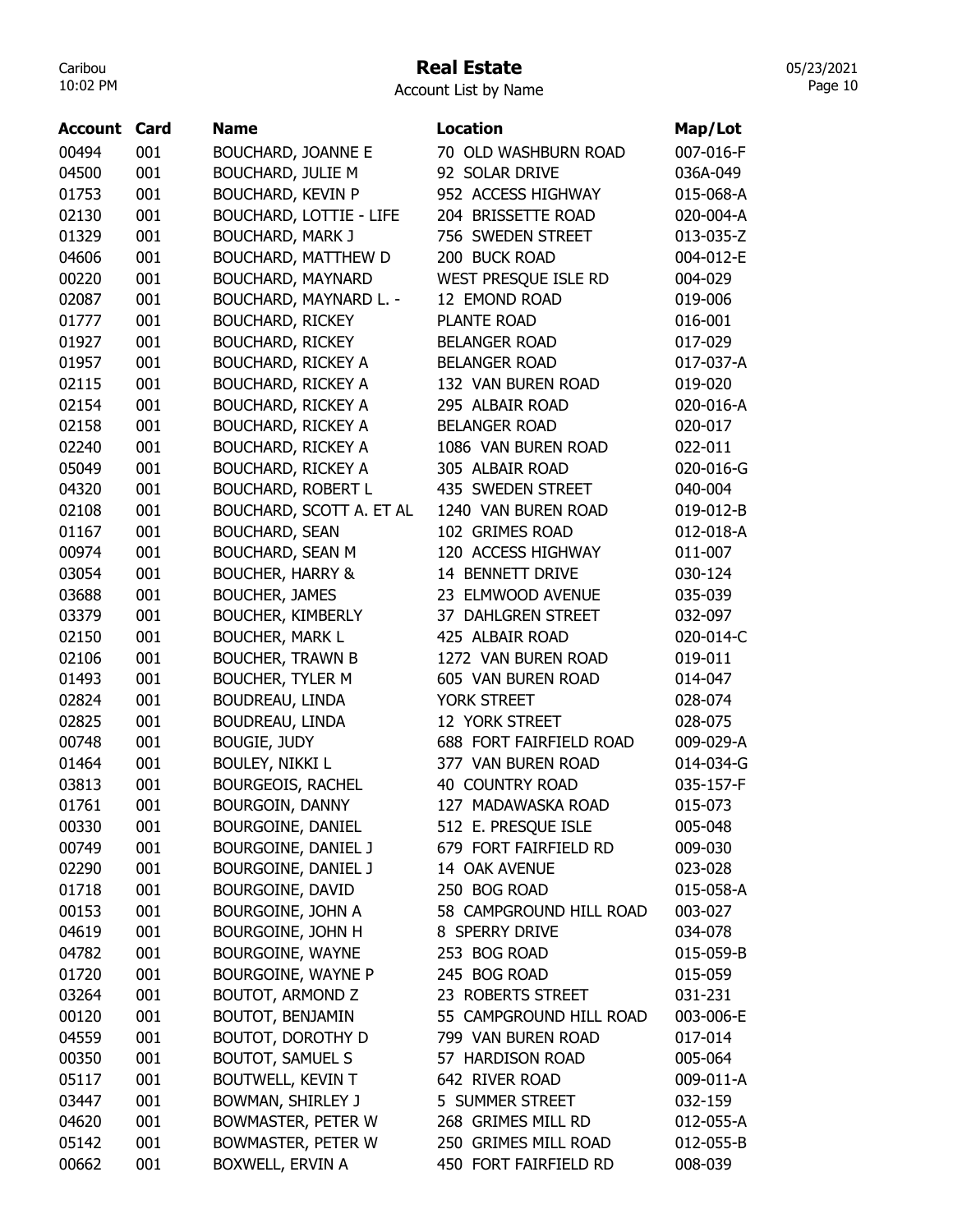# Real Estate

Account List by Name

| 001<br>BOYD, KASIE L<br>02298<br>19 OAK AVENUE<br>023-037<br>001<br>00881<br>BOYKIN, GLORIA M<br>497 SWEDEN STREET<br>00882<br>001<br>BOYKIN, GLORIA M<br>SWEDEN STREET<br>03695<br>001<br>29 PILGRIM ROAD<br><b>BRABANT, JEAN-LUKE</b><br>035-046<br>001<br>03926<br>BRADBURY, GABRIELE<br>31 PIONEER AVENUE<br>036-047<br>001<br>00579<br><b>BRADBURY, TANNER</b><br>10 MITCHELL ROAD | 010-041-C<br>010-041-D<br>007-047-A<br>007-039-015-ON<br>017-027-F<br>035-153-D |
|-----------------------------------------------------------------------------------------------------------------------------------------------------------------------------------------------------------------------------------------------------------------------------------------------------------------------------------------------------------------------------------------|---------------------------------------------------------------------------------|
|                                                                                                                                                                                                                                                                                                                                                                                         |                                                                                 |
|                                                                                                                                                                                                                                                                                                                                                                                         |                                                                                 |
|                                                                                                                                                                                                                                                                                                                                                                                         |                                                                                 |
|                                                                                                                                                                                                                                                                                                                                                                                         |                                                                                 |
|                                                                                                                                                                                                                                                                                                                                                                                         |                                                                                 |
|                                                                                                                                                                                                                                                                                                                                                                                         |                                                                                 |
| 00530<br>001<br>312 WASHBURN ST.LOT#15<br><b>BRADLEY, ANGELA</b>                                                                                                                                                                                                                                                                                                                        |                                                                                 |
| 03905<br>001<br><b>BRADSTREET, DENNIS K</b><br><b>40 PAGE AVENUE</b><br>036-026                                                                                                                                                                                                                                                                                                         |                                                                                 |
| 001<br>01925<br>BRAGDON, GLEN JR<br>253 BELANGER ROAD                                                                                                                                                                                                                                                                                                                                   |                                                                                 |
| 03805<br>001<br>37 COUNTRY ROAD<br>BRAGDON, JEANNINE-LIFE                                                                                                                                                                                                                                                                                                                               |                                                                                 |
| 03307<br>001<br>BRAGDON, MACK J<br>8 WRIGHT STREET<br>032-020                                                                                                                                                                                                                                                                                                                           |                                                                                 |
| 001<br>03308<br>BRAGDON, MACK J<br>2 BRADLEY STREET<br>032-023                                                                                                                                                                                                                                                                                                                          |                                                                                 |
| 001<br>02073<br><b>BRAGDON, MORRIS E</b><br>200 WEST GATE ROAD                                                                                                                                                                                                                                                                                                                          | 018-031-066                                                                     |
| 001<br>03568<br>BRAGDON, RICHARD A<br>17 GLENDALE ROAD<br>034-071                                                                                                                                                                                                                                                                                                                       |                                                                                 |
| 03852<br>001<br><b>BRAGDON, SCOTTIE</b><br>26 HOME FARM ROAD<br>035-182                                                                                                                                                                                                                                                                                                                 |                                                                                 |
| 001<br>274 CARIBOU LAKE RD<br>04576<br><b>BRAGG, RONETTE S</b>                                                                                                                                                                                                                                                                                                                          | 004-037-B                                                                       |
| 03669<br>001<br>17 WINDY HILL DRIVE<br><b>BRANSCOM, BERT P</b><br>035-020                                                                                                                                                                                                                                                                                                               |                                                                                 |
| 001<br>00625<br>BRANSCOM, BERTHA E.- LIFE<br>373 MAIN STREET<br>042-027                                                                                                                                                                                                                                                                                                                 |                                                                                 |
| 00624<br>001<br><b>BRANSCOM, SCOTT E</b><br>371 MAIN STREET<br>042-026                                                                                                                                                                                                                                                                                                                  |                                                                                 |
| 001<br>00550<br><b>BRECHT, LINDA</b><br>291 WASHBURN STREET                                                                                                                                                                                                                                                                                                                             | 007-040-B                                                                       |
| 001<br>00204<br>BRESCIA, CHAD<br>261 WEST PRESQUE ISLE RD                                                                                                                                                                                                                                                                                                                               | 004-025-A                                                                       |
| 001<br>03660<br>BRESCIA, CHRIS L<br>16 RESERVOIR STREET<br>035-007                                                                                                                                                                                                                                                                                                                      |                                                                                 |
| 02358<br>001<br>BRESCIA, CRAIG<br>44 MARSHALL AVENUE                                                                                                                                                                                                                                                                                                                                    | 024-025-A                                                                       |
| 00959<br>001<br><b>BRESCIA, STANLEY F</b><br>62 ALDRICH DRIVE                                                                                                                                                                                                                                                                                                                           | 011-004-W                                                                       |
| 00960<br>001<br><b>BRESCIA, STANLEY F</b><br>OTTER ST / MECON ST                                                                                                                                                                                                                                                                                                                        | 011-004-X                                                                       |
| 001<br>00965<br><b>BRESCIA, STANLEY F</b><br><b>LARRY DRIVE</b><br>011-005                                                                                                                                                                                                                                                                                                              |                                                                                 |
| 001<br>03928<br><b>BRESCIA, STANLEY F</b><br>23 PIONEER AVENUE<br>036-049                                                                                                                                                                                                                                                                                                               |                                                                                 |
| 001<br>02562<br>BREWER, KELSEY M<br>522 MAIN STREET<br>026-005                                                                                                                                                                                                                                                                                                                          |                                                                                 |
| 001<br>4 DONIE STREET<br>04418<br><b>BRIGMAN, BRUCE A</b><br>042-040                                                                                                                                                                                                                                                                                                                    |                                                                                 |
| 02870<br>001<br>48 YORK STREET<br>BRISSETTE, ARMAND<br>028-113                                                                                                                                                                                                                                                                                                                          |                                                                                 |
| 01183<br>001<br>BRISSETTE, ROBERT A<br>483 ACCESS HIGHWAY<br>012-033                                                                                                                                                                                                                                                                                                                    |                                                                                 |
| 04826<br>001<br><b>BROOKS, STEVEN C</b><br><b>WASHBURN STREET</b>                                                                                                                                                                                                                                                                                                                       | 007-057-K                                                                       |
| 001<br>01828<br><b>BROWN, BRANDON S</b><br>251 OGREN ROAD                                                                                                                                                                                                                                                                                                                               | 016-022-A                                                                       |
| 001<br>02610<br><b>BROWN, BRUCE B</b><br>4 PETERSON AVENUE<br>026-026                                                                                                                                                                                                                                                                                                                   |                                                                                 |
| 00793<br>001<br>BROWN, CHRISTINE Y<br><b>GRIMES ROAD</b><br>009-072                                                                                                                                                                                                                                                                                                                     |                                                                                 |
| 00794<br>001<br>BROWN, CHRISTINE Y<br>662 GRIMES ROAD<br>009-073                                                                                                                                                                                                                                                                                                                        |                                                                                 |
| 02994<br>001<br>103 WATER STREET<br>BROWN, DARRYL G JR<br>030-039                                                                                                                                                                                                                                                                                                                       |                                                                                 |
| 001<br>03226<br>BROWN, DAVID M<br><b>LYNDON STREET</b><br>031-186                                                                                                                                                                                                                                                                                                                       |                                                                                 |
| 03519<br>001<br>BROWN, DAVID M<br><b>LIMESTONE STREET</b><br>033-007                                                                                                                                                                                                                                                                                                                    |                                                                                 |
| 001<br>BROWN, DAVID M<br>197 LIMESTONE STREET<br>03644<br>034-185                                                                                                                                                                                                                                                                                                                       |                                                                                 |
| 04114<br>001<br>BROWN, DAVID M<br>180 LIMESTONE STREET                                                                                                                                                                                                                                                                                                                                  | 038-086-A                                                                       |
| 03655<br>001<br>BROWN, ERIC P<br>781 MAIN STREET<br>035-002                                                                                                                                                                                                                                                                                                                             |                                                                                 |
| 00837<br>001<br>BROWN, KEITH E<br>263 LOMBARD ROAD<br>010-017                                                                                                                                                                                                                                                                                                                           |                                                                                 |
| 00035<br>001<br>BROWN, LORI L<br>187 BAILEY ROAD                                                                                                                                                                                                                                                                                                                                        | 001-017-B                                                                       |
| 001<br>00257<br>BROWN, LORI L<br>150 MAIN STREET                                                                                                                                                                                                                                                                                                                                        | 005-001-A                                                                       |
| 001<br>03291<br>BROWN, MARY LOU<br>48 WASHBURN STREET<br>032-003                                                                                                                                                                                                                                                                                                                        |                                                                                 |
| 03292<br>001<br>BROWN, MARY LOU<br><b>46 WASHBURN STREET</b>                                                                                                                                                                                                                                                                                                                            | 032-003-A                                                                       |
| 01949<br>001<br>BROWN, MILES JEFFREY JR<br>430 BELANGER ROAD                                                                                                                                                                                                                                                                                                                            | 017-035-A                                                                       |
| 00492<br>001<br>BROWN, PATRICIA A.<br>334 YORK STREET                                                                                                                                                                                                                                                                                                                                   | 007-016-B                                                                       |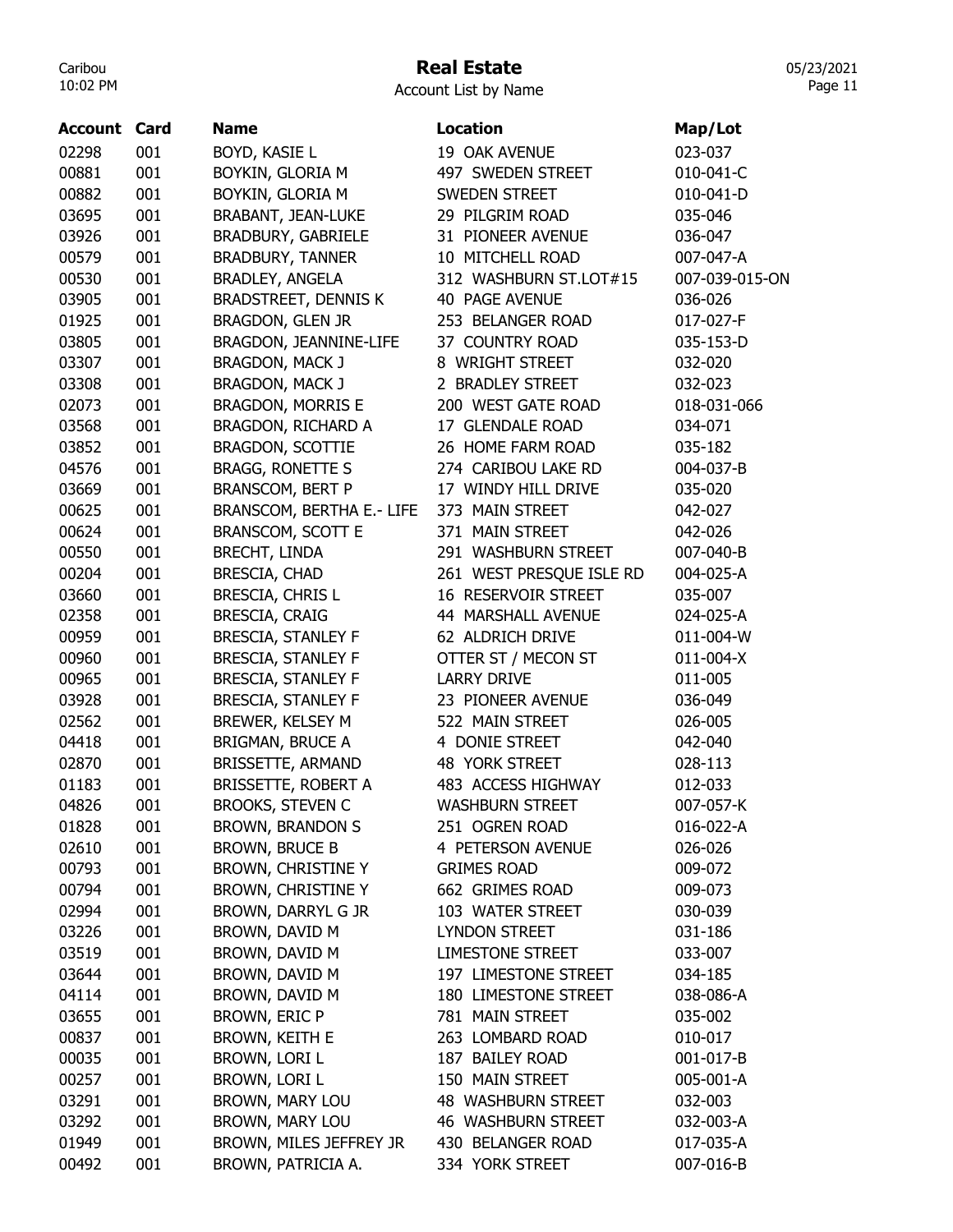# Real Estate

| Account List by Name |  |  |
|----------------------|--|--|
|----------------------|--|--|

| <b>Account Card</b> |     | Name                        | <b>Location</b>           | Map/Lot   |
|---------------------|-----|-----------------------------|---------------------------|-----------|
| 01351               | 001 | BROWN, PHILIP H II          | 936 SWEDEN STREET         | 013-044   |
| 03567               | 001 | BROWN, PHILIP R             | 23 GLENDALE ROAD          | 034-070-A |
| 03260               | 001 | BROWN, RICHARD E            | 38 ROBERTS STREET         | 031-218   |
| 02510               | 001 | <b>BROWN, ROBERT G</b>      | 44 KATAHDIN AVENUE        | 025-104   |
| 01480               | 001 | BROWN, SHIRLEY M. - LIFE    | 481 VAN BUREN ROAD        | 014-043-A |
| 02508               | 001 | <b>BROWN, TIMOTHY L</b>     | 38 KATAHDIN AVENUE        | 025-102   |
| 02509               | 001 | <b>BROWN, TIMOTHY L</b>     | 40 KATAHDIN AVENUE        | 025-103   |
| 00147               | 001 | BRUNETTE, VINCENT J         | 198 GREEN RIDGE RD        | 003-024   |
| 03914               | 001 | BRYANT, GARY J              | 33 COOLIDGE AVENUE        | 036-035   |
| 00115               | 001 | BRYCE, JENNIFER H.          | 1076 E. PRESQUE ISLE      | 003-005-A |
| 02377               | 001 | <b>BUBAR, BAYFIELD</b>      | 39 RUSS STREET            | 024-038-G |
| 03725               | 001 | BULLARD, EDWIN M            | 44 PARK STREET            | 035-078   |
| 05089               | 001 | <b>BULLARD, LESLIE JANE</b> | <b>COLLINS STREET</b>     | 031-024-A |
| 00303               | 001 | BURBA, JOHN                 | 976 PRESQUE ISLE ROAD     | 005-027   |
| 00298               | 001 | BURBA, JOHN W               | 958 PRESQUE ISLE ROAD     | 005-023   |
| 00299               | 001 | BURBA, JOHN W               | PRESQUE ISLE ROAD         | 005-023-B |
| 00564               | 001 | <b>BURBY, GLORIA</b>        | 40 LOMBARD ROAD           | 007-044   |
| 01870               | 001 | <b>BURBY, JAMES L</b>       | 126 WATSON MEMORIAL DRIVE | 016-054   |
| 01709               | 001 | <b>BURBY, NORMAN R</b>      | 59 BOG ROAD               | 015-054   |
| 02312               | 001 | <b>BURBY, RAYMOND L</b>     | 417 MAIN STREET           | 023-052   |
| 00556               | 001 | BUREAU OF MAINE VETERANS    | 37 LOMBARD ROAD           | 007-040-G |
| 02361               | 001 | <b>BURGAY, CHARLENE</b>     | 33 VESTA DRIVE            | 024-028   |
| 01943               | 001 | <b>BURGAY, TRENT J</b>      | 695 ALBAIR ROAD           | 017-033-D |
| 02518               | 001 | <b>BURGESS, HENRY</b>       | 59 KATAHDIN AVENUE        | 025-114   |
| 02948               | 001 | <b>BURGESS, HENRY</b>       | 13 VIEW STREET            | 029-039   |
| 03865               | 001 | <b>BURGESS, HENRY</b>       | 51 COLLINS STREET         | 035-192   |
| 03902               | 001 | <b>BURGESS, STEPHEN C</b>   | 71 COLLINS STREET         | 036-023   |
| 04221               | 001 | BURLEIGH, REGINALD E. -     | <b>ELMWOOD AVENUE</b>     | 039-163   |
| 04235               | 001 | BURLEIGH, REGINALD E. -     | 30 WESTWIND DRIVE         | 039-181   |
| 03414               | 001 | <b>BURLOCK, BRUCE R</b>     | 2 SUPERIOR DRIVE          | 032-119-N |
| 03940               | 001 | <b>BURNETTE, JASON L</b>    | 54 PIONEER AVENUE         | 036-062   |
| 01888               | 001 | BURNHAM, TAMMY              | 761 VAN BUREN ROAD        | 017-016   |
| 02769               | 001 | <b>BURNSIDE, JEREMY</b>     | 18 WASHINGTON STREET      | 028-034   |
| 01254               | 001 | BURTT, JEFFREY J            | 248 VAN BUREN ROAD        | 013-001-B |
| 03317               | 001 | <b>BURTT, KEVIN S</b>       | 9 BRADLEY STREET          | 032-031   |
| 03937               | 001 | BUTLER HORN, TAMMY          | 44 PIONEER AVENUE         | 036-059   |
| 03474               | 001 | BUTLER, MICHAEL D           | 171 SWEDEN STREET         | 032-185   |
| 01281               | 001 | <b>BUTLER, PATRICIA</b>     | 506 VAN BUREN ROAD        | 013-014-B |
| 00660               | 001 | BUTTON, HOWARD M JR         | 371 FORT FAIRFIELD RD     | 008-035   |
| 01759               | 001 | BYRAM, ANDREW S             | 179 MADAWASKA ROAD        | 015-071   |
| 00684               | 001 | BYRAM, STEPHEN A            | 311 E. PRESQUE ISLE       | 008-058-C |
| 00688               | 001 | BYRAM, STEPHEN A            | 283 E. PRESQUE ISLE       | 008-060   |
| 00949               | 001 | C S MANAGEMENT INC          | 60 ACCESS HIGHWAY         | 011-004-K |
| 03666               | 001 | C. RAY MANAGEMENT LLC       | 5 CAROLINE AVENUE         | 035-015   |
| 00955               | 001 | C. RAY MANAGEMENT, LLC      | 36 OTTER STREET           | 011-004-S |
| 01012               | 001 | C. RAY MANAGEMENT, LLC      | 12 LIMESTONE STREET       | 011-026   |
| 03337               | 001 | C. RAY MANAGEMENT, LLC      | 8 SHORT STREET            | 032-053   |
| 04067               | 001 | C. RAY MANAGEMENT, LLC      | 7 PRESTON DRIVE           | 037-038-E |
| 04070               | 001 | C. RAY MANAGEMENT, LLC      | SWEDEN STREET             | 037-038-H |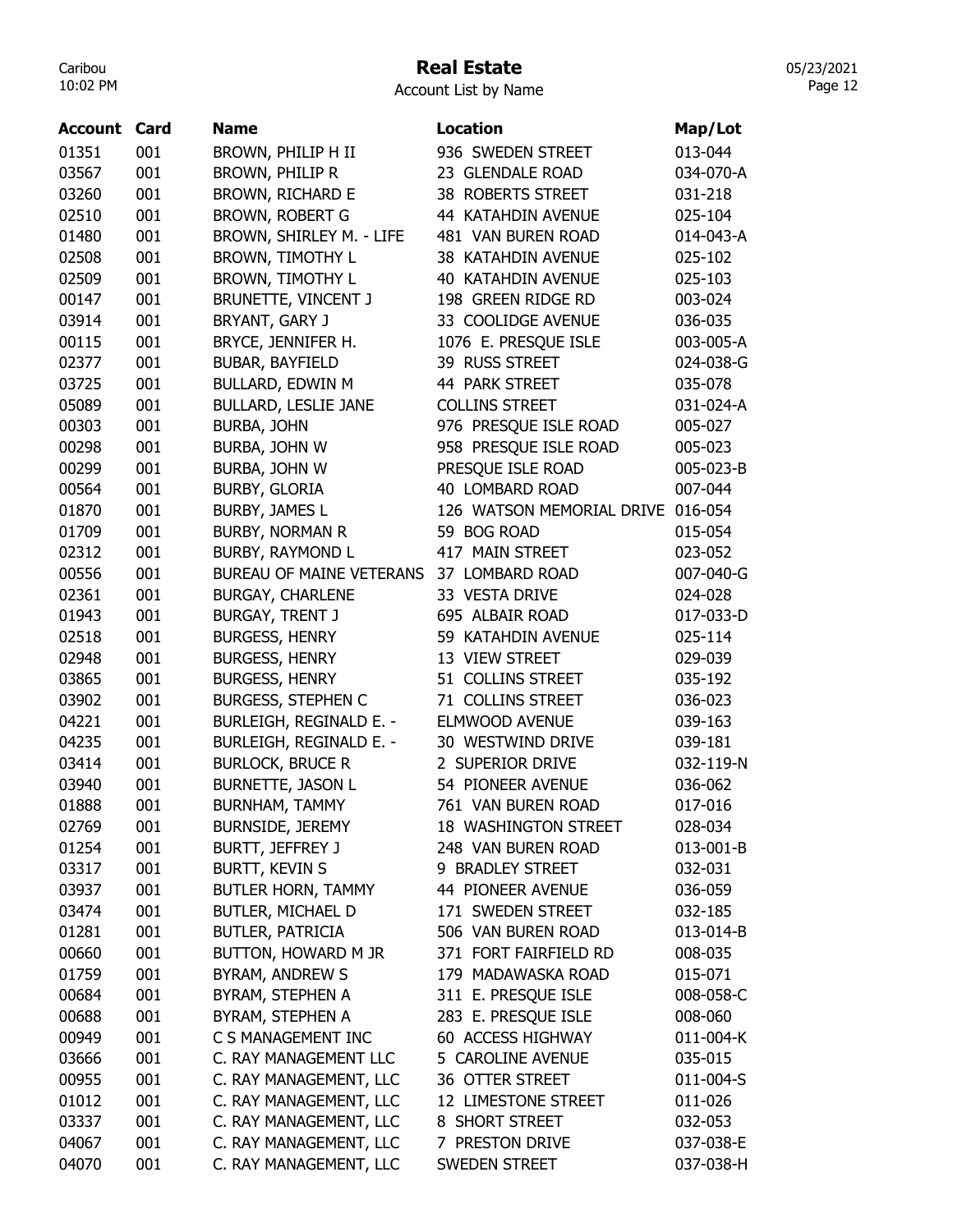## Real Estate

05/23/2021 Page 13

| Account | Card | <b>Name</b>                                  | <b>Location</b>                   | Map/Lot    |
|---------|------|----------------------------------------------|-----------------------------------|------------|
| 04165   | 001  | C. RAY MANAGEMENT, LLC                       | 6 VIOLETTE STREET                 | 039-051    |
| 04788   | 001  | C. RAY MANAGEMENT, LLC                       | <b>6 CARROLL STREET</b>           | 011-005-H  |
| 00709   | 001  | C.P. STORAGE INC                             | 59 E. PRESQUE ISLE                | 008-069    |
| 04007   | 001  | <b>C.S. MANAGEMENT</b>                       | 2 LYNN DRIVE                      | 036-187    |
| 00848   | 001  | C.S. MANAGEMENT, INC.                        | 143 WOODLAND ROAD                 | 010-024-A  |
| 02767   | 001  | C.S. MANAGEMENT, INC.                        | 10 WASHINGTON STREET              | 028-032    |
| 04141   | 001  | C.S. MANAGEMENT, INC.                        | 40 ROSE STREET                    | 039-024    |
| 04161   | 001  | C.S. MANAGEMENT, INC.                        | 97 SOLMAN STREET                  | 039-047    |
| 04162   | 001  | C.S. MANAGEMENT, INC.                        | 93 SOLMAN STREET                  | 039-048    |
| 04163   | 001  | C.S. MANAGEMENT, INC.                        | 89 SOLMAN STREET                  | 039-049    |
| 04164   | 001  | C.S. MANAGEMENT, INC.                        | 83 SOLMAN STREET                  | 039-050    |
| 04295   | 001  | C.S. MANAGEMENT, INC.                        | 137 BENNETT DRIVE                 | 039-264    |
| 05068   | 001  | CAIN BROOK REALTY TRUST                      | OFF BOG ROAD                      | 015-051-C  |
| 01387   | 001  | CAIN, GARY N                                 | 405 POWERS ROAD                   | 014-016-C  |
| 00989   | 001  | CALDWELL, ROBERT B                           | 55 POWERS ROAD                    | 011-014-D  |
| 00943   | 001  | <b>CALVARY BAPTIST CHURCH</b>                | 46 ACCESS HIGHWAY                 | 011-004-D  |
| 03071   | 001  | CALVE, ADAM J                                | 6 ELM STREET                      | 030-150    |
| 00576   | 001  | CAMERON, GARY L                              | 407 WASHBURN STREET               | 007-045-Q  |
| 00517   | 001  | CAMERON, ROSE MARIE                          | 242 WASHBURN STREET               | 007-033-A  |
| 01739   | 001  | CAMPBELL, BEATRICE                           | 33 SAWYER ROAD                    | 015-067    |
| 00873   | 001  | CAMPBELL, DAVID W                            | 398 SWEDEN STREET                 | 010-037-B  |
| 01867   | 001  | CAMPBELL, MONA N                             | 102 WATSON MEMORIAL DRIVE 016-051 |            |
| 05078   | 001  | CAMPBELL, PETER J                            | E. PRESQUE ISLE                   | 005-034-A  |
| 00332   | 001  | CAMPBELL, PETER J.                           | E. PRESQUE ISLE                   | 005-050    |
| 00334   | 001  | CAMPBELL, PETER J.                           | E. PRESQUE ISLE                   | 005-051    |
| 01803   | 001  | CAMPBELL, RYAN J                             | <b>VAN BUREN ROAD</b>             | 016-010-A  |
| 00797   | 001  | CAMPING, PAUL R                              | 710 GRIMES ROAD                   | 009-077    |
| 00798   | 001  | CAMPING, PAUL R                              | 736 GRIMES ROAD                   | 009-079    |
| 02188   | 001  | CAMUSO, JOHN                                 | <b>BELANGER ROAD</b>              | 020-031    |
| 02732   | 001  | <b>CANADIAN PACIFIC</b>                      | 4 RIVER ROAD                      | 027-096    |
| 00336   | 001  | CANADIAN PACIFIC LIMITED                     | E. PRESQUE ISLE                   | 005-055    |
| 02969   | 001  | CANADIAN PACIFIC LIMITED                     | <b>RIVER ROAD</b>                 | 030-003    |
| 02733   | 001  | CANADIAN PACIFIC LTD.                        | 16 RIVER ROAD                     | 027-097    |
| 01981   | 001  | CANTAFIO, DARLENE M                          | 467 BELANGER ROAD                 | 017-051-C  |
| 04549   | 001  | CANTAFIO, VINCENT F                          | 10 SUNRISE AVENUE                 | 023-041-B  |
| 04598   | 001  | CANTAFIO, VINCENT F                          | <b>SUNRISE AVENUE</b>             | 023-041-C  |
| 00141   | 001  | CANXUS BROADCASTING                          | 154 E. GREEN RIDGE                | 003-018-B  |
| 00143   | 001  | CANXUS BROADCASTING                          | 152 E. GREEN RIDGE                | 003-020    |
| 01882   | 001  | CAPAROTTA, ANTHONY L                         | 901 VAN BUREN ROAD                | 017-010    |
| 03617   | 001  | CAPAROTTA, ANTHONY L                         | 14 VERONICA STREET                | 034-130    |
| 04284   | 001  | CARD, THERESA                                | 11 LAURETTE CIRCLE                | 039-235    |
| 03506   | 001  | CARIBOU BREAD OF LIFE                        | 62 COLLINS STREET                 | 032-220    |
| 04285   | 001  | CARIBOU CHURCH OF CHRIST                     | 3 LAURETTE CIRCLE                 | 039-237    |
| 04286   | 001  | CARIBOU CHURCH OF CHRIST                     | 9 LAURETTE CIRCLE                 | 039-237-ON |
| 03452   | 001  | <b>CARIBOU CONGREGATE</b>                    | 166 SWEDEN STREET                 | 032-164    |
| 01300   | 001  | CARIBOU CONGREGATION OF                      | 596 SWEDEN STREET                 | 013-024-E  |
| 01309   | 001  | CARIBOU COUNTRY RENTALS,                     | 693 SWEDEN STREET                 | 013-032-A  |
| 00315   | 001  | CARIBOU HISTORICAL                           | 1033 PRESQUE ISLE ROAD            | 005-032-B  |
| 00933   | 001  | CARIBOU HOSPITAL DISTRICT 163 VAN BUREN ROAD |                                   | 011-001    |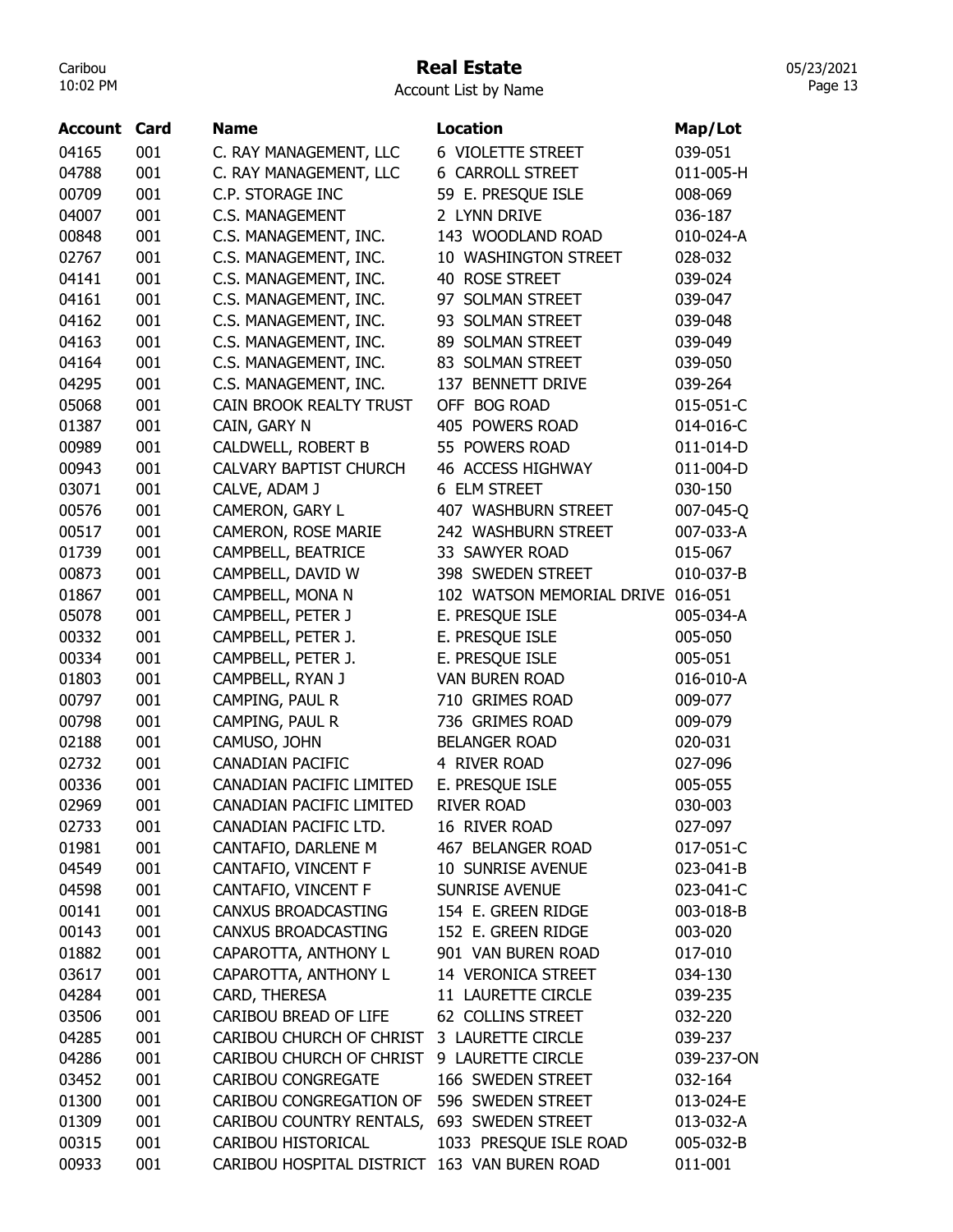#### Real Estate

Account List by Name

| <b>Account Card</b> |     | <b>Name</b>                                     | <b>Location</b>        | Map/Lot    |
|---------------------|-----|-------------------------------------------------|------------------------|------------|
| 04171               | 001 | CARIBOU MANAGEMENT                              | 30 SKYWAY DRIVE        | 039-058    |
| 04366               | 001 | CARIBOU MANAGEMENT                              | LAND OFF RTE 1         | 041-014    |
| 05102               | 001 | CARIBOU MANAGEMENT                              | 30 SKYWAY DRIVE        | 039-058-A  |
| 04136               | 001 | <b>CARIBOU NURSING HOME</b>                     | <b>BERNADETTE ST</b>   | 039-016    |
| 04131               | 001 | CARIBOU NURSING HOME                            | 10 BERNADETTE ST       | 039-001    |
| 04133               | 001 | CARIBOU NURSING HOME                            | BERNADETTE ST          | 039-013    |
| 04134               | 001 | <b>CARIBOU NURSING HOME</b>                     | BERNADETTE ST          | 039-014    |
| 04135               | 001 | <b>CARIBOU NURSING HOME</b>                     | <b>BERNADETTE ST</b>   | 039-015    |
| 04132               | 001 | CARIBOU NURSING HOME,                           | 845 MAIN STREET        | 039-005    |
| 03144               | 001 | CARIBOU PENTECOSTAL                             | 104 SWEDEN STREET      | 031-074    |
| 03145               | 001 | CARIBOU PENTECOSTAL                             | 116 SWEDEN STREET      | 031-076    |
| 03146               | 001 | CARIBOU PENTECOSTAL                             | <b>6 SUMMER STREET</b> | 031-076-A  |
| 02613               | 001 | CARIBOU SENIOR HOUSING,                         | 14 PETERSON AVENUE     | 026-029    |
| 02651               | 001 | CARIBOU SENIOR HOUSING,                         | 45 PARIS SNOW DRIVE    | 026-060    |
| 02660               | 001 | CARIBOU SENIOR HOUSING,                         | 19 MARSHALL AVENUE     | 026-078    |
| 04610               | 001 | CARIBOU SENIOR HOUSING,                         | 12 PETERSON AVENUE     | 026-028    |
| 05134               | 001 | CARIBOU SENIOR HOUSING,                         | 19 MARSHALL AVENUE     | 026-078-B  |
| 00514               | 001 | CARIBOU SOLAR POWER LLC                         | 192 WASHBURN STREET    | 007-032    |
| 00434               | 001 | CARIBOU UTILITIES DISTRICT MAIN STREET          |                        | 007-003-B  |
| 00617               | 001 | CARIBOU UTILITIES DISTRICT MAIN STREET          |                        | 008-018-C  |
| 00768               | 001 | CARIBOU UTILITIES DISTRICT 363 GRIMES ROAD      |                        | 009-043-C  |
| 00930               | 001 | CARIBOU UTILITIES DISTRICT MAIN STREET          |                        | 010-050-A  |
| 00957               | 001 | CARIBOU UTILITIES DISTRICT OTTER STREET         |                        | 011-004-U  |
| 01081               | 001 | CARIBOU UTILITIES DISTRICT                      | 189 RIVER ROAD         | 011-056-B  |
| 01084               | 001 | CARIBOU UTILITIES DISTRICT RIVER ROAD           |                        | 011-057    |
| 01107               | 001 | CARIBOU UTILITIES DISTRICT RIVER ROAD           |                        | 011-065    |
| 01109               | 001 | CARIBOU UTILITIES DISTRICT RIVER ROAD           |                        | 011-067    |
| 01137               | 001 | CARIBOU UTILITIES DISTRICT GRIMES ROAD          |                        | 012-005    |
| 01139               | 001 | CARIBOU UTILITIES DISTRICT 366 GRIMES ROAD      |                        | 012-005-A  |
| 01140               | 001 | CARIBOU UTILITIES DISTRICT GRIMES ROAD          |                        | 012-005-B  |
| 01940               | 001 | CARIBOU UTILITIES DISTRICT ALBAIR ROAD          |                        | 017-033-A  |
| 02305               | 001 | CARIBOU UTILITIES DISTRICT SUMMIT STREET        |                        | 023-044    |
| 02492               | 001 | CARIBOU UTILITIES DISTRICT MAIN STREET          |                        | 025-086    |
| 02578               | 001 | CARIBOU UTILITIES DISTRICT WELLINGTON AVENUE    |                        | 026-018    |
| 02868               | 001 | CARIBOU UTILITIES DISTRICT YORK STREET          |                        | 028-111-A  |
| 02997               | 001 | CARIBOU UTILITIES DISTRICT WATER STREET         |                        | 030-042    |
| 03001               | 001 | CARIBOU UTILITIES DISTRICT LYNDON STREET        |                        | 030-053-ON |
| 03016               | 001 | CARIBOU UTILITIES DISTRICT CROSS ROAD           |                        | 030-075-ON |
| 03218               | 001 | CARIBOU UTILITIES DISTRICT MAIN STREET          |                        | 031-175-ON |
| 03263               | 001 | CARIBOU UTILITIES DISTRICT CARIBOU STREET       |                        | 031-228-A  |
| 03522               | 001 | CARIBOU UTILITIES DISTRICT LIMESTONE STREET     |                        | 033-010    |
| 03525               | 001 | CARIBOU UTILITIES DISTRICT 176 LIMESTONE STREET |                        | 033-012    |
| 03801               | 001 | CARIBOU UTILITIES DISTRICT MAIN STREET          |                        | 035-152    |
| 03876               | 001 | CARIBOU UTILITIES DISTRICT COLLINS STREET       |                        | 035-203    |
| 04106               | 001 | CARIBOU UTILITIES DISTRICT GLENDALE ROAD        |                        | 038-074-A  |
| 04124               | 001 | CARIBOU UTILITIES DISTRICT LIMESTONE STREET     |                        | 038-102-A  |
| 04845               | 001 | CARIBOU UTILITIES DISTRICT LIMESTONE STREET     |                        | 038-087-A  |
| 04846               | 001 | CARIBOU UTILITIES DISTRICT 300 RIVER ROAD       |                        | 011-059-A  |
| 04847               | 001 | CARIBOU UTILITIES DISTRICT RIVER ROAD           |                        | 011-060-A  |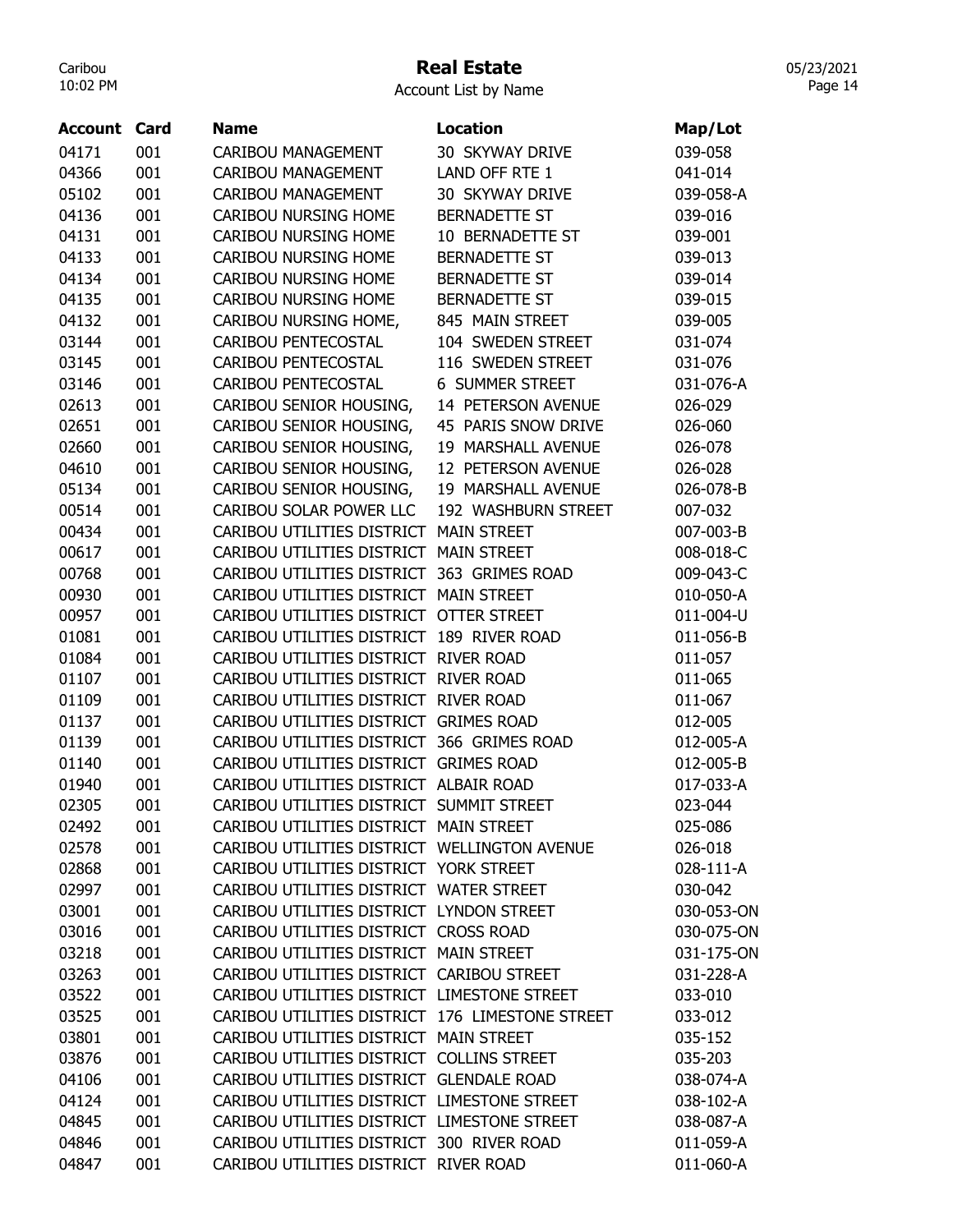# Real Estate

05/23/2021 Page 15

| <b>Account Card</b> |     | <b>Name</b>                        | <b>Location</b>          | Map/Lot      |
|---------------------|-----|------------------------------------|--------------------------|--------------|
| 04848               | 001 | CARIBOU UTILITIES DISTRICT         | <b>RIVER ROAD</b>        | 011-058-B    |
| 00757               | 001 | CARLOW, ROBERT D                   | 769 FORT FAIRFIELD RD    | 009-036      |
| 03668               | 001 | CARLSON, MELONIE L                 | 21 WINDY HILL DRIVE      | 035-018      |
| 03722               | 001 | CARLSON, ROBERT                    | 30 PARK STREET           | 035-074      |
| 02251               | 001 | CARON, ALBERT                      | 14 ALBAIR ROAD           | 022-021      |
| 02252               | 001 | CARON, ALBERT                      | 16 ALBAIR ROAD           | 022-022      |
| 00087               | 001 | CARON, BEVERLY                     | 1258 PRESQUE ISLE ROAD   | 002-042-B    |
| 00023               | 001 | CARON, BEVERLY J                   | 655 WEST PRESQUE ISLE RD | 001-013-C    |
| 03284               | 001 | CARON, BEVERLY J. - LIFE           | 668 MAIN STREET          | 031-269      |
| 00362               | 001 | CARON, CHARLES C                   | 689 E. PRESQUE ISLE      | 005-070-E    |
| 02085               | 001 | CARON, GALEN J                     | 1315 VAN BUREN ROAD      | 019-004      |
| 02237               | 001 | CARON, GARLAND L                   | 1106 VAN BUREN ROAD      | 022-009-A    |
| 02238               | 001 | CARON, GARLAND L                   | 1102 VAN BUREN ROAD      | 022-009-A-ON |
| 00077               | 001 | CARON, GILMAN J                    | 1301 PRESQUE ISLE ROAD   | 002-038      |
| 03604               | 001 | CARON, JAMES P                     | 5 VERONICA STREET        | 034-114      |
| 01199               | 001 | CARON, JESSE G                     | 192 NOYES ROAD           | 012-039-J    |
| 02259               | 001 | CARON, LOUIS & MURIEL -            | 46 ALBAIR ROAD           | 022-031      |
| 02256               | 001 | CARON, MICHAEL P                   | 32 ALBAIR ROAD           | 022-028      |
| 02864               | 001 | CARON, RICHARD S                   | 9 HAINES STREET          | 028-108      |
| 01781               | 001 | CARON, SCOTT A                     | 108 PLANTE ROAD          | 016-004-B    |
| 05106               | 001 | CARON, SCOTT A                     | <b>PLANTE ROAD</b>       | 016-004-D    |
| 00072               | 001 | <b>CARON'S LAWN &amp; PROPERTY</b> | 1328 PRESQUE ISLE ROAD   | 002-032      |
| 01153               | 001 | CARRIER, DAVID R                   | 163 GRIMES ROAD          | 012-013      |
| 00253               | 001 | CARRIER, RYAN J                    | <b>CARIBOU LAKE RD</b>   | 004-037-H    |
| 04946               | 001 | CARRIER, RYAN J                    | R/W CARIBOU LAKE ROAD    | 004-037-M    |
| 03684               | 001 | CARSON, DONALD E JR                | 9 ELMWOOD AVENUE         | 035-035      |
| 03516               | 001 | CARSON, SHIRLEY E                  | 179 LIMESTONE STREET     | 033-002      |
| 02992               | 001 | CARSTENSEN, ANN B                  | 37 RIVER ROAD            | 030-036      |
| 04779               | 001 | CARTER, CLINTON W                  | 24 CAMPGROUND HILL ROAD  | 003-007-B    |
| 03918               | 001 | CASA BUNA, LLC                     | 40 COOLIDGE AVENUE       | 036-039      |
| 01862               | 001 | CASPERSEN, EDWIN B                 | 64 WATSON MEMORIAL DRIVE | 016-046      |
| 03632               | 001 | CASSELL, MERIDITH                  | 15 VERONICA STREET       | 034-162      |
| 01570               | 001 | CASSIDY HOLDINGS LLC               | 719 ACCESS HIGHWAY       | 015-026-Q    |
| 02623               | 001 | CASSIDY HOLDINGS LLC               | 40 PARIS SNOW DRIVE      | 026-033-F    |
| 03117               | 001 | CASSIDY HOLDINGS LLC               | 63 SWEDEN STREET         | 031-032      |
| 03341               | 001 | CASSIDY, AMY L                     | 9 SHORT STREET           | 032-058      |
| 04288               | 001 | CASSIDY, DANA                      | 118 BENNETT DRIVE        | 039-243      |
| 04590               | 001 | CASSIDY, DANA                      | 30 ACCESS HIGHWAY        | 011-004-C    |
| 02679               | 001 | CASSIDY, SIERRA                    | 20 CHURCH STREET         | 027-023      |
| 04592               | 001 | CATE, JODI L                       | 425 POWERS ROAD          | 014-016-A    |
| 00889               | 001 | CATHOLIC CHARITIES MAINE           | 14 OLD VAN BUREN ROAD    | 010-047-C    |
| 00936               | 001 | CATHOLIC CHARITIES MAINE           | OLD VAN BUREN ROAD       | 011-001-C    |
| 00567               | 001 | <b>CATHOLIC MENS</b>               | 357 WASHBURN STREET      | 007-045-B    |
| 00488               | 001 | CAUDILL, GARY A                    | 258 YORK STREET          | 007-015-J    |
| 02682               | 001 | CAVAGNARO PROPERTIES,              | 9 LOWER LYNDON ST        | 027-027      |
| 03544               | 001 | CAVAGNARO PROPERTIES,              | 29 HILLCREST AVENUE      | 034-042      |
| 03545               | 001 | CAVAGNARO PROPERTIES,              | 27 HILLCREST AVENUE      | 034-043      |
| 04545               | 001 | CAVAGNARO PROPERTIES,              | 69 ROSE STREET           | 039-211      |
| 04589               | 001 | CAVAGNARO PROPERTIES,              | 49 CROSBY AVENUE         | 025-067      |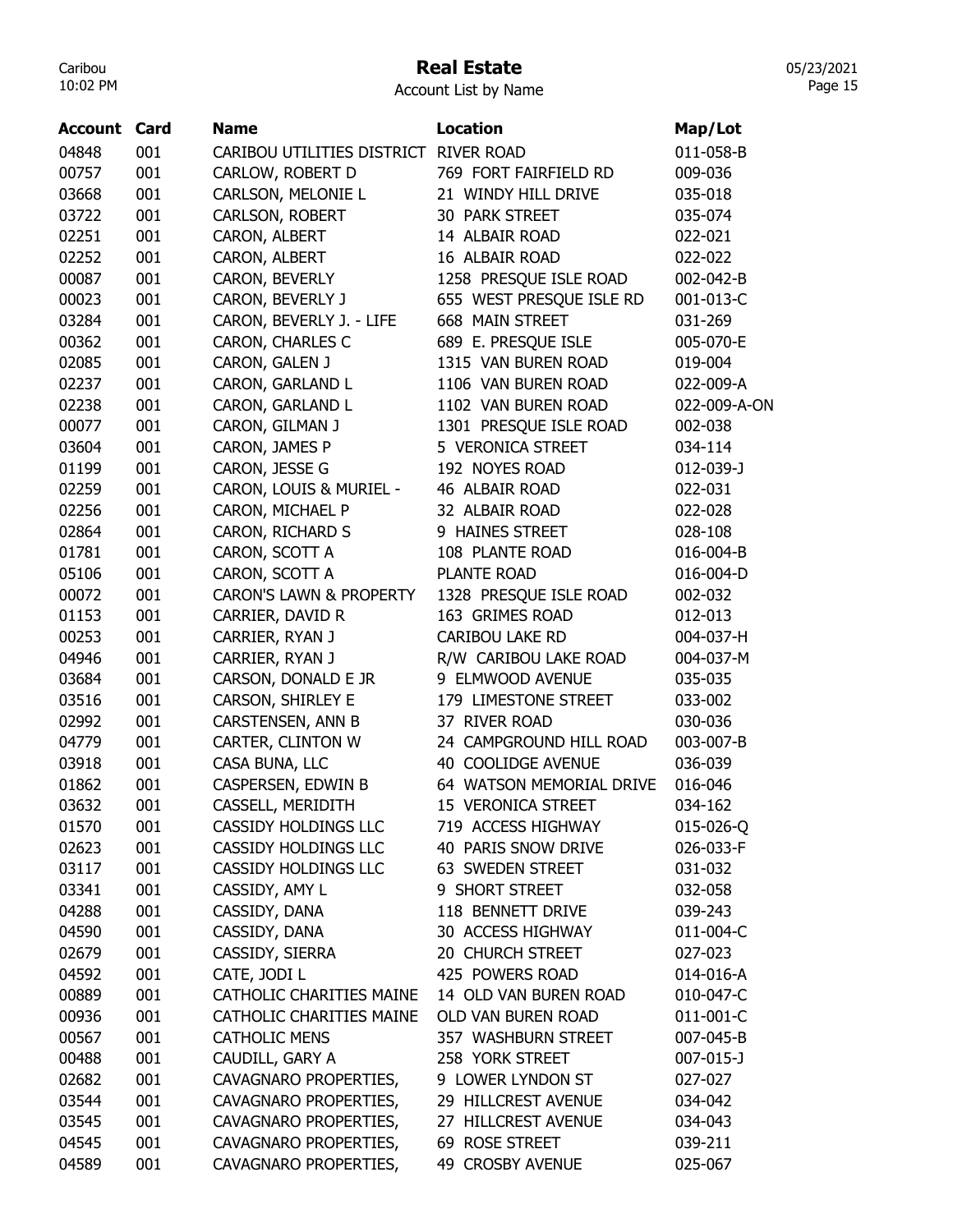## Real Estate

Account List by Name

| <b>Account</b> | Card | <b>Name</b>               | <b>Location</b>        | Map/Lot       |
|----------------|------|---------------------------|------------------------|---------------|
| 04691          | 001  | CAVAGNARO PROPERTIES,     | 32 CROSBY AVENUE       | 025-053       |
| 02000          | 001  | CAVAGNARO, CHAD L         | 387 MADAWASKA ROAD     | 018-011-B     |
| 00013          | 001  | CAVAGNARO, JAMES F        | 302 DOYLE ROAD         | 001-007-A     |
| 04596          | 001  | CAVAGNARO, RYAN J         | 292 YORK STREET        | 007-015-E     |
| 02568          | 001  | CAVENDER, JAMES C         | 8 WELLINGTON AVENUE    | 026-011       |
| 00892          | 001  | <b>CAVENDISH FARMS</b>    | <b>VAN BUREN ROAD</b>  | 010-048-B     |
| 01256          | 001  | <b>CAVENDISH FARMS</b>    | <b>VAN BUREN ROAD</b>  | 013-001-D     |
| 01496          | 001  | CAVERHILL IRREVOCABLE     | 4 BAIRD ROAD           | 014-051       |
| 03943          | 001  | CAVERHILL, BRANDON K      | 66 PIONEER AVENUE      | 036-065       |
| 02899          | 001  | CAVERHILL, KEVIN W        | 28 SINCOCK STREET      | 028-141       |
| 01389          | 001  | CAVERHILL, TROY C         | 8 RAYMOND JOSEPH LANE  | 014-016-E     |
| 03782          | 001  | <b>CENTER FOR THE</b>     | 22 HAMMOND STREET      | 035-135       |
| 04255          | 001  | <b>CENTRAL AROOSTOOK</b>  | 4 PILGRIM ROAD         | 039-202       |
| 04341          | 001  | <b>CENTRAL AROOSTOOK</b>  | 418 SWEDEN STREET      | 040-027       |
| 01459          | 001  | CERRATO, JAMES T          | 303 VAN BUREN ROAD     | 014-034       |
| 05055          | 001  | CERRATO, JAMES T          | <b>VAN BUREN ROAD</b>  | 014-030-C     |
| 00753          | 001  | CHABOT, NANCY S           | 714 FORT FAIRFIELD RD  | 009-032       |
| 01357          | 001  | CHABRE, DAVID R           | 1284 ALBAIR ROAD       | 014-003       |
| 00588          | 001  | CHABRE, EDWINA            | 449 YORK STREET        | 007-056       |
| 00236          | 001  | CHADSEY, ERIC             | <b>CARIBOU LAKE RD</b> | 004-036-B     |
| 01784          | 001  | CHALOULT, GARY M          | <b>VAN BUREN ROAD</b>  | 016-007       |
| 01288          | 001  | <b>CHALOULT, ROGER</b>    | 550 VAN BUREN ROAD     | 013-019       |
| 01520          | 001  | CHAMBERLAIN, JAILEEN      | 269 MADAWASKA ROAD     | 015-009-A     |
| 00462          | 001  | CHAMBERLAIN, RHONDA       | 171 OLD WASHBURN ROAD  | 007-010-002   |
| 03252          | 001  | CHAMBERLAIN, SHELLY A     | 1 COLUMBUS AVENUE      | 031-210       |
| 02439          | 001  | CHAMBERLAND, DESARAE      | 39 HARDISON AVENUE     | 025-026       |
| 00708          | 001  | CHAMBERS, HOLLIS F. JR    | 68 E. PRESQUE ISLE     | 008-068       |
| 01877          | 001  | CHAMPAGNE, RODNEY         | 937 VAN BUREN ROAD     | 017-003       |
| 02184          | 001  | CHAMPAGNE, RONALD A., JR. | 1167 VAN BUREN ROAD    | 020-026       |
| 00317          | 001  | CHANDLER-CAMPBELL,        | 438 E. PRESQUE ISLE    | 005-034       |
| 00318          | 001  | CHANDLER-CAMPBELL,        | E. PRESQUE ISLE        | 005-035       |
| 01055          | 001  | CHAPMAN, AVIS B - DEC     | 159 BAIRD ROAD         | 011-040       |
| 02653          | 001  | CHAPMAN, DIANA J GAGNON-  | 53 PARIS SNOW DRIVE    | 026-063       |
| 04336          | 001  | CHAPMAN, DONALD F         | 363 SWEDEN STREET      | 040-021       |
| 03374          | 001  | CHAPMAN, DONNA M          | 46 SPRING STREET       | 032-090       |
| 00490          | 001  | CHAPMAN, GREGORY E        | 346 YORK STREET        | 007-016       |
| 01725          | 001  | CHAPMAN, NELSON A         | SAWYER ROAD            | 015-062-B     |
| 01727          | 001  | CHAPMAN, NELSON A         | 173 SAWYER ROAD        | 015-062-D     |
| 01728          | 001  | CHAPMAN, NELSON A         | 187 SAWYER ROAD        | 015-062-E     |
| 01738          | 001  | CHAPMAN, NELSON A         | <b>SAWYER ROAD</b>     | 015-066       |
| 03099          | 001  | CHAPMAN, RAELEEN M        | 41 HERSCHEL STREET     | 031-015       |
| 02980          | 001  | CHAPMAN, RICK B           | 78 RIVER ROAD          | 030-021       |
| 04077          | 001  | CHAPMAN, ROBERT L. - LIFE | 341 SWEDEN STREET      | 037-043       |
| 01736          | 001  | CHAPMAN, RONALD A         | 127 SAWYER ROAD        | 015-064       |
| 01737          | 001  | CHAPMAN, RONALD A         | <b>ACCESS HIGHWAY</b>  | 015-065       |
| 01488          | 001  | CHAPMAN, RUSSELL E        | 571 VAN BUREN ROAD     | 014-046-B     |
| 01489          | 001  | CHAPMAN, RUSSELL E        | 569 VAN BUREN ROAD     | 014-046-B-001 |
| 02808          | 001  | CHAPUT, JUSTIN            | 12 BIRDSEYE AVENUE     | 028-059       |
| 04170          | 001  | CHARTIER, ADAM            | 26 VIOLETTE STREET     | 039-057       |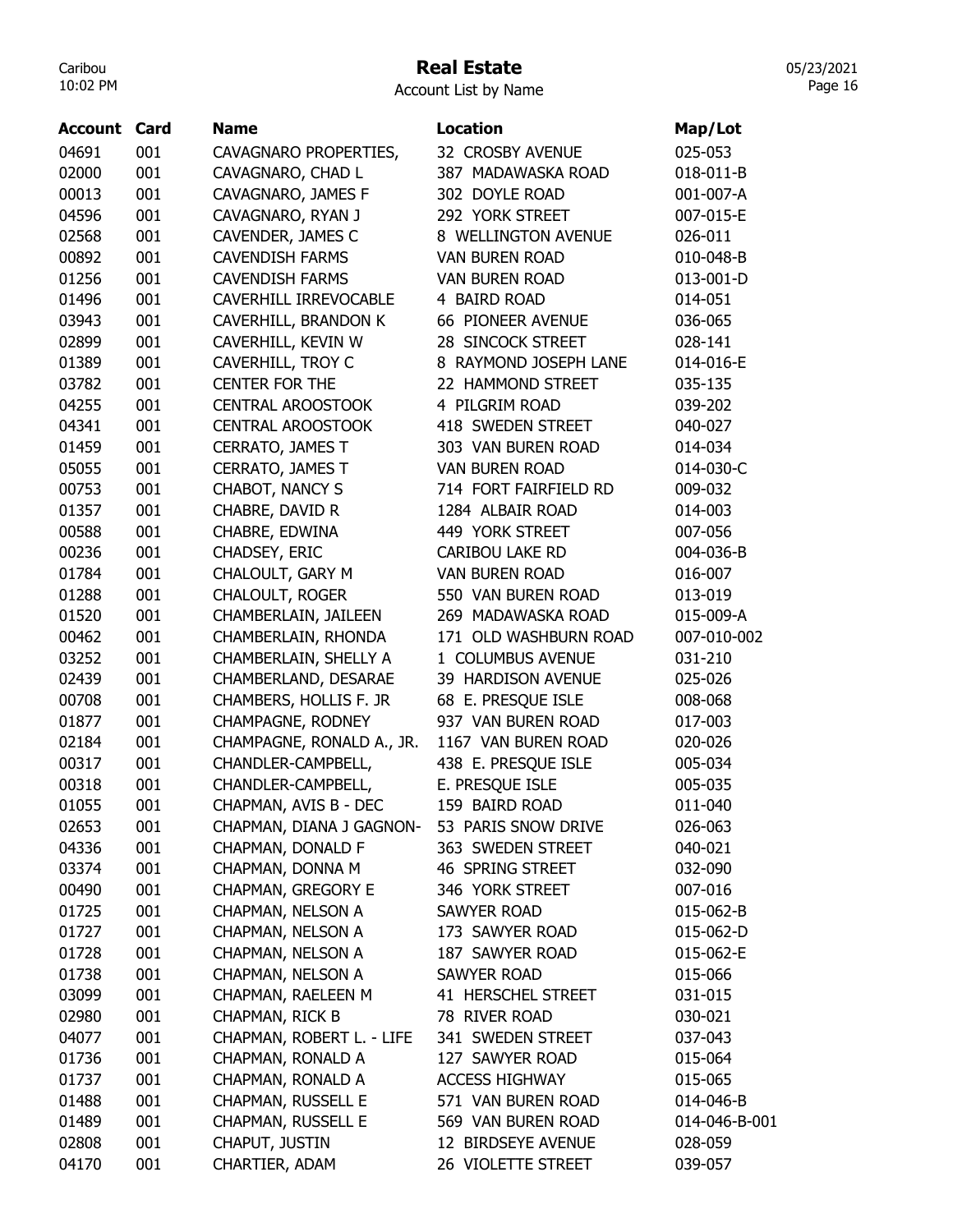# Real Estate

Account List by Name

| <b>Account Card</b> |     | <b>Name</b>                                   | <b>Location</b>        | Map/Lot     |
|---------------------|-----|-----------------------------------------------|------------------------|-------------|
| 00580               | 001 | CHARTIER, KELLY A                             | 26 MITCHELL ROAD       | 007-047-B   |
| 03500               | 001 | CHASE, LISA R                                 | 6 PAGE AVENUE          | 032-214     |
| 00314               | 001 | CHASSE, JASON J                               | 1025 PRESQUE ISLE ROAD | 005-032-A   |
| 04329               | 001 | CHASSIE, LEONA M                              | 391 SWEDEN STREET      | 040-014     |
| 04636               | 001 | CHAVEZ DE PAZ VILLANUEVA,                     | 56 SOLAR DRIVE         | 036A-023    |
| 04215               | 001 | CHERRIER, ALICE M                             | 44 GARDEN CIRCLE       | 039-155     |
| 03811               | 001 | CHERRIER, ROBERT L                            | 9 COUNTRY ROAD         | 035-156     |
| 01881               | 001 | CHESTNUT, JEFFREY S                           | 905 VAN BUREN ROAD     | 017-009     |
| 04203               | 001 | CHEVIOT, JAMES E                              | 82 GARDEN CIRCLE       | 039-133     |
| 03577               | 001 | CHICK, MARY JANE - LIFE                       | 14 SPERRY DRIVE        | 034-080     |
| 00751               | 001 | CHIKE, POLLY D                                | FORT FAIRFIELD ROAD    | 009-030-B   |
| 03744               | 001 | CHOLEWA, LOIS R                               | 761 MAIN STREET        | 035-097     |
| 01075               | 001 | CHOMKA, CARLA                                 | <b>RIVER ROAD</b>      | 011-051     |
| 04595               | 001 | CHRISTENSEN, PHILIP                           | 38 YORK STREET         | 028-110     |
| 00818               | 001 | <b>CHRISTIAN EDUCATION</b>                    | 100 LOMBARD ROAD       | 010-011-A   |
| 00321               | 001 | CHRISTIE, JOHN W                              | 466 E. PRESQUE ISLE    | 005-037-B   |
| 00670               | 001 | CHRISTIE, SHARON R. AND                       | 374 E. PRESQUE ISLE    | 008-055     |
| 04594               | 001 | CHRISTIE, TRAVIS W                            | 671 VAN BUREN ROAD     | 017-022-A   |
| 02655               | 001 | CHURCH OF JESUS CHRIST OF 67 PARIS SNOW DRIVE |                        | 026-067     |
| 02402               | 001 | CHUTE, DANIEL D                               | 7 VESTA DRIVE          | 024-062     |
| 04213               | 001 | CISZEWSKI, PERRY J                            | 36 GARDEN CIRCLE       | 039-153     |
| 00290               | 001 | <b>CITY OF CARIBOU</b>                        | DOW SIDING ROAD        | 005-015     |
| 00609               | 001 | <b>CITY OF CARIBOU</b>                        | PRESQUE ISLE ROAD      | 008-014-E   |
| 00615               | 001 | <b>CITY OF CARIBOU</b>                        | PRESQUE ISLE ROAD      | 008-017-A   |
| 00621               | 001 | <b>CITY OF CARIBOU</b>                        | PRESQUE ISLE ROAD      | 008-020     |
| 00805               | 001 | <b>CITY OF CARIBOU</b>                        | <b>BROOK STREET</b>    | 010-001     |
| 00893               | 001 | <b>CITY OF CARIBOU</b>                        | 904 MAIN STREET        | 010-048-D   |
| 00894               | 001 | <b>CITY OF CARIBOU</b>                        | <b>MAIN STREET</b>     | 010-048-E   |
| 00896               | 001 | <b>CITY OF CARIBOU</b>                        | 12 AIRPORT DRIVE       | 010-050     |
| 01072               | 001 | <b>CITY OF CARIBOU</b>                        | <b>RIVER ROAD</b>      | 011-048     |
| 01076               | 001 | <b>CITY OF CARIBOU</b>                        | 153 RIVER ROAD         | 011-052     |
| 01077               | 001 | <b>CITY OF CARIBOU</b>                        | 163 RIVER ROAD         | 011-053     |
| 01078               | 001 | <b>CITY OF CARIBOU</b>                        | 167 RIVER ROAD         | 011-054     |
| 01079               | 001 | <b>CITY OF CARIBOU</b>                        | 173 RIVER ROAD         | 011-055     |
| 01253               | 001 | <b>CITY OF CARIBOU</b>                        | VAN BUREN ROAD         | 013-001-A   |
| 01275               | 001 | <b>CITY OF CARIBOU</b>                        | <b>BARRETT AVENUE</b>  | 013-012-B   |
| 01287               | 001 | <b>CITY OF CARIBOU</b>                        | 544 VAN BUREN ROAD     | 013-017-001 |
| 01849               | 001 | <b>CITY OF CARIBOU</b>                        | 173 OGREN ROAD         | 016-030     |
| 01934               | 001 | <b>CITY OF CARIBOU</b>                        | 348 BELANGER ROAD      | 017-031-C   |
| 01999               | 001 | <b>CITY OF CARIBOU</b>                        | 399 MADAWASKA ROAD     | 018-011-A   |
| 02078               | 001 | <b>CITY OF CARIBOU</b>                        | 230 WEST GATE ROAD     | 018-032-A   |
| 02080               | 001 | <b>CITY OF CARIBOU</b>                        | 210 WEST GATE ROAD     | 018-032-B   |
| 02110               | 001 | <b>CITY OF CARIBOU</b>                        | VAN BUREN ROAD         | 019-016     |
| 02111               | 001 | <b>CITY OF CARIBOU</b>                        | 1186 VAN BUREN ROAD    | 019-017     |
| 02232               | 001 | <b>CITY OF CARIBOU</b>                        | <b>VAN BUREN ROAD</b>  | 022-004-A   |
| 02427               | 001 | <b>CITY OF CARIBOU</b>                        | 26 HARDISON AVENUE     | 025-010     |
| 02472               | 001 | <b>CITY OF CARIBOU</b>                        | 55 CROSBY AVENUE       | 025-065     |
| 02473               | 001 | <b>CITY OF CARIBOU</b>                        | 15 NANCY STREET        | 025-066     |
| 02533               | 001 | <b>CITY OF CARIBOU</b>                        | LAFAYETTE ST           | 025-129     |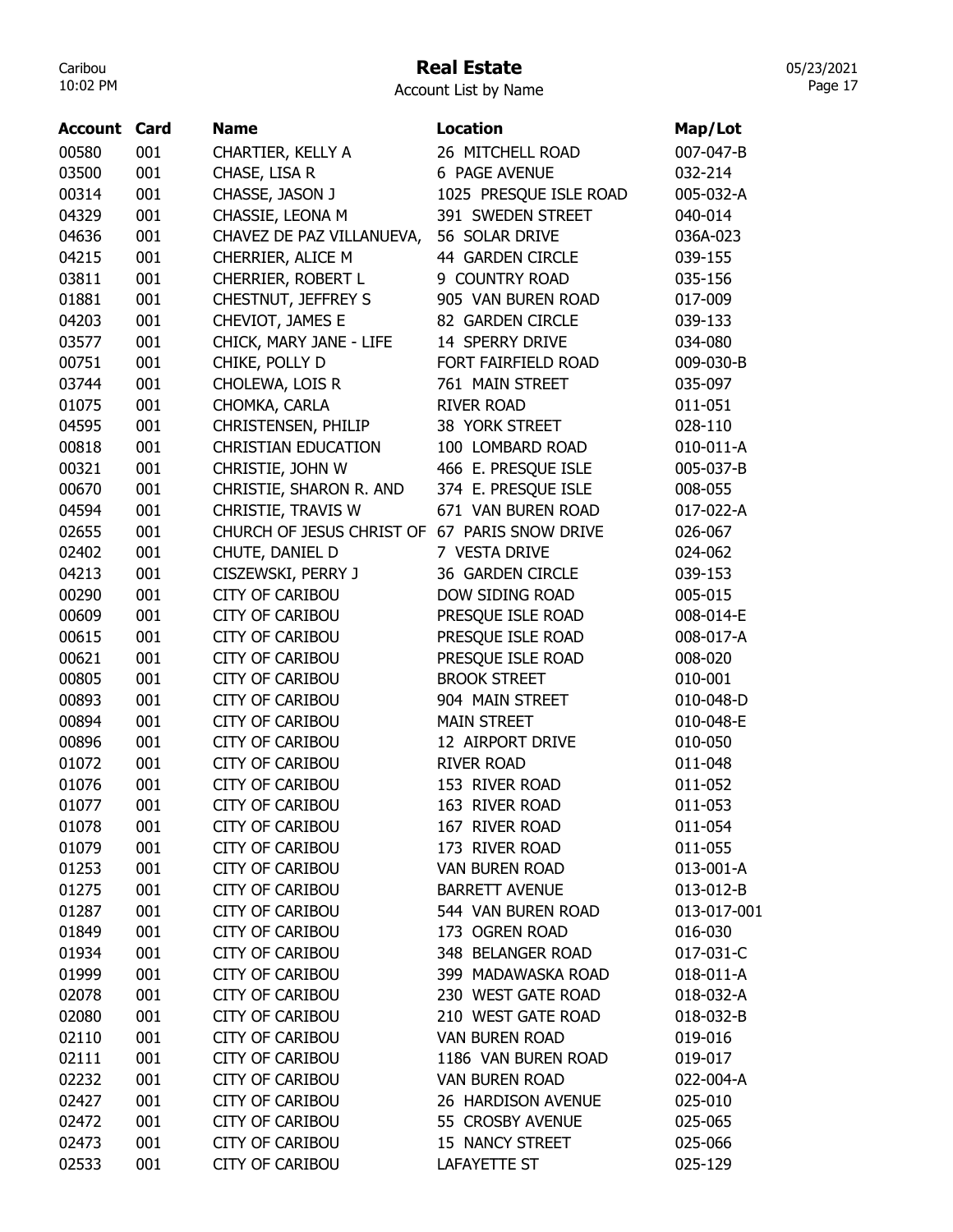## Real Estate

05/23/2021 Page 18

| <b>Account Card</b> |     | <b>Name</b>            | <b>Location</b>          | Map/Lot      |
|---------------------|-----|------------------------|--------------------------|--------------|
| 02543               | 001 | <b>CITY OF CARIBOU</b> | 501 MAIN STREET          | 025-140      |
| 02547               | 001 | <b>CITY OF CARIBOU</b> | 27 BIRDSEYE AVENUE       | 027-074      |
| 02669               | 001 | <b>CITY OF CARIBOU</b> | 11 LOWER WASHINGTON ST   | 027-008      |
| 02685               | 001 | <b>CITY OF CARIBOU</b> | 28 LOWER LYNDON ST       | 027-030      |
| 02695               | 001 | <b>CITY OF CARIBOU</b> | PATTEN STREET            | 027-050      |
| 02696               | 001 | <b>CITY OF CARIBOU</b> | 29 PATTEN STREET         | 027-051      |
| 02705               | 001 | <b>CITY OF CARIBOU</b> | 32 PATTEN STREET         | 027-063      |
| 02714               | 001 | <b>CITY OF CARIBOU</b> | FORT STREET              | 027-074-A    |
| 02715               | 001 | <b>CITY OF CARIBOU</b> | FORT STREET              | 027-074-B    |
| 02832               | 001 | <b>CITY OF CARIBOU</b> | 14 HAINES STREET         | 028-082      |
| 02849               | 001 | <b>CITY OF CARIBOU</b> | <b>FONTAINE DRIVE</b>    | 028-093-C    |
| 02875               | 001 | <b>CITY OF CARIBOU</b> | 66 YORK STREET           | 028-119      |
| 02896               | 001 | <b>CITY OF CARIBOU</b> | <b>16 SINCOCK STREET</b> | 028-139      |
| 02906               | 001 | <b>CITY OF CARIBOU</b> | 628 MAIN STREET          | 028-148      |
| 02908               | 001 | <b>CITY OF CARIBOU</b> | 57 SINCOCK STREET        | 028-149-A    |
| 02912               | 001 | <b>CITY OF CARIBOU</b> | SINCOCK STREET           | 028-149-E    |
| 02929               | 001 | <b>CITY OF CARIBOU</b> | <b>WASHBURN STREET</b>   | 029-013-A    |
| 02934               | 001 | <b>CITY OF CARIBOU</b> | SINCOCK STREET           | 029-018      |
| 03095               | 001 | <b>CITY OF CARIBOU</b> | <b>HERSCHEL STREET</b>   | 031-011      |
| 03108               | 001 | <b>CITY OF CARIBOU</b> | 34 COLLINS STREET        | 031-024      |
| 03121               | 001 | <b>CITY OF CARIBOU</b> | <b>MAIN STREET</b>       | 031-039      |
| 03132               | 001 | <b>CITY OF CARIBOU</b> | <b>HATCH DRIVE</b>       | 031-060      |
| 03151               | 001 | <b>CITY OF CARIBOU</b> | <b>HATCH DRIVE</b>       | 031-090      |
| 03160               | 001 | <b>CITY OF CARIBOU</b> | <b>COLLINS POND</b>      | 031-103-A    |
| 03165               | 001 | <b>CITY OF CARIBOU</b> | <b>MAIN STREET</b>       | 031-109      |
| 03166               | 001 | <b>CITY OF CARIBOU</b> | 30 HIGH STREET           | 031-110      |
| 03185               | 001 | <b>CITY OF CARIBOU</b> | 121 HIGH STREET          | 031-128      |
| 03186               | 001 | <b>CITY OF CARIBOU</b> | 111 HIGH STREET          | 031-128-A    |
| 03192               | 001 | <b>CITY OF CARIBOU</b> | 25 HIGH STREET           | 031-136      |
| 03198               | 001 | <b>CITY OF CARIBOU</b> | <b>WATER STREET</b>      | 031-147      |
| 03208               | 001 | <b>CITY OF CARIBOU</b> | 41 WATER STREET          | 031-157      |
| 03242               | 001 | <b>CITY OF CARIBOU</b> | 657 MAIN STREET          | 031-200      |
| 03267               | 001 | <b>CITY OF CARIBOU</b> | 27 CARIBOU STREET        | 031-250      |
| 03287               | 001 | <b>CITY OF CARIBOU</b> | 440 MAIN STREET          | 031-272      |
| 03288               | 001 | <b>CITY OF CARIBOU</b> | 688 MAIN STREET          | 031-273      |
| 03304               | 001 | <b>CITY OF CARIBOU</b> | 84 WASHBURN STREET       | 032-015      |
| 03325               | 001 | <b>CITY OF CARIBOU</b> | 110 WASHBURN STREET      | 032-042      |
| 03354               | 001 | <b>CITY OF CARIBOU</b> | SPRING STREET            | 032-070      |
| 03551               | 001 | <b>CITY OF CARIBOU</b> | 7 HILLCREST AVENUE       | 034-051      |
| 03553               | 001 | <b>CITY OF CARIBOU</b> | 3 HILLCREST AVENUE       | 034-053      |
| 03556               | 001 | <b>CITY OF CARIBOU</b> | 30 NORTH STREET          | 034-056      |
| 03557               | 001 | <b>CITY OF CARIBOU</b> | 8 HILLCREST AVENUE       | 034-058      |
| 03581               | 001 | <b>CITY OF CARIBOU</b> | 75 BENNETT DRIVE         | 034-083-A    |
| 03583               | 001 | <b>CITY OF CARIBOU</b> | 55 BENNETT DRIVE         | 034-083      |
| 03622               | 001 | <b>CITY OF CARIBOU</b> | 25 LIBERTY STREET        | 034-138      |
| 04040               | 001 | <b>CITY OF CARIBOU</b> | <b>SWEDEN STREET</b>     | 037-009      |
| 04186               | 001 | <b>CITY OF CARIBOU</b> | 827 MAIN STREET          | 039-108      |
| 04207               | 001 | <b>CITY OF CARIBOU</b> | <b>MAIN STREET</b>       | 039-140      |
| 04579               | 001 | <b>CITY OF CARIBOU</b> | 226 WEST GATE ROAD       | 018-032-A-ON |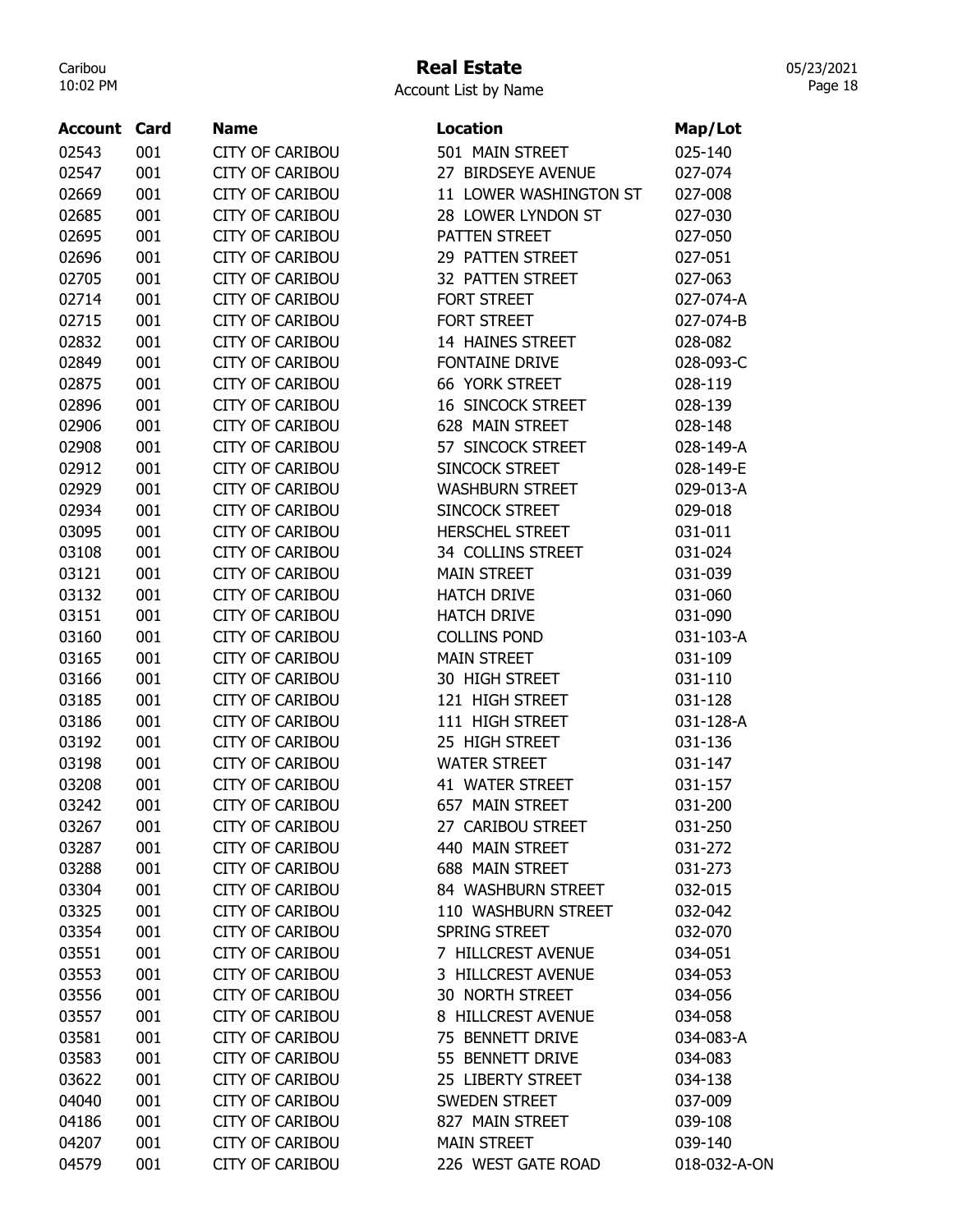# Real Estate

Account List by Name

| <b>Account Card</b> |     | <b>Name</b>                  | <b>Location</b>         | Map/Lot     |
|---------------------|-----|------------------------------|-------------------------|-------------|
| 04749               | 001 | <b>CITY OF CARIBOU</b>       | <b>BROADWAY STREET</b>  | 030-163-C   |
| 05059               | 001 | <b>CITY OF CARIBOU</b>       | 142 LOWER LYNDON ST     | 025-149-AA  |
| 05096               | 001 | <b>CITY OF CARIBOU</b>       | <b>MAIN STREET</b>      | 031-103-C   |
| 05116               | 001 | <b>CITY OF CARIBOU</b>       | 37 MARSHALL AVENUE      | 026-078-A   |
| 01068               | 001 | CLARK, BETH A                | 7 RIVER ROAD            | 011-046-C   |
| 00341               | 001 | CLARK, DANIEL AND LUELLA     | <b>46 HARDISON ROAD</b> | 005-058-A   |
| 00337               | 001 | CLARK, DANIELLE RAE          | 601 E. PRESQUE ISLE     | 005-056     |
| 04309               | 001 | CLARK, GISELE                | 8 GLENDALE ROAD         | 039-298     |
| 04602               | 001 | CLARK, HEIDI                 | 54B DONIE STREET        | 042-050-B   |
| 00926               | 001 | CLARK, LISA A                | 882 MAIN ST.LOT#109     | 010-050-109 |
| 01373               | 001 | CLARK, ROBERT P              | 1028 ALBAIR ROAD        | 014-011-A   |
| 01967               | 001 | CLAVETTE, DIANE J            | 823 ALBAIR ROAD         | 017-045-C   |
| 01331               | 001 | CLAVETTE, RONALD J           | 749 SWEDEN STREET       | 013-036-A   |
| 04937               | 001 | CLAVETTE, RONALD J           | SWEDEN STREET           | 013-036-G   |
| 01839               | 001 | <b>CLAYTON, ANDREW D</b>     | 152 OGREN ROAD          | 016-027-D   |
| 00856               | 001 | <b>CLAYTON, DONALD A</b>     | 93 WOODLAND ROAD        | 010-029-A   |
| 04209               | 001 | CLAYTON, JONATHAN D          | 14 GARDEN CIRCLE        | 039-147     |
| 01441               | 001 | <b>CLAYTON, JUSTIN R</b>     | 115 POWERS ROAD         | 014-028-D   |
| 04057               | 001 | <b>CLAYTON, KENNETH J</b>    | 47 WOODLAND ROAD        | 037-031     |
| 02247               | 001 | <b>CLAYTON, MARTY</b>        | 9 ALBAIR ROAD           | 022-018     |
| 02248               | 001 | <b>CLAYTON, MARTY</b>        | <b>ALBAIR ROAD</b>      | 022-018-A   |
| 03303               | 001 | <b>CLAYTON, MARTY</b>        | 80 WASHBURN STREET      | 032-014     |
| 00857               | 001 | CLAYTON, PHOEBE A. - LIFE    | 79 WOODLAND ROAD        | 010-031     |
| 00395               | 001 | <b>CLEVETTE, KEVIN</b>       | <b>GREEN RIDGE RD</b>   | 006-010-A   |
| 02890               | 001 | <b>CLEVETTE, KEVIN</b>       | 9 YORK STREET           | 028-133-A   |
| 01445               | 001 | <b>CLOSSON, JAMES WARREN</b> | 127 POWERS ROAD         | 014-028-H   |
| 00406               | 001 | CLOWES, CRAIG F              | 111 MAIN SIDING ROAD    | 006-018-G   |
| 04748               | 001 | CMJ RAILROAD, LLC.           | DOW SIDING ROAD         | 005-014     |
| 03436               | 001 | <b>COBALT CREEK</b>          | 5 ROOSEVELT AVENUE      | 032-149     |
| 05030               | 001 | COBALT PROPERTIES, LLC       | 35 BENNETT DRIVE        | 034-106-ON  |
| 00029               | 001 | COCHRAN, CHAD D.             | 38 VANCE ROAD           | 001-015-B   |
| 04639               | 001 | CODREY, JORDAN B             | 64 SUPERIOR DRIVE       | 010A-018    |
| 04666               | 001 | COKER, JASON JOHN            | 758 MADAWASKA ROAD      | 021-008-A   |
| 04126               | 001 | COLBATH, JULIE R ELLIS-      | 147 LIMESTONE STREET    | 038-104     |
| 04127               | 001 | COLBATH, JULIE R ELLIS-      | 154 LIMESTONE STREET    | 038-105     |
| 04128               | 001 | COLBATH, JULIE R ELLIS-      | <b>LIMESTONE STREET</b> | 038-106     |
| 04130               | 001 | COLBATH, JULIE R ELLIS-      | <b>LIMESTONE STREET</b> | 038-108     |
| 03647               | 001 | COLBERT, KENNETH D           | 187 LIMESTONE STREET    | 034-189     |
| 03601               | 001 | COLE IO CARIBOU ME, LLC      | 35 BENNETT DRIVE        | 034-106     |
| 04724               | 001 | COLE, BRYAN                  | 8 HOME FARM ROAD        | 035-180     |
|                     | 001 | COLE, BRYAN E                | 10 OTTER STREET         |             |
| 04613<br>01715      | 001 | COLE, DONALD E               | 197 BOG ROAD            | 011-004-J   |
|                     | 001 | COLLAMORE, BETH A            |                         | 015-057-B   |
| 01439               |     |                              | 36 BAIRD ROAD           | 014-028-B   |
| 01053               | 001 | COLLIN, LACEY JAYE           | 177 BAIRD ROAD          | 011-038-N   |
| 01343               | 001 | COLLIN, ROBERT J             | 881 SWEDEN STREET       | 013-040-D   |
| 04002               | 001 | COLLINS, ADAM J              | 81 LYNN DRIVE           | 036-116     |
| 04129               | 001 | <b>COLLINS, CHRISTOPHER</b>  | 160 LIMESTONE STREET    | 038-107     |
| 00221               | 001 | COLLINS, CLARA               | 296 OLD WASHBURN ROAD   | 004-030     |
| 04487               | 001 | COLLINS, D GREGG             | 15 BETA STREET          | 036A-036    |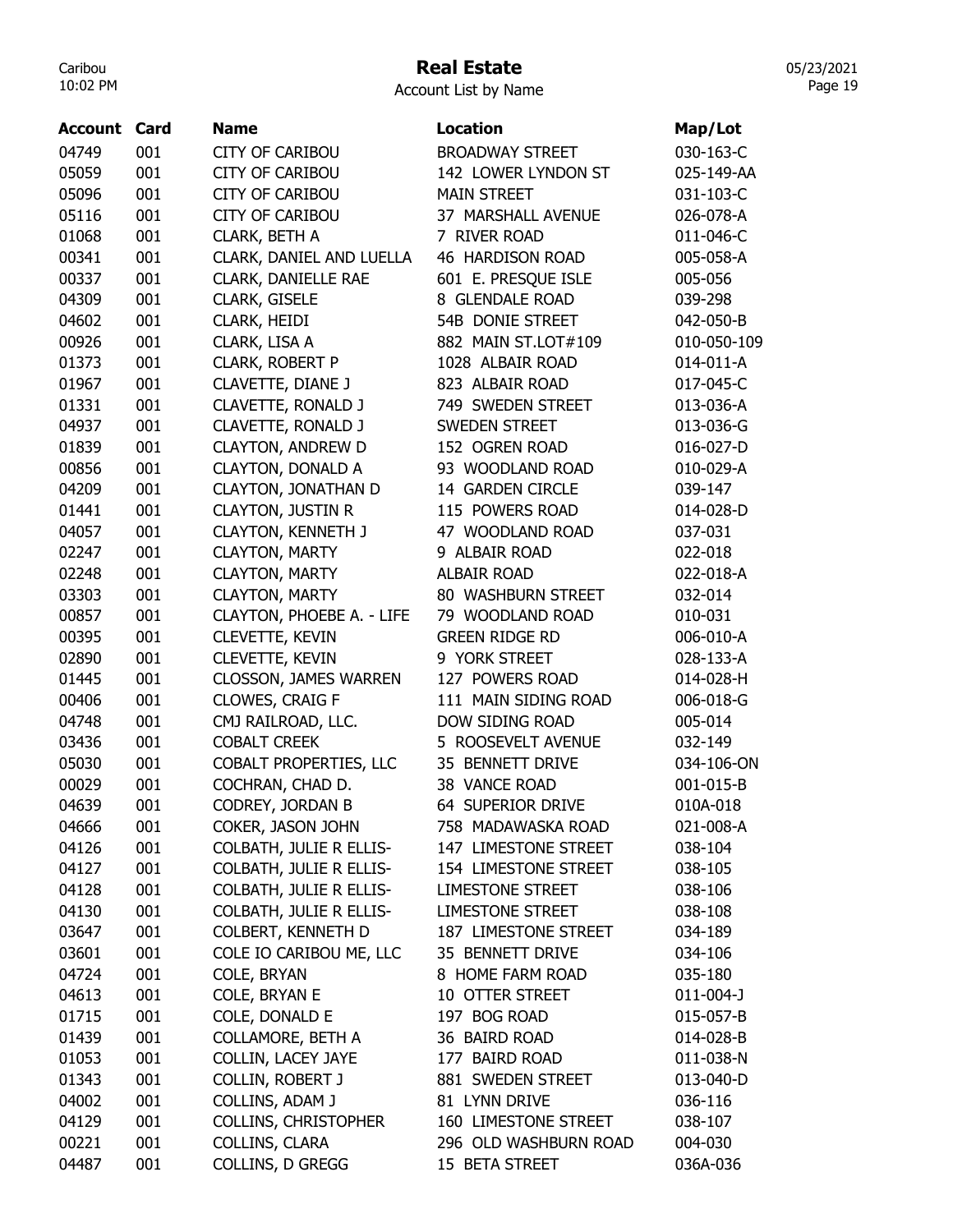## Real Estate

Account List by Name

| <b>Account Card</b> |     | <b>Name</b>                                    | <b>Location</b>          | Map/Lot     |
|---------------------|-----|------------------------------------------------|--------------------------|-------------|
| 03107               | 001 | COLLINS, JAMES P. & AMY M.                     | 30 COLLINS STREET        | 031-023     |
| 03109               | 001 | COLLINS, JAMES P. & AMY M.                     | 38 COLLINS STREET        | 031-025     |
| 03380               | 001 | <b>COLLINS, NORMAN E</b>                       | 31 DAHLGREN STREET       | 032-099     |
| 02116               | 001 | COLLINS, PATRICIA D. ET AL                     | 1046 VAN BUREN ROAD      | 019-020-A   |
| 03829               | 001 | COLLINS, PATRICIA M                            | 4 DORCAS AVENUE          | 035-165     |
| 02935               | 001 | COLLINS, S. W. COMPANY                         | <b>COLLINS POND</b>      | 029-019     |
| 03269               | 001 | COLLINS, S. W. COMPANY                         | <b>GROVE STREET</b>      | 031-254     |
| 03159               | 001 | COLLINS, S. W. COMPANY,                        | 2 WASHBURN STREET        | 031-103     |
| 03157               | 001 | COLLINS, S.W. COMPANY,                         | 12 STEVENS STREET        | 031-100     |
| 03855               | 001 | COLLINS, S.W. COMPANY,                         | <b>HERITAGE ROAD</b>     | 035-186     |
| 03856               | 001 | COLLINS, S.W. COMPANY,                         | <b>HERITAGE ROAD</b>     | 035-186-A   |
| 03857               | 001 | COLLINS, S.W. COMPANY,                         | <b>HERITAGE ROAD</b>     | 035-186-B   |
| 03858               | 001 | COLLINS, S.W. COMPANY,                         | <b>HERITAGE ROAD</b>     | 035-186-C   |
| 03861               | 001 | COLLINS, S.W. COMPANY,                         | <b>CLOVER STREET</b>     | 035-188     |
| 03976               | 001 | COLLINS, S.W. COMPANY,                         | <b>HARVEST ROAD</b>      | 036-094-G   |
| 03977               | 001 | COLLINS, S.W. COMPANY,                         | <b>HARVEST ROAD</b>      | 036-094-H   |
| 03979               | 001 | COLLINS, S.W. COMPANY,                         | <b>HARVEST ROAD</b>      | 036-094-J   |
| 03981               | 001 | COLLINS, S.W. COMPANY,                         | <b>ELIZABETH AVENUE</b>  | 036-095     |
| 03982               | 001 | COLLINS, S.W. COMPANY,                         | <b>MAYO STREET</b>       | 036-095-A   |
| 03983               | 001 | COLLINS, S.W. COMPANY,                         | <b>COUNTRY ROAD</b>      | 036-095-B   |
| 03153               | 001 | COLLINS, S.W. INC.                             | 41 HATCH DRIVE           | 031-094     |
| 03860               | 001 | COLLINS, SAMUEL W                              | 5 HERITAGE ROAD          | 035-187-A   |
| 01381               | 001 | COLLISHAW, CHARLES C                           | 987 ALBAIR ROAD          | 014-014-C   |
| 04713               | 001 | <b>COLTON, LAURIE S</b>                        | 32 PILGRIM ROAD          | 039-209     |
| 01829               | 001 | COMPOUND HOLDINGS LLC                          | 211 OGREN ROAD           | 016-023     |
| 03560               | 001 | COMPOUND HOLDINGS LLC                          | 20 HILLCREST AVENUE      | 034-063     |
| 00145               | 001 | CONDIT, THE WARD R. TRUST CAMPGROUND HILL ROAD |                          | 003-022     |
| 02691               | 001 | CONLEY, HERSHEL                                | 35 LOWER LYNDON ST       | 027-045     |
| 02810               | 001 | CONNER, DAVID L                                | 22 BIRDSEYE AVENUE       | 028-061     |
| 04550               | 001 | CONNER, DAVID L                                | 289 DOYLE ROAD           | 001-009-A   |
| 00675               | 001 | CONROY, DANNY A                                | 415 E. PRESQUE ISLE      | 008-056-A   |
| 04325               | 001 | CONROY, DOUGLAS G                              | 417 SWEDEN STREET        | 040-009     |
| 01554               | 001 | CONROY, SHIELA A                               | 698 ACCESS HIGHWAY       | 015-025-H   |
| 03932               | 001 | CONROY, STEPHEN D                              | 26 PIONEER AVENUE        | 036-054     |
| 01130               | 001 | COOK, DUSTIN M                                 | 57 SPRUCE RIDGE ROAD     | 011-091     |
| 03800               | 001 | COOK, GARY L                                   | 3 COUNTRY ROAD           | 035-151     |
| 00226               | 001 | COOK, JEFF                                     | 392 OLD WASHBURN ROAD    | 004-032-B   |
| 04510               | 001 | COOK, JOHN                                     | 808 ACCESS HIGHWAY       | 015-063-D-1 |
| 02592               | 001 | COOK, JULIE D                                  | 9 NEWTON AVENUE          | 026-024-D   |
| 03723               | 001 | COOPER, ANDREW D                               | 34 PARK STREET           | 035-075     |
| 01959               | 001 | COOPER, MARTIN D                               | 624 ALBAIR ROAD          | 017-043     |
| 02555               | 001 | COPPOLA, WILLIAM P III                         | 12 MACARTHUR AVENUE      | 025-153     |
| 00834               | 001 | CORBIN, DANA F                                 | 222 LOMBARD ROAD         | 010-015-B   |
| 00198               | 001 | CORBIN, JOSEPH F                               | 328 WEST PRESQUE ISLE RD | 004-023-A   |
| 04041               | 001 | CORBIN, JOSEPH F                               | 314 SWEDEN STREET        | 037-010     |
| 00054               | 001 | COREY, DANIEL G                                | MAYSVILLE SIDING ROAD    | 002-016     |
| 04143               | 001 | COREY, JUDITH                                  | 12 CHARLES STREET        | 039-026     |
| 04870               | 001 | COREY, LISA LN                                 | 11 RIVER ROAD            | 011-046-F   |
| 01604               | 001 | COREY, VICTORIA L                              | 590 ACCESS HIGHWAY       | 015-036-029 |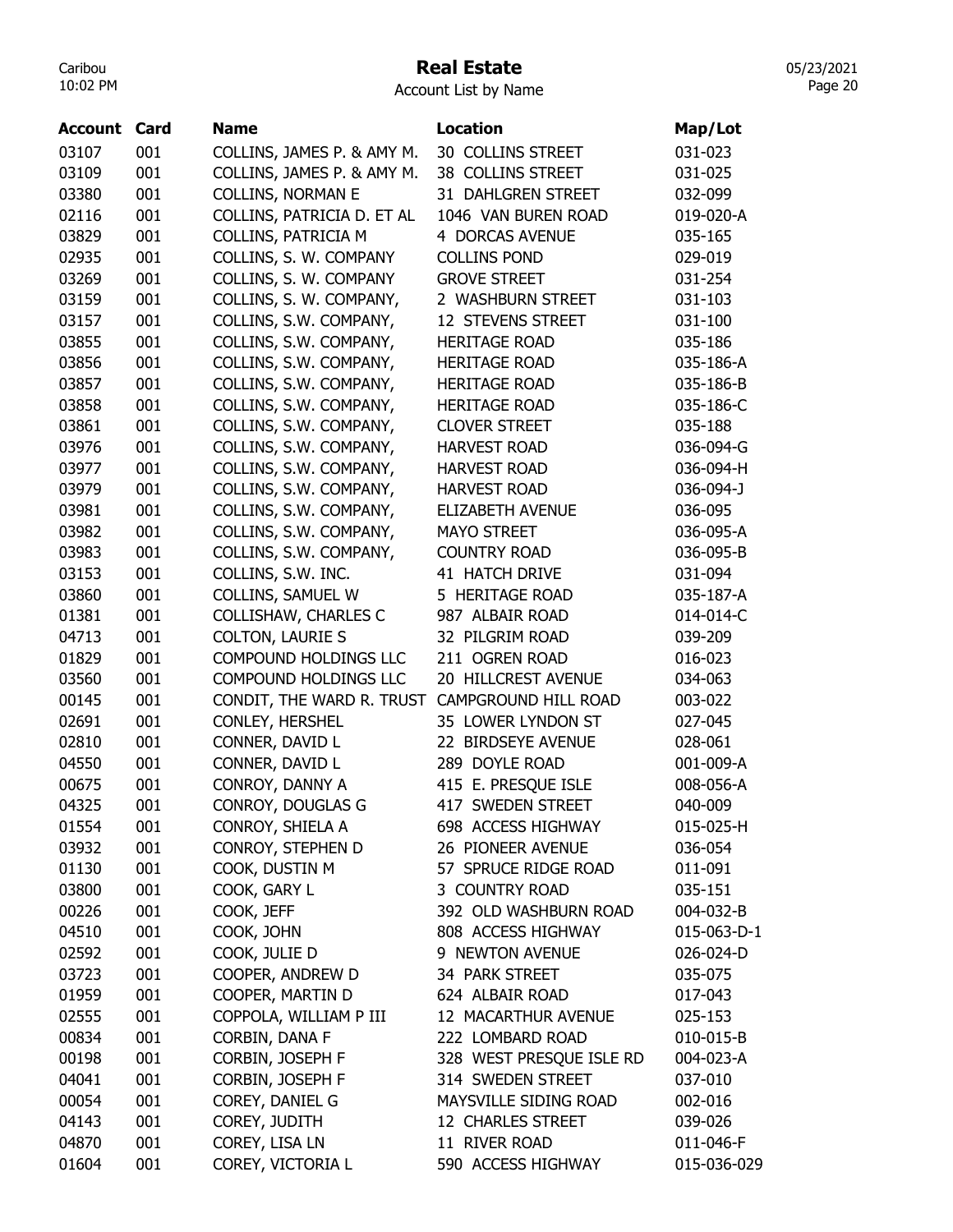#### Real Estate

Account List by Name

| <b>Account</b> | Card | <b>Name</b>               | <b>Location</b>          | Map/Lot   |
|----------------|------|---------------------------|--------------------------|-----------|
| 04838          | 001  | <b>CORMIER, GREGORY J</b> | 268 GRIMES ROAD          | 012-009-B |
| 04047          | 001  | CORMIER, MONIQUE AMY      | 32 WOODLAND ROAD         | 037-016   |
| 00174          | 001  | CORMIER, TIMOTHY T        | 427 WEST PRESQUE ISLE RD | 004-008   |
| 01586          | 001  | CORNERBROOK ASSOCIATES,   | 581 ACCESS HIGHWAY       | 015-031   |
| 03318          | 001  | CORONITI, MARVIN L        | 7 WRIGHT STREET          | 032-033   |
| 04013          | 001  | CORP, ROBERTA             | 22 LYNN DRIVE            | 036-196   |
| 03901          | 001  | CORRIGAN, KYLE D          | 33 PAGE AVENUE           | 036-022   |
| 03951          | 001  | CORRIGAN, RYAN            | 33 CLOVER STREET         | 036-073   |
| 00324          | 001  | CORRIVEAU, BRYANT L       | 484 E. PRESQUE ISLE      | 005-043   |
| 03240          | 001  | CORRIVEAU, DANNY          | 12 THOMAS AVENUE         | 031-198-C |
| 04069          | 001  | CORRIVEAU, DAVE           | 8 PRESTON DRIVE          | 037-038-G |
| 00450          | 001  | CORRIVEAU, DAVID P        | WEST PRESQUE ISLE RD     | 007-006   |
| 00861          | 001  | CORRIVEAU, DAVID P        | <b>WOODLAND ROAD</b>     | 010-034   |
| 01837          | 001  | CORRIVEAU, DAVID P        | 110 OGREN ROAD           | 016-027-B |
| 04211          | 001  | CORRIVEAU, DAVID P        | 26 GARDEN CIRCLE         | 039-151   |
| 04340          | 001  | CORRIVEAU, DAVID P        | <b>SWEDEN STREET</b>     | 040-026   |
| 04525          | 001  | CORRIVEAU, DAVID P        | <b>MAIN STREET</b>       | 008-012-A |
| 03534          | 001  | CORRIVEAU, ELLIE J        | 23 MIDLAND STREET        | 034-017   |
| 04975          | 001  | <b>CORRIVEAU, MARK L</b>  | 569 WEST PRESQUE ISLE RD | 004-004-C |
| 04976          | 001  | CORRIVEAU, MARK L. &      | 591 WEST PRESQUE ISLE RD | 001-011-A |
| 02591          | 001  | CORRIVEAU, NELSON E       | 17 NEWTON AVENUE         | 026-024-B |
| 01468          | 001  | CORRIVEAU, RENAUD         | 337 VAN BUREN ROAD       | 014-034-L |
| 00353          | 001  | CORRIVEAU, RENAUD J       | E. PRESQUE ISLE          | 005-067   |
| 00355          | 001  | CORRIVEAU, RENAUD J       | MCGRAW SIDING RD         | 005-067-B |
| 00356          | 001  | CORRIVEAU, RENAUD J       | MCGRAW SIDING RD         | 005-067-C |
| 00681          | 001  | CORRIVEAU, RENAUD J       | 317 E. PRESQUE ISLE      | 008-058   |
| 00704          | 001  | CORRIVEAU, RENO           | 116 E. PRESQUE ISLE      | 008-067-C |
| 03389          | 001  | CORRIVEAU, TAMMY J        | 7 DAHLGREN STREET        | 032-108   |
| 02460          | 001  | CORRIVEAU, VALARIE M      | 20 CROSBY AVENUE         | 025-049   |
| 00877          | 001  | <b>CORROW, BRYAN F</b>    | 450 SWEDEN STREET        | 010-039-B |
| 04180          | 001  | CORROW, ELLEN M           | 31 ROSE STREET           | 039-098   |
| 02582          | 001  | COSSIBOOM, CAROLYN        | 4 NEWTON AVENUE          | 026-021   |
| 00620          | 001  | COTE, ANGELA - DEC        | <b>MAIN STREET</b>       | 008-019-B |
| 03431          | 001  | COTE, BRANDON J.          | 10 MCKINLEY STREET       | 032-144   |
| 00854          | 001  | COTE, DALE LOUIS          | 118 WOODLAND ROAD        | 010-028   |
| 01204          | 001  | COTE, DANA E              | 146 NOYES ROAD           | 012-039-Q |
| 02045          | 001  | COTE, DARYLEN M., SOLE    | 140 WEST GATE ROAD       | 018-029-A |
| 03437          | 001  | COTE, DAVID D             | 3 ROOSEVELT AVENUE       | 032-150   |
| 01227          | 001  | COTE, FREEMAN L.          | 287 GRIMES MILL RD       | 012-057   |
| 02581          | 001  | COTE, JUDITH T            | 45 WELLINGTON AVENUE     | 026-020   |
| 03526          | 001  | COTE, KIRK                | <b>LIMESTONE STREET</b>  | 033-014   |
| 04582          | 001  | COTE, KIRK                | <b>SAWYER ROAD</b>       | 018-032   |
| 00097          | 001  | COTE, LAURENT E. TRUSTEE  | 1199 PRESQUE ISLE ROAD   | 002-047-M |
| 01022          | 001  | COTE, MARILYN J           | 13 GRIMES ROAD           | 011-035   |
| 00079          | 001  | COTE, MATTHEW             | 1271 PRESQUE ISLE ROAD   | 002-039-A |
| 04274          | 001  | COTE, RYAN J              | 105 GLENN STREET         | 039-224   |
| 04941          | 001  | COTE, RYAN L              | 198 GRIMES MILL RD       | 012-049-B |
| 02044          | 001  | COTE, SHANE               | <b>WEST GATE ROAD</b>    | 018-029   |
| 02444          | 001  | COTE, WILFRED H           | <b>6 LAFAYETTE ST</b>    | 025-031   |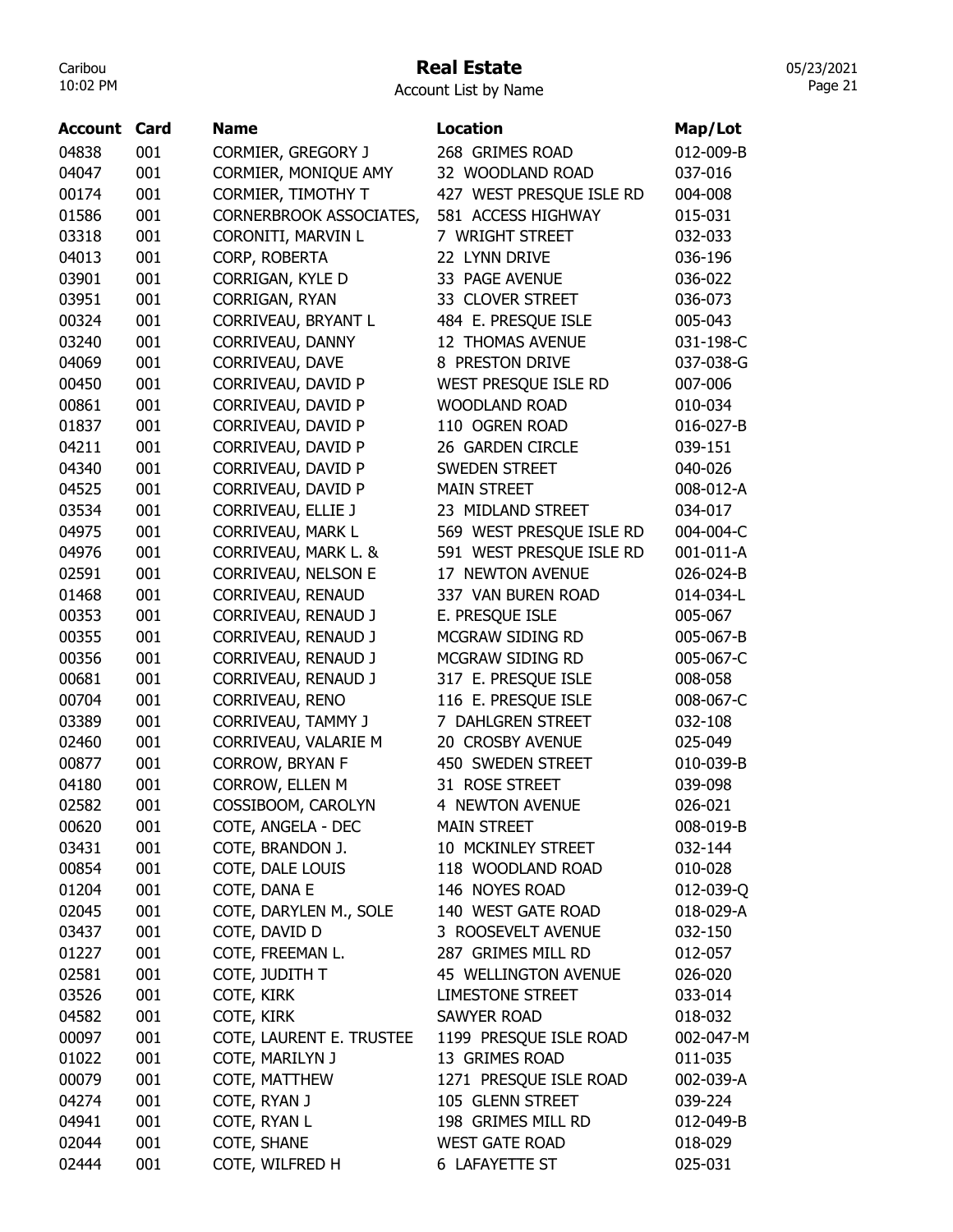# Real Estate

| Account List by Name |  |  |
|----------------------|--|--|
|----------------------|--|--|

| <b>Account Card</b> |     | <b>Name</b>                  | Location                | Map/Lot     |
|---------------------|-----|------------------------------|-------------------------|-------------|
| 03793               | 001 | COTTS, LISA L                | 744 MAIN STREET         | 035-145-A   |
| 03387               | 001 | COTY, CHERYL                 | 8 VINCENT WAY           | 032-106     |
| 01164               | 001 | COTY, GERALD                 | 29 SULLIVAN DRIVE       | 012-016-G   |
| 03101               | 001 | <b>COUNTRY FARMS</b>         | 31 HERSCHEL STREET      | 031-017     |
| 03296               | 001 | <b>COUNTRY FARMS</b>         | 64 WASHBURN STREET      | 032-007     |
| 03654               | 001 | <b>COUNTRY FARMS</b>         | <b>MAIN STREET</b>      | 035-001     |
| 03740               | 001 | <b>COUNTRY FARMS</b>         | 32 TEAGUE STREET        | 035-092     |
| 04252               | 001 | <b>COUNTRY FARMS</b>         | 791 MAIN STREET         | 039-199     |
| 04509               | 001 | <b>COUNTY AG AND TURF</b>    | 7 DOW SIDING ROAD       | 005-011-F   |
| 00510               | 001 | COUNTY ELECTRIC INC          | 201 YORK STREET         | 007-026     |
| 02799               | 001 | COUNTY ELECTRIC, INC.        | 19 BIRDSEYE AVENUE      | 028-058-K   |
| 04789               | 001 | COUNTY ELECTRIC, INC.        | 17 BIRDSEYE AVENUE      | 028-058-J   |
| 03005               | 001 | COUNTY FEDERAL CREDIT        | 16 LOWER LYNDON ST      | 030-056     |
| 03580               | 001 | COUNTY FEDERAL CREDIT        | 82 BENNETT DRIVE        | 034-082-A   |
| 04091               | 001 | COUNTY SPORTS, INC.          | 285 SWEDEN STREET       | 037-057     |
| 04095               | 001 | COUNTY SPORTS, INC.          | 285 SWEDEN STREET       | 037-061     |
| 00259               | 001 | COUSINS, LEWIS E             | 169 MAIN STREET         | 005-002     |
| 04553               | 001 | COUSINS, RYAN                | 12 PILGRIM ROAD         | 039-205     |
| 05062               | 001 | COUTURE, BOBBI JO            | 573 POWERS ROAD         | 017-026-D   |
| 01915               | 001 | COUTURE, BOBBI-JO            | POWERS ROAD             | 017-026     |
| 00312               | 001 | COWETT, JOEY                 | 1078 PRESQUE ISLE ROAD  | 005-031-B   |
| 03713               | 001 | COWETT, LINDSEY              | 21 TEAGUE STREET        | 035-065     |
| 00695               | 001 | COWETT, NANCY HAMLIN         | 214 E. PRESQUE ISLE     | 008-064-B   |
| 01361               | 001 | COWETTE, ROLAND              | 1236 ALBAIR ROAD        | 014-006     |
| 04029               | 001 | COX, GEORGE T                | 3 FARRELL STREET        | 037-004     |
| 02383               | 001 | CRANDALL, KERRY D            | 6 VESTA DRIVE           | 024-043     |
| 01970               | 001 | CRAWFORD, CHRISTOPHER S      | <b>ALBAIR ROAD</b>      | 017-046-A   |
| 01778               | 001 | CRAY, BRUCE R                | 198 PLANTE ROAD         | 016-002     |
| 03193               | 001 | <b>CREATIVE CARPENTRY OF</b> | 6 WATER STREET          | 031-141     |
| 01789               | 001 | CRESSMAN, MARTIN L           | 171 PLANTE ROAD         | 016-007-F   |
| 01668               | 001 | CROUCH, MARK                 | 590 ACCESS HIGHWAY      | 015-036-024 |
| 04307               | 001 | CROUCH, TAMMIE L AND         | 97 BENNETT DRIVE        | 039-296     |
| 01323               | 001 | CROWLEY, TIMOTHY D           | 818 SWEDEN STREET       | 013-035-S   |
| 00978               | 001 | CRUMP, LYNN K                | 36 POWERS ROAD          | 011-010     |
| 00828               | 001 | CSS DEVELOPMENT, INC.        | 138 LOMBARD ROAD        | 010-012-E   |
| 03123               | 001 | CSS DEVELOPMENT, INC.        | 25 SWEDEN STREET        | 031-040-B   |
| 03124               | 001 | CSS DEVELOPMENT, INC.        | 25 SWEDEN STREET        | 031-040-C   |
| 03125               | 001 | CSS DEVELOPMENT, INC.        | 25 SWEDEN STREET        | 031-040-D   |
| 03142               | 001 | CSS DEVELOPMENT, INC.        | 88 SWEDEN STREET        | 031-072     |
| 05038               | 001 | CSS DEVELOPMENT, INC.        | 225 LOMBARD ROAD        | 010-035-E   |
| 00849               | 001 | <b>CULLINS, BRYAN K</b>      | 185 WOODLAND ROAD       | 010-024-B   |
| 03599               | 001 | <b>CULLINS, CATHERINE A</b>  | 45 BENNETT DRIVE        | 034-102     |
| 04073               | 001 | <b>CULLINS, CATHERINE A</b>  | 359 SWEDEN STREET       | 037-039     |
| 03285               | 001 | <b>CULLINS, TERRY S</b>      | 2 GROVE STREET          | 031-270     |
| 03686               | 001 | <b>CULLINS, TERRY S</b>      | 15 ELMWOOD AVENUE       | 035-037     |
| 02401               | 001 | <b>CUMMINGS, LEE</b>         | 9 VESTA DRIVE           | 024-061     |
| 03817               | 001 | <b>CUMMINGS, VICKIE C</b>    | <b>HARVEST ROAD</b>     | 035-158     |
| 03515               | 001 | <b>CURLESS, JAMES B</b>      | 181 LIMESTONE STREET    | 033-001     |
| 03648               | 001 | <b>CURLESS, JAMES B</b>      | <b>LIMESTONE STREET</b> | 034-190     |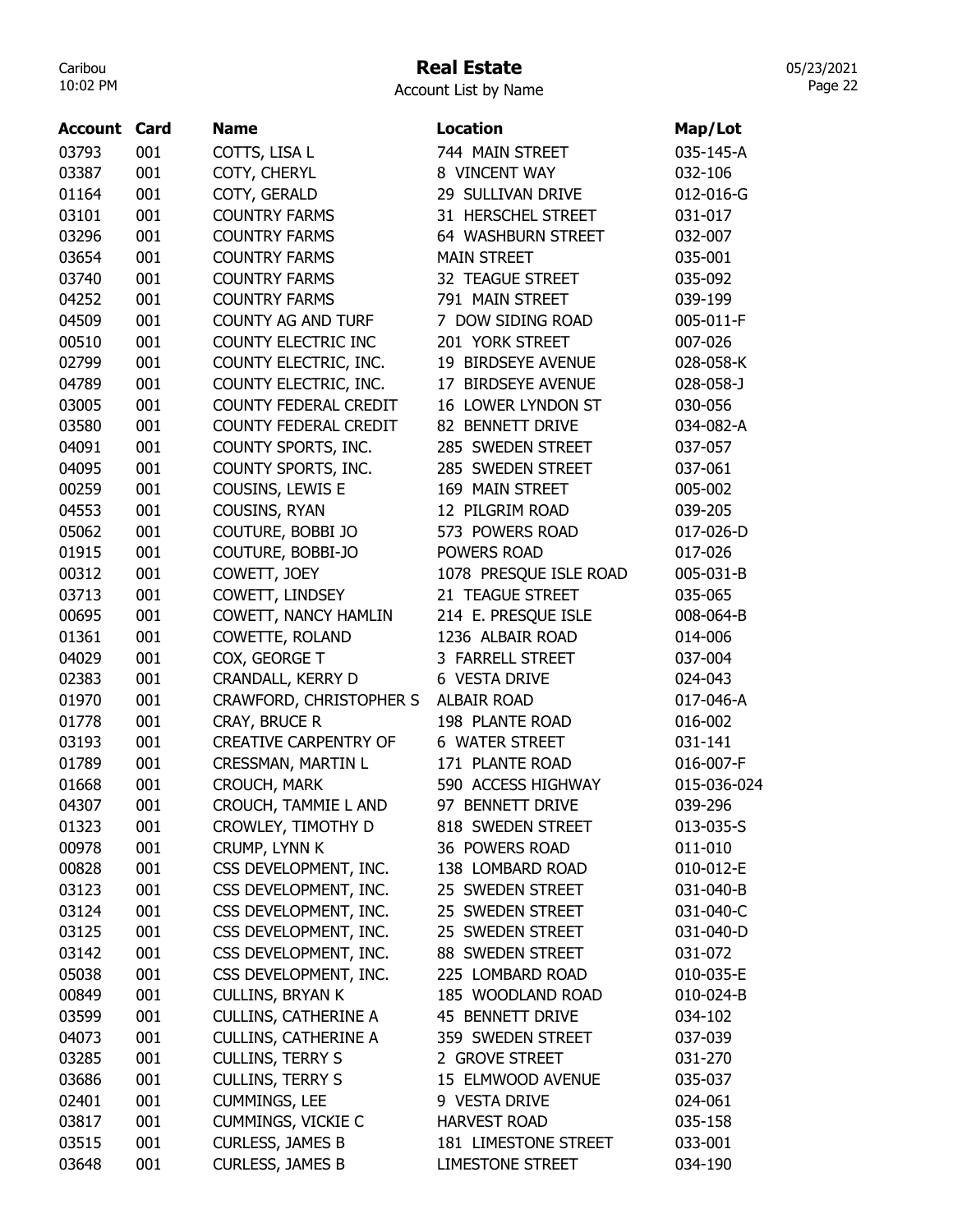# Real Estate

Account List by Name

| <b>Account Card</b> |     | <b>Name</b>                   | Location                 | Map/Lot        |
|---------------------|-----|-------------------------------|--------------------------|----------------|
| 02435               | 001 | CURRAN, DAVID                 | 46 HARDISON AVENUE       | 025-019        |
| 01513               | 001 | CURRIE, CASEY L               | 361 BOWLES ROAD          | 015-005-B      |
| 01202               | 001 | <b>CURRIE, ERNIE J</b>        | 160 NOYES ROAD           | 012-039-N      |
| 03988               | 001 | <b>CURRIER, ANDREA YVETTE</b> | 5 MAYO STREET            | 036-098        |
| 03209               | 001 | <b>CURRIER, CHRISTOPHER</b>   | <b>WATER STREET</b>      | 031-157-A      |
| 01155               | 001 | CURRIER, CINDY D              | 178 GRIMES ROAD          | 012-014-A      |
| 01148               | 001 | CURRIER, DALE R               | <b>GRIMES ROAD</b>       | 012-010-C      |
| 01391               | 001 | CURRIER, DALE R               | 21 RAYMOND JOSEPH LANE   | 014-016-G      |
| 01711               | 001 | <b>CURRIER, DALE R</b>        | <b>BOG ROAD</b>          | 015-056        |
| 01713               | 001 | <b>CURRIER, DALE R</b>        | <b>BOG ROAD</b>          | 015-057        |
| 02330               | 001 | CURRIER, DALE R               | RUSS STREET (OFF)        | 024-010        |
| 03456               | 001 | CURRY, SCOTT D                | 196 SWEDEN STREET        | 032-168        |
| 02530               | 001 | <b>CURTIS, JONATHAN M</b>     | 31 KATAHDIN AVENUE       | 025-126        |
| 01157               | 001 | <b>CURTIS, RONALD A</b>       | 135 GRIMES ROAD          | 012-016        |
| 02882               | 001 | <b>CURTIS, STEWART L</b>      | 37 YORK STREET           | 028-126        |
| 00771               | 001 | <b>CUSHMAN, JAMES E</b>       | <b>GRIMES MILL RD</b>    | 009-049        |
| 00772               | 001 | <b>CUSHMAN, JAMES E</b>       | 470 GRIMES MILL RD       | 009-050        |
| 01223               | 001 | <b>CUSHMAN, MICHAEL B</b>     | 271 GRIMES MILL RD       | 012-054        |
| 03711               | 001 | CYR APARTMENTS, LLC           | 27 TEAGUE STREET         | 035-063        |
| 03786               | 001 | CYR APARTMENTS, LLC           | 720 MAIN STREET          | 035-139        |
| 03878               | 001 | CYR APARTMENTS, LLC           | 7 COLLINS STREET         | 035-206        |
| 03911               | 001 | CYR, ADAM                     | 43 COOLIDGE AVENUE       | 036-032        |
| 00132               | 001 | CYR, CHARLES ANDREW           | 359 GREEN RIDGE RD       | 003-012        |
| 02816               | 001 | CYR, DANA A - LIFE ESTATE     | 577 MAIN STREET          | 028-067        |
| 03938               | 001 | CYR, DANN                     | 48 PIONEER AVENUE        | 036-060        |
| 00853               | 001 | CYR, DAVID E                  | 124 WOODLAND ROAD        | 010-027        |
| 01054               | 001 | CYR, DAVID M                  | <b>BAIRD ROAD</b>        | 011-038-P      |
| 03882               | 001 | CYR, DAVID M                  | 15 ELIZABETH AVENUE      | 036-004        |
| 03963               | 001 | CYR, DOROTHY L                | 17 HOOVER AVENUE         | 036-085        |
| 00008               | 001 | CYR, DYLAN                    | 748 WEST PRESQUE ISLE RD | 001-005-A      |
| 00158               | 001 | CYR, FRANCIS R                | 108 CAMPGROUND HILL ROAD | 003-032        |
| 04911               | 001 | CYR, GENE                     | 50 PLANTE ROAD           | 016-008-G      |
| 04334               | 001 | CYR, JAMES                    | 369 SWEDEN STREET        | 040-019        |
| 03036               | 001 | CYR, JAMES A                  | 9 SMITH STREET           | 030-104        |
| 03181               | 001 | CYR, JAMES A                  | 8 GOLDFRANK DRIVE        | 031-125        |
| 01052               | 001 | CYR, JAMES R                  | 183 BAIRD ROAD           | 011-038-M      |
| 04348               | 001 | CYR, JAMES T                  | 368 SWEDEN STREET        | 040-034        |
| 03663               | 001 | CYR, JEANNE M                 | 17 CAROLINE AVENUE       | 035-012        |
| 03481               | 001 | CYR, JEREMY                   | 94 COLLINS STREET        | 032-192        |
| 01910               | 001 | CYR, JOEY C                   | 21 BELANGER ROAD         | 017-024-G      |
| 01160               | 001 | CYR, JOHN P                   | 8 SULLIVAN DRIVE         | 012-016-C      |
| 00371               | 001 | CYR, JOSHUA D                 | 639 E. PRESQUE ISLE      | 005-078        |
| 01341               | 001 | CYR, KARLA M                  | 863 SWEDEN STREET        | 013-040-B      |
| 04212               | 001 | CYR, KEVIN J                  | 34 GARDEN CIRCLE         | 039-152        |
| 03528               | 001 | CYR, KEVIN R                  | 39 GLENDALE ROAD         | 034-003        |
| 02790               | 001 | CYR, KIRK A                   | 22 FORT STREET           | 028-051        |
| 03413               | 001 | CYR, LARRY                    | 19 FOREST AVENUE         | 032-119-M      |
| 00533               | 001 | CYR, LINDSAY                  | 312 WASHBURN ST.LOT#20   | 007-039-020-ON |
| 03478               | 001 | CYR, LOGAN D                  | 18 COOLIDGE AVENUE       | 032-189        |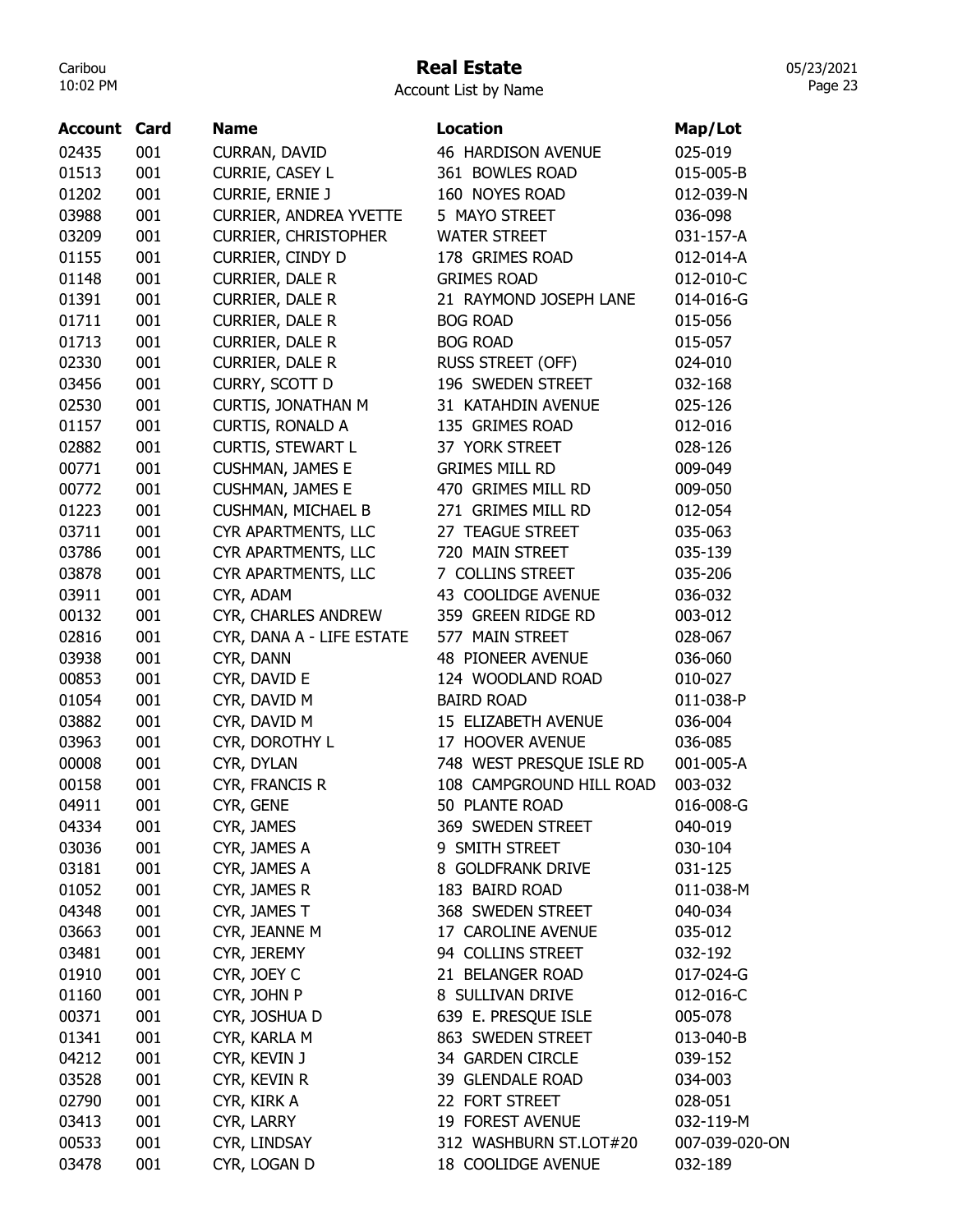# Real Estate

|  | <b>Account List by Name</b> |  |  |  |
|--|-----------------------------|--|--|--|
|--|-----------------------------|--|--|--|

| <b>Account Card</b> |            | <b>Name</b>                            | <b>Location</b>                         | Map/Lot     |
|---------------------|------------|----------------------------------------|-----------------------------------------|-------------|
| 03501               | 001        | CYR, LON L                             | 10 PAGE AVENUE                          | 032-215     |
| 03739               | 001        | CYR, LORI A                            | 30 TEAGUE STREET                        | 035-091     |
| 03616               | 001        | CYR, MARK J                            | 17 LIBERTY STREET                       | 034-129     |
| 03956               | 001        | CYR, MARK L                            | 18 HOOVER AVENUE                        | 036-078     |
| 02958               | 001        | CYR, MICHAEL J                         | 3 HUSTON STREET                         | 029-049     |
| 00293               | 001        | CYR, MICHAEL L                         | 907 PRESQUE ISLE ROAD                   | 005-020     |
| 03559               | 001        | CYR, NANCY M. - HEIRS                  | 14 HILLCREST AVENUE                     | 034-061     |
| 01460               | 001        | CYR, PETER N                           | 393 VAN BUREN ROAD                      | 014-034-A   |
| 04147               | 001        | CYR, PHILIP A                          | <b>CHARLES STREET</b>                   | 039-032     |
| 04148               | 001        | CYR, PHILIP A                          | <b>CHARLES STREET</b>                   | 039-033     |
| 04149               | 001        | CYR, PHILIP A                          | ST. ANNE AVENUE                         | 039-034     |
| 04828               | 001        | CYR, PHILIP A                          | 435 WASHBURN STREET                     | 007-057-H   |
| 04830               | 001        | CYR, PHILIP A                          | <b>WASHBURN STREET</b>                  | 007-057-F   |
| 04177               | 001        | CYR, ROBERT J                          | 43 ROSE STREET                          | 039-095     |
| 04360               | 001        | CYR, ROBERT P                          | 933 MAIN STREET                         | 041-003     |
| 04376               | 001        | CYR, ROGER R                           | 28 VIOLETTE STREET                      | 041-028     |
| 03495               | 001        | CYR, ROWENA G                          | 157 SWEDEN STREET                       | 032-207     |
| 03716               | 001        | CYR, SALLY ANN                         | 15 TEAGUE STREET                        | 035-068     |
| 04241               | 001        | CYR, THERESA A                         | 104 GLENN STREET                        | 039-187     |
| 03863               | 001        | CYR, VICKY L                           | 34 PROSPECT STREET                      | 035-190     |
| 00301               | 001        | DAIGLE OIL COMPANY                     | 917 PRESQUE ISLE ROAD                   | 005-024-A   |
| 03572               | 001        | DAIGLE OIL COMPANY                     | 89 BENNETT DRIVE                        | 034-075     |
| 05146               | 001        | DAIGLE OIL COMPANY                     | PRESQUE ISLE ROAD                       | 005-024-B   |
| 02566               | 001        | DAIGLE, CECILIA M                      | 10 PARIS SNOW DRIVE                     | 026-009     |
| 01679               | 001        | DAIGLE, DAVID                          | 590 ACCESS HIGHWAY                      | 015-036-048 |
| 03294               | 001        | DAIGLE, DOUGLAS A                      | 54 WASHBURN STREET                      | 032-005     |
| 03896               | 001        | DAIGLE, LORI                           | 47 PAGE AVENUE                          | 036-017     |
| 01111               | 001        | DAIGLE, LUC                            | 449 RIVER ROAD                          | 011-069     |
| 01863               | 001        | DAIGLE, MARILYN D                      | 72 WATSON MEMORIAL DRIVE                | 016-047     |
| 01683               | 001        |                                        | 590 ACCESS HIGHWAY                      | 015-036-054 |
| 02160               | 001        | DAIGLE, WILMER<br>DAMBOISE, BENTON     | 203 ALBAIR ROAD                         | 020-018     |
| 01319               | 001        |                                        | 850 SWEDEN STREET                       | 013-035-M   |
|                     |            | DAMBOISE, BERNARD D                    |                                         |             |
| 00921<br>03830      | 001<br>001 | DAMBOISE, BRYANT<br>DAMBOISE, DUSTIN L | 872 MAIN ST.LOT#103<br>10 DORCAS AVENUE | 010-050-103 |
|                     | 001        | DAMBOISE, EARL                         | <b>6 SHORT STREET</b>                   | 035-166     |
| 03338               |            |                                        |                                         | 032-054     |
| 04527               | 001        | DAMBOISE, FRANCIS                      | 734 WEST PRESQUE ISLE RD                | 001-007-B   |
| 01801               | 001        | DAMBOISE, FRANCIS L                    | 918 VAN BUREN ROAD                      | 016-009-B   |
| 04743               | 001        | DAMBOISE, HARTLEY                      | 882 MAIN ST.LOT#114                     | 010-050-114 |
| 01800               | 001        | DAMBOISE, IRVIN P. &                   | 902 VAN BUREN ROAD                      | 016-009     |
| 04575               | 001        | DAMBOISE, ORRICK                       | 12 HILLCREST AVENUE                     | 034-060     |
| 02223               | 001        | DAMBOISE, VINCENT                      | 632 MADAWASKA ROAD                      | 021-015     |
| 03598               | 001        | DAMBOISE, WAYNE                        | 47 BENNETT DRIVE                        | 034-101     |
| 03922               | 001        | D'ANGELO, CINDY                        | 26 CLOVER STREET                        | 036-043     |
| 03678               | 001        | DAVENPORT, CASSANDRA L                 | 12 CAROLINE AVENUE                      | 035-029     |
| 02366               | 001        | DAVENPORT, FREDERICK                   | 22 VESTA DRIVE                          | 024-033     |
| 01707               | 001        | DAVID, JODY                            | <b>BELYEA ROAD</b>                      | 015-052     |
| 04531               | 001        | DAVID, JODY                            | 765 VAN BUREN ROAD                      | 017-015     |
| 02631               | 001        | DAVIDSON, WESLEY R                     | 5 PETERSON AVENUE                       | 026-039     |
| 00128               | 001        | DAVIE, MARY LOUISE                     | 230 CAMPGROUND HILL ROAD                | 003-010     |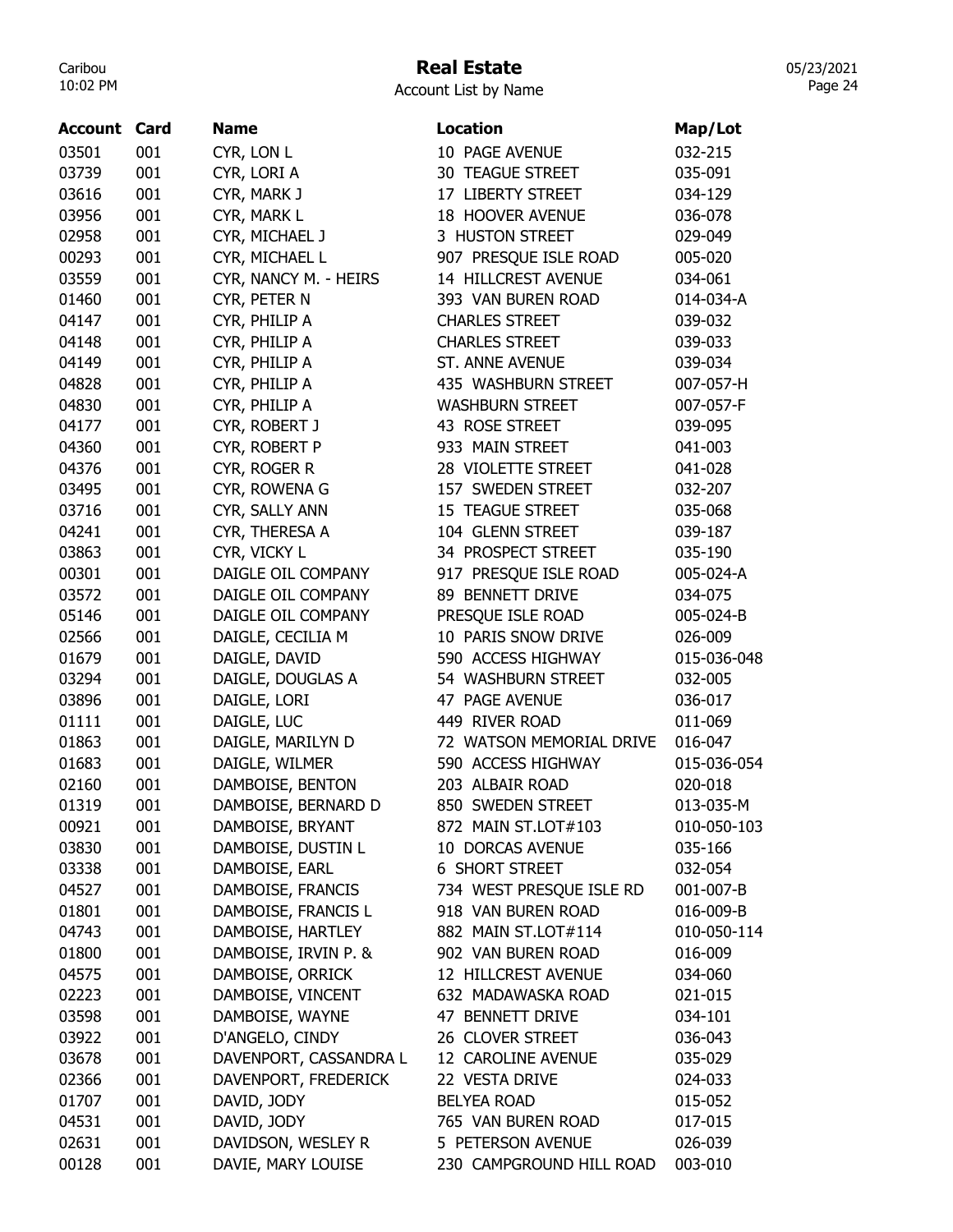# Real Estate

Account List by Name

| <b>Account Card</b> |     | <b>Name</b>                 | Location                 | Map/Lot        |
|---------------------|-----|-----------------------------|--------------------------|----------------|
| 03771               | 001 | DAVIS, JAMES W              | 11 PARK STREET           | 035-123        |
| 03677               | 001 | DAVIS, ZACHARY              | 8 CAROLINE AVENUE        | 035-028        |
| 01321               | 001 | DAVIS-BALLARD, JANET D. -   | 832 SWEDEN STREET        | 013-035-Q      |
| 00181               | 001 | DAY, COREY                  | 166 BUCK ROAD            | 004-012-B      |
| 03578               | 001 | DAY, DUSKA J                | 87 GLENN STREET          | 034-081        |
| 03182               | 001 | DAY, NORINE F               | 143 HIGH STREET          | 031-126        |
| 03600               | 001 | DB REAL ESTATE ASSETS I     | 43 BENNETT DRIVE         | 034-103        |
| 02081               | 001 | DEAD RIVER COMPANY          | 250 WEST GATE ROAD       | 018-033        |
|                     |     |                             | 11 BIRDSEYE AVENUE       |                |
| 02797               | 001 | DEAD RIVER COMPANY          |                          | 028-058-F      |
| 03083               | 001 | DEAD RIVER COMPANY          | 104 WATER STREET         | 030-163-D      |
| 04750               | 001 | DEAD RIVER COMPANY          | <b>BROADWAY STREET</b>   | 030-163        |
| 04751               | 001 | DEAD RIVER COMPANY          | <b>LIMESTONE STREET</b>  | 034-192-A      |
| 04802               | 001 | DEAD RIVER COMPANY          | <b>ARMCO AVENUE</b>      | 025-002-F      |
| 04805               | 001 | DEAD RIVER COMPANY          | <b>BIRDSEYE AVENUE</b>   | 028-064-A      |
| 00118               | 001 | DEAN, JASON D               | 91 CAMPGROUND HILL ROAD  | 003-006-B      |
| 00155               | 001 | DEAN, JASON D               | CAMPGROUND HILL ROAD     | 003-029        |
| 00156               | 001 | DEAN, JASON D               | 90 CAMPGROUND HILL ROAD  | 003-030        |
| 01455               | 001 | DEBATTISTA, NORMA J         | 223 VAN BUREN ROAD       | 014-031        |
| 01345               | 001 | DEDAM, GERALD               | 25 OGREN ROAD            | 013-040-G      |
| 01142               | 001 | DEE, DALE E., BARBARA R. &  | 285 GRIMES ROAD          | 012-007        |
| 04882               | 001 | DEE, DALE E., BARBARA R.    | <b>GRIMES ROAD</b>       | 012-010-D      |
| 03919               | 001 | DEE, MARK A                 | 42 COOLIDGE AVENUE       | 036-040        |
| 03396               | 001 | DEFELICE, KELSIE            | 28 DAHLGREN STREET       | 032-115        |
| 01150               | 001 | DEFORGE, DANIEL L           | 195 GRIMES ROAD          | 012-012-A      |
| 04166               | 001 | DELANO, DANA P              | 10 VIOLETTE STREET       | 039-052        |
| 02988               | 001 | DELPEZZA, ANDREW            | 53 RIVER ROAD            | 030-032        |
| 02437               | 001 | DELPEZZA, TINA L            | 4 CORBIN STREET          | 025-023        |
| 01661               | 001 | DELWOOD TRAILER PARK        | 590 ACCESS HIGHWAY       | 015-036-006    |
| 04465               | 001 | DEMERCHANT, DAVID W         | 32 SOLAR DRIVE           | 036A-011       |
| 00213               | 001 | DEMERCHANT, KENT D          | 218 WEST PRESQUE ISLE RD | 004-026-A      |
| 04808               | 001 | DEMERCHANT, LAUREN MARY     | 347 WEST PRESQUE ISLE RD | 004-017-A      |
| 04741               | 001 | DEMERCHANT, RAYMOND E.,     | CAMPGROUND HILL ROAD     | 003-009        |
| 01542               | 001 | DEMERCHANT, SANDRA G        | 758 ACCESS HIGHWAY       | 015-019-B      |
| 01543               | 001 | DEMERCHANT, SANDRA G. -     | 758 ACCESS HIGHWAY       | 015-019-B-ON-1 |
| 00194               | 001 | DEMOURA - DEC, ANTONE       | 374 WEST PRESQUE ISLE RD | 004-020        |
| 04795               | 001 | DEMPSEY, MICHELLE           | 306 WASHBURN ST.LOT#26   | 007-039-026-ON |
| 02532               | 001 | DEMPSTER, ALICE F           | 27 KATAHDIN AVENUE       | 025-128        |
| 04667               | 001 | DEPNER, ERIC S              | 24 HOOVER AVENUE         | 036-080        |
| 01322               | 001 | DEPREY, LELAND G            | 824 SWEDEN STREET        | 013-035-R      |
| 01297               | 001 | DEPREY, RYAN L              | 618 SWEDEN STREET        | 013-024-B      |
| 01969               | 001 | DERNLAN I.R.A., LLC         | <b>ALBAIR ROAD</b>       | 017-045-E      |
| 02750               | 001 | DEROSIER, RITA              | 22 VAUGHAN STREET        | 028-016        |
| 02294               | 001 | DERRY, CLIFFORD T., SR. AND | 29 OAK AVENUE            | 023-033        |
| 00827               | 001 | DESCHENES, TIMOTHY          | 144 LOMBARD ROAD         | 010-012-D      |
| 02394               | 001 | DESCHESNE, ROBERT           | 3 DORILDA CIRCLE         | 024-054        |
| 02815               | 001 | DESFOSSES, GARRY R          | 581 MAIN STREET          | 028-066        |
| 03425               | 001 | DESJARDINS, ANNE-MARIE      | 25 ROOSEVELT AVENUE      | 032-137        |
| 04003               | 001 | DESROSIERS, CHELSEA L       | 73 LYNN DRIVE            | 036-117        |
| 03254               | 001 | DEVEAU, PETER               | 28 ROBERTS STREET        | 031-212        |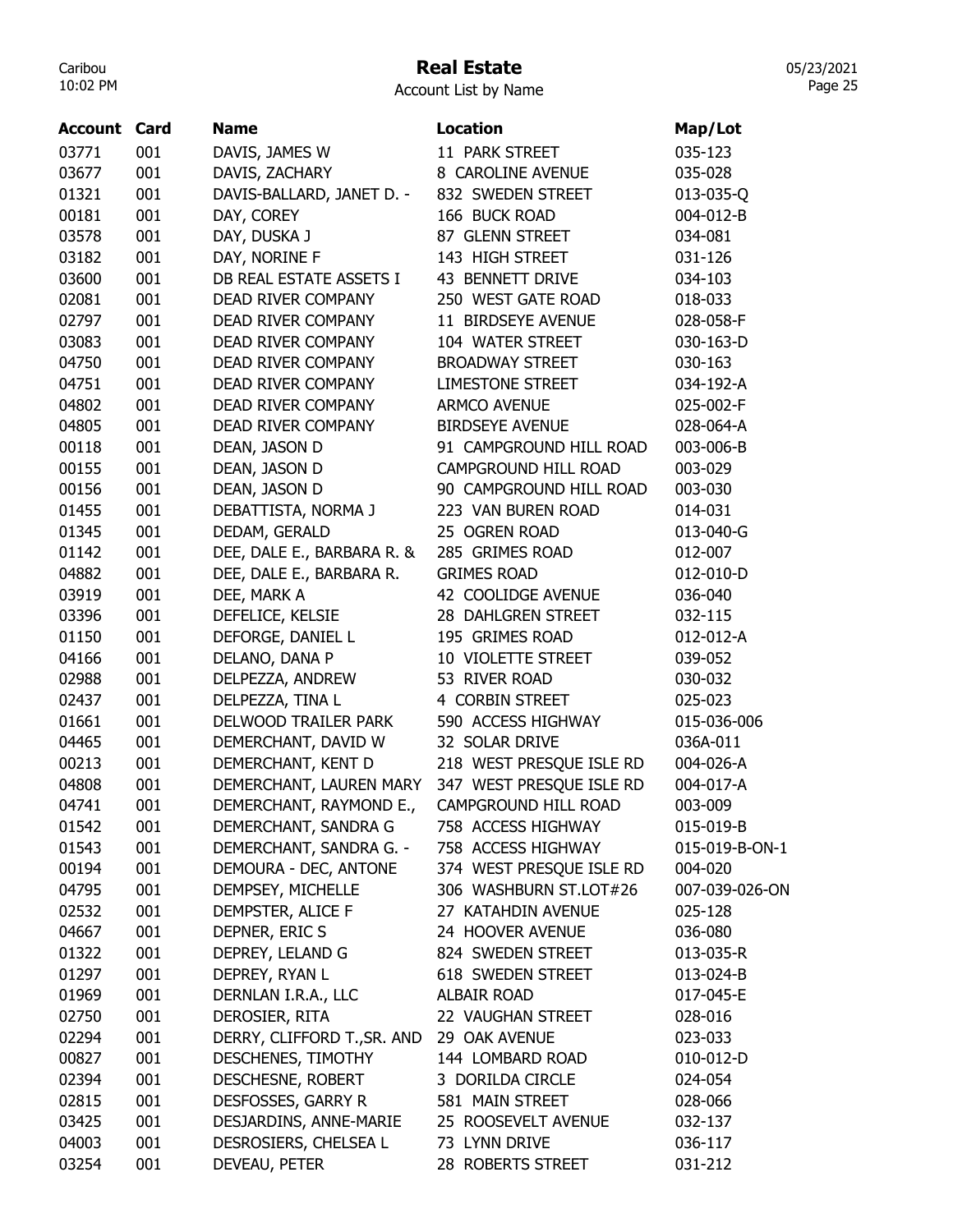# Real Estate

Account List by Name

| <b>Account Card</b> |     | <b>Name</b>             | <b>Location</b>          | Map/Lot         |
|---------------------|-----|-------------------------|--------------------------|-----------------|
| 03255               | 001 | DEVEAU, PETER G         | 28 ROBERTS STREET        | 031-213         |
| 02726               | 001 | DEVEAU, PHILIP D        | 45 E. PRESQUE ISLE       | 027-090         |
| 03947               | 001 | DEVEAU, TAMMY L         | 61 PIONEER AVENUE        | 036-069         |
| 03697               | 001 | DEVEREAUX, DAVID E      | 88 GLENN STREET          | 035-048         |
| 02125               | 001 | DEVOE, TOBIE A          | 256 EMOND ROAD           | 019-026-A       |
| 01657               | 001 | DEWLEY, KELLY L         | 169 BOWLES ROAD          | 015-001-A       |
| 03991               | 001 | DICKINSON, ADAM G       | 19 MAYO STREET           | 036-101         |
| 04036               | 001 | DICKINSON, AMBER        | 17 FARRELL STREET        | 037-007-F       |
| 03775               | 001 | DICKINSON, BRUCE        | 721 MAIN STREET          | 035-127         |
| 03891               | 001 | DICKINSON, DIANE D      | 18 ELIZABETH AVENUE      | 036-012         |
| 01735               | 001 | DICKINSON, DONALD F     | 822 ACCESS HIGHWAY       | 015-063-F       |
| 00595               | 001 | DICKINSON, DUANE R      | 454 WASHBURN STREET      | 007-058-C       |
| 03807               | 001 | DICKINSON, GREGORY      | 23 COUNTRY ROAD          | 035-154         |
| 04434               | 001 | DICKINSON, GREGORY A    | 11 SUPERIOR DRIVE        | 010A-008        |
| 02937               | 001 | DICKINSON, MAYNARD M    | 10 POND STREET           | 029-022         |
| 04506               | 001 | DICKINSON, TAMMY        | 320 WASHBURN ST.LOT#2    | 007-039-002-ON  |
| 04891               | 001 | DINATALE, DINO          | 312 WASHBURN ST.LOT#17   | 007-039-017-ON  |
| 02355               | 001 | DINSMORE, RONALD W      | 44 VESTA DRIVE           | 024-024-L       |
| 01704               | 001 | DIONNE, ALBERT J JR     | 39 BOG ROAD              | 015-051-A       |
| 01131               | 001 | DIONNE, ALBERT T        | 75 SPRUCE RIDGE ROAD     | 011-094         |
| 04310               | 001 | DIONNE, ANITA M. - DEC  | 12 GLENDALE ROAD         | 039-299         |
| 03527               | 001 | DIONNE, APRIL A         | 37 MIDLAND STREET        | 034-001         |
| 04197               | 001 | DIONNE, ELIZABETH R     | 140 GLENN STREET         | 039-124         |
| 03499               | 001 | DIONNE, ERIC A          | 145 SWEDEN STREET        | 032-213         |
| 03968               | 001 | DIONNE, JOHN J          | 17 CLOVER STREET         | 036-090         |
| 00374               | 001 | DIONNE, PHILIP J        | 713 E. PRESQUE ISLE      | 005-081         |
| 04933               | 001 | DIPASQUALE, JOSEPH J.,  | <b>HARVEY STREET</b>     | 025-123-A       |
| 04934               | 001 | DIPASQUALE, JOSEPH J.,  | <b>ACCESS HIGHWAY</b>    | 015-042-A       |
| 03802               | 001 | DISY, COLE A            | 51 COUNTRY ROAD          | 035-153         |
| 02839               | 001 | DISY, EDWARD - DEC      | <b>FONTAINE DRIVE</b>    | 028-090         |
| 02846               | 001 | DISY, EDWARD - DEC      | <b>FONTAINE DRIVE</b>    | 028-093         |
| 02861               | 001 | DISY, EDWARD - DEC      | <b>FONTAINE DRIVE</b>    | 028-105         |
| 02920               | 001 | DISY, EDWARD - DEC      | <b>FONTAINE DRIVE</b>    | 029-002-B       |
| 02921               | 001 | DISY, EDWARD - DEC      | FONTAINE DRIVE           | 029-002-C       |
| 03806               | 001 | DISY, MANDY             | 35 COUNTRY ROAD          | 035-153-E       |
| 02735               | 001 | DITSON, GEORGE          | <b>RIVER ROAD</b>        | 027-099         |
| 00449               | 001 | DIVITO, MICHAEL A JR    | 165 WEST PRESQUE ISLE RD | $007 - 005 - J$ |
| 01378               | 001 | DIXON, ALPHONSE R       | ALBAIR CROSS RD          | 014-014         |
| 04432               | 001 | DJUANDA, IRENE          | 42 MEADOWBROOK DR        | 010A-006        |
| 04104               | 001 | DOAK, DALE              | 38 GLENDALE ROAD         | 038-071         |
| 03203               | 001 | DOAK, RICKY L           | 28 GOLDFRANK DRIVE       | 031-152         |
| 01108               | 001 | DOAK, RUSSELL G. - LIFE | 405 RIVER ROAD           | 011-066         |
| 01263               | 001 | DOBBS, FREDERICK W      | 344 VAN BUREN ROAD       | 013-003-B       |
| 04281               | 001 | DOBBS, FREDERICK W      | 92 BENNETT DRIVE         | 039-231         |
| 03594               | 001 | DOBBS, LISA J           | 18 BENNETT DRIVE         | 034-097         |
| 03595               | 001 | DOBBS, LISA J           | 22 BENNETT DRIVE         | 034-098         |
| 04244               | 001 | DOBBS, LISA J           | 55 ELMWOOD AVENUE        | 039-190         |
| 05015               | 001 | DOBBS, LISA J           | 369 VAN BUREN ROAD       | 014-034-N       |
| 04785               | 001 | DOBSON, NICKOLAS J      | 49 OLD WASHBURN ROAD     | 007-013-H       |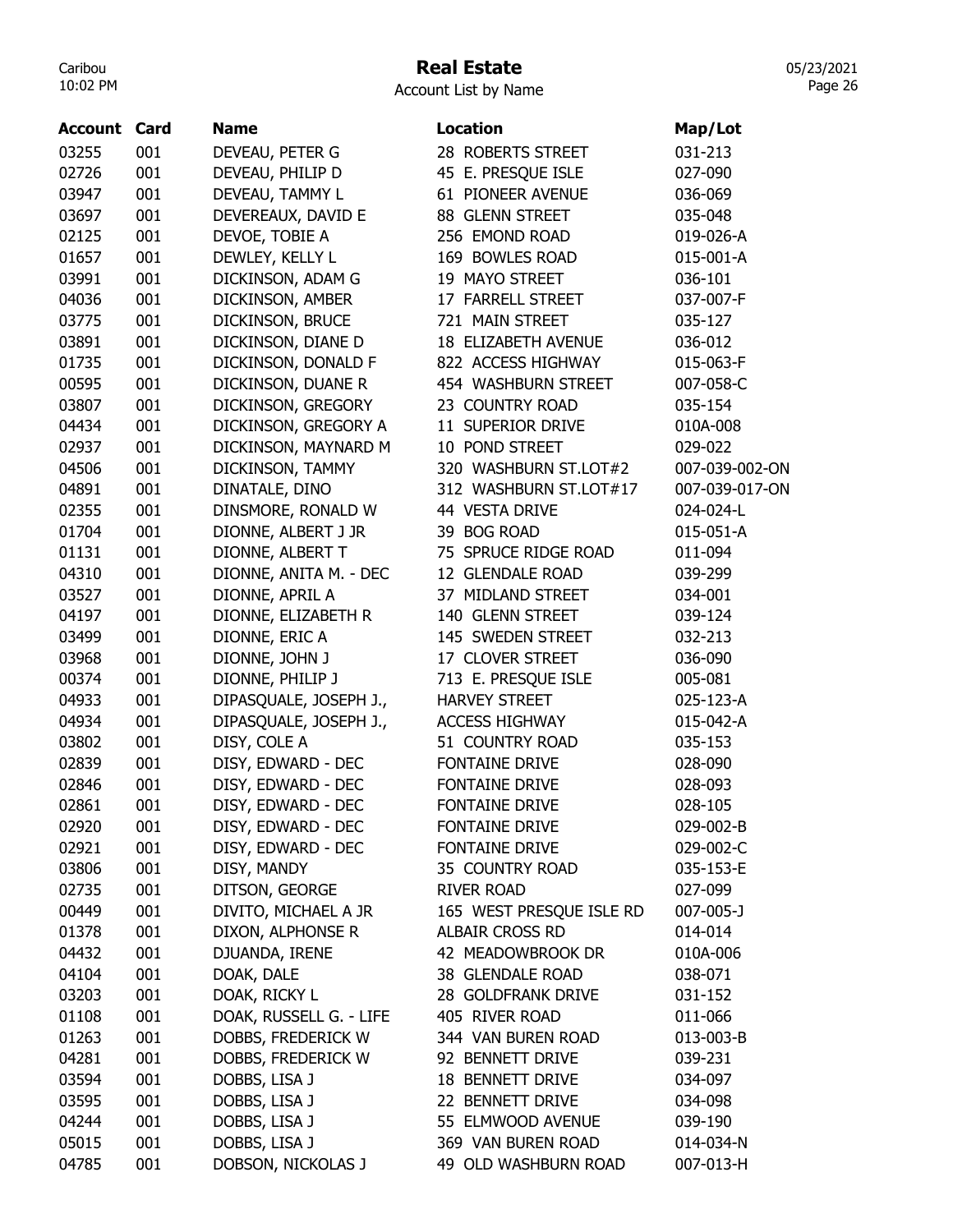## Real Estate

05/23/2021 Page 27

| <b>Account</b> | Card | <b>Name</b>            | <b>Location</b>          | Map/Lot         |
|----------------|------|------------------------|--------------------------|-----------------|
| 05009          | 001  | DOBSON, NICKOLAS J     | <b>OLD WASHBURN ROAD</b> | 007-013-J       |
| 01503          | 001  | DOBSON, PETER W        | <b>POWERS ROAD</b>       | 014-058         |
| 01504          | 001  | DOBSON, PETER W        | 499 POWERS ROAD          | 014-059         |
| 01033          | 001  | DOBSON, SHELBY GAIL    | 48 GRIMES ROAD           | 011-037-E       |
| 01838          | 001  | DODD, ELAINE S. - LIFE | 100 OGREN ROAD           | 016-027-C       |
| 01349          | 001  | DODD, VAUGHN           | <b>WOODLAND ROAD</b>     | 013-042-A       |
| 01067          | 001  | DONAHUE, DARREN R      | 89 RIVER ROAD            | 011-046-B       |
| 01069          | 001  | DONAHUE, DARREN R      | <b>RIVER ROAD</b>        | 011-046-D       |
| 02235          | 001  | DONN, DAVID            | 1112 VAN BUREN ROAD      | 022-008         |
| 02502          | 001  | DONNELLY, MATTHEW R    | 21 LAFAYETTE ST          | 025-096         |
| 04646          | 001  | DONOVAN, TRESSA L      | 35 LIBERTY STREET        | 034-146         |
| 02388          | 001  | DOODY, AARON L         | 14 DORILDA CIRCLE        | 024-048         |
| 01048          | 001  | DOODY, BRIAN D         | <b>BOWLES ROAD</b>       | 011-038-H       |
| 01049          | 001  | DOODY, BRIAN D         | 197 BAIRD ROAD           | $011 - 038 - J$ |
| 05013          | 001  | DOODY, CAROL A         | 125 GRIMES ROAD          | $012 - 016 - J$ |
| 03892          | 001  | DOODY, CARRIE JEAN     | 20 ELIZABETH AVENUE      | 036-013         |
| 01324          | 001  | DOODY, DANA            | 812 SWEDEN STREET        | 013-035-T       |
| 01171          | 001  | DOODY, DANA G          | <b>ACCESS HIGHWAY</b>    | 012-024         |
| 00309          | 001  | DOODY, GALE            | PRESQUE ISLE ROAD        | 005-028-E       |
| 00125          | 001  | DOODY, GAYLEN L        | 946 E. PRESQUE ISLE      | 003-007-A       |
| 03853          | 001  | DOODY, JAMES L         | 47 PROSPECT STREET       | 035-183         |
| 00944          | 001  | DOODY, KENNETH D       | 18 ACCESS HIGHWAY        | 011-004-E       |
| 01380          | 001  | DOODY, KENNETH D       | 1007 ALBAIR ROAD         | 014-014-B       |
| 00520          | 001  | DOODY, KENNETH W       | 248 WASHBURN STREET      | 007-035         |
| 05095          | 001  | DOODY, KRIS            | <b>LYNN DRIVE</b>        | 036-214-A       |
| 04881          | 001  | DOODY, KRIS A          | 61 LYNN DRIVE            | 036-213         |
| 04682          | 001  | DOODY, MARTY           | 312 CARIBOU LAKE RD      | 004-037-E       |
| 03391          | 001  | DOODY, MATTHEW J       | 12 DAHLGREN STREET       | 032-110         |
| 00325          | 001  | DOODY, PHILIP D        | 487 E. PRESQUE ISLE      | 005-044         |
| 02370          | 001  | DOODY, STEVEN L        | 36 VESTA DRIVE           | 024-037         |
| 04276          | 001  | DORMAN, GALEN W        | 99 GLENN STREET          | 039-226         |
| 00880          | 001  | DORRANCE, CARL G       | 501 SWEDEN STREET        | 010-041-A       |
| 02708          | 001  | DOUCETTE, RAYMOND J    | 18 PATTEN STREET         | 027-068         |
| 04486          | 001  | DOUGHTY, JODY F        | 17 BETA STREET           | 036A-035        |
| 03140          | 001  | DOW THEATER CO., LLC   | 66 SWEDEN STREET         | 031-070         |
| 00977          | 001  | DOW, FREEMAN & SUSAN - | 32 POWERS ROAD           | 011-009         |
| 02945          | 001  | DOW, KATHLEEN M        | 28 BRADLEY STREET        | 029-034         |
| 02304          | 001  | DOW, WILMA M           | 16 SUMMIT STREET         | 023-043         |
| 02865          | 001  | DOWNEND, MELISSA       | 34 YORK STREET           | 028-109         |
| 04574          | 001  | DOWNS, BETHANY ANNE    | 271 VAN BUREN ROAD       | 014-034-B       |
| 03994          | 001  | DOXSEY, LAWRENCE B     | 72 LYNN DRIVE            | 036-105         |
| 02323          | 001  | DRAKE, ELIZABETH B     | 36 RUSS STREET           | 024-008-A       |
| 00731          | 001  | DRAKE, FORREST - DEV   | <b>RIVER ROAD</b>        | 009-015         |
| 00732          | 001  | DRAKE, FORREST - DEV   | FORT FAIRFIELD RD        | 009-016         |
| 00733          | 001  | DRAKE, JUDSON          | 568 FORT FAIRFIELD RD    | 009-017         |
| 00665          | 001  | DRAKE, TRAVIS          | FORT FAIRFIELD ROAD      | 008-041         |
| 02254          | 001  | DRAKE, TYLER K         | 26 ALBAIR ROAD           | 022-025         |
| 04744          | 001  | DRAPER, MARK           | 336 BELANGER ROAD        | 017-031-B       |
| 01872          | 001  | DREW, DAVID K          | 983 VAN BUREN ROAD       | 017-001-A       |
|                |      |                        |                          |                 |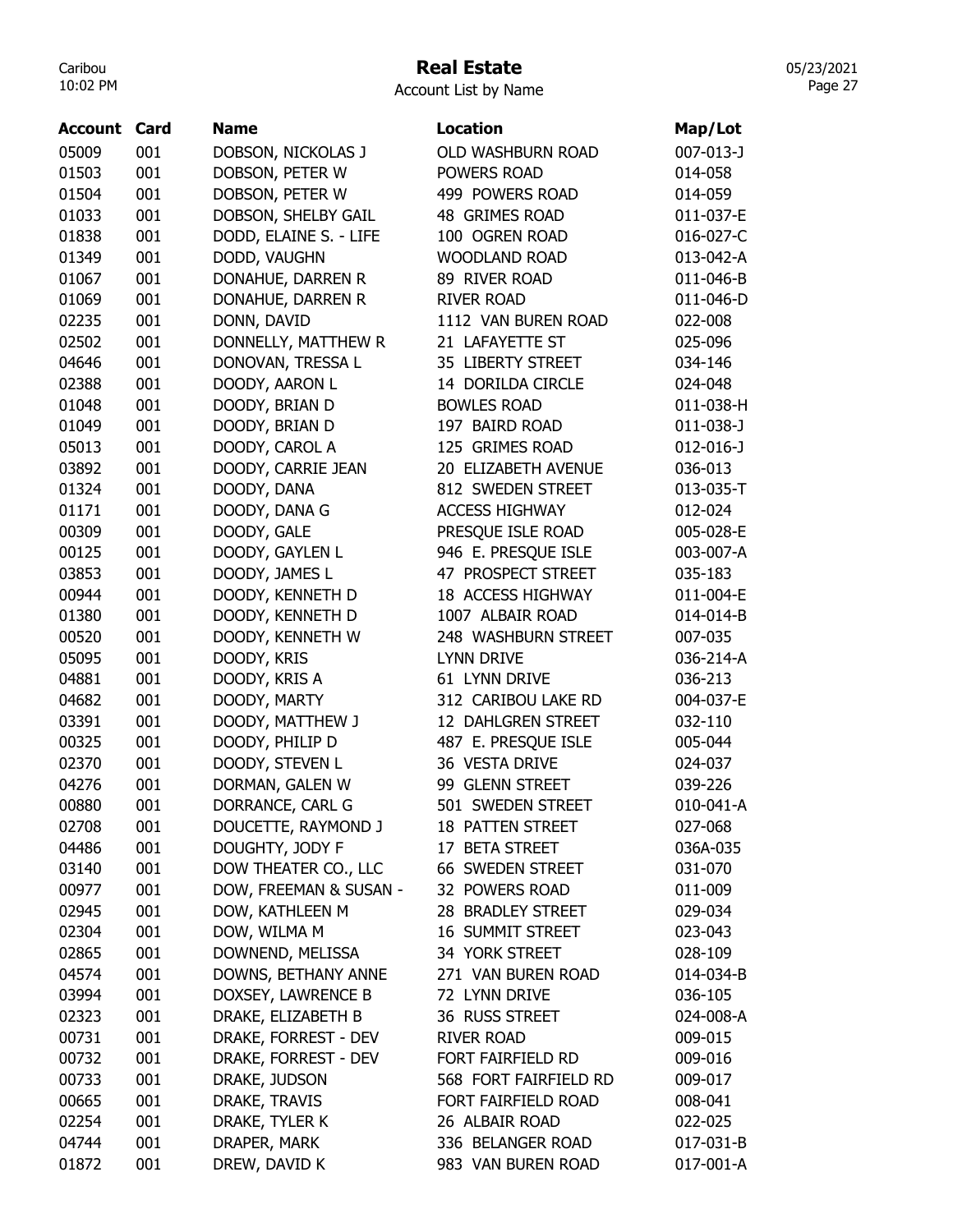## Real Estate

05/23/2021 Page 28

| Account | Card | <b>Name</b>                                 | <b>Location</b>           | Map/Lot      |
|---------|------|---------------------------------------------|---------------------------|--------------|
| 02497   | 001  | DRINKALL, CHRISTOPHER LEE 23 LINCOLN STREET |                           | 025-091      |
| 03333   | 001  | DRINKALL, GLENN D                           | 97 WASHBURN STREET        | 032-049      |
| 01241   | 001  | DRISCOLL, DOUGLAS A                         | 42 GRIMES MILL RD         | 012-071      |
| 03930   | 001  | DROST, CHERYL                               | 20 PIONEER AVENUE         | 036-052      |
| 00285   | 001  | DROST, MARION                               | 21 DOW SIDING ROAD        | 005-013      |
| 02134   | 001  | DUBAY, ALOUIDA C                            | 188 BRISSETTE ROAD        | 020-006-C    |
| 02132   | 001  | DUBAY, HAROLD P                             | 196 BRISSETTE ROAD        | 020-006-A    |
| 02498   | 001  | DUBAY, RONALD A                             | 22 LINCOLN STREET         | 025-092      |
| 03441   | 001  | DUBAY, SHAWN                                | 53 WASHBURN STREET        | 032-154      |
| 03633   | 001  | DUBE, DANIEL                                | 7 LIBERTY STREET          | 034-163      |
| 00591   | 001  | DUBE, EDWARD L                              | 495 WASHBURN STREET       | 007-057-B    |
| 01836   | 001  | DUBE, JUDY                                  | 116 OGREN ROAD            | 016-027-A    |
| 02588   | 001  | DUBE, ZACHARY                               | 26 NEWTON AVENUE          | 026-023-G    |
| 01298   | 001  | DUBOIS, NED L                               | 588 SWEDEN STREET         | 013-024-C    |
| 02442   | 001  | DUBOIS, PHYLLIS F                           | 29 HARDISON AVENUE        | 025-029      |
| 04839   | 001  | DUBOIS, RICHARD K                           | <b>BOG ROAD</b>           | 015-056-B    |
| 00398   | 001  | DUDLEY, CHAD                                | 1105 FORT FAIRFIELD RD    | 006-013-A    |
| 02968   | 001  | DUFOUR, EVELYN P.                           | 44 BRADLEY STREET         | 029-060      |
| 01832   | 001  | DUFOUR, JODY LEE - DEC                      | 204 OGREN ROAD            | 016-024-C    |
| 03104   | 001  | DUFOUR, KENNETH C                           | 16 COLLINS STREET         | 031-020      |
| 03105   | 001  | DUFOUR, KENNETH C                           | 20 COLLINS STREET         | 031-021      |
| 02556   | 001  | DUFOUR, KENNETH G                           | 16 MACARTHUR AVENUE       | 025-154      |
| 02327   | 001  | DUMOND, CLAUDETTE                           | 50 RUSS STREET            | 024-008-F    |
| 01036   | 001  | DUMOND, KEITH                               | <b>RICHARDS ROAD</b>      | 011-037-H    |
| 01037   | 001  | DUMOND, KEITH                               | 26 RICHARDS ROAD          | $011-037-$   |
| 03013   | 001  | DUMOND, NICHOLAS P. &                       | 14 MAPLE AVENUE           | 030-068      |
| 04001   | 001  | DUMONT, PIERRE                              | 85 LYNN DRIVE             | 036-114      |
| 00716   | 001  | DUNCAN, CONSTANCE - LIFE                    | 523 FORT FAIRFIELD RD     | 009-004      |
| 01192   | 001  | DUNCAN, JASON B                             | 276 NOYES ROAD            | 012-039-A    |
|         |      |                                             | <b>NOYES ROAD</b>         |              |
| 05075   | 001  | DUNCAN, JASON B                             | 564 SWEDEN STREET         | 012-036-B    |
| 00886   | 001  | DUNN, JOSEPH E                              | 565 VAN BUREN ROAD        | 010-045      |
| 01487   | 001  | DUPLESSIE, PHILLIP<br>DUPLESSIE, SEAN       |                           | 014-046-A    |
| 01995   | 001  |                                             | 345 MADAWASKA ROAD        | 018-009-A    |
| 03128   | 001  | DUPLESSIE, SEAN A                           | 15 SWEDEN STREET          | 031-044-G    |
| 03818   | 001  | DUPLESSIE, SEAN A                           | 47 HARVEST ROAD           | 035-158-A    |
| 04199   | 001  | DUPLISSIE, COLLEEN                          | 66 GARDEN CIRCLE          | 039-128      |
| 04542   | 001  | DUPLISSIE, COLLEEN                          | 15 SWEDEN STREET          | 031-044-F    |
| 00887   | 001  | DUPLISSIE, TINA M.                          | 32 OLD VAN BUREN ROAD     | 010-047      |
| 02627   | 001  | DUPREY, ROLAND R. &                         | 17 PETERSON AVENUE        | 026-035      |
| 00058   | 001  | DURLAND, KENNETH E                          | 148 MAYSVILLE SIDING ROAD | 002-019-A    |
| 03533   | 001  | DUROST, CARL W                              | 27 MIDLAND STREET         | 034-015      |
| 04690   | 001  | DUROST, CLIFFORD C JR                       | 14 RICHARDS ROAD          | 012-025-D    |
| 02390   | 001  | DURRELL, LEE R                              | 13 DORILDA CIRCLE         | 024-050      |
| 01237   | 001  | DUVEFELT, HANS L                            | 416 GRIMES MILL RD        | 012-066-A    |
| 05080   | 001  | DUVEFELT, HANS L                            | <b>GRIMES MILL RD</b>     | 012-064-A    |
| 05081   | 001  | DUVEFELT, HANS L                            | <b>GRIMES MILL RD</b>     | 012-064-B    |
| 02364   | 001  | DYER, BERNARD S                             | 27 VESTA DRIVE            | 024-031      |
| 05133   | 001  | E BOUCHARD COMPANY                          | 1086 VAN BUREN ROAD       | 022-011-B-01 |
| 02827   | 001  | EASLER, LARRY L                             | 18 YORK STREET            | 028-077      |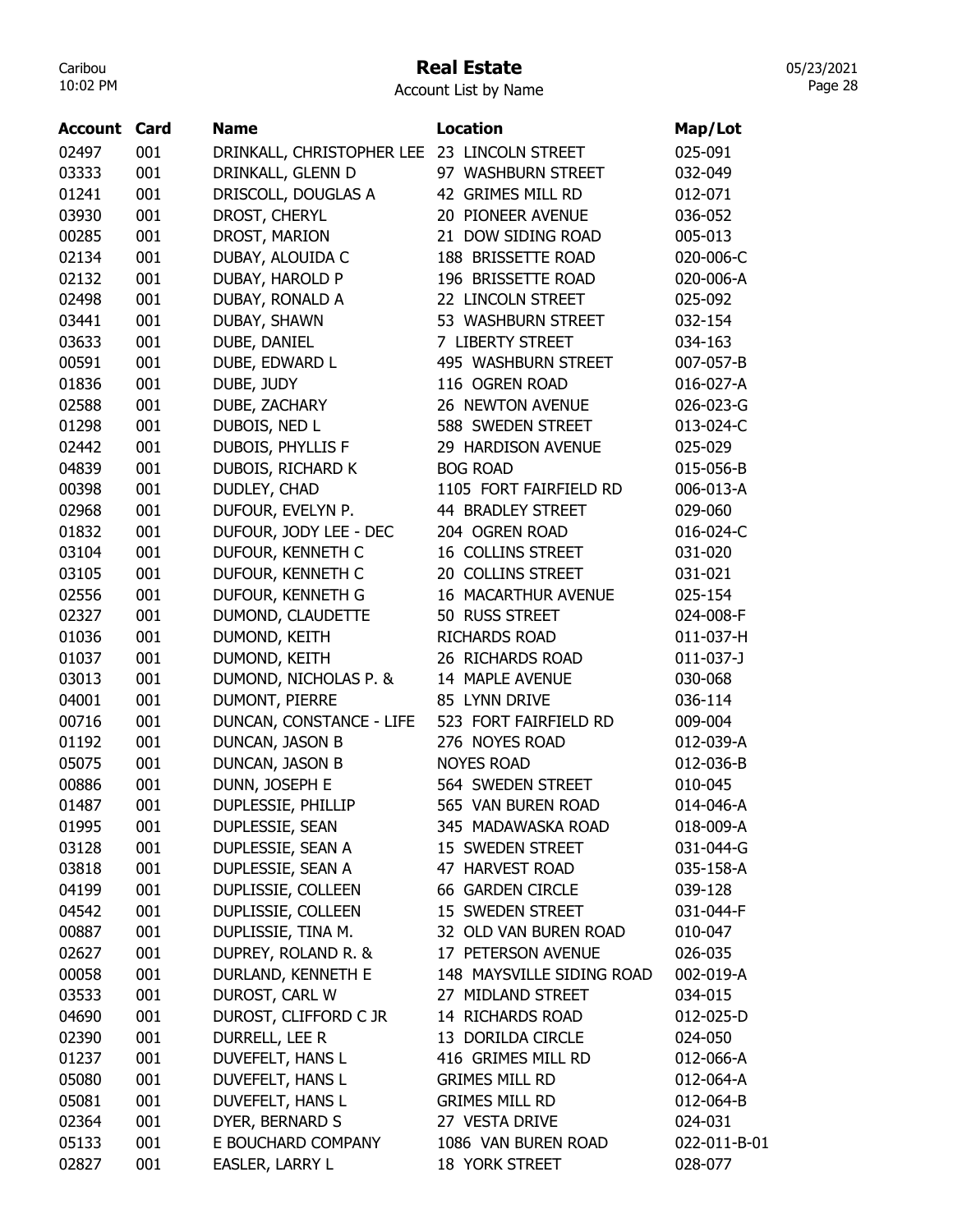# Real Estate

05/23/2021 Page 29

| <b>Account Card</b> |     | <b>Name</b>               | <b>Location</b>          | Map/Lot        |
|---------------------|-----|---------------------------|--------------------------|----------------|
| 01356               | 001 | EDGECOMB, PETER E         | 132 BAIRD ROAD           | 014-002-C      |
| 04512               | 001 | EDGECOMB, RONALD J. &     | 339 RIVER ROAD-LOT#5     | 011-060-005    |
| 01701               | 001 | EDGECOMB-CLARK, JULIE     | <b>NOYES ROAD</b>        | 015-049        |
| 03419               | 001 | ELDREDGE, EDGAR F         | 60 SPRING STREET         | 032-129        |
| 02871               | 001 | ELDRIDGE, EDGAR F., JR.   | 52 YORK STREET           | 028-114        |
| 01864               | 001 | ELEIOTT, MALCOLM L        | 80 WATSON MEMORIAL DRIVE | 016-048        |
| 03243               | 001 | ELF PROPERTIES, LLC       | 653 MAIN STREET          | 031-201        |
| 01859               | 001 | ELLIOTT, ALAN M           | 40 WATSON MEMORIAL DRIVE | 016-043        |
| 02991               | 001 | ELLIS, ANN B              | 41 RIVER ROAD            | 030-035        |
| 04699               | 001 | ELLIS, CHELSEY            | 215 POWERS RD.LOT#30     | 014-025-030-ON |
| 00291               | 001 | ELLIS, GENE               | 100 DOW SIDING ROAD      | 005-017        |
| 00281               | 001 | ELLIS, GENE R             | 111 DOW SIDING ROAD      | 005-011-C      |
| 01509               | 001 | ELLIS, PETER C            | <b>BOWLES ROAD</b>       | 015-003-A      |
| 05077               | 001 | ELLIS, PETER C            | <b>BOWLES ROAD</b>       | 015-003-C      |
| 00863               | 001 | ELLWELL, MARSHAL          | 209 LOMBARD ROAD         | 010-035        |
| 04973               | 001 | ELSWORTH, JILL E          | 1000 VAN BUREN ROAD      | 016-005-A      |
| 00515               | 001 | <b>EMERA MAINE</b>        | 186 WASHBURN STREET      | 007-032-A      |
| 00641               | 001 | <b>EMERA MAINE</b>        | 271 FORT FAIRFIELD RD    | 008-031-C      |
| 00710               | 001 | <b>EMERA MAINE</b>        | 53 E. PRESQUE ISLE       | 008-070        |
| 00940               | 001 | <b>EMERA MAINE</b>        | 11 OTTER STREET          | 011-004-A      |
| 01002               | 001 | <b>EMERA MAINE</b>        | <b>ACCESS HIGHWAY</b>    | 011-016        |
| 01008               | 001 | <b>EMERA MAINE</b>        | <b>LIMESTONE STREET</b>  | 011-021-A      |
| 01454               | 001 | <b>EMERA MAINE</b>        | POWERS ROAD              | 014-030-B      |
| 02551               | 001 | <b>EMERA MAINE</b>        | 132 LOWER LYNDON ST      | 025-149-A      |
| 02867               | 001 | <b>EMERA MAINE</b>        | YORK STREET              | 028-111        |
| 02881               | 001 | <b>EMERA MAINE</b>        | YORK STREET              | 028-125        |
| 02905               | 001 | <b>EMERA MAINE</b>        | SINCOCK STREET           | 028-147        |
| 05107               | 001 | <b>EMERA MAINE</b>        | 48 E. PRESQUE ISLE       | 008-033-D      |
| 02345               | 001 | <b>EMMERT, THOMAS R</b>   | 63 RUSS STREET           | 024-024-B      |
| 03787               | 001 | ENGEL, BRADY D            | 724 MAIN STREET          | 035-140        |
| 00199               | 001 | ENGLUND, SCOTT W          | 332 WEST PRESQUE ISLE RD | 004-023-B      |
| 00679               | 001 | ENGLUND, SCOTT W          | 328 E. PRESQUE ISLE      | 008-057-C      |
| 00686               | 001 | ENGLUND, SCOTT W          | 333 E. PRESQUE ISLE      | 008-058-E      |
| 01181               | 001 | ENGLUND, SCOTT W          | <b>ACCESS HIGHWAY</b>    | 012-027        |
| 02446               | 001 | <b>ENNIS, CONSTANCE M</b> | 7 LAFAYETTE ST           | 025-033        |
| 00830               | 001 | ERICKSON, GILMAN E SR     | 180 LOMBARD ROAD         | 010-013        |
| 02564               | 001 | ESPLING, AMBER L          | 530 MAIN STREET          | 026-007        |
| 01244               | 001 | ESPLING, ANGELA R         | 116 NOYES ROAD           | 012-074        |
| 03469               | 001 | ESPLING, DARRELL D JR     | 209 SWEDEN STREET        | 032-180        |
| 02212               | 001 | ESPLING, DEBRA            | 18 NEBRASKA ROAD         | 021-011-B      |
| 03394               | 001 | ESPLING, ELDON            | 24 DAHLGREN STREET       | 032-113        |
| 03398               | 001 | <b>ESPLING, ELDON</b>     | <b>TRUMAN STREET</b>     | 032-117-B      |
| 01880               | 001 | ESPLING, JUSTIN N         | 921 VAN BUREN ROAD       | 017-006        |
| 01989               | 001 | ESPLING, MICHAEL          | MADAWASKA ROAD           | 018-004        |
| 01991               | 001 | <b>ESPLING, MICHAEL</b>   | 306 MADAWASKA ROAD       | 018-006        |
| 01990               | 001 | ESPLING, MICHAEL R        | 299 MADAWASKA ROAD       | 018-005        |
| 04841               | 001 | <b>ESPLING, MICHAEL R</b> | MADAWASKA ROAD           | 018-003-B      |
| 00092               | 001 | ESTEY, FAYE GRANT - DEV   | 1210 PRESQUE ISLE ROAD   | 002-046        |
| 00137               | 001 | EVANS, GENEVRA B          | 358 GREEN RIDGE RD       | 003-015-B      |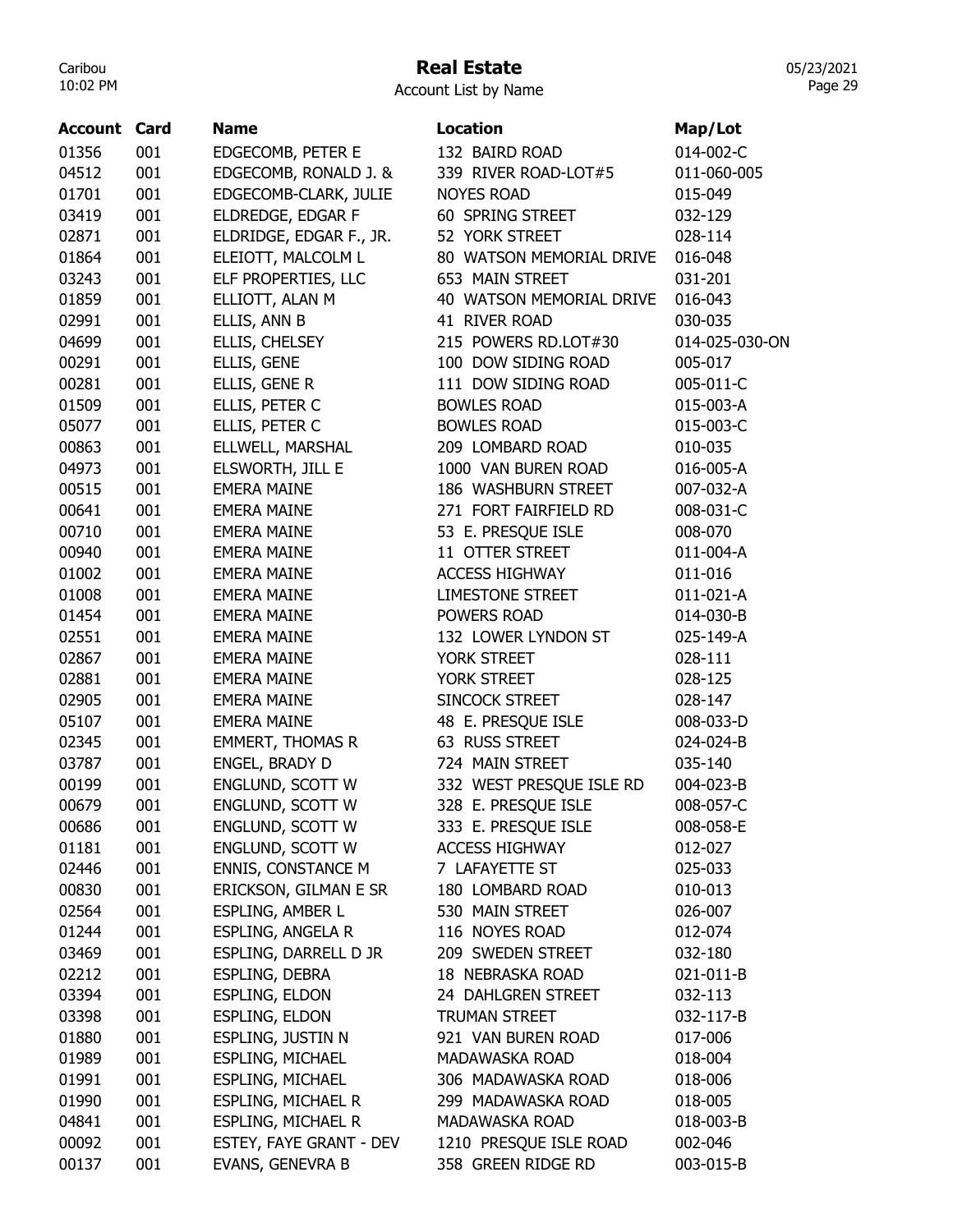## Real Estate

Account List by Name

| <b>Account Card</b> |     | <b>Name</b>                    | Location                 | Map/Lot      |
|---------------------|-----|--------------------------------|--------------------------|--------------|
| 04343               | 001 | EVANS, JON P                   | 426 SWEDEN STREET        | 040-029      |
| 03092               | 001 | EVANS, RITA M - DEV            | 46 COLLINS STREET        | 031-008      |
| 03826               | 001 | EVANS, RITA M - DEV            | 9 HARVEST ROAD           | 035-162      |
| 04146               | 001 | EVANS, RITA M - DEV            | <b>30 CHARLES STREET</b> | 039-031      |
| 03060               | 001 | EVERETT, BARBARA I             | <b>HIGH STREET</b>       | 030-136      |
| 01687               | 001 | EVERETT, GEORGE DANIEL         | 526 ACCESS HIGHWAY       | 015-039      |
| 00826               | 001 | EWING, BRIAN E                 | 160 LOMBARD ROAD         | 010-012-C    |
| 01968               | 001 | EWING, CHRISTIE                | 717 ALBAIR ROAD          | 017-045-D    |
| 00386               | 001 | EWING, RITA - DEV              | 181 HARDISON ROAD        | 006-004-A    |
| 00387               | 001 | EWING, RITA C - DEV            | 187 HARDISON ROAD        | 006-004-B    |
| 05120               | 001 | EWING, RITA C - DEV            | <b>HARDISON ROAD</b>     | 006-004-D    |
| 00388               | 001 | EWING, THERESA M               | 285 HARDISON ROAD        | 006-004-C    |
| 03763               | 001 | EYE, JACQUELINE L              | 33 PARK STREET           | 035-116      |
| 04268               | 001 | EZZY, RICHARD J                | 133 GLENN STREET         | 039-218      |
| 02540               | 001 | FACILITIES INCORPORATED        | 32 LINCOLN STREET        | 025-137      |
| 03274               | 001 | <b>FACILITIES INCORPORATED</b> | <b>18 GROVE STREET</b>   | 031-259      |
| 00973               | 001 | FACILITIES, INC.               | 5 VICKERS DRIVE          | 011-006      |
| 01808               | 001 | FARLEY-BELANGER, ARLENE        | 756 VAN BUREN ROAD       | 016-014-A    |
| 04356               | 001 | FARM VIEW ASSOCIATES, LLC      | 27 SOLMAN STREET         | 041-001-D    |
| 00762               | 001 | FAYE, DAVID E                  | 816 FORT FAIRFIELD RD    | 009-038-A    |
| 00844               | 001 | FEDERAL HOME LOAN              | 279 WOODLAND ROAD        | 010-022      |
| 03024               | 001 | FELIX, ROGER A JR              | 37 FENDERSON STREET      | 030-095      |
| 03809               | 001 | FELTY, MARION BRETT            | <b>15 COUNTRY ROAD</b>   | 035-154-C    |
| 04048               | 001 | FERGUSON, GWENDOLYN            | 2 SHIRLEY DRIVE          | 037-017      |
| 03966               | 001 | FERGUSON, KATHERINE            | 7 HOOVER AVENUE          | 036-088      |
| 03195               | 001 | FERN, ROBERT                   | <b>WATER STREET</b>      | 031-143      |
| 02747               | 001 | FERN, ROBERT F                 | 12 VAUGHAN STREET        | 028-013      |
| 02749               | 001 | FERN, ROBERT F                 | 20 VAUGHAN STREET        | 028-015      |
| 03215               | 001 | FERN, ROBERT F                 | 1 WATER STREET           | 031-173      |
| 03216               | 001 | FERN, ROBERT F                 | 683 MAIN STREET          | 031-174      |
| 03221               | 001 | FERN, ROBERT F                 | 10 LYNDON STREET         | 031-179      |
| 03461               | 001 | FERN, ROBERT F                 | 218 SWEDEN STREET        | 032-173      |
| 03549               | 001 | FERN, ROBERT F                 | 15 HILLCREST AVENUE      | 034-048      |
| 00206               | 001 | FERSZT, KATHERINE HELEN        | 231 WEST PRESQUE ISLE RD | 004-025-C    |
| 00644               | 001 | FIELD, MARY ELLEN              | 139 FORT FAIRFIELD RD    | 008-031-F    |
| 00046               | 001 | FIELDS, BRIAN R                | 961 E. PRESQUE ISLE      | 002-003-A    |
| 00852               | 001 | FINDLEN, ROBERT E              | 279 LOMBARD ROAD         | 010-026      |
| 03884               | 001 | FINLAY, BARBARA                | 9 ELIZABETH AVENUE       | 036-006      |
| 04257               | 001 | FINNEMORE, KATHLEEN B          | 10 PILGRIM ROAD          | 039-204      |
| 00279               | 001 | FISHER, DWAYNE (SR) &          | 97 DOW SIDING ROAD       | 005-011-A    |
| 02024               | 001 | FISHER, SCOTT                  | 970 ACCESS HIGHWAY       | 018-023-C-ON |
| 02215               | 001 | FITZHERBERT, JEFFREY L         | 8 NEBRASKA ROAD          | 021-011-E    |
| 03420               | 001 | FITZHERBERT, JEREMIAH          | 62 SPRING STREET         | 032-130      |
| 00454               | 001 | FITZSIMMONS, MICHAEL           | 120 WEST PRESQUE ISLE RD | 007-006-D    |
| 03344               | 001 | FIVE STAR HOME                 | 4 ROOSEVELT AVENUE       | 032-061      |
| 03345               | 001 | FIVE STAR HOME                 | 12 ROOSEVELT AVENUE      | 032-062      |
| 03751               | 001 | FLAGG, APRIL A                 | 733 MAIN STREET          | 035-104      |
| 03761               | 001 | FLAGG, ELIZABETH M.            | 39 PARK STREET           | 035-114      |
| 02090               | 001 | FLAGG, TABATHA L               | <b>EMOND ROAD</b>        | 019-009-A    |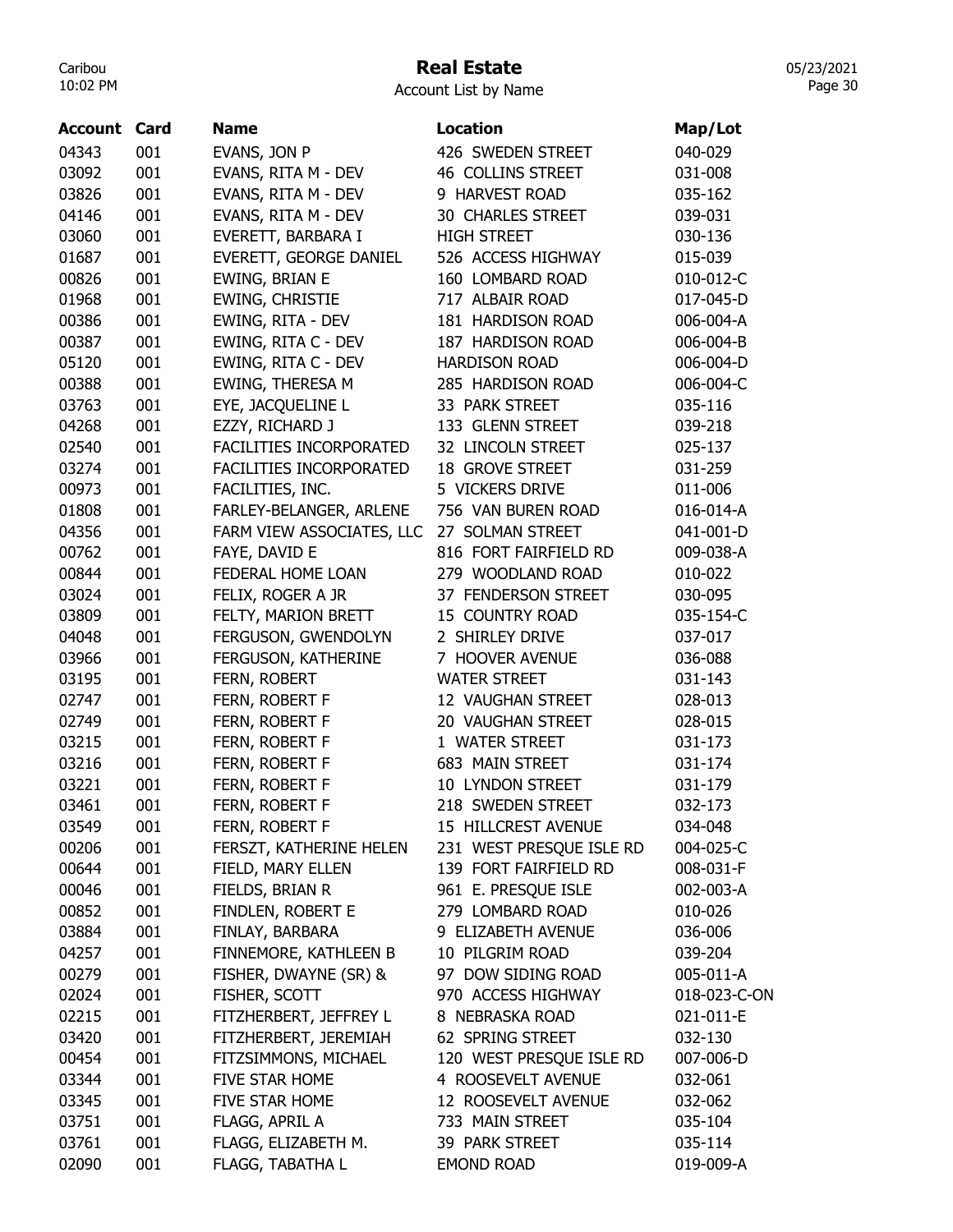# Real Estate

Account List by Name

| <b>Account Card</b> |     | <b>Name</b>               | <b>Location</b>          | Map/Lot     |
|---------------------|-----|---------------------------|--------------------------|-------------|
| 02091               | 001 | FLAGG, TABATHA L          | <b>EMOND ROAD</b>        | 019-009-B   |
| 02092               | 001 | FLAGG, TABATHA L          | <b>EMOND ROAD</b>        | 019-009-C   |
| 02093               | 001 | FLAGG, TABATHA L          | <b>EMOND ROAD</b>        | 019-009-D   |
| 02964               | 001 | FLAGG, WILLIAM B          | 147 WASHBURN STREET      | 029-056     |
| 04633               | 001 | FLAGG, WILLIAM B          | <b>46 SWEDEN STREET</b>  | 031-065     |
| 04378               | 001 | FLANNERY, ANDREA M        | 28 CORRIVEAU ST          | 041-031     |
| 04054               | 001 | FLANNERY, JEREMIAH M      | 60 WOODLAND ROAD         | 037-027     |
| 02360               | 001 | FLANNERY, RICHARD L       | 35 VESTA DRIVE           | 024-027     |
| 04737               | 001 | FLANNERY, RICHARD L., JR. | 88 WATSON MEMORIAL DRIVE | 016-049     |
| 01656               | 001 | FLAT GROUND ROAD LLC      | <b>ACCESS HIGHWAY</b>    | 015-035     |
| 05135               | 001 | FLAT GROUND ROAD LLC      | DOW SIDING ROAD          | 005-012     |
| 02740               | 001 | FLYNN, CARL E             | 15 THOMAS AVENUE         | 028-007     |
| 00992               | 001 | FLYNN, CARL F             | POWERS ROAD              | 011-015     |
| 03694               | 001 | FODE, LOUISE E.W.         | 43 ELMWOOD AVENUE        | 035-045     |
| 01691               | 001 | FOLSTER, TIMOTHY M        | <b>ACCESS HIGHWAY</b>    | 015-043     |
| 03974               | 001 | FORBES, J. KENT           | ELIZABETH AVENUE         | 036-094-A   |
| 03980               | 001 | FORBES, J. KENT           | <b>MAYO STREET</b>       | 036-094-K   |
| 00419               | 001 | FORBES, JOHN KENT         | 952 FORT FAIRFIELD RD    | 006-024     |
| 00420               | 001 | FORBES, JOHN KENT         | FORT FAIRFIELD ROAD      | 006-025     |
| 00421               | 001 | FORBES, JOHN KENT         | 953 FORT FAIRFIELD RD    | 006-025-A   |
| 00422               | 001 | FORBES, JOHN KENT         | 943 FORT FAIRFIELD RD    | 006-025-B   |
| 00423               | 001 | FORBES, JOHN KENT         | 941 FORT FAIRFIELD ROAD  | 006-026     |
| 03973               | 001 | FORBES, JOHN KENT         | <b>HARVEST ROAD</b>      | 036-094     |
| 01733               | 001 | FORD, RANDOLPH, et.al. &  | 808 ACCESS HIGHWAY       | 015-063-D   |
| 04514               | 001 | FORSMAN, JOSHUA BRIAN     | 16 RUSS STREET           | 024-003     |
| 00427               | 001 | FORT FAIRFIELD, TOWN OF   | <b>GRIMES ROAD</b>       | 006-031-B   |
| 04084               | 001 | FORTIER, RICHARD A        | 307 SWEDEN STREET        | 037-051     |
| 04085               | 001 | FORTIER, RICHARD A        | <b>SWEDEN STREET</b>     | 037-051-A   |
| 02953               | 001 | FORTIN, ARTHUR JR         | 7 HUSTON STREET          | 029-044     |
| 02422               | 001 | FORTIN, LINDA             | 10 HARDISON AVENUE       | 025-005     |
| 02840               | 001 | FORTIN, LINDA             | 63 FONTAINE DRIVE        | 028-091     |
| 04716               | 001 | FORTIN, LINDA             | 200 WEST GATE ROAD       | 018-031-052 |
| 05070               | 001 | FORTIN, ROBERT            | <b>FONTAINE DRIVE</b>    | 028-092-A   |
| 01766               | 001 | FORTIN, ROBIN M           | 93 MADAWASKA ROAD        | 015-078     |
| 01846               | 001 | FORTIN, SHIRLEY,          | 115 OGREN ROAD           | 016-028-C   |
| 03700               | 001 | FORTIN, TERRY L. - LIFE   | 22 FRANKLIN STREET       | 035-052     |
| 04297               | 001 | FOSTER ENERGY, R.H., LLC  | 123 BENNETT DRIVE        | 039-269     |
| 04298               | 001 | FOSTER ENERGY, R.H., LLC  | 117 BENNETT DRIVE        | 039-270     |
| 00391               | 001 | FOSTER, DARREL J          | <b>HARDISON ROAD</b>     | 006-007     |
| 04150               | 001 | FOSTER, JOHN R JR         | 41 CHARLES STREET        | 039-035     |
| 01406               | 001 | FOURNIER, CURTIS F        | 396 POWERS ROAD          | 014-021-A   |
| 01405               | 001 | FOURNIER, FRANKLIN        | 382 POWERS ROAD          | 014-021     |
| 02389               | 001 | FOURNIER, TONI            | 15 DORILDA CIRCLE        | 024-049     |
| 03130               | 001 | FOURTEEN SWEDEN, LLC      | 14 SWEDEN STREET         | 031-058     |
| 02400               | 001 | FOX, NICOLE               | 13 VESTA DRIVE           | 024-060     |
| 01484               | 001 | FOX, PETER R              | 509 VAN BUREN ROAD       | 014-044-B   |
| 03477               | 001 | FOX, SAMANTHA M           | 14 COOLIDGE AVENUE       | 032-188     |
| 04601               | 001 | FOX, WAYNE JR             | 12 COURT STREET          | 032-210     |
| 01116               | 001 | FOX, WAYNE R              | 537 RIVER ROAD           | 011-071-D   |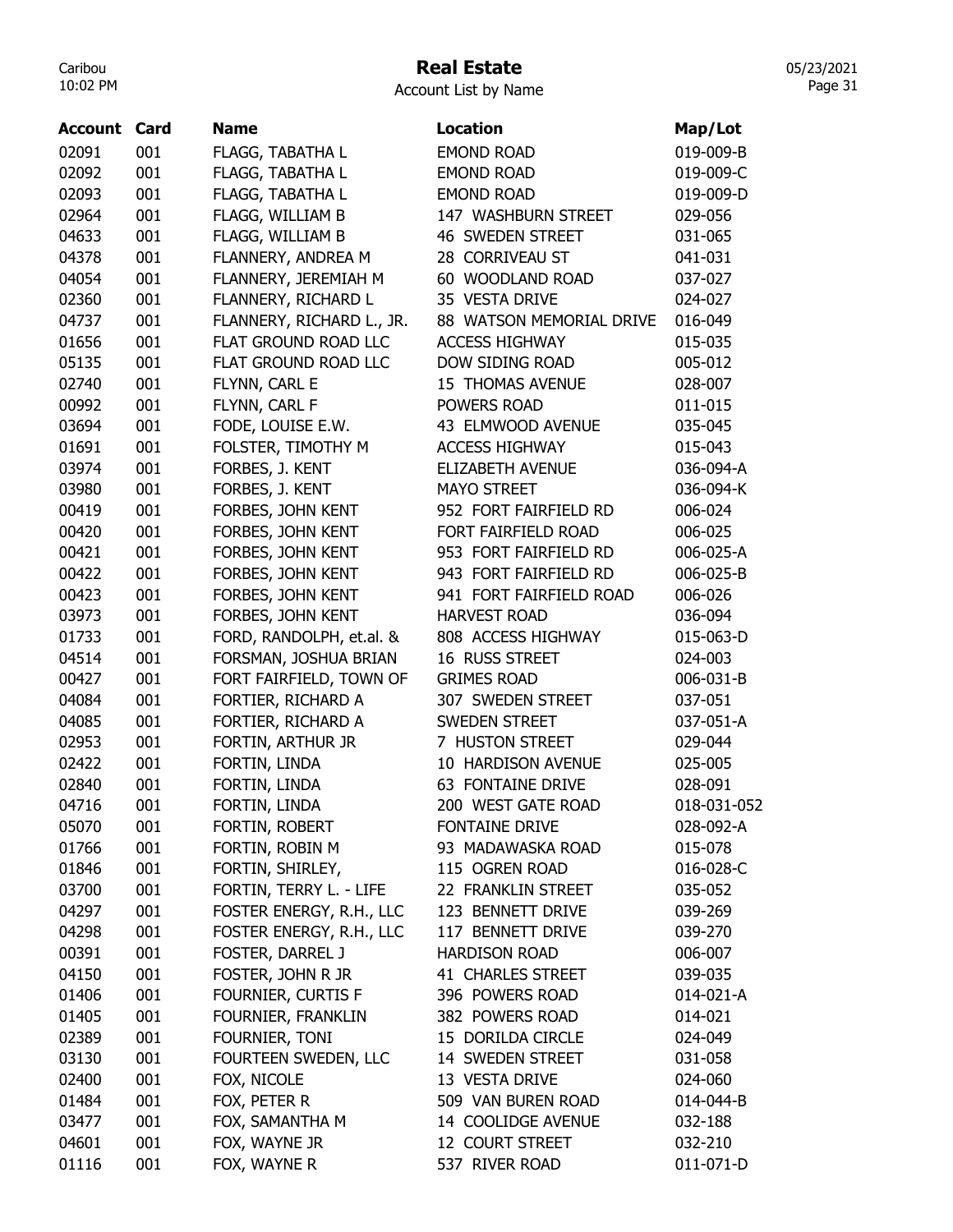# Real Estate

Account List by Name

| Account        | Card       | <b>Name</b>                                        | <b>Location</b>                     | Map/Lot              |
|----------------|------------|----------------------------------------------------|-------------------------------------|----------------------|
| 03479          | 001        | FRANCIS, WILLIAM D                                 | 20 COOLIDGE AVENUE                  | 032-190              |
| 03753          | 001        | FRANK, ROBIN D                                     | 6 PARK STREET                       | 035-106              |
| 04738          | 001        | FRANK, ROBIN D                                     | 840 WEST PRESQUE ISLE RD            | 001-001-A            |
| 04739          | 001        | FRANK, ROBIN D                                     | 834 WEST PRESQUE ISLE RD            | 001-001-B            |
| 02328          | 001        | FRANKLIN, JEFF                                     | 56 RUSS STREET                      | 024-008-G            |
| 00335          | 001        | FRANZL, WOJCIECH                                   | 12 HARDISON ROAD                    | 005-053              |
| 03313          | 001        | FRASER, JOHN A                                     | 15 BRADLEY STREET                   | 032-028              |
| 03315          | 001        | FRASER, JOHN A                                     | 13 BRADLEY STREET                   | 032-029              |
| 03316          | 001        | FRASER, JOHN A                                     | 11 BRADLEY STREET                   | 032-030              |
| 05130          | 001        | FRASER, TODD A                                     | 82 GLENN STREET, CONDO 3            | 035-049-A-003        |
| 03729          | 001        | FREEDMAN, JONATHAN M                               | 46 GLENN STREET                     | 035-082              |
| 00475          | 001        | FREEMAN, PETER J                                   | 95 OLD WASHBURN ROAD                | 007-013-F            |
| 04444          | 001        | FREME, BRUCE M                                     | 63 SUPERIOR DRIVE                   | 010A-019             |
| 02030          | 001        | FRONTIER TRANSPORT, INC.                           | 54 WEST GATE ROAD                   | 018-025              |
| 01190          | 001        | FROST RENTAL PROPERTIES,                           | 47 GRIMES MILL RD                   | 012-037-A            |
| 02814          | 001        | FROST RENTAL PROPERTIES,                           | 583 MAIN STREET                     | 028-065              |
| 00614          | 001        | FROST, LELAND                                      | 34 WEST PRESQUE ISLE RD             | 008-016              |
| 00271          | 001        | FROST, LELAND - LIFE                               | 96 MAIN STREET                      | 005-006              |
| 00218          | 001        | FROST, NANCY M                                     | 181 WEST PRESQUE ISLE RD            | 004-027-C            |
| 01443          | 001        | FROST, STACEY H                                    | 1335 ALBAIR ROAD                    | 014-028-F            |
| 01897          | 001        | FUHRMANN, FRANCIS                                  | 657 VAN BUREN ROAD                  | 017-022              |
| 03134          | 001        | FULLER, WILLIAM                                    | 42 SWEDEN STREET                    | 031-064              |
| 04250          | 001        | FULTON, JOHN                                       | 799 MAIN STREET                     | 039-197              |
| 05027          | 001        | FURZE, NONA C                                      | OFF KATAHDIN AVENUE                 | 025-119-A            |
| 00969          | 001        | G.F. MARKETING, INC.                               | 31 CARROLL STREET                   | 011-005-C            |
| 04901          | 001        | G.F. MARKETING, INC.                               | CARROLL STREET                      | $011 - 005 - J$      |
| 00742          | 001        | G.R. TIMBER HOLDINGS, LLC                          | FORT FAIRFIELD ROAD                 | 009-024              |
| 01041          | 001        | G.R. TIMBER HOLDINGS, LLC                          | <b>ACCESS HIGHWAY</b>               | 011-038-A            |
| 01042          | 001        | G.R. TIMBER HOLDINGS, LLC                          | <b>ACCESS HIGHWAY</b>               | 011-038-B            |
| 01043          | 001        | G.R. TIMBER HOLDINGS, LLC                          | <b>ACCESS HIGHWAY</b>               | 011-038-C            |
| 03230          | 001        | GABRIEL, IDOWU J                                   | 32 THOMAS AVENUE                    | 031-190              |
| 02392          | 001        | GAGE, CHESTER G                                    | 9 DORILDA CIRCLE                    | 024-052              |
| 04052          | 001        | GAGNON, AARON N                                    | 48 WOODLAND ROAD                    | 037-024              |
| 03034          | 001        | GAGNON, ANGELA                                     | 15 SMITH STREET                     | 030-102              |
| 03214          | 001        | <b>GAGNON, ANGELA C</b>                            | 3 WATER STREET                      | 031-172              |
| 04726          | 001        | <b>GAGNON, ANGELA C</b>                            | 14 PLEASANT STREET                  | 030-147              |
| 03620          | 001        | <b>GAGNON, DEBRA</b>                               | 22 VERONICA STREET                  | 034-133              |
| 01804          | 001        | GAGNON, DEBRA L                                    | 898 VAN BUREN ROAD                  | 016-010-B            |
| 03630          | 001        | <b>GAGNON, DEBRA L</b>                             | 21 VERONICA STREET                  | 034-160              |
| 00878          | 001        | <b>GAGNON, DWAYNE C</b>                            | 467 SWEDEN STREET                   | 010-040              |
| 03680          | 001        | <b>GAGNON, ERIC</b>                                | 44 ELMWOOD AVENUE                   | 035-031              |
| 04918          | 001        | <b>GAGNON, GARY</b>                                | <b>WELLINGTON AVENUE</b>            | 026-015-B            |
| 00988          | 001        | <b>GAGNON, GARY L</b>                              | 33 BAIRD ROAD                       | 011-014-C            |
| 00991          | 001        | <b>GAGNON, GARY L</b>                              | 33-1 BAIRD ROAD                     | 011-014-F            |
|                |            |                                                    |                                     |                      |
| 04529<br>04053 | 001<br>001 | <b>GAGNON, GARY L</b><br>GAGNON, JEANETTE C. - DEV | 7 THOMAS AVENUE<br>54 WOODLAND ROAD | 028-008              |
| 02737          | 001        | <b>GAGNON, JULIA E</b>                             | 21 THOMAS AVENUE                    | 037-025              |
| 02287          | 001        |                                                    | 457 MAIN STREET                     | 028-004              |
|                | 001        | <b>GAGNON, MARY C</b><br><b>GAGNON, MICHAEL E</b>  | <b>30 THOMAS AVENUE</b>             | 023-025-A<br>031-187 |
| 03227          |            |                                                    |                                     |                      |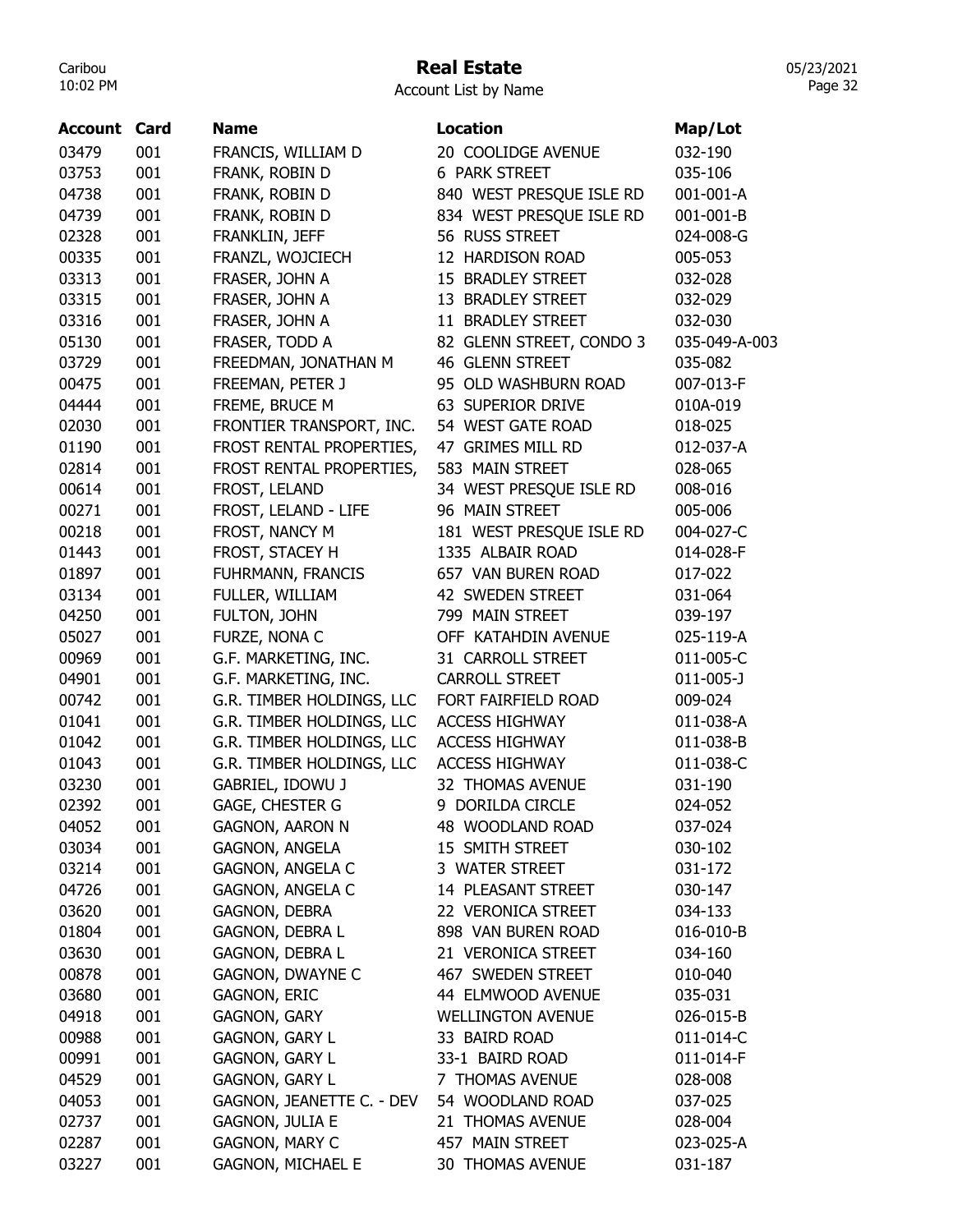# Real Estate

Account List by Name

| <b>Account Card</b> |     | <b>Name</b>                 | <b>Location</b>          | Map/Lot   |
|---------------------|-----|-----------------------------|--------------------------|-----------|
| 00603               | 001 | <b>GAGNON, NICHOLAS B</b>   | 279 MAIN STREET          | 008-010-A |
| 02970               | 001 | <b>GAGNON, NICHOLAS B</b>   | <b>6 TRACY LANE</b>      | 030-004   |
| 02971               | 001 | GAGNON, NICHOLAS B. &       | 14 TRACY LANE            | 030-006   |
| 02972               | 001 | GAGNON, NICHOLAS B. &       | <b>18 TRACY LANE</b>     | 030-007   |
| 02973               | 001 | GAGNON, NICHOLAS B. &       | 12 TRACY LANE            | 030-008   |
| 02974               | 001 | GAGNON, NICHOLAS B. &       | <b>TRACY LANE</b>        | 030-009   |
| 04473               | 001 | GAGNON, PEGGY A             | 44 SOLAR DRIVE           | 036A-021  |
| 01135               | 001 | <b>GAGNON, RONALD B</b>     | 632 RIVER ROAD           | 012-003   |
| 01522               | 001 | <b>GAGNON, RONALD L</b>     | 231 MADAWASKA ROAD       | 015-010-A |
| 00142               | 001 | <b>GAGNON, STEVE A</b>      | 31 E. GREEN RIDGE        | 003-019   |
| 04020               | 001 | <b>GAGNON, STEVEN L</b>     | 66 LYNN DRIVE            | 036-207   |
| 02990               | 001 | <b>GAGNON, TAMMY</b>        | 45 RIVER ROAD            | 030-034   |
| 02989               | 001 | <b>GAGNON, TAMMY A</b>      | 47 RIVER ROAD            | 030-033   |
| 00941               | 001 | <b>GAGNON'S RENTAL</b>      | 14 ACCESS HIGHWAY        | 011-004-B |
| 00953               | 001 | <b>GAGNON'S RENTAL</b>      | 84 ACCESS HIGHWAY        | 011-004-P |
| 00961               | 001 | <b>GAGNON'S RENTAL</b>      | 33 ALDRICH DRIVE         | 011-004-Y |
| 00962               | 001 | <b>GAGNON'S RENTAL</b>      | 21 ALDRICH DRIVE         | 011-004-Z |
| 00986               | 001 | <b>GAGNON'S RENTAL</b>      | 29 BAIRD ROAD            | 011-014-A |
| 02311               | 001 | <b>GAGNON'S RENTAL</b>      | 423 MAIN STREET          | 023-051   |
| 02341               | 001 | <b>GAGNON'S RENTAL</b>      | 83 RUSS STREET           | 024-021   |
| 02348               | 001 | <b>GAGNON'S RENTAL</b>      | 53 RUSS STREET           | 024-024-E |
| 02573               | 001 | <b>GAGNON'S RENTAL</b>      | <b>WELLINGTON AVENUE</b> | 026-015-A |
| 02603               | 001 | <b>GAGNON'S RENTAL</b>      | <b>WELLINGTON AVENUE</b> | 026-025   |
| 02637               | 001 | <b>GAGNON'S RENTAL</b>      | 542 MAIN STREET          | 026-045   |
| 02649               | 001 | <b>GAGNON'S RENTAL</b>      | 37 PARIS SNOW DRIVE      | 026-058   |
| 02742               | 001 | <b>GAGNON'S RENTAL</b>      | 9 THOMAS AVENUE          | 028-008-A |
| 03220               | 001 | <b>GAGNON'S RENTAL</b>      | 4 LYNDON STREET          | 031-178   |
| 03282               | 001 | <b>GAGNON'S RENTAL</b>      | 658 MAIN STREET          | 031-267   |
| 04025               | 001 | <b>GAGNON'S RENTAL</b>      | 270 SWEDEN STREET        | 037-001   |
| 04302               | 001 | <b>GAGNON'S RENTAL</b>      | 14 EVERGREEN PKWY        | 039-279   |
| 04552               | 001 | <b>GAGNON'S RENTAL</b>      | <b>BAIRD ROAD</b>        | 011-042   |
| 04556               | 001 | <b>GAGNON'S RENTAL</b>      | 495 MAIN STREET          | 025-141   |
| 04927               | 001 | <b>GAGNON'S RENTAL</b>      | OFF MAIN STREET          | 031-265-A |
| 05143               | 001 | <b>GAGNON'S RENTAL</b>      | 944 PRESQUE ISLE ROAD    | 005-022   |
| 02561               | 001 | <b>GAGNON'S RENTAL</b>      | 516 MAIN STREET          | 026-004   |
| 04349               | 001 | GAHAGAN, ARNOLD G JR        | 372 SWEDEN STREET        | 040-035   |
| 03059               | 001 | GAHAGAN, KIM S              | 15 SOUTH PARK STREET     | 030-129   |
| 00328               | 001 | <b>GAHAGAN, LAWRENCE T</b>  | 504 E. PRESQUE ISLE      | 005-045-B |
| 01905               | 001 | <b>GAHAGAN, MARK A</b>      | 53 BELANGER ROAD         | 017-024-B |
| 01899               | 001 | GAHAGAN, MICHAEL            | 58 BELANGER ROAD         | 017-022-B |
| 02710               | 001 | <b>GALLAGHER, BONNIE G</b>  | 14 PATTEN STREET         | 027-070   |
| 04899               | 001 | <b>GALLAGHER, DARRELL</b>   | 320 GRIMES ROAD          | 012-006-A |
| 03465               | 001 | <b>GALLAGHER, GAIL L</b>    | 235 SWEDEN STREET        | 032-176   |
| 03043               | 001 | GALLAGHER, GEORGE III       | 7 PLEASANT STREET        | 030-111   |
| 01141               | 001 | <b>GALLAGHER, GILBERT R</b> | 296 GRIMES ROAD          | 012-006   |
| 00707               | 001 | <b>GALLAGHER, JANIS S</b>   | 136 E. PRESQUE ISLE      | 008-067-F |
| 01024               | 001 | <b>GALLAGHER, JEFFERY P</b> | 69 RICHARDS ROAD         | 011-036-A |
| 03743               | 001 | <b>GALLAGHER, LUCILLE F</b> | 765 MAIN STREET          | 035-096   |
| 04016               | 001 | <b>GALLAGHER, REGEN</b>     | 36 LYNN DRIVE            | 036-201   |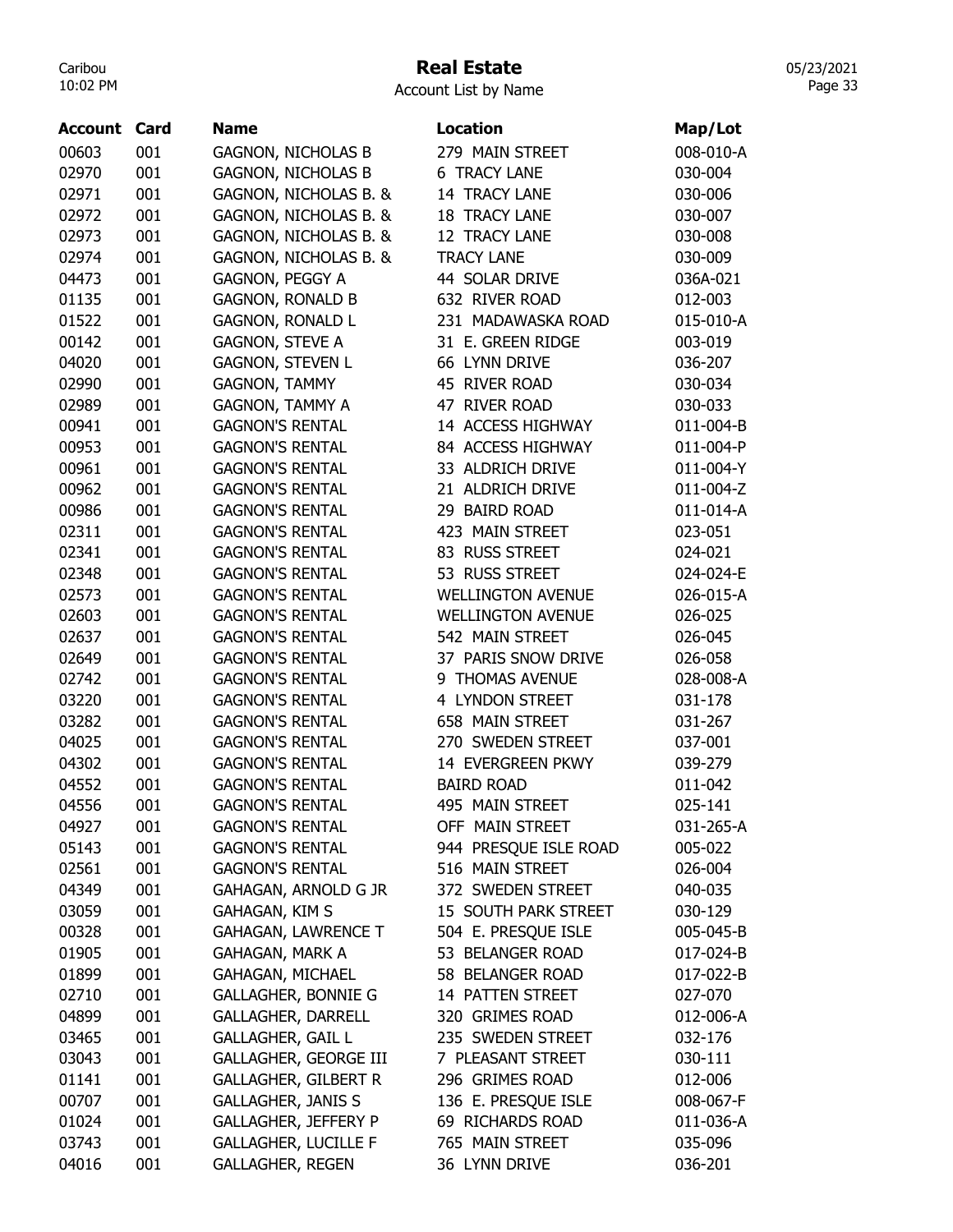#### Real Estate

05/23/2021 Page 34

| <b>Account</b> | Card | <b>Name</b>                      | <b>Location</b>          | Map/Lot      |
|----------------|------|----------------------------------|--------------------------|--------------|
| 01757          | 001  | <b>GALLAGHER, RICHARD R</b>      | 944 ACCESS HIGHWAY       | 015-069-D    |
| 01020          | 001  | <b>GALLAGHER, RONALD L</b>       | 293 ACCESS HIGHWAY       | 011-033      |
| 02677          | 001  | GANDEE, DIANA                    | 42 VAUGHAN STREET        | 027-018      |
| 00261          | 001  | GARDNER, EVERETT O               | 183 MAIN STREET          | 005-002-B    |
| 00459          | 001  | <b>GARRETT, KENNETH J</b>        | 259 OLD WASHBURN ROAD    | 007-008-A    |
| 01908          | 001  | <b>GASTON, WILLETA E</b>         | 5 BELANGER ROAD          | 017-024-E    |
| 02162          | 001  | GAUNCE-MCCULLOUGH,               | 181 ALBAIR ROAD          | 020-019-A    |
| 03838          | 001  | <b>GAUVIN, CAROL A</b>           | 31 HOME FARM ROAD        | 035-172-D    |
| 02007          | 001  | <b>GAUVIN, RANDY F</b>           | 451 MADAWASKA ROAD       | 018-016-A    |
| 00487          | 001  | <b>GAUVIN, THERESA M</b>         | 268 YORK STREET          | 007-015-H    |
| 02015          | 001  | <b>GE FARMS, LLC</b>             | 553 MADAWASKA ROAD       | 018-020      |
| 04557          | 001  | GEHRING, WILLIAM                 | 30 FENDERSON STREET      | 030-097      |
| 03030          | 001  | GEHRING, WILLIAM C               | 32 FENDERSON STREET      | 030-098      |
| 00168          | 001  | <b>GENDREAU, ADAM A</b>          | 515 WEST PRESQUE ISLE RD | 004-005-C    |
| 01466          | 001  | <b>GENDREAU, JOYCE M</b>         | 361 VAN BUREN ROAD       | 014-034-J    |
| 02167          | 001  | <b>GENGLER, JUDY V</b>           | 52 ALBAIR ROAD           | 020-022-B    |
| 02168          | 001  | <b>GENGLER, LYLE</b>             | <b>BRISSETTE ROAD</b>    | 020-022-C    |
| 02169          | 001  | <b>GENGLER, LYLE</b>             | <b>BRISSETTE ROAD</b>    | 020-022-D    |
| 02170          | 001  | <b>GENGLER, LYLE</b>             | <b>BRISSETTE ROAD</b>    | 020-022-E    |
| 02171          | 001  | <b>GENGLER, LYLE</b>             | <b>BRISSETTE ROAD</b>    | 020-022-F    |
| 01756          | 001  | <b>GENTHNER, DAVID R</b>         | 948 ACCESS HIGHWAY       | 015-069-B    |
| 01722          | 001  | GERARD-HANEY, PRISCILLA          | <b>BOG ROAD</b>          | 015-060      |
| 00041          | 001  | <b>GERRISH, WILLIAM A</b>        | 206 VANCE ROAD           | 001-022-A    |
| 00043          | 001  | GERRISH, WILLIAM A               | 205 VANCE ROAD           | 001-023-A    |
| 02538          | 001  | GERVAIS, EDWARD PAUL II          | 19 KATAHDIN AVENUE       | 025-135      |
| 00507          | 001  | <b>GETCHELL, HOWARD II</b>       | 261 YORK STREET          | 007-020-A    |
| 05084          | 001  | <b>GETCHELL, HOWARD U II</b>     | YORK STREET              | 007-022-A    |
| 00506          | 001  | GETCHELL, HOWARD U. &            | YORK STREET              | 007-020      |
| 00508          | 001  | GETCHELL, HOWARD U. &            | YORK STREET              | 007-022      |
| 04314          | 001  | <b>GETCHELL, RUSSELL C III -</b> | 24 GLENDALE ROAD         | 039-303      |
| 02068          | 001  | GIGGEY, LENA                     | 200 WEST GATE ROAD       | 018-031-053  |
| 04995          | 001  | GIGGEY, LENA                     | 446 MADAWASKA ROAD, LOT  | 018-015-B-ON |
| 01375          | 001  | GILBERT, JOHN A                  | 1060 ALBAIR ROAD         | 014-011-D    |
| 03664          | 001  | GILES, KEVIN D                   | 15 CAROLINE AVENUE       | 035-013      |
| 00491          | 001  | GILES, TYLER R                   | 42 OLD WASHBURN ROAD     | 007-016-A    |
| 03421          | 001  | GILLIAM, KIM L                   | 66 SPRING STREET         | 032-131      |
| 01774          | 001  | GILLINGHAM, CHARLES JR           | 813 ACCESS HIGHWAY       | 015-086      |
| 00005          | 001  | <b>GILMAN, HENRY W</b>           | 881 WEST PRESQUE ISLE RD | 001-002-A    |
| 00053          | 001  | <b>GILMAN, HENRY W</b>           | E. PRESQUE ISLE          | 002-013      |
| 00047          | 001  | GILMAN, RANDY C                  | 985 E. PRESQUE ISLE      | 002-003-B    |
| 04555          | 001  | GINISH, JOSEPH NORMAN            | 127 THOMPSON ROAD        | 018-026-H    |
| 02440          | 001  | GINISH, STAS'                    | 37 HARDISON AVENUE       | 025-027      |
| 01211          | 001  | GIRARD, KAREN T                  | 168 GRIMES MILL RD       | 012-047-A    |
| 04943          | 001  | <b>GLASS, PRISCILLA</b>          | 200 WEST GATE ROAD       | 018-031-047  |
|                | 001  | <b>GLEICHMAN, PHILIP</b>         | 133 WASHBURN STREET      | 029-059      |
| 02967<br>03400 | 001  | <b>GLEICHMAN, PHILIP</b>         | <b>TRUMAN STREET</b>     | 032-119      |
| 02559          | 001  |                                  | 500 MAIN STREET          | 026-002      |
| 02560          | 001  | GLG RENTAL PROPERTIES,           | 506 MAIN STREET          |              |
|                |      | GLG RENTAL PROPERTIES,           |                          | 026-003      |
| 04419          | 001  | GODIN, ADRIEN J                  | 11 DONIE STREET          | 042-041      |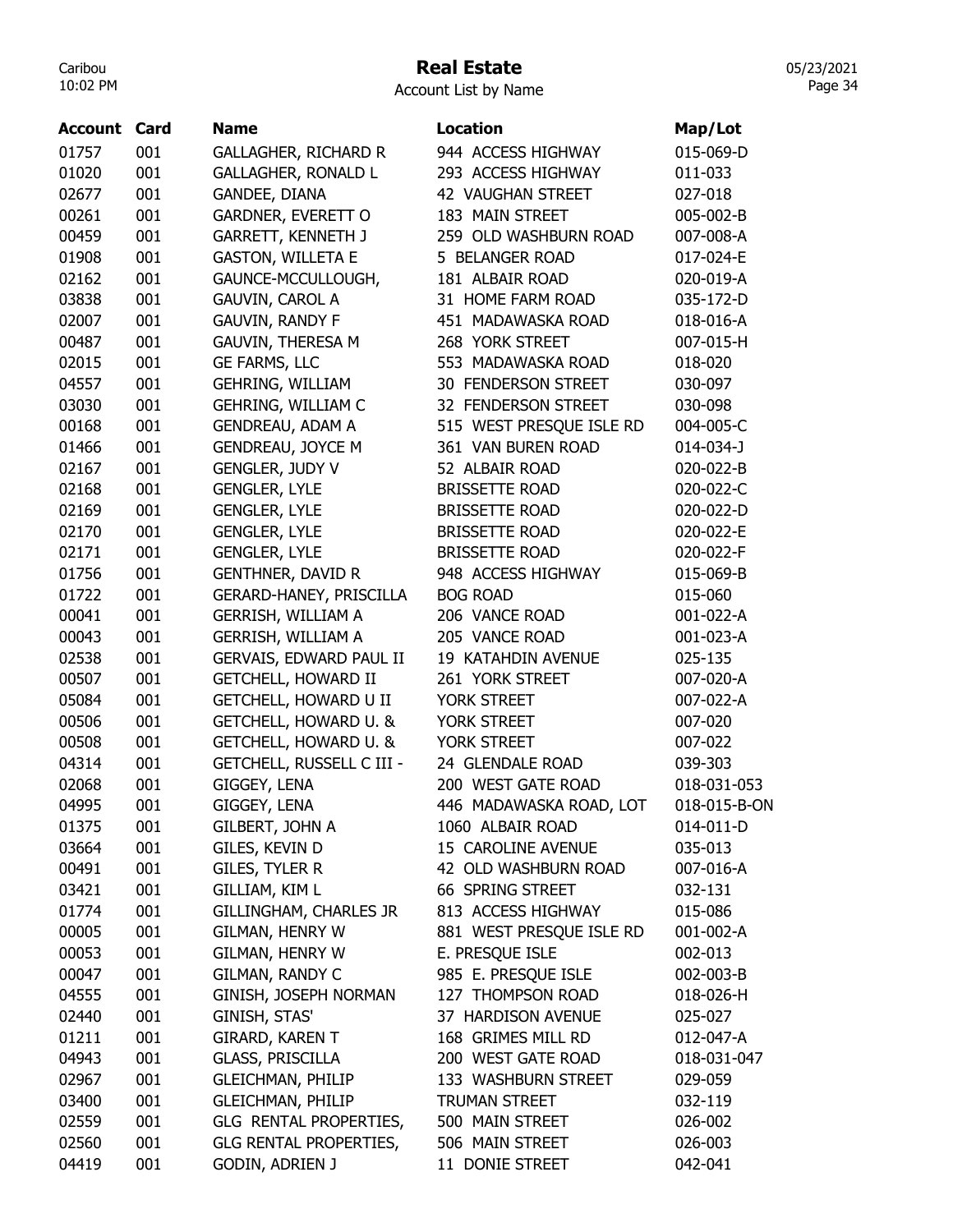# Real Estate

| Account List by Name |  |  |  |
|----------------------|--|--|--|
|----------------------|--|--|--|

| <b>Account Card</b> |     | <b>Name</b>                    | <b>Location</b>                         | Map/Lot          |
|---------------------|-----|--------------------------------|-----------------------------------------|------------------|
| 00467               | 001 | GODIN, CASSIDY                 | 144 OLD WASHBURN ROAD                   | 007-011-B        |
| 00523               | 001 | GODIN, MELVINA                 | 271 WASHBURN STREET                     | 007-038          |
| 00583               | 001 | GODIN, MELVINA D               | 22 MITCHELL ROAD                        | 007-049          |
| 00546               | 001 | GODIN, ROBERT                  | 274 WASHBURN STREET                     | 007-039-A        |
| 00897               | 001 | GOETZ, TOM                     | 12 AIRPORT DRIVE                        | 010-050-ON       |
| 02424               | 001 | GOFF, NANCY LEE                | 16 HARDISON AVENUE                      | 025-007          |
| 01985               | 001 | <b>GOLDEN GATE PROPERTIES,</b> | 278 MADAWASKA ROAD                      | 018-001          |
| 01353               | 001 | <b>GOLDEN GLOW FARMS INC.</b>  | <b>BAIRD ROAD</b>                       | 014-002          |
| 01437               | 001 | <b>GOLDEN GLOW FARMS INC.</b>  | POWERS ROAD                             | 014-028          |
| 01997               | 001 | <b>GOLDEN GLOW FARMS INC.</b>  | 336 MADAWASKA ROAD                      | 018-010          |
| 02019               | 001 | <b>GOLDEN GLOW FARMS INC.</b>  | <b>ACCESS HIGHWAY</b>                   | 018-022          |
| 02040               | 001 | <b>GOLDEN GLOW FARMS INC.</b>  | <b>SAWYER ROAD</b>                      | 018-027          |
| 02203               | 001 | GOLDEN GLOW FARMS INC.         | MADAWASKA ROAD                          | 021-006          |
| 00246               | 001 | GOMEZ, JOEL                    | 246 CARIBOU LAKE RD                     | 004-037-A        |
| 03176               | 001 | GOODALE, JULIA A               | 8 GLENN STREET                          | 031-120          |
| 03953               | 001 | <b>GORDEY, ARTHALENE B</b>     | 8 HOOVER AVENUE                         | 036-075          |
| 00223               | 001 | <b>GORDON, DALE J</b>          | 305 OLD WASHBURN ROAD                   | 004-031-A        |
| 02665               | 001 | GORDON, LOREN                  | 46 FORT STREET                          | 027-002          |
| 00417               | 001 | <b>GORDON, LOREN J</b>         | 1000 FORT FAIRFIELD RD                  | 006-022          |
| 02795               | 001 | <b>GORDON, LOREN J</b>         | 38 FORT STREET                          | 028-056          |
| 00294               | 001 | <b>GORENCE, RICHARD B</b>      | 10 BUCK ROAD                            | 005-020-A        |
| 03493               | 001 | <b>GORNEAULT, RENE S</b>       | 11 COOLIDGE AVENUE                      | 032-205          |
| 04046               | 001 | <b>GOSSETT, NICHOLAS A</b>     | 26 WOODLAND ROAD                        | 037-015          |
| 05037               | 001 | GOUGH, ROBERT                  | OFF VANCE ROAD                          | 001-017-D        |
| 00344               | 001 | <b>GOUGH, ROBERT R</b>         | 98 HARDISON ROAD                        | 005-061          |
| 04980               | 001 | GOUGHAN, KRISTI                | 892 FORT FAIRFIELD ROAD                 | 009-038-F-001-ON |
| 00760               | 001 | <b>GOUGHAN, R MARK</b>         | 884 FORT FAIRFIELD RD                   | 009-038          |
| 00765               | 001 | <b>GOUGHAN, R MARK</b>         | 875 FORT FAIRFIELD RD                   | 009-039          |
| 04912               | 001 | <b>GOUGHAN, R MARK</b>         | 884 FORT FAIRFIELD ROAD                 | 009-038-E        |
| 04979               | 001 | <b>GOUGHAN, R MARK</b>         | 892 FORT FAIRFIELD ROAD                 | 009-038-F        |
| 04904               | 001 | GOUGHAN, R. MARK               | 828 FORT FAIRFIELD ROAD                 | 009-038-D        |
| 05012               | 001 | GOUGHAN, R.MARK                | 900 FORT FAIRFIELD ROAD                 | 009-038-G        |
| 00766               | 001 | GOUGHAN, RICHARD M             | 872 FORT FAIRFIELD RD                   | 009-041          |
| 05031               | 001 | GOVE, DIANE L                  | 185 B RIVER ROAD                        | 011-056-C        |
| 01082               | 001 | GOVE, SCOTT M                  | 185-1 RIVER ROAD                        | 011-056          |
| 01724               | 001 | GRACE, JOSEPH                  | 161 SAWYER ROAD                         | 015-062-A        |
| 04643               | 001 | <b>GRAHAM, DUSTIN R</b>        | 350 E. PRESQUE ISLE                     | 008-057-A        |
| 00209               | 001 | <b>GRANT, BEVERLY J</b>        | 301 WEST PRESQUE ISLE RD                | 004-025-F        |
| 02527               | 001 | GRANT, LYNN M (ADLER)          | <b>HARVEY STREET</b>                    | 025-123          |
| 04566               | 001 | <b>GRANT, MICHELLE</b>         | 200 WEST GATE ROAD                      | 018-031-069      |
|                     |     |                                |                                         |                  |
| 00831               | 001 | <b>GRANT, SHIRLEY J</b>        | 190 LOMBARD ROAD<br>1065 VAN BUREN ROAD | 010-014          |
| 02249               | 001 | <b>GRASS, APRIL L</b>          |                                         | 022-019          |
| 04796               | 001 | <b>GRASS, TAMMY</b>            | 296 WASHBURN ST.LOT#38                  | 007-039-038-ON   |
| 05041               | 001 | <b>GRAVES, EVAN D</b>          | 245 GRIMES ROAD                         | 012-010-E        |
| 03087               | 001 | <b>GRAY MEMORIAL METHODIST</b> | 2 PROSPECT STREET                       | 031-003          |
| 03088               | 001 | <b>GRAY MEMORIAL METHODIST</b> | 8 PROSPECT STREET                       | 031-003-A        |
| 03643               | 001 | <b>GREAT NORTH WOODS</b>       | 203 LIMESTONE STREET                    | 034-184          |
| 00431               | 001 | <b>GREEN MEADOW</b>            | 444 MAIN STREET                         | 007-002          |
| 00633               | 001 | <b>GREEN MEADOW</b>            | <b>MAIN STREET</b>                      | 008-028          |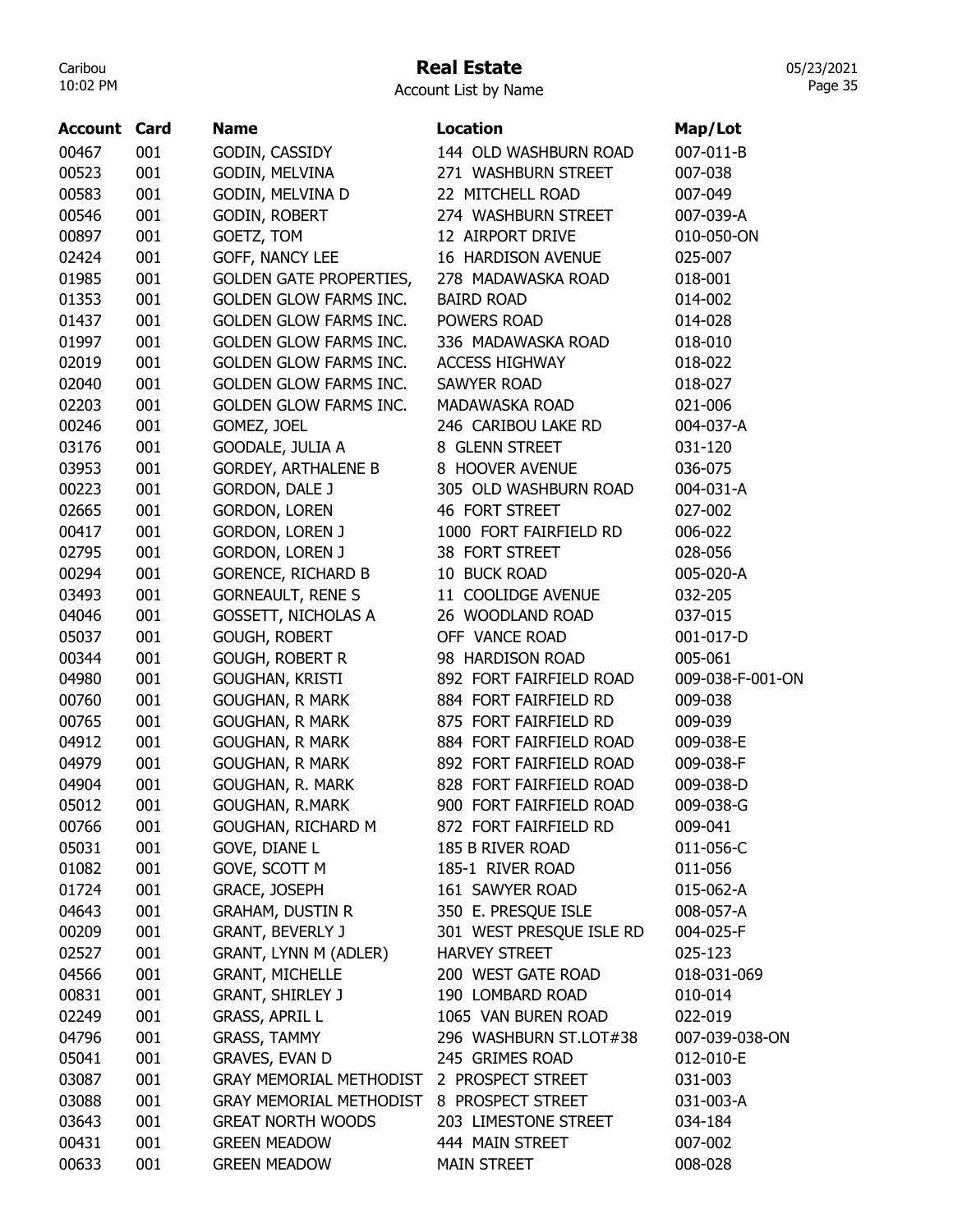# Real Estate

| <b>Account Card</b> |            | <b>Name</b>                | <b>Location</b>                           | Map/Lot     |
|---------------------|------------|----------------------------|-------------------------------------------|-------------|
| 00634               | 001        | <b>GREEN MEADOW</b>        | <b>MAIN STREET</b>                        | 008-028-A   |
| 02289               | 001        | <b>GREEN MEADOW</b>        | 10 OAK AVENUE                             | 023-027     |
| 02293               | 001        | <b>GREEN MEADOW</b>        | <b>OAK AVENUE</b>                         | 023-031     |
| 03346               | 001        | <b>GREEN, CALVIN F</b>     | <b>18 ROOSEVELT AVENUE</b>                | 032-062-A   |
| 01749               | 001        | <b>GREEN, CHARLES</b>      | 919 ACCESS HIGHWAY                        | 015-067-K   |
| 02478               | 001        | <b>GREEN, DUSTIN M</b>     | 35 CROSBY AVENUE                          | 025-072     |
|                     | 001        | <b>GREEN, MICHAEL</b>      | <b>HARVEST ROAD</b>                       |             |
| 03836               |            |                            |                                           | 035-172-A   |
| 03837               | 001<br>001 | <b>GREEN, MICHAEL S</b>    | 64 HARVEST ROAD                           | 035-172-C   |
| 00346               |            | <b>GREEN, MITCHELL</b>     | <b>HARDISON ROAD</b><br>142 HARDISON ROAD | 005-062-A   |
| 00347               | 001        | <b>GREEN, MITCHELL R</b>   |                                           | 005-062-B   |
| 03893               | 001        | <b>GREEN, PENNY LOU</b>    | 22 ELIZABETH AVENUE                       | 036-014     |
| 01723               | 001        | <b>GREENE, SCOTT B</b>     | 270 BOG ROAD                              | 015-061     |
| 03098               | 001        | <b>GREENIER INC.</b>       | 49 HERSCHEL STREET                        | 031-014     |
| 00197               | 001        | <b>GREENIER, PEGGY LEE</b> | 318 WEST PRESQUE ISLE RD                  | 004-023     |
| 03606               | 001        | <b>GREENWOOD, BRYAN C</b>  | 3 VERONICA STREET                         | 034-116     |
| 04780               | 001        | GREGORY, DANA              | 536 ACCESS HIGHWAY                        | 015-038     |
| 02766               | 001        | GREGORY, JOSEPH            | 619 MAIN STREET                           | 028-031     |
| 03828               | 001        | <b>GREGORY, RICHARD M</b>  | 12 HARVEST ROAD                           | 035-164     |
| 04088               | 001        | <b>GREGSON, THOMAS</b>     | 299 SWEDEN STREET                         | 037-054     |
| 00659               | 001        | <b>GREGSON, THOMAS P</b>   | 376 FORT FAIRFIELD RD                     | 008-034     |
| 00769               | 001        | <b>GRIFFEE, JANE S</b>     | 529 GRIMES ROAD                           | 009-047     |
| 00770               | 001        | <b>GRIFFEE, JANE S</b>     | 526 GRIMES ROAD                           | 009-048     |
| 04885               | 001        | <b>GRIFFETH, CHRISTINE</b> | 67 LYNN DRIVE                             | 036-216     |
| 00215               | 001        | GRIFFETH, DAVID L. SR      | WEST PRESQUE ISLE RD                      | 004-027     |
| 00219               | 001        | GRIFFETH, DAVID L. SR      | WEST PRESQUE ISLE RD                      | 004-028     |
| 00103               | 001        | GRIFFETH, JOHN F II        | PRESQUE ISLE ROAD                         | 002-049     |
| 00306               | 001        | <b>GRIFFETH, JOHN F II</b> | PRESQUE ISLE ROAD                         | 005-028-B   |
| 00019               | 001        | GRIFFETH, JOHN F. II,      | 599 WEST PRESQUE ISLE RD                  | 001-011     |
| 01916               | 001        | <b>GRIFFETH, KENNETH M</b> | 651 POWERS ROAD                           | 017-026-A   |
| 01917               | 001        | <b>GRIFFETH, KENNETH M</b> | 601 POWERS ROAD                           | 017-026-B   |
| 00001               | 001        | <b>GRIFFETH, MATTHEW</b>   | WEST PRESQUE ISLE RD                      | 001-001     |
| 00007               | 001        | GRIFFETH, MATTHEW          | WEST PRESQUE ISLE RD                      | 001-005     |
| 00032               | 001        | GRIFFETH, MATTHEW A.,      | 171 BAILEY ROAD                           | 001-017     |
| 05035               | 001        | GRIFFETH, MATTHEW A.,      | <b>BAILEY ROAD</b>                        | 001-017-A   |
| 00278               | 001        | <b>GRIFFETH, NEAL J</b>    | PRESQUE ISLE ROAD                         | 005-011     |
| 00938               | 001        | <b>GRIFFETH, NEAL J</b>    | 16 ACCESS HIGHWAY                         | 011-003     |
| 01270               | 001        | <b>GRIFFETH, NEAL J</b>    | VAN BUREN ROAD                            | 013-010     |
| 01277               | 001        | <b>GRIFFETH, NEAL J</b>    | 416 VAN BUREN ROAD                        | 013-012-E   |
| 04441               | 001        | <b>GRIFFETH, NEAL J</b>    | 38 SUPERIOR DRIVE                         | 010A-015    |
| 05099               | 001        | <b>GRIFFETH, NEAL J</b>    | 16 ACCESS HIGHWAY                         | 011-003-001 |
| 02123               | 001        | <b>GRIFFETH, ROBERT A</b>  | 480 PLANTE ROAD                           | 019-025     |
| 02120               | 001        | GRIFFETH, ROBERT A.        | 481 PLANTE ROAD                           | 019-024     |
| 01769               | 001        | <b>GRIFFETH, RYAN</b>      | 779 ACCESS HIGHWAY                        | 015-081     |
| 02468               | 001        | <b>GRIFFETH, SHARON L</b>  | 7 CORBIN STREET                           | 025-057     |
| 00009               | 001        | <b>GRIFFETH, STEPHEN</b>   | WEST PRESQUE ISLE RD                      | 001-006     |
| 01760               | 001        | GRIFFETH, WAYNE            | 171 MADAWASKA ROAD                        | 015-072     |
| 03949               | 001        | <b>GRIFFIN, DUSTIN T</b>   | 53 PIONEER AVENUE                         | 036-071     |
| 01758               | 001        | GRIFFIN, KIP A             | 960 ACCESS HIGHWAY                        | 015-070     |
| 04110               | 001        | GRIFFIN-SOUCY, SHARRON M   | 145 LIMESTONE STREET                      | 038-080     |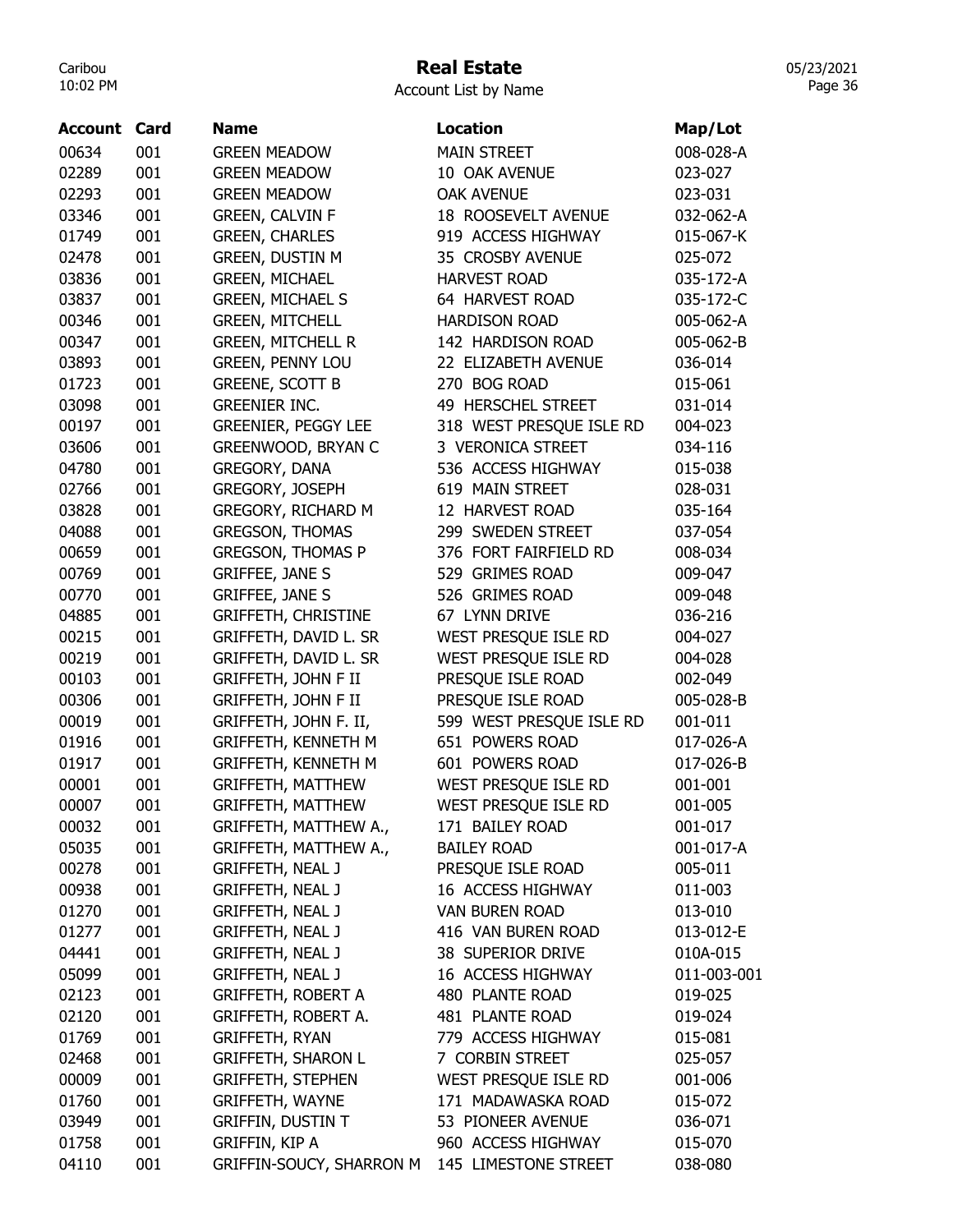#### Real Estate

Account List by Name

| Account | Card | <b>Name</b>                  | <b>Location</b>                     | Map/Lot   |
|---------|------|------------------------------|-------------------------------------|-----------|
| 04631   | 001  | <b>GRONDIN, KEVIN T</b>      | 25 HILLCREST AVENUE                 | 034-044   |
| 00464   | 001  | GROSS, ELAINE K., EMILY K.   | OLD WASHBURN ROAD                   | 007-010-B |
| 00460   | 001  | GROSS, ELAINE K., EMILY K.,  | 229 OLD WASHBURN ROAD               | 007-009   |
| 01363   | 001  | <b>GUERRETTE FARM CORP</b>   | <b>ALBAIR ROAD</b>                  | 014-008   |
| 01369   | 001  | <b>GUERRETTE FARM CORP</b>   | <b>ALBAIR ROAD</b>                  | 014-010   |
| 00099   | 001  | <b>GUERRETTE FARMS CORP</b>  | 1137 PRESQUE ISLE ROAD              | 002-048   |
| 00316   | 001  | <b>GUERRETTE FARMS CORP</b>  | PRESQUE ISLE ROAD                   | 005-033   |
| 01073   | 001  | <b>GUERRETTE FARMS CORP</b>  | <b>RIVER ROAD</b>                   | 011-049   |
| 01260   | 001  | <b>GUERRETTE FARMS CORP</b>  | <b>VAN BUREN ROAD</b>               | 013-002-B |
| 01272   | 001  | <b>GUERRETTE FARMS CORP</b>  | 36 OUELLETTE ROAD                   | 013-011   |
| 01273   | 001  | <b>GUERRETTE FARMS CORP</b>  | 42 OUELLETTE ROAD                   | 013-011-A |
| 01278   | 001  | <b>GUERRETTE FARMS CORP</b>  | <b>VAN BUREN ROAD</b>               | 013-012-F |
| 01286   | 001  | <b>GUERRETTE FARMS CORP</b>  | 534 VAN BUREN ROAD                  | 013-017   |
| 01367   | 001  | <b>GUERRETTE FARMS CORP</b>  | 1164 ALBAIR ROAD                    | 014-009   |
| 01415   | 001  | <b>GUERRETTE FARMS CORP</b>  | POWERS ROAD                         | 014-024-A |
| 01473   | 001  | <b>GUERRETTE FARMS CORP</b>  | 453 VAN BUREN ROAD                  | 014-039   |
| 01809   | 001  | <b>GUERRETTE FARMS CORP</b>  | 3 WATSON MEMORIAL DRIVE             | 016-015   |
| 01818   | 001  | <b>GUERRETTE FARMS CORP</b>  | <b>WATSON MEMORIAL DRIVE</b>        | 016-020   |
| 01873   | 001  | <b>GUERRETTE FARMS CORP</b>  | 947 VAN BUREN ROAD                  | 017-002   |
| 01895   | 001  | <b>GUERRETTE FARMS CORP</b>  | 715 VAN BUREN ROAD                  | 017-019   |
| 02133   | 001  | <b>GUERRETTE FARMS CORP</b>  | <b>BRISSETTE ROAD</b>               | 020-006-B |
| 02136   | 001  | <b>GUERRETTE FARMS CORP</b>  | <b>BRISSETTE ROAD</b>               | 020-007   |
| 02139   | 001  | <b>GUERRETTE FARMS CORP</b>  | <b>BRISSETTE ROAD</b>               | 020-010   |
| 02153   | 001  | <b>GUERRETTE FARMS CORP</b>  | 295 ALBAIR ROAD                     | 020-016   |
| 05115   | 001  | <b>GUERRETTE FARMS CORP</b>  | <b>NOYES ROAD</b>                   | 012-036   |
| 00934   | 001  | <b>GUERRETTE FARMS CORP.</b> | 27 OLD VAN BUREN ROAD               | 011-001-A |
| 00968   | 001  | <b>GUERRETTE FARMS CORP.</b> | <b>39 CARROLL STREET</b>            | 011-005-B |
| 01255   | 001  | <b>GUERRETTE FARMS CORP.</b> | 202 VAN BUREN ROAD                  | 013-001-C |
| 01851   | 001  | <b>GUERRETTE FARMS CORP.</b> | 130 WATSON MEMORIAL DRIVE 016-031-C |           |
| 01960   | 001  | <b>GUERRETTE FARMS CORP.</b> | 630 ALBAIR ROAD                     | 017-043-A |
| 01961   | 001  | <b>GUERRETTE FARMS CORP.</b> | <b>ALBAIR ROAD</b>                  | 017-044   |
| 02151   | 001  | <b>GUERRETTE FARMS CORP.</b> | <b>ALBAIR ROAD</b>                  | 020-015   |
| 01857   | 001  | <b>GUERRETTE RESIDUARY</b>   | 4 WATSON MEMORIAL DRIVE             | 016-039   |
| 01858   | 001  | <b>GUERRETTE RESIDUARY</b>   | 8 WATSON MEMORIAL DRIVE             | 016-042   |
| 01926   | 001  | <b>GUERRETTE TRUST UNDER</b> | <b>BELANGER ROAD</b>                | 017-028   |
| 02129   | 001  | <b>GUERRETTE TRUST UNDER</b> | 210 BRISSETTE ROAD                  | 020-004   |
| 02131   | 001  | <b>GUERRETTE TRUST UNDER</b> | <b>BRISSETTE ROAD</b>               | 020-005   |
| 02380   | 001  | <b>GUERRETTE, ALAN</b>       | 29 RUSS STREET                      | 024-040   |
| 02635   | 001  | <b>GUERRETTE, AMANDA</b>     | 9 PARIS SNOW DRIVE                  | 026-043   |
| 01830   | 001  | <b>GUERRETTE, ANTHONY</b>    | <b>OGREN ROAD</b>                   | 016-024   |
| 02163   | 001  | <b>GUERRETTE, ANTHONY</b>    | VAN BUREN ROAD                      | 020-020   |
| 02128   | 001  | <b>GUERRETTE, ANTHONY R</b>  | <b>BRISSETTE ROAD</b>               | 020-003   |
| 04727   | 001  | <b>GUERRETTE, ANTHONY R</b>  | 998 ALBAIR ROAD                     | 014-012   |
| 00011   | 001  | <b>GUERRETTE, BRIAN J</b>    | 44 BAILEY ROAD                      | 001-006-B |
| 00970   | 001  | <b>GUERRETTE, BRIAN J</b>    | 14 CARROLL STREET                   | 011-005-E |
| 01854   | 001  | <b>GUERRETTE, BRIAN J</b>    | 676 VAN BUREN ROAD                  | 016-034   |
| 04939   | 001  | <b>GUERRETTE, BRIAN J</b>    | <b>BAILEY ROAD</b>                  | 001-013-E |
| 01372   | 001  | GUERRETTE, BRIAN,            | <b>ALBAIR ROAD</b>                  | 014-011   |
| 02339   | 001  | <b>GUERRETTE, JOEL J</b>     | 52 VESTA DRIVE                      | 024-019   |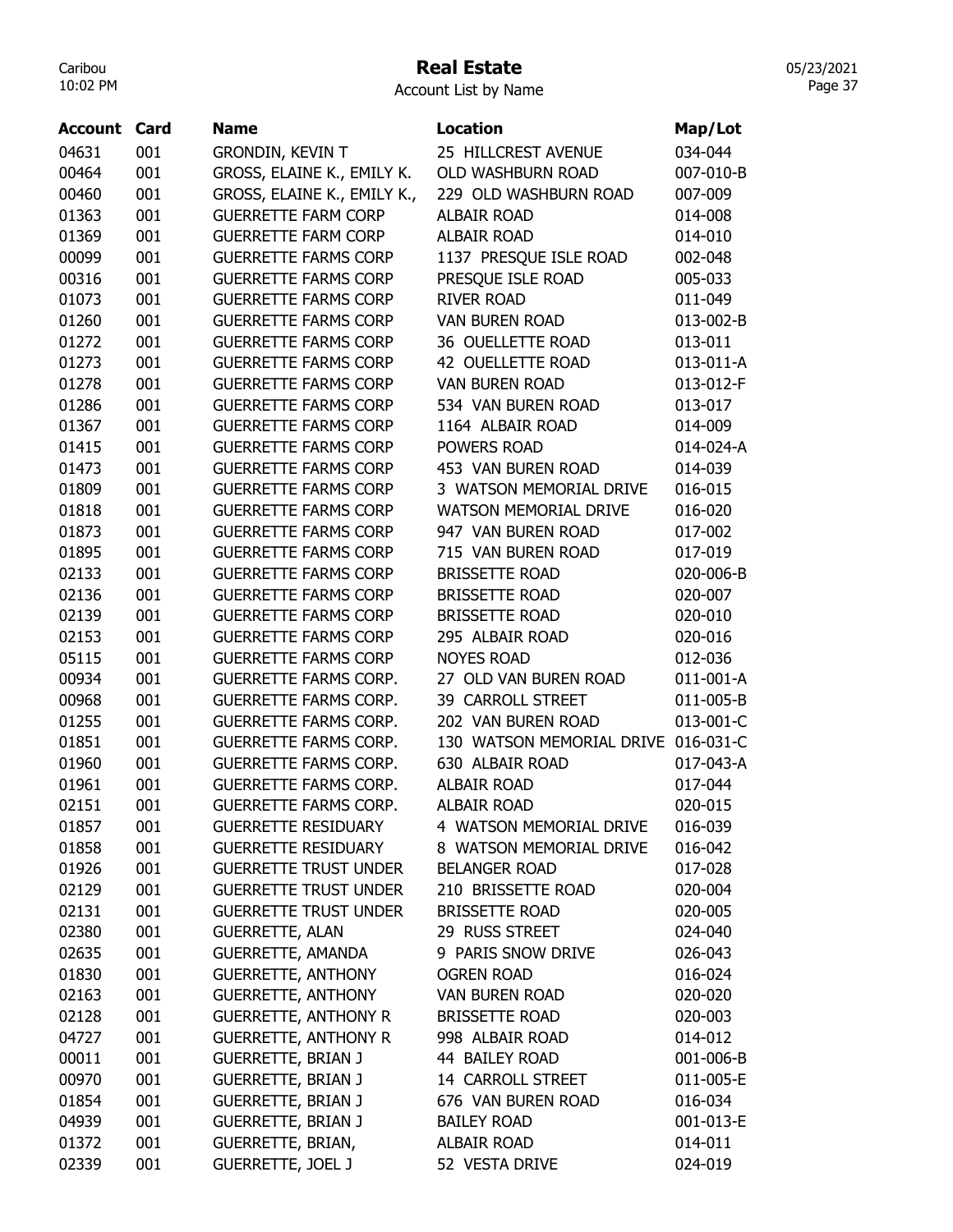## Real Estate

Account List by Name

| 04227<br>001<br>GUERRETTE, LIZA M<br>809 MAIN STREET<br>039-173-A<br>02688<br>001<br><b>GUERRETTE, MADELINE</b><br>42 LOWER LYNDON ST<br>027-035<br>01151<br>001<br><b>GUERRETTE, ROBERT J. &amp;</b><br>215 GRIMES ROAD<br>012-012-B<br>04112<br>001<br><b>GUERRETTE, RODERICK</b><br>135 LIMESTONE STREET<br>038-083<br>01939<br>001<br><b>GUERRETTE, RYAN P</b><br><b>BELANGER ROAD</b><br>017-033<br>02161<br>001<br><b>GUERRETTE, RYAN P</b><br><b>BRISSETTE ROAD</b><br>020-019<br>01481<br>001<br>491 VAN BUREN ROAD<br><b>GUERRETTE, SHERI R</b><br>014-043-B<br>001<br>604 VAN BUREN ROAD<br>01291<br><b>GUERRETTE, TIMOTHY C</b><br>013-022<br>01492<br>001<br>GUERRETTE, ULYSSES - DEV<br><b>VAN BUREN ROAD</b><br>014-046-E<br>001<br>01280<br><b>GUERRETTE, ULYSSES P. -</b><br><b>VAN BUREN ROAD</b><br>013-014-A<br>02515<br>001<br><b>GUILLEMETTE, SCOTT D</b><br>17 NANCY STREET<br>025-108<br>04597<br>001<br>GUIMOND, MATTHEW D<br>219 SWEDEN STREET<br>032-178<br>03945<br>001<br><b>GUNTER, ANDREW L</b><br>14 MAYO STREET<br>036-067<br>001<br>02563<br><b>GUSTIN, ERIC</b><br>526 MAIN STREET<br>026-006<br>GUY, DYLAN M<br>03508<br>001<br>19 PAGE AVENUE<br>032-223<br>001<br>01950<br>HABEEB, DEBORAH A<br>460 BELANGER ROAD<br>017-035-B<br>001<br>02778<br>27 WASHINGTON STREET<br>HABEEB, JOHN M<br>028-042<br>04079<br>001<br>333 SWEDEN STREET<br>HABEEB, KAREN<br>037-045<br>02822<br>001<br>604 MAIN STREET<br>HADFIELD-ANDERSON,<br>028-072<br>001<br>02481<br>HAFFORD, DWIGHT A<br>29 CROSBY AVENUE<br>025-075<br>001<br>04709<br>HAFFORD, JEANNIE MARIE<br>15 HOME FARM ROAD<br>035-178-A<br>03917<br>001<br>HAGELSTEIN, C BRUCE<br>34 COOLIDGE AVENUE<br>036-038<br>01978<br>001<br>HAINES, CARLA<br>951 ALBAIR ROAD<br>017-050-C<br>00820<br>001<br>HAINES, DANIEL B<br>112 LOMBARD ROAD<br>010-011-C<br>001<br>01316<br>894 SWEDEN STREET<br>HAINES, DAVID A<br>013-035-E<br>01411<br>001<br>316 POWERS ROAD<br>HAINES, LIZA<br>014-023-A<br>001<br>584 WEST PRESQUE ISLE RD<br>00018<br>HAINES, NEAL R<br>001-010-A<br>001<br>427 SWEDEN STREET<br>04322<br>HAINES, NORMA J<br>040-006<br>01245<br>001<br>106 NOYES ROAD<br>HAINES, ROGER D<br>012-075<br>01003<br>001<br>HAINES, STEVEN G<br>29 LIMESTONE STREET<br>011-017<br>001<br>376 GRIMES MILL RD<br>01233<br>HALE, ERIC<br>012-062-B<br>05079<br><b>GRIMES MILL RD</b><br>012-062<br>001<br>HALE, ERIC<br>HALE, JEREMY<br>721 E. PRESQUE ISLE<br>00375<br>001<br>005-082<br>00825<br>001<br>HALE, LEON M<br>130 LOMBARD ROAD<br>010-012-B<br>01232<br>001<br>364 GRIMES MILL RD<br>HALE, MAXINE J<br>012-060-A<br>01158<br>001<br>44 SULLIVAN DRIVE<br>012-016-A<br>HALE, MYRON<br>04585<br>001<br>291 SWEDEN STREET<br>HALE, MYRON<br>037-056<br>001<br>HALE, MYRON M<br>277 SWEDEN STREET<br>04093<br>037-059<br>001<br>HALE, ROBERT N<br>532 GRIMES MILL RD<br>00776<br>009-054<br>00113<br>001<br>HALEY FAMILY FARM, INC.<br>1122 E. PRESQUE ISLE<br>003-004<br>001<br>00114<br>HALEY FAMILY FARM, INC.<br>E. PRESQUE ISLE<br>003-005<br>001<br>HALFWAY HOME PET RESCUE,<br>40 BROADWAY STREET<br>03073<br>030-162-ON<br>01450<br>001<br>136 POWERS ROAD<br>HALL, CAROLYN E<br>014-029-B<br>001<br>141 GLENN STREET<br>04266<br>HALL, CAROLYN E<br>039-213<br>HALL, CLIFFORD R<br>01583<br>001<br>89 BELYEA ROAD<br>015-029<br>01584<br>HALL, CLIFFORD R<br><b>BELYEA ROAD</b><br>001<br>015-030<br>04877<br>001<br>HALL, LEE E<br>557 ACCESS HIGHWAY, LOT<br>015-033-012 | <b>Account Card</b> | <b>Name</b> | <b>Location</b> | Map/Lot |
|--------------------------------------------------------------------------------------------------------------------------------------------------------------------------------------------------------------------------------------------------------------------------------------------------------------------------------------------------------------------------------------------------------------------------------------------------------------------------------------------------------------------------------------------------------------------------------------------------------------------------------------------------------------------------------------------------------------------------------------------------------------------------------------------------------------------------------------------------------------------------------------------------------------------------------------------------------------------------------------------------------------------------------------------------------------------------------------------------------------------------------------------------------------------------------------------------------------------------------------------------------------------------------------------------------------------------------------------------------------------------------------------------------------------------------------------------------------------------------------------------------------------------------------------------------------------------------------------------------------------------------------------------------------------------------------------------------------------------------------------------------------------------------------------------------------------------------------------------------------------------------------------------------------------------------------------------------------------------------------------------------------------------------------------------------------------------------------------------------------------------------------------------------------------------------------------------------------------------------------------------------------------------------------------------------------------------------------------------------------------------------------------------------------------------------------------------------------------------------------------------------------------------------------------------------------------------------------------------------------------------------------------------------------------------------------------------------------------------------------------------------------------------------------------------------------------------------------------------------------------------------------------------------------------------------------------------------------------------------------------------------------------------------------------------------------------------------------------------------------------------------------------------------------------------------------------------------------------------------------------------------------------------------------------------------------------------------------------------------------------------------------------------------------------------------------------------------------------------------|---------------------|-------------|-----------------|---------|
|                                                                                                                                                                                                                                                                                                                                                                                                                                                                                                                                                                                                                                                                                                                                                                                                                                                                                                                                                                                                                                                                                                                                                                                                                                                                                                                                                                                                                                                                                                                                                                                                                                                                                                                                                                                                                                                                                                                                                                                                                                                                                                                                                                                                                                                                                                                                                                                                                                                                                                                                                                                                                                                                                                                                                                                                                                                                                                                                                                                                                                                                                                                                                                                                                                                                                                                                                                                                                                                                                |                     |             |                 |         |
|                                                                                                                                                                                                                                                                                                                                                                                                                                                                                                                                                                                                                                                                                                                                                                                                                                                                                                                                                                                                                                                                                                                                                                                                                                                                                                                                                                                                                                                                                                                                                                                                                                                                                                                                                                                                                                                                                                                                                                                                                                                                                                                                                                                                                                                                                                                                                                                                                                                                                                                                                                                                                                                                                                                                                                                                                                                                                                                                                                                                                                                                                                                                                                                                                                                                                                                                                                                                                                                                                |                     |             |                 |         |
|                                                                                                                                                                                                                                                                                                                                                                                                                                                                                                                                                                                                                                                                                                                                                                                                                                                                                                                                                                                                                                                                                                                                                                                                                                                                                                                                                                                                                                                                                                                                                                                                                                                                                                                                                                                                                                                                                                                                                                                                                                                                                                                                                                                                                                                                                                                                                                                                                                                                                                                                                                                                                                                                                                                                                                                                                                                                                                                                                                                                                                                                                                                                                                                                                                                                                                                                                                                                                                                                                |                     |             |                 |         |
|                                                                                                                                                                                                                                                                                                                                                                                                                                                                                                                                                                                                                                                                                                                                                                                                                                                                                                                                                                                                                                                                                                                                                                                                                                                                                                                                                                                                                                                                                                                                                                                                                                                                                                                                                                                                                                                                                                                                                                                                                                                                                                                                                                                                                                                                                                                                                                                                                                                                                                                                                                                                                                                                                                                                                                                                                                                                                                                                                                                                                                                                                                                                                                                                                                                                                                                                                                                                                                                                                |                     |             |                 |         |
|                                                                                                                                                                                                                                                                                                                                                                                                                                                                                                                                                                                                                                                                                                                                                                                                                                                                                                                                                                                                                                                                                                                                                                                                                                                                                                                                                                                                                                                                                                                                                                                                                                                                                                                                                                                                                                                                                                                                                                                                                                                                                                                                                                                                                                                                                                                                                                                                                                                                                                                                                                                                                                                                                                                                                                                                                                                                                                                                                                                                                                                                                                                                                                                                                                                                                                                                                                                                                                                                                |                     |             |                 |         |
|                                                                                                                                                                                                                                                                                                                                                                                                                                                                                                                                                                                                                                                                                                                                                                                                                                                                                                                                                                                                                                                                                                                                                                                                                                                                                                                                                                                                                                                                                                                                                                                                                                                                                                                                                                                                                                                                                                                                                                                                                                                                                                                                                                                                                                                                                                                                                                                                                                                                                                                                                                                                                                                                                                                                                                                                                                                                                                                                                                                                                                                                                                                                                                                                                                                                                                                                                                                                                                                                                |                     |             |                 |         |
|                                                                                                                                                                                                                                                                                                                                                                                                                                                                                                                                                                                                                                                                                                                                                                                                                                                                                                                                                                                                                                                                                                                                                                                                                                                                                                                                                                                                                                                                                                                                                                                                                                                                                                                                                                                                                                                                                                                                                                                                                                                                                                                                                                                                                                                                                                                                                                                                                                                                                                                                                                                                                                                                                                                                                                                                                                                                                                                                                                                                                                                                                                                                                                                                                                                                                                                                                                                                                                                                                |                     |             |                 |         |
|                                                                                                                                                                                                                                                                                                                                                                                                                                                                                                                                                                                                                                                                                                                                                                                                                                                                                                                                                                                                                                                                                                                                                                                                                                                                                                                                                                                                                                                                                                                                                                                                                                                                                                                                                                                                                                                                                                                                                                                                                                                                                                                                                                                                                                                                                                                                                                                                                                                                                                                                                                                                                                                                                                                                                                                                                                                                                                                                                                                                                                                                                                                                                                                                                                                                                                                                                                                                                                                                                |                     |             |                 |         |
|                                                                                                                                                                                                                                                                                                                                                                                                                                                                                                                                                                                                                                                                                                                                                                                                                                                                                                                                                                                                                                                                                                                                                                                                                                                                                                                                                                                                                                                                                                                                                                                                                                                                                                                                                                                                                                                                                                                                                                                                                                                                                                                                                                                                                                                                                                                                                                                                                                                                                                                                                                                                                                                                                                                                                                                                                                                                                                                                                                                                                                                                                                                                                                                                                                                                                                                                                                                                                                                                                |                     |             |                 |         |
|                                                                                                                                                                                                                                                                                                                                                                                                                                                                                                                                                                                                                                                                                                                                                                                                                                                                                                                                                                                                                                                                                                                                                                                                                                                                                                                                                                                                                                                                                                                                                                                                                                                                                                                                                                                                                                                                                                                                                                                                                                                                                                                                                                                                                                                                                                                                                                                                                                                                                                                                                                                                                                                                                                                                                                                                                                                                                                                                                                                                                                                                                                                                                                                                                                                                                                                                                                                                                                                                                |                     |             |                 |         |
|                                                                                                                                                                                                                                                                                                                                                                                                                                                                                                                                                                                                                                                                                                                                                                                                                                                                                                                                                                                                                                                                                                                                                                                                                                                                                                                                                                                                                                                                                                                                                                                                                                                                                                                                                                                                                                                                                                                                                                                                                                                                                                                                                                                                                                                                                                                                                                                                                                                                                                                                                                                                                                                                                                                                                                                                                                                                                                                                                                                                                                                                                                                                                                                                                                                                                                                                                                                                                                                                                |                     |             |                 |         |
|                                                                                                                                                                                                                                                                                                                                                                                                                                                                                                                                                                                                                                                                                                                                                                                                                                                                                                                                                                                                                                                                                                                                                                                                                                                                                                                                                                                                                                                                                                                                                                                                                                                                                                                                                                                                                                                                                                                                                                                                                                                                                                                                                                                                                                                                                                                                                                                                                                                                                                                                                                                                                                                                                                                                                                                                                                                                                                                                                                                                                                                                                                                                                                                                                                                                                                                                                                                                                                                                                |                     |             |                 |         |
|                                                                                                                                                                                                                                                                                                                                                                                                                                                                                                                                                                                                                                                                                                                                                                                                                                                                                                                                                                                                                                                                                                                                                                                                                                                                                                                                                                                                                                                                                                                                                                                                                                                                                                                                                                                                                                                                                                                                                                                                                                                                                                                                                                                                                                                                                                                                                                                                                                                                                                                                                                                                                                                                                                                                                                                                                                                                                                                                                                                                                                                                                                                                                                                                                                                                                                                                                                                                                                                                                |                     |             |                 |         |
|                                                                                                                                                                                                                                                                                                                                                                                                                                                                                                                                                                                                                                                                                                                                                                                                                                                                                                                                                                                                                                                                                                                                                                                                                                                                                                                                                                                                                                                                                                                                                                                                                                                                                                                                                                                                                                                                                                                                                                                                                                                                                                                                                                                                                                                                                                                                                                                                                                                                                                                                                                                                                                                                                                                                                                                                                                                                                                                                                                                                                                                                                                                                                                                                                                                                                                                                                                                                                                                                                |                     |             |                 |         |
|                                                                                                                                                                                                                                                                                                                                                                                                                                                                                                                                                                                                                                                                                                                                                                                                                                                                                                                                                                                                                                                                                                                                                                                                                                                                                                                                                                                                                                                                                                                                                                                                                                                                                                                                                                                                                                                                                                                                                                                                                                                                                                                                                                                                                                                                                                                                                                                                                                                                                                                                                                                                                                                                                                                                                                                                                                                                                                                                                                                                                                                                                                                                                                                                                                                                                                                                                                                                                                                                                |                     |             |                 |         |
|                                                                                                                                                                                                                                                                                                                                                                                                                                                                                                                                                                                                                                                                                                                                                                                                                                                                                                                                                                                                                                                                                                                                                                                                                                                                                                                                                                                                                                                                                                                                                                                                                                                                                                                                                                                                                                                                                                                                                                                                                                                                                                                                                                                                                                                                                                                                                                                                                                                                                                                                                                                                                                                                                                                                                                                                                                                                                                                                                                                                                                                                                                                                                                                                                                                                                                                                                                                                                                                                                |                     |             |                 |         |
|                                                                                                                                                                                                                                                                                                                                                                                                                                                                                                                                                                                                                                                                                                                                                                                                                                                                                                                                                                                                                                                                                                                                                                                                                                                                                                                                                                                                                                                                                                                                                                                                                                                                                                                                                                                                                                                                                                                                                                                                                                                                                                                                                                                                                                                                                                                                                                                                                                                                                                                                                                                                                                                                                                                                                                                                                                                                                                                                                                                                                                                                                                                                                                                                                                                                                                                                                                                                                                                                                |                     |             |                 |         |
|                                                                                                                                                                                                                                                                                                                                                                                                                                                                                                                                                                                                                                                                                                                                                                                                                                                                                                                                                                                                                                                                                                                                                                                                                                                                                                                                                                                                                                                                                                                                                                                                                                                                                                                                                                                                                                                                                                                                                                                                                                                                                                                                                                                                                                                                                                                                                                                                                                                                                                                                                                                                                                                                                                                                                                                                                                                                                                                                                                                                                                                                                                                                                                                                                                                                                                                                                                                                                                                                                |                     |             |                 |         |
|                                                                                                                                                                                                                                                                                                                                                                                                                                                                                                                                                                                                                                                                                                                                                                                                                                                                                                                                                                                                                                                                                                                                                                                                                                                                                                                                                                                                                                                                                                                                                                                                                                                                                                                                                                                                                                                                                                                                                                                                                                                                                                                                                                                                                                                                                                                                                                                                                                                                                                                                                                                                                                                                                                                                                                                                                                                                                                                                                                                                                                                                                                                                                                                                                                                                                                                                                                                                                                                                                |                     |             |                 |         |
|                                                                                                                                                                                                                                                                                                                                                                                                                                                                                                                                                                                                                                                                                                                                                                                                                                                                                                                                                                                                                                                                                                                                                                                                                                                                                                                                                                                                                                                                                                                                                                                                                                                                                                                                                                                                                                                                                                                                                                                                                                                                                                                                                                                                                                                                                                                                                                                                                                                                                                                                                                                                                                                                                                                                                                                                                                                                                                                                                                                                                                                                                                                                                                                                                                                                                                                                                                                                                                                                                |                     |             |                 |         |
|                                                                                                                                                                                                                                                                                                                                                                                                                                                                                                                                                                                                                                                                                                                                                                                                                                                                                                                                                                                                                                                                                                                                                                                                                                                                                                                                                                                                                                                                                                                                                                                                                                                                                                                                                                                                                                                                                                                                                                                                                                                                                                                                                                                                                                                                                                                                                                                                                                                                                                                                                                                                                                                                                                                                                                                                                                                                                                                                                                                                                                                                                                                                                                                                                                                                                                                                                                                                                                                                                |                     |             |                 |         |
|                                                                                                                                                                                                                                                                                                                                                                                                                                                                                                                                                                                                                                                                                                                                                                                                                                                                                                                                                                                                                                                                                                                                                                                                                                                                                                                                                                                                                                                                                                                                                                                                                                                                                                                                                                                                                                                                                                                                                                                                                                                                                                                                                                                                                                                                                                                                                                                                                                                                                                                                                                                                                                                                                                                                                                                                                                                                                                                                                                                                                                                                                                                                                                                                                                                                                                                                                                                                                                                                                |                     |             |                 |         |
|                                                                                                                                                                                                                                                                                                                                                                                                                                                                                                                                                                                                                                                                                                                                                                                                                                                                                                                                                                                                                                                                                                                                                                                                                                                                                                                                                                                                                                                                                                                                                                                                                                                                                                                                                                                                                                                                                                                                                                                                                                                                                                                                                                                                                                                                                                                                                                                                                                                                                                                                                                                                                                                                                                                                                                                                                                                                                                                                                                                                                                                                                                                                                                                                                                                                                                                                                                                                                                                                                |                     |             |                 |         |
|                                                                                                                                                                                                                                                                                                                                                                                                                                                                                                                                                                                                                                                                                                                                                                                                                                                                                                                                                                                                                                                                                                                                                                                                                                                                                                                                                                                                                                                                                                                                                                                                                                                                                                                                                                                                                                                                                                                                                                                                                                                                                                                                                                                                                                                                                                                                                                                                                                                                                                                                                                                                                                                                                                                                                                                                                                                                                                                                                                                                                                                                                                                                                                                                                                                                                                                                                                                                                                                                                |                     |             |                 |         |
|                                                                                                                                                                                                                                                                                                                                                                                                                                                                                                                                                                                                                                                                                                                                                                                                                                                                                                                                                                                                                                                                                                                                                                                                                                                                                                                                                                                                                                                                                                                                                                                                                                                                                                                                                                                                                                                                                                                                                                                                                                                                                                                                                                                                                                                                                                                                                                                                                                                                                                                                                                                                                                                                                                                                                                                                                                                                                                                                                                                                                                                                                                                                                                                                                                                                                                                                                                                                                                                                                |                     |             |                 |         |
|                                                                                                                                                                                                                                                                                                                                                                                                                                                                                                                                                                                                                                                                                                                                                                                                                                                                                                                                                                                                                                                                                                                                                                                                                                                                                                                                                                                                                                                                                                                                                                                                                                                                                                                                                                                                                                                                                                                                                                                                                                                                                                                                                                                                                                                                                                                                                                                                                                                                                                                                                                                                                                                                                                                                                                                                                                                                                                                                                                                                                                                                                                                                                                                                                                                                                                                                                                                                                                                                                |                     |             |                 |         |
|                                                                                                                                                                                                                                                                                                                                                                                                                                                                                                                                                                                                                                                                                                                                                                                                                                                                                                                                                                                                                                                                                                                                                                                                                                                                                                                                                                                                                                                                                                                                                                                                                                                                                                                                                                                                                                                                                                                                                                                                                                                                                                                                                                                                                                                                                                                                                                                                                                                                                                                                                                                                                                                                                                                                                                                                                                                                                                                                                                                                                                                                                                                                                                                                                                                                                                                                                                                                                                                                                |                     |             |                 |         |
|                                                                                                                                                                                                                                                                                                                                                                                                                                                                                                                                                                                                                                                                                                                                                                                                                                                                                                                                                                                                                                                                                                                                                                                                                                                                                                                                                                                                                                                                                                                                                                                                                                                                                                                                                                                                                                                                                                                                                                                                                                                                                                                                                                                                                                                                                                                                                                                                                                                                                                                                                                                                                                                                                                                                                                                                                                                                                                                                                                                                                                                                                                                                                                                                                                                                                                                                                                                                                                                                                |                     |             |                 |         |
|                                                                                                                                                                                                                                                                                                                                                                                                                                                                                                                                                                                                                                                                                                                                                                                                                                                                                                                                                                                                                                                                                                                                                                                                                                                                                                                                                                                                                                                                                                                                                                                                                                                                                                                                                                                                                                                                                                                                                                                                                                                                                                                                                                                                                                                                                                                                                                                                                                                                                                                                                                                                                                                                                                                                                                                                                                                                                                                                                                                                                                                                                                                                                                                                                                                                                                                                                                                                                                                                                |                     |             |                 |         |
|                                                                                                                                                                                                                                                                                                                                                                                                                                                                                                                                                                                                                                                                                                                                                                                                                                                                                                                                                                                                                                                                                                                                                                                                                                                                                                                                                                                                                                                                                                                                                                                                                                                                                                                                                                                                                                                                                                                                                                                                                                                                                                                                                                                                                                                                                                                                                                                                                                                                                                                                                                                                                                                                                                                                                                                                                                                                                                                                                                                                                                                                                                                                                                                                                                                                                                                                                                                                                                                                                |                     |             |                 |         |
|                                                                                                                                                                                                                                                                                                                                                                                                                                                                                                                                                                                                                                                                                                                                                                                                                                                                                                                                                                                                                                                                                                                                                                                                                                                                                                                                                                                                                                                                                                                                                                                                                                                                                                                                                                                                                                                                                                                                                                                                                                                                                                                                                                                                                                                                                                                                                                                                                                                                                                                                                                                                                                                                                                                                                                                                                                                                                                                                                                                                                                                                                                                                                                                                                                                                                                                                                                                                                                                                                |                     |             |                 |         |
|                                                                                                                                                                                                                                                                                                                                                                                                                                                                                                                                                                                                                                                                                                                                                                                                                                                                                                                                                                                                                                                                                                                                                                                                                                                                                                                                                                                                                                                                                                                                                                                                                                                                                                                                                                                                                                                                                                                                                                                                                                                                                                                                                                                                                                                                                                                                                                                                                                                                                                                                                                                                                                                                                                                                                                                                                                                                                                                                                                                                                                                                                                                                                                                                                                                                                                                                                                                                                                                                                |                     |             |                 |         |
|                                                                                                                                                                                                                                                                                                                                                                                                                                                                                                                                                                                                                                                                                                                                                                                                                                                                                                                                                                                                                                                                                                                                                                                                                                                                                                                                                                                                                                                                                                                                                                                                                                                                                                                                                                                                                                                                                                                                                                                                                                                                                                                                                                                                                                                                                                                                                                                                                                                                                                                                                                                                                                                                                                                                                                                                                                                                                                                                                                                                                                                                                                                                                                                                                                                                                                                                                                                                                                                                                |                     |             |                 |         |
|                                                                                                                                                                                                                                                                                                                                                                                                                                                                                                                                                                                                                                                                                                                                                                                                                                                                                                                                                                                                                                                                                                                                                                                                                                                                                                                                                                                                                                                                                                                                                                                                                                                                                                                                                                                                                                                                                                                                                                                                                                                                                                                                                                                                                                                                                                                                                                                                                                                                                                                                                                                                                                                                                                                                                                                                                                                                                                                                                                                                                                                                                                                                                                                                                                                                                                                                                                                                                                                                                |                     |             |                 |         |
|                                                                                                                                                                                                                                                                                                                                                                                                                                                                                                                                                                                                                                                                                                                                                                                                                                                                                                                                                                                                                                                                                                                                                                                                                                                                                                                                                                                                                                                                                                                                                                                                                                                                                                                                                                                                                                                                                                                                                                                                                                                                                                                                                                                                                                                                                                                                                                                                                                                                                                                                                                                                                                                                                                                                                                                                                                                                                                                                                                                                                                                                                                                                                                                                                                                                                                                                                                                                                                                                                |                     |             |                 |         |
|                                                                                                                                                                                                                                                                                                                                                                                                                                                                                                                                                                                                                                                                                                                                                                                                                                                                                                                                                                                                                                                                                                                                                                                                                                                                                                                                                                                                                                                                                                                                                                                                                                                                                                                                                                                                                                                                                                                                                                                                                                                                                                                                                                                                                                                                                                                                                                                                                                                                                                                                                                                                                                                                                                                                                                                                                                                                                                                                                                                                                                                                                                                                                                                                                                                                                                                                                                                                                                                                                |                     |             |                 |         |
|                                                                                                                                                                                                                                                                                                                                                                                                                                                                                                                                                                                                                                                                                                                                                                                                                                                                                                                                                                                                                                                                                                                                                                                                                                                                                                                                                                                                                                                                                                                                                                                                                                                                                                                                                                                                                                                                                                                                                                                                                                                                                                                                                                                                                                                                                                                                                                                                                                                                                                                                                                                                                                                                                                                                                                                                                                                                                                                                                                                                                                                                                                                                                                                                                                                                                                                                                                                                                                                                                |                     |             |                 |         |
|                                                                                                                                                                                                                                                                                                                                                                                                                                                                                                                                                                                                                                                                                                                                                                                                                                                                                                                                                                                                                                                                                                                                                                                                                                                                                                                                                                                                                                                                                                                                                                                                                                                                                                                                                                                                                                                                                                                                                                                                                                                                                                                                                                                                                                                                                                                                                                                                                                                                                                                                                                                                                                                                                                                                                                                                                                                                                                                                                                                                                                                                                                                                                                                                                                                                                                                                                                                                                                                                                |                     |             |                 |         |
|                                                                                                                                                                                                                                                                                                                                                                                                                                                                                                                                                                                                                                                                                                                                                                                                                                                                                                                                                                                                                                                                                                                                                                                                                                                                                                                                                                                                                                                                                                                                                                                                                                                                                                                                                                                                                                                                                                                                                                                                                                                                                                                                                                                                                                                                                                                                                                                                                                                                                                                                                                                                                                                                                                                                                                                                                                                                                                                                                                                                                                                                                                                                                                                                                                                                                                                                                                                                                                                                                |                     |             |                 |         |
|                                                                                                                                                                                                                                                                                                                                                                                                                                                                                                                                                                                                                                                                                                                                                                                                                                                                                                                                                                                                                                                                                                                                                                                                                                                                                                                                                                                                                                                                                                                                                                                                                                                                                                                                                                                                                                                                                                                                                                                                                                                                                                                                                                                                                                                                                                                                                                                                                                                                                                                                                                                                                                                                                                                                                                                                                                                                                                                                                                                                                                                                                                                                                                                                                                                                                                                                                                                                                                                                                |                     |             |                 |         |
|                                                                                                                                                                                                                                                                                                                                                                                                                                                                                                                                                                                                                                                                                                                                                                                                                                                                                                                                                                                                                                                                                                                                                                                                                                                                                                                                                                                                                                                                                                                                                                                                                                                                                                                                                                                                                                                                                                                                                                                                                                                                                                                                                                                                                                                                                                                                                                                                                                                                                                                                                                                                                                                                                                                                                                                                                                                                                                                                                                                                                                                                                                                                                                                                                                                                                                                                                                                                                                                                                |                     |             |                 |         |
|                                                                                                                                                                                                                                                                                                                                                                                                                                                                                                                                                                                                                                                                                                                                                                                                                                                                                                                                                                                                                                                                                                                                                                                                                                                                                                                                                                                                                                                                                                                                                                                                                                                                                                                                                                                                                                                                                                                                                                                                                                                                                                                                                                                                                                                                                                                                                                                                                                                                                                                                                                                                                                                                                                                                                                                                                                                                                                                                                                                                                                                                                                                                                                                                                                                                                                                                                                                                                                                                                |                     |             |                 |         |
|                                                                                                                                                                                                                                                                                                                                                                                                                                                                                                                                                                                                                                                                                                                                                                                                                                                                                                                                                                                                                                                                                                                                                                                                                                                                                                                                                                                                                                                                                                                                                                                                                                                                                                                                                                                                                                                                                                                                                                                                                                                                                                                                                                                                                                                                                                                                                                                                                                                                                                                                                                                                                                                                                                                                                                                                                                                                                                                                                                                                                                                                                                                                                                                                                                                                                                                                                                                                                                                                                |                     |             |                 |         |
|                                                                                                                                                                                                                                                                                                                                                                                                                                                                                                                                                                                                                                                                                                                                                                                                                                                                                                                                                                                                                                                                                                                                                                                                                                                                                                                                                                                                                                                                                                                                                                                                                                                                                                                                                                                                                                                                                                                                                                                                                                                                                                                                                                                                                                                                                                                                                                                                                                                                                                                                                                                                                                                                                                                                                                                                                                                                                                                                                                                                                                                                                                                                                                                                                                                                                                                                                                                                                                                                                |                     |             |                 |         |
|                                                                                                                                                                                                                                                                                                                                                                                                                                                                                                                                                                                                                                                                                                                                                                                                                                                                                                                                                                                                                                                                                                                                                                                                                                                                                                                                                                                                                                                                                                                                                                                                                                                                                                                                                                                                                                                                                                                                                                                                                                                                                                                                                                                                                                                                                                                                                                                                                                                                                                                                                                                                                                                                                                                                                                                                                                                                                                                                                                                                                                                                                                                                                                                                                                                                                                                                                                                                                                                                                |                     |             |                 |         |
|                                                                                                                                                                                                                                                                                                                                                                                                                                                                                                                                                                                                                                                                                                                                                                                                                                                                                                                                                                                                                                                                                                                                                                                                                                                                                                                                                                                                                                                                                                                                                                                                                                                                                                                                                                                                                                                                                                                                                                                                                                                                                                                                                                                                                                                                                                                                                                                                                                                                                                                                                                                                                                                                                                                                                                                                                                                                                                                                                                                                                                                                                                                                                                                                                                                                                                                                                                                                                                                                                |                     |             |                 |         |
|                                                                                                                                                                                                                                                                                                                                                                                                                                                                                                                                                                                                                                                                                                                                                                                                                                                                                                                                                                                                                                                                                                                                                                                                                                                                                                                                                                                                                                                                                                                                                                                                                                                                                                                                                                                                                                                                                                                                                                                                                                                                                                                                                                                                                                                                                                                                                                                                                                                                                                                                                                                                                                                                                                                                                                                                                                                                                                                                                                                                                                                                                                                                                                                                                                                                                                                                                                                                                                                                                |                     |             |                 |         |
| 001<br>742 RIVER ROAD<br>00730<br>HALL, RYAN D<br>009-014                                                                                                                                                                                                                                                                                                                                                                                                                                                                                                                                                                                                                                                                                                                                                                                                                                                                                                                                                                                                                                                                                                                                                                                                                                                                                                                                                                                                                                                                                                                                                                                                                                                                                                                                                                                                                                                                                                                                                                                                                                                                                                                                                                                                                                                                                                                                                                                                                                                                                                                                                                                                                                                                                                                                                                                                                                                                                                                                                                                                                                                                                                                                                                                                                                                                                                                                                                                                                      |                     |             |                 |         |
| 01741<br>001<br>HALLETT, BRYAN D<br>79 SAWYER ROAD<br>015-067-C                                                                                                                                                                                                                                                                                                                                                                                                                                                                                                                                                                                                                                                                                                                                                                                                                                                                                                                                                                                                                                                                                                                                                                                                                                                                                                                                                                                                                                                                                                                                                                                                                                                                                                                                                                                                                                                                                                                                                                                                                                                                                                                                                                                                                                                                                                                                                                                                                                                                                                                                                                                                                                                                                                                                                                                                                                                                                                                                                                                                                                                                                                                                                                                                                                                                                                                                                                                                                |                     |             |                 |         |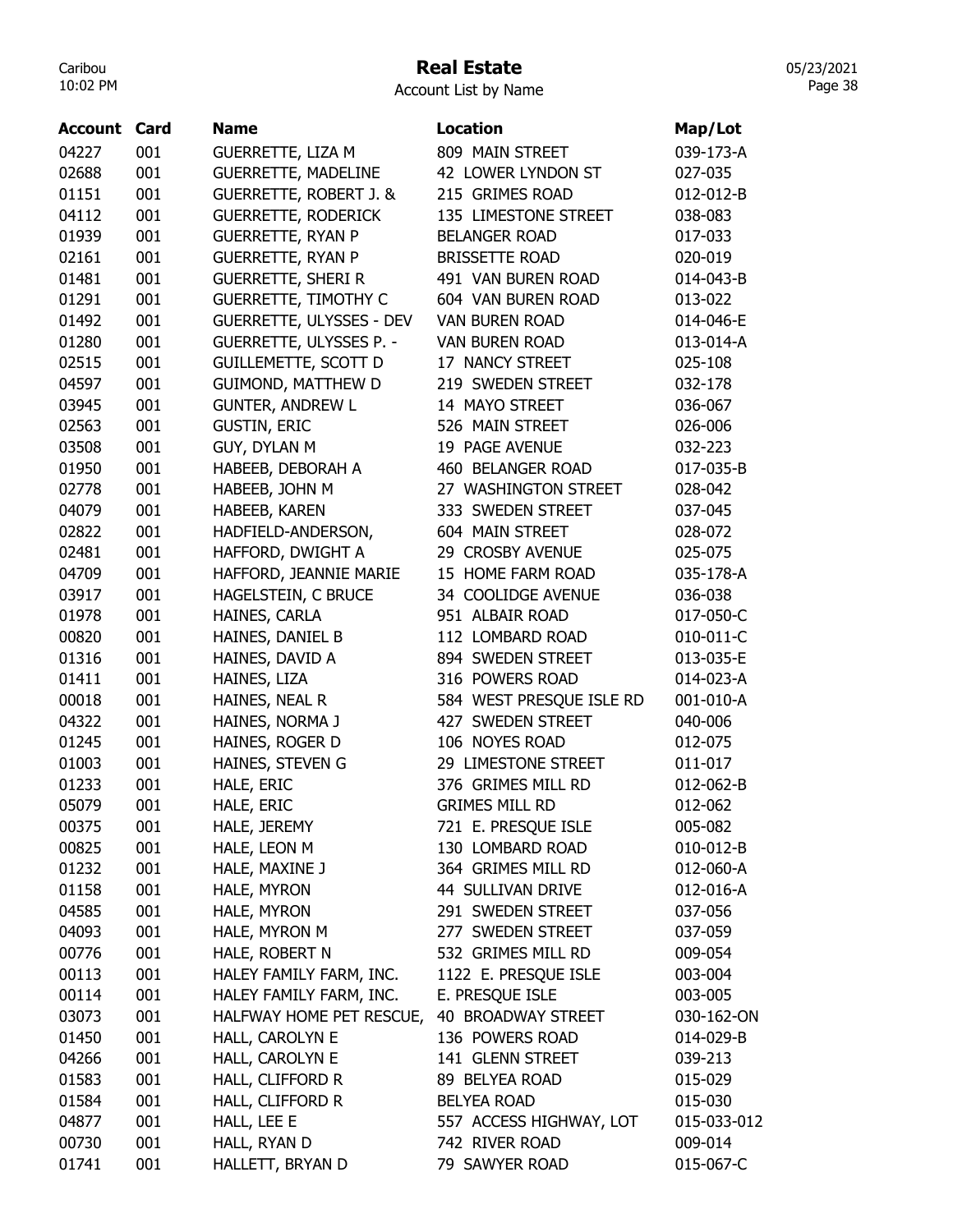## Real Estate

Account List by Name

| Account | Card | <b>Name</b>                  | <b>Location</b>              | Map/Lot   |
|---------|------|------------------------------|------------------------------|-----------|
| 01564   | 001  | HALLETT, DELWOOD D           | 26 BELYEA ROAD               | 015-026-F |
| 04273   | 001  | HALLOWELL, SANDRA L          | 109 GLENN STREET             | 039-223   |
| 00096   | 001  | HAMEL, TERESITIA M           | 1243 PRESQUE ISLE ROAD       | 002-047-C |
| 01156   | 001  | <b>HAMILTON FAMILY TRUST</b> | 149 GRIMES ROAD              | 012-015   |
| 01159   | 001  | <b>HAMILTON FAMILY TRUST</b> | <b>GRIMES ROAD</b>           | 012-016-B |
| 04721   | 001  | HAMILTON, JON D              | 5 GRIMES MILL RD             | 012-034   |
| 04745   | 001  | HAMILTON, LONNIE RAY         | <b>WATSON MEMORIAL DRIVE</b> | 016-019-A |
| 00694   | 001  | HAMLIN, ALTHEA H             | 220 E. PRESQUE ISLE          | 008-064-A |
| 02272   | 001  | HAMLIN, JON M                | <b>ALEXANDER AVE</b>         | 023-011   |
| 02273   | 001  | HAMLIN, JON M                | 12 MORGAN DRIVE              | 023-012   |
| 04655   | 001  | HAMMOND, BRENDAN             | 13 ROBERTS STREET            | 031-263   |
| 04123   | 001  | HAMMONDS, RICHARD            | <b>LIMESTONE STREET</b>      | 038-102   |
| 01208   | 001  | HANES, JAMES T               | 84 GRIMES MILL RD            | 012-041-A |
| 02022   | 001  | HANEY, CHRISTOPHER A         | 9 SAWYER ROAD                | 018-022-C |
| 03438   | 001  | HANEY, CHRISTOPHER A         | 61 WASHBURN STREET           | 032-151   |
| 01346   | 001  | HANEY, DALE D                | 45 OGREN ROAD                | 013-040-H |
| 01194   | 001  | HANEY, DANA D                | 236 NOYES ROAD               | 012-039-C |
| 01195   | 001  | HANEY, DANA D                | <b>NOYES ROAD</b>            | 012-039-D |
| 02026   | 001  | HANEY, JOHNATHAN             | 982 ACCESS HIGHWAY           | 018-023-B |
| 02028   | 001  | HANEY, JOHNATHAN J           | 6 WEST GATE ROAD             | 018-024   |
| 04704   | 001  | HANEY, JOHNATHAN J.          | 976 ACCESS HIGHWAY           | 018-023-C |
| 02194   | 001  | HANEY, KENNETH J             | <b>SAWYER ROAD</b>           | 021-001-B |
| 02667   | 001  | HANEY, MICHAEL R             | 15 LOWER WASHINGTON ST       | 027-005   |
| 02025   | 001  | HANEY, MILO A                | 996 ACCESS HIGHWAY           | 018-023-A |
| 02047   | 001  | HANEY, MILO A. & HANEY,      | 154 WEST GATE ROAD           | 018-030-B |
| 02195   | 001  | HANEY, NATHAN                | 913 MADAWASKA ROAD           | 021-003   |
| 01257   | 001  | HANEY, TROY W                | 236 VAN BUREN ROAD           | 013-001-E |
| 04913   | 001  | HANEY, TROY W                | 82 GLENN STREET              | 035-049-A |
| 01384   | 001  | HANLEY, GREGORY M            | 551 POWERS ROAD              | 014-015-B |
| 03171   | 001  | HANNAFORD BROS. CO., LLC     | 114 HIGH STREET              | 031-116   |
| 03172   | 001  | HANNAFORD BROS. CO., LLC     | 124 HIGH STREET              | 031-117   |
| 04723   | 001  | HANNERS, SHAWN               | 642 MAIN STREET              | 031-206   |
| 03985   | 001  | HANSEN, BRAD L.              | 44 ELIZABETH AVENUE          | 036-096   |
| 03183   | 001  | HANSON, ALLAN W              | 135 HIGH STREET              | 031-127   |
| 02535   | 001  | HANSON, DANA L               | 39 LINCOLN STREET            | 025-131   |
| 02554   | 001  | HANSON, DARLENE ALBERT       | 10 MACARTHUR AVENUE          | 025-152   |
| 03305   | 001  | HANSON, ERIK J               | 90 WASHBURN STREET           | 032-018   |
| 03156   | 001  | HANSON, MICHELLE             | <b>6 CENTER STREET</b>       | 031-099   |
| 02494   | 001  | HANSON, MICHELLE A           | 507 MAIN STREET              | 025-088   |
| 02620   | 001  | HANSON, REGINALD P           | 32 PARIS SNOW DRIVE          | 026-033-C |
| 00456   | 001  | HANSON, STEVEN               | 230 OLD WASHBURN ROAD        | 007-007   |
| 03624   | 001  | HARDISON, DONALD E           | <b>18 HANCOCK STREET</b>     | 034-140   |
| 01149   | 001  | HARDISON, MARTHA G           | 185 GRIMES ROAD              | 012-012   |
| 01152   | 001  | HARDISON, ROGER D            | 189 GRIMES ROAD              | 012-012-C |
| 04068   | 001  | HARDY, RENA                  | 11 PRESTON DRIVE             | 037-038-F |
| 00747   | 001  | HARMON, COLLEEN              | 678 FORT FAIRFIELD RD        | 009-029   |
| 04809   | 001  | HARMON, COLLEEN              | 678 FORT FAIRFIELD RD        | 009-029-B |
| 03821   | 001  | HARMON, EVA AS TRUSTEE       | 29 HARVEST ROAD              | 035-158-F |
| 04903   | 001  | HARMON, EVA AS TRUSTEE       | <b>COUNTRY ROAD</b>          | 035-158-C |
|         |      |                              |                              |           |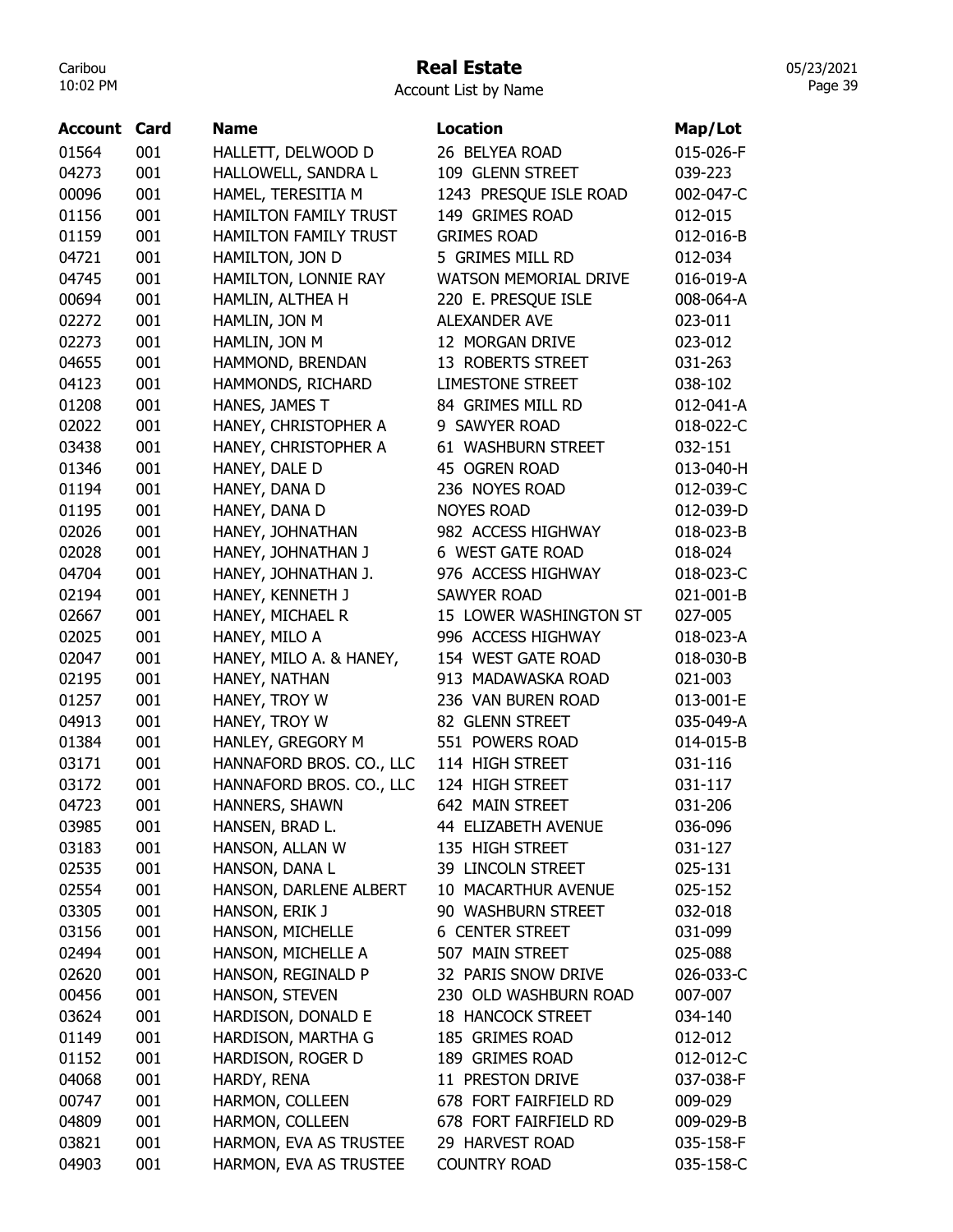# Real Estate

Account List by Name

| Account | Card | <b>Name</b>                                     | <b>Location</b>                     | Map/Lot     |
|---------|------|-------------------------------------------------|-------------------------------------|-------------|
| 00166   | 001  | HARMON, PAUL F                                  | 563 WEST PRESQUE ISLE RD            | 004-004-A   |
| 04183   | 001  | HARMON, THOMAS A                                | 17 ROSE STREET                      | 039-102     |
| 01091   | 001  | HARPER, BRYAN A                                 | 339 RIVER ROAD-LOT#3                | 011-060-003 |
| 01005   | 001  | HARPINE, KYLE DAVID                             | 29-1 LIMESTONE STREET               | 011-020     |
| 03754   | 001  | HARRIGAN, DANIEL P                              | 8 PARK STREET                       | 035-107     |
| 04684   | 001  | HARRINGTON, EUGENE M JR                         | 405 WATSON MEMORIAL DRIVE 016-020-C |             |
| 03844   | 001  | HARRIS, FRANK M JR                              | 20 TOWNVIEW ROAD                    | 035-177-C   |
| 01025   | 001  | HARRIS, JAMES                                   | 63 RICHARDS ROAD                    | 011-036-B   |
| 01027   | 001  | HARRIS, JAMES L.,                               | <b>GRIMES ROAD</b>                  | 011-036-D   |
| 00683   | 001  | HARRIS, MICHAEL D                               | 341 E. PRESQUE ISLE                 | 008-058-B   |
| 03530   | 001  | HARRIS, PAULA S                                 | 37 HILLCREST AVENUE                 | 034-006     |
| 03415   | 001  | HARRIS, WARREN A                                | 11 FOREST AVENUE                    | 032-121     |
| 00358   | 001  | HARRISON, WILLIAM C                             | 659 E. PRESQUE ISLE                 | 005-069     |
| 01575   | 001  | HARTFORD, MICHAEL                               | 29 BELYEA ROAD                      | 015-027-D   |
| 03674   | 001  | HARTFORD, STEPHEN R                             | 1 PILGRIM ROAD                      | 035-025     |
| 01501   | 001  | HARTLEY, ALLYN D                                | 479 POWERS ROAD                     | 014-056     |
| 00975   | 001  | HARTLEY, GARY S                                 | 22 POWERS ROAD                      | 011-007-A   |
| 00408   | 001  | HARTLEY, KENNETH L                              | 133 MAIN SIDING ROAD                | 006-018-J   |
| 02236   | 001  | HARTLEY, TRACY                                  | 1110 VAN BUREN ROAD                 | 022-009     |
| 03762   | 001  | HARVEY, CYNTHIA J                               | 37 PARK STREET                      | 035-115     |
| 03831   | 001  | HATCH, RICHARD C                                | <b>16 DORCAS AVENUE</b>             | 035-167     |
| 03357   | 001  | HATHAWAY, GALEN D                               | 9 SPRING STREET                     | 032-073     |
| 04270   | 001  | HAUGER, MARY                                    | 119 GLENN STREET                    | 039-220     |
| 03908   | 001  | HAYES, CHERI M                                  | 50 PAGE AVENUE                      | 036-029     |
| 02207   | 001  | HAZELL, ANNETTE                                 | 734 MADAWASKA ROAD                  | 021-008-B   |
| 00568   | 001  | HEADSPETH, MELVIN L                             | 389 WASHBURN STREET                 | 007-045-C   |
| 03464   | 001  | HEALD, DAVID E                                  | <b>SWEDEN STREET</b>                | 032-175     |
| 04004   | 001  | HEALD, TROY D                                   | 255 SWEDEN STREET                   | 036-183-A   |
| 03367   | 001  | HEBERT, ALAN J                                  | 28 SPRING STREET                    | 032-083     |
| 00495   | 001  | HEBERT, ATHILL B                                | 34 OLD WASHBURN ROAD                | 007-016-G   |
| 00498   | 001  | HEBERT, ATHILL B                                | YORK STREET                         | 007-016-L   |
| 02757   | 001  | HEBERT, DONALD R                                | 29 VAUGHAN STREET                   | 028-022     |
| 00654   | 001  | HEBERT, JOLA - BLACKSTONE 355 FORT FAIRFIELD RD |                                     | 008-033     |
| 01831   | 001  | HEBERT, JOSEPH LEO                              | 174 OGREN ROAD                      | 016-024-A   |
| 04725   | 001  | HEBERT, LOGAN                                   | 29 OLD WASHBURN ROAD                | 007-013-D   |
| 03091   | 001  | HECKERD, JOSHUA L                               | 58 COLLINS STREET                   | 031-007     |
| 01565   | 001  | <b>HEDSTROM, ALTON S</b>                        | 16 BELYEA ROAD                      | 015-026-G   |
| 01559   | 001  | HEDSTROM, MARVIN A JR                           | 729 ACCESS HIGHWAY                  | 015-026-A   |
| 03798   | 001  | <b>HELSTROM, JAMES R</b>                        | 8 COUNTRY ROAD                      | 035-150     |
| 01659   | 001  | HENDERSON, DARCY                                | 590 ACCESS HIGHWAY                  | 015-036-002 |
| 00607   | 001  | HENDERSON, KAREN A                              | 272 MAIN STREET                     | 008-014-B   |
| 00951   | 001  |                                                 |                                     |             |
|         | 001  | <b>HERBERT, JACK</b>                            | 26 OTTER STREET                     | 011-004-M   |
| 04368   |      | <b>HERBERT, JACK S</b>                          | 73 SOLMAN STREET                    | 041-017     |
| 02438   | 001  | HERBERT, WWES N                                 | 3 CORBIN STREET                     | 025-025     |
| 02096   | 001  | HERNANDEZ, SANDRA M                             | <b>EMOND ROAD</b>                   | 019-009-G   |
| 00010   | 001  | HERON, JEFFREY C                                | 701 WEST PRESQUE ISLE RD            | 001-006-A   |
| 04351   | 001  | HERRON, KRISTI J                                | 380 SWEDEN STREET                   | 040-038     |
| 00201   | 001  | HERSEY, DANA S                                  | 248 WEST PRESQUE ISLE RD            | 004-024-B   |
| 02898   | 001  | HERSEY, KIRK M                                  | 24 SINCOCK STREET                   | 028-140     |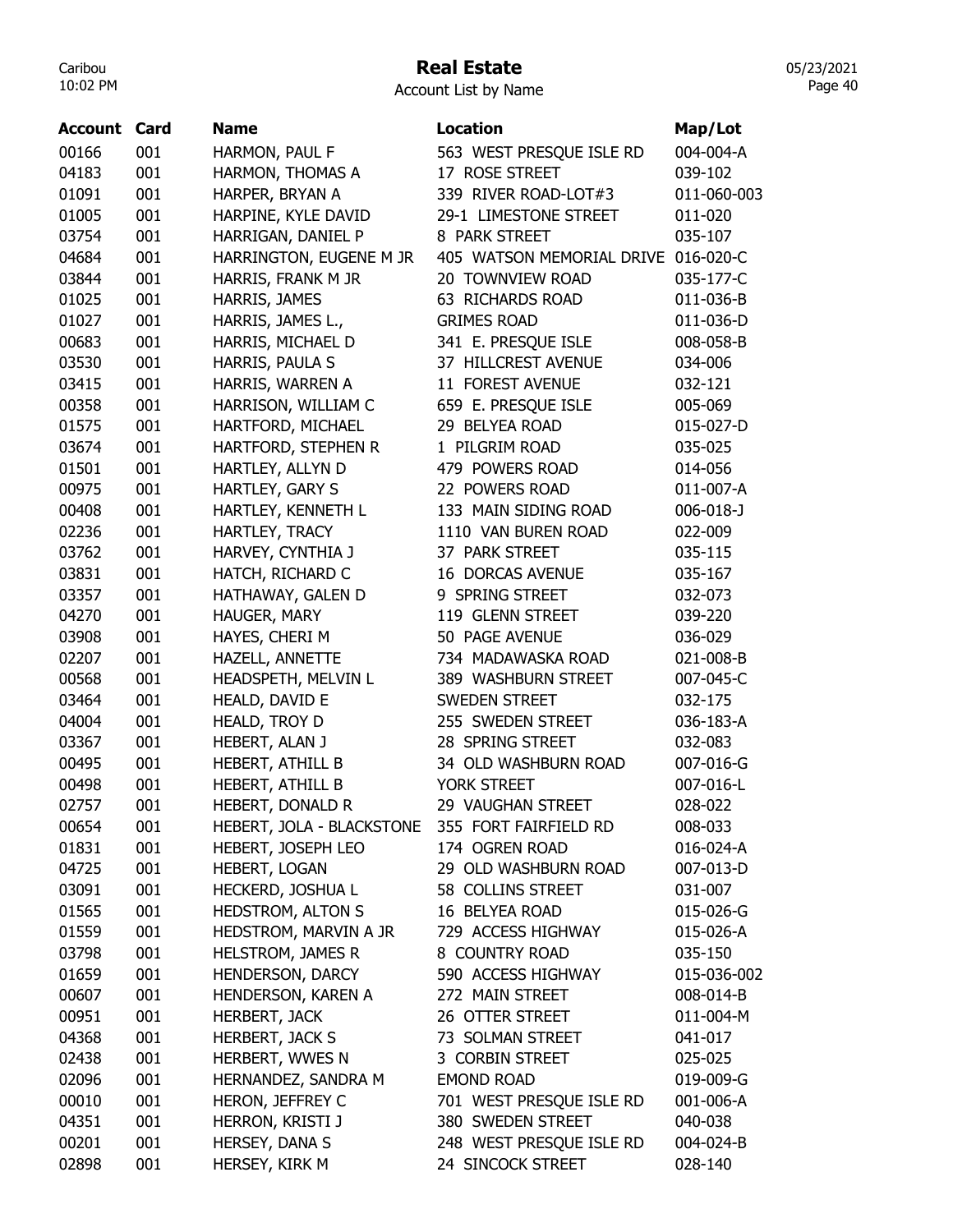# Real Estate

|  | <b>Account List by Name</b> |  |  |  |
|--|-----------------------------|--|--|--|
|--|-----------------------------|--|--|--|

|         | Card | <b>Name</b>                            | <b>Location</b>           |                 |
|---------|------|----------------------------------------|---------------------------|-----------------|
| Account |      |                                        |                           | Map/Lot         |
| 04834   | 001  | HERSEY, MARCY R                        | WEST PRESQUE ISLE RD      | 004-024-G       |
| 02484   | 001  | HERSEY, MICHAEL K                      | 19 LAFAYETTE ST           | 025-078         |
| 00426   | 001  | HERSEY, NATHAN                         | 924 GRIMES ROAD           | 006-031-A       |
| 00429   | 001  | HERSEY, NATHAN                         | <b>GRIMES ROAD</b>        | 006-031-D       |
| 00389   | 001  | HERSEY, WILLIAM K                      | 292 HARDISON ROAD         | 006-005         |
| 02193   | 001  | HERSEY, WILLIAM K                      | <b>SAWYER ROAD</b>        | 021-001-A       |
| 00746   | 001  | HEWITT, ALBERT A                       | 664 FORT FAIRFIELD ROAD   | 009-028-A       |
| 00060   | 001  | HEWITT, FLINT A                        | 82 MAYSVILLE SIDING ROAD  | 002-019-D       |
| 00280   | 001  | HEWITT, FLOYD E. - LIFE                | 33 DOW SIDING ROAD        | 005-011-B       |
| 02300   | 001  | HEWITT, GORDON                         | 13 OAK AVENUE             | 023-039         |
| 00835   | 001  | HEWITT, JOSEPH A                       | 212 LOMBARD ROAD          | 010-015-D       |
| 00578   | 001  | HEWITT, KATELYN E                      | 10 MITCHELL ROAD          | 007-047         |
| 00745   | 001  | HEWITT, LUELLA M                       | 652 FORT FAIRFIELD RD     | 009-028         |
| 02659   | 001  | HEWITT, MARILYN P                      | 3 MARSHALL AVENUE         | 026-077         |
| 01134   | 001  | HEWITT, TRAVIS L                       | 545 RIVER ROAD            | 012-001-A       |
| 00658   | 001  | HEWS, TYLER R                          | 309 FORT FAIRFIELD RD     | 008-033-C       |
| 02712   | 001  | HICKEY, DEBORAH L                      | 10 PATTEN STREET          | 027-072         |
| 01743   | 001  | HICKOX, DAHNA                          | 73 SAWYER ROAD            | 015-067-D       |
| 00055   | 001  | HICKOX, TERRELL L JR                   | 168 MAYSVILLE SIDING ROAD | 002-017         |
| 00648   | 001  | <b>HIGH MEADOW REALTY</b>              | FORT FAIRFIELD ROAD       | 008-032-B       |
| 00649   | 001  | <b>HIGH MEADOW REALTY</b>              | FORT FAIRFIELD ROAD       | 008-032-C       |
| 00650   | 001  | <b>HIGH MEADOW REALTY</b>              | FORT FAIRFIELD ROAD       | 008-032-D       |
| 04961   | 001  | <b>HIGH MEADOW REALTY</b>              | <b>VIEW STREET</b>        | 029-061-A       |
| 04962   | 001  | <b>HIGH MEADOW REALTY</b>              | <b>VIEW STREET</b>        | 029-061-B       |
| 04963   | 001  | <b>HIGH MEADOW REALTY</b>              | <b>VIEW STREET</b>        | 029-061-C       |
| 04964   | 001  | <b>HIGH MEADOW REALTY</b>              | <b>VIEW STREET</b>        | 029-061-D       |
| 04965   | 001  | <b>HIGH MEADOW REALTY</b>              | <b>VIEW STREET</b>        | 029-061-E       |
| 04966   | 001  | <b>HIGH MEADOW REALTY</b>              | <b>VIEW STREET</b>        | 029-061-F       |
| 04967   | 001  | <b>HIGH MEADOW REALTY</b>              | <b>HUSTON STREET</b>      | 029-061-G       |
| 04968   | 001  | HIGH MEADOW REALTY                     | <b>HUSTON STREET</b>      | 029-061-H       |
| 02406   | 001  | HIGHWAY TIRE, INC.                     | 470 MAIN STREET           | 024-066         |
| 04640   | 001  | HILL, SHANE A                          | 11 HOME FARM ROAD         | 035-178-B       |
| 03970   | 001  | HISE, DOUGLAS                          | 5 CLOVER STREET           | 036-092         |
| 00400   | 001  | HITCHCOCK, DALE E                      | 1089 FORT FAIRFIELD RD    | 006-015         |
|         | 001  |                                        | 164 CAMPGROUND HILL ROAD  | 003-009-A       |
| 04718   |      | HITCHCOCK, DARRYL<br>HITCHCOCK, ERIC R | <b>GREEN RIDGE RD</b>     |                 |
| 00136   | 001  |                                        | 424 GREEN RIDGE RD        | 003-015-A       |
| 00138   | 001  | <b>HITCHCOCK, ERIC R</b>               |                           | 003-016         |
| 02830   | 001  | HITCHCOCK, KIMBERLY                    | 10 HAINES STREET          | 028-080         |
| 00736   | 001  | HITCHINGS, CLAUDIA D                   | 586 FORT FAIRFIELD RD     | 009-019         |
| 00242   | 001  | HKS PARTNERSHIP                        | 244-2 CARIBOU LAKE RD     | $004 - 036 - J$ |
| 00243   | 001  | <b>HKS PARTNERSHIP</b>                 | <b>CARIBOU LAKE RD</b>    | 004-036-K       |
| 00244   | 001  | HKS PARTNERSHIP                        | <b>CARIBOU LAKE RD</b>    | 004-036-L       |
| 00255   | 001  | HKS PARTNERSHIP                        | R/W CARIBOU LAKE RD       | 004-037-K       |
| 04945   | 001  | HKS PARTNERSHIP                        | R/W CARIBOU LAKE RD       | 004-037-L       |
| 01698   | 001  | HOAGLAND, JOHN C                       | 498 ACCESS HIGHWAY        | 015-046-E       |
| 03069   | 001  | HOBBS, CHRISTEN TRUSTEE                | <b>18 PLEASANT STREET</b> | 030-148         |
| 04659   | 001  | HOBBS, DALE JR                         | <b>ACCESS HIGHWAY</b>     | $011 - 015 - J$ |
| 03676   | 001  | HODDE, JAMES K                         | <b>6 CAROLINE AVENUE</b>  | 035-027         |
| 02617   | 001  | HODGSON, HEATHER L                     | 22 PARIS SNOW DRIVE       | 026-033         |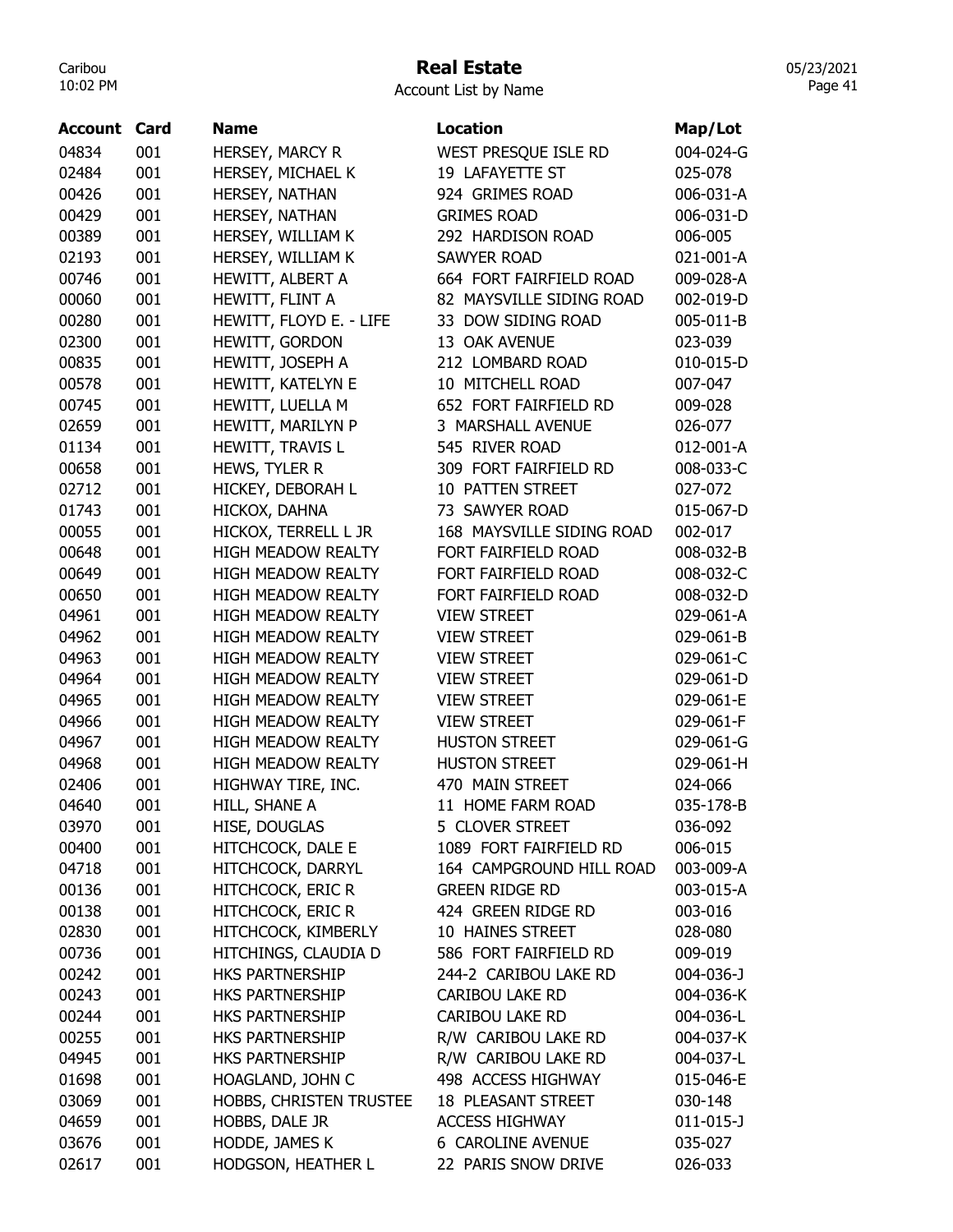# Real Estate

Account List by Name

| <b>Account Card</b> |     | <b>Name</b>               | <b>Location</b>          | Map/Lot        |
|---------------------|-----|---------------------------|--------------------------|----------------|
| 03574               | 001 | HODSDON, KEVIN R          | 4 SPERRY DRIVE           | 034-077        |
| 00720               | 001 | HODSDON, LORI             | 538 FORT FAIRFIELD RD    | 009-006-B      |
| 03520               | 001 | HODSDON, LORI             | 166 LIMESTONE STREET     | 033-008        |
| 05040               | 001 | HODSDON, LORI L           | FORT FAIRFIELD ROAD      | 009-006-D      |
| 04496               | 001 | HOEKSMA, JEFFREY D        | 76 SOLAR DRIVE           | 036A-045       |
| 02951               | 001 | HOLABIRD, BRADLEY A       | 33 BRADLEY STREET        | 029-042        |
| 03703               | 001 | HOLABIRD, DAVID A         | 12 ELMWOOD AVENUE        | 035-055        |
| 00697               | 001 | HOLABIRD, MATHEW          | 243 E. PRESQUE ISLE      | 008-065-A      |
| 03889               | 001 | HOLABIRD, MATHEW D.       | 10 ELIZABETH AVENUE      | 036-010        |
| 00188               | 001 | HOLDSWORTH, BETTY         | 255 BUCK ROAD            | 004-015-001-ON |
| 00177               | 001 | HOLDSWORTH, BRANDEN S.    | 254 BUCK ROAD            | 004-011        |
| 00163               | 001 | HOLDSWORTH, GHENT II      | 516 WEST PRESQUE ISLE RD | 004-003        |
| 00170               | 001 | HOLDSWORTH, GHENT II      | 522 WEST PRESQUE ISLE RD | 004-006-A      |
| 00187               | 001 | HOLDSWORTH, GHENT II      | <b>BUCK ROAD</b>         | 004-015        |
| 00351               | 001 | HOLMAN, LORI JEAN WARK    | 51 HARDISON ROAD         | 005-065        |
| 01786               | 001 | HOLMES, DONALD K          | 974 VAN BUREN ROAD       | 016-007-B      |
| 03388               | 001 | HOLMES, ERICA L           | 7 VINCENT WAY            | 032-107        |
| 03502               | 001 | HOLMES, JAMES P           | 12 PAGE AVENUE           | 032-216        |
| 03503               | 001 | HOLMES, JAMES P           | 14 PAGE AVENUE           | 032-217        |
| 01326               | 001 | HOLMES, JERRY             | 790 SWEDEN STREET        | 013-035-V      |
| 03279               | 001 | HOLMES, KEVIN L           | 11 ROBERTS STREET        | 031-264        |
| 03280               | 001 | HOLMES, KEVIN L           | 7 ROBERTS STREET         | 031-265        |
| 01841               | 001 | HOLMES, LORETTA M         | 76 OGREN ROAD            | 016-027-F      |
| 04259               | 001 | HOLMQUIST, JOHN W         | 18 PILGRIM ROAD          | 039-206        |
| 01112               | 001 | HOLMQUIST, MICHAEL J      | 487 RIVER ROAD           | 011-071        |
| 01071               | 001 | HOOEY, RAYMOND            | 91 RIVER ROAD            | 011-047        |
| 02976               | 001 | HOOEY, RAYMOND R. JR      | 54 RIVER ROAD            | 030-012        |
| 00305               | 001 | HOPKINS, STEPHEN S        | 988 PRESQUE ISLE ROAD    | 005-028-A      |
| 04588               | 001 | HORNICK, MICHAEL          | 188 WEST GATE ROAD       | 018-031-002    |
| 01936               | 001 | HOTELLING, JOHN H III     | 845 VAN BUREN ROAD       | 017-032-A      |
| 04282               | 001 | HOULTON FARMS DAIRY, INC. | 98 BENNETT DRIVE         | 039-232        |
| 04656               | 001 | HOWE, SHAWN               | 272 SWEDEN STREET        | 037-002        |
| 04719               | 001 | HOWELL, TINA M            | 26 WASHINGTON STREET     | 028-036        |
| 02889               | 001 | HSBC BANK USA NA AS       | 11 YORK STREET           | 028-133        |
| 02409               | 001 | HTP INVESTMENTS, INC.     | 480 MAIN STREET          | 024-067-A      |
| 01056               | 001 | HUCK, EMIL J., IV         | 125 BAIRD ROAD           | 011-041        |
| 01113               | 001 | HUCKINS, LAWRENCE R III   | 467 RIVER ROAD           | 011-071-A      |
| 00842               | 001 | HUCKINS, MADELINE         | 305 WOODLAND ROAD        | 010-020        |
| 01039               | 001 | HUNT, BARBARA A           | <b>LIMESTONE STREET</b>  | 011-037-L      |
| 03086               | 001 | HUNT, BARBARA A           | 105 SWEDEN STREET        | 031-002        |
| 02765               | 001 | HUNT, JAMES               | 3 VAUGHAN STREET         | 028-030        |
| 02745               | 001 | HUNT, JAMES T             | 4 VAUGHAN STREET         | 028-011        |
| 03990               | 001 | HUNTER, E ALLEN           | 15 MAYO STREET           | 036-100        |
| 03987               | 001 | HUNTER, JANE L            | <b>MAYO STREET</b>       | 036-097        |
| 04238               | 001 | HUNTER, MATTHEW           | 44 WESTWIND DRIVE        | 039-184        |
| 04086               | 001 | HUNTER, MATTHEW A         | 303 SWEDEN STREET        | 037-052        |
| 00212               | 001 | HUNTER, SCOTT G           | 240 WEST PRESQUE ISLE RD | 004-026        |
| 01508               | 001 | HUNTINGTON, DONNA         | 236 BOWLES ROAD          | 015-003        |
| 03822               | 001 | HURLEY, DONNA R. &        | 23 HARVEST ROAD          | 035-159        |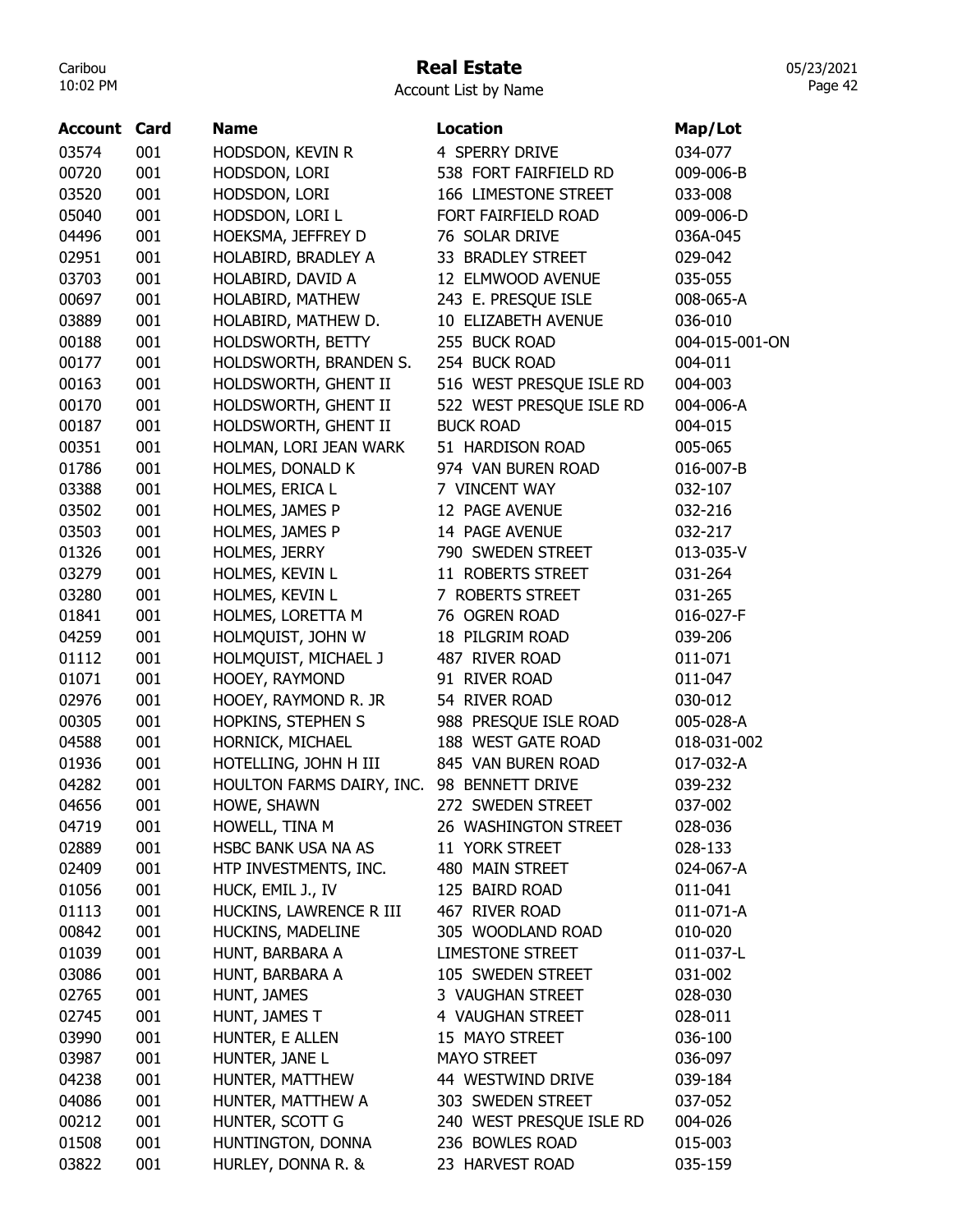# Real Estate

| <b>Account List by Name</b> |  |  |  |
|-----------------------------|--|--|--|
|-----------------------------|--|--|--|

| <b>Account Card</b> |     | <b>Name</b>                   | <b>Location</b>          | Map/Lot            |
|---------------------|-----|-------------------------------|--------------------------|--------------------|
| 05131               | 001 | HUSTON, ADAM                  | PIONEER AVENUE           | 036-062-A          |
| 03941               | 001 | HUSTON, ADAM M                | 58 PIONEER AVENUE        | 036-063            |
| 02005               | 001 | HUSTON, JAMIE A               | 446 MADAWASKA ROAD       | 018-015-B          |
| 00272               | 001 | HUSTON, KELLEY                | 8 MAIN STREET            | 005-009            |
| 00275               | 001 | HUSTON, KELLY AND             | 875 PRESQUE ISLE ROAD    | 005-010-B          |
| 01092               | 001 | HUSTON, MARK                  | 339 RIVER ROAD-LOT#4     | 011-060-004        |
| 03585               | 001 | HUSTON, ROBERT P              | 11 SOUTH PARK STREET     | 034-086            |
| 03295               | 001 | HUSTON, STANLEY R             | 60 WASHBURN STREET       | 032-006            |
| 00799               | 001 | <b>INLAND FISHERIES AND</b>   | <b>GRIMES ROAD</b>       | 009-081            |
| 03783               | 001 | <b>INSIGNARES, JORGE R</b>    | 26 HAMMOND STREET        | 035-136            |
| 00307               | 001 | <b>IRELAND, CLIFTON P</b>     | 998 PRESQUE ISLE ROAD    | 005-028-C          |
| 03589               | 001 | IRELAND, DAVID E              | 25 BENNETT DRIVE         | 034-090            |
| 03827               | 001 |                               | 8 HARVEST ROAD           |                    |
| 03032               | 001 | <b>IRELAND, KEITH E</b>       |                          | 035-163<br>030-100 |
|                     |     | IRON CLAD PROPERTIES, LLC     | 23 PLEASANT STREET       |                    |
| 03044               | 001 | IRON CLAD PROPERTIES, LLC     | 169 HIGH STREET          | 030-112            |
| 03046               | 001 | IRON CLAD PROPERTIES, LLC     | 147 HIGH STREET          | 030-114            |
| 03070               | 001 | IRON CLAD PROPERTIES, LLC     | 24 PLEASANT STREET       | 030-149            |
| 04539               | 001 | IRON CLAD PROPERTIES, LLC     | 730 MAIN STREET          | 035-142            |
| 04540               | 001 | IRON CLAD PROPERTIES, LLC     | 728 MAIN STREET          | 035-141            |
| 00273               | 001 | <b>IRVING FARMS</b>           | PRESQUE ISLE ROAD        | 005-010            |
| 04517               | 001 | <b>IRVING FARMS MARKETING</b> | 987 PRESQUE ISLE ROAD    | 005-032-C          |
| 00026               | 001 | IRVING FARMS, INC.            | <b>BAILEY ROAD</b>       | 001-014-A          |
| 00036               | 001 | IRVING FARMS, INC.            | <b>VANCE ROAD</b>        | 001-020            |
| 00042               | 001 | IRVING FARMS, INC.            | 175 VANCE ROAD           | 001-023            |
| 00165               | 001 | IRVING FARMS, INC.            | WEST PRESQUE ISLE RD     | 004-003-B          |
| 00178               | 001 | IRVING FARMS, INC.            | <b>BUCK ROAD</b>         | 004-011-A          |
| 00184               | 001 | IRVING FARMS, INC.            | <b>BUCK ROAD</b>         | 004-013            |
| 00186               | 001 | IRVING FARMS, INC.            | <b>BUCK ROAD</b>         | 004-014            |
| 00189               | 001 | IRVING FARMS, INC.            | <b>CARIBOU LAKE RD</b>   | 004-016            |
| 00210               | 001 | <b>IRVING FARMS, INC.</b>     | WEST PRESQUE ISLE RD     | 004-025-H          |
| 00222               | 001 | IRVING FARMS, INC.            | OLD WASHBURN ROAD        | 004-031            |
| 00225               | 001 | <b>IRVING FARMS, INC.</b>     | WEST PRESQUE ISLE RD     | 004-032-A          |
| 00230               | 001 | IRVING FARMS, INC.            | 207 CARIBOU LAKE RD      | 004-034            |
| 00252               | 001 | IRVING FARMS, INC.            | CARIBOU LAKE RD          | 004-037-G          |
| 00277               | 001 | IRVING FARMS, INC.            | 17 BUCK ROAD             | 005-010-D          |
| 00313               | 001 | IRVING FARMS, INC.            | 997 PRESQUE ISLE ROAD    | 005-032            |
| 00461               | 001 | IRVING FARMS, INC.            | OLD WASHBURN ROAD        | 007-010            |
| 00504               | 001 | IRVING FARMS, INC.            | 381 YORK STREET          | 007-018-C          |
| 00586               | 001 | IRVING FARMS, INC.            | 390 YORK STREET          | 007-054-A          |
| 05073               | 001 | IRVING FARMS, INC.            | OLD WASHBURN ROAD        | 004-032-C          |
| 05113               | 001 | IRVING FARMS, INC.            | WEST PRESQUE ISLE RD     | 004-005            |
| 05114               | 001 | IRVING FARMS, INC.            | 33 A CARIBOU LAKE ROAD   | 004-017            |
| 00300               | 001 | IRVING, JEFFREY R             | PRESQUE ISLE ROAD        | 005-024            |
| 04433               | 001 | IRVING, JEFFREY R             | 50 MEADOWBROOK DR        | 010A-007           |
| 02645               | 001 | IRVING, KENNETH V             | 25 PARIS SNOW DRIVE      | 026-054            |
| 00191               | 001 | IRVING, ROBERT M              | 33 CARIBOU LAKE ROAD     | 004-017-C          |
| 05017               | 001 | IRVING, ROBERT M              | OFF WEST PRESQUE ISLE RD | 007-006-H          |
| 00480               | 001 | IRVING, SCOTT K               | OLD WASHBURN ROAD        | 007-015            |
| 02618               | 001 | IRVING, STEVEN R              | 24 PARIS SNOW DRIVE      | 026-033-A          |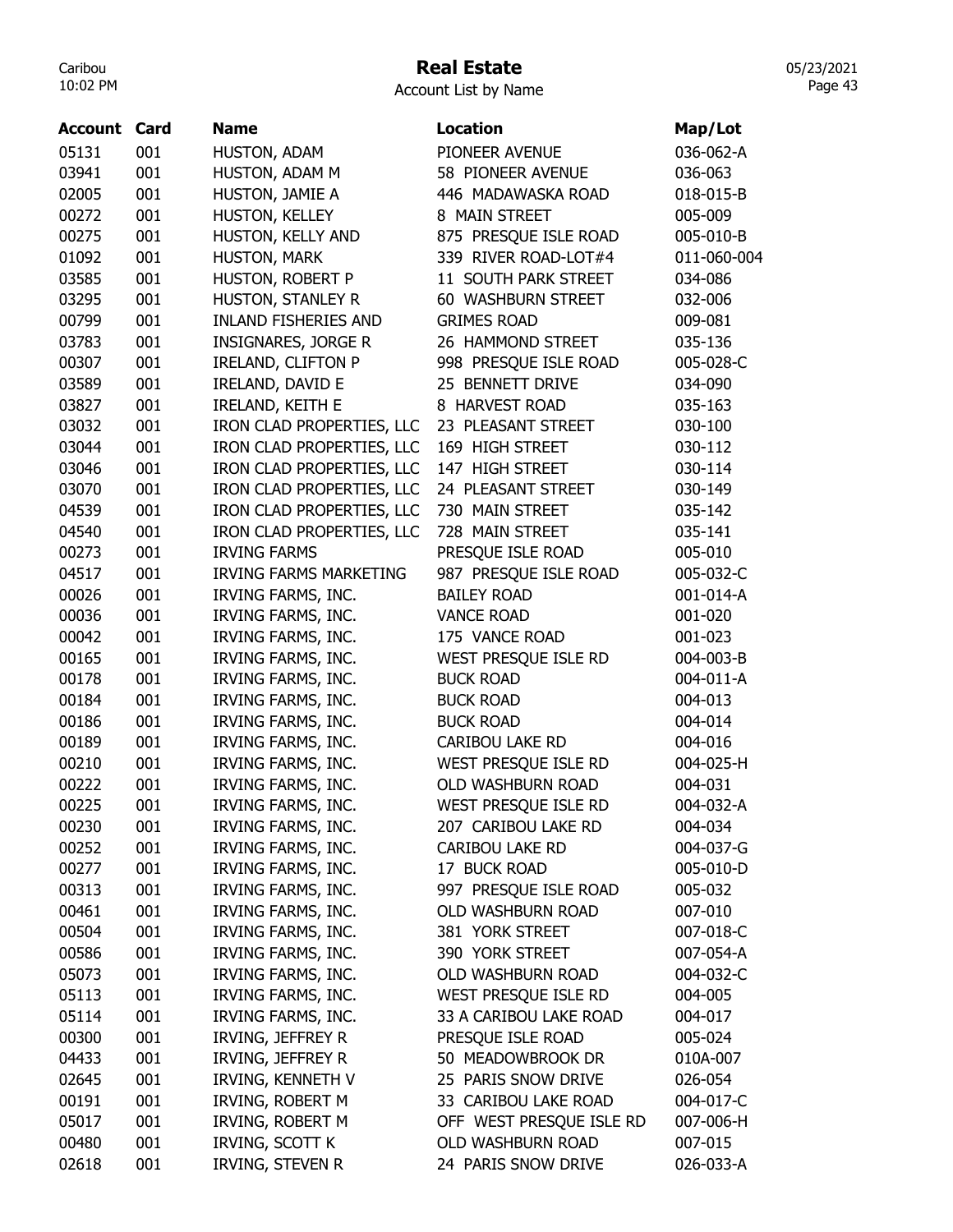#### Real Estate

Account List by Name

| <b>Account Card</b> |     | <b>Name</b>                | <b>Location</b>          | Map/Lot        |
|---------------------|-----|----------------------------|--------------------------|----------------|
| 01689               | 001 | <b>J &amp; A, LLC</b>      | 539 ACCESS HIGHWAY       | 015-041        |
| 01690               | 001 | <b>J &amp; A, LLC</b>      | 11 NOYES ROAD            | 015-042        |
| 03272               | 001 | J & S CONSTRUCTION, LLC    | 8 GROVE STREET           | 031-257-A      |
| 03348               | 001 | J.F. LIQUIDATING           | 234 SWEDEN STREET        | 032-064        |
| 01104               | 001 | JACKSON, CARLTON E., SR.   | 365 RIVER ROAD           | 011-062-A      |
| 01120               | 001 | JACKSON, CRAIG P           | 499 RIVER ROAD           | 011-071-H      |
| 03090               | 001 | <b>JACKSON, HAMPTON R</b>  | 52 COLLINS STREET        | 031-006        |
| 00575               | 001 | <b>JACKSON, HELSTON</b>    | 379 WASHBURN STREET      | 007-045-P      |
| 03564               | 001 | JACKSON, KATHERINE M       | 32 HILLCREST AVENUE      | 034-067        |
| 01201               | 001 | JACKSON, SCOTT W           | 170 NOYES ROAD           | 012-039-L      |
| 00254               | 001 | <b>JACKSON, THURSTON</b>   | 260 CARIBOU LAKE RD      | 004-037-J      |
| 03378               | 001 | JACKSON, ZACHARY           | 47 DAHLGREN STREET       | 032-094        |
| 01776               | 001 | JACOB, JEFFREY JAMES       | 827 ACCESS HIGHWAY       | 015-089        |
| 04710               | 001 | JACOBS, JOYCE YVONNE       | <b>BELANGER ROAD</b>     | 017-051-D      |
| 01216               | 001 | JACQUELINE G. BECK LIVING  | 194 GRIMES MILL RD       | 012-049-A      |
| 04503               | 001 | JADA, LLC                  | <b>BUCK ROAD</b>         | 004-012        |
| 04801               | 001 | JAGNECKI, JASON            | 590 ACCESS HIGHWAY       | 015-036-036    |
| 03756               | 001 | JALBERT, JAMES D           | 16 GLENN STREET          | 035-109        |
| 04707               | 001 | JALBERT, VERNON G          | 20 GLENDALE ROAD         | 039-302        |
| 04712               | 001 | JAMES, MITCHELL W          | 237 GRIMES ROAD          | 012-010-A      |
| 00062               | 001 | JAMIESON, PAULA T          | 46 MAYSVILLE SIDING ROAD | 002-022        |
| 02283               | 001 | JANDREAU FAMILY TRUST      | 461 MAIN STREET          | 023-022        |
| 05010               | 001 | JANDREAU, ADAM             | OLD WASHBURN ROAD        | 007-013-K      |
| 05051               | 001 | JANDREAU, ADAM P           | OLD WASHBURN ROAD        | 007-013-L      |
| 00476               | 001 | JANDREAU, ADAM PAUL        | 57 OLD WASHBURN ROAD     | 007-013-G      |
| 04623               | 001 | JANDREAU, DANIEL           | 82 SOLAR DRIVE           | 036A-046       |
| 03321               | 001 | JANDREAU, DAVE             | 102 WASHBURN STREET      | 032-038        |
| 04706               | 001 | JANDREAU, DAVE             | 215 POWERS RD.LOT#15     | 014-025-015-ON |
| 01147               | 001 | JANDREAU, DONALD R         | 231 GRIMES ROAD          | 012-010-B      |
| 02349               | 001 | JANDREAU, ERIK J           | 49 RUSS STREET           | 024-024-F      |
| 03475               | 001 | JANDREAU, JIMMY A          | 10 COOLIDGE AVENUE       | 032-186        |
| 04030               | 001 | JANDREAU, JOAN M. - DEV    | 282 SWEDEN STREET        | 037-005        |
| 01430               | 001 | JANDREAU, JOSHUA &         | 215 POWERS RD.LOT#37     | 014-025-037-ON |
| 03518               | 001 | JANDREAU, KEVIN A          | 169 LIMESTONE STREET     | 033-006        |
| 01420               | 001 | JANDREAU, LAWRENCE         | 215 POWERS RD.LOT#11     | 014-025-011-ON |
| 01423               | 001 | JANDREAU, LAWRENCE         | 215 POWERS RD.LOT#22     | 014-025-022-ON |
| 01431               | 001 | JANDREAU, LAWRENCE         | 215 POWERS RD.LOT#38     | 014-025-038-ON |
| 01435               | 001 | JANDREAU, LAWRENCE         | POWERS ROAD              | 014-027        |
| 04856               | 001 | JANDREAU, LAWRENCE         | 215 POWERS RD.LOT#47     | 014-025-047-ON |
| 01416               | 001 | JANDREAU, LAWRENCE &       | 225 POWERS ROAD          | 014-025        |
| 01417               | 001 | JANDREAU, ROBERT           | 215 POWERS RD.LOT#2      | 014-025-002-ON |
| 01427               | 001 | JANDREAU, ROBERT           | 215 POWERS RD.LOT#31     | 014-025-031-ON |
| 01409               | 001 | JANDREAU, ROBERT L         | 374 POWERS ROAD          | 014-022        |
| 04152               | 001 | JANDREAU, TERRY L          | 29 CHARLES STREET        | 039-037        |
| 05147               | 001 | JANDREAU-POTTER, LYNN M    | 82 GLENN STREET, CONDO 5 | 035-049-A-005  |
| 02029               | 001 | JANITZ, WALTRAUD I. - DEV. | 24 WEST GATE ROAD        | 018-024-A      |
| 00939               | 001 | JAROSZ, DANIEL S           | ALDRICH DRIVE            | 011-004        |
| 03640               | 001 | JAROSZ, DANIEL S           | 241 LIMESTONE STREET     | 034-177        |
| 03028               | 001 | JARVIS, JACQUELINE         | 20 FENDERSON STREET      | 030-096        |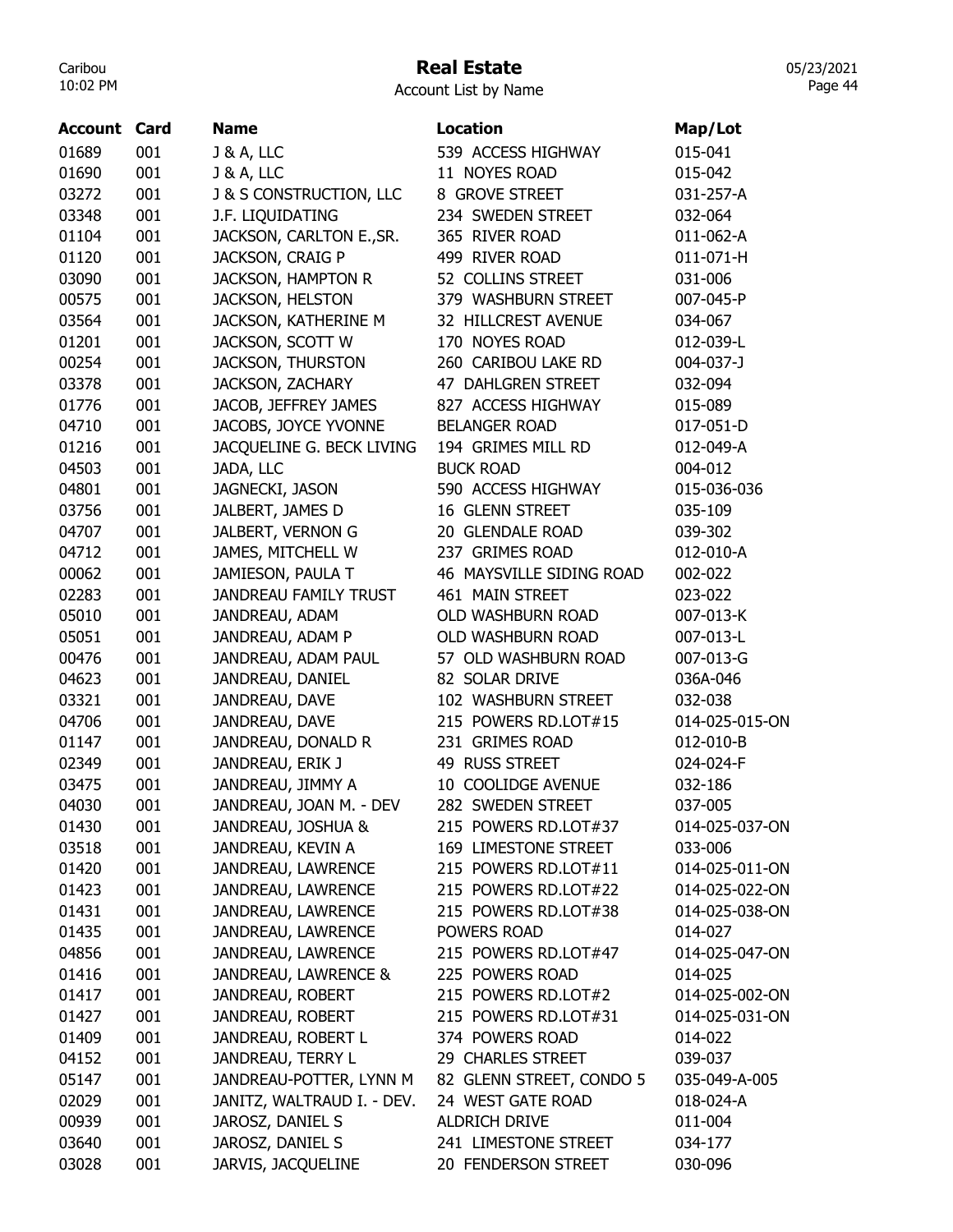## Real Estate

Account List by Name

| <b>Account Card</b> |            | <b>Name</b>                             | <b>Location</b>                          | Map/Lot                  |
|---------------------|------------|-----------------------------------------|------------------------------------------|--------------------------|
| 04332               | 001        | <b>JCK IRREVOCABLE TRUST</b>            | 379 SWEDEN STREET                        | 040-017                  |
| 03180               | 001        | <b>JEAN, ANTHONY N</b>                  | 6 SMITH STREET                           | 031-124                  |
| 01539               | 001        | JENKINS, CHARLES L                      | 79 MADAWASKA ROAD                        | 015-018-A                |
| 02650               | 001        | JEPSON, ARIK K                          | 41 PARIS SNOW DRIVE                      | 026-059                  |
| 01240               | 001        | JEWELL, ROGER E                         | 48 GRIMES MILL RD                        | 012-070                  |
| 04102               | 001        | JLD PROPERTIES, LLC                     | 149 BENNETT DRIVE                        | 038-014-A                |
| 02507               | 001        | JOHANSEN, CHERYL A                      | 34 KATAHDIN AVENUE                       | 025-101                  |
| 05045               | 001        | JOHNDRO, JACQUELINE                     | 590 ACCESS HIGHWAY                       | 015-036-049              |
| 01553               | 001        | JOHNDRO, JERRY - LIFE                   | 706 ACCESS HIGHWAY                       | 015-025-G                |
| 02782               | 001        | JOHNDRO, JOEL R                         | 15 WASHINGTON STREET                     | 028-046                  |
| 02219               | 001        | JOHNDRO, STEPHEN R                      | 718 MADAWASKA ROAD                       | 021-013-A                |
| 04711               | 001        | JOHNDRO, TERRY A                        | 101 NOYES ROAD                           | 012-072                  |
| 03628               | 001        | JOHNS, KAREN                            | <b>BELMONT STREET</b>                    | 034-158                  |
| 03638               | 001        | JOHNS, KAREN                            | 14 SOUTH PARK STREET                     | 034-169                  |
| 04142               | 001        | JOHNSON, BECKY R.                       | 42 ROSE STREET                           | 039-025                  |
| 03133               | 001        | JOHNSON, CHRISTIAN                      | <b>40 SWEDEN STREET</b>                  | 031-063                  |
| 03234               | 001        | JOHNSON, CHRISTIAN JD                   | 10 JEFFERSON STREET                      | 031-194                  |
| 04010               | 001        | JOHNSON, GAIL M                         | 7 LYNN DRIVE                             | 036-190                  |
| 01850               | 001        | JOHNSTON, BETTY J                       | 656 VAN BUREN ROAD                       | 016-031                  |
| 03038               | 001        | JOHNSTON, CYNTHIA A                     | 12 SMITH STREET                          | 030-106                  |
| 04026               | 001        | JOHNSTON, CYNTHIA A                     | 264 SWEDEN STREET                        | 037-001-A                |
| 02308               | 001        | JOHNSTON, DANA L                        | 435 MAIN STREET                          | 023-047                  |
| 03301               | 001        | JOHNSTON, GARTH & DEBBIE                | 74 WASHBURN STREET                       | 032-012                  |
| 01530               | 001        | JOHNSTON, JARED                         | 199 MADAWASKA ROAD                       | 015-013-A                |
| 00721               | 001        | JOHNSTON, JOHN                          | 719 RIVER ROAD                           | 009-006-C                |
| 05105               | 001        | JOHNSTON, JOHN A                        | 719 RIVER ROAD                           | 009-006-E                |
| 04820               | 001        | JOHNSTON, LAWRENCE R                    | <b>WASHBURN STREET</b>                   | 007-058-D                |
| 03587               | 001        | JOHNSTON, NANCY                         | 5 SOUTH PARK STREET                      | 034-088                  |
| 02589               | 001        | JOHNSTON, PRESTON A                     | 25 NEWTON AVENUE                         | 026-024                  |
| 01465               | 001        | JOHNSTON, RAFE E                        | 351 VAN BUREN ROAD                       | 014-034-H                |
| 02048               | 001        | JOLLY, HENRY C                          | 182 WEST GATE ROAD                       | 018-030-C                |
| 02426               | 001        | JONES (BRUSO), LISA C                   | 24 HARDISON AVENUE                       | 025-009                  |
| 03718               | 001        | JONES, CALE A                           | 9 TEAGUE STREET                          | 035-070                  |
| 03683               | 001        | JONES, DANA G                           | 11 ELMWOOD AVENUE                        | 035-034                  |
| 01213               | 001        | JONES, ELMER E                          | 181 GRIMES MILL RD                       | 012-048                  |
| 00442               | 001        | JONES, MARK                             | 55 WEST PRESQUE ISLE RD                  | 007-005-B                |
| 01214               | 001        | JONES, MARK E                           | <b>GRIMES MILL RD</b>                    | 012-048-A                |
| 02624               | 001        | JONES, ROBERT W                         | 44 PARIS SNOW DRIVE                      | 026-033-G                |
| 01730               | 001        | JONES, ROGER B. - DEC                   | 788 ACCESS HIGHWAY                       | 015-063-A                |
| 03681               | 001        | JONES, TIMOTHY L                        | 3 ELMWOOD AVENUE                         | 035-032                  |
| 03012               | 001        | JONES, WILLIAM J                        | 12 MAPLE AVENUE                          | 030-067                  |
| 04222               | 001        | JOSE, EMILY LOUISE                      | 27 GARDEN CIRCLE                         | 039-165                  |
| 04208               | 001        | JOSE, JEFFREY A                         | 10 GARDEN CIRCLE                         | 039-146                  |
| 04662               | 001        | JSQ PROPERTIES, LLC                     | 57 KATAHDIN AVENUE                       | 025-116                  |
|                     |            |                                         |                                          |                          |
| 01011<br>01185      | 001<br>001 | JUDKINS, DOLLY M<br>JUDKINS, JAMES L    | 14 LIMESTONE STREET<br>15 GRIMES MILL RD | 011-025                  |
| 01099               | 001        |                                         | 333 RIVER ROAD-LOT#11                    | 012-034-A<br>011-060-011 |
| 00412               | 001        | JUDKINS, LEE ROBERT<br>KAMM, JAY DANIEL | 59 MAIN SIDING ROAD                      |                          |
| 05141               | 001        |                                         |                                          | 006-018-N                |
|                     |            | KAMM, NATHANAEL J                       | 78 BELANGER ROAD                         | 017-022-G                |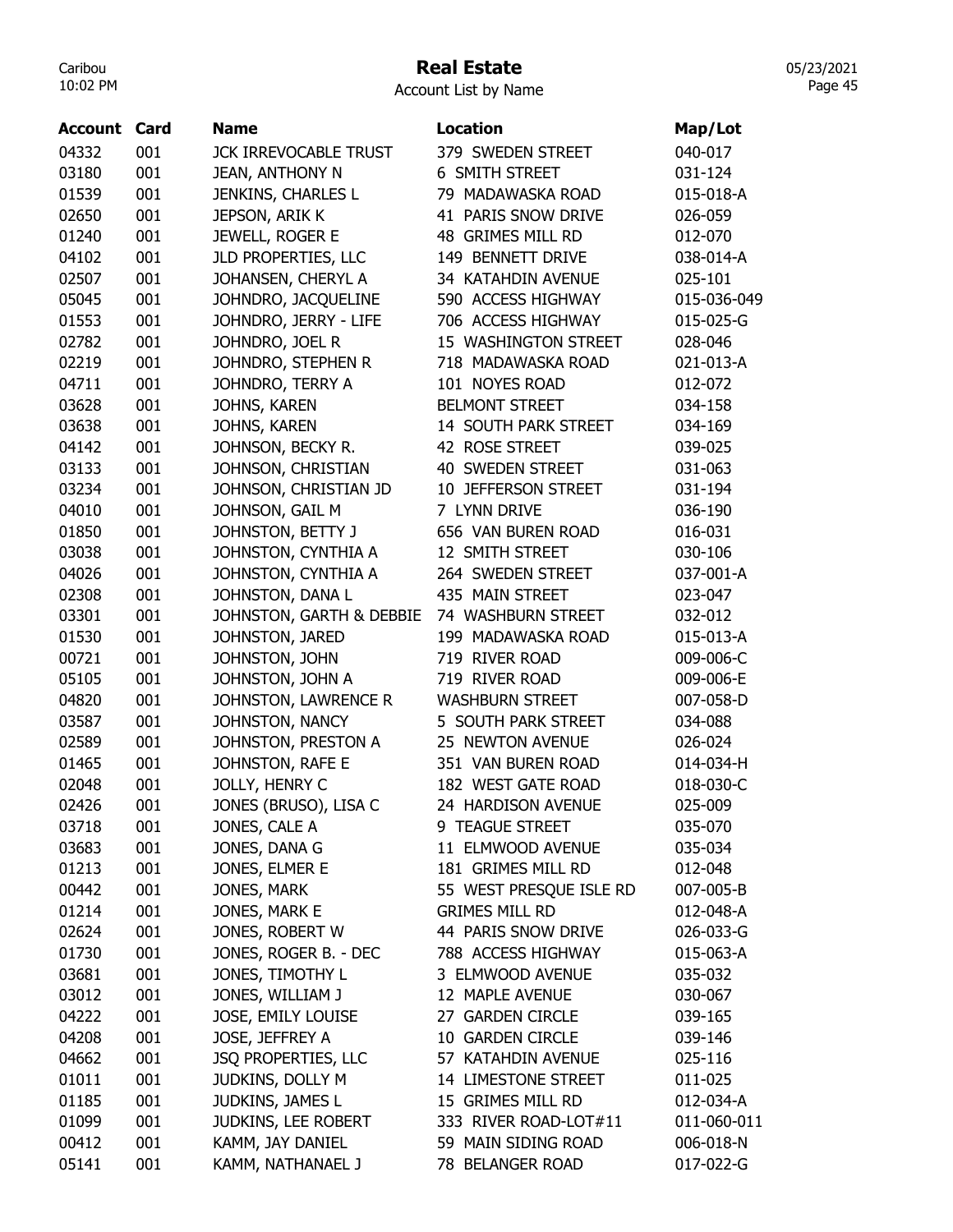## Real Estate

Account List by Name

| Account | Card | <b>Name</b>                | <b>Location</b>           | Map/Lot   |
|---------|------|----------------------------|---------------------------|-----------|
| 01258   | 001  | KANE-GIBSON, CHRISTINA     | 260 VAN BUREN ROAD        | 013-002   |
| 03248   | 001  | KAROD, JOHN W              | 644 MAIN STREET           | 031-207   |
| 03752   | 001  | KARPEN, MARY P             | 2 PARK STREET             | 035-105   |
| 04784   | 001  | KARUNASIRI, MANEL M        | 39 RAYMOND JOSEPH LANE    | 014-016-M |
| 04231   | 001  | KASHIAN, LEO W             | 16 WESTWIND DRIVE         | 039-177   |
| 04299   | 001  | KATAHDIN TRUST COMPANY     | 105 BENNETT DRIVE         | 039-272   |
| 03591   | 001  | KAVIN, JAMES A             | 21 BENNETT DRIVE          | 034-092   |
| 03592   | 001  | KAVIN, JAMES A             | 13 BENNETT DRIVE          | 034-095   |
| 04089   | 001  | KAVIN, JAMES A             | 295 SWEDEN STREET         | 037-055   |
| 04546   | 001  | KAVIN, JAMES A             | 192 HIGH STREET           | 030-126   |
| 04701   | 001  | KAVIN, JOHN F              | 829 MAIN STREET           | 039-107   |
| 00267   | 001  | KBS ENTERPRISES, INC.      | 19 MAIN STREET            | 005-004-F |
| 04188   | 001  | KEAR, SIDNEY J             | 89 GARDEN CIRCLE          | 039-110   |
| 00320   | 001  | <b>KEATON, DAVID W</b>     | 472 E. PRESQUE ISLE       | 005-037-A |
| 00566   | 001  | KEATON, HUBERT L.          | 32 LOMBARD ROAD           | 007-045-A |
| 00815   | 001  | <b>KEATON, JARED P</b>     | 65 LOMBARD ROAD           | 010-009-C |
| 01163   | 001  | <b>KEATON, KEVIN P</b>     | 32 SULLIVAN DRIVE         | 012-016-F |
| 02397   | 001  | <b>KEATON, TAMRA J</b>     | 19 VESTA DRIVE            | 024-057   |
| 00611   | 001  | <b>KEATON, VAUGHN</b>      | 6 KITTINGER DRIVE         | 008-014-G |
| 00608   | 001  | <b>KEATON, VAUGHN R</b>    | 244 MAIN STREET           | 008-014-D |
| 01889   | 001  | <b>KEENAN, BRIAN T</b>     | 749 VAN BUREN ROAD        | 017-017   |
| 03376   | 001  | KEENAN, MARION M - DEV     | 52 SPRING STREET          | 032-092   |
| 01891   | 001  | KEENAN, RUTH ELLEN         | 739 VAN BUREN ROAD        | 017-018   |
| 02763   | 001  | <b>KELLER, BOBBY</b>       | 11 VAUGHAN STREET         | 028-028   |
| 02280   | 001  | <b>KELLEY, ANTHONY L</b>   | 13 MONTGOMERY AVEN        | 023-019   |
| 00756   | 001  | KELLEY, CAROLYN            | FORT FAIRFIELD ROAD       | 009-035   |
| 00755   | 001  | KELLEY, CAROLYN E          | 745 FORT FAIRFIELD RD     | 009-034-A |
| 02760   | 001  | KELLEY, CYNTHIA L          | 21 VAUGHAN STREET         | 028-025   |
| 01407   | 001  | KELLEY, JAMES W SR         | 428 POWERS ROAD           | 014-021-B |
| 01366   | 001  | KELLEY, KIM T              | 1209 ALBAIR ROAD          | 014-008-C |
| 01064   | 001  | KELLEY, MICHAEL C          | 53 BAIRD ROAD             | 011-043   |
| 02451   | 001  | KELLEY, ROGER, PEARY       | <b>LINCOLN STREET</b>     | 025-039   |
| 04195   | 001  | <b>KELLEY, SARAH</b>       | 67 GARDEN CIRCLE          | 039-119   |
| 02146   | 001  | KELLY, JAMES L             | 320 ALBAIR ROAD           | 020-013-B |
| 03489   | 001  | KELSEA, HOWARD G           | 25 COOLIDGE AVENUE        | 032-201   |
| 02097   | 001  | <b>KERBER, ROBERT T</b>    | 102 EMOND ROAD            | 019-009-H |
| 02218   | 001  | <b>KERN, WALTER</b>        | 712 MADAWASKA ROAD        | 021-013   |
| 01547   | 001  | KETCH, CHARLES R., SR.     | 24 MADAWASKA ROAD         | 015-023   |
| 04338   | 001  | KETCH, MARY A              | 388 SWEDEN STREET         | 040-024   |
| 03048   | 001  | <b>KEY BANK OF MAINE</b>   | 144 HIGH STREET           | 030-117   |
| 03727   | 001  | <b>KEYSTONE NORTH, LLC</b> | 38 GLENN STREET           | 035-080   |
| 03323   | 001  | KIDNEY, GLORIA J           | 106 WASHBURN STREET       | 032-040   |
| 03201   | 001  | KIDNEY, PETER D            | <b>18 GOLDFRANK DRIVE</b> | 031-150   |
| 04648   | 001  | KIEFFER, LEHRLE W          | WEST PRESQUE ISLE RD      | 007-005-F |
| 00390   | 001  | KIEFFER, ROBERT            | 323 HARDISON ROAD         | 006-001   |
| 00044   | 001  | KIEFFER, ROBERT J          | E. PRESQUE ISLE           | 002-001   |
| 03141   | 001  | KIEFFER, ROBERT J          | 40 HATCH DRIVE            | 031-070-A |
| 03854   | 001  | KIEFFER, ROBERT J          | <b>HERITAGE ROAD</b>      | 035-185   |
| 04144   | 001  | KIEFFER, ROBERT J          | 22 CHARLES STREET         | 039-029   |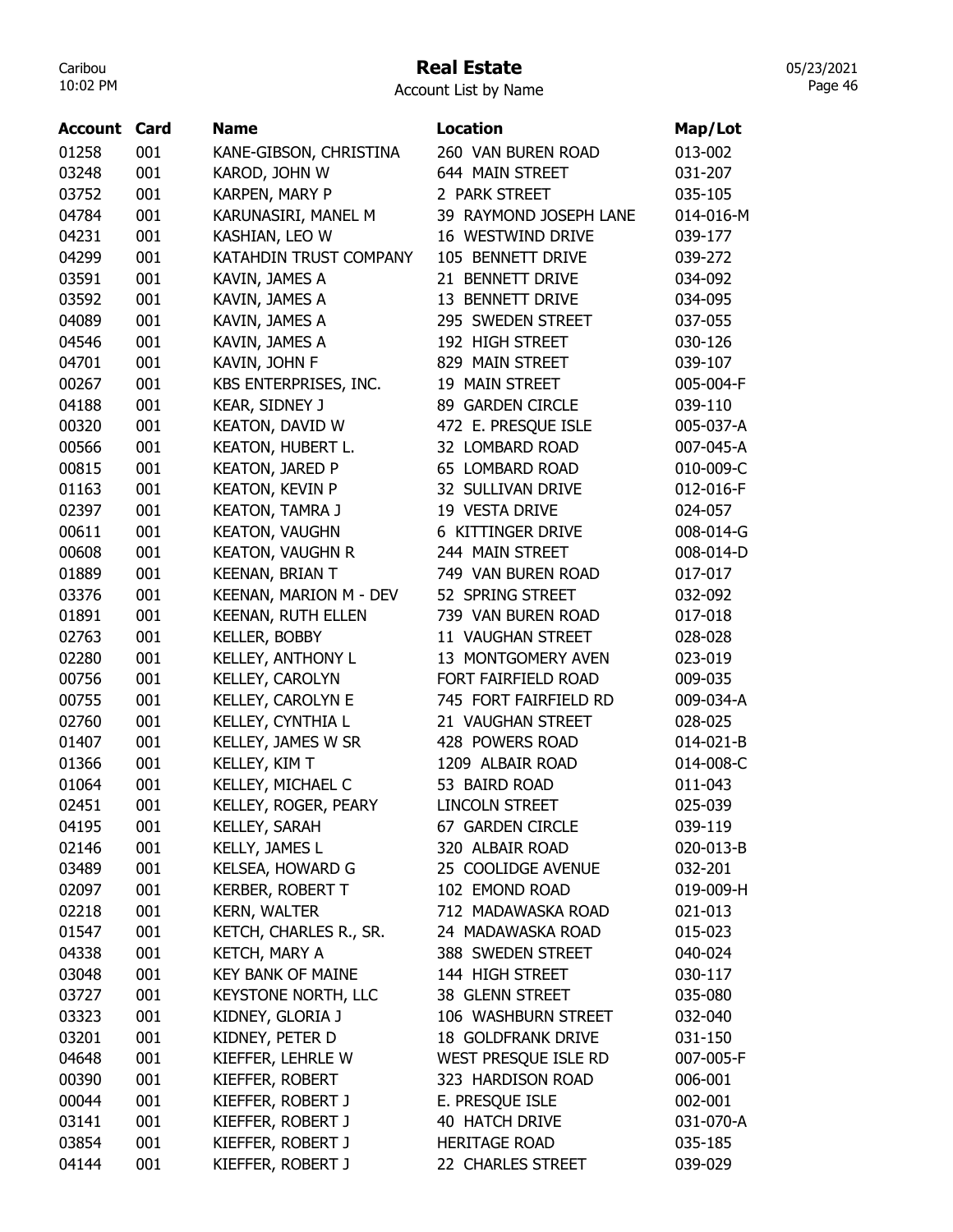## Real Estate

05/23/2021 Page 47

Account List by Name

| <b>Account Card</b> |     | <b>Name</b>                                 | <b>Location</b>          | Map/Lot       |
|---------------------|-----|---------------------------------------------|--------------------------|---------------|
| 02378               | 001 | KIEHN, KIMBERLY                             | 35 RUSS STREET           | 024-038-H     |
| 03742               | 001 | KIM, PAUL                                   | 7 RESERVOIR STREET       | 035-095       |
| 04279               | 001 | KIMBALL, FREDERICK D                        | 11 SPERRY DRIVE          | 039-229       |
| 01517               | 001 | KIMBERLEY E, LLC                            | 320 BOWLES ROAD          | 015-006-C     |
| 03779               | 001 | KINCAID, BRUCE R                            | 16 HAMMOND STREET        | 035-132       |
| 01566               | 001 | KING, ALLEN G                               | 56 BELYEA ROAD           | 015-026-H     |
| 02513               | 001 | KING, BRIAN                                 | 8 LEE STREET             | 025-106-A     |
| 00663               | 001 | KING, JEREMY J                              | 485 FORT FAIRFIELD RD    | 008-040       |
| 01471               | 001 | KING, JESSIE L                              | 327 VAN BUREN ROAD       | 014-036       |
| 01174               | 001 | KING, JIMMY                                 | 412 ACCESS HIGHWAY       | 012-024-C     |
| 01377               | 001 | KING, STEPHEN H                             | 1059 ALBAIR ROAD         | 014-013       |
| 00182               | 001 | KINNEY, GORDON P SR                         | 138 BUCK ROAD            | 004-012-C     |
| 00180               | 001 | KINNEY, JOHN D                              | <b>BUCK ROAD</b>         | 004-012-A     |
| 00185               | 001 | KINNEY, JOHN D                              | 175 BUCK ROAD            | 004-013-A     |
| 00743               | 001 | KINNEY, JOSHUA D                            | 633 FORT FAIRFIELD RD    | 009-025       |
| 00070               | 001 | KINNEY, NATHAN W                            | 1340 PRESQUE ISLE ROAD   | 002-030       |
| 02628               | 001 | KINNEY-LOMBARD, GARTH M                     | 15 PETERSON AVENUE       | 026-036       |
| 03509               | 001 | KIRBY, ANDREW T                             | 15 PAGE AVENUE           | 032-224       |
| 03732               | 001 | KIRBY, ANDREW T                             | 5 FRANKLIN STREET        | 035-084       |
| 04472               | 001 | KIRK, GERALD D                              | 33 ALPHA STREET          | 036A-019      |
| 02785               | 001 | KIRKPATRICK, HUGH A                         | 609 MAIN STREET          | 028-049       |
| 05052               | 001 | KIRKPATRICK, HUGH A                         | <b>MAIN STREET</b>       | 028-049-A     |
| 01217               | 001 | KIRKPATRICK, WILLA D                        | 197 GRIMES MILL RD       | 012-050       |
| 02296               | 001 | KIRSCHMANN, JESSICA L                       | 23 OAK AVENUE            | 023-035       |
| 02837               | 001 | KISH, DEZIRAE R                             | 7 NORTHERN AVENUE        | 028-087       |
| 01505               | 001 | KNAPP, MICHAEL J                            | 129 BOWLES ROAD          | 015-001       |
| 04618               | 001 | KNAPP, MICHAEL J                            | 21 FARRELL STREET        | 037-007       |
| 03470               | 001 | KNIGHT, LARRY E                             | 203 SWEDEN STREET        | 032-181       |
| 01673               | 001 | KNOLL, BRENDA                               | 590 ACCESS HIGHWAY       | 015-036-038   |
| 00357               | 001 | KNOLL, SUSIE M.                             | 14 MCGRAW SIDING RD      | 005-067-D     |
| 04239               | 001 | KNORR, GEORGE W                             | 48 WESTWIND DRIVE        | 039-185       |
| 01393               | 001 | KNOWLES, RALPH                              | 36 RAYMOND JOSEPH LANE   | 014-016-J     |
| 00140               | 001 | KNOWLTON, THELMA M - DEC 151 E. GREEN RIDGE |                          | 003-018-A     |
| 03883               | 001 | KNOX, GLORIA E                              | 13 ELIZABETH AVENUE      | 036-005       |
| 00037               | 001 | KOFSTAD, RONALD A JR                        | 143 VANCE ROAD           | 001-020-A     |
| 04992               | 001 | KORENEK, JOHNATHAN J                        | ALBAIR ROAD              | 017-046       |
| 05091               | 001 | KOSS, DAVID A                               | SWEDEN STREET            | 032-171-A     |
| 03430               | 001 | KOSS, DAVID A. & LISA M.                    | 8 MCKINLEY STREET        | 032-143       |
| 00203               | 001 | KOVACH, MARLA R                             | 268 WEST PRESQUE ISLE RD | 004-024-D     |
| 02736               | 001 | L & R ASSOCIATES, LLC                       | 25 THOMAS AVENUE         | 028-003       |
| 03223               | 001 | L & R ASSOCIATES, LLC                       | 20 LYNDON STREET         | 031-181       |
| 03224               | 001 | L & R ASSOCIATES, LLC                       | 34 LYNDON STREET         | 031-183       |
| 03225               | 001 | L & R ASSOCIATES, LLC                       | 40 LYNDON STREET         | 031-184       |
| 03228               | 001 | L & R ASSOCIATES, LLC                       | 34 THOMAS AVENUE         | 031-188       |
| 04243               | 001 | LABARRE, MALORI P                           | 41 WESTWIND DRIVE        | 039-189       |
| 03848               | 001 | LABARRE, PAUL D                             | 7 HOME FARM ROAD         | 035-178-C     |
| 02083               | 001 | LABBE, PATRICK C                            | 1265 VAN BUREN ROAD      | 019-001-A     |
| 05129               | 001 | LABBE, VELMA A                              | 82 GLENN STREET, CONDO 1 | 035-049-A-001 |
| 03184               | 001 | LABBE, WILBER G                             | 137 HIGH STREET          | 031-127-A     |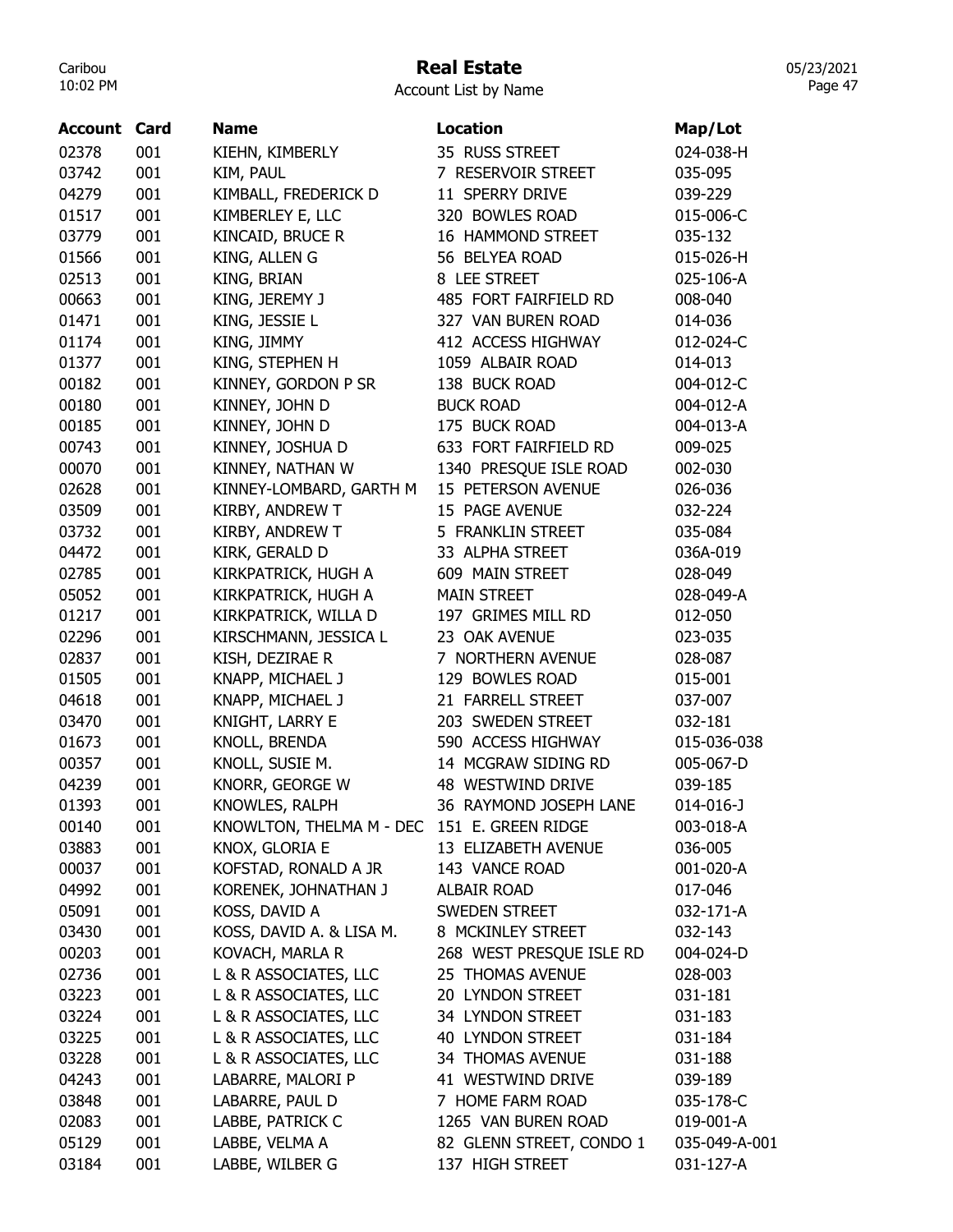# Real Estate

| Account List by Name |  |  |
|----------------------|--|--|
|                      |  |  |

| <b>Account Card</b> |     | <b>Name</b>                 | <b>Location</b>                          | Map/Lot     |
|---------------------|-----|-----------------------------|------------------------------------------|-------------|
| 04695               | 001 | LABBE, WILBER G             | 20 HAMMOND STREET                        | 035-134     |
| 03764               | 001 | LABBE, WILBUR               | 32 HAMMOND STREET                        | 035-116-A   |
| 03780               | 001 | LABBE, WILBUR               | <b>18 HAMMOND STREET</b>                 | 035-133     |
| 00100               | 001 | LABBE, WILBUR G             | 1173 PRESQUE ISLE ROAD                   | 002-048-A   |
| 00105               | 001 | LABBE, WILBUR G             | 1154 PRESQUE ISLE ROAD                   | 002-049-B   |
| 02265               | 001 | LABBE, WILBUR G             | 479 MAIN STREET                          | 023-005     |
| 02709               | 001 | LABBE, WILBUR G             | <b>16 PATTEN STREET</b>                  | 027-069     |
| 03164               | 001 | LABBE, WILBUR G             | 34 WASHBURN STREET                       | 031-108     |
| 02399               | 001 | LABELLE, LUCIEN FELIX IV    | 15 VESTA DRIVE                           | 024-059     |
| 01692               | 001 | LABRECK, ALFRED JR          | 489 ACCESS HIGHWAY                       | 015-045     |
| 01664               | 001 | LABRECK, BERNADETTE         | 590 ACCESS HIGHWAY                       | 015-036-014 |
| 01034               | 001 | LACASSE, GEORGE J., JR.     | 60 RICHARDS ROAD                         | 011-037-F   |
| 01035               | 001 | LACASSE, GEORGE J., JR. AND | 60 RICHARDS ROAD                         | 011-037-G   |
| 02725               | 001 | LACHANCE, SAMUEL J JR       | 40 E. PRESQUE ISLE                       | 027-089     |
| 02671               | 001 | LAFLAMME, DAVID             | 5 LOWER WASHINGTON ST                    | 027-010     |
| 00381               | 001 | LAFLASH, DANIEL S           | 807 E. PRESQUE ISLE                      | 005-091     |
| 02121               | 001 | LAFRANCOIS, ALBERT J        | 461 PLANTE ROAD                          | 019-024-A   |
| 01180               | 001 | LAFRANCOIS, JEROME - DEV    | 463 ACCESS HIGHWAY                       | 012-026     |
| 00792               | 001 | LAGASSE, DOUGLAS            | 652 GRIMES ROAD                          | 009-071     |
| 02850               | 001 | LAGASSE, DOUGLAS P          | 36 FONTAINE DRIVE                        | 028-093-G   |
| 02856               | 001 | LAGASSE, DOUGLAS P          | 33 FONTAINE DRIVE                        | 028-099     |
| 03535               | 001 | LAGASSE, ELLIE              | 21 MIDLAND STREET                        | 034-018     |
| 02847               | 001 | LAGASSE, HEATHER R          | <b>FONTAINE DRIVE</b>                    | 028-093-A   |
| 02848               | 001 | LAGASSE, HEATHER R          | FONTAINE DRIVE                           | 028-093-B   |
| 03245               | 001 | LAGASSE, JAMES E            | 4 THOMAS AVENUE                          | 031-204     |
| 04742               | 001 | LAGASSE, JEFFREY            | 79 GARDEN CIRCLE                         | 039-114     |
| 00076               | 001 | LAGASSE, LLOYD G            | 1309 PRESQUE ISLE ROAD                   | 002-037     |
| 02869               | 001 | LAGASSE, LORI L             | 44 YORK STREET                           | 028-112     |
| 02961               | 001 | LAGASSE, ROBERT & YVETTE    | 134 WASHBURN STREET                      | 029-053     |
| 03473               | 001 | LAGASSE, ROSAIRE C.- LIFE   | 185 SWEDEN STREET                        | 032-184     |
| 00310               | 001 | LAGASSE, STEVEN J           | 1066 PRESQUE ISLE ROAD                   | 005-031     |
| 02346               |     |                             | 59 RUSS STREET                           | 024-024-C   |
|                     | 001 | LAHEY, ANTHONY S            | 382 GRIMES MILL RD                       |             |
| 01234               | 001 | LAJOIE, ALLAN G             | 72 SPRUCE RIDGE ROAD                     | 012-062-A   |
| 01126               | 001 | LAJOIE, BRIAN P             |                                          | 011-083     |
| 02803               | 001 | LAJOIE, JOHN P              | 17 BIRDSEYE AVENUE<br><b>ALBAIR ROAD</b> | 028-058-A   |
| 01962               | 001 | LAJOIE, KAREN A WYLIE       |                                          | 017-044-A   |
| 01768               | 001 | LAJOIE, MICHAEL W           | 773 ACCESS HIGHWAY                       | 015-080     |
| 01852               | 001 | LAJOIE, STEVEN N            | 648 VAN BUREN ROAD                       | 016-031-D   |
| 03835               | 001 | LAMB, RICHARD L             | 50 HARVEST ROAD                          | 035-172     |
| 01334               | 001 | LAMBERT, DEANE A            | 799 SWEDEN STREET                        | 013-036-D   |
| 02182               | 001 | LAMONDA, DEBRA A            | 1107 VAN BUREN ROAD                      | 020-024-B   |
| 00248               | 001 | LAMOREAU, DAVID W           | 288 CARIBOU LAKE RD                      | 004-037-C   |
| 04752               | 001 | LAMOREAU, ERIK R            | 37 WOODLAND ROAD                         | 037-033     |
| 00056               | 001 | LAMOREAU, RILEY R           | MAYSVILLE SIDING ROAD                    | 002-018     |
| 01382               | 001 | LAMOTHE, CLAUDE A           | 26 CROSS ROAD                            | 014-015     |
| 01404               | 001 | LAMOTHE, DERRICK            | 448 POWERS ROAD                          | 014-020-B   |
| 04783               | 001 | LAMOTHE, DERRICK L          | 456 POWERS ROAD                          | 014-020-C   |
| 05067               | 001 | LAMOTHE, LANCE A            | 34 CROSS ROAD                            | 014-015-C   |
| 01876               | 001 | LAMOTHE, RICHARD P          | 973 VAN BUREN ROAD                       | 017-002-B   |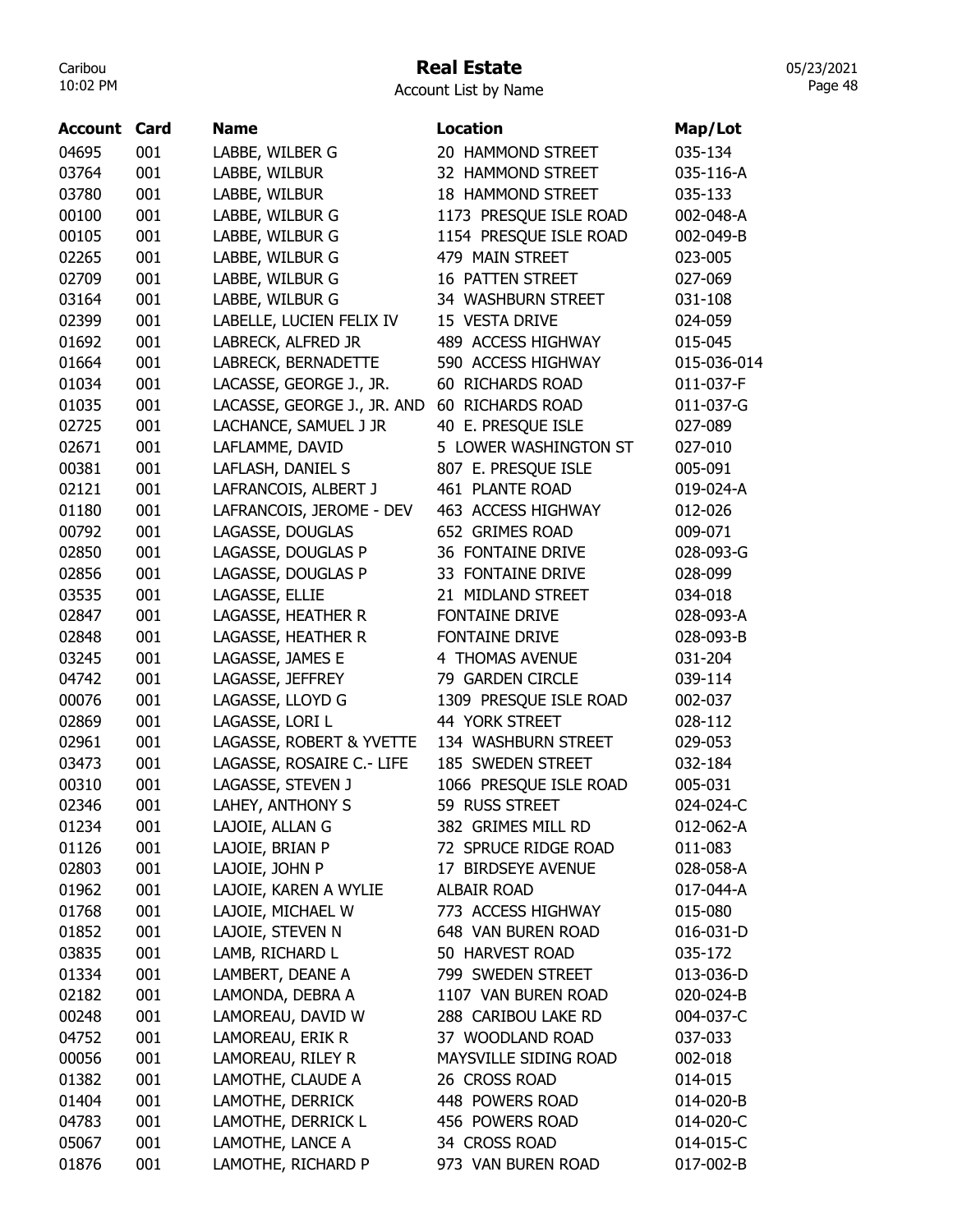# Real Estate

| Account List by Name |  |  |  |
|----------------------|--|--|--|
|----------------------|--|--|--|

| Account | Card       | <b>Name</b>              | <b>Location</b>                   | Map/Lot   |
|---------|------------|--------------------------|-----------------------------------|-----------|
| 03969   | 001        | <b>LANCASTER MORGAN</b>  | 11 CLOVER STREET                  | 036-091   |
| 03986   | 001        | <b>LANCASTER MORGAN</b>  | <b>HOOVER AVENUE</b>              | 036-096-A |
| 03204   | 001        | LAND HO, INC.            | 17 FENDERSON STREET               | 031-153   |
| 00845   | 001        | LAND, TINA L             | 263 WOODLAND ROAD                 | 010-022-A |
| 02584   | 001        | LANDEEN, AARON N         | 12 NEWTON AVENUE                  | 026-023-B |
| 03921   | 001        | LANDEEN, ANDREW M        | 50 COOLIDGE AVENUE                | 036-042   |
| 02189   | 001        | LANDEEN, ERIC M          | 567 BELANGER ROAD                 | 020-031-A |
| 02777   | 001        | LANDEEN, JEFFREY B       | 29 WASHINGTON STREET              | 028-041   |
| 01021   | 001        | LANDEEN, KENDALL D       | 7 GRIMES ROAD                     | 011-034   |
| 00698   | 001        | LANDEEN, SHAWN L         | 135 E. PRESQUE ISLE               | 008-066   |
| 04189   | 001        | LANDES, BILLY W          | 87 GARDEN CIRCLE                  | 039-112   |
| 02744   | 001        | LANDES, WENDY            | 633 MAIN STREET                   | 028-010   |
| 02449   | 001        | LANGLAIS, EARLENE M      | 19 HARDISON AVENUE                | 025-036   |
| 03454   | 001        | LANGLEY, BRUCE G         | 182 SWEDEN STREET                 | 032-166   |
| 02630   | 001        | LANGLEY, JON K           | 7 PETERSON AVENUE                 | 026-038   |
| 01716   | 001        | LANGLEY, WAYNE C         | 75 BOG ROAD                       | 015-057-C |
| 04337   | 001        | LANTERMAN, JOANNA M      | 384 SWEDEN STREET                 | 040-022   |
| 00308   | 001        | LAPLANTE, ANGELA R       | 1030 PRESQUE ISLE ROAD            | 005-028-D |
| 04897   | 001        | LAPLANTE, DAVID          | WASHBURN STREET/YORK ST           | 007-016-N |
| 00493   | 001        | LAPLANTE, DAVID G        | 20 OLD WASHBURN ROAD              | 007-016-D |
| 01307   | 001        | LAPLANTE, TROY B         | 655 SWEDEN STREET                 | 013-030   |
| 02719   | 001        | LAPOINTE, ARCHIE P., JR. | 19 RIVER ROAD                     | 027-079   |
| 04374   | 001        | LAPOINTE, JEANNETTE M    | 11 VIOLETTE STREET                | 041-026   |
| 02043   | 001        | LAPOINTE, MARIE N        | 116 WEST GATE ROAD                | 018-028   |
| 02666   | 001        | LAPOINTE, MARIE N.- LIFE | 50 FORT STREET                    | 027-004   |
| 04058   | 001        | LAPOINTE, MONICA         | 39 WOODLAND ROAD                  | 037-032   |
| 03538   | 001        | LAPOINTE, ROBERT J       | 18 MIDLAND STREET                 | 034-035   |
| 03327   | 001        | LAPOINTE, SHERIL A       | 119 WASHBURN STREET               | 032-044   |
| 02461   | 001        | LAPOINTE, TRUDI A        | 24 CROSBY AVENUE                  | 025-050   |
| 02431   | 001        | LAPOINTE-KERNAN, ROSANNE | 34 HARDISON AVENUE                | 025-014   |
| 04917   | 001        | LARRABEE, JEFFREY        | 94 CAMPGROUND HILL ROAD           | 003-007-C |
| 02126   | 001        | LARRABEE, JOSEPH C       | 158 EMOND ROAD                    | 019-027   |
| 02035   | 001        | LARRABEE, VIRGINIA M. -  | 147 THOMPSON ROAD                 | 018-026-D |
| 02704   | 001        | LARSON, NATHAN           | 28 PATTEN STREET                  | 027-062   |
| 02210   | 001        | LARSON, STEPHEN          | 723 MADAWASKA ROAD                | 021-011   |
| 00724   | 001        | LASTER, BRADLEY J SR     | <b>RIVER ROAD</b>                 | 009-009   |
| 00726   | 001        | LASTER, BRADLEY J SR     | 658 RIVER ROAD                    | 009-011   |
| 02713   | 001        | LATEVOLA, BRENDA A       | 8 PATTEN STREET                   | 027-073   |
| 05132   | 001        | LATHAM, JOHN THOMAS JR   | PLANTE ROAD                       | 019-025-A |
| 04658   | 001        | LATHAM, KATE &           | 40 HARDISON AVENUE                | 025-016   |
| 04037   | 001        | LAVALLE, LARRY L         | 15 FARRELL STREET                 | 037-007-H |
| 03609   | 001        | LAVAWAY, THERESA         | 9 HANCOCK STREET                  | 034-120   |
| 00472   | 001        | LAVIGNE, DARYL G         | 127 OLD WASHBURN ROAD             | 007-013-C |
| 01868   | 001        | LAVOIE, LOUIS J., JR.    | 110 WATSON MEMORIAL DRIVE         | 016-052   |
|         |            |                          |                                   |           |
| 02977   | 001<br>001 | LAVOIE, LOUIS J., JR.    | 58 RIVER ROAD<br>93 BENNETT DRIVE | 030-013   |
| 04308   | 001        | LAVOIE, LOUIS, JR.       | 11 COUNTRY ROAD                   | 039-297   |
| 03810   |            | LEARNARD, RICHARD A      |                                   | 035-155   |
| 00129   | 001        | LEAVITT, BRIAN G         | 273 GREEN RIDGE RD                | 003-010-A |
| 00144   | 001        | LEAVITT, BRIAN G         | <b>GREEN RIDGE RD</b>             | 003-021   |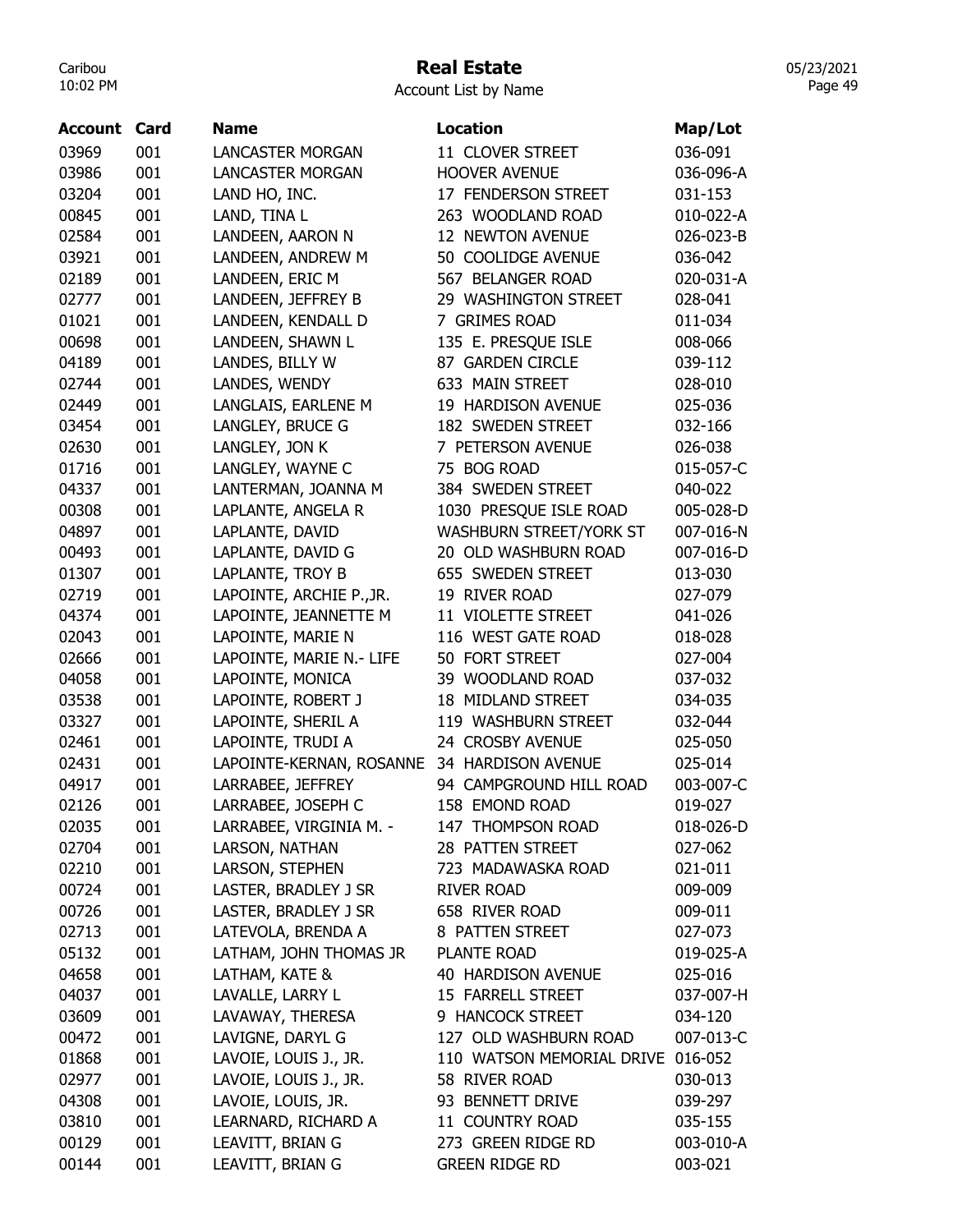## Real Estate

05/23/2021 Page 50

Account List by Name

| <b>Account Card</b> |     | <b>Name</b>              | <b>Location</b>          | Map/Lot       |
|---------------------|-----|--------------------------|--------------------------|---------------|
| 00146               | 001 | LEAVITT, BRIAN G         | <b>GREEN RIDGE RD</b>    | 003-023       |
| 03097               | 001 | LEAVITT, DORA M          | 53 HERSCHEL STREET       | 031-013       |
| 00850               | 001 | LEAVITT, FRANKLIN V      | 131 WOODLAND ROAD        | 010-025       |
| 04678               | 001 | LEAVITT, MELISSA R       | 1378 PRESQUE ISLE ROAD   | 002-023       |
| 03390               | 001 | LEAVITT, SCOTT H. ET AL  | 5 DAHLGREN STREET        | 032-109       |
| 01117               | 001 | LEAVITT, THOMAS M        | 523 RIVER ROAD           | 011-071-E     |
| 01118               | 001 | LEAVITT, THOMAS M        | <b>RIVER ROAD</b>        | 011-071-F     |
| 02648               | 001 | LEBLANC, ROBERT L        | 35 PARIS SNOW DRIVE      | 026-057       |
| 00561               | 001 | LEDUE, KYLE R            | LOMBARD ROAD             | 007-042-C     |
| 00563               | 001 | LEDUE, KYLE R            | 56 LOMBARD ROAD          | 007-043       |
| 00840               | 001 | LEDUE, RENEE S           | 311 WOODLAND ROAD        | 010-019       |
| 03505               | 001 | LEE, EMILY               | 24 PAGE AVENUE           | 032-219       |
| 04157               | 001 | LEGER, CHRISTOPHER M     | 9 CHARLES STREET         | 039-043       |
| 02046               | 001 | LEIMKUEHLER, LARRY D     | 172 WEST GATE ROAD       | 018-030-A     |
| 04942               | 001 | LELA M. GUERRETTE        | 1166 ALBAIR ROAD         | 014-009-B     |
| 00190               | 001 | LEMAN, GRANT P           | 30 CARIBOU LAKE RD       | 004-016-A     |
| 05074               | 001 | LEMAY, STEPHEN L         | 254 BOWLES ROAD          | 015-003-B     |
| 02780               | 001 | LEONARD, SEAN M.         | 21 WASHINGTON STREET     | 028-044       |
| 03235               | 001 | LERCH, SCOTT CHARLES     | 26 THOMAS AVENUE         | 031-195       |
| 02526               | 001 | LERICOS FAMILY REVOCABLE | <b>HARVEY STREET</b>     | 025-122       |
| 03734               | 001 | LESTER, KATHY A          | 14 TEAGUE STREET         | 035-086       |
| 04702               | 001 | LETOURNEAU, KENNY R      | 148 VANCE ROAD           | 001-021-A     |
| 00499               | 001 | LEVASSEUR, CINDY         | 64 OLD WASHBURN ROAD     | 007-016-M     |
| 04009               | 001 | LEVASSEUR, JOHN K        | 1 LYNN DRIVE             | 036-189       |
| 02902               | 001 | LEVASSEUR, MARK P        | 36 SINCOCK STREET        | 028-144       |
| 04137               | 001 | LEVASSEUR, MICHEAL A     | 18 ROSE STREET           | 039-017       |
| 01762               | 001 | LEVESQUE, ANDREW J       | 121 MADAWASKA ROAD       | 015-074       |
| 05053               | 001 | LEVESQUE, ANDREW P       | 86 BELYEA ROAD           | 015-056-C     |
| 00501               | 001 | LEVESQUE, ANISSA M       | 345 YORK STREET          | 007-018       |
| 02367               | 001 | LEVESQUE, BRIAN A        | 26 VESTA DRIVE           | 024-034       |
| 00071               | 001 | LEVESQUE, CORINNE        | 1332 PRESQUE ISLE ROAD   | 002-031       |
| 03137               | 001 | LEVESQUE, DAVID A        | 56 SWEDEN STREET         | 031-067       |
| 01549               | 001 | LEVESQUE, EUGENE - LIFE  | 724 ACCESS HIGHWAY       | 015-025-A     |
| 04570               | 001 | LEVESQUE, GILLES         | 11 SUMMER STREET         | 032-157       |
| 05138               | 001 | LEVESQUE, JEAN G         | 82 GLENN STREET, CONDO 6 | 035-049-A-006 |
| 04316               | 001 | LEVESQUE, MARK A         | 30 GLENDALE ROAD         | 039-305       |
| 01685               | 001 | LEVESQUE, RUSSELL        | 554 ACCESS HIGHWAY       | 015-037       |
| 01688               | 001 | LEVESQUE, RUSSELL P      | 18 NOYES ROAD            | 015-040       |
| 02482               | 001 | LEVESQUE, SANDRA M       | 18 LAFAYETTE ST          | 025-076       |
| 00993               | 001 | LEVESQUE, VERNA A        | 53 POWERS ROAD           | 011-015-A     |
| 03369               | 001 | LEVESQUE, VERNA A        | 38 SPRING STREET         | 032-086       |
| 03931               | 001 | LEVESQUE, VERNA A        | 22 PIONEER AVENUE        | 036-053       |
| 01198               | 001 | LEVESQUE, VERNON &       | 200 NOYES ROAD           | 012-039-H     |
| 02198               | 001 | LEWIS, BRYANT J., SR.    | 871 MADAWASKA ROAD       | 021-004       |
| 02199               | 001 | LEWIS, JAMES A           | 851 MADAWASKA ROAD       | 021-004-A     |
| 03207               | 001 | LEWIS, MICHAEL F         | 49 WATER STREET          | 031-156       |
| 03570               | 001 | LEWIS, RAYMOND A         | 9 GLENDALE ROAD          | 034-073       |
| 02017               | 001 | LEWIS, ROBERT            | 602 MADAWASKA ROAD       | 018-021-A     |
| 04075               | 001 | LIBBY, BEVERLY E         | 351 SWEDEN STREET        | 037-041       |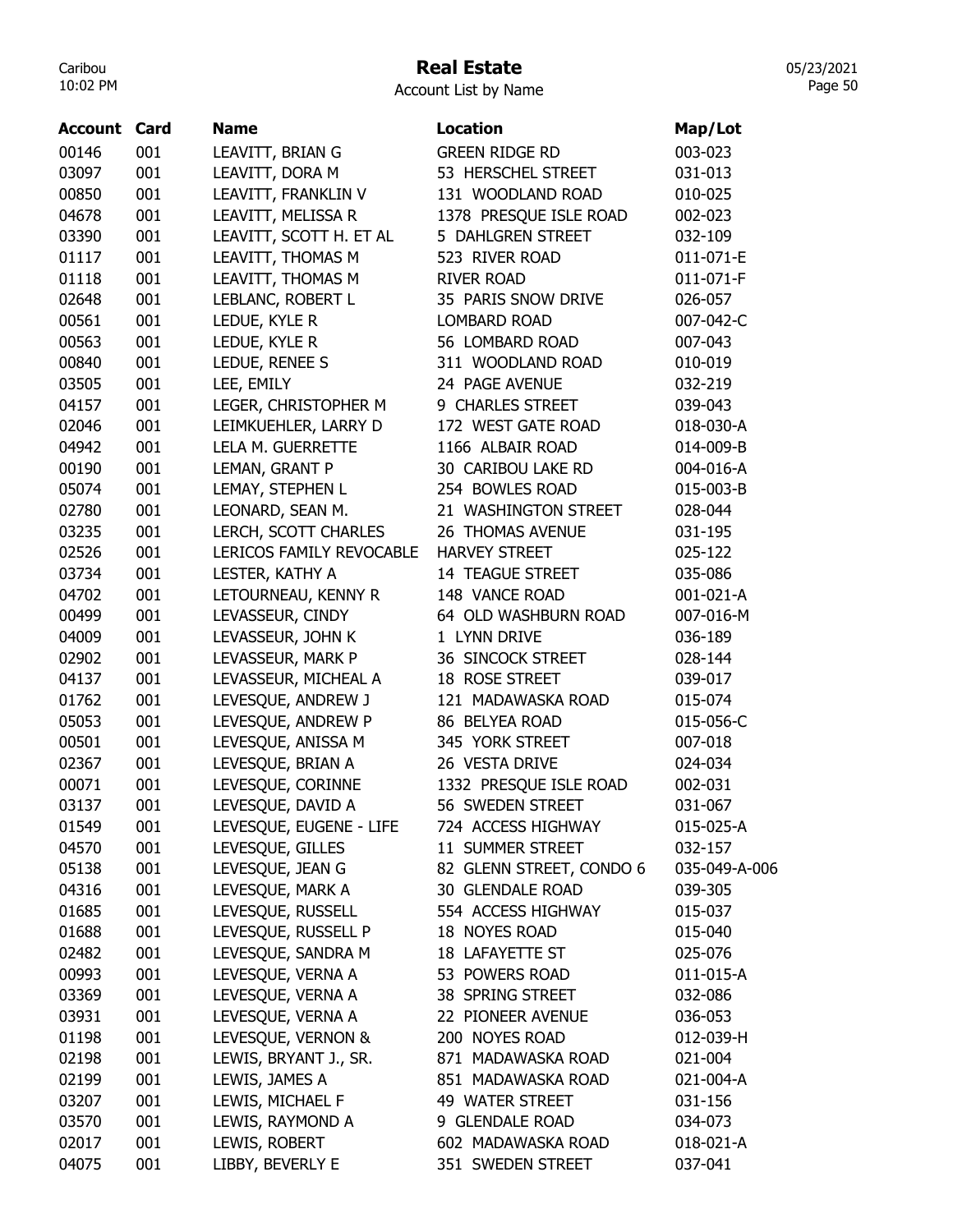# Real Estate

|  | <b>Account List by Name</b> |  |  |  |
|--|-----------------------------|--|--|--|
|--|-----------------------------|--|--|--|

| Account | Card | <b>Name</b>              | <b>Location</b>           | Map/Lot     |
|---------|------|--------------------------|---------------------------|-------------|
| 05039   | 001  | LIBBY, MICHAEL PAUL      | 149 E. PRESQUE ISLE       | 008-066-D   |
| 03050   | 001  | LIBBY, MICHELLE L        | 160 HIGH STREET           | 030-119     |
| 00859   | 001  | LIBBY, ROBERT A          | 88 WOODLAND ROAD          | 010-032-A   |
| 00486   | 001  | LIGHTBOWN, ALAN L        | 276 YORK STREET           | 007-015-G   |
| 03996   | 001  | LIN, RYAN R              | 82 LYNN DRIVE             | 036-107     |
| 00786   | 001  | LINDSEY, BRYANT C        | 574 GRIMES ROAD           | 009-067     |
| 04342   | 001  | LINT, ROBERT L           | 422 SWEDEN STREET         | 040-028     |
| 00292   | 001  | LISTER KNOWLTON V.F.W.   | DOW SIDING ROAD           | 005-019     |
| 01495   | 001  | LISTER KNOWLTON V.F.W.   | 253 VAN BUREN ROAD        | 014-050     |
| 00354   | 001  | LISTER, ALLYN L          | 625 E. PRESQUE ISLE       | 005-067-A   |
| 04837   | 001  | LISTER, JASON            | 880 E. PRESQUE ISLE       | 006-001-A   |
| 00489   | 001  | LISTER, RICK S           | 246 YORK STREET           | 007-015-L   |
| 02476   | 001  | LISTER, TERRY            | 41 CROSBY AVENUE          | 025-070     |
| 02477   | 001  | LISTER, TERRY            | 39 CROSBY AVENUE          | 025-071     |
| 04558   | 001  | LITTLE, GARY W           | 20 LOWER LYNDON ST        | 030-057     |
| 02221   | 001  | LITTLE, KELLY A          | 692 MADAWASKA ROAD        | 021-013-C   |
| 04687   | 001  | LITTLE, MALISSA M        | 7 FARRELL STREET          | 037-007-J   |
| 04192   | 001  | LITTLEFIELD, KERMIT E    | 77 GARDEN CIRCLE          | 039-115     |
| 01955   | 001  | LIZOTTE, RONALD J        | 455 BELANGER ROAD         | 017-036-A   |
| 01956   | 001  | LIZOTTE, RONALD J        | <b>BELANGER ROAD</b>      | 017-037     |
| 03373   | 001  | LIZOTTE, RONALD J        | 44 SPRING STREET          | 032-089     |
| 00258   | 001  | LLB HOLDINGS, LLC        | 156 MAIN STREET           | 005-001-C   |
| 00453   | 001  | LOCKE, JOHN B            | 140 WEST PRESQUE ISLE RD  | 007-006-C   |
| 01352   | 001  | LOCKE, ROBERT            | 164 BAIRD ROAD            | 014-001     |
| 04172   | 001  | LOCKHART, GREGORY L      | 64 ROSE STREET            | 039-080     |
| 03270   | 001  | LOGGANS, DANIEL L        | <b>GROVE STREET</b>       | 031-256     |
| 03286   | 001  | LOGGANS, DANIEL L        | 3 GROVE STREET            | 031-271     |
| 03162   | 001  | LOGGANS, DONALD H        | 28 WASHBURN STREET        | 031-106     |
| 01531   | 001  | LOGGANS, DONALD L        | 180 MADAWASKA ROAD        | 015-014     |
| 01534   | 001  | LOGGANS, DONALD L        | <b>MADAWASKA ROAD</b>     | 015-015     |
| 04858   | 001  | LOMBARD, ADAM D          | <b>BOG ROAD</b>           | 015-057-D   |
| 00890   | 001  | LOMBARD, DOUGLAS E       | 896 MAIN STREET           | 010-048     |
| 00895   | 001  | LOMBARD, DOUGLAS E       | 884 MAIN STREET           | 010-049     |
| 04076   | 001  | LOMBARD, RICHARD V       | 347 SWEDEN STREET         | 037-042     |
| 03904   | 001  | LONDON, DEBORAH A        | 38 PAGE AVENUE            | 036-025     |
| 04205   | 001  | LONG, VIVIAN R           | 88 GARDEN CIRCLE          | 039-135     |
| 01847   | 001  | LONGLEY, LANCE L         | 67 OGREN ROAD             | 016-028-D   |
| 02465   | 001  | LONGLEY, VERA M          | 34 CROSBY AVENUE          | 025-054     |
| 01813   | 001  | LORENZO, LOUIS J., JR.   | 292 WATSON MEMORIAL DRIVE | 016-017-B   |
| 02228   | 001  | LORING DEVELOPMENT       | <b>WEST GATE ROAD</b>     | 021-018-A   |
| 01402   | 001  | LOUGHLIN, BRIAN J        | 444 POWERS ROAD           | 014-020-A   |
| 01444   | 001  | LOUTSIOS, GREGORY        | 1331 ALBAIR ROAD          | 014-028-G   |
| 00796   | 001  | LOWELL, MERRILL D        | 694 GRIMES ROAD           | 009-075     |
| 01318   | 001  | LUCAS, HANNAH            | 912 SWEDEN STREET         | 013-035-G   |
| 03433   | 001  | LUEHRS, MARK G           | 16 MCKINLEY STREET        | 032-146     |
| 02379   | 001  | LUND, CALVIN W           | 33 RUSS STREET            | 024-039     |
| 01133   | 001  | LUNN, BARBARA            | 575 RIVER ROAD            | 012-001     |
| 01121   | 001  | LUNN, BARBARA & LEAVITT, | <b>RIVER ROAD</b>         | 011-073     |
| 00906   | 001  | LUNNEY, MICHAEL          | 872 MAIN ST.LOT#96        | 010-050-096 |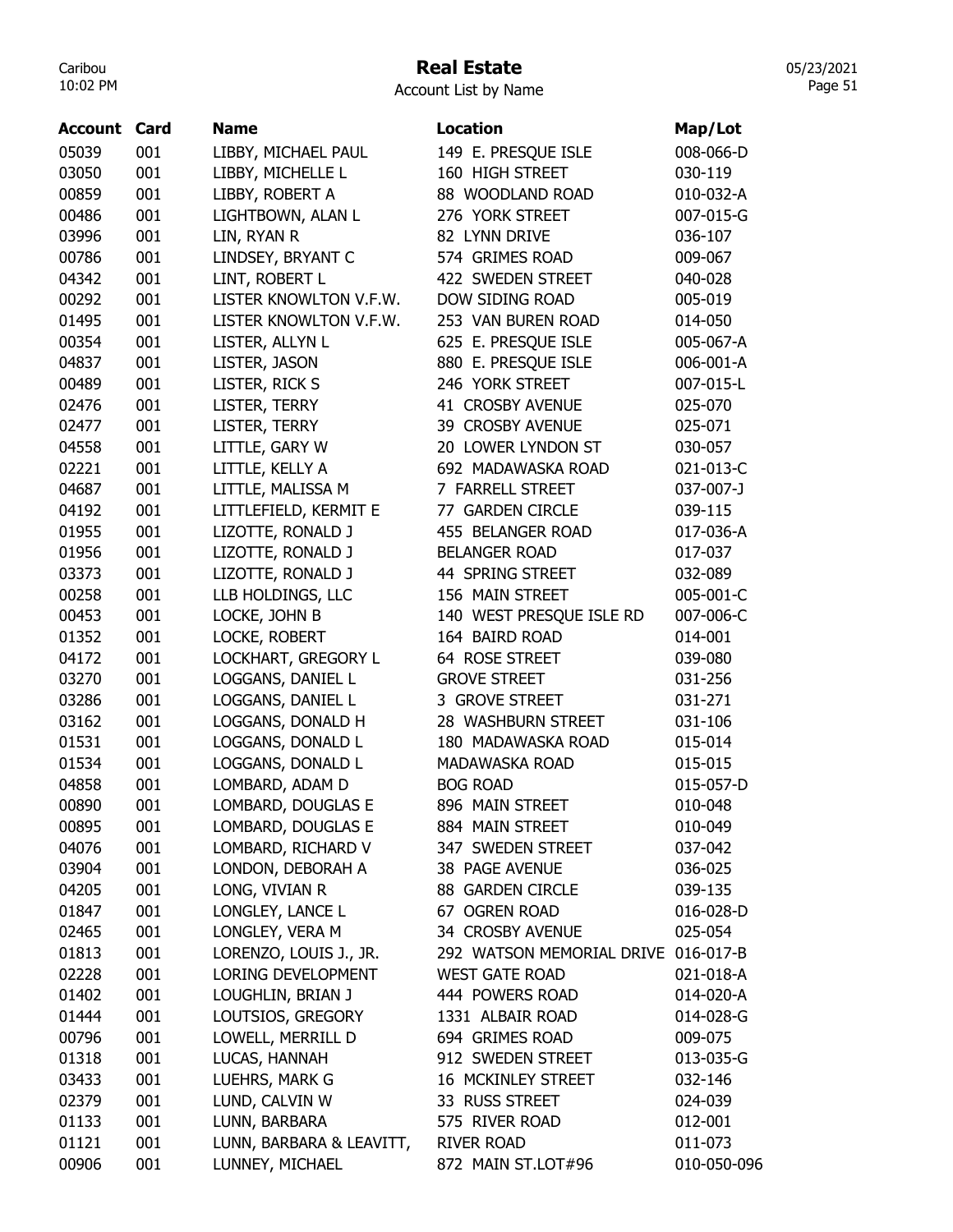## Real Estate

Account List by Name

| <b>Account Card</b> |     | <b>Name</b>                | <b>Location</b>          | Map/Lot     |
|---------------------|-----|----------------------------|--------------------------|-------------|
| 03061               | 001 | LUSARDI, LINDA M           | 7 BARRETT AVENUE         | 030-140     |
| 04686               | 001 | LYDON, CHRISTOPHER J       | 12 LYNN DRIVE            | 036-195     |
| 03222               | 001 | <b>LYNDON HEIGHTS</b>      | 14 LYNDON STREET         | 031-180     |
| 04772               | 001 | <b>LYNDON HEIGHTS</b>      | <b>LIMESTONE STREET</b>  | 034-187     |
| 03238               | 001 | <b>LYNDON HEIGHTS</b>      | 33 LYNDON STREET         | 031-198     |
| 02647               | 001 | LYONS, CHARLES H           | 31 PARIS SNOW DRIVE      | 026-056     |
| 01205               | 001 | MACDONALD, DANNY R         | <b>NOYES ROAD</b>        | 012-039-R   |
| 01248               | 001 | MACDONALD, DANNY R         | 135 NOYES ROAD           | 012-076-B   |
| 03189               | 001 | <b>MAC'S CONVENIENCE</b>   | 89 HIGH STREET           | 031-131     |
| 03190               | 001 | <b>MAC'S CONVENIENCE</b>   | 69 HIGH STREET           | 031-132     |
| 03667               | 001 | MADIGAN, THERESA M. - LIFE | 1 CAROLINE AVENUE        | 035-016     |
| 04781               | 001 | MADORE, AMBER R            | 607 FORT FAIRFIELD RD    | 009-020-B   |
| 02697               | 001 | MADORE, BRUCE              | 27 PATTEN STREET         | 027-052     |
| 02644               | 001 | MADORE, CARMELINE M        | 23 PARIS SNOW DRIVE      | 026-053     |
| 00572               | 001 | MADORE, MARK A             | 429 YORK STREET          | 007-045-H   |
| 02486               | 001 | MADORE, RICKY L            | 19 CROSBY AVENUE         | 025-080     |
| 02004               | 001 | MADORE, RONALD A           | 464 MADAWASKA ROAD       | 018-015-A   |
| 02013               | 001 | MADORE, RONALD A           | 562 MADAWASKA ROAD       | 018-019     |
| 02101               | 001 | MADORE, RYAN               | 122 EMOND ROAD           | 019-009-M   |
| 01732               | 001 | MAGUIRE, PAUL F            | 800 ACCESS HIGHWAY       | 015-063-C   |
| 01030               | 001 | MAHONEY, GRAYDON           | 62 GRIMES ROAD           | 011-037-B   |
| 02860               | 001 | MAHONEY, GRAYDON           | 21 FONTAINE DRIVE        | 028-104     |
| 03113               | 001 | MAHONEY, GRAYDON           | 82 HERSCHEL STREET       | 031-029     |
| 03231               | 001 | MAHONEY, GRAYDON           | 2 JEFFERSON STREET       | 031-191     |
| 04055               | 001 | MAHONEY, GRAYDON           | 70 WOODLAND ROAD         | 037-029     |
| 02334               | 001 | MAHONEY, GRAYDON M         | 84 RUSS STREET           | 024-014     |
| 02514               | 001 | MAHONEY, GRAYDON M         | 54 KATAHDIN AVENUE       | 025-107     |
| 03049               | 001 | MAHONEY, GRAYDON M         | 154 HIGH STREET          | 030-118     |
| 03363               | 001 | MAHONEY, GRAYDON M         | 18 SPRING STREET         | 032-079     |
| 03795               | 001 | MAHONEY, GRAYDON M         | 4 HARVEST ROAD           | 035-147     |
| 03834               | 001 | MAHONEY, GRAYDON M         | 44 HARVEST ROAD          | 035-171-B   |
| 01085               | 001 | MAHONEY, PATRICIA L        | 253 RIVER ROAD           | 011-058     |
| 03244               | 001 | MAIN STREET ASSOCIATES,    | 647 MAIN STREET          | 031-203     |
| 00622               | 001 | MAINE CENTRAL RAILROAD     | <b>MAIN STREET</b>       | 042-025     |
| 04774               | 001 | MAINE FARMS, INC.          | 476 WEST PRESQUE ISLE RD | 004-007-B   |
| 03867               | 001 | <b>MAINELY RENTALS</b>     | 45 COLLINS STREET        | 035-193     |
| 00581               | 001 | MALENFANT, GREGORY         | 10 MITCHELL ROAD         | 007-047-D   |
| 00570               | 001 | MALENFANT, ROBERT E        | 403 WASHBURN STREET      | 007-045-E   |
| 03330               | 001 | MALM, TIMOTHY E            | <b>6 DAHLGREN STREET</b> | 032-047     |
| 04466               | 001 | MALOIT, PATRICK            | 29 SOLAR DRIVE           | 036A-012    |
| 04218               | 001 | MALONE, EDWARD R           | 45 GARDEN CIRCLE         | 039-159     |
| 01636               | 001 | MANCOS, BRATON             | 557 ACCESS HIGHWAY, LOT  | 015-033-003 |
| 00775               | 001 | MANCOS, DUSTIN             | 522 GRIMES MILL RD       | 009-053     |
| 02496               | 001 | MANCOS, DUSTIN             | 12 KATAHDIN AVENUE       | 025-090     |
| 00787               | 001 | MANCOS, MICHAEL A          | 578 GRIMES ROAD          | 009-068-A   |
| 01641               | 001 | MANCOS, WILLIAM            | 557 ACCESS HIGHWAY, LOT  | 015-033-008 |
| 03791               | 001 | MANTER, SHAWN P            | 738 MAIN STREET          | 035-144     |
| 03350               | 001 | MAPLE RIDGE PROPERTY       | 39 SPRING STREET         | 032-066     |
| 03903               | 001 | MARKER, DENNIS L           | 77 COLLINS STREET        | 036-024     |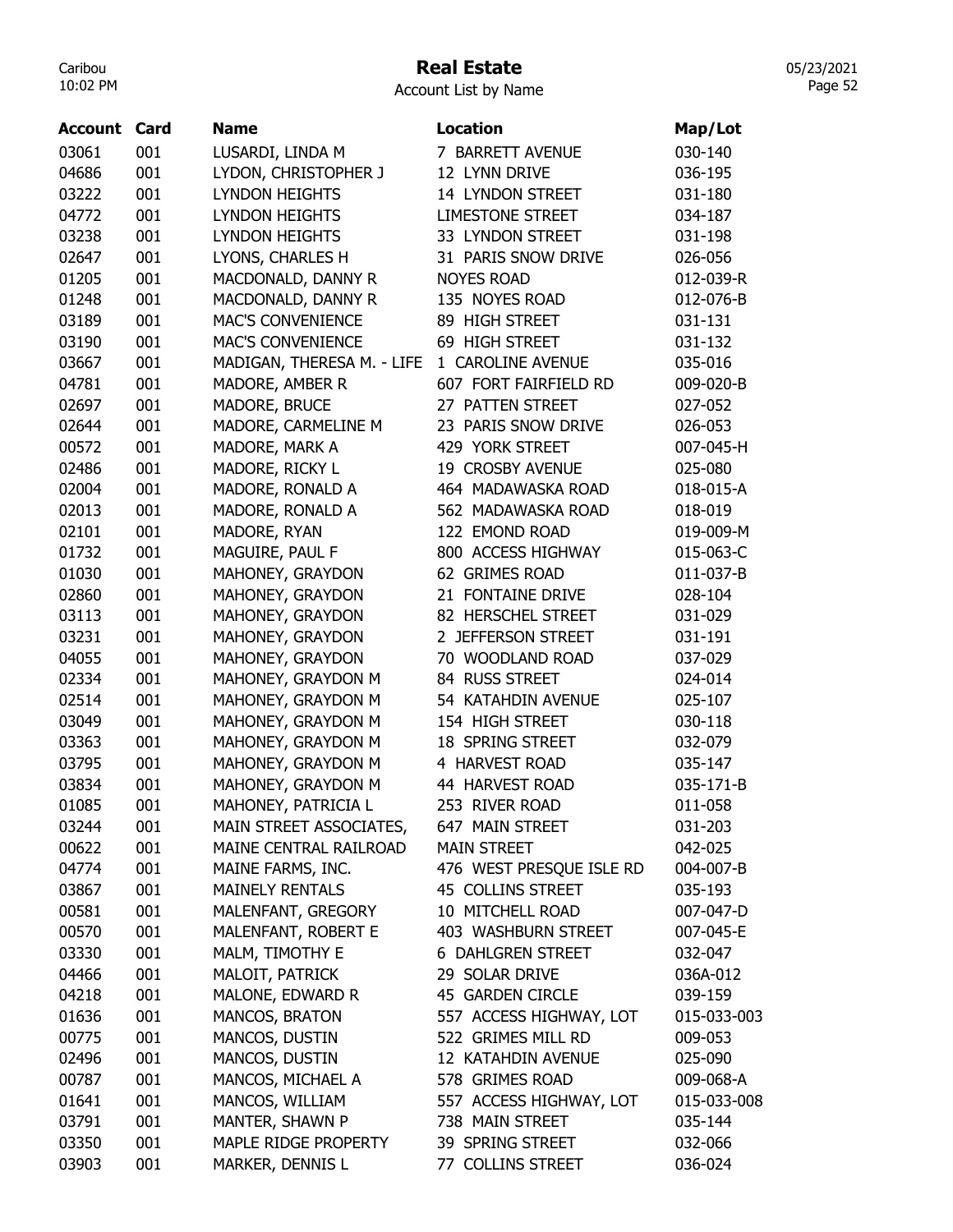## Real Estate

Account List by Name

| <b>Account Card</b> |     | <b>Name</b>             | <b>Location</b>                                                 | Map/Lot   |
|---------------------|-----|-------------------------|-----------------------------------------------------------------|-----------|
| 02499               | 001 | MARKLE, LARRY W         | 16 KATAHDIN AVENUE                                              | 025-093   |
| 01057               | 001 | MARKUM, RICKY W         | <b>BAIRD ROAD</b>                                               | 011-041-A |
| 00080               | 001 | MARQUIS, DANIEL F       | 1285 PRESQUE ISLE ROAD                                          | 002-039-B |
| 02384               | 001 | MARQUIS, GARY P         | 4 DORILDA CIRCLE                                                | 024-044   |
| 01976               | 001 | MARQUIS, GILFORD        | 923 ALBAIR ROAD                                                 | 017-050-A |
| 00333               | 001 | MARQUIS, PAUL T         | 552 E. PRESQUE ISLE                                             | 005-050-A |
| 02267               | 001 | MARQUIS, RINO           | 6 MORGAN DRIVE                                                  | 023-007   |
| 02883               | 001 | MARRETT, DAVID          | 35 YORK STREET                                                  | 028-127   |
| 04928               | 001 | MARTIN, BILLIE-JO       | 329 ALBAIR ROAD                                                 | 020-016-F |
| 02537               | 001 | MARTIN, BRENDA          | 31 LAFAYETTE ST                                                 | 025-134   |
| 00822               | 001 | MARTIN, BRIAN A         | 106 LOMBARD ROAD                                                | 010-011-E |
| 04873               | 001 | MARTIN, CARISSA LYN     | 229 ALBAIR ROAD                                                 | 020-016-E |
| 03962               | 001 | MARTIN, CHRISTOPHER J   | 21 HOOVER AVENUE                                                | 036-084   |
| 03507               | 001 | MARTIN, DARLENE L       | 23 PAGE AVENUE                                                  | 032-222   |
| 00549               | 001 | MARTIN, DAVID A         | 25 LOMBARD ROAD                                                 | 007-040-A |
| 04562               | 001 | MARTIN, DAVID A. & ROY, | 241 LOMBARD ROAD                                                | 010-035-G |
| 03767               | 001 | MARTIN, DAVID N         | 21 PARK STREET                                                  | 035-119   |
| 04242               | 001 | MARTIN, DEVIN           | 43 WESTWIND DRIVE                                               | 039-188   |
| 01958               | 001 | MARTIN, ELMER           | 581 ALBAIR ROAD                                                 | 017-041   |
| 00502               | 001 | MARTIN, GARY            | 327 YORK STREET                                                 | 007-018-A |
| 01921               | 001 | MARTIN, GARY J          | 245 BELANGER ROAD                                               | 017-027-B |
| 01747               | 001 | MARTIN, GINO P          | 47 SAWYER ROAD                                                  | 015-067-H |
| 02187               | 001 | MARTIN, HERMAN G. &     | <b>VAN BUREN ROAD</b>                                           | 020-028-A |
| 04159               | 001 | MARTIN, JAMES F         | 50 ROSE STREET                                                  | 039-045   |
| 03833               | 001 | MARTIN, JAMES P         | 30 HARVEST ROAD                                                 | 035-170   |
| 01144               | 001 | MARTIN, JEFFREY A       | 188 GRIMES ROAD                                                 | 012-009-A |
| 03037               | 001 | MARTIN, JOHN L - LIFE   | 10 SMITH STREET                                                 | 030-105   |
| 02983               | 001 | MARTIN, JOSEPH L. F. &  | 79 RIVER ROAD                                                   | 030-026   |
| 05144               | 001 | MARTIN, KEVIN J         | <b>RIVER ROAD</b>                                               | 030-027-A |
| 04014               | 001 | MARTIN, LESTER R        | 28 LYNN DRIVE                                                   | 036-197   |
| 02836               | 001 | MARTIN, MALCOLM R       | 5 NORTHERN AVENUE                                               | 028-086   |
| 02178               | 001 | MARTIN, MILTON D. &     | 150 ALBAIR ROAD                                                 | 020-022-N |
| 02155               | 001 | MARTIN, NORMAN J JR     | 369 ALBAIR ROAD                                                 | 020-016-B |
| 01816               | 001 |                         | MARTIN, NORMAN, JR. ET. AL. 305 WATSON MEMORIAL DRIVE 016-018-B |           |
| 01289               | 001 | MARTIN, RICKY P         | 564 VAN BUREN ROAD                                              | 013-020-A |
| 02142               | 001 | MARTIN, ROBERT J        | 71 BRISSETTE ROAD                                               | 020-011-E |
| 02242               | 001 | MARTIN, ROBERT J        | 1066 VAN BUREN ROAD                                             | 022-013   |
| 01937               | 001 | MARTIN, SCOTT           | 366 BELANGER ROAD                                               | 017-032-B |
| 01944               | 001 | MARTIN, SCOTT           | <b>BELANGER ROAD</b>                                            | 017-034   |
| 02082               | 001 | MARTIN, SCOTT A         | 1269 VAN BUREN ROAD                                             | 019-001   |
| 02105               | 001 | MARTIN, SCOTT A         | 1284 VAN BUREN ROAD                                             | 019-010-B |
| 02197               | 001 | MARTIN, SCOTT A         | MADAWASKA ROAD                                                  | 021-003-A |
| 02156               | 001 | MARTIN, SCOTT ALLEN     | 259 ALBAIR ROAD                                                 | 020-016-C |
| 01931               | 001 | MARTIN, SCOTT M         | <b>BELANGER ROAD</b>                                            | 017-030-B |
| 02522               | 001 | MARTIN, STEVEN          | 53 KATAHDIN AVENUE                                              | 025-119   |
| 00323               | 001 | MARTIN, TAMMY           | 477 E. PRESQUE ISLE                                             | 005-041   |
| 01476               | 001 | MARTIN, TIMOTHY         | 467 VAN BUREN ROAD                                              | 014-041   |
| 01478               | 001 | MARTIN, TIMOTHY R       | 473 VAN BUREN ROAD                                              | 014-042-A |
| 02257               | 001 | MARTIN, VIRGINIA        | 36 ALBAIR ROAD                                                  | 022-029   |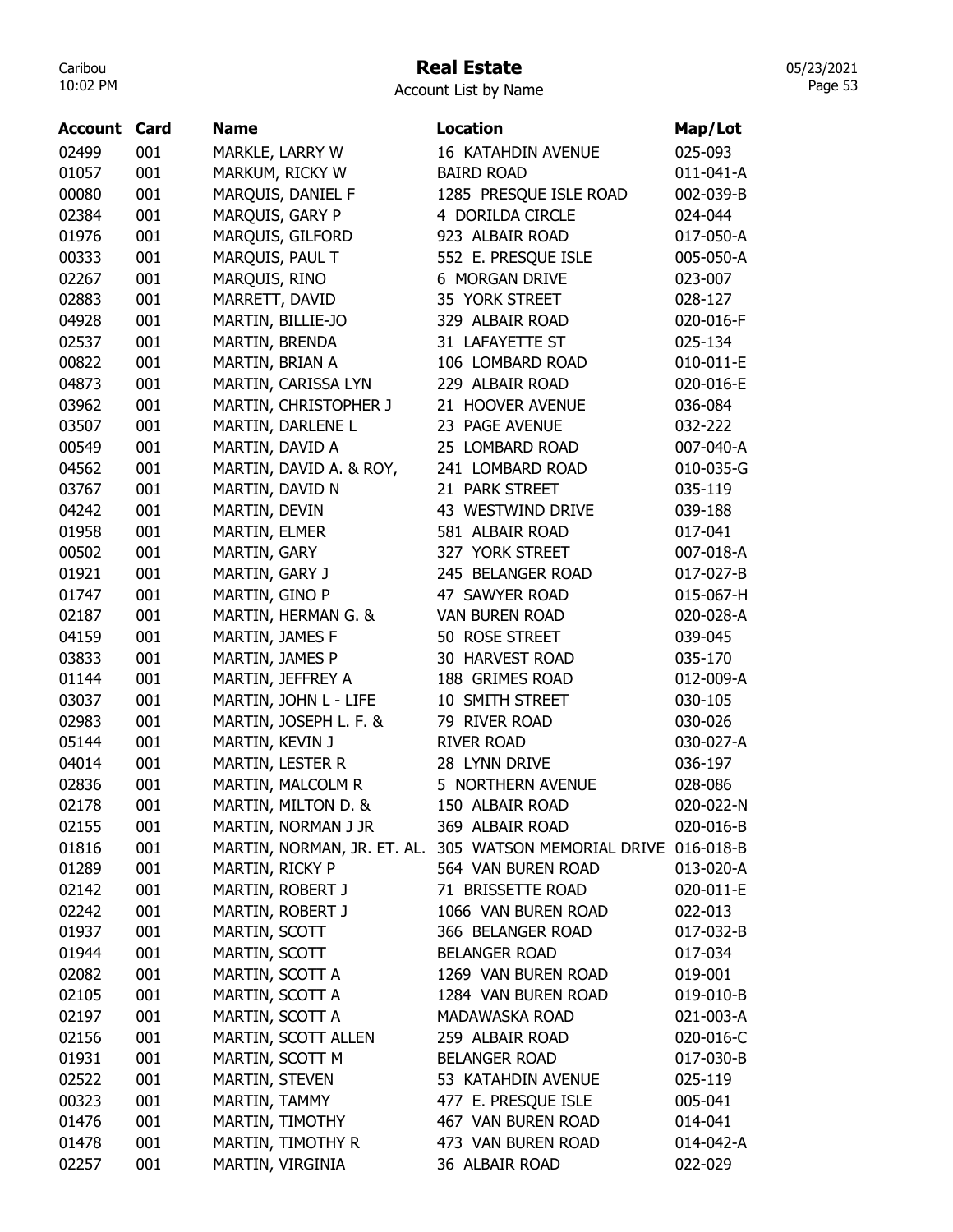# Real Estate

| Account | Card | <b>Name</b>             | <b>Location</b>          | Map/Lot   |
|---------|------|-------------------------|--------------------------|-----------|
| 02922   | 001  | MARTIN, WILFRED         | 74 YORK STREET           | 029-003   |
| 02923   | 001  | MARTIN, WILFRED JR      | 84 YORK STREET           | 029-005   |
| 01523   | 001  | MARTINO, JONATHAN       | <b>MADAWASKA ROAD</b>    | 015-010-B |
| 01788   | 001  | MASSE, GILMAN J         | 966 VAN BUREN ROAD       | 016-007-D |
| 03631   | 001  | MASSE, KEVIN J          | 17 VERONICA STREET       | 034-161   |
| 05083   | 001  | MASSE, MICHAEL J        | <b>BRISSETTE ROAD</b>    | 020-009-A |
| 05094   | 001  | MASSE, MICHAEL J        | MAD DAM ROAD             | 020-009-B |
| 02693   | 001  | MASSEY, SHELLEY         | 56 LOWER LYNDON ST       | 027-048   |
| 01218   | 001  | MATHEWS, ALEXANDER C    | <b>GRIMES MILL RD</b>    | 012-051   |
| 01224   | 001  | MATHEWS, ALEXANDER C    | <b>GRIMES MILL RD</b>    | 012-055   |
| 04216   | 001  | MATLOCK, RONALD M       | 50 GARDEN CIRCLE         | 039-157   |
| 00777   | 001  | MATTERN, DYLAN          | 549 GRIMES MILL RD       | 009-055   |
| 02291   | 001  | MATTILA, LILLIAN - LIFE | 18 OAK AVENUE            | 023-029   |
| 01754   | 001  | MAYNARD, RUEBEN         | 914 ACCESS HIGHWAY       | 015-069   |
| 04178   | 001  | MAYNARD, SPENCER G      | 39 ROSE STREET           | 039-096   |
| 01434   | 001  | MAYNE, WELSIE D         | 258 POWERS ROAD          | 014-026   |
| 01392   | 001  | MAYO, IMELDA M.A.,      | 31 RAYMOND JOSEPH LANE   | 014-016-H |
| 02180   | 001  | MAZEROLLE, MADELEINE    | 1077 VAN BUREN ROAD      | 020-023   |
| 01544   | 001  | MCBREAIRTY, ALAN J      | 768 ACCESS HIGHWAY       | 015-019-C |
| 00841   | 001  | MCBREAIRTY, BRANDON     | <b>WOODLAND ROAD</b>     | 010-019-A |
| 01965   | 001  | MCBREAIRTY, DONALD      | 837 ALBAIR ROAD          | 017-045-A |
| 01328   | 001  | MCBREAIRTY, OMAR H      | 898 SWEDEN STREET        | 013-035-Y |
| 02471   | 001  | MCCABE, PATRICK         | <b>6 NANCY STREET</b>    | 025-060   |
| 03784   | 001  |                         | 28 HAMMOND STREET        |           |
|         |      | MCCABE, PATRICK         |                          | 035-137   |
| 04345   | 001  | MCCARTHY, CHADMICHAEL   | 434 SWEDEN STREET        | 040-031   |
| 03319   | 001  | MCCARTHY, LORIE         | 1 WRIGHT STREET          | 032-035   |
| 02982   | 001  | MCCLURE, ANN MARIE      | 85 RIVER ROAD            | 030-024   |
| 00553   | 001  | MCCORMACK, DAVID        | 281 WASHBURN STREET      | 007-040-D |
| 00554   | 001  | MCCORMACK, DAVID        | <b>WASHBURN STREET</b>   | 007-040-E |
| 00217   | 001  | MCCRORY, ADAM T         | 185 WEST PRESQUE ISLE RD | 004-027-B |
| 02656   | 001  | MCCROSSIN, MARK A       | 70 PARIS SNOW DRIVE      | 026-070   |
| 03913   | 001  | MCCROSSIN, SETH HJ      | 37 COOLIDGE AVENUE       | 036-034   |
| 00040   | 001  | MCCRUM LAND, LLC        | <b>VANCE ROAD</b>        | 001-022   |
| 05104   | 001  | MCCRUM LAND, LLC        | 186 VANCE ROAD           | 001-022-B |
| 00126   | 001  | MCCUBREY, BELINDA J.    | 928 E. PRESQUE ISLE      | 003-008   |
| 02729   | 001  | MCCUBREY, DUANE G       | 19 E. PRESQUE ISLE       | 027-093   |
| 02730   | 001  | MCCUBREY, DUANE G       | 7 E. PRESQUE ISLE        | 027-093-A |
| 02731   | 001  | MCCUBREY, DUANE G       | 109 FORT FAIRFIELD RD    | 027-095   |
| 04660   | 001  | MCDONALD, HEATHER J     | <b>ALBAIR ROAD</b>       | 017-045-F |
| 00613   | 001  | MCDONALD, JAMES M       | 30 WEST PRESQUE ISLE RD  | 008-015   |
| 04296   | 001  | MCDONALD'S REAL ESTATE  | 127 BENNETT DRIVE        | 039-267   |
| 04008   | 001  | MCDONOUGH, PHILIP J     | <b>SWEDEN STREET</b>     | 032-230   |
| 03485   | 001  | MCDONOUGH, PHILIP J III | 3 PIONEER AVENUE         | 032-196   |
| 03487   | 001  | MCDONOUGH, PHILIP J. II | 8 PIONEER AVENUE         | 032-198   |
| 04665   | 001  | MCDOUGAL, GEORGE D      | 19 ELIZABETH AVENUE      | 036-003   |
| 03897   | 001  | MCDOUGAL, JANICE E      | <b>45 PAGE AVENUE</b>    | 036-018   |
| 03603   | 001  | MCDOUGAL, KAREN         | 4 VERONICA STREET        | 034-113   |
| 04379   | 001  | MCDOUGAL, MARTIN L      | 57 CHARLES STREET        | 041-032   |
| 04187   | 001  | MCDOUGAL, ROBERT J      | 93 GARDEN CIRCLE         | 039-109   |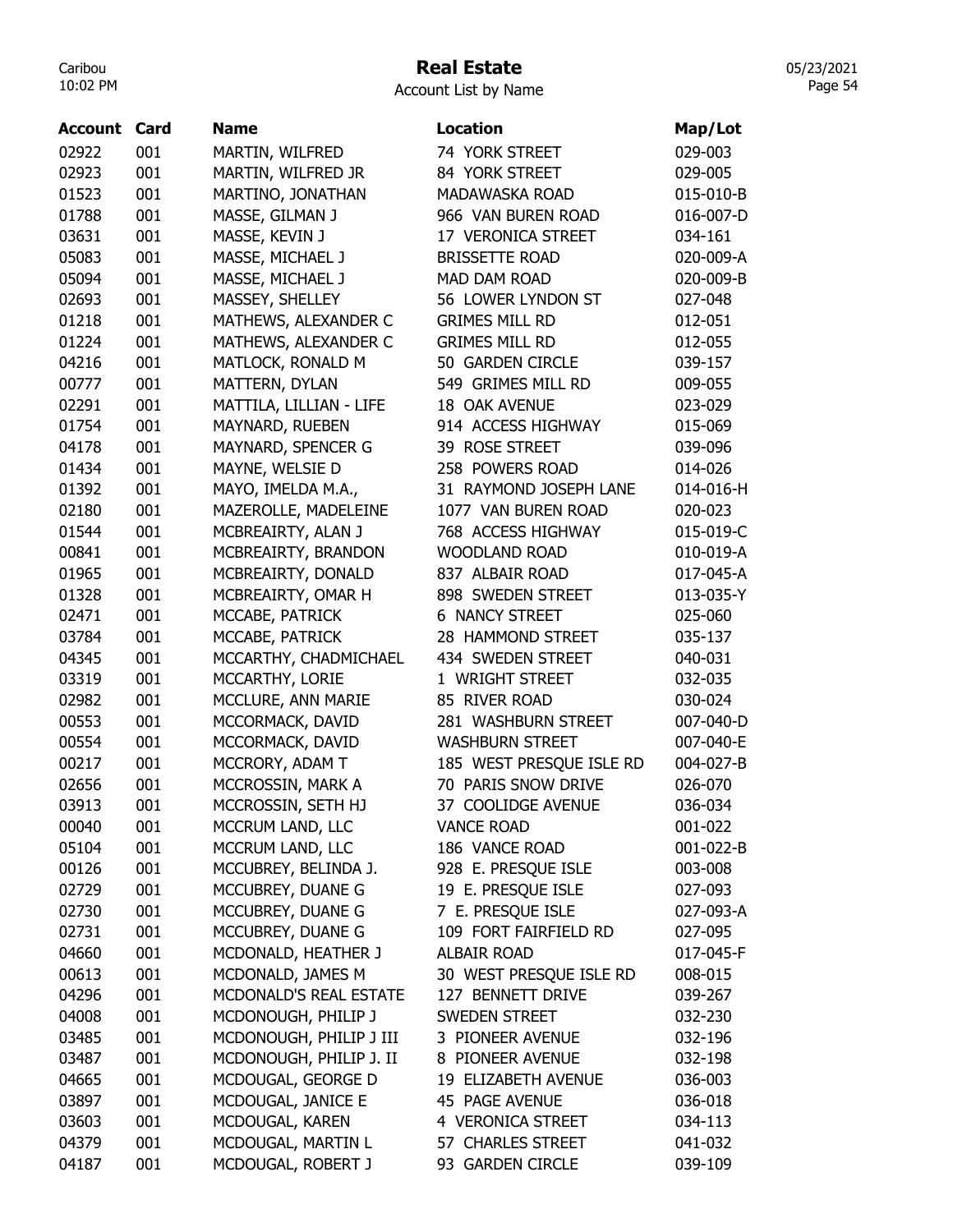## Real Estate

Account List by Name

| <b>Account Card</b> |     | <b>Name</b>             | <b>Location</b>           | Map/Lot        |
|---------------------|-----|-------------------------|---------------------------|----------------|
| 00311               | 001 | MCDOUGAL, WALTER        | 1058 PRESQUE ISLE ROAD    | 005-031-A      |
| 02016               | 001 | MCDOUGAL-BATES, DEBRA   | MADAWASKA ROAD            | 018-021        |
| 03364               | 001 | MCDOUGALL, SHANE M      | 22 SPRING STREET          | 032-080        |
| 03841               | 001 | MCDUFFIE, SHAUN         | 3 TOWNVIEW ROAD           | 035-175        |
| 03950               | 001 | MCDUFFIE, STEPHEN R     | 51 PIONEER AVENUE         | 036-072        |
| 01285               | 001 | MCELWAIN, FRANKLIN      | SWEDEN STREET             | 013-016        |
| 01311               | 001 | MCELWAIN, FRANKLIN      | 711 SWEDEN STREET         | 013-034        |
| 04518               | 001 | MCENDARFER, CHRISTOPHER | 26 GLENN STREET           | 035-113        |
| 00111               | 001 | MCGANN, GERALD & HELEN  | 74 GRIFFIN ROAD           | 003-002-A      |
| 03033               | 001 | MCGARY, DEBORAH L. -    | 19 PLEASANT STREET        | 030-101        |
| 04677               | 001 | MCGILL, ANTHONY L       | 187 HIGH STREET           | 030-141        |
| 02222               | 001 | MCGILL, CAROLYN M       | 674 MADAWASKA ROAD        | 021-014        |
| 00112               | 001 | MCGLINN, ANDREW         | E. PRESQUE ISLE           | 003-003        |
| 04924               | 001 | MCGLINN, ANDREW T       | E. PRESQUE ISLE           | 002-011        |
| 03984               | 001 | MCGLINN, CAROL M        | 53 COUNTRY ROAD           | 036-095-C      |
| 03602               | 001 | MCGLYNN, ROBERT A       | 2 ANGLE STREET            | 034-112        |
| 04011               | 001 | MCGOUGH, ERIC T         | 25 LYNN DRIVE             | 036-193        |
| 04798               | 001 | MCGRAW, DAVID           | 913 MADAWASKA ROAD        | 021-003-ON     |
| 02209               | 001 | MCGRAW, DONALD          | 748 MADAWASKA ROAD        | 021-008-D      |
| 02501               | 001 | MCHATTEN, ROWELL JR     | 24 KATAHDIN AVENUE        | 025-095        |
| 02985               | 001 | MCINTIRE, CHARLES B     | 67 RIVER ROAD             | 030-028        |
| 02625               | 001 | MCINTYRE, DAVID         | 23 PETERSON AVENUE        | 026-033-I      |
| 02642               | 001 | MCINTYRE, DAVID         | <b>6 JACOBS AVENUE</b>    | 026-052        |
| 04328               | 001 | MCINTYRE, DAVID         | 397 SWEDEN STREET         | 040-013        |
| 00107               | 001 | MCINTYRE, DAVID M       | 1168 PRESQUE ISLE ROAD    | 002-050        |
| 00788               | 001 | MCINTYRE, DAVID M       | 594 GRIMES ROAD           | 009-068-B      |
| 02436               | 001 | MCINTYRE, DAVID M       | 2 CORBIN STREET           | 025-022        |
| 02459               | 001 | MCINTYRE, DAVID M       | <b>16 CROSBY AVENUE</b>   | 025-048        |
| 02629               | 001 | MCINTYRE, DAVID M       | 11 PETERSON AVENUE        | 026-037        |
| 02879               | 001 | MCINTYRE, DAVID M       | 45 YORK STREET            | 028-123        |
| 03253               | 001 | MCINTYRE, DAVID M       | 22 ROBERTS STREET         | 031-211        |
| 03393               | 001 | MCINTYRE, DAVID M       | <b>18 DAHLGREN STREET</b> | 032-112        |
| 03586               | 001 | MCINTYRE, DAVID M       | 7 SOUTH PARK STREET       | 034-087        |
| 03730               | 001 | MCINTYRE, DAVID M       | 25 FRANKLIN STREET        | 035-082-A      |
| 04060               | 001 | MCINTYRE, DAVID M       | 33 WOODLAND ROAD          | 037-034        |
| 05061               | 001 | MCISAAC, APRIL J        | 529 WEST PRESQUE ISLE RD  | 004-005-B      |
| 04818               | 001 | MCKEEN, AUSTIN W        | 476 WASHBURN STREET       | 007-058-F      |
| 03886               | 001 | MCKEEN, STEPHANIE       | 61 COLLINS STREET         | 036-008        |
| 03636               | 001 | MCLAUGHLIN, DANIELLE    | 8 SOUTH PARK STREET       | 034-167        |
| 01833               | 001 | MCLAUGHLIN, DANNY C     | 196 OGREN ROAD            | 016-024-D      |
| 04958               | 001 | MCLAUGHLIN, DANNY C     | <b>OGREN ROAD</b>         | 016-024-B      |
| 00424               | 001 | MCLAUGHLIN, EVANS D     | 937 FORT FAIRFIELD RD     | 006-027        |
| 01842               | 001 | MCLAUGHLIN, JERRY, JR.  | 88 OGREN ROAD             | 016-027-G      |
| 01428               | 001 | MCLEAN, TOM E           | 215 POWERS RD.LOT#33      | 014-025-033-ON |
| 03351               | 001 | MCLELLAN, SHAWN         | 37 SPRING STREET          | 032-067        |
| 03352               | 001 | MCLELLAN, SHAWN         | 29 SPRING STREET          | 032-068        |
| 04139               | 001 | MCLELLAN, STEPHEN C     | 32 ROSE STREET            | 039-022        |
| 01129               | 001 | MCNAMARA, BRYAN L       | 49 SPRUCE RIDGE ROAD      | 011-089        |
| 02657               | 001 | MCNEAL, BETTY L         | 62 PARIS SNOW DRIVE       | 026-073        |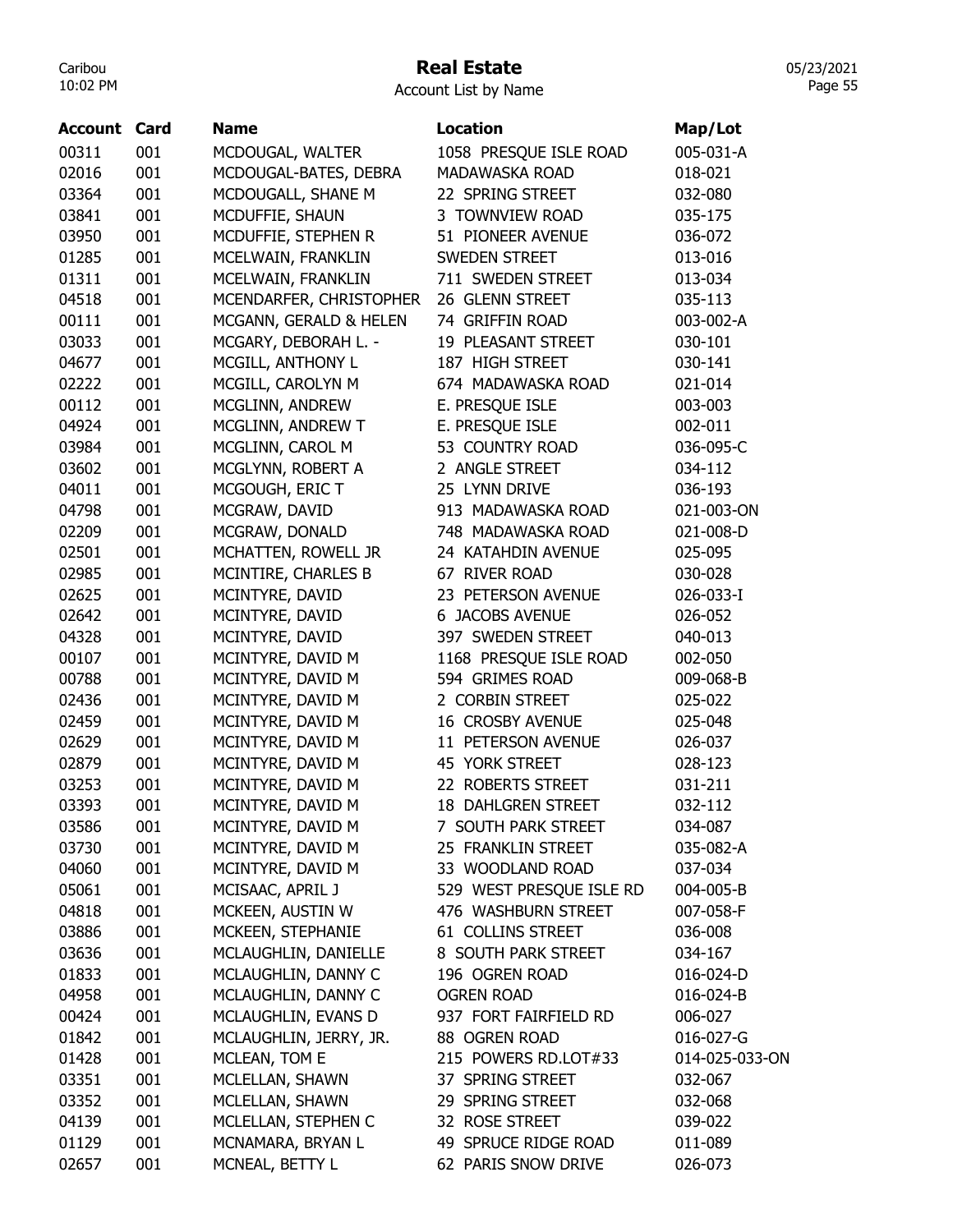## Real Estate

05/23/2021 Page 56

Account List by Name

| Account | Card | <b>Name</b>              | <b>Location</b>          | Map/Lot     |
|---------|------|--------------------------|--------------------------|-------------|
| 04375   | 001  | MCNEAL, BEVERLY - LIFE   | 7 VIOLETTE STREET        | 041-027     |
| 02586   | 001  | MCNEAL, CHAD M           | <b>16 NEWTON AVENUE</b>  | 026-023-D   |
| 01397   | 001  | MCNEAL, EDWARD C         | 476 POWERS ROAD          | 014-018-A   |
| 04508   | 001  | MCNEAL, JOHN E           | MADAWASKA ROAD           | 018-018     |
| 01721   | 001  | MCNEAL, LOUIS            | 207 BOG ROAD             | 015-059-A   |
| 03439   | 001  | MCPHERSON, JOANNE        | 59 WASHBURN STREET       | 032-152     |
| 00151   | 001  | MECHALKO, LISA           | 40 CAMPGROUND HILL ROAD  | 003-025     |
| 02279   | 001  | MECHALKO, LISA L         | 19 MONTGOMERY AVENUE     | 023-018     |
| 01302   | 001  | MEEHAN, RYAN J           | 684 SWEDEN STREET        | 013-026     |
| 00295   | 001  | MEHDIZADEGAN, FERIDOON   | 910 PRESQUE ISLE ROAD    | 005-021     |
| 04624   | 001  | MENDONCA, JOSEPH D       | 44 COLLINS STREET        | 031-026     |
| 01557   | 001  | MERCHANT, EVERETT M      | 17 MADAWASKA ROAD        | 015-025-M   |
| 02453   | 001  | MERCHANT, GILBERT        | 5 LINCOLN STREET         | 025-041     |
| 01537   | 001  | MERCHANT, LEON L         | 72 MADAWASKA ROAD        | 015-017-A   |
| 02208   | 001  | MERCHANT, LEON L         | <b>MADAWASKA ROAD</b>    | 021-008-C   |
| 00711   | 001  | MERLIN ONE, LLC          | E. PRESQUE ISLE          | 008-071     |
| 02549   | 001  | MERLIN ONE, LLC          | <b>LYNDON STREET</b>     | 025-148     |
| 00378   | 001  | MERRILL, DEBRA J         | 759 E. PRESQUE ISLE      | 005-086     |
| 03249   | 001  | MERRILL, JOHN            | 12 ROBERTS STREET        | 031-208     |
| 01332   | 001  | MERRILL, RANDY J.        | 831 SWEDEN STREET        | 013-036-B   |
| 00496   | 001  | MERRITT, GARY            | 360 YORK STREET          | 007-016-J   |
| 01337   | 001  | MERRITT, ZELMA K. - LIFE | 837 SWEDEN STREET        | 013-038     |
| 00288   | 001  | MEYER, SIMON             | DOW SIDING ROAD          | 005-014-A   |
| 00289   | 001  | MEYER, SIMON             | DOW SIDING ROAD          | 005-014-B   |
| 02821   | 001  | MICHAEL, MONA G          | 600 MAIN STREET          | 028-071     |
| 04383   | 001  | MICHAUD AND MICHAUD      | <b>GRANDVIEW TERRA</b>   | 042-001     |
| 04385   | 001  | MICHAUD AND MICHAUD      | <b>GRANDVIEW TERRA</b>   | 042-003     |
| 04387   | 001  | MICHAUD AND MICHAUD      | <b>GRANDVIEW TERRA</b>   | 042-005     |
| 04389   | 001  | MICHAUD AND MICHAUD      | <b>GRANDVIEW TERRA</b>   | 042-007     |
| 04391   | 001  | MICHAUD AND MICHAUD      | <b>GRANDVIEW TERRA</b>   | 042-009     |
| 04393   | 001  | MICHAUD AND MICHAUD      | <b>GRANDVIEW TERRA</b>   | 042-011     |
| 04395   | 001  | MICHAUD AND MICHAUD      | <b>GRANDVIEW TERRA</b>   | 042-013     |
| 04397   | 001  | MICHAUD AND MICHAUD      | <b>GRANDVIEW TERRA</b>   | 042-015     |
| 04399   | 001  | MICHAUD AND MICHAUD      | <b>GRANDVIEW TERRA</b>   | 042-017     |
| 00628   | 001  | MICHAUD AND MICHAUD      | 399 MAIN STREET          | 042-030     |
| 00629   | 001  | MICHAUD AND MICHAUD      | <b>MAIN STREET</b>       | 042-032     |
| 01810   | 001  | MICHAUD, ADRIENNE        | 746 VAN BUREN ROAD       | 016-015-A   |
| 00451   | 001  | MICHAUD, ANDREW J        | 162 WEST PRESQUE ISLE RD | 007-006-A   |
| 00690   | 001  | MICHAUD, ANDREW J        | 276 E. PRESQUE ISLE      | 008-061-A   |
| 00286   | 001  | MICHAUD, ANITA G.        | 25 DOW SIDING ROAD       | 005-013-A   |
| 03349   | 001  | MICHAUD, ARTHUR ELMER JR | 43 SPRING STREET         | 032-065     |
| 00074   | 001  | MICHAUD, ARTHUR L        | 1329 PRESQUE ISLE ROAD   | 002-035     |
| 02689   | 001  | MICHAUD, BETTY L         | 46 LOWER LYNDON ST       | 027-036     |
| 01096   | 001  | MICHAUD, DONALD          | 339 RIVER ROAD-LOT#8     | 011-060-008 |
| 04611   | 001  | MICHAUD, ELAINE M        | 41 GARDEN CIRCLE         | 039-160     |
| 03912   | 001  | MICHAUD, GALEN W         | 39 COOLIDGE AVENUE       | 036-033     |
| 02616   | 001  | MICHAUD, GERALD L        | 26 PETERSON AVENUE       | 026-032     |
| 02297   | 001  | MICHAUD, HEATHER L       | 21 OAK AVENUE            | 023-036     |
| 00164   | 001  | MICHAUD, HUNTER          | 564 WEST PRESQUE ISLE RD | 004-003-A   |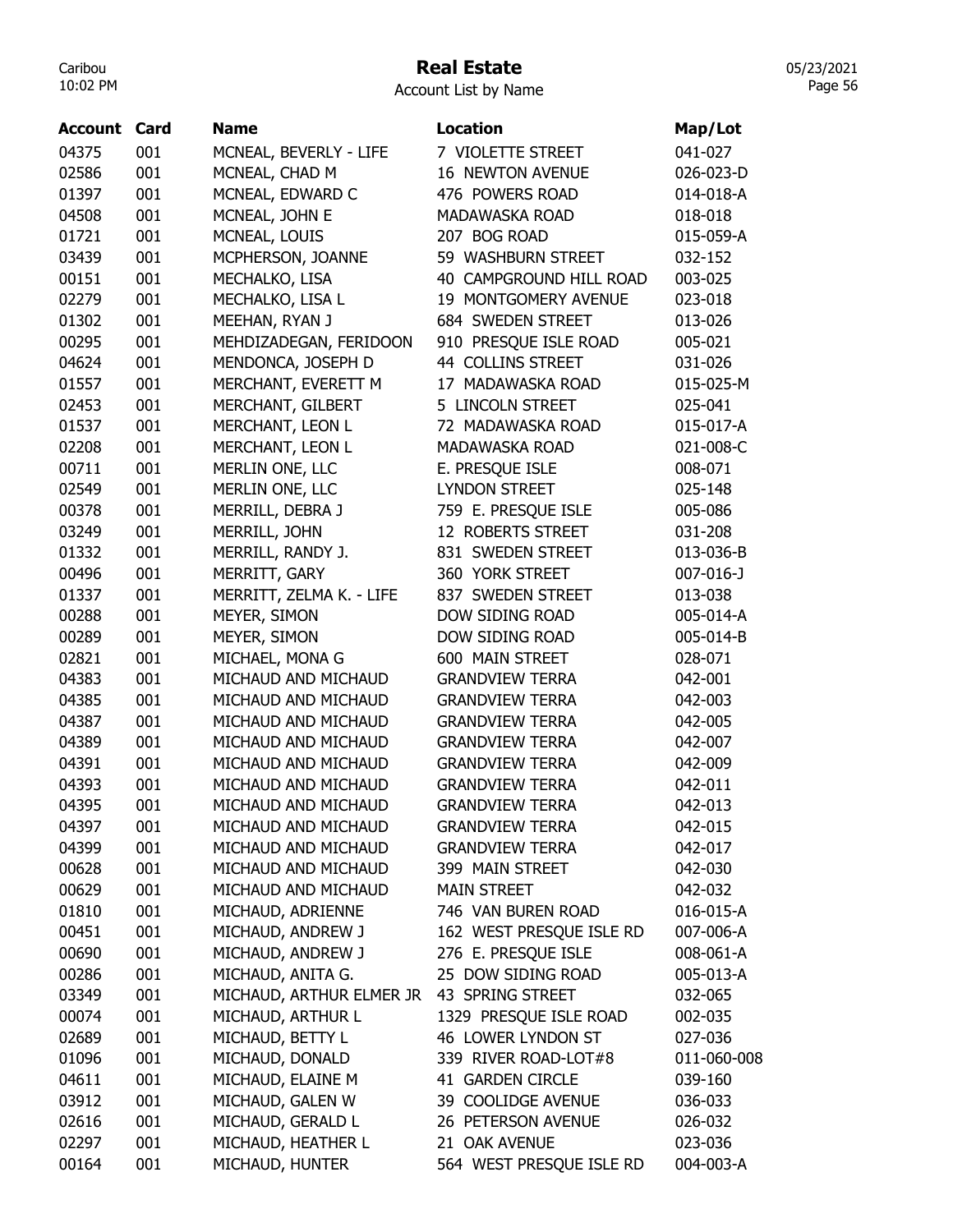## Real Estate

Account List by Name

| <b>Account Card</b> |     | <b>Name</b>                | <b>Location</b>          | Map/Lot          |
|---------------------|-----|----------------------------|--------------------------|------------------|
| 00162               | 001 | MICHAUD, HUNTER J          | 568 WEST PRESQUE ISLE RD | 004-002          |
| 02903               | 001 | MICHAUD, INDIRA            | <b>38 SINCOCK STREET</b> | 028-145          |
| 01796               | 001 | MICHAUD, JAMES             | <b>68 PLANTE ROAD</b>    | 016-008-E        |
| 02950               | 001 | MICHAUD, JAMES JR          | 39 BRADLEY STREET        | 029-041          |
| 02423               | 001 | MICHAUD, JAY               | 12 HARDISON AVENUE       | 025-006          |
| 03820               | 001 | MICHAUD, JEAN PIERRE       | 35 HARVEST ROAD          | 035-158-D        |
| 02412               | 001 | MICHAUD, JEFFREY L         | 2 ARMCO AVENUE           | 025-001          |
| 03368               | 001 | MICHAUD, JEFFREY L         | 34 SPRING STREET         | 032-085          |
| 04331               | 001 | MICHAUD, JEFFREY L         | 383 SWEDEN STREET        | 040-016          |
| 04237               | 001 | MICHAUD, JENNIFER M        | 40 WESTWIND DRIVE        | 039-183          |
| 05029               | 001 | MICHAUD, JEREMIAH &        | 900 FORT FAIRFIELD ROAD  | 009-038-G-001-ON |
| 01168               | 001 | MICHAUD, JESSE             | 255 BAIRD ROAD           | 012-019          |
| 03197               | 001 | MICHAUD, JOYCE - DEV       | 27 GOLDFRANK DRIVE       | 031-145          |
| 01906               | 001 | MICHAUD, KEVIN D           | 93 BELANGER ROAD         | 017-024-C        |
| 00095               | 001 | MICHAUD, KIM R             | 14 DOYLE ROAD            | 002-047-B        |
| 04044               | 001 | MICHAUD, KRISTI HAINES     | 328 SWEDEN STREET        | 037-013          |
| 00057               | 001 | MICHAUD, LANCE G           | MAYSVILLE SIDING ROAD    | 002-019          |
| 00444               | 001 | MICHAUD, LARRY J           | WEST PRESQUE ISLE RD     | 007-005-D        |
| 00445               | 001 | MICHAUD, LARRY Y           | 131 WEST PRESQUE ISLE RD | 007-005-E        |
| 03550               | 001 | MICHAUD, MICHAEL P         | 11 HILLCREST AVENUE      | 034-049          |
| 04669               | 001 | MICHAUD, MICHAEL P         | <b>BROOK STREET</b>      | 010-001-C        |
| 04905               | 001 | MICHAUD, MICHAEL P. &      | <b>BROOK STREET</b>      | 010-001-A        |
| 02266               | 001 | MICHAUD, MICHAEL PAUL &    | 8 ALEXANDER AVE          | 023-006          |
| 03025               | 001 | MICHAUD, NICKY L           | 33 FENDERSON STREET      | 030-095-A        |
| 01119               | 001 | MICHAUD, NICOLE            | 477 RIVER ROAD           | 011-071-G        |
| 01193               | 001 | MICHAUD, NORMA L           | 254 NOYES ROAD           | 012-039-B        |
| 02241               | 001 | MICHAUD, PAUL A            | 1085 VAN BUREN ROAD      | 022-012          |
| 04034               | 001 | MICHAUD, PAUL B            | 12 FARRELL STREET        | 037-007-C        |
| 03543               | 001 | MICHAUD, PAUL H            | 31 HILLCREST AVENUE      | 034-041          |
| 04198               | 001 | MICHAUD, PAULA A           | 58 GARDEN CIRCLE         | 039-126          |
| 01631               | 001 | MICHAUD, REYNOLD           | 570 ACCESS HIGHWAY       | 015-032-001      |
| 01632               | 001 | MICHAUD, REYNOLD           | 570 ACCESS HIGHWAY       | 015-032-003      |
| 01630               | 001 | MICHAUD, REYNOLD R         | 570 ACCESS HIGHWAY       | 015-032          |
| 01655               | 001 | MICHAUD, REYNOLD R         | 570 ACCESS HIGHWAY       | 015-034          |
| 01364               | 001 | MICHAUD, RONALD            | 1233 ALBAIR ROAD         | 014-008-A        |
| 00630               | 001 | MICHAUD, SCOTT             | 409 MAIN STREET          | 042-033          |
| 02313               | 001 | MICHAUD, SCOTT             | <b>MAIN STREET</b>       | 023-053          |
| 01569               | 001 | MICHAUD, SCOTT J           | 693 ACCESS HIGHWAY       | 015-026-M        |
| 02425               | 001 | MICHAUD, SHIRLEY C. - LIFE | 20 HARDISON AVENUE       | 025-008          |
| 02654               | 001 | MICHAUD, VINCENT           | 59 PARIS SNOW DRIVE      | 026-064          |
| 03053               | 001 | MICLETTE, JERRY L          | 12 BENNETT DRIVE         | 030-123          |
| 02784               | 001 | MIERZWA, EDWARD J          | 7 WASHINGTON STREET      | 028-048          |
| 02455               | 001 | MIESBURGER, JEAN M         | 9 HARDISON AVENUE        | 025-043          |
| 01247               | 001 | MIGNONE, ANTHONY R JR      | 127 NOYES ROAD           | 012-076-A        |
| 03547               | 001 | MIKE'S FAMILY MARKET, LLC  | 23 HILLCREST AVENUE      | 034-045          |
| 03629               | 001 | MIKE'S FAMILY MARKET, LLC  | 23 VERONICA STREET       | 034-159          |
| 04064               | 001 | MIKE'S FAMILY MARKET, LLC  | 342 SWEDEN STREET        | 037-038-A        |
| 02928               | 001 | MILITARY BUREAU OF THE     | 59 YORK STREET           | 029-013          |
| 02930               | 001 | MILITARY BUREAU OF THE     | SINCOCK STREET           | 029-013-B        |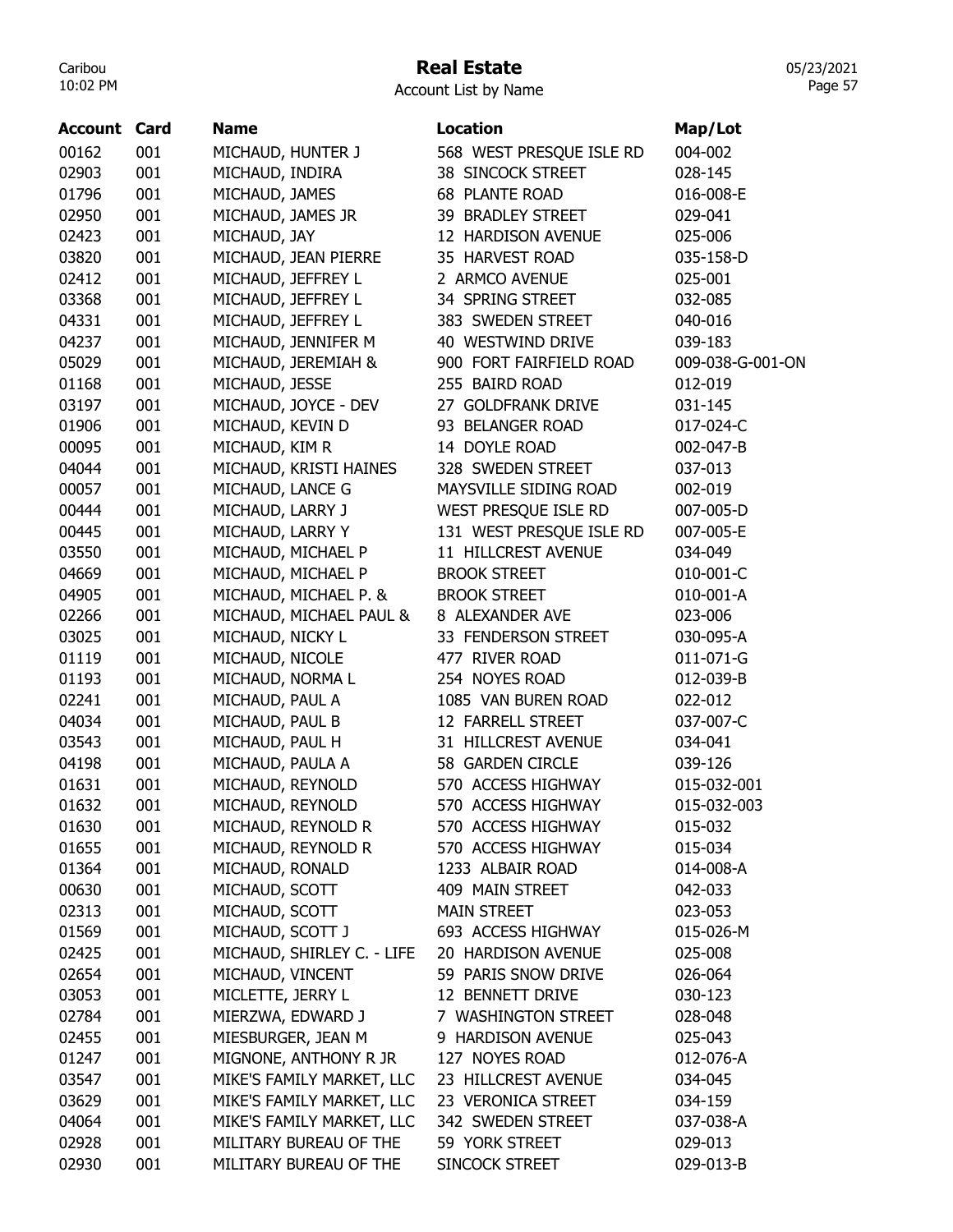## Real Estate

Account List by Name

| 03261<br>001<br><b>MILL PARK</b><br>36 CARIBOU STREET<br>031-220<br>03266<br>001<br><b>MILL PARK</b><br>10 CARIBOU STREET<br>031-235<br>02716<br>001<br>MILLER, MARY JANE<br>31 RIVER ROAD<br>027-075<br>03566<br>001<br>MILLER, NICHOLE<br>19 GLENDALE ROAD<br>034-070<br>03019<br>001<br>MILLER, PHILIP EZRA<br>61 WATER STREET<br>030-080<br>001<br>03250<br>MILLER, PHILIP M II<br>6 COLUMBUS AVENUE<br>031-208-A<br>03615<br>001<br>MILLER, RONALD E., JR.<br>13 HANCOCK STREET<br>034-128<br>02852<br>001<br>MILLER, TEENA JEAN<br>78 FONTAINE DRIVE<br>028-094-A<br>03395<br>001<br>MILLS, CHRISTOPHER D<br>26 DAHLGREN STREET<br>032-114<br>04062<br>001<br>MILTON, CHESTER H.-LIFE<br>23 WOODLAND ROAD<br>037-036<br>01573<br>001<br>MILTON, GARRICK<br>15 BELYEA ROAD<br>015-027-B<br>03471<br>001<br>MILTON, GARRICK E<br>197 SWEDEN STREET<br>032-182<br>04315<br>001<br>26 GLENDALE ROAD<br>MILTON, MATTHEW LEIGH<br>039-304<br>001<br>03483<br>MILTON, NORMA B<br>11 PIONEER AVENUE<br>032-194<br>04115<br>001<br>MINK, MARY ANN<br>111 LIMESTONE STREET<br>038-087<br>04121<br>001<br>MINK, MARY ANN<br>106 LIMESTONE STREET<br>038-095<br>04122<br>001<br>MINK, MARY ANN<br><b>LIMESTONE STREET</b><br>038-099<br>00117<br>001<br>MIRANDA, VICTOR M<br>1044 E. PRESQUE ISLE<br>003-006-A<br>02109<br>001<br>MISHAAN, JONATHAN<br>1212 VAN BUREN ROAD<br>019-013<br>04740<br>001<br>MISHAAN, JONATHAN &<br>1217 VAN BUREN ROAD<br>020-028<br>02318<br>001<br>MITCHELL, AMY<br>18 RUSS STREET<br>024-004<br>00785<br>001<br>MITCHELL, JIM R<br>562 GRIMES ROAD<br>009-066<br>02319<br>001<br>MITCHELL, WILLIAM B SR<br>20 RUSS STREET<br>024-005<br>03662<br>22 RESERVOIR STREET<br>001<br>MOCKLER FUNERAL HOME<br>035-009<br>03685<br>001<br>MOCKLER, ERIC J<br>13 ELMWOOD AVENUE<br>035-036<br>03665<br>001<br>MOCKLER, JAMES R<br>11 CAROLINE AVENUE<br>035-014<br>04017<br>001<br>MOCKLER, ROBERT J<br>48 LYNN DRIVE<br>036-203<br>05088<br>001<br>MOIR, RONALD C<br>SWEDEN STREET<br>013-040-I<br>00843<br>001<br>MOIR, RONALD C., ALAN R., & WOODLAND ROAD<br>010-021<br>00883<br>MOIR, RONALD C., ALAN R., & 512 SWEDEN STREET<br>001<br>010-043<br>00884<br>001<br>MOIR, RONALD C., ALAN R., & SWEDEN STREET<br>010-044<br>01295<br>001<br>MOIR, RONALD C., ALAN R., & SWEDEN STREET<br>013-024<br>MOIR, RONALD C., ALAN R., & LIMESTONE STREET<br>001<br>04125<br>038-103<br>MOIR, RONALD C., RUTH M.,<br>00823<br>001<br><b>LOMBARD ROAD</b><br>010-012<br>00872<br>MOIR, RONALD C., RUTH M.,<br>001<br>404 SWEDEN STREET<br>010-037<br>00874<br>001<br>MOIR, RONALD C., RUTH M.,<br>SWEDEN STREET<br>010-038<br>00875<br>001<br>MOIR, RONALD C., RUTH M.,<br>SWEDEN STREET<br>010-039<br>MOIR, RONALD C., RUTH M.,<br>04926<br>001<br>SWEDEN STREET<br>013-035-VV | <b>Account Card</b> |     | <b>Name</b>             | <b>Location</b>      | Map/Lot |
|--------------------------------------------------------------------------------------------------------------------------------------------------------------------------------------------------------------------------------------------------------------------------------------------------------------------------------------------------------------------------------------------------------------------------------------------------------------------------------------------------------------------------------------------------------------------------------------------------------------------------------------------------------------------------------------------------------------------------------------------------------------------------------------------------------------------------------------------------------------------------------------------------------------------------------------------------------------------------------------------------------------------------------------------------------------------------------------------------------------------------------------------------------------------------------------------------------------------------------------------------------------------------------------------------------------------------------------------------------------------------------------------------------------------------------------------------------------------------------------------------------------------------------------------------------------------------------------------------------------------------------------------------------------------------------------------------------------------------------------------------------------------------------------------------------------------------------------------------------------------------------------------------------------------------------------------------------------------------------------------------------------------------------------------------------------------------------------------------------------------------------------------------------------------------------------------------------------------------------------------------------------------------------------------------------------------------------------------------------------------------------------------------------------------------------------------------------------------------------------------------------------------------------------------------------------------------------------------------------------------------------------------------------------------------------------------------------------------------------------------------------------------------------------------|---------------------|-----|-------------------------|----------------------|---------|
|                                                                                                                                                                                                                                                                                                                                                                                                                                                                                                                                                                                                                                                                                                                                                                                                                                                                                                                                                                                                                                                                                                                                                                                                                                                                                                                                                                                                                                                                                                                                                                                                                                                                                                                                                                                                                                                                                                                                                                                                                                                                                                                                                                                                                                                                                                                                                                                                                                                                                                                                                                                                                                                                                                                                                                                            |                     |     |                         |                      |         |
|                                                                                                                                                                                                                                                                                                                                                                                                                                                                                                                                                                                                                                                                                                                                                                                                                                                                                                                                                                                                                                                                                                                                                                                                                                                                                                                                                                                                                                                                                                                                                                                                                                                                                                                                                                                                                                                                                                                                                                                                                                                                                                                                                                                                                                                                                                                                                                                                                                                                                                                                                                                                                                                                                                                                                                                            |                     |     |                         |                      |         |
|                                                                                                                                                                                                                                                                                                                                                                                                                                                                                                                                                                                                                                                                                                                                                                                                                                                                                                                                                                                                                                                                                                                                                                                                                                                                                                                                                                                                                                                                                                                                                                                                                                                                                                                                                                                                                                                                                                                                                                                                                                                                                                                                                                                                                                                                                                                                                                                                                                                                                                                                                                                                                                                                                                                                                                                            |                     |     |                         |                      |         |
|                                                                                                                                                                                                                                                                                                                                                                                                                                                                                                                                                                                                                                                                                                                                                                                                                                                                                                                                                                                                                                                                                                                                                                                                                                                                                                                                                                                                                                                                                                                                                                                                                                                                                                                                                                                                                                                                                                                                                                                                                                                                                                                                                                                                                                                                                                                                                                                                                                                                                                                                                                                                                                                                                                                                                                                            |                     |     |                         |                      |         |
|                                                                                                                                                                                                                                                                                                                                                                                                                                                                                                                                                                                                                                                                                                                                                                                                                                                                                                                                                                                                                                                                                                                                                                                                                                                                                                                                                                                                                                                                                                                                                                                                                                                                                                                                                                                                                                                                                                                                                                                                                                                                                                                                                                                                                                                                                                                                                                                                                                                                                                                                                                                                                                                                                                                                                                                            |                     |     |                         |                      |         |
|                                                                                                                                                                                                                                                                                                                                                                                                                                                                                                                                                                                                                                                                                                                                                                                                                                                                                                                                                                                                                                                                                                                                                                                                                                                                                                                                                                                                                                                                                                                                                                                                                                                                                                                                                                                                                                                                                                                                                                                                                                                                                                                                                                                                                                                                                                                                                                                                                                                                                                                                                                                                                                                                                                                                                                                            |                     |     |                         |                      |         |
|                                                                                                                                                                                                                                                                                                                                                                                                                                                                                                                                                                                                                                                                                                                                                                                                                                                                                                                                                                                                                                                                                                                                                                                                                                                                                                                                                                                                                                                                                                                                                                                                                                                                                                                                                                                                                                                                                                                                                                                                                                                                                                                                                                                                                                                                                                                                                                                                                                                                                                                                                                                                                                                                                                                                                                                            |                     |     |                         |                      |         |
|                                                                                                                                                                                                                                                                                                                                                                                                                                                                                                                                                                                                                                                                                                                                                                                                                                                                                                                                                                                                                                                                                                                                                                                                                                                                                                                                                                                                                                                                                                                                                                                                                                                                                                                                                                                                                                                                                                                                                                                                                                                                                                                                                                                                                                                                                                                                                                                                                                                                                                                                                                                                                                                                                                                                                                                            |                     |     |                         |                      |         |
|                                                                                                                                                                                                                                                                                                                                                                                                                                                                                                                                                                                                                                                                                                                                                                                                                                                                                                                                                                                                                                                                                                                                                                                                                                                                                                                                                                                                                                                                                                                                                                                                                                                                                                                                                                                                                                                                                                                                                                                                                                                                                                                                                                                                                                                                                                                                                                                                                                                                                                                                                                                                                                                                                                                                                                                            |                     |     |                         |                      |         |
|                                                                                                                                                                                                                                                                                                                                                                                                                                                                                                                                                                                                                                                                                                                                                                                                                                                                                                                                                                                                                                                                                                                                                                                                                                                                                                                                                                                                                                                                                                                                                                                                                                                                                                                                                                                                                                                                                                                                                                                                                                                                                                                                                                                                                                                                                                                                                                                                                                                                                                                                                                                                                                                                                                                                                                                            |                     |     |                         |                      |         |
|                                                                                                                                                                                                                                                                                                                                                                                                                                                                                                                                                                                                                                                                                                                                                                                                                                                                                                                                                                                                                                                                                                                                                                                                                                                                                                                                                                                                                                                                                                                                                                                                                                                                                                                                                                                                                                                                                                                                                                                                                                                                                                                                                                                                                                                                                                                                                                                                                                                                                                                                                                                                                                                                                                                                                                                            |                     |     |                         |                      |         |
|                                                                                                                                                                                                                                                                                                                                                                                                                                                                                                                                                                                                                                                                                                                                                                                                                                                                                                                                                                                                                                                                                                                                                                                                                                                                                                                                                                                                                                                                                                                                                                                                                                                                                                                                                                                                                                                                                                                                                                                                                                                                                                                                                                                                                                                                                                                                                                                                                                                                                                                                                                                                                                                                                                                                                                                            |                     |     |                         |                      |         |
|                                                                                                                                                                                                                                                                                                                                                                                                                                                                                                                                                                                                                                                                                                                                                                                                                                                                                                                                                                                                                                                                                                                                                                                                                                                                                                                                                                                                                                                                                                                                                                                                                                                                                                                                                                                                                                                                                                                                                                                                                                                                                                                                                                                                                                                                                                                                                                                                                                                                                                                                                                                                                                                                                                                                                                                            |                     |     |                         |                      |         |
|                                                                                                                                                                                                                                                                                                                                                                                                                                                                                                                                                                                                                                                                                                                                                                                                                                                                                                                                                                                                                                                                                                                                                                                                                                                                                                                                                                                                                                                                                                                                                                                                                                                                                                                                                                                                                                                                                                                                                                                                                                                                                                                                                                                                                                                                                                                                                                                                                                                                                                                                                                                                                                                                                                                                                                                            |                     |     |                         |                      |         |
|                                                                                                                                                                                                                                                                                                                                                                                                                                                                                                                                                                                                                                                                                                                                                                                                                                                                                                                                                                                                                                                                                                                                                                                                                                                                                                                                                                                                                                                                                                                                                                                                                                                                                                                                                                                                                                                                                                                                                                                                                                                                                                                                                                                                                                                                                                                                                                                                                                                                                                                                                                                                                                                                                                                                                                                            |                     |     |                         |                      |         |
|                                                                                                                                                                                                                                                                                                                                                                                                                                                                                                                                                                                                                                                                                                                                                                                                                                                                                                                                                                                                                                                                                                                                                                                                                                                                                                                                                                                                                                                                                                                                                                                                                                                                                                                                                                                                                                                                                                                                                                                                                                                                                                                                                                                                                                                                                                                                                                                                                                                                                                                                                                                                                                                                                                                                                                                            |                     |     |                         |                      |         |
|                                                                                                                                                                                                                                                                                                                                                                                                                                                                                                                                                                                                                                                                                                                                                                                                                                                                                                                                                                                                                                                                                                                                                                                                                                                                                                                                                                                                                                                                                                                                                                                                                                                                                                                                                                                                                                                                                                                                                                                                                                                                                                                                                                                                                                                                                                                                                                                                                                                                                                                                                                                                                                                                                                                                                                                            |                     |     |                         |                      |         |
|                                                                                                                                                                                                                                                                                                                                                                                                                                                                                                                                                                                                                                                                                                                                                                                                                                                                                                                                                                                                                                                                                                                                                                                                                                                                                                                                                                                                                                                                                                                                                                                                                                                                                                                                                                                                                                                                                                                                                                                                                                                                                                                                                                                                                                                                                                                                                                                                                                                                                                                                                                                                                                                                                                                                                                                            |                     |     |                         |                      |         |
|                                                                                                                                                                                                                                                                                                                                                                                                                                                                                                                                                                                                                                                                                                                                                                                                                                                                                                                                                                                                                                                                                                                                                                                                                                                                                                                                                                                                                                                                                                                                                                                                                                                                                                                                                                                                                                                                                                                                                                                                                                                                                                                                                                                                                                                                                                                                                                                                                                                                                                                                                                                                                                                                                                                                                                                            |                     |     |                         |                      |         |
|                                                                                                                                                                                                                                                                                                                                                                                                                                                                                                                                                                                                                                                                                                                                                                                                                                                                                                                                                                                                                                                                                                                                                                                                                                                                                                                                                                                                                                                                                                                                                                                                                                                                                                                                                                                                                                                                                                                                                                                                                                                                                                                                                                                                                                                                                                                                                                                                                                                                                                                                                                                                                                                                                                                                                                                            |                     |     |                         |                      |         |
|                                                                                                                                                                                                                                                                                                                                                                                                                                                                                                                                                                                                                                                                                                                                                                                                                                                                                                                                                                                                                                                                                                                                                                                                                                                                                                                                                                                                                                                                                                                                                                                                                                                                                                                                                                                                                                                                                                                                                                                                                                                                                                                                                                                                                                                                                                                                                                                                                                                                                                                                                                                                                                                                                                                                                                                            |                     |     |                         |                      |         |
|                                                                                                                                                                                                                                                                                                                                                                                                                                                                                                                                                                                                                                                                                                                                                                                                                                                                                                                                                                                                                                                                                                                                                                                                                                                                                                                                                                                                                                                                                                                                                                                                                                                                                                                                                                                                                                                                                                                                                                                                                                                                                                                                                                                                                                                                                                                                                                                                                                                                                                                                                                                                                                                                                                                                                                                            |                     |     |                         |                      |         |
|                                                                                                                                                                                                                                                                                                                                                                                                                                                                                                                                                                                                                                                                                                                                                                                                                                                                                                                                                                                                                                                                                                                                                                                                                                                                                                                                                                                                                                                                                                                                                                                                                                                                                                                                                                                                                                                                                                                                                                                                                                                                                                                                                                                                                                                                                                                                                                                                                                                                                                                                                                                                                                                                                                                                                                                            |                     |     |                         |                      |         |
|                                                                                                                                                                                                                                                                                                                                                                                                                                                                                                                                                                                                                                                                                                                                                                                                                                                                                                                                                                                                                                                                                                                                                                                                                                                                                                                                                                                                                                                                                                                                                                                                                                                                                                                                                                                                                                                                                                                                                                                                                                                                                                                                                                                                                                                                                                                                                                                                                                                                                                                                                                                                                                                                                                                                                                                            |                     |     |                         |                      |         |
|                                                                                                                                                                                                                                                                                                                                                                                                                                                                                                                                                                                                                                                                                                                                                                                                                                                                                                                                                                                                                                                                                                                                                                                                                                                                                                                                                                                                                                                                                                                                                                                                                                                                                                                                                                                                                                                                                                                                                                                                                                                                                                                                                                                                                                                                                                                                                                                                                                                                                                                                                                                                                                                                                                                                                                                            |                     |     |                         |                      |         |
|                                                                                                                                                                                                                                                                                                                                                                                                                                                                                                                                                                                                                                                                                                                                                                                                                                                                                                                                                                                                                                                                                                                                                                                                                                                                                                                                                                                                                                                                                                                                                                                                                                                                                                                                                                                                                                                                                                                                                                                                                                                                                                                                                                                                                                                                                                                                                                                                                                                                                                                                                                                                                                                                                                                                                                                            |                     |     |                         |                      |         |
|                                                                                                                                                                                                                                                                                                                                                                                                                                                                                                                                                                                                                                                                                                                                                                                                                                                                                                                                                                                                                                                                                                                                                                                                                                                                                                                                                                                                                                                                                                                                                                                                                                                                                                                                                                                                                                                                                                                                                                                                                                                                                                                                                                                                                                                                                                                                                                                                                                                                                                                                                                                                                                                                                                                                                                                            |                     |     |                         |                      |         |
|                                                                                                                                                                                                                                                                                                                                                                                                                                                                                                                                                                                                                                                                                                                                                                                                                                                                                                                                                                                                                                                                                                                                                                                                                                                                                                                                                                                                                                                                                                                                                                                                                                                                                                                                                                                                                                                                                                                                                                                                                                                                                                                                                                                                                                                                                                                                                                                                                                                                                                                                                                                                                                                                                                                                                                                            |                     |     |                         |                      |         |
|                                                                                                                                                                                                                                                                                                                                                                                                                                                                                                                                                                                                                                                                                                                                                                                                                                                                                                                                                                                                                                                                                                                                                                                                                                                                                                                                                                                                                                                                                                                                                                                                                                                                                                                                                                                                                                                                                                                                                                                                                                                                                                                                                                                                                                                                                                                                                                                                                                                                                                                                                                                                                                                                                                                                                                                            |                     |     |                         |                      |         |
|                                                                                                                                                                                                                                                                                                                                                                                                                                                                                                                                                                                                                                                                                                                                                                                                                                                                                                                                                                                                                                                                                                                                                                                                                                                                                                                                                                                                                                                                                                                                                                                                                                                                                                                                                                                                                                                                                                                                                                                                                                                                                                                                                                                                                                                                                                                                                                                                                                                                                                                                                                                                                                                                                                                                                                                            |                     |     |                         |                      |         |
|                                                                                                                                                                                                                                                                                                                                                                                                                                                                                                                                                                                                                                                                                                                                                                                                                                                                                                                                                                                                                                                                                                                                                                                                                                                                                                                                                                                                                                                                                                                                                                                                                                                                                                                                                                                                                                                                                                                                                                                                                                                                                                                                                                                                                                                                                                                                                                                                                                                                                                                                                                                                                                                                                                                                                                                            |                     |     |                         |                      |         |
|                                                                                                                                                                                                                                                                                                                                                                                                                                                                                                                                                                                                                                                                                                                                                                                                                                                                                                                                                                                                                                                                                                                                                                                                                                                                                                                                                                                                                                                                                                                                                                                                                                                                                                                                                                                                                                                                                                                                                                                                                                                                                                                                                                                                                                                                                                                                                                                                                                                                                                                                                                                                                                                                                                                                                                                            |                     |     |                         |                      |         |
|                                                                                                                                                                                                                                                                                                                                                                                                                                                                                                                                                                                                                                                                                                                                                                                                                                                                                                                                                                                                                                                                                                                                                                                                                                                                                                                                                                                                                                                                                                                                                                                                                                                                                                                                                                                                                                                                                                                                                                                                                                                                                                                                                                                                                                                                                                                                                                                                                                                                                                                                                                                                                                                                                                                                                                                            |                     |     |                         |                      |         |
|                                                                                                                                                                                                                                                                                                                                                                                                                                                                                                                                                                                                                                                                                                                                                                                                                                                                                                                                                                                                                                                                                                                                                                                                                                                                                                                                                                                                                                                                                                                                                                                                                                                                                                                                                                                                                                                                                                                                                                                                                                                                                                                                                                                                                                                                                                                                                                                                                                                                                                                                                                                                                                                                                                                                                                                            |                     |     |                         |                      |         |
|                                                                                                                                                                                                                                                                                                                                                                                                                                                                                                                                                                                                                                                                                                                                                                                                                                                                                                                                                                                                                                                                                                                                                                                                                                                                                                                                                                                                                                                                                                                                                                                                                                                                                                                                                                                                                                                                                                                                                                                                                                                                                                                                                                                                                                                                                                                                                                                                                                                                                                                                                                                                                                                                                                                                                                                            |                     |     |                         |                      |         |
|                                                                                                                                                                                                                                                                                                                                                                                                                                                                                                                                                                                                                                                                                                                                                                                                                                                                                                                                                                                                                                                                                                                                                                                                                                                                                                                                                                                                                                                                                                                                                                                                                                                                                                                                                                                                                                                                                                                                                                                                                                                                                                                                                                                                                                                                                                                                                                                                                                                                                                                                                                                                                                                                                                                                                                                            |                     |     |                         |                      |         |
|                                                                                                                                                                                                                                                                                                                                                                                                                                                                                                                                                                                                                                                                                                                                                                                                                                                                                                                                                                                                                                                                                                                                                                                                                                                                                                                                                                                                                                                                                                                                                                                                                                                                                                                                                                                                                                                                                                                                                                                                                                                                                                                                                                                                                                                                                                                                                                                                                                                                                                                                                                                                                                                                                                                                                                                            |                     |     |                         |                      |         |
|                                                                                                                                                                                                                                                                                                                                                                                                                                                                                                                                                                                                                                                                                                                                                                                                                                                                                                                                                                                                                                                                                                                                                                                                                                                                                                                                                                                                                                                                                                                                                                                                                                                                                                                                                                                                                                                                                                                                                                                                                                                                                                                                                                                                                                                                                                                                                                                                                                                                                                                                                                                                                                                                                                                                                                                            |                     |     |                         |                      |         |
|                                                                                                                                                                                                                                                                                                                                                                                                                                                                                                                                                                                                                                                                                                                                                                                                                                                                                                                                                                                                                                                                                                                                                                                                                                                                                                                                                                                                                                                                                                                                                                                                                                                                                                                                                                                                                                                                                                                                                                                                                                                                                                                                                                                                                                                                                                                                                                                                                                                                                                                                                                                                                                                                                                                                                                                            | 01339               | 001 | MOIR, RUTH M., JASON R. | <b>SWEDEN STREET</b> | 013-040 |
| 001<br>MOIR, THOMAS A. JR. - LIFE<br>02395<br><b>46 WELLINGTON AVENUE</b><br>024-055                                                                                                                                                                                                                                                                                                                                                                                                                                                                                                                                                                                                                                                                                                                                                                                                                                                                                                                                                                                                                                                                                                                                                                                                                                                                                                                                                                                                                                                                                                                                                                                                                                                                                                                                                                                                                                                                                                                                                                                                                                                                                                                                                                                                                                                                                                                                                                                                                                                                                                                                                                                                                                                                                                       |                     |     |                         |                      |         |
| 03605<br>001<br>MONAHAN, ROSEMARY<br>4 LIBERTY STREET<br>034-115                                                                                                                                                                                                                                                                                                                                                                                                                                                                                                                                                                                                                                                                                                                                                                                                                                                                                                                                                                                                                                                                                                                                                                                                                                                                                                                                                                                                                                                                                                                                                                                                                                                                                                                                                                                                                                                                                                                                                                                                                                                                                                                                                                                                                                                                                                                                                                                                                                                                                                                                                                                                                                                                                                                           |                     |     |                         |                      |         |
| 03453<br>001<br>MONICA'S SCANDINAVIAN<br>176 SWEDEN STREET<br>032-165                                                                                                                                                                                                                                                                                                                                                                                                                                                                                                                                                                                                                                                                                                                                                                                                                                                                                                                                                                                                                                                                                                                                                                                                                                                                                                                                                                                                                                                                                                                                                                                                                                                                                                                                                                                                                                                                                                                                                                                                                                                                                                                                                                                                                                                                                                                                                                                                                                                                                                                                                                                                                                                                                                                      |                     |     |                         |                      |         |
| 58 BOG ROAD<br>01710<br>001<br>MONROE, HAL G<br>015-055                                                                                                                                                                                                                                                                                                                                                                                                                                                                                                                                                                                                                                                                                                                                                                                                                                                                                                                                                                                                                                                                                                                                                                                                                                                                                                                                                                                                                                                                                                                                                                                                                                                                                                                                                                                                                                                                                                                                                                                                                                                                                                                                                                                                                                                                                                                                                                                                                                                                                                                                                                                                                                                                                                                                    |                     |     |                         |                      |         |
| 33 VAUGHAN STREET<br>02755<br>001<br>MONTEITH, DOREEN<br>028-020                                                                                                                                                                                                                                                                                                                                                                                                                                                                                                                                                                                                                                                                                                                                                                                                                                                                                                                                                                                                                                                                                                                                                                                                                                                                                                                                                                                                                                                                                                                                                                                                                                                                                                                                                                                                                                                                                                                                                                                                                                                                                                                                                                                                                                                                                                                                                                                                                                                                                                                                                                                                                                                                                                                           |                     |     |                         |                      |         |
| 04692<br>001<br>MONTEITH, LORRAINE M<br>35 ROSE STREET<br>039-097                                                                                                                                                                                                                                                                                                                                                                                                                                                                                                                                                                                                                                                                                                                                                                                                                                                                                                                                                                                                                                                                                                                                                                                                                                                                                                                                                                                                                                                                                                                                                                                                                                                                                                                                                                                                                                                                                                                                                                                                                                                                                                                                                                                                                                                                                                                                                                                                                                                                                                                                                                                                                                                                                                                          |                     |     |                         |                      |         |
| MONTGOMERY, SCOTT L<br>58 VESTA DRIVE<br>02335<br>001<br>024-015                                                                                                                                                                                                                                                                                                                                                                                                                                                                                                                                                                                                                                                                                                                                                                                                                                                                                                                                                                                                                                                                                                                                                                                                                                                                                                                                                                                                                                                                                                                                                                                                                                                                                                                                                                                                                                                                                                                                                                                                                                                                                                                                                                                                                                                                                                                                                                                                                                                                                                                                                                                                                                                                                                                           |                     |     |                         |                      |         |
| MOODY, DOREEN<br>04679<br>001<br>869 SWEDEN STREET<br>013-040-C                                                                                                                                                                                                                                                                                                                                                                                                                                                                                                                                                                                                                                                                                                                                                                                                                                                                                                                                                                                                                                                                                                                                                                                                                                                                                                                                                                                                                                                                                                                                                                                                                                                                                                                                                                                                                                                                                                                                                                                                                                                                                                                                                                                                                                                                                                                                                                                                                                                                                                                                                                                                                                                                                                                            |                     |     |                         |                      |         |
| 01312<br>001<br>SWEDEN STREET<br>MOOERS, TRESSA PAMELIA<br>013-035-A                                                                                                                                                                                                                                                                                                                                                                                                                                                                                                                                                                                                                                                                                                                                                                                                                                                                                                                                                                                                                                                                                                                                                                                                                                                                                                                                                                                                                                                                                                                                                                                                                                                                                                                                                                                                                                                                                                                                                                                                                                                                                                                                                                                                                                                                                                                                                                                                                                                                                                                                                                                                                                                                                                                       |                     |     |                         |                      |         |
| 01327<br>001<br>MOOERS, TRESSA PAMELIA<br>013-035-X<br>742 SWEDEN STREET                                                                                                                                                                                                                                                                                                                                                                                                                                                                                                                                                                                                                                                                                                                                                                                                                                                                                                                                                                                                                                                                                                                                                                                                                                                                                                                                                                                                                                                                                                                                                                                                                                                                                                                                                                                                                                                                                                                                                                                                                                                                                                                                                                                                                                                                                                                                                                                                                                                                                                                                                                                                                                                                                                                   |                     |     |                         |                      |         |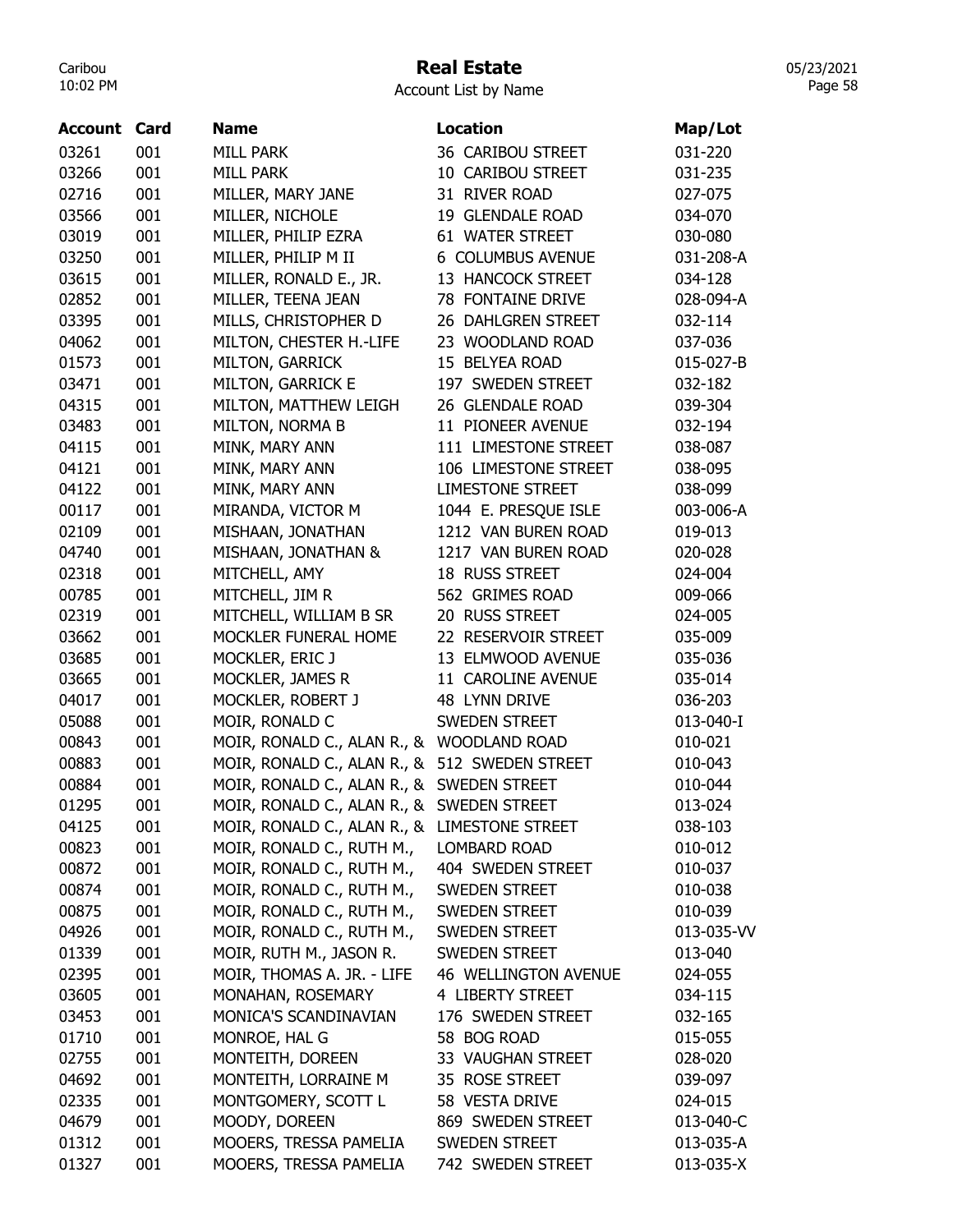## Real Estate

05/23/2021 Page 59

Account List by Name

| Account | Card | <b>Name</b>               | <b>Location</b>        | Map/Lot     |
|---------|------|---------------------------|------------------------|-------------|
| 01399   | 001  | MOREIRA, FILOMENA G       | POWERS ROAD            | 014-018-C   |
| 03432   | 001  | MOREY, JOSEPH - DEV       | 14 MCKINLEY STREET     | 032-145     |
| 01098   | 001  | MORIN, ALTON V.           | 333 RIVER ROAD-LOT#10  | 011-060-010 |
| 02369   | 001  | MORIN, CYNTHIA            | 32 VESTA DRIVE         | 024-036     |
| 01283   | 001  | MORIN, DALE J             | 480 VAN BUREN ROAD     | 013-014-D   |
| 02147   | 001  | MORIN, DANNY J            | 376 ALBAIR ROAD        | 020-013-G   |
| 04607   | 001  | MORIN, DAVID J            | 339 RIVER ROAD-LOT#9   | 011-060-009 |
| 02286   | 001  | MORIN, EDGAR              | 7 SCENIC DRIVE         | 023-025     |
| 02711   | 001  | MORIN, JEAN               | 12 PATTEN STREET       | 027-071     |
| 00283   | 001  | MORIN, JOHN - LIFE ESTATE | 39 DOW SIDING ROAD     | 005-011-G   |
| 01396   | 001  | MORIN, LOREN              | 602 POWERS ROAD        | 014-018     |
| 01374   | 001  | MORIN, PAUL G             | 1066 ALBAIR ROAD       | 014-011-B   |
| 02700   | 001  | MORIN, ROBERT G           | 15 PATTEN STREET       | 027-055     |
| 02701   | 001  | MORIN, ROBERT G           | 9 PATTEN STREET        | 027-057     |
| 01953   | 001  | MORIN, STEVEN D           | 448 BELANGER ROAD      | 017-035-D   |
| 04283   | 001  | MORIN, THELMA             | 10 LAURETTE CIRCLE     | 039-233     |
| 01456   | 001  | MORIN, THOMAS J           | 229 VAN BUREN ROAD     | 014-031-A   |
| 01457   | 001  | MORIN, THOMAS J           | 241 VAN BUREN ROAD     | 014-032     |
| 00274   | 001  | MORNEAU, NANCY &          | 7 BUCK ROAD            | 005-010-A   |
| 01780   | 001  | MORNEAULT, GUILDO G       | 100 PLANTE ROAD        | 016-004-A   |
| 02137   | 001  | MORNEAULT, O'NEAL         | 139 BRISSETTE ROAD     | 020-008-A   |
| 03672   | 001  | MORNEAULT, RYAN R         | 9 PILGRIM ROAD         | 035-023     |
| 00130   | 001  | MORNINGSTAR, PETER        | CAMPGROUND HILL ROAD   | 003-011     |
| 00131   | 001  | MORNINGSTAR, PETER        | CAMPGROUND HILL ROAD   | 003-011-A   |
| 00134   | 001  | MORNINGSTAR, PETER        | 67 GRIFFIN ROAD        | 003-014     |
| 01209   | 001  | MORRELL, BURNAM D         | 98 GRIMES MILL RD      | 012-043     |
| 01394   | 001  | MORRELL, DANA             | 60 RAYMOND JOSEPH LANE | 014-016-L   |
| 01519   | 001  | MORRELL, DANA             | MADAWASKA ROAD         | 015-009     |
| 01994   | 001  | MORRELL, DANA             | MADAWASKA ROAD         | 018-008     |
| 01987   | 001  | MORRELL, DANA L           | MADAWASKA ROAD         | 018-003     |
| 01558   | 001  | MORRELL, DANA T           | <b>BELYEA ROAD</b>     | 015-026     |
| 01717   | 001  | MORRELL, DANA T           | 244 BOG ROAD           | 015-058     |
| 01719   | 001  | MORRELL, DANA T           | 234 BOG ROAD           | 015-058-B   |
| 04683   | 001  | MORRELL, DOUGLAS C        | 5 SULLIVAN DRIVE       | 012-016-D   |
| 04900   | 001  | MORRELL, DOUGLAS C        | OFF GRIMES ROAD        | 012-016-H   |
| 01702   | 001  | MORRELL, JAMES L          | 49 NOYES ROAD          | 015-050     |
| 03915   | 001  | MORRELL, KYLEE K          | 83 COLLINS STREET      | 036-036     |
| 04097   | 001  | MORRILL, JOHN L           | 15 SKYWAY DRIVE        | 038-001-A   |
| 04156   | 001  | MORRILL, JOHN L           | 11 CHARLES STREET      | 039-042     |
| 04757   | 001  | MORRIS, DUSTIN A          | 25 RESERVOIR STREET    | 035-058     |
| 00497   | 001  | MORRIS, EDWINA L          | 366 YORK STREET        | 007-016-K   |
| 01143   | 001  |                           | <b>GRIMES ROAD</b>     | 012-009     |
|         | 001  | MORRISSETTE, HAROLD       |                        |             |
| 02418   |      | MORRISSETTE, HAROLD       | 545 MAIN STREET        | 025-002-D   |
| 00331   | 001  | MORROW, JACQUELYNE        | 516 E. PRESQUE ISLE    | 005-049     |
| 04381   | 001  | MORROW, WAYNE E           | 49 CHARLES STREET      | 041-034     |
| 02413   | 001  | MORTGAGE MENDERS, LLC     | 565 MAIN STREET        | 025-001-A   |
| 02523   | 001  | MORTGAGE MENDERS, LLC     | 41 KATAHDIN AVENUE     | 025-120     |
| 02857   | 001  | MORTGAGE MENDERS, LLC     | 31 FONTAINE DRIVE      | 028-100     |
| 02952   | 001  | MORTGAGE MENDERS, LLC     | 31 BRADLEY STREET      | 029-043     |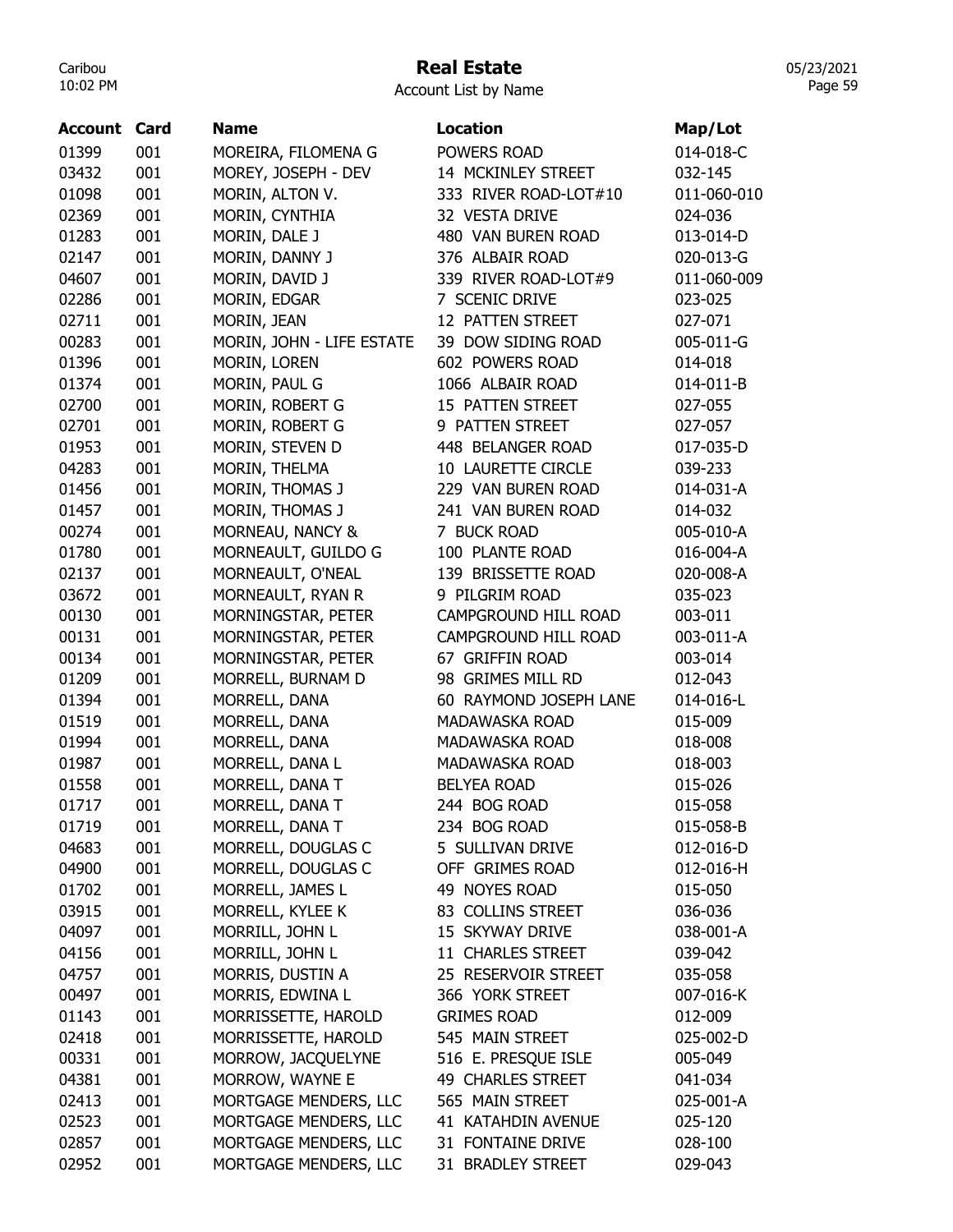## Real Estate

Account List by Name

| <b>Account Card</b> |     | <b>Name</b>                                   | <b>Location</b>              | Map/Lot     |
|---------------------|-----|-----------------------------------------------|------------------------------|-------------|
| 03619               | 001 | MORTGAGE MENDERS, LLC                         | 20 VERONICA STREET           | 034-132     |
| 01546               | 001 | MOWERS, CAROL                                 | 46 MADAWASKA ROAD            | 015-022     |
| 04223               | 001 | MOYE, DOROTHY J                               | 21 GARDEN CIRCLE             | 039-167     |
| 04289               | 001 | MSB LEASING, INC.                             | 142 BENNETT DRIVE            | 039-249     |
| 04681               | 001 | MUELLER, LAURIE A                             | 24 PARK STREET               | 035-073     |
| 00034               | 001 | MUFFLER, LYNNE DELL                           | 71 VANCE ROAD                | 001-019-ON  |
| 04260               | 001 | MULLEN, RICHARD W                             | 24 PILGRIM ROAD              | 039-207     |
| 02086               | 001 | MUNIZ, MICHAEL                                | 1317 VAN BUREN ROAD          | 019-005     |
| 00623               | 001 | MURCHISON, DONNA J                            | 357 MAIN STREET              | 042-031     |
| 04674               | 001 | MURCHISON, JOHN D                             | 563 FORT FAIRFIELD RD        | 009-018-A   |
| 03755               | 001 | MURCHISON, KENNETH G JR                       | 10 PARK STREET               | 035-108     |
| 02942               | 001 | MURCHISON, MARJORIE                           | 24 BRADLEY STREET            | 029-029     |
| 01676               | 001 | MURPHY, ANNA - DEC                            | 590 ACCESS HIGHWAY           | 015-036-044 |
| 05121               | 001 | MURPHY, BILLIE JO                             | 557 ACCESS HIGHWAY, LOT #    | 015-033-010 |
| 04850               | 001 | MURPHY, ERNEST                                | 333 RIVER ROAD-LOT#12        | 011-060-012 |
| 04680               | 001 | MURPHY, JIM                                   | 758 MAIN STREET              | 035-146     |
| 03458               | 001 | MURPHY, JIM & MURPHY,                         | 206 SWEDEN STREET            | 032-170     |
| 01822               | 001 | MURPHY, LEOLA A                               | <b>WATSON MEMORIAL DRIVE</b> | 016-020-D   |
| 01823               | 001 | MURPHY, LEOLA A                               | 393 WATSON MEMORIAL DRIVE    | 016-020-E   |
| 03343               | 001 | MURPHY, RITA M - DEV                          | 81 WASHBURN STREET           | 032-060     |
| 01264               | 001 | MYHRE, EVANN                                  | 378 VAN BUREN ROAD           | 013-004     |
| 02491               | 001 | N & V PROPERTIES, LLC                         | 515 MAIN STREET              | 025-085     |
| 03297               | 001 | N & V PROPERTIES, LLC                         | 66 WASHBURN STREET           | 032-008     |
| 03673               | 001 | NADEAU, BETH A                                | 5 PILGRIM ROAD               | 035-024     |
| 02255               | 001 | NADEAU, CLARENCE L JR                         | 28 ALBAIR ROAD               | 022-026     |
| 02557               | 001 | NADEAU, DAVID                                 | <b>18 MACARTHUR AVENUE</b>   | 025-155     |
| 04367               | 001 | NADEAU, DORIS                                 | 3 VIOLETTE STREET            | 041-016     |
| 01491               | 001 | NADEAU, GARY P                                | 557 VAN BUREN ROAD           | 014-046-D   |
| 01814               | 001 | NADEAU, GARY P JR                             | 174 WATSON MEMORIAL DRIVE    | 016-017-C   |
| 05148               | 001 | NADEAU, GARY P JR                             | <b>WATSON MEMORIAL DRIVE</b> | 016-017-D   |
| 02758               | 001 | NADEAU, GLENN R                               | 27 VAUGHAN STREET            | 028-023     |
| 03869               | 001 | NADEAU, HOLLY A.                              | 39 COLLINS STREET            | 035-195     |
| 04831               | 001 | NADEAU, JOSHUA G                              | 415 WASHBURN STREET          | 007-057-E   |
| 04565               | 001 | NADEAU, KATHELINE T. - LIFE 7 MCKINLEY STREET |                              | 032-140     |
| 03459               | 001 | NADEAU, KATHLEEN T                            | SWEDEN STREET                | 032-171     |
| 03468               | 001 | NADEAU, MAMIE                                 | 213 SWEDEN STREET            | 032-179     |
| 01693               | 001 | NADEAU, MARK A                                | 506 ACCESS HIGHWAY           | 015-046     |
| 02245               | 001 | NADEAU, MELISSA                               | 1054 VAN BUREN ROAD          | 022-016     |
| 02365               | 001 | NADEAU, RANDY A                               | 25 VESTA DRIVE               | 024-032     |
| 01951               | 001 | NADEAU, TONY                                  | 470 BELANGER ROAD            | 017-035-C   |
| 02243               | 001 | NADEAU, TONY                                  | 1060 VAN BUREN ROAD          | 022-014     |
| 02244               | 001 | NADEAU, TONY                                  | 1058 VAN BUREN ROAD          | 022-015     |
| 03435               | 001 | NADEAU, WILSON W                              | 9 ROOSEVELT AVENUE           | 032-148     |
| 00814               | 001 | NADEAU, WILSON W., JR.                        | 79 LOMBARD ROAD              | 010-009-B   |
| 04571               | 001 | NAKASH, DANIEL A                              | 1 SMITH STREET               | 031-149     |
| 00228               | 001 | NAPALAPALI, JOLANI                            | 419 OLD WASHBURN ROAD        | 004-033-A   |
| 03206               | 001 | NASH, MATTHEW A                               | 51 WATER STREET              | 031-155     |
| 01731               | 001 | NASON, SPURGEON A                             | 794 ACCESS HIGHWAY           | 015-063-B   |
| 00928               | 001 | NATIONAL WEATHER SERVICE 810 MAIN STREET      |                              | 010-050-116 |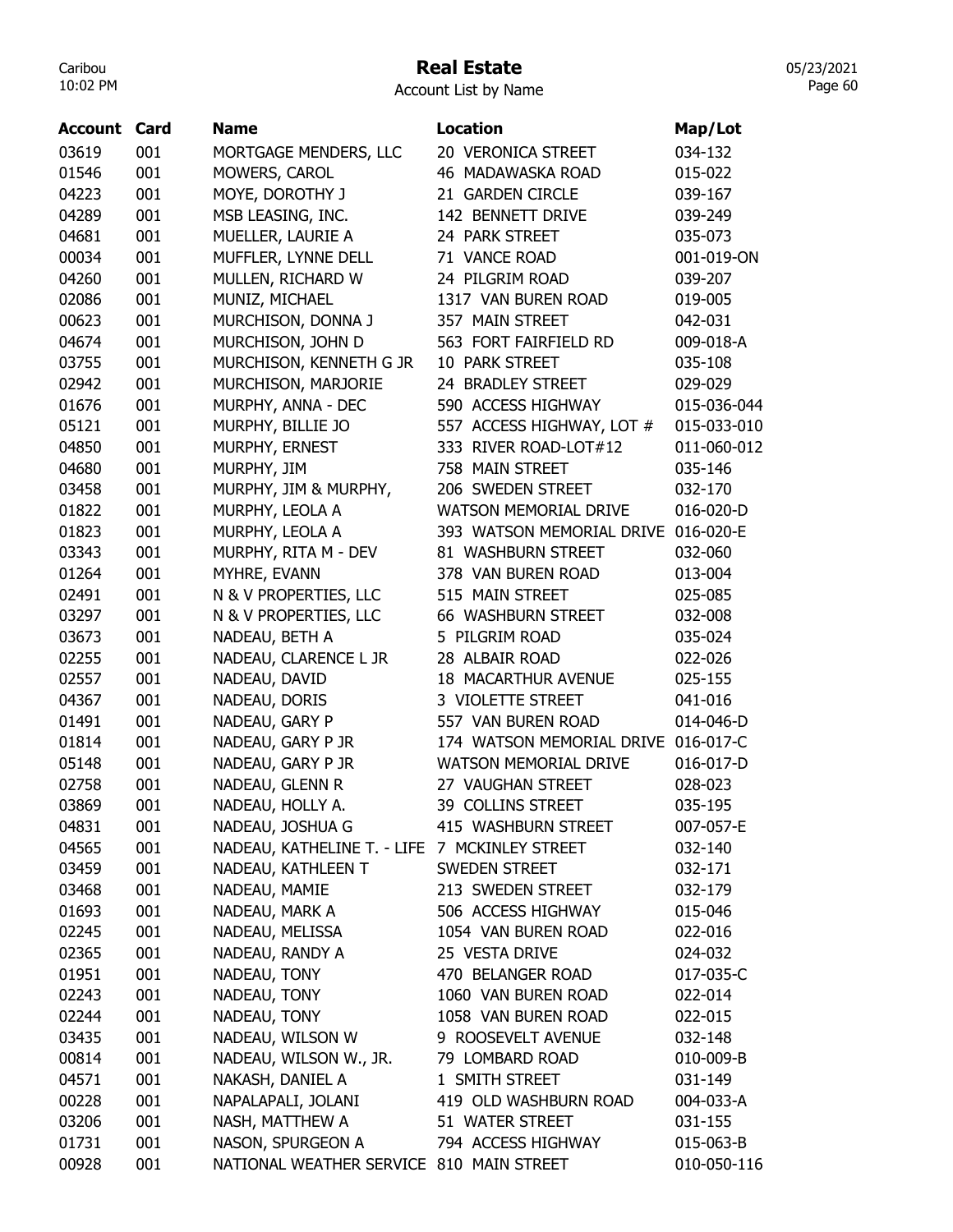#### Real Estate

Account List by Name

| Account | Card | <b>Name</b>                                    | <b>Location</b>          | Map/Lot     |
|---------|------|------------------------------------------------|--------------------------|-------------|
| 04435   | 001  | NELSON, JAMES M                                | 15 SUPERIOR DRIVE        | 010A-009    |
| 03870   | 001  | NELSON, KASANDRA LEE                           | 35 COLLINS STREET        | 035-196     |
| 03563   | 001  | NEWBEGIN, MICHAEL R                            | 30 HILLCREST AVENUE      | 034-066     |
| 03621   | 001  | NEWBEGIN, MICHAEL R                            | 17 HANCOCK STREET        | 034-137     |
| 03699   | 001  | NEWELL, LARRY H                                | 50 GLENN STREET          | 035-050     |
| 01018   | 001  | NEWELL, LAWRENCE H                             | 270 ACCESS HIGHWAY       | 011-031     |
| 02583   | 001  | NEWELL, LAWRENCE H                             | <b>6 NEWTON AVENUE</b>   | 026-022     |
| 02927   | 001  | NEWELL, LAWRENCE H                             | 93 YORK STREET           | 029-011     |
| 03232   | 001  | NEWELL, LAWRENCE H                             | 63 LYNDON STREET         | 031-192     |
| 03233   | 001  | NEWELL, LAWRENCE H                             | 6 JEFFERSON STREET       | 031-193     |
| 03335   | 001  | NEWELL, LAWRENCE H                             | 87 WASHBURN STREET       | 032-051     |
| 03569   | 001  | NEWELL, LAWRENCE H                             | 15 GLENDALE ROAD         | 034-072     |
| 03623   | 001  | NEWELL, LAWRENCE H                             | <b>16 HANCOCK STREET</b> | 034-139     |
| 04653   | 001  | NEWLAND, RICHARD HW                            | 128 PLANTE ROAD          | 016-004-C   |
| 02338   | 001  | NICHOLS, TRACEY E                              | 57 VESTA DRIVE           | 024-017     |
| 04871   | 001  | NICKERSON, GERALD F. ET AL FORT FAIRFIELD ROAD |                          | 011-046     |
| 04879   | 001  | NICKERSON, GERALD F. ET AL                     | 182 FORT FAIRFIELD ROAD  | 011-046-H   |
| 01101   | 001  | NICKERSON, SHERIDAN A                          | 333 RIVER ROAD-LOT#13    | 011-060-013 |
| 01541   | 001  | NIVEK CORP.                                    | 736 ACCESS HIGHWAY       | 015-019-A   |
| 01996   | 001  | NIVEK CORP.                                    | 361 MADAWASKA ROAD       | 018-009-B   |
| 01998   | 001  | NIVEK CORP.                                    | 393 MADAWASKA ROAD       | 018-011     |
| 02001   | 001  | NIVEK CORP.                                    | 392 MADAWASKA ROAD       | 018-012     |
| 04842   | 001  | NIVEK CORP.                                    | 259 THOMPSON ROAD        | 018-026-K   |
| 00548   | 001  | NOBLE, CAROLYN JOYCE                           | 317 WASHBURN STREET      | 007-040     |
| 01714   | 001  | NOBLE, DANIEL PATRICK                          | 185 BOG ROAD             | 015-057-A   |
| 00983   | 001  | NORDIC PROPERTIES, LLC                         | POWERS ROAD              | 011-012-C   |
| 01449   | 001  | NORDIC PROPERTIES, LLC                         | POWERS ROAD              | 014-029     |
| 04206   | 001  | NORSWORTHY, LARRY D                            | 103 GARDEN CIRCLE        | 039-139     |
| 03229   | 001  | NORSWORTHY, ROBERT A                           | 3 MAPLE AVENUE           | 031-189     |
| 03187   | 001  | <b>NORTH RENTALS</b>                           | 101 HIGH STREET          | 031-129     |
| 02662   | 001  | NORTH RIDGE LIMITED                            | 17 JACOBS AVENUE         | 026-080     |
| 02663   | 001  | NORTH RIDGE LIMITED                            | 17 JACOBS AVENUE         | 026-080-A   |
| 02877   | 001  | NORTHEAST PACKAGING                            | 56 SINCOCK STREET        | 028-121     |
| 01330   | 001  | NORTHERN AROOSTOOK                             | 723 SWEDEN STREET        | 013-036     |
| 01306   | 001  | NORTHERN BROADCAST                             | 670 SWEDEN STREET        | 013-029-A   |
| 00885   | 001  | NORTHERN LIGHTHOUSE,                           | 559 SWEDEN STREET        | 010-044-A   |
| 00276   | 001  | NORTHERN MAINE BREWING                         | 22 MAIN STREET           | 005-010-C   |
| 00437   | 001  | NORTHERN MAINE REGIONAL                        | 302 MAIN STREET          | 007-004     |
| 03281   | 001  | NORTHERN NEW ENGLAND                           | 650 MAIN STREET          | 031-266     |
| 01007   | 001  | <b>NORTHERN NEW ENGLAND</b>                    | 137 ACCESS HIGHWAY       | 011-017-ON  |
| 03188   | 001  | <b>NORTHERN NEW ENGLAND</b>                    | 95 HIGH STREET           | 031-130     |
| 01045   | 001  | NORTHERN STORAGE, INC.                         | 346 ACCESS HIGHWAY       | 011-038-E   |
| 05003   | 001  | NORTHERN STORAGE, INC.                         | <b>BIRDSEYE AVENUE</b>   | 028-057-B   |
| 04230   | 001  | NORTHEY, BRETT AND                             | 14 WESTWIND DRIVE        | 039-176     |
| 03731   | 001  | NOYES, KIMBER C                                | 11 FRANKLIN STREET       | 035-083     |
| 04028   | 001  | NOYES, KIMBER C                                | 274 SWEDEN STREET        | 037-003     |
| 00671   | 001  | O.D.D., INC.                                   | 364 E. PRESQUE ISLE      | 008-055-A   |
| 03952   | 001  | O'BAR, KENNETH G                               | 4 HOOVER AVENUE          | 036-074     |
| 03642   | 001  | O'BAR, KEVIN                                   | 227 LIMESTONE STREET     | 034-183-ON  |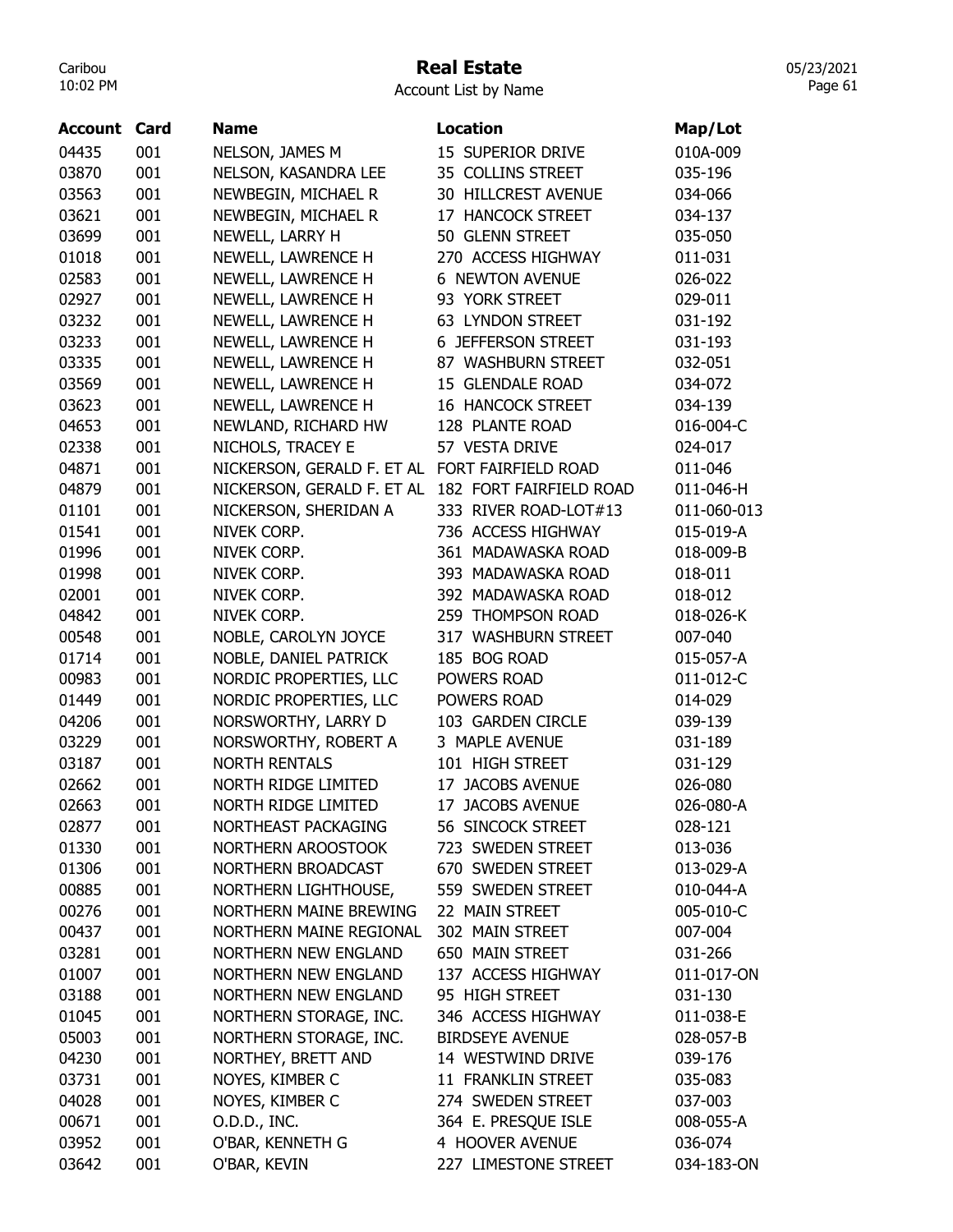# Real Estate

|  | <b>Account List by Name</b> |  |  |  |
|--|-----------------------------|--|--|--|
|--|-----------------------------|--|--|--|

| <b>Account Card</b> |     | <b>Name</b>                   | Location                                  |                |
|---------------------|-----|-------------------------------|-------------------------------------------|----------------|
|                     |     |                               |                                           | Map/Lot        |
| 02835               | 001 | O'BAR, KEVIN M                | 75 FONTAINE DRIVE<br>157 LIMESTONE STREET | 028-085        |
| 04108               | 001 | O'BAR, KEVIN M                |                                           | 038-077        |
| 02975               | 001 | O'BAR, TIMOTHY                | 48 RIVER ROAD                             | 030-010        |
| 00529               | 001 | OERTEL, DOREEN                | 312 WASHBURN ST.LOT#12                    | 007-039-012-ON |
| 02217               | 001 | O'HARA, THOMAS E              | 91 NEBRASKA ROAD                          | 021-012-B      |
| 03039               | 001 | OLD IRON INN B & B, LLC       | 14 SMITH STREET<br>155 HIGH STREET        | 030-107        |
| 03045               | 001 | OLD IRON INN B & B, LLC       |                                           | 030-113        |
| 00123               | 001 | O'LEARY, DENNIS JR            | 1038 E. PRESQUE ISLE                      | 003-006-H      |
| 02681               | 001 | OLIVER, JONATHAN              | LOWER LYNDON ST                           | 027-026        |
| 01333               | 001 | OLIVERO, CHRISTINE            | 775 SWEDEN STREET                         | 013-036-C      |
| 04063               | 001 | OLMSTEAD, AARON G             | 358 SWEDEN STREET                         | 037-038        |
| 00377               | 001 | OLMSTEAD, CHERYL              | 741 E. PRESQUE ISLE                       | 005-085        |
| 01006               | 001 | OLMSTEAD, KATHRYN J. -        | 57 LIMESTONE STREET                       | 011-021        |
| 04474               | 001 | OLMSTEAD, SHARON L            | 50 SOLAR DRIVE                            | 036A-022       |
| 02253               | 001 | OLSON, GARY E, JR.            | 22 ALBAIR ROAD                            | 022-024        |
| 01545               | 001 | OLSON, LLOYD CARL             | 747 ACCESS HIGHWAY                        | 015-020        |
| 01203               | 001 | <b>OLSON, PETER</b>           | 156 NOYES ROAD                            | 012-039-P      |
| 03055               | 001 | OLSON, VANESSA P              | 5 BENNETT DRIVE                           | 030-125        |
| 02102               | 001 | O'NEAL, JOHN J                | 134 EMOND ROAD                            | 019-009-N      |
| 02567               | 001 | OQUENDO, JACOB                | 6 WELLINGTON AVENUE                       | 026-010        |
| 02955               | 001 | ORSER, CHARLES B              | <b>6 HUSTON STREET</b>                    | 029-046        |
| 02954               | 001 | ORSER, CHARLES M              | 5 HUSTON STREET                           | 029-045        |
| 01779               | 001 | OSGA, KENNETH J               | 160 PLANTE ROAD                           | 016-004        |
| 01932               | 001 | OSGA, KENNETH J               | <b>BELANGER ROAD</b>                      | 017-031        |
| 02224               | 001 | <b>OSSENFORT, TONYA L</b>     | 656 MADAWASKA ROAD                        | 021-015-A      |
| 00102               | 001 | <b>OUELLETTE ENTERPRISES,</b> | 1137 PRESQUE ISLE ROAD                    | 002-048-C      |
| 04426               | 001 | <b>OUELLETTE ENTERPRISES,</b> | 54 DONIE STREET                           | 042-050-A      |
| 04078               | 001 | <b>OUELLETTE, ALBERTINE -</b> | 337 SWEDEN STREET                         | 037-044        |
| 01388               | 001 | <b>OUELLETTE, ANNELLA</b>     | 29 CROSS ROAD                             | 014-016-D      |
| 04346               | 001 | <b>OUELLETTE, ANTHONY M</b>   | 444 SWEDEN STREET                         | 040-032        |
| 04184               | 001 | OUELLETTE, BELINDA M          | 835 MAIN STREET                           | 039-106        |
| 00260               | 001 | <b>OUELLETTE, BERNADETTE</b>  | PRESQUE ISLE ROAD                         | 005-002-A      |
| 03933               | 001 | OUELLETTE, BERNADETTE T       | 28 PIONEER AVENUE                         | 036-055        |
| 04861               | 001 | OUELLETTE, CHRISTOPHER        | 599 B FORT FAIRFIELD ROAD                 | 009-020-ON     |
| 01923               | 001 | OUELLETTE, DAVID R            | 229 BELANGER ROAD                         | 017-027-D      |
| 03324               | 001 | OUELLETTE, DIANA J            | 108 WASHBURN STREET                       | 032-041        |
| 05064               | 001 | <b>OUELLETTE, ERICA</b>       | 387 RIVER ROAD                            | 011-066-A      |
| 00927               | 001 | OUELLETTE, FERNAND            | 882 MAIN ST.LOT#110                       | 010-050-110    |
| 01305               | 001 | <b>OUELLETTE, GRADEN</b>      | 656 SWEDEN STREET                         | 013-028        |
| 03909               | 001 | <b>OUELLETTE, GRADEN J</b>    | 14 CLOVER STREET                          | 036-030        |
| 00224               | 001 | <b>OUELLETTE, HEIDI L</b>     | 386 OLD WASHBURN ROAD                     | 004-032        |
| 02819               | 001 | <b>OUELLETTE, HUBERT O</b>    | 594 MAIN STREET                           | 028-069        |
| 01271               | 001 | <b>OUELLETTE, ISABELLE -</b>  | VAN BUREN ROAD                            | 013-010-A      |
| 04650               | 001 | OUELLETTE, IVAN P             | 35 KATAHDIN AVENUE                        | 025-124        |
| 00987               | 001 | OUELLETTE, JASON M            | 61 POWERS ROAD                            | 011-014-B      |
| 00601               | 001 | OUELLETTE, JEFFREY M          | 245 MAIN STREET                           | 008-008-A      |
| 00729               | 001 | <b>OUELLETTE, JENNIFER L</b>  | 732 RIVER ROAD                            | 009-013        |
| 03462               | 001 | <b>OUELLETTE, JOHN R</b>      | 35 ROOSEVELT AVENUE                       | 032-173-A      |
| 00256               | 001 | OUELLETTE, JOSHUA C           | 136 MAIN STREET                           | 005-001        |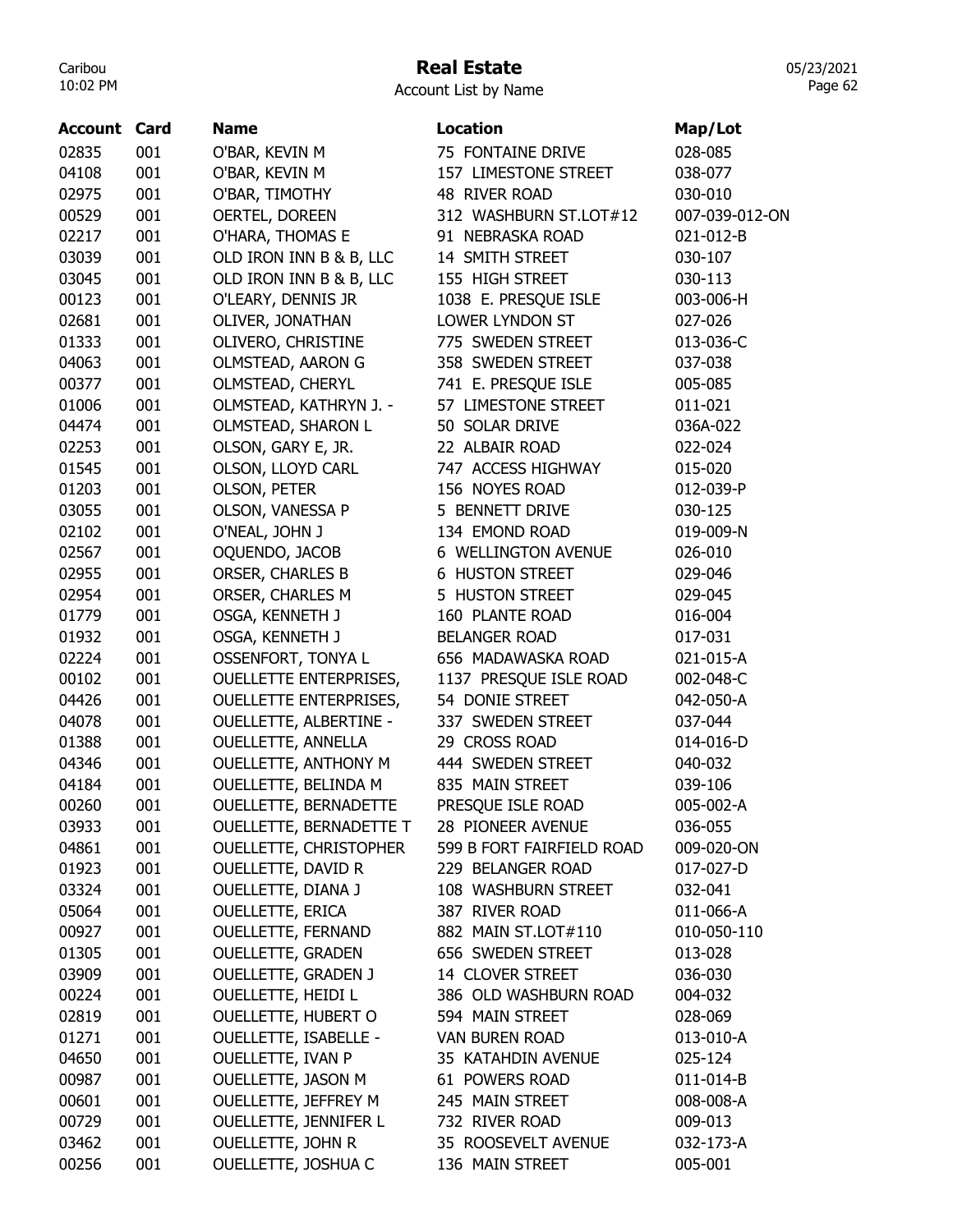## Real Estate

Account List by Name

| <b>Account Card</b> |     | <b>Name</b>                 | <b>Location</b>           | Map/Lot          |
|---------------------|-----|-----------------------------|---------------------------|------------------|
| 03916               | 001 | <b>OUELLETTE, KATELIN L</b> | 91 COLLINS STREET         | 036-037          |
| 03618               | 001 | <b>OUELLETTE, KATHY P</b>   | <b>18 VERONICA STREET</b> | 034-131          |
| 02748               | 001 | <b>OUELLETTE, KEITH K</b>   | <b>16 VAUGHAN STREET</b>  | 028-014          |
| 00482               | 001 | <b>OUELLETTE, KENNETH A</b> | 232 YORK STREET           | 007-015-C        |
| 04347               | 001 | <b>OUELLETTE, KIM M</b>     | 364 SWEDEN STREET         | 040-033          |
| 03463               | 001 | OUELLETTE, KIMBERLY M       | 222 SWEDEN STREET         | 032-174          |
| 01922               | 001 | OUELLETTE, KYLE JACOB       | 237 BELANGER ROAD         | 017-027-C        |
| 02326               | 001 | <b>OUELLETTE, LEOLA T</b>   | 48 RUSS STREET            | 024-008-E        |
| 03593               | 001 | <b>OUELLETTE, LESTER</b>    | 16 BENNETT DRIVE          | 034-096          |
| 02779               | 001 | <b>OUELLETTE, LINDA A</b>   | 25 WASHINGTON STREET      | 028-043          |
| 00764               | 001 | OUELLETTE, LIONEL JR.       | 820 FORT FAIRFIELD RD     | 009-038-C        |
| 04317               | 001 | <b>OUELLETTE, LUKE J</b>    | 449 SWEDEN STREET         | 040-001          |
| 01764               | 001 | OUELLETTE, MARVIN A         | 109 MADAWASKA ROAD        | 015-076          |
| 00739               | 001 | OUELLETTE, MARY W           | 599 FORT FAIRFIELD RD     | 009-020-A        |
| 03365               | 001 | <b>OUELLETTE, MICHAEL</b>   | 24 SPRING STREET          | 032-081          |
| 03427               | 001 | OUELLETTE, NATASHA ANNE     | 9 MCKINLEY STREET         | 032-139          |
| 00559               | 001 | <b>OUELLETTE, NEAL L</b>    | 74 LOMBARD ROAD           | 007-042-B        |
| 01451               | 001 | <b>OUELLETTE, PARISE M</b>  | 114 POWERS ROAD           | 014-029-C        |
| 01103               | 001 | <b>OUELLETTE, PHILIP</b>    | 361 RIVER ROAD            | 011-062          |
| 04045               | 001 | OUELLETTE, ROBERT D         | 24 WOODLAND ROAD          | 037-014          |
| 02490               | 001 | OUELLETTE, ROBERT D. &      | 13 CROSBY AVENUE          | 025-084          |
| 00703               | 001 | <b>OUELLETTE, TERRI L</b>   | 58 E. PRESQUE ISLE        | 008-067-B        |
| 01914               | 001 | OUELLETTE, TODD P           | 621 VAN BUREN ROAD        | 017-025          |
| 00569               | 001 | <b>OUILLETTE, TERESA T</b>  | 12 LOMBARD ROAD           | 007-045-D        |
| 02107               | 001 | <b>OUTING, HENRY R</b>      | 1236 VAN BUREN ROAD       | 019-012-A        |
| 04098               | 001 | PD& T RENTALS               | 159 BENNETT DRIVE         | 038-006-B        |
| 04099               | 001 | PD& T RENTALS               | 153 BENNETT DRIVE         | 038-006-B-001-ON |
| 04100               | 001 | PD& T RENTALS               | 163 BENNETT DRIVE         | 038-006-C        |
| 04647               | 001 | PACK, BONNIE                | 587 SWEDEN STREET         | 013-023-C-001-ON |
| 01293               | 001 | PACK, EARL V. & GLORIA N. - | 587 SWEDEN STREET         | 013-023-B        |
| 01294               | 001 | PACK, EARL V. & GLORIA N. - | 587 SWEDEN STREET         | 013-023-C        |
| 05086               | 001 | PACK, EARL V. & GLORIA N. - | <b>SWEDEN STREET</b>      | 013-023-E        |
| 03635               | 001 | PADDLEFORD, MILTON B        | 4 SOUTH PARK STREET       | 034-166          |
| 04417               | 001 | PAGE, FREDERICK G. H. JR.   | 7 DONIE STREET            | 042-039          |
| 03385               | 001 | PAGE, GAHAGAN, WEAVER,      | 11 DAHLGREN STREET        | 032-104-A        |
| 01500               | 001 | PAGE, STEVEN                | 473 POWERS ROAD           | 014-055          |
| 00610               | 001 | PAJOR, CAROL ANN            | PRESQUE ISLE ROAD         | 008-014-F        |
| 00090               | 001 | PALMER, ANTHONY             | 1224 PRESQUE ISLE ROAD    | 002-042-E        |
| 03758               | 001 | PALMER, GREGORY D           | 22 GLENN STREET           | 035-111          |
| 04865               | 001 | PALMER, SUSAN M             | <b>ACCESS HIGHWAY</b>     | 011-028-C        |
| 02817               | 001 | PALMYRA DEVELOPMENTS,       | 575 MAIN STREET           | 028-068          |
| 03745               | 001 | PANGBURN, MALVINA E         | 759 MAIN STREET           | 035-098          |
| 01212               | 001 | PAPSADORA, MATTHEW          | 186 GRIMES MILL RD        | 012-047-B        |
| 03646               | 001 | PAQUIN, JOSEPH O            | 189 LIMESTONE STREET      | 034-188          |
| 04109               | 001 | PARADIS, LELAND O., JR.     | 149 LIMESTONE STREET      | 038-079          |
| 04430               | 001 | PARADIS, LINDSAY A.         | 47 MEADOWBROOK DR         | 010A-003         |
| 03476               | 001 | PARENT, JASON J             | 12 COOLIDGE AVENUE        | 032-187          |
| 01017               | 001 | PARENT, ROMEO J             | 206 ACCESS HIGHWAY        | 011-030          |
| 00582               | 001 | PARENT, VON A               | 389 YORK STREET           | 007-047-E        |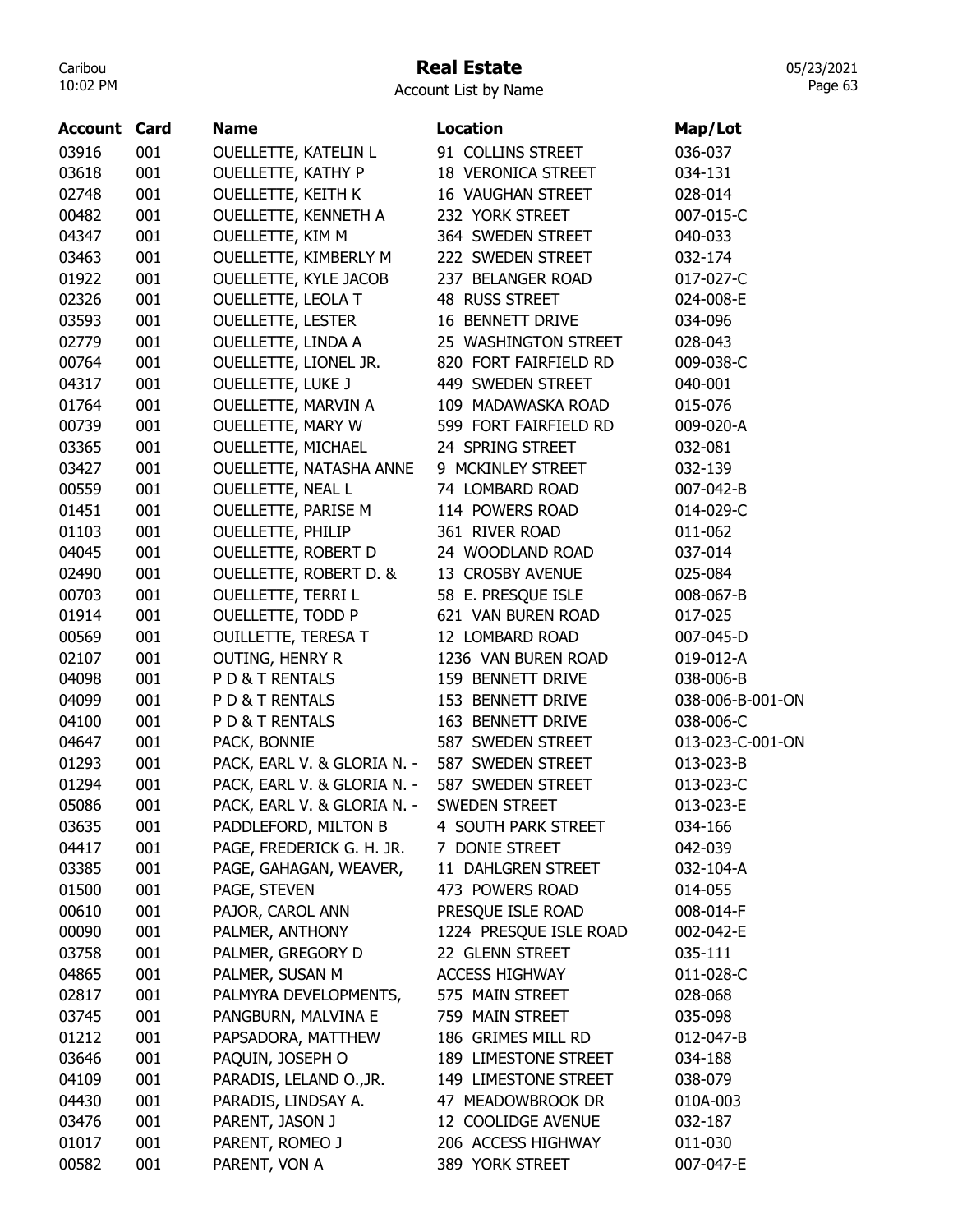# Real Estate

Account List by Name

| <b>Account Card</b> |     | <b>Name</b>                                | <b>Location</b>           | Map/Lot        |
|---------------------|-----|--------------------------------------------|---------------------------|----------------|
| 04248               | 001 | PARENTE, RENEE F                           | 19 WESTWIND DRIVE         | 039-194        |
| 03819               | 001 | PARISI, JACK                               | 43 HARVEST ROAD           | 035-158-B      |
| 04201               | 001 | PARKER, ANNA                               | 76 GARDEN CIRCLE          | 039-131        |
| 03565               | 001 | PARKER, ANNA M                             | 29 GLENDALE ROAD          | 034-068        |
| 03488               | 001 | PARKER, ANNA MARIE                         | 12 PIONEER AVENUE         | 032-199        |
| 02463               | 001 | PARKER, KELLY A                            | 30 CROSBY AVENUE          | 025-052        |
| 03366               | 001 | PARKS, NAIDA M                             | 26 SPRING STREET          | 032-082        |
| 01452               | 001 | PATHIRAJA, JAYATILLAKE S. & VAN BUREN ROAD |                           | 014-030        |
| 02398               | 001 | PATTERSON, FREDERICK E                     | 17 VESTA DRIVE            | 024-058        |
| 01419               | 001 | PATTERSON, RENA SUE                        | 215 POWERS RD.LOT#5       | 014-025-005-ON |
| 01700               | 001 | PATTON, STEPHEN E II                       | 34 NOYES ROAD             | 015-048        |
| 01292               | 001 | PAUL, GREGORY R                            | 573 SWEDEN STREET         | 013-023        |
| 04635               | 001 | PAUL, GREGORY R                            | <b>SWEDEN STREET</b>      | 013-023-D      |
| 03131               | 001 | PAVEN ENTERPRISES, INC.                    | 24 SWEDEN STREET          | 031-059        |
| 03122               | 001 | PEABODY, F.A., COMPANY                     | 25 SWEDEN STREET          | 031-040-A      |
| 00714               | 001 | PELKEY, JEANNETTE - LIFE                   | 519 FORT FAIRFIELD RD     | 009-003        |
| 00059               | 001 | PELKEY, JEFFREY                            | 136 MAYSVILLE SIDING ROAD | 002-019-C      |
| 00477               | 001 | PELKEY, KEVIN J                            | 140 OLD WASHBURN ROAD     | 007-014        |
| 02299               | 001 | PELKEY, LAURA A MILLIARD-                  | 17 OAK AVENUE             | 023-038        |
| 00361               | 001 | PELKEY, RICHARD W                          | 679 E. PRESQUE ISLE       | 005-070-D      |
| 01578               | 001 | PELKEY, RODNEY J                           | 638 ACCESS HIGHWAY        | 015-028-B      |
| 00809               | 001 | PELLETIER PROPERTY                         | 166 WASHBURN STREET       | 010-002-C      |
| 00923               | 001 | PELLETIER, BLANCHE                         | 872 MAIN ST.LOT#106       | 010-050-106    |
| 00876               | 001 | PELLETIER, BRIAN                           | 468 SWEDEN STREET         | 010-039-A      |
| 01560               | 001 | PELLETIER, BRIAN E                         | 38 BELYEA ROAD            | 015-026-B      |
| 03936               | 001 | PELLETIER, CLIFFORD J                      | 40 PIONEER AVENUE         | 036-058        |
| 04357               | 001 | PELLETIER, D.L. FAMILY                     | <b>SOLMAN STREET</b>      | 041-001-E      |
| 03939               | 001 | PELLETIER, DARRYL J                        | 52 PIONEER AVENUE         | 036-061        |
| 04365               | 001 | PELLETIER, DAVID L                         | 5 CORRIVEAU ST            | 041-012        |
| 02274               | 001 | PELLETIER, ELEANOR M                       | 11 MORGAN DRIVE           | 023-013        |
| 01395               | 001 | PELLETIER, GAIL M                          | 443 POWERS ROAD           | 014-017-A      |
| 03900               | 001 | PELLETIER, GREGORY C                       | 35 PAGE AVENUE            | 036-021        |
| 03010               | 001 | PELLETIER, HERMAN                          | 6 MAPLE AVENUE            | 030-065        |
| 03011               | 001 | PELLETIER, HERMAN R                        | 10 MAPLE AVENUE           | 030-066        |
| 00121               | 001 | PELLETIER, JAMES P                         | 67 CAMPGROUND HILL ROAD   | 003-006-F      |
| 03416               | 001 | PELLETIER, JOHN D., JR.                    | 7 FOREST AVENUE           | 032-123        |
| 02965               | 001 | PELLETIER, JOHN D. AND                     | 141 WASHBURN STREET       | 029-057        |
| 00824               | 001 | PELLETIER, LARRY L                         | 124 LOMBARD ROAD          | 010-012-A      |
| 01249               | 001 | PELLETIER, LOUISE                          | 175 NOYES ROAD            | 012-076-C      |
| 03693               | 001 | PELLETIER, MAURICE W AND                   | 39 ELMWOOD AVENUE         | 035-044        |
| 02504               | 001 | PELLETIER, PAULINE M                       | 26 LAFAYETTE ST           | 025-098        |
| 02010               | 001 | PELLETIER, RICKY J                         | 433 MADAWASKA ROAD        | 018-016-D      |
| 03484               | 001 | PELLETIER, ROBERTA M                       | 7 PIONEER AVENUE          | 032-195        |
| 04461               | 001 | PELLETIER, ROBERTA M                       | 26 SOLAR DRIVE            | 036A-006       |
| 03298               | 001 | PELLETIER, RUBY - LIFE                     | 70 WASHBURN STREET        | 032-009        |
| 02619               | 001 | PELLETIER, SUSAN J                         | 28 PARIS SNOW DRIVE       | 026-033-B      |
| 05033               | 001 | PELLETIER, TIMOTHY L                       | 436 POWERS ROAD           | 014-020-D      |
| 01200               | 001 | PELLETIER, TODD K                          | 182 NOYES ROAD            | 012-039-K      |
| 01010               | 001 | PELLETIER, TROY A                          | 20 LIMESTONE STREET       | 011-024        |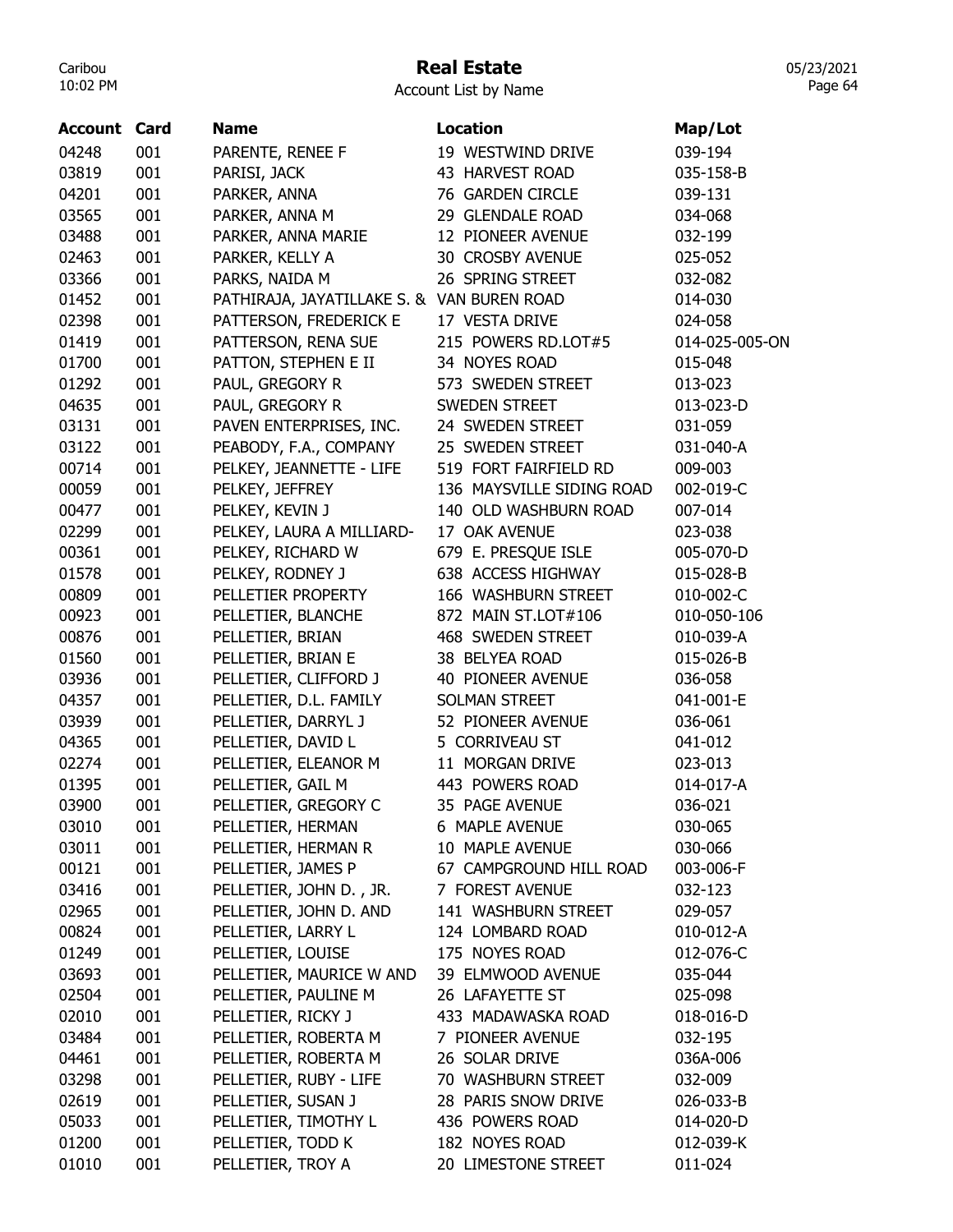## Real Estate

Account List by Name

| <b>Account Card</b> |     | <b>Name</b>            | <b>Location</b>          | Map/Lot        |
|---------------------|-----|------------------------|--------------------------|----------------|
| 02720               | 001 | PENDERGAST, MICHAEL S  | 4 E. PRESQUE ISLE        | 027-080        |
| 05100               | 001 | PENNEY, GILBERT W      | 595 E. PRESQUE ISLE      | 005-056-A      |
| 01902               | 001 | PENSCO TRUST COMPANY   | 635 VAN BUREN ROAD       | 017-023        |
| 04931               | 001 | PEREZ, PAULA M         | SWEDEN STREET            | 013-035-GG     |
| 04226               | 001 | PERREAULT, ANNE G      | 805 MAIN STREET          | 039-173        |
| 02417               | 001 | PERREAULT, BRENT       | 549 MAIN STREET          | 025-002-C      |
| 00327               | 001 | PERREAULT, TERRY       | 524 E. PRESQUE ISLE      | 005-045-A      |
| 02516               | 001 | PERREAULT, TONY        | 60 KATAHDIN AVENUE       | 025-110        |
| 00555               | 001 | PERREAULT, TONY J J    | 299 WASHBURN STREET      | 007-040-F      |
| 00585               | 001 | PERREAULT, TONY JJ     | 44 MITCHELL ROAD         | 007-051        |
| 03306               | 001 | PETERS, DIANE L        | 6 WRIGHT STREET          | 032-019        |
| 00911               | 001 | PETERSEN, VIOLA        | 864 MAIN ST.LOT#82       | 010-050-082    |
| 04018               | 001 | PETERSON, CRAIG A      | 52 LYNN DRIVE            | 036-204        |
| 00004               | 001 | PETERSON, DAVID        | 901 WEST PRESQUE ISLE RD | 001-002        |
| 04471               | 001 | PETERSON, DAWN L       | 43 ALPHA STREET          | 036A-017       |
| 01497               | 001 | PETERSON, JARED R      | 453 POWERS ROAD          | 014-052        |
| 00810               | 001 | PETERSON, KURT S       | 176 WASHBURN STREET      | 010-004        |
| 05128               | 001 | PETERSON, ROLLAND L    | 82 GLENN STREET, CONDO 4 | 035-049-A-004  |
| 02485               | 001 | PHAIR, JUDY M          | 23 CROSBY AVENUE         | 025-079        |
| 03726               | 001 | PHAIR, KENT B          | 36 GLENN STREET          | 035-079        |
| 03626               | 001 | PHELAN, DANIEL J       | 31 LIBERTY STREET        | 034-145        |
| 02565               | 001 | PHELAN, JOHN R         | 532 MAIN STREET          | 026-008        |
| 02946               | 001 | PHILBRICK, ALICE       | 32 BRADLEY STREET        | 029-036        |
| 03273               | 001 | PHILBRICK, MARCUS      | 12 GROVE STREET          | 031-258        |
| 04671               | 001 | PHILBROOK, MARCUS      | 21 HILLCREST AVENUE      | 034-046        |
| 04370               | 001 | PHILLIPS, JOHN         | <b>CORRIVEAU ST</b>      | 041-021        |
| 02458               | 001 | PICARD, BRYAN J        | 12 CROSBY AVENUE         | 025-047        |
| 03812               | 001 | PICARD, LANA E         | <b>18 COUNTRY ROAD</b>   | 035-157        |
| 03424               | 001 | PICARD, MARIO M        | 27 ROOSEVELT AVENUE      | 032-135        |
| 04892               | 001 | PICARD, MARIO M        | ROOSEVELT AVENUE         | 032-136        |
| 03457               | 001 | PICARD, MECCA J        | 3 MCKINLEY STREET        | 032-169        |
| 01567               | 001 | PICCOLELLA, ROSEMARY A | 50 BELYEA ROAD           | 015-026-K      |
| 02084               | 001 | PIERCE, KELLEY J       | 1295 VAN BUREN ROAD      | 019-002-A      |
| 01579               | 001 | PIERCE, MARGARET M     | <b>ACCESS HIGHWAY</b>    | 015-028-C      |
| 03748               | 001 | PIERSON, CAROL A       | 745 MAIN STREET          | 035-101        |
| 03399               | 001 | PIKE, DANA G           | 5 TRUMAN STREET          | 032-118        |
| 03401               | 001 | PIKE, DANA G           | 6 TRUMAN STREET          | 032-119-A      |
| 03539               | 001 | PIKE, MARYLOU          | 22 MIDLAND STREET        | 034-036        |
| 03540               | 001 | PIKE, MARYLOU          | 28 MIDLAND STREET        | 034-038        |
| 00104               | 001 | PIKE, ROBERT SCOTT     | 1182 PRESQUE ISLE ROAD   | 002-049-A      |
| 01310               | 001 | PIMENTAL, JUDITH M     | 698 SWEDEN STREET        | 013-033        |
| 04642               | 001 | PINES HEALTH SERVICES  | 74 ACCESS HIGHWAY        | 011-004-H      |
| 02159               | 001 | PINETTE, CARL          | 219 ALBAIR ROAD          | 020-017-B      |
| 00241               | 001 | PINETTE, CARL F        | 240 CARIBOU LAKE RD      | 004-036-H      |
| 00752               | 001 | PINETTE, CARL F        | 687 FORT FAIRFIELD RD    | 009-030-C      |
| 02340               | 001 | PINETTE, CARLEE A      | 85 RUSS STREET           | 024-020        |
| 05069               | 001 | PINETTE, COREY         | 296 WASHBURN ST.LOT#36   | 007-039-036-ON |
| 00870               | 001 | PINETTE, JAMES L       | 201 LOMBARD ROAD         | 010-035-F      |
| 03511               | 001 | PINETTE, JANE E        | 9 PAGE AVENUE            | 032-226        |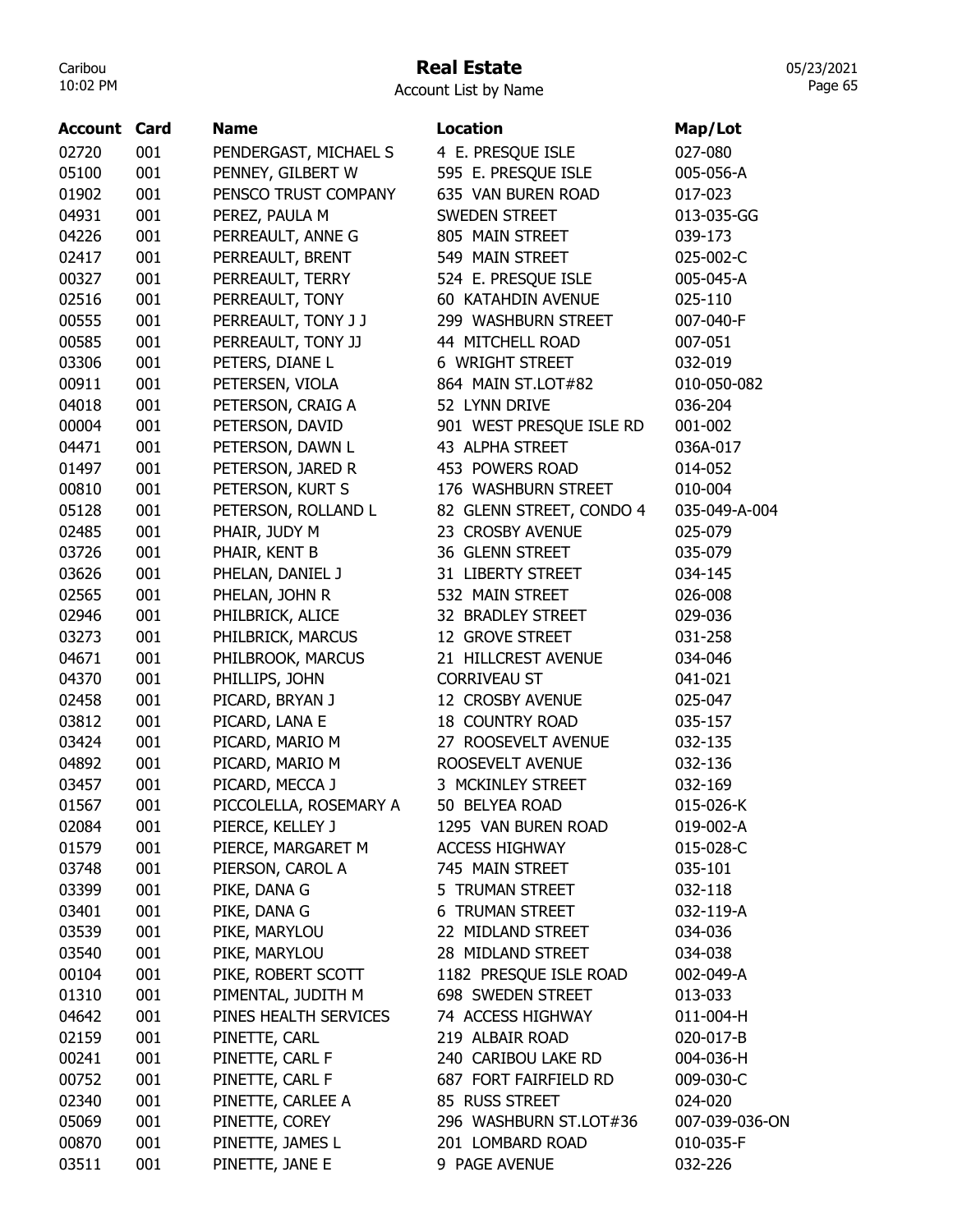## Real Estate

05/23/2021 Page 66

Account List by Name

| Account | Card | <b>Name</b>               | <b>Location</b>          | Map/Lot    |
|---------|------|---------------------------|--------------------------|------------|
| 00086   | 001  | PINETTE, MARILYN - LIFE   | 1200 PRESQUE ISLE ROAD   | 002-042-A  |
| 02336   | 001  | PINETTE, MARK D           | 61 VESTA DRIVE           | 024-015-D  |
| 00891   | 001  | PIONEER REALTY, LLC       | <b>SWEDEN STREET</b>     | 010-048-A  |
| 03072   | 001  | PIONEER REALTY, LLC       | <b>LIMESTONE STREET</b>  | 030-162    |
| 03155   | 001  | PIONEER REALTY, LLC       | <b>HATCH DRIVE</b>       | 031-097    |
| 03161   | 001  | PIONEER REALTY, LLC       | 22 WASHBURN STREET       | 031-105    |
| 04463   | 001  | PIONEER REALTY, LLC       | <b>ALPHA STREET</b>      | 036A-009   |
| 04467   | 001  | PIONEER REALTY, LLC       | <b>ALPHA STREET</b>      | 036A-013   |
| 04468   | 001  | PIONEER REALTY, LLC       | <b>ALPHA STREET</b>      | 036A-014   |
| 04476   | 001  | PIONEER REALTY, LLC       | <b>SOLAR DRIVE</b>       | 036A-024   |
| 04482   | 001  | PIONEER REALTY, LLC       | <b>BETA/SOLAR</b>        | 036A-030   |
| 04483   | 001  | PIONEER REALTY, LLC       | <b>BETA STREET</b>       | 036A-031   |
| 04485   | 001  | PIONEER REALTY, LLC       | <b>BETA STREET</b>       | 036A-033   |
| 04488   | 001  | PIONEER REALTY, LLC       | <b>BETA STREET</b>       | 036A-037   |
| 04489   | 001  | PIONEER REALTY, LLC       | <b>BETA/SOLAR</b>        | 036A-038   |
| 04490   | 001  | PIONEER REALTY, LLC       | <b>BETA/SOLAR</b>        | 036A-039   |
| 04491   | 001  | PIONEER REALTY, LLC       | <b>BETA STREET</b>       | 036A-040   |
| 04492   | 001  | PIONEER REALTY, LLC       | <b>BETA STREET</b>       | 036A-041   |
| 04493   | 001  | PIONEER REALTY, LLC       | <b>BETA STREET</b>       | 036A-042   |
| 04494   | 001  | PIONEER REALTY, LLC       | <b>BETA STREET</b>       | 036A-043   |
| 04495   | 001  | PIONEER REALTY, LLC       | <b>BETA/SOLAR</b>        | 036A-044   |
| 04852   | 001  | PIONEER REALTY, LLC       | 2 WASHBURN STREET        | 031-103-B  |
| 04644   | 001  | PIPER, DOUGLAS J JR       | 14 BIRDSEYE AVENUE       | 028-060    |
| 04151   | 001  | PITRE, RANDY P            | 39 CHARLES STREET        | 039-036    |
| 04155   | 001  | PLANTE, ROGER P           | 17 CHARLES STREET        | 039-040    |
| 04363   | 001  | PLANTE, ROGER P           | <b>CORRIVEAU ST</b>      | 041-008    |
| 01442   | 001  | PLANTE, RYAN THOMAS       | 50 BAIRD ROAD            | 014-028-E  |
| 03466   | 001  | PLAVNICK, KIMBERLY        | 233 SWEDEN STREET        | 032-177    |
| 04306   | 001  | PLOURDE & PLOURDE INC.    | 9 LAURETTE STREET        | 039-295    |
| 04301   | 001  | PLOURDE AND PLOURDE, INC. | 12 LAURETTE STREET       | 039-277    |
| 04305   | 001  | PLOURDE AND PLOURDE, INC. | 11 LAURETTE STREET       | 039-294    |
| 02798   | 001  | PLOURDE FURNITURE         | 19 BIRDSEYE AVENUE       | 028-058-H  |
| 04290   | 001  | <b>PLOURDE FURNITURE</b>  | 150 BENNETT DRIVE        | 039-250    |
| 04291   | 001  | PLOURDE FURNITURE, INC.   | 150 BENNETT DRIVE        | 039-252    |
| 00952   | 001  | PLOURDE& PLOURDE INC      | 14 OTTER STREET          | 011-004-MM |
| 02324   | 001  | PLOURDE, BRENT N. &       | 40 RUSS STREET           | 024-008-C  |
|         | 001  |                           | 5 DORILDA CIRCLE         |            |
| 02393   |      | PLOURDE, DARRELL G        |                          | 024-053    |
| 00352   | 001  | PLOURDE, DOUGLAS A        | 17 HARDISON ROAD         | 005-066    |
| 04181   | 001  | PLOURDE, ETHAN            | 25 ROSE STREET           | 039-100    |
| 03946   | 001  | PLOURDE, HALEY M.         | 63 PIONEER AVENUE        | 036-068    |
| 04202   | 001  | PLOURDE, JESSICA L.       | 80 GARDEN CIRCLE         | 039-132    |
| 04042   | 001  | PLOURDE, JOHN G           | 316 SWEDEN STREET        | 037-011    |
| 01031   | 001  | PLOURDE, KATELYN M        | 58 GRIMES ROAD           | 011-037-C  |
| 01299   | 001  | PLOURDE, KEVIN B          | 610 SWEDEN STREET        | 013-024-D  |
| 02231   | 001  | PLOURDE, LARRY            | 1134 VAN BUREN ROAD      | 022-003    |
| 03879   | 001  | PLOURDE, LARRY J          | 25 ELIZABETH AVENUE      | 036-001    |
| 04382   | 001  | PLOURDE, MAYNARD R        | <b>45 CHARLES STREET</b> | 041-035    |
| 01154   | 001  | PLOURDE, MICHAEL          | 158 GRIMES ROAD          | 012-014    |
| 04501   | 001  | PLOURDE, MICHAEL J        | SOLAR SLOPES             | 036A-050   |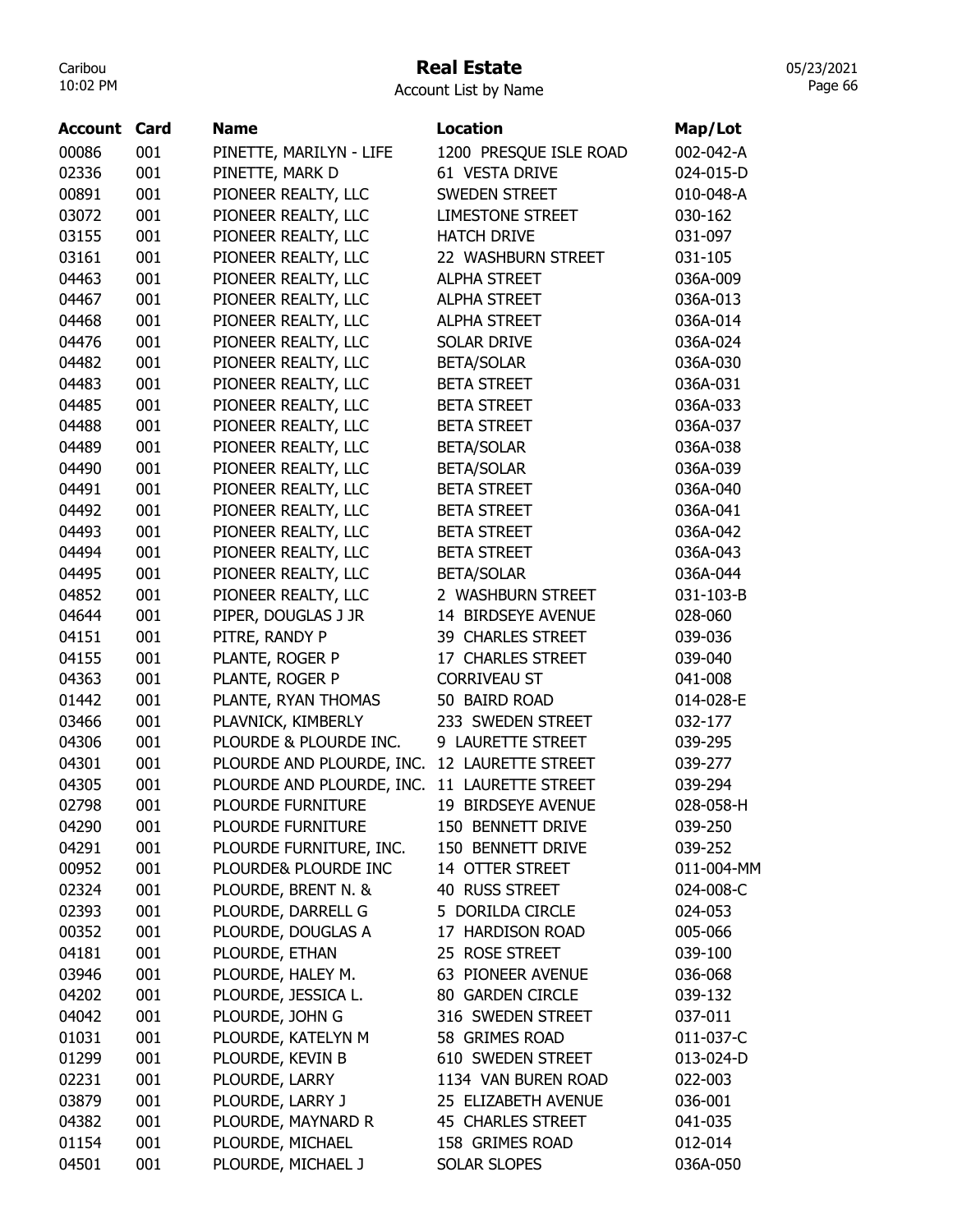## Real Estate

Account List by Name

| Account | Card | <b>Name</b>               | <b>Location</b>          | Map/Lot     |
|---------|------|---------------------------|--------------------------|-------------|
| 04960   | 001  | PLOURDE, MURRAY AARON     | ELM & RAILROAD STREETS   | 030-162-B   |
| 03998   | 001  | PLOURDE, NADEEN M         | 103 LYNN DRIVE           | 036-110     |
| 01186   | 001  | PLOURDE, ROBERT G         | 10 GRIMES MILL RD        | 012-035     |
| 01853   | 001  | PLOURDE, RODERICK J       | 680 VAN BUREN ROAD       | 016-033     |
| 03768   | 001  | PLOURDE, RUSSELL          | 19 PARK STREET           | 035-120     |
| 03769   | 001  | PLOURDE, RUSSELL D        | 15 PARK STREET           | 035-121     |
| 01106   | 001  | PLOURDE, SHAWN            | 381 RIVER ROAD           | 011-064     |
| 02387   | 001  | PLOURDE, TYLER J          | 12 DORILDA CIRCLE        | 024-047     |
| 04844   | 001  | POITRAS, TIMOTHY P        | 85 BAIRD ROAD            | 011-042-G   |
| 02541   | 001  | POITRAW, HAROLD D JR      | 33 LINCOLN STREET        | 025-138     |
| 02183   | 001  | POOLER, EULA &            | 1147 VAN BUREN ROAD      | 020-025     |
| 00208   | 001  | POOLER, RODNEY L          | 309 WEST PRESQUE ISLE RD | 004-025-E   |
| 04874   | 001  | POOLER, TODD M            | 238 EMOND ROAD           | 019-027-A   |
| 02411   | 001  | POPE, JEFFREY S           | 420 MAIN STREET          | 024-069     |
| 00994   | 001  | PORTER, AGNES B           | 7 POWERS ROAD            | 011-015-B   |
| 04160   | 001  | PORTER, STEVEN            | 56 ROSE STREET           | 039-046     |
| 02806   | 001  | PORVAIR FILTRATION GROUP, | 15 ARMCO AVENUE          | 028-058     |
| 04604   | 001  | POTTER, JEFFREY M         | 160 ALBAIR ROAD          | 020-022-P   |
| 01770   | 001  | POWER, GRETA              | <b>ACCESS HIGHWAY</b>    | 015-082     |
| 01771   | 001  | POWER, GRETA              | <b>ACCESS HIGHWAY</b>    | 015-083     |
| 01772   | 001  | POWER, GRETA              | <b>ACCESS HIGHWAY</b>    | 015-084     |
| 01773   | 001  | POWER, GRETA              | <b>ACCESS HIGHWAY</b>    | 015-085     |
| 02638   | 001  | POWERS ROOFING AND        | 548 MAIN STREET          | 026-046     |
| 04479   | 001  | POWERS, BRIAN P           | <b>SOLAR DRIVE</b>       | 036A-027    |
| 04481   | 001  | POWERS, BRIAN P           | 93 SOLAR DRIVE           | 036A-029    |
| 04429   | 001  | POWERS, JORDAN J          | 39 MEADOWBROOK DR        | 010A-002    |
| 03997   | 001  | POWERS, JUSTIN            | 107 LYNN DRIVE           | 036-109     |
| 03925   | 001  | POWERS, KENNETH J         | 33 PIONEER AVENUE        | 036-046     |
| 03906   | 001  | POWERS, NOLAN A           | 44 PAGE AVENUE           | 036-027     |
| 00469   | 001  | POWERS, NORMAN C          | OLD WASHBURN ROAD        | 007-011-D   |
| 04544   | 001  | PRATT, CARL               | 593 POWERS ROAD          | 017-026-C   |
| 02270   | 001  | PREMIER PLOW LLC          | 54 LAFAYETTE ST          | 023-010-A   |
| 02447   | 001  | PRENTISS, LISA            | 5 LAFAYETTE ST           | 025-034     |
| 01335   | 001  | PREST, JOAN M             | 825 SWEDEN STREET        | 013-036-F   |
| 02466   | 001  | PRESUTTE, RICHARD R       | 36 CROSBY AVENUE         | 025-055     |
| 04657   | 001  | PRETTYMAN, RALPH E        | 10 ALBAIR ROAD           | 022-020     |
| 04275   | 001  | PROULX, THOMAS H          | 101 GLENN STREET         | 039-225     |
| 02904   | 001  | PRUE, DENNIS J            | 42 SINCOCK STREET        | 028-146     |
| 00956   | 001  | PTP HOLDINGS              | 46 ALDRICH DRIVE         | 011-004-T   |
| 03797   | 001  | PYE, DARREN W             | 772 MAIN STREET          | 035-149     |
| 03311   | 001  | QUARMYNE, PAUL            | 10 BRADLEY STREET        | 032-026     |
| 01548   | 001  | QUIMBY, LEWIS G., JR.     | 12 MADAWASKA ROAD        | 015-024     |
| 04440   | 001  | QUINLAN, JENNIFER L       | 59 SUPERIOR DRIVE        | 010A-014    |
| 01325   | 001  | QUINLAN, MICHAEL J        | 806 SWEDEN STREET        | 013-035-U   |
| 03773   | 001  | QUINONES, JUSTIN D        | 725 MAIN STREET          | 035-125     |
| 00915   | 001  | <b>QUINTILLIANI, MARK</b> | 872 MAIN ST.LOT#89       | 010-050-089 |
| 01791   | 001  | QUIST, LISA ANN           | 15 PLANTE ROAD           | 016-007-H   |
| 04599   | 001  | QUIST, STEVEN J           | 74 RUSS STREET           | 024-011     |
| 04600   | 001  | QUIST, STEVEN J           | <b>RUSS STREET (OFF)</b> | 024-010-A   |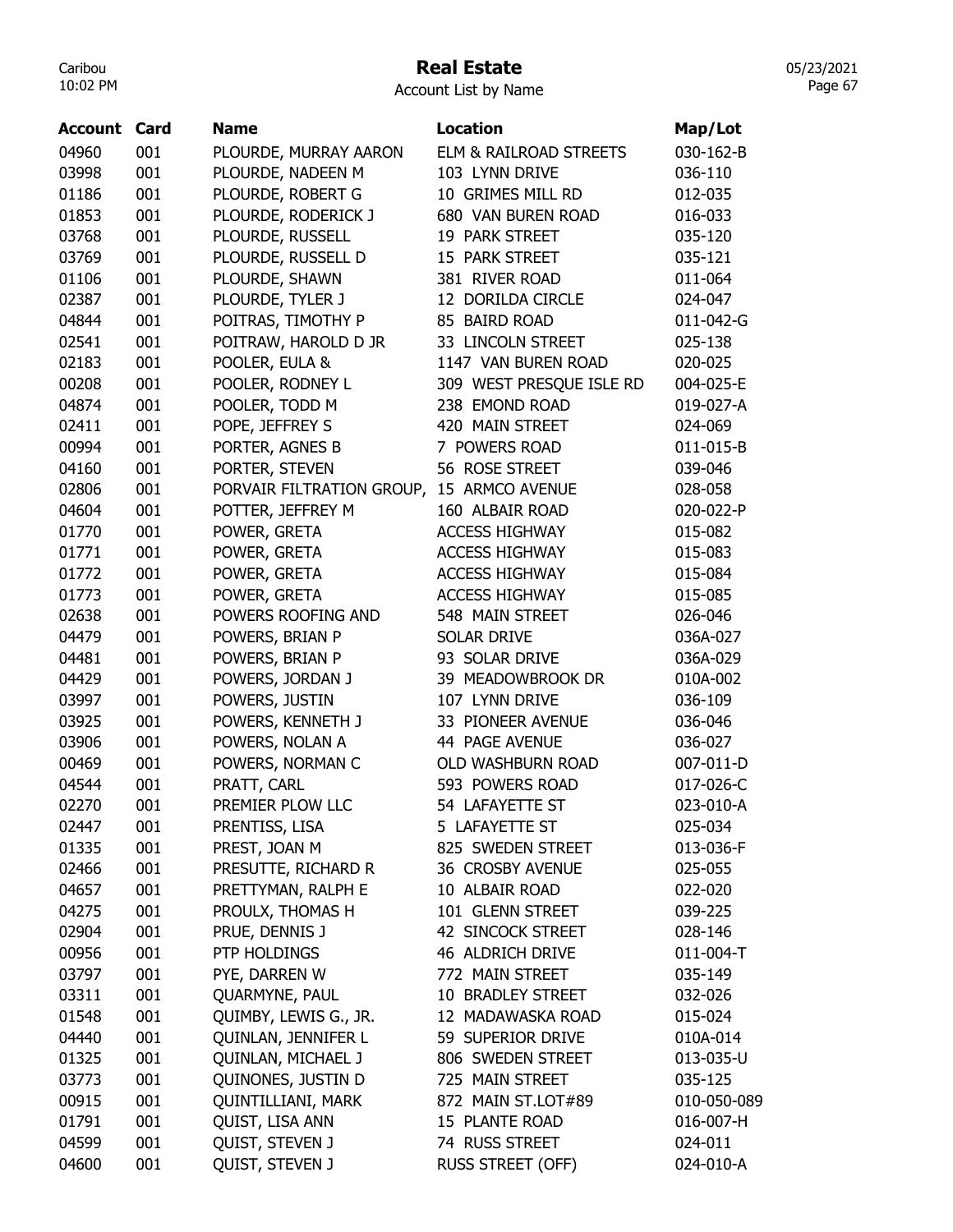### Real Estate

Account List by Name

| Account | Card | Name                                       | <b>Location</b>           | Map/Lot   |
|---------|------|--------------------------------------------|---------------------------|-----------|
| 02420   | 001  | R & A PROPERTIES, LLC                      | 539 MAIN STREET           | 025-003   |
| 02421   | 001  | R & A PROPERTIES, LLC                      | 535 MAIN STREET           | 025-004   |
| 02661   | 001  | R.M.B. FRANK, LLC                          | 556 MAIN STREET           | 026-079   |
| 03205   | 001  | RACCHUMI, SOPHIA & DANIEL FENDERSON STREET |                           | 031-154   |
| 04547   | 001  | RACKHAM, ROBERT J                          | 186 GREEN RIDGE RD        | 003-024-C |
| 01941   | 001  | RACKLER, JEREMIE                           | 357 BELANGER ROAD         | 017-033-B |
| 03608   | 001  | RAEL, JOSEPH                               | 14 LIBERTY STREET         | 034-119   |
| 03423   | 001  | RAFFORD, BERNARD F., JR.                   | 33 ROOSEVELT AVENUE       | 032-134   |
| 03920   | 001  | RAFFORD, BRENT F                           | <b>46 COOLIDGE AVENUE</b> | 036-041   |
| 03359   | 001  | RAFFORD, RONALD P                          | 8 SPRING STREET           | 032-075   |
| 02756   | 001  | RAFFORD, WINFIELD A                        | 31 VAUGHAN STREET         | 028-021   |
| 04700   | 001  |                                            | <b>16 COURT STREET</b>    | 032-211   |
| 01414   | 001  | RAGONA, ROBERT P                           | 287 POWERS ROAD           |           |
|         |      | RAHE, PETER J                              | 794 MAIN STREET           | 014-024   |
| 00932   | 001  | RAMIREZ, XAVIER                            |                           | 010-051-A |
| 04065   | 001  | RAMO, JOAN                                 | 348 SWEDEN STREET         | 037-038-B |
| 04253   | 001  | RAND, MICHAEL J                            | 9 WINDY HILL DRIVE        | 039-200   |
| 03610   | 001  | RAND, TIMOTHY                              | 5 HANCOCK STREET          | 034-122   |
| 03611   | 001  | RAND, TIMOTHY A                            | 3 HANCOCK STREET          | 034-123   |
| 02202   | 001  | RANDAZZO, DANIEL T                         | 831 MADAWASKA ROAD        | 021-005-B |
| 00812   | 001  | RANDOLPH, DALE I                           | 181 WASHBURN STREET       | 010-007   |
| 05140   | 001  | RANDOLPH, DALE I                           | <b>WASHBURN STREET</b>    | 007-034-A |
| 00518   | 001  | RANDOLPH, PATRICK B                        | 216 WASHBURN STREET       | 007-033-B |
| 00519   | 001  | RANDOLPH, R. CLAIRE                        | 235 WASHBURN STREET       | 007-034   |
| 00516   | 001  | RANDOLPH, R. CLAIRE - LIFE                 | <b>WASHBURN STREET</b>    | 007-033   |
| 01883   | 001  | RANKIN, WESLEY                             | 897 VAN BUREN ROAD        | 017-011   |
| 01884   | 001  | RANKIN, WESLEY                             | 891 VAN BUREN ROAD        | 017-012   |
| 01885   | 001  | RANKIN, WESLEY E                           | <b>VAN BUREN ROAD</b>     | 017-013   |
| 04287   | 001  | RARED CARIBOU, L.L.C.                      | 112 BENNETT DRIVE         | 039-241   |
| 03504   | 001  | RASELY, NICOLE M                           | 20 PAGE AVENUE            | 032-218   |
| 01472   | 001  | RATTRAY, KATELYN                           | <b>VAN BUREN ROAD</b>     | 014-037   |
| 01470   | 001  | RATTRAY, KATELYN M                         | 405 VAN BUREN ROAD        | 014-034-M |
| 00851   | 001  | RAY, HAROLD                                | 123 WOODLAND ROAD         | 010-025-A |
| 01246   | 001  | RAYMOND, DANIEL H                          | 165 NOYES ROAD            | 012-076   |
| 02888   | 001  | RAYMOND, DANIELLE                          | 15 YORK STREET            | 028-132   |
| 00101   | 001  | RAYMOND, GARY                              | 1121 PRESQUE ISLE ROAD    | 002-048-B |
| 01296   | 001  | RAYMOND, GARY                              | 574 SWEDEN STREET         | 013-024-A |
| 03112   | 001  | RAYMOND, GARY                              | 81 SWEDEN STREET          | 031-028   |
| 01063   | 001  | RAYMOND, GARY I                            | 75 BAIRD ROAD             | 011-042-F |
| 04462   | 001  | RAYMOND, GLENN A                           | 4 ALPHA STREET            | 036A-007  |
| 05018   | 001  | RAYMOND, JEREMIE                           | OFF WEST PRESQUE ISLE RD  | 007-006-G |
| 03849   | 001  | RAYMOND, JEREMIE J                         | 2 HOME FARM ROAD          | 035-179   |
| 00832   | 001  | RAYMOND, JONATHAN M                        | 228 LOMBARD ROAD          | 010-015   |
| 04080   | 001  | RAYMOND, JONATHAN M                        | 331 SWEDEN STREET         | 037-046   |
| 04081   | 001  | RAYMOND, JONATHAN M                        | 323 SWEDEN STREET         | 037-047   |
| 03111   | 001  | RAYMOND, MARLA                             | 7 PROSPECT STREET         | 031-027   |
| 00935   | 001  | RAYMOND, PHILP C. &                        | <b>VAN BUREN ROAD</b>     | 011-001-B |
| 04278   | 001  | RAYMOND, SHARON                            | 13 SPERRY DRIVE           | 039-228   |
| 00503   | 001  | RAYMOND, STEVEN E                          | 313 YORK STREET           | 007-018-B |
| 00778   | 001  | RAYMOND, THOMAS & ELSIE                    | 554 GRIMES MILL RD        | 009-056   |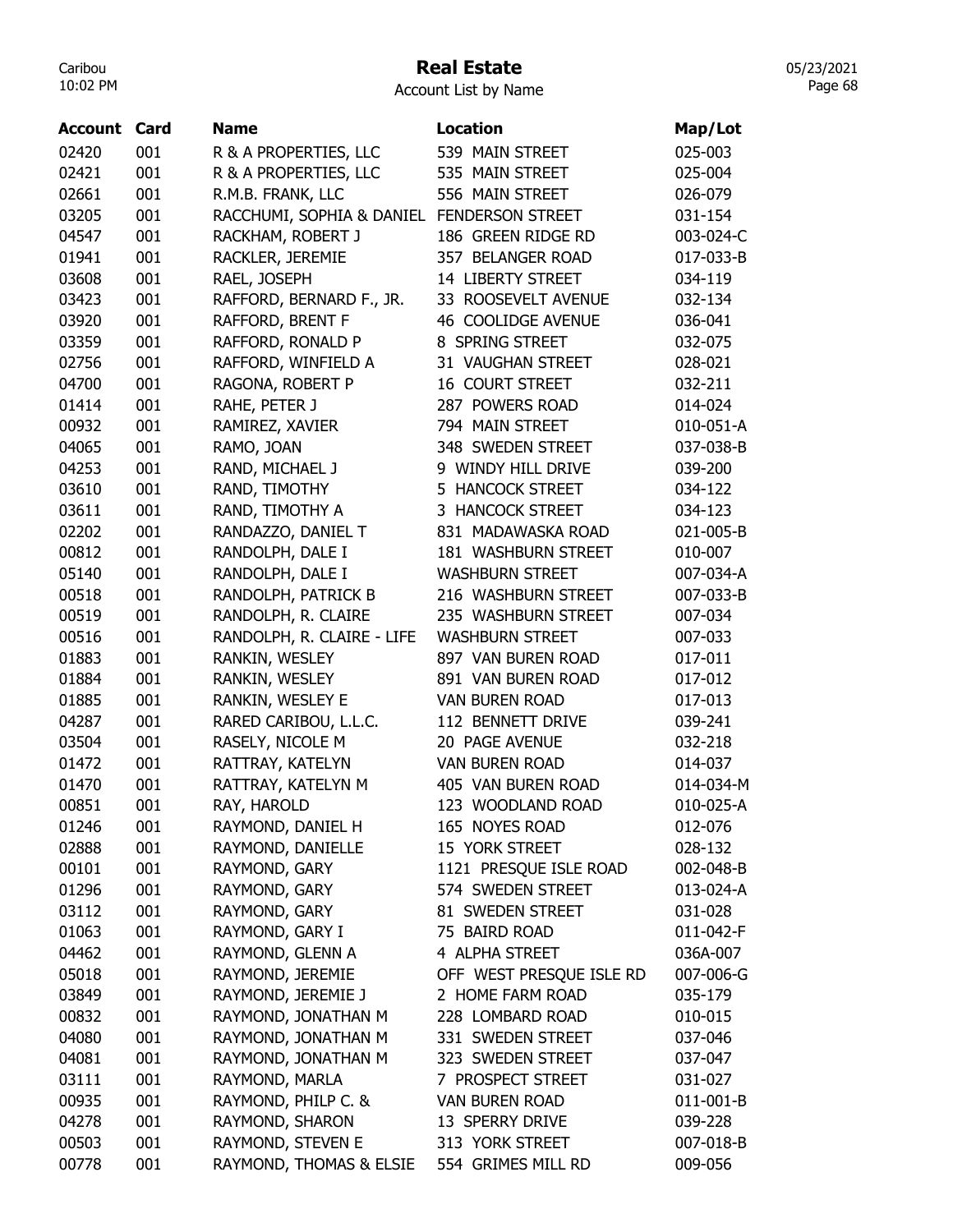## Real Estate

Account List by Name

| <b>Account Card</b> |     | <b>Name</b>               | <b>Location</b>         | Map/Lot       |
|---------------------|-----|---------------------------|-------------------------|---------------|
| 00779               | 001 | RAYMOND, THOMAS J         | 546 GRIMES ROAD         | 009-057       |
| 00780               | 001 | RAYMOND, THOMAS J         | <b>GRIMES ROAD</b>      | 009-058       |
| 00245               | 001 | RAYMOND, WILLIAM J. ET AL | 244 CARIBOU LAKE RD     | 004-037       |
| 04333               | 001 | RAZORBACK CAPITAL LLC     | 375 SWEDEN STREET       | 040-018       |
| 03777               | 001 | REBSCHER, ANDREW B        | 717 MAIN STREET         | 035-129       |
| 03613               | 001 | REDIKER, GERALD L., SR.   | 26 LIBERTY STREET       | 034-125       |
| 03927               | 001 | REED, JOSHUA P            | 27 PIONEER AVENUE       | 036-048       |
| 00976               | 001 | REED, REGINALD - LIFE     | 132 ACCESS HIGHWAY      | 011-008       |
| 04318               | 001 | REESE, JAMES              | 443 SWEDEN STREET       | 040-002       |
| 00864               | 001 | REGIONAL SCHOOL UNIT NO.  | 308 SWEDEN STREET       | 010-035-A     |
| 03047               | 001 | REGIONAL SCHOOL UNIT NO.  | 11 GLENN STREET         | 030-115       |
| 03579               | 001 | REGIONAL SCHOOL UNIT NO.  | 59 GLENN STREET         | 034-082       |
| 03584               | 001 | REGIONAL SCHOOL UNIT NO.  | 21 GLENN STREET         | 034-085       |
| 03596               | 001 | REGIONAL SCHOOL UNIT NO.  | 24 BENNETT DRIVE        | 034-099       |
| 03597               | 001 | REGIONAL SCHOOL UNIT NO.  | 26 BENNETT DRIVE        | 034-100       |
| 03698               | 001 | REGIONAL SCHOOL UNIT NO.  | 60 GLENN STREET         | 035-049       |
| 05022               | 001 | REGIONAL SCHOOL UNIT NO.  | 58 PARK STREET          | 034-084       |
| 05023               | 001 | REGIONAL SCHOOL UNIT NO.  | 75 GLENN STREET         | 034-082-B     |
| 03704               | 001 | REIFF, CINDY M            | 16 ELMWOOD AVENUE       | 035-056       |
| 02363               | 001 | RENEY, WAYNE D            | 29 VESTA DRIVE          | 024-030       |
| 03085               | 001 | RENO'S PIZZA HOUSE, INC.  | 113 SWEDEN STREET       | 031-001       |
| 03513               | 001 | RENO'S PIZZA HOUSE, INC.  | 117 SWEDEN STREET       | 032-228       |
| 01128               | 001 | REYNOLDS, JONATHAN S      | 23 SPRUCE RIDGE ROAD    | 011-086       |
| 04234               | 001 | RIASSETTO, ANTHONY D      | 26 WESTWIND DRIVE       | 039-180       |
| 04955               | 001 | RIBEIRO PRATES, MARILZA   | <b>GRIMES MILL RD</b>   | 012-051-C     |
| 03770               | 001 | RICHARDS, CURTIS &        | 13 PARK STREET          | 035-122       |
| 04428               | 001 | RICHARDS, CURTIS W        | 25 MEADOWBROOK DRIVE    | 010A-001      |
| 01440               | 001 | RICHARDS, DANIEL J        | 1343 ALBAIR ROAD        | 014-028-C     |
| 01438               | 001 | RICHARDS, DENNIS          | 1351 ALBAIR ROAD        | 014-028-A     |
| 00012               | 001 | RICHARDS, DOLORES M       | <b>DOYLE ROAD</b>       | 001-007       |
| 00020               | 001 | RICHARDS, DOLORES M       | WEST PRESQUE ISLE RD    | 001-013       |
| 00033               | 001 | RICHARDS, DOLORES M       | 71 VANCE ROAD           | 001-019       |
| 00612               | 001 | RICHARDS, DOLORES M       | 18 WEST PRESQUE ISLE RD | 008-014-H     |
| 05034               | 001 | RICHARDS, DOLORES M       | <b>BAILEY ROAD</b>      | 001-017-C     |
| 04377               | 001 | RICHARDS, JUDY A          | 30 VIOLETTE STREET      | 041-029       |
| 04061               | 001 | RICHARDS, KAYLA M         | 27 WOODLAND ROAD        | 037-035       |
| 02886               | 001 | RICHARDS, STEPHEN D       | 25 YORK STREET          | 028-130       |
| 02895               | 001 | RICHARDS, STEPHEN D       | 10 SINCOCK STREET       | 028-138       |
| 01527               | 001 | RICHARDS, TIMOTHY         | MADAWASKA ROAD          | 015-012       |
| 01524               | 001 | RICHARDS, TIMOTHY W       | 208 MADAWASKA ROAD      | 015-011       |
| 00728               | 001 | RICHARDSON, ADAM N        | 694 RIVER ROAD          | 009-012       |
| 03392               | 001 | RICHARDSON, BRUCE S       | 16 DAHLGREN STREET      | 032-111       |
| 01703               | 001 | RICHARDSON, DERRELL       | 27 BOG ROAD             | 015-051       |
| 01705               | 001 | RICHARDSON, DERRELL       | 15 BOG ROAD             | 015-051-B     |
| 01706               | 001 | RICHARDSON, DERRELL       | 9 BOG ROAD              | 015-051-B-001 |
| 02853               | 001 | RICHARDSON, DERRELL       | 28 FONTAINE DRIVE       | 028-095       |
| 00781               | 001 | RICHARDSON, LINDA D       | 551 GRIMES ROAD         | 009-059       |
| 00979               | 001 | RICKER, WENDELL           | 40 POWERS ROAD          | 011-011       |
| 00465               | 001 | RIDENOUR, THOMAS P.,      | 186 OLD WASHBURN ROAD   | 007-011       |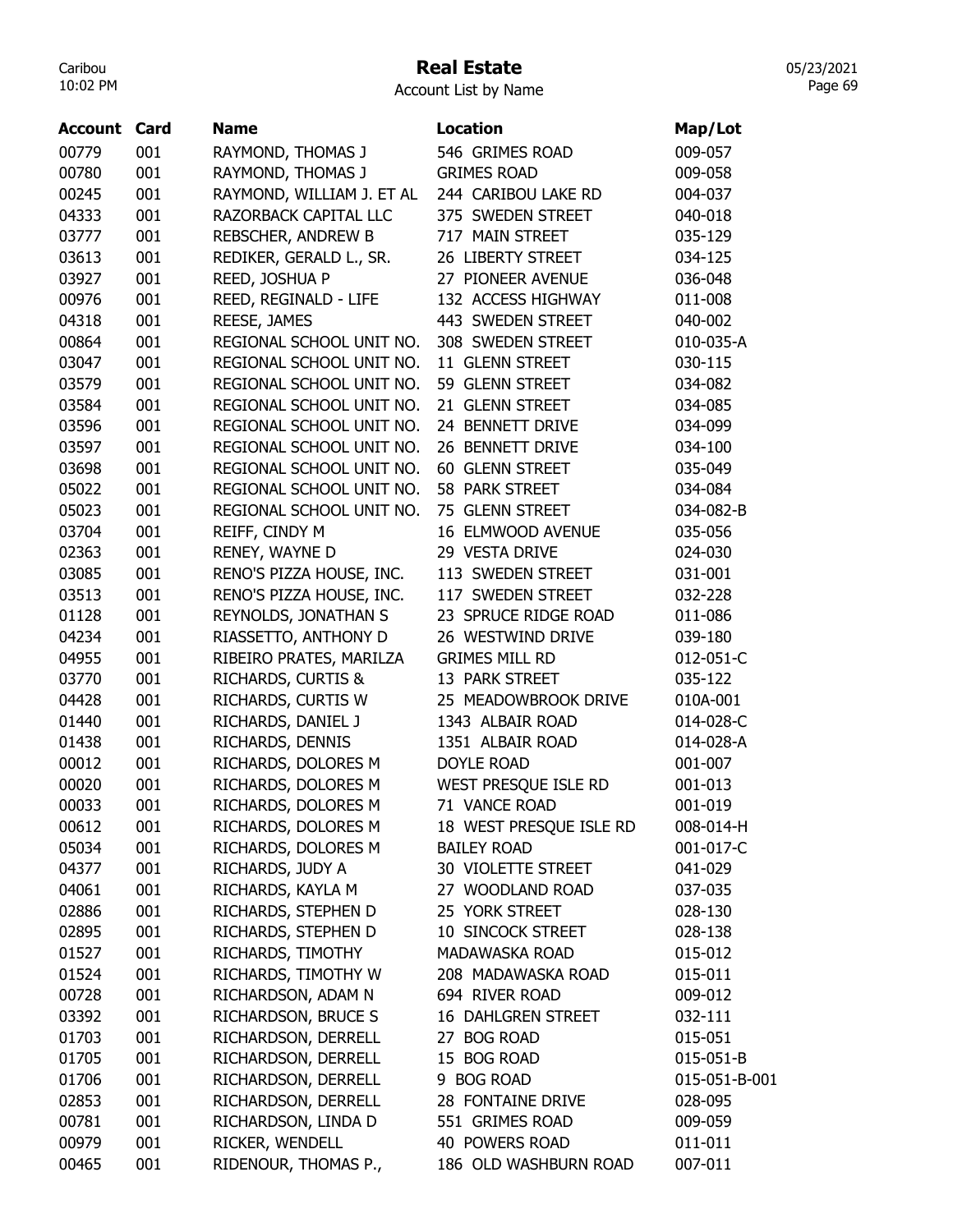## Real Estate

05/23/2021 Page 70

Account List by Name

| <b>Account</b> | Card | <b>Name</b>              | <b>Location</b>          | Map/Lot   |
|----------------|------|--------------------------|--------------------------|-----------|
| 03692          | 001  | RIDEOUT, GREGG A         | 37 ELMWOOD AVENUE        | 035-043   |
| 03397          | 001  | RIDEOUT, PATSY L         | 32 DAHLGREN STREET       | 032-116   |
| 03031          | 001  | RIDGE RUNNERS REALTY     | 42 FENDERSON STREET      | 030-099   |
| 00405          | 001  | RIDLEY, DEAN F           | 93 MAIN SIDING ROAD      | 006-018-D |
| 01964          | 001  | RIELLY, RICHARD W., JR.  | <b>ALBAIR ROAD</b>       | 017-045   |
| 02211          | 001  | RINALDO, CAROL           | 759 MADAWASKA ROAD       | 021-011-A |
| 02213          | 001  | RINALDO, CAROL           | 759 MADAWASKA ROAD       | 021-011-C |
| 00758          | 001  | RINES, JOHN M            | 781 FORT FAIRFIELD RD    | 009-036-A |
| 00119          | 001  | RING, TIMOTHY E          | 117 CAMPGROUND HILL ROAD | 003-006-C |
| 00157          | 001  | RING, TIMOTHY E          | CAMPGROUND HILL ROAD     | 003-031   |
| 03845          | 001  | RIOPELLE, DAVID          | 19 HOME FARM ROAD        | 035-178   |
| 03332          | 001  | RIOPELLE, LAMAR S        | 103 WASHBURN STREET      | 032-048-A |
| 02792          | 001  | RIVARD, GINETTE M        | 26 FORT STREET           | 028-052-A |
| 00425          | 001  | RIVEREDGE HOLDING, LLC   | <b>GRIMES ROAD</b>       | 006-030   |
| 00801          | 001  | RIVEREDGE HOLDING, LLC   | 834 GRIMES ROAD          | 009-084   |
| 00803          | 001  | RIVEREDGE HOLDING, LLC   | <b>GRIMES ROAD</b>       | 009-085   |
| 01206          | 001  | RIVEREDGE HOLDING, LLC   | <b>NOYES ROAD</b>        | 012-040   |
| 02006          | 001  | RIVEREDGE HOLDING, LLC   | MADAWASKA ROAD           | 018-016   |
| 02011          | 001  | RIVEREDGE HOLDING, LLC   | MADAWASKA ROAD           | 018-017   |
| 03637          | 001  | ROBBINS, CAROL R         | 10 SOUTH PARK STREET     | 034-168   |
| 04190          | 001  | ROBBINS, TAYLOR          | 83 GARDEN CIRCLE         | 039-113   |
| 04622          | 001  | ROBBINS, TRAVIS W        | 617 FORT FAIRFIELD RD    | 009-022   |
| 03757          | 001  | ROBERTSON, DANIEL J      | 18 GLENN STREET          | 035-110   |
| 03064          | 001  | ROBERTSON, JEFFREY       | 181 HIGH STREET          | 030-143   |
| 02408          | 001  | ROBERTSON, JEFFREY J     | 490 MAIN STREET          | 024-067   |
| 02580          | 001  | ROBERTSON, JEFFREY J     | <b>WELLINGTON AVENUE</b> | 026-019-A |
| 03065          | 001  | ROBERTSON, JEFFREY J     | 2 PLEASANT STREET        | 030-144   |
| 03066          | 001  | ROBERTSON, JEFFREY J     | 6 PLEASANT STREET        | 030-145   |
| 03347          | 001  | ROBERTSON, JUDITH        | 246 SWEDEN STREET        | 032-063   |
| 03067          | 001  | ROBERTSON, JUDITH A      | 8 PLEASANT STREET        | 030-146   |
| 00723          | 001  | ROBERTSON, LENA M        | 681 RIVER ROAD           | 009-008   |
| 04217          | 001  | ROBERTSON, SAMUEL R      | 116 GLENN STREET         | 039-158   |
| 04373          | 001  | ROBERTSON, SAMUEL R      | 17 VIOLETTE STREET       | 041-025   |
| 02829          | 001  | ROBICHAUD, TERRY LEE     | 28 YORK STREET           | 028-079   |
| 04194          | 001  | ROBINSON, FRED D         | 71 GARDEN CIRCLE         | 039-117   |
| 04720          | 001  | ROBINSON, NATHAN E       | 11 ROOSEVELT AVENUE      | 032-147   |
| 02512          | 001  | ROCKWELL, CHRISTINE D    | 10 LEE STREET            | 025-106   |
| 03336          | 001  | ROCKWELL, CHRISTINE D    | 7 WILLOW DRIVE           | 032-052   |
| 04621          | 001  | ROCKWELL, CHRISTINE D. & | POND STREET              | 029-021   |
| 04350          | 001  | ROCKWELL, GALEN          | 376 SWEDEN STREET        | 040-037   |
| 02826          | 001  | ROCKWELL, MICHELLE A     | 16 YORK STREET           | 028-076   |
| 03443          | 001  | RODRIGUEZ, JON PAUL      | 43 WASHBURN STREET       | 032-156   |
| 02643          | 001  | RODRIQUEZ, SANTIAGO      | <b>JACOBS AVENUE</b>     | 026-052-A |
| 01860          | 001  | ROGESKI, CHRISTOPHER W   | 48 WATSON MEMORIAL DRIVE | 016-044   |
| 00790          | 001  | ROGESKI, STEV B          | 636 GRIMES ROAD          | 009-069   |
| 00791          | 001  | ROGESKI, STEV B          | <b>GRIMES ROAD</b>       | 009-070   |
| 04251          | 001  | ROGESKI, STEV B          | 795 MAIN STREET          | 039-198   |
| 03429          | 001  | ROGESKI, STEV B., III &  | 6 MCKINLEY STREET        | 032-142   |
| 01986          | 001  | ROIX, TIM a/k/a TIMOTHY  | 275 MADAWASKA ROAD       | 018-002   |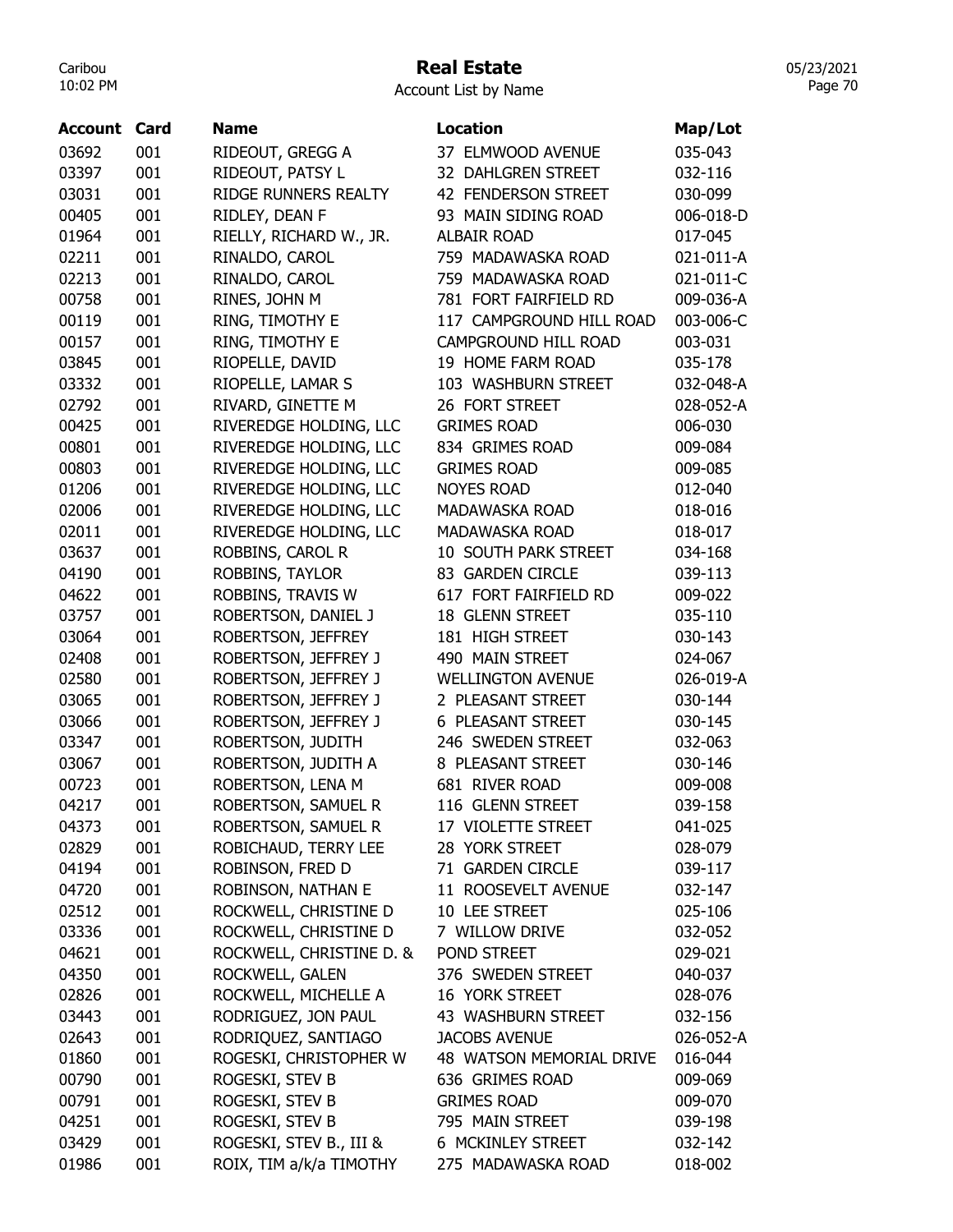## Real Estate

05/23/2021 Page 71

Account List by Name

| <b>Account Card</b> |     | <b>Name</b>                                  | <b>Location</b>          | Map/Lot         |
|---------------------|-----|----------------------------------------------|--------------------------|-----------------|
| 01748               | 001 | ROLLINS TRANSPORT, LLC                       | 947 ACCESS HIGHWAY       | $015 - 067 - J$ |
| 01304               | 001 | ROMAN CATHOLIC BISHOP OF SWEDEN STREET       |                          | 013-026-B       |
| 02229               | 001 | ROMAN CATHOLIC BISHOP OF 1123 VAN BUREN ROAD |                          | 022-001         |
| 02230               | 001 | ROMAN CATHOLIC BISHOP OF 1143 VAN BUREN ROAD |                          | 022-001-A       |
| 02675               | 001 | ROMAN CATHOLIC BISHOP OF                     | <b>CHURCH STREET</b>     | 027-016         |
| 02676               | 001 | ROMAN CATHOLIC BISHOP OF CHURCH STREET       |                          | 027-017         |
| 02753               | 001 | ROMAN CATHOLIC BISHOP OF 34 VAUGHAN STREET   |                          | 028-019         |
| 02754               | 001 | ROMAN CATHOLIC BISHOP OF THOMAS AVENUE       |                          | 028-019-A       |
| 02774               | 001 | ROMAN CATHOLIC BISHOP OF                     | 36 WASHINGTON STREET     | 028-038-A       |
| 04182               | 001 | ROMAN CATHOLIC BISHOP OF                     | <b>ROSE STREET</b>       | 039-101         |
| 04888               | 001 | ROSE ACRES, INC.                             | 877 MAIN STREET          | 041-036         |
| 04173               | 001 | ROSE, DAVID B                                | 76 ROSE STREET           | 039-083         |
| 02633               | 001 | ROSE, RHONDA K                               | 5 WELLINGTON AVENUE      | 026-041         |
| 01301               | 001 | ROSS, EMMETT D. JR. & RUTH 629 SWEDEN STREET |                          | 013-025-A       |
| 04082               | 001 | ROSSER, RONALD A., JR.                       | 315 SWEDEN STREET        | 037-049         |
| 01597               | 001 | ROSSIGNOL, ART                               | 194 WEST GATE ROAD       | 018-031-029     |
| 00903               | 001 | ROSSIGNOL, BARBARA                           | 864 MAIN ST.LOT#75       | 010-050-075     |
| 01844               | 001 | ROSSIGNOL, DANIEL P                          | 131 OGREN ROAD           | 016-028-A       |
| 00207               | 001 | ROSSIGNOL, EUGENE P                          | 211 WEST PRESQUE ISLE RD | 004-025-D       |
| 02911               | 001 | ROSSIGNOL, GARY A                            | 47 SINCOCK STREET        | 028-149-D       |
| 00912               | 001 | ROSSIGNOL, JACKIE                            | 872 MAIN ST.LOT#84       | 010-050-084     |
| 00922               | 001 | ROSSIGNOL, JANET M                           | 872 MAIN ST.LOT#104      | 010-050-104     |
| 03491               | 001 | ROSSIGNOL, JORDYN V.                         | 19 COOLIDGE AVENUE       | 032-203         |
| 03907               | 001 | ROSSIGNOL, KENNETH J                         | <b>46 PAGE AVENUE</b>    | 036-028         |
| 03588               | 001 | ROSSIGNOL, MARGARET R                        | 1 SOUTH PARK STREET      | 034-089         |
| 01840               | 001 | ROSSIGNOL, MCKENZIE                          | 64 OGREN ROAD            | 016-027-E       |
| 04645               | 001 | ROSSIGNOL, MICHAEL R                         | 598 MAIN STREET          | 028-070         |
| 02910               | 001 | ROSSIGNOL, PAUL A                            | 43 SINCOCK STREET        | 028-149-C       |
| 00402               | 001 | ROSSIGNOL, PAUL A JR                         | 1065 FORT FAIRFIELD RD   | 006-017         |
| 02909               | 001 | ROSSIGNOL, PAUL A., JR.                      | 41 SINCOCK STREET        | 028-149-B       |
| 00343               | 001 | ROSSIGNOL, RICHARD JR                        | 76 HARDISON ROAD         | 005-060-A       |
| 01418               | 001 | ROSSIGNOL, TIM                               | 215 POWERS RD.LOT#3      | 014-025-003-ON  |
| 02052               | 001 | ROSSIGNOL, TIM                               | 188 WEST GATE ROAD       | 018-031-010     |
| 00360               | 001 | ROSSIGNOL, WILLIAM R                         | 73 HARDISON ROAD         | 005-070-C       |
| 05125               | 001 | ROUTE 1 LODGE, LLC                           | 416 VAN BUREN ROAD       | 013-012-G       |
| 03329               | 001 | ROWE, DONNA                                  | 113 WASHBURN STREET      | 032-046         |
| 04554               | 001 | ROY, BRENDA M                                | 20 CLOVER STREET         | 036-031         |
| 02943               | 001 | ROY, CARY                                    | 26 BRADLEY STREET        | 029-030         |
| 04311               | 001 | ROY, CARY                                    | 14 GLENDALE ROAD         | 039-300         |
| 04092               | 001 | ROY, ERNEST                                  | 283 SWEDEN STREET        | 037-058         |
| 03899               | 001 | ROY, ERNEST JR                               | 39 PAGE AVENUE           | 036-020         |
| 01046               | 001 | ROY, ERNEST P., JR.                          | 354 ACCESS HIGHWAY       | 011-038-F       |
| 01262               | 001 | ROY, JAY PAUL                                | 334 VAN BUREN ROAD       | 013-003-A       |
| 02041               | 001 | ROY, LIONEL J                                | 124 WEST GATE ROAD       | 018-027-A       |
| 01303               | 001 | ROY, ROBERT R                                | 622 SWEDEN STREET        | 013-026-A       |
| 02993               | 001 | ROYAL RIVER, LLC                             | 35 RIVER ROAD            | 030-037         |
| 02788               | 001 | ROYALL, INC.                                 | 20 FORT STREET           | 028-050-B       |
| 02789               | 001 | ROYALL, INC.                                 | 20 FORT STREET           | 028-050-C       |
| 03026               | 001 | ROYALL, INC.                                 | 31 FENDERSON STREET      | 030-095-B       |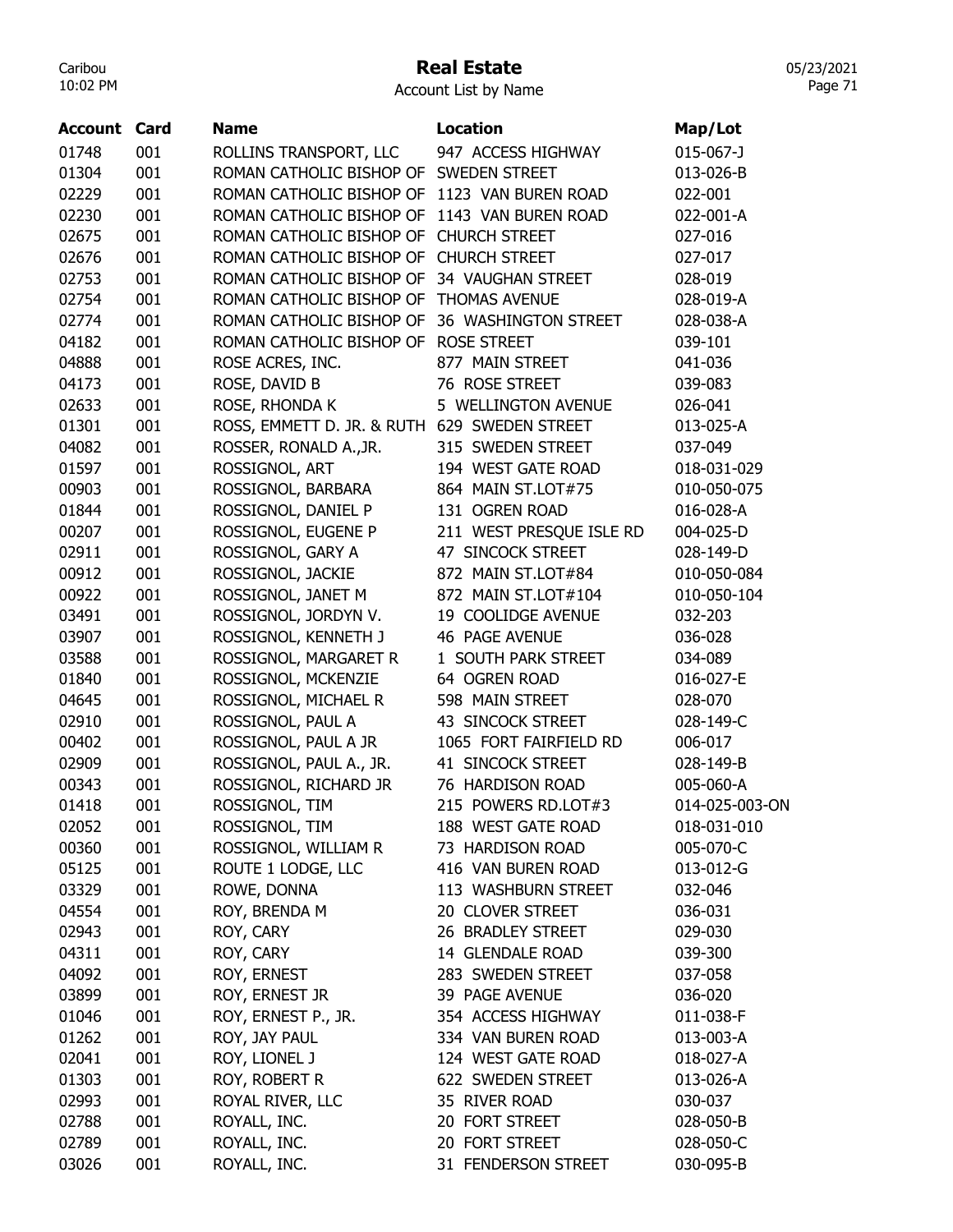# Real Estate

| Account List by Name |  |  |
|----------------------|--|--|
|----------------------|--|--|

| 03728<br>001<br>42 GLENN STREET<br>035-081<br>ROYALL, INC.<br>00836<br>001<br>RUEST, BRENDA B<br>242 LOMBARD ROAD<br>010-016<br>04507<br>001<br>RUEST, GERALD L<br>15 DAHLGREN STREET<br>032-104<br>001<br>RUGGLES, KENNETH J<br>270 POWERS ROAD<br>014-027-A<br>01436<br>04277<br>001<br>17 SPERRY DRIVE<br>RUSSELL FAMILY LIVING<br>039-227<br>04323<br>001<br>423 SWEDEN STREET<br>RUSSELL, MATTHEW<br>040-007<br>04708<br>001<br>22 MACARTHUR AVENUE<br>RUSSELL, TODD J<br>025-156<br>03042<br>001<br>S & B FOX PROPERTIES, LLC<br>9 PLEASANT STREET<br>030-110<br>00439<br>001<br>SAED, ADRIAN SCOTT<br>17 WEST PRESQUE ISLE RD<br>007-004-B<br>01538<br>001<br>MADAWASKA ROAD<br>SAGER, STEVEN<br>015-018<br>01765<br>001<br>SAGER, STEVEN K<br>103 MADAWASKA ROAD<br>015-077<br>04358<br>001<br>SALAR STORAGE NORTH, LLC<br>58 SOLMAN STREET<br>041-001-F<br>001<br>479 MADAWASKA ROAD<br>02008<br>SALCH, RAYMOND F JR<br>018-016-B<br>02225<br>001<br>678 MADAWASKA ROAD<br>SALCH, RAYMOND F JR<br>021-015-B<br>02893<br>001<br>SALERNO, JUSTIN L.<br>618 MAIN STREET<br>028-136<br>03971<br>001<br>SAMPSON, T RUSSELL<br>1 CLOVER STREET<br>036-093<br>00866<br>001<br>SANDS, DUANE R<br>193 LOMBARD ROAD<br>010-035-C<br>001<br>00833<br>SANDS, WILLARD H<br>232 LOMBARD ROAD<br>010-015-A<br>03256<br>001<br>SANDSTROM, JESSE S<br><b>30 ROBERTS STREET</b><br>031-214<br>03283<br>001<br>SANFACON, GALEN G<br>664 MAIN STREET<br>031-268<br>001<br>24 PATTEN STREET<br>02706<br>SANFACON, GARY<br>027-066<br>001<br>02698<br>PATTEN STREET<br>SANFACON, GARY M<br>027-053<br>04033<br>001<br>SANFACON, ROBERT L<br><b>6 FARRELL STREET</b><br>037-007-B<br>04214<br>001<br>SARGENT, BRADLEY W<br><b>40 GARDEN CIRCLE</b><br>039-154<br>03671<br>001<br>15 PILGRIM ROAD<br>SAUCIER, DALE J<br>035-022<br>03816<br>001<br>58 COUNTRY ROAD<br>SAUCIER, DIANE B<br>035-157-J<br>001<br>SAUCIER, DUSTIN R<br>31 YORK STREET<br>02884<br>028-128<br>02614<br>001<br>SAUCIER, JAMES<br><b>18 PETERSON AVENUE</b><br>026-030<br>001<br>8 RICHARDS ROAD<br>01169<br>SAUCIER, JAMES A<br>012-020<br>01178<br>001<br>SAUCIER, JAMES A<br><b>RICHARDS ROAD</b><br>012-025-C<br>00839<br>001<br>SAUCIER, MONA<br>273 LOMBARD ROAD<br>010-018<br>6 MAYSVILLE SIDING ROAD<br>002-029<br>00069<br>001<br>SAUCIER, ROGER J<br>01890<br>001<br>SAUCIER, ROLAND<br>755 VAN BUREN ROAD<br>017-017-A<br>04703<br>001<br>SAUCIER, TAMMY<br>83 WASHBURN STREET<br>032-059<br>SAUCIER, WILLIAM J<br>590 ACCESS HIGHWAY<br>01675<br>001<br>015-036-042<br>01059<br>SAUNDERS, AMANDA P<br>103 BAIRD ROAD<br>011-042-A<br>001<br>SAUNDERS, CHAD C<br>377 MAIN STREET<br>00626<br>001<br>042-028<br>SAUNDERS, CHRISTOPHER D<br>02483<br>001<br>20 LAFAYETTE ST<br>025-077<br>SAUNDERS, MATTHEW T.<br>001<br>511 MAIN STREET<br>02493<br>025-087<br>001<br>SAUNDERS, RANSFORD J<br>50 WASHBURN STREET<br>03293<br>032-004<br>02694<br>001<br>SAUNDERS, SUZANNE<br>52 LOWER LYNDON ST<br>027-049<br>001<br>SAUNDERS, VIRGINIA<br>04530<br>14 SPRING STREET<br>032-077<br>001<br>SAVAGE, SHAWN R<br>04459<br>5 ALPHA STREET<br>036A-002<br>02088<br>001<br>SAVOIE, DALE<br>1316 VAN BUREN ROAD<br>019-007<br>00109<br>001<br>SAVOY, CHARLENE L<br>1210 E. PRESQUE ISLE<br>003-001<br>SCALORA, CAROL A<br>001<br>7 LINCOLN STREET<br>02452<br>025-040<br>001<br>SCALORA, FRANCO II<br>7 LEE STREET<br>02511<br>025-105<br>04572<br>SCARBROUGH, WARREN B<br>40 CROSBY AVENUE<br>001<br>025-056 | <b>Account Card</b> |     | <b>Name</b>           | <b>Location</b>    | Map/Lot |
|---------------------------------------------------------------------------------------------------------------------------------------------------------------------------------------------------------------------------------------------------------------------------------------------------------------------------------------------------------------------------------------------------------------------------------------------------------------------------------------------------------------------------------------------------------------------------------------------------------------------------------------------------------------------------------------------------------------------------------------------------------------------------------------------------------------------------------------------------------------------------------------------------------------------------------------------------------------------------------------------------------------------------------------------------------------------------------------------------------------------------------------------------------------------------------------------------------------------------------------------------------------------------------------------------------------------------------------------------------------------------------------------------------------------------------------------------------------------------------------------------------------------------------------------------------------------------------------------------------------------------------------------------------------------------------------------------------------------------------------------------------------------------------------------------------------------------------------------------------------------------------------------------------------------------------------------------------------------------------------------------------------------------------------------------------------------------------------------------------------------------------------------------------------------------------------------------------------------------------------------------------------------------------------------------------------------------------------------------------------------------------------------------------------------------------------------------------------------------------------------------------------------------------------------------------------------------------------------------------------------------------------------------------------------------------------------------------------------------------------------------------------------------------------------------------------------------------------------------------------------------------------------------------------------------------------------------------------------------------------------------------------------------------------------------------------------------------------------------------------------------------------------------------------------------------------------------------------------------------------------------------------------------------------------------------------------------------------------------------------------------------------------------------------------------------------------------------------------------|---------------------|-----|-----------------------|--------------------|---------|
|                                                                                                                                                                                                                                                                                                                                                                                                                                                                                                                                                                                                                                                                                                                                                                                                                                                                                                                                                                                                                                                                                                                                                                                                                                                                                                                                                                                                                                                                                                                                                                                                                                                                                                                                                                                                                                                                                                                                                                                                                                                                                                                                                                                                                                                                                                                                                                                                                                                                                                                                                                                                                                                                                                                                                                                                                                                                                                                                                                                                                                                                                                                                                                                                                                                                                                                                                                                                                                                                           |                     |     |                       |                    |         |
|                                                                                                                                                                                                                                                                                                                                                                                                                                                                                                                                                                                                                                                                                                                                                                                                                                                                                                                                                                                                                                                                                                                                                                                                                                                                                                                                                                                                                                                                                                                                                                                                                                                                                                                                                                                                                                                                                                                                                                                                                                                                                                                                                                                                                                                                                                                                                                                                                                                                                                                                                                                                                                                                                                                                                                                                                                                                                                                                                                                                                                                                                                                                                                                                                                                                                                                                                                                                                                                                           |                     |     |                       |                    |         |
|                                                                                                                                                                                                                                                                                                                                                                                                                                                                                                                                                                                                                                                                                                                                                                                                                                                                                                                                                                                                                                                                                                                                                                                                                                                                                                                                                                                                                                                                                                                                                                                                                                                                                                                                                                                                                                                                                                                                                                                                                                                                                                                                                                                                                                                                                                                                                                                                                                                                                                                                                                                                                                                                                                                                                                                                                                                                                                                                                                                                                                                                                                                                                                                                                                                                                                                                                                                                                                                                           |                     |     |                       |                    |         |
|                                                                                                                                                                                                                                                                                                                                                                                                                                                                                                                                                                                                                                                                                                                                                                                                                                                                                                                                                                                                                                                                                                                                                                                                                                                                                                                                                                                                                                                                                                                                                                                                                                                                                                                                                                                                                                                                                                                                                                                                                                                                                                                                                                                                                                                                                                                                                                                                                                                                                                                                                                                                                                                                                                                                                                                                                                                                                                                                                                                                                                                                                                                                                                                                                                                                                                                                                                                                                                                                           |                     |     |                       |                    |         |
|                                                                                                                                                                                                                                                                                                                                                                                                                                                                                                                                                                                                                                                                                                                                                                                                                                                                                                                                                                                                                                                                                                                                                                                                                                                                                                                                                                                                                                                                                                                                                                                                                                                                                                                                                                                                                                                                                                                                                                                                                                                                                                                                                                                                                                                                                                                                                                                                                                                                                                                                                                                                                                                                                                                                                                                                                                                                                                                                                                                                                                                                                                                                                                                                                                                                                                                                                                                                                                                                           |                     |     |                       |                    |         |
|                                                                                                                                                                                                                                                                                                                                                                                                                                                                                                                                                                                                                                                                                                                                                                                                                                                                                                                                                                                                                                                                                                                                                                                                                                                                                                                                                                                                                                                                                                                                                                                                                                                                                                                                                                                                                                                                                                                                                                                                                                                                                                                                                                                                                                                                                                                                                                                                                                                                                                                                                                                                                                                                                                                                                                                                                                                                                                                                                                                                                                                                                                                                                                                                                                                                                                                                                                                                                                                                           |                     |     |                       |                    |         |
|                                                                                                                                                                                                                                                                                                                                                                                                                                                                                                                                                                                                                                                                                                                                                                                                                                                                                                                                                                                                                                                                                                                                                                                                                                                                                                                                                                                                                                                                                                                                                                                                                                                                                                                                                                                                                                                                                                                                                                                                                                                                                                                                                                                                                                                                                                                                                                                                                                                                                                                                                                                                                                                                                                                                                                                                                                                                                                                                                                                                                                                                                                                                                                                                                                                                                                                                                                                                                                                                           |                     |     |                       |                    |         |
|                                                                                                                                                                                                                                                                                                                                                                                                                                                                                                                                                                                                                                                                                                                                                                                                                                                                                                                                                                                                                                                                                                                                                                                                                                                                                                                                                                                                                                                                                                                                                                                                                                                                                                                                                                                                                                                                                                                                                                                                                                                                                                                                                                                                                                                                                                                                                                                                                                                                                                                                                                                                                                                                                                                                                                                                                                                                                                                                                                                                                                                                                                                                                                                                                                                                                                                                                                                                                                                                           |                     |     |                       |                    |         |
|                                                                                                                                                                                                                                                                                                                                                                                                                                                                                                                                                                                                                                                                                                                                                                                                                                                                                                                                                                                                                                                                                                                                                                                                                                                                                                                                                                                                                                                                                                                                                                                                                                                                                                                                                                                                                                                                                                                                                                                                                                                                                                                                                                                                                                                                                                                                                                                                                                                                                                                                                                                                                                                                                                                                                                                                                                                                                                                                                                                                                                                                                                                                                                                                                                                                                                                                                                                                                                                                           |                     |     |                       |                    |         |
|                                                                                                                                                                                                                                                                                                                                                                                                                                                                                                                                                                                                                                                                                                                                                                                                                                                                                                                                                                                                                                                                                                                                                                                                                                                                                                                                                                                                                                                                                                                                                                                                                                                                                                                                                                                                                                                                                                                                                                                                                                                                                                                                                                                                                                                                                                                                                                                                                                                                                                                                                                                                                                                                                                                                                                                                                                                                                                                                                                                                                                                                                                                                                                                                                                                                                                                                                                                                                                                                           |                     |     |                       |                    |         |
|                                                                                                                                                                                                                                                                                                                                                                                                                                                                                                                                                                                                                                                                                                                                                                                                                                                                                                                                                                                                                                                                                                                                                                                                                                                                                                                                                                                                                                                                                                                                                                                                                                                                                                                                                                                                                                                                                                                                                                                                                                                                                                                                                                                                                                                                                                                                                                                                                                                                                                                                                                                                                                                                                                                                                                                                                                                                                                                                                                                                                                                                                                                                                                                                                                                                                                                                                                                                                                                                           |                     |     |                       |                    |         |
|                                                                                                                                                                                                                                                                                                                                                                                                                                                                                                                                                                                                                                                                                                                                                                                                                                                                                                                                                                                                                                                                                                                                                                                                                                                                                                                                                                                                                                                                                                                                                                                                                                                                                                                                                                                                                                                                                                                                                                                                                                                                                                                                                                                                                                                                                                                                                                                                                                                                                                                                                                                                                                                                                                                                                                                                                                                                                                                                                                                                                                                                                                                                                                                                                                                                                                                                                                                                                                                                           |                     |     |                       |                    |         |
|                                                                                                                                                                                                                                                                                                                                                                                                                                                                                                                                                                                                                                                                                                                                                                                                                                                                                                                                                                                                                                                                                                                                                                                                                                                                                                                                                                                                                                                                                                                                                                                                                                                                                                                                                                                                                                                                                                                                                                                                                                                                                                                                                                                                                                                                                                                                                                                                                                                                                                                                                                                                                                                                                                                                                                                                                                                                                                                                                                                                                                                                                                                                                                                                                                                                                                                                                                                                                                                                           |                     |     |                       |                    |         |
|                                                                                                                                                                                                                                                                                                                                                                                                                                                                                                                                                                                                                                                                                                                                                                                                                                                                                                                                                                                                                                                                                                                                                                                                                                                                                                                                                                                                                                                                                                                                                                                                                                                                                                                                                                                                                                                                                                                                                                                                                                                                                                                                                                                                                                                                                                                                                                                                                                                                                                                                                                                                                                                                                                                                                                                                                                                                                                                                                                                                                                                                                                                                                                                                                                                                                                                                                                                                                                                                           |                     |     |                       |                    |         |
|                                                                                                                                                                                                                                                                                                                                                                                                                                                                                                                                                                                                                                                                                                                                                                                                                                                                                                                                                                                                                                                                                                                                                                                                                                                                                                                                                                                                                                                                                                                                                                                                                                                                                                                                                                                                                                                                                                                                                                                                                                                                                                                                                                                                                                                                                                                                                                                                                                                                                                                                                                                                                                                                                                                                                                                                                                                                                                                                                                                                                                                                                                                                                                                                                                                                                                                                                                                                                                                                           |                     |     |                       |                    |         |
|                                                                                                                                                                                                                                                                                                                                                                                                                                                                                                                                                                                                                                                                                                                                                                                                                                                                                                                                                                                                                                                                                                                                                                                                                                                                                                                                                                                                                                                                                                                                                                                                                                                                                                                                                                                                                                                                                                                                                                                                                                                                                                                                                                                                                                                                                                                                                                                                                                                                                                                                                                                                                                                                                                                                                                                                                                                                                                                                                                                                                                                                                                                                                                                                                                                                                                                                                                                                                                                                           |                     |     |                       |                    |         |
|                                                                                                                                                                                                                                                                                                                                                                                                                                                                                                                                                                                                                                                                                                                                                                                                                                                                                                                                                                                                                                                                                                                                                                                                                                                                                                                                                                                                                                                                                                                                                                                                                                                                                                                                                                                                                                                                                                                                                                                                                                                                                                                                                                                                                                                                                                                                                                                                                                                                                                                                                                                                                                                                                                                                                                                                                                                                                                                                                                                                                                                                                                                                                                                                                                                                                                                                                                                                                                                                           |                     |     |                       |                    |         |
|                                                                                                                                                                                                                                                                                                                                                                                                                                                                                                                                                                                                                                                                                                                                                                                                                                                                                                                                                                                                                                                                                                                                                                                                                                                                                                                                                                                                                                                                                                                                                                                                                                                                                                                                                                                                                                                                                                                                                                                                                                                                                                                                                                                                                                                                                                                                                                                                                                                                                                                                                                                                                                                                                                                                                                                                                                                                                                                                                                                                                                                                                                                                                                                                                                                                                                                                                                                                                                                                           |                     |     |                       |                    |         |
|                                                                                                                                                                                                                                                                                                                                                                                                                                                                                                                                                                                                                                                                                                                                                                                                                                                                                                                                                                                                                                                                                                                                                                                                                                                                                                                                                                                                                                                                                                                                                                                                                                                                                                                                                                                                                                                                                                                                                                                                                                                                                                                                                                                                                                                                                                                                                                                                                                                                                                                                                                                                                                                                                                                                                                                                                                                                                                                                                                                                                                                                                                                                                                                                                                                                                                                                                                                                                                                                           |                     |     |                       |                    |         |
|                                                                                                                                                                                                                                                                                                                                                                                                                                                                                                                                                                                                                                                                                                                                                                                                                                                                                                                                                                                                                                                                                                                                                                                                                                                                                                                                                                                                                                                                                                                                                                                                                                                                                                                                                                                                                                                                                                                                                                                                                                                                                                                                                                                                                                                                                                                                                                                                                                                                                                                                                                                                                                                                                                                                                                                                                                                                                                                                                                                                                                                                                                                                                                                                                                                                                                                                                                                                                                                                           |                     |     |                       |                    |         |
|                                                                                                                                                                                                                                                                                                                                                                                                                                                                                                                                                                                                                                                                                                                                                                                                                                                                                                                                                                                                                                                                                                                                                                                                                                                                                                                                                                                                                                                                                                                                                                                                                                                                                                                                                                                                                                                                                                                                                                                                                                                                                                                                                                                                                                                                                                                                                                                                                                                                                                                                                                                                                                                                                                                                                                                                                                                                                                                                                                                                                                                                                                                                                                                                                                                                                                                                                                                                                                                                           |                     |     |                       |                    |         |
|                                                                                                                                                                                                                                                                                                                                                                                                                                                                                                                                                                                                                                                                                                                                                                                                                                                                                                                                                                                                                                                                                                                                                                                                                                                                                                                                                                                                                                                                                                                                                                                                                                                                                                                                                                                                                                                                                                                                                                                                                                                                                                                                                                                                                                                                                                                                                                                                                                                                                                                                                                                                                                                                                                                                                                                                                                                                                                                                                                                                                                                                                                                                                                                                                                                                                                                                                                                                                                                                           |                     |     |                       |                    |         |
|                                                                                                                                                                                                                                                                                                                                                                                                                                                                                                                                                                                                                                                                                                                                                                                                                                                                                                                                                                                                                                                                                                                                                                                                                                                                                                                                                                                                                                                                                                                                                                                                                                                                                                                                                                                                                                                                                                                                                                                                                                                                                                                                                                                                                                                                                                                                                                                                                                                                                                                                                                                                                                                                                                                                                                                                                                                                                                                                                                                                                                                                                                                                                                                                                                                                                                                                                                                                                                                                           |                     |     |                       |                    |         |
|                                                                                                                                                                                                                                                                                                                                                                                                                                                                                                                                                                                                                                                                                                                                                                                                                                                                                                                                                                                                                                                                                                                                                                                                                                                                                                                                                                                                                                                                                                                                                                                                                                                                                                                                                                                                                                                                                                                                                                                                                                                                                                                                                                                                                                                                                                                                                                                                                                                                                                                                                                                                                                                                                                                                                                                                                                                                                                                                                                                                                                                                                                                                                                                                                                                                                                                                                                                                                                                                           |                     |     |                       |                    |         |
|                                                                                                                                                                                                                                                                                                                                                                                                                                                                                                                                                                                                                                                                                                                                                                                                                                                                                                                                                                                                                                                                                                                                                                                                                                                                                                                                                                                                                                                                                                                                                                                                                                                                                                                                                                                                                                                                                                                                                                                                                                                                                                                                                                                                                                                                                                                                                                                                                                                                                                                                                                                                                                                                                                                                                                                                                                                                                                                                                                                                                                                                                                                                                                                                                                                                                                                                                                                                                                                                           |                     |     |                       |                    |         |
|                                                                                                                                                                                                                                                                                                                                                                                                                                                                                                                                                                                                                                                                                                                                                                                                                                                                                                                                                                                                                                                                                                                                                                                                                                                                                                                                                                                                                                                                                                                                                                                                                                                                                                                                                                                                                                                                                                                                                                                                                                                                                                                                                                                                                                                                                                                                                                                                                                                                                                                                                                                                                                                                                                                                                                                                                                                                                                                                                                                                                                                                                                                                                                                                                                                                                                                                                                                                                                                                           |                     |     |                       |                    |         |
|                                                                                                                                                                                                                                                                                                                                                                                                                                                                                                                                                                                                                                                                                                                                                                                                                                                                                                                                                                                                                                                                                                                                                                                                                                                                                                                                                                                                                                                                                                                                                                                                                                                                                                                                                                                                                                                                                                                                                                                                                                                                                                                                                                                                                                                                                                                                                                                                                                                                                                                                                                                                                                                                                                                                                                                                                                                                                                                                                                                                                                                                                                                                                                                                                                                                                                                                                                                                                                                                           |                     |     |                       |                    |         |
|                                                                                                                                                                                                                                                                                                                                                                                                                                                                                                                                                                                                                                                                                                                                                                                                                                                                                                                                                                                                                                                                                                                                                                                                                                                                                                                                                                                                                                                                                                                                                                                                                                                                                                                                                                                                                                                                                                                                                                                                                                                                                                                                                                                                                                                                                                                                                                                                                                                                                                                                                                                                                                                                                                                                                                                                                                                                                                                                                                                                                                                                                                                                                                                                                                                                                                                                                                                                                                                                           |                     |     |                       |                    |         |
|                                                                                                                                                                                                                                                                                                                                                                                                                                                                                                                                                                                                                                                                                                                                                                                                                                                                                                                                                                                                                                                                                                                                                                                                                                                                                                                                                                                                                                                                                                                                                                                                                                                                                                                                                                                                                                                                                                                                                                                                                                                                                                                                                                                                                                                                                                                                                                                                                                                                                                                                                                                                                                                                                                                                                                                                                                                                                                                                                                                                                                                                                                                                                                                                                                                                                                                                                                                                                                                                           |                     |     |                       |                    |         |
|                                                                                                                                                                                                                                                                                                                                                                                                                                                                                                                                                                                                                                                                                                                                                                                                                                                                                                                                                                                                                                                                                                                                                                                                                                                                                                                                                                                                                                                                                                                                                                                                                                                                                                                                                                                                                                                                                                                                                                                                                                                                                                                                                                                                                                                                                                                                                                                                                                                                                                                                                                                                                                                                                                                                                                                                                                                                                                                                                                                                                                                                                                                                                                                                                                                                                                                                                                                                                                                                           |                     |     |                       |                    |         |
|                                                                                                                                                                                                                                                                                                                                                                                                                                                                                                                                                                                                                                                                                                                                                                                                                                                                                                                                                                                                                                                                                                                                                                                                                                                                                                                                                                                                                                                                                                                                                                                                                                                                                                                                                                                                                                                                                                                                                                                                                                                                                                                                                                                                                                                                                                                                                                                                                                                                                                                                                                                                                                                                                                                                                                                                                                                                                                                                                                                                                                                                                                                                                                                                                                                                                                                                                                                                                                                                           |                     |     |                       |                    |         |
|                                                                                                                                                                                                                                                                                                                                                                                                                                                                                                                                                                                                                                                                                                                                                                                                                                                                                                                                                                                                                                                                                                                                                                                                                                                                                                                                                                                                                                                                                                                                                                                                                                                                                                                                                                                                                                                                                                                                                                                                                                                                                                                                                                                                                                                                                                                                                                                                                                                                                                                                                                                                                                                                                                                                                                                                                                                                                                                                                                                                                                                                                                                                                                                                                                                                                                                                                                                                                                                                           |                     |     |                       |                    |         |
|                                                                                                                                                                                                                                                                                                                                                                                                                                                                                                                                                                                                                                                                                                                                                                                                                                                                                                                                                                                                                                                                                                                                                                                                                                                                                                                                                                                                                                                                                                                                                                                                                                                                                                                                                                                                                                                                                                                                                                                                                                                                                                                                                                                                                                                                                                                                                                                                                                                                                                                                                                                                                                                                                                                                                                                                                                                                                                                                                                                                                                                                                                                                                                                                                                                                                                                                                                                                                                                                           |                     |     |                       |                    |         |
|                                                                                                                                                                                                                                                                                                                                                                                                                                                                                                                                                                                                                                                                                                                                                                                                                                                                                                                                                                                                                                                                                                                                                                                                                                                                                                                                                                                                                                                                                                                                                                                                                                                                                                                                                                                                                                                                                                                                                                                                                                                                                                                                                                                                                                                                                                                                                                                                                                                                                                                                                                                                                                                                                                                                                                                                                                                                                                                                                                                                                                                                                                                                                                                                                                                                                                                                                                                                                                                                           |                     |     |                       |                    |         |
|                                                                                                                                                                                                                                                                                                                                                                                                                                                                                                                                                                                                                                                                                                                                                                                                                                                                                                                                                                                                                                                                                                                                                                                                                                                                                                                                                                                                                                                                                                                                                                                                                                                                                                                                                                                                                                                                                                                                                                                                                                                                                                                                                                                                                                                                                                                                                                                                                                                                                                                                                                                                                                                                                                                                                                                                                                                                                                                                                                                                                                                                                                                                                                                                                                                                                                                                                                                                                                                                           |                     |     |                       |                    |         |
|                                                                                                                                                                                                                                                                                                                                                                                                                                                                                                                                                                                                                                                                                                                                                                                                                                                                                                                                                                                                                                                                                                                                                                                                                                                                                                                                                                                                                                                                                                                                                                                                                                                                                                                                                                                                                                                                                                                                                                                                                                                                                                                                                                                                                                                                                                                                                                                                                                                                                                                                                                                                                                                                                                                                                                                                                                                                                                                                                                                                                                                                                                                                                                                                                                                                                                                                                                                                                                                                           |                     |     |                       |                    |         |
|                                                                                                                                                                                                                                                                                                                                                                                                                                                                                                                                                                                                                                                                                                                                                                                                                                                                                                                                                                                                                                                                                                                                                                                                                                                                                                                                                                                                                                                                                                                                                                                                                                                                                                                                                                                                                                                                                                                                                                                                                                                                                                                                                                                                                                                                                                                                                                                                                                                                                                                                                                                                                                                                                                                                                                                                                                                                                                                                                                                                                                                                                                                                                                                                                                                                                                                                                                                                                                                                           |                     |     |                       |                    |         |
|                                                                                                                                                                                                                                                                                                                                                                                                                                                                                                                                                                                                                                                                                                                                                                                                                                                                                                                                                                                                                                                                                                                                                                                                                                                                                                                                                                                                                                                                                                                                                                                                                                                                                                                                                                                                                                                                                                                                                                                                                                                                                                                                                                                                                                                                                                                                                                                                                                                                                                                                                                                                                                                                                                                                                                                                                                                                                                                                                                                                                                                                                                                                                                                                                                                                                                                                                                                                                                                                           |                     |     |                       |                    |         |
|                                                                                                                                                                                                                                                                                                                                                                                                                                                                                                                                                                                                                                                                                                                                                                                                                                                                                                                                                                                                                                                                                                                                                                                                                                                                                                                                                                                                                                                                                                                                                                                                                                                                                                                                                                                                                                                                                                                                                                                                                                                                                                                                                                                                                                                                                                                                                                                                                                                                                                                                                                                                                                                                                                                                                                                                                                                                                                                                                                                                                                                                                                                                                                                                                                                                                                                                                                                                                                                                           |                     |     |                       |                    |         |
|                                                                                                                                                                                                                                                                                                                                                                                                                                                                                                                                                                                                                                                                                                                                                                                                                                                                                                                                                                                                                                                                                                                                                                                                                                                                                                                                                                                                                                                                                                                                                                                                                                                                                                                                                                                                                                                                                                                                                                                                                                                                                                                                                                                                                                                                                                                                                                                                                                                                                                                                                                                                                                                                                                                                                                                                                                                                                                                                                                                                                                                                                                                                                                                                                                                                                                                                                                                                                                                                           |                     |     |                       |                    |         |
|                                                                                                                                                                                                                                                                                                                                                                                                                                                                                                                                                                                                                                                                                                                                                                                                                                                                                                                                                                                                                                                                                                                                                                                                                                                                                                                                                                                                                                                                                                                                                                                                                                                                                                                                                                                                                                                                                                                                                                                                                                                                                                                                                                                                                                                                                                                                                                                                                                                                                                                                                                                                                                                                                                                                                                                                                                                                                                                                                                                                                                                                                                                                                                                                                                                                                                                                                                                                                                                                           |                     |     |                       |                    |         |
|                                                                                                                                                                                                                                                                                                                                                                                                                                                                                                                                                                                                                                                                                                                                                                                                                                                                                                                                                                                                                                                                                                                                                                                                                                                                                                                                                                                                                                                                                                                                                                                                                                                                                                                                                                                                                                                                                                                                                                                                                                                                                                                                                                                                                                                                                                                                                                                                                                                                                                                                                                                                                                                                                                                                                                                                                                                                                                                                                                                                                                                                                                                                                                                                                                                                                                                                                                                                                                                                           |                     |     |                       |                    |         |
|                                                                                                                                                                                                                                                                                                                                                                                                                                                                                                                                                                                                                                                                                                                                                                                                                                                                                                                                                                                                                                                                                                                                                                                                                                                                                                                                                                                                                                                                                                                                                                                                                                                                                                                                                                                                                                                                                                                                                                                                                                                                                                                                                                                                                                                                                                                                                                                                                                                                                                                                                                                                                                                                                                                                                                                                                                                                                                                                                                                                                                                                                                                                                                                                                                                                                                                                                                                                                                                                           |                     |     |                       |                    |         |
|                                                                                                                                                                                                                                                                                                                                                                                                                                                                                                                                                                                                                                                                                                                                                                                                                                                                                                                                                                                                                                                                                                                                                                                                                                                                                                                                                                                                                                                                                                                                                                                                                                                                                                                                                                                                                                                                                                                                                                                                                                                                                                                                                                                                                                                                                                                                                                                                                                                                                                                                                                                                                                                                                                                                                                                                                                                                                                                                                                                                                                                                                                                                                                                                                                                                                                                                                                                                                                                                           |                     |     |                       |                    |         |
|                                                                                                                                                                                                                                                                                                                                                                                                                                                                                                                                                                                                                                                                                                                                                                                                                                                                                                                                                                                                                                                                                                                                                                                                                                                                                                                                                                                                                                                                                                                                                                                                                                                                                                                                                                                                                                                                                                                                                                                                                                                                                                                                                                                                                                                                                                                                                                                                                                                                                                                                                                                                                                                                                                                                                                                                                                                                                                                                                                                                                                                                                                                                                                                                                                                                                                                                                                                                                                                                           |                     |     |                       |                    |         |
|                                                                                                                                                                                                                                                                                                                                                                                                                                                                                                                                                                                                                                                                                                                                                                                                                                                                                                                                                                                                                                                                                                                                                                                                                                                                                                                                                                                                                                                                                                                                                                                                                                                                                                                                                                                                                                                                                                                                                                                                                                                                                                                                                                                                                                                                                                                                                                                                                                                                                                                                                                                                                                                                                                                                                                                                                                                                                                                                                                                                                                                                                                                                                                                                                                                                                                                                                                                                                                                                           |                     |     |                       |                    |         |
|                                                                                                                                                                                                                                                                                                                                                                                                                                                                                                                                                                                                                                                                                                                                                                                                                                                                                                                                                                                                                                                                                                                                                                                                                                                                                                                                                                                                                                                                                                                                                                                                                                                                                                                                                                                                                                                                                                                                                                                                                                                                                                                                                                                                                                                                                                                                                                                                                                                                                                                                                                                                                                                                                                                                                                                                                                                                                                                                                                                                                                                                                                                                                                                                                                                                                                                                                                                                                                                                           |                     |     |                       |                    |         |
|                                                                                                                                                                                                                                                                                                                                                                                                                                                                                                                                                                                                                                                                                                                                                                                                                                                                                                                                                                                                                                                                                                                                                                                                                                                                                                                                                                                                                                                                                                                                                                                                                                                                                                                                                                                                                                                                                                                                                                                                                                                                                                                                                                                                                                                                                                                                                                                                                                                                                                                                                                                                                                                                                                                                                                                                                                                                                                                                                                                                                                                                                                                                                                                                                                                                                                                                                                                                                                                                           |                     |     |                       |                    |         |
|                                                                                                                                                                                                                                                                                                                                                                                                                                                                                                                                                                                                                                                                                                                                                                                                                                                                                                                                                                                                                                                                                                                                                                                                                                                                                                                                                                                                                                                                                                                                                                                                                                                                                                                                                                                                                                                                                                                                                                                                                                                                                                                                                                                                                                                                                                                                                                                                                                                                                                                                                                                                                                                                                                                                                                                                                                                                                                                                                                                                                                                                                                                                                                                                                                                                                                                                                                                                                                                                           | 02728               | 001 | SCHEIBLER, JONATHAN L | 39 E. PRESQUE ISLE | 027-092 |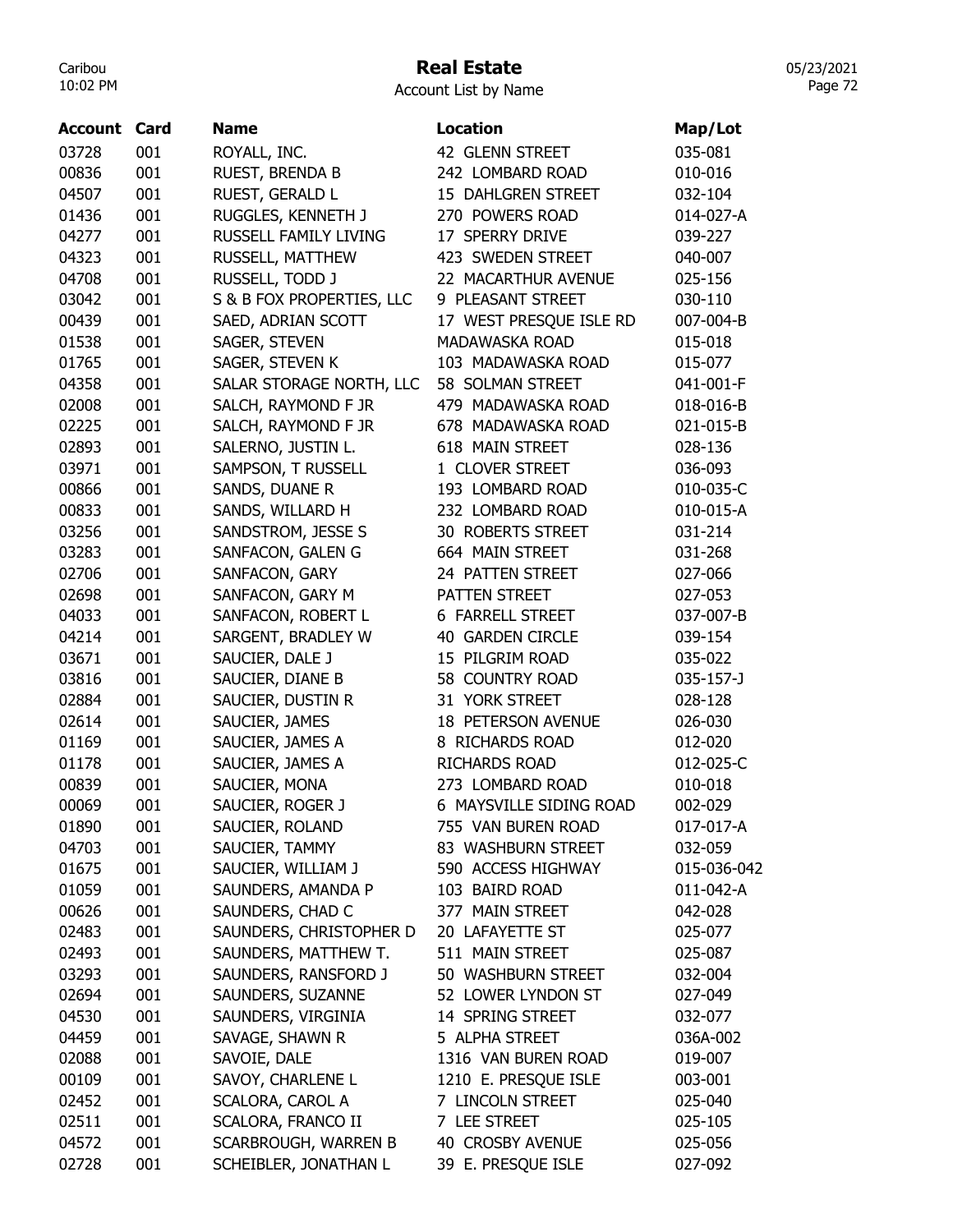### Real Estate

Account List by Name

| <b>Account Card</b> |     | <b>Name</b>               | <b>Location</b>                   | Map/Lot          |
|---------------------|-----|---------------------------|-----------------------------------|------------------|
| 00152               | 001 | SCHELLENGER, RICHARD      | 48 CAMPGROUND HILL ROAD           | 003-026          |
| 04246               | 001 | SCHEPPELE, CASEY E        | 27 WESTWIND DRIVE                 | 039-192          |
| 03895               | 001 | SCHIEBER, FREDERICK P     | 51 PAGE AVENUE                    | 036-016          |
| 01123               | 001 | SCHLESINGER, MICHAEL T    | 30 SPRUCE RIDGE ROAD              | 011-076          |
| 03776               | 001 | SCHLOEMAN, SUSIE          | 719 MAIN STREET                   | 035-128          |
| 02094               | 001 | SCHMID, PATRICIA A        | <b>EMOND ROAD</b>                 | 019-009-E        |
| 02095               | 001 | SCHMID, PATRICIA A        | <b>EMOND ROAD</b>                 | 019-009-F        |
| 04887               | 001 | SCHMID, PATRICIA A        | WEST PRESQUE ISLE RD              | 004-025-G        |
| 00122               | 001 | SCHMITT, MICHAEL C        | 81 CAMPGROUND HILL ROAD           | 003-006-G        |
| 04819               | 001 | SCHMITZ, LLOYD            | <b>WASHBURN STREET</b>            | 007-058-E        |
| 00678               | 001 | SCHOEL, MAVIS W. - DEV    | 342 E. PRESQUE ISLE               | 008-057-B        |
| 01173               | 001 | SCHOFIELD, WILLIAM L      | 406 ACCESS HIGHWAY                | 012-024-B        |
| 04119               | 001 | SCHULER, KATHLEEN R       | <b>LIMESTONE STREET</b>           | 038-092          |
| 04120               | 001 | SCHULER, KATHLEEN R       | 100 LIMESTONE STREET              | 038-093          |
| 01869               | 001 | SCHWARTZ, DAVID E         | 118 WATSON MEMORIAL DRIVE 016-053 |                  |
| 02569               | 001 | SCOTT, ERIC J             | 10 WELLINGTON AVENUE              | 026-012          |
| 03701               | 001 | SCOTT, KATHERINE E        | 12 FRANKLIN STREET                | 035-053          |
| 01433               | 001 | SCOTT, KIMBERLY A         | 251 POWERS ROAD                   | 014-025-A        |
| 03173               | 001 | SCOTT, STEVEN S           | 128 HIGH STREET                   | 031-118          |
| 03174               | 001 | SCOTT, STEVEN S           | 128 HIGH STREET                   | 031-118-A        |
| 00234               | 001 | SEALANDER, WILLIAM A      | 212 CARIBOU LAKE ROAD             | 004-036          |
| 00235               | 001 | SEALANDER, WILLIAM A      | CARIBOU LAKE RD                   | 004-036-A        |
| 00237               | 001 | SEALANDER, WILLIAM A      | CARIBOU LAKE RD                   | 004-036-C        |
| 00238               | 001 | SEALANDER, WILLIAM A      | CARIBOU LAKE RD                   | 004-036-D        |
| 01243               | 001 | SEALANDER, WILLIAM R      | 111 NOYES ROAD                    | 012-073          |
| 00368               | 001 | SEAMAN, YVETTE            | 800 E. PRESQUE ISLE               | 005-075          |
| 02487               | 001 | SEARLES, GLENNA HAMILL    | 15 CROSBY AVENUE                  | 025-081          |
| 01919               | 001 | SEARLES, JEANNETTE M      | 215 BELANGER ROAD                 | 017-027          |
| 03003               | 001 | SEARLES, KELLI L          | <b>SEARLES DRIVE</b>              | 030-054          |
| 01220               | 001 | SEARLES, MARTINA          | 226 GRIMES MILL RD                | 012-051-A        |
| 04637               | 001 | SEARLES, PAMELA J         | 57 PIONEER AVENUE                 | 036-070          |
| 02999               | 001 | SEARLES, SCOTT            | 4 SEARLES DRIVE                   | 030-052          |
| 03000               | 001 | SEARLES, SCOTT            | 7 SEARLES DRIVE                   | 030-053          |
| 03002               | 001 | SEARLES, SCOTT            | <b>LYNDON STREET</b>              | 030-053-A        |
| 02678               | 001 | SEARLES, SCOTT &          | 14 CHURCH STREET                  | 027-019          |
| 03004               | 001 | SEARLES, WENDELL          | 3 SEARLES DRIVE                   | 030-055          |
| 02759               | 001 | SECRETARY OF VETERANS     | 23 VAUGHAN STREET                 | 028-024          |
| 02403               | 001 | SELFRIDGE, ELAINE D       | 3 VESTA DRIVE                     | 024-063          |
| 00455               | 001 | SELFRIDGE, WAYNE J        | 130 WEST PRESQUE ISLE RD          | 007-006-E        |
| 00403               | 001 | SELMAN, JEAN              | 33 MAIN SIDING ROAD               | 006-017-A        |
| 03058               | 001 | SETH PENN PROPERTIES, LLC | 198 HIGH STREET                   | 030-128          |
| 03326               | 001 | SHAFFER, COREY            | 112 WASHBURN STREET               | 032-043          |
| 04916               | 001 | SHANNON, JASON            | 884 FORT FAIRFIELD ROAD           | 009-038-E-001-ON |
| 04324               | 001 | SHARP, DALE A             | 421 SWEDEN STREET                 | 040-008          |
| 00139               | 001 | SHAW, DAVID B             | 324 GREEN RIDGE RD                | 003-018          |
| 04675               | 001 | SHAW, GREGORY             | 59 RIVER ROAD                     | 030-030          |
| 04232               | 001 | SHAW, IVAN B              | 20 WESTWIND DRIVE                 | 039-178          |
| 04256               | 001 | SHAW, JEAN M              | 8 PILGRIM ROAD                    | 039-203          |
| 00680               | 001 | SHAW, JEREMY G            | 314 E. PRESQUE ISLE               | 008-057-D        |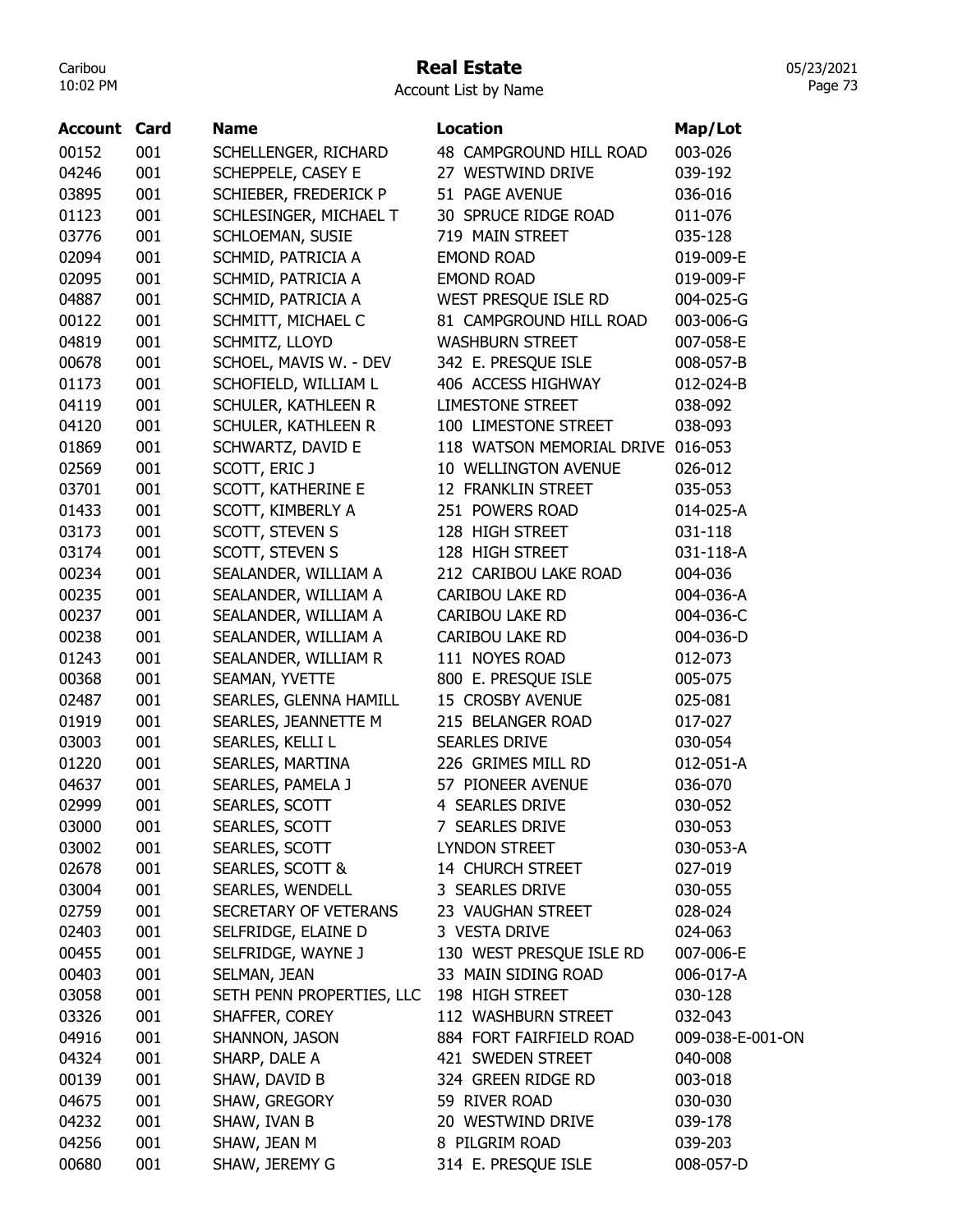### Real Estate

|  | <b>Account List by Name</b> |  |  |  |
|--|-----------------------------|--|--|--|
|--|-----------------------------|--|--|--|

| 03840<br>001<br>SHAW, JOHN R<br>17 TOWNVIEW ROAD<br>035-173-D<br>04145<br>001<br>SHAW, PHYLLIS M<br>26 CHARLES STREET<br>039-030<br>001<br>SHAW, RICHARD V<br>40 SPRING STREET<br>03371<br>032-087 |
|----------------------------------------------------------------------------------------------------------------------------------------------------------------------------------------------------|
|                                                                                                                                                                                                    |
|                                                                                                                                                                                                    |
|                                                                                                                                                                                                    |
| 03372<br>001<br>SHAW, RICHARD V<br>42 SPRING STREET<br>032-088                                                                                                                                     |
| 00135<br>001<br>SHAW, ROBERT S<br><b>GREEN RIDGE RD</b><br>003-015                                                                                                                                 |
| 00338<br>001<br>SHAW, ROBERT S<br><b>HARDISON ROAD</b><br>005-057                                                                                                                                  |
| 001<br>00340<br>SHAW, ROBERT S<br><b>HARDISON ROAD</b><br>005-058                                                                                                                                  |
| SHAW, ROBERT S<br>00342<br>001<br><b>HARDISON ROAD</b><br>005-059                                                                                                                                  |
| <b>HARDISON ROAD</b><br>00359<br>001<br>SHAW, ROBERT S<br>005-070                                                                                                                                  |
| 001<br>91 GREEN RIDGE RD<br>00394<br>SHAW, ROBERT S<br>006-009                                                                                                                                     |
| 001<br>00397<br>SHAW, ROBERT S<br>FORT FAIRFIELD ROAD<br>006-012                                                                                                                                   |
| 44 MAIN SIDING ROAD<br>001<br>SHAW, ROBERT S<br>00399<br>006-014                                                                                                                                   |
| 00339<br>001<br>SHAW, ROBERT S II<br>36 HARDISON ROAD<br>005-057-A                                                                                                                                 |
| 00385<br>001<br>SHAW, ROBERT S II<br><b>HARDISON ROAD</b><br>006-004                                                                                                                               |
| 001<br>SHAW, ROBERT S II<br>00392<br>334 HARDISON ROAD<br>006-008                                                                                                                                  |
| SHAW, ROBERT S II<br>00410<br>001<br><b>MAIN SIDING ROAD</b><br>006-018-L                                                                                                                          |
| 00415<br>001<br>SHAW, ROBERT S II<br>FORT FAIRFIELD ROAD<br>006-020                                                                                                                                |
| 001<br>FORT FAIRFIELD ROAD<br>00416<br>SHAW, ROBERT S II<br>006-021                                                                                                                                |
| 001<br>02246<br>SHAW, TOMMY, SPECIAL<br>1053 VAN BUREN ROAD<br>022-017                                                                                                                             |
| 001<br>17 WASHINGTON STREET<br>02781<br>SHEA, MARK<br>028-045                                                                                                                                      |
| 001<br>SHEA, REBECCA L<br>20 TEAGUE STREET<br>03736<br>035-088                                                                                                                                     |
| 02263<br>001<br>SHELDON, RICHARD E III<br>7 MACARTHUR AVENUE<br>023-003                                                                                                                            |
| 02391<br>001<br>SHELDON, RICHARD E. &<br>11 DORILDA CIRCLE<br>024-051                                                                                                                              |
| SHELDON, ROBERT<br>03163<br>001<br>30 WASHBURN STREET<br>031-107                                                                                                                                   |
| 00061<br>001<br>SHEPHERD, SCOTT M<br>56 MAYSVILLE SIDING ROAD<br>002-020                                                                                                                           |
| 001<br>02907<br>SHIRLEY, LORA ET AL<br>636 MAIN STREET<br>028-149                                                                                                                                  |
| 001<br>SHORTY, LUKE<br>POWERS ROAD<br>04793<br>014-028-M                                                                                                                                           |
| 001<br>SHRUM, DOUGLAS A<br>529 VAN BUREN ROAD<br>01483<br>014-044-A                                                                                                                                |
| 001<br>SIDDIQUI, ATHENA<br>24 VAUGHAN STREET<br>02751<br>028-017                                                                                                                                   |
| 918 PRESQUE ISLE ROAD<br>00297<br>001<br>SIDDIQUI, JAVED S<br>005-022-A                                                                                                                            |
| SIFTON, ROBERT P<br>35 ROBERTS STREET<br>03262<br>001<br>031-228                                                                                                                                   |
| SILSBEE, DAVID<br>POWERS ROAD<br>00998<br>001<br>011-015-F<br>21                                                                                                                                   |
| SILSBEE, DAVID E<br>00124<br>001<br>14 CAMPGROUND HILL ROAD<br>003-007                                                                                                                             |
| 001<br>SILSBEE, GARY W<br>459 POWERS ROAD<br>01498<br>014-053                                                                                                                                      |
| SILVER, MARCELLA M<br>01015<br>001<br>19 GRIMES ROAD<br>011-028-A                                                                                                                                  |
| 02823<br>SIMMONS, KEVIN B - DEV<br>001<br>608 MAIN STREET<br>028-073                                                                                                                               |
| SIMMONS, KEVIN B - DEV<br>7 YORK STREET<br>02891<br>001<br>028-134                                                                                                                                 |
| SIMON, STEPHANIE A<br>04563<br>001<br>209 VAN BUREN ROAD<br>014-030-A                                                                                                                              |
| SIMPSON, KELLIE M<br>112 GLENN STREET<br>04240<br>001<br>039-186                                                                                                                                   |
| SINKO, JAMES FREDERICK<br>11 COLLINS STREET<br>03877<br>001<br>035-205                                                                                                                             |
| 05072<br>001<br>84 GRIMES ROAD<br>SIPE, BENJAMIN M<br>012-018-B                                                                                                                                    |
| 001<br>01028<br>SIPE, BRIAN M<br>RICHARDS ROAD<br>011-037                                                                                                                                          |
| 01166<br>001<br>SIPE, BRIAN M<br>90 GRIMES ROAD<br>012-018                                                                                                                                         |
| 02640<br>SIPE, ELAINE M<br>562 MAIN STREET<br>001<br>026-048                                                                                                                                       |
| 02570<br>001<br>SIROIS, ANDREA R<br>14 WELLINGTON AVENUE<br>026-013                                                                                                                                |
| SIROIS, DELILAH E<br>001<br>55 BOG ROAD<br>01708<br>015-053                                                                                                                                        |
| SIROIS, DONALD J<br>33 ELMWOOD AVENUE<br>03691<br>001<br>035-042                                                                                                                                   |
| SIROIS, LEO J<br>406 POWERS ROAD<br>01408<br>001<br>014-021-C                                                                                                                                      |
| 001<br>SIROIS, MARK R<br>00481<br>100 OLD WASHBURN ROAD<br>007-015-A                                                                                                                               |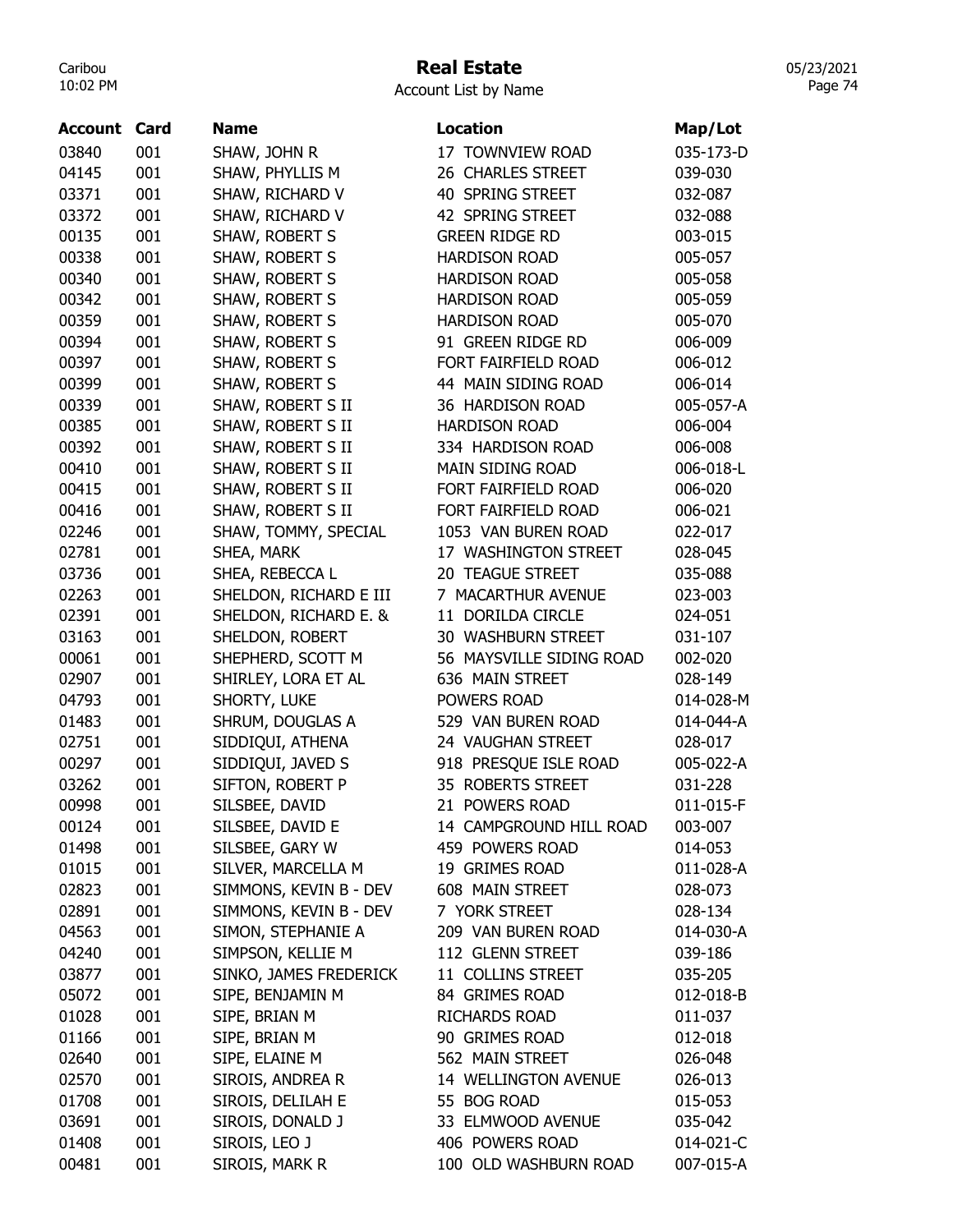### Real Estate

| Account List by Name |  |  |
|----------------------|--|--|
|----------------------|--|--|

| <b>Account Card</b> |            | <b>Name</b>                                  | <b>Location</b>          | Map/Lot     |
|---------------------|------------|----------------------------------------------|--------------------------|-------------|
| 01095               | 001        | SIROIS, ROGER                                | 339 RIVER ROAD-LOT#7     | 011-060-007 |
| 02386               | 001        | SIROIS, VIOLA C. - LIFE                      | 10 DORILDA CIRCLE        | 024-046     |
| 01874               | 001        | SITES, TIMOTHY W                             | 981 VAN BUREN ROAD       | 017-002-A   |
| 00265               | 001        | SJOBERG, CARL                                | 145 MAIN STREET          | 005-004-C   |
| 00914               | 001        | SKIDGEL, GALEN                               | 872 MAIN ST.LOT#87       | 010-050-087 |
| 04261               | 001        | SKIDGEL, HOPE                                | 28 PILGRIM ROAD          | 039-208     |
| 03774               | 001        | SKIDGEL, WESLEY J JR                         | 723 MAIN STREET          | 035-126     |
| 00700               | 001        | SKONIECZNY, STEPHEN                          | E. PRESQUE ISLE          | 008-066-B   |
| 04880               | 001        | SKONIECZNY, STEPHEN                          | 183 E. PRESQUE ISLE      | 008-066-C   |
| 05058               | 001        | SKONIECZNY, STEPHEN                          | E. PRESQUE ISLE          | 008-066-E   |
| 00712               | 001        | SKONIECZNY, STEPHEN M                        | 78 E. PRESQUE ISLE       | 008-072     |
| 05112               | 001        | SKONIECZNY, STEPHEN M                        | EAST PRESQUE ISLE ROAD   | 008-067-G   |
| 02333               | 001        | SKY, SHAWN M                                 | 78 RUSS STREET           | 024-013     |
| 03842               | 001        | SLEEPER, DAVID N                             | 4 TOWNVIEW ROAD          | 035-176     |
| 03992               | 001        | SLEEPER, DORIS H                             | 25 MAYO STREET           | 036-102     |
| 03993               | 001        | SLEEPER, DORIS H                             | <b>MAYO STREET</b>       | 036-103     |
| 03009               | 001        | SLEEPER, JOSEPH & SONS,                      | 2 MAPLE AVENUE           | 030-063     |
| 04560               | 001        | SLEEPER, JOSEPH & SONS,                      | 6 LOWER LYNDON ST        | 030-051     |
| 03015               | 001        | SLEEPER, JOSEPH AND SONS,                    | 2 BELL LANE              | 030-075     |
| 01127               | 001        | SLEEPER, JOSEPH M II                         | 83 SPRUCE RIDGE ROAD     | 011-084     |
| 03118               | 001        | SLEEPER, JOSEPH M. AND                       | 57 SWEDEN STREET         | 031-033     |
| 02680               | 001        | SLEEPER, JOSEPH M.II, DAVID CHURCH STREET    |                          | 027-024     |
| 03008               | 001        | SLEEPER, JOSEPH M.II, DAVID 99 LYNDON STREET |                          | 030-060     |
| 03014               | 001        | SLEEPER, JOSEPH M.II, DAVID                  | 88 LYNDON STREET         | 030-074     |
| 02329               | 001        | SLEEPER, MARK                                | 66 RUSS STREET           | 024-009     |
| 03714               | 001        | SLEEPER, NEAL J                              | <b>6 FRANKLIN STREET</b> | 035-066     |
| 03851               | 001        | SLEEPER, NELSON F                            | 18 HOME FARM ROAD        | 035-181     |
| 02173               | 001        | <b>SM TRUST</b>                              | 112 ALBAIR ROAD          | 020-022-H   |
| 02174               | 001        | <b>SM TRUST</b>                              | <b>ALBAIR ROAD</b>       | 020-022-J   |
| 04460               | 001        | SMALL, ABBY                                  | 15 ALPHA STREET          | 036A-004    |
| 03717               | 001        | SMALL, CRAIG                                 | 11 TEAGUE STREET         | 035-069     |
| 03100               | 001        | SMALL, CRAIG K                               | 37 HERSCHEL STREET       | 031-016     |
| 03735               | 001        | SMALL, CRAIG K                               | <b>16 TEAGUE STREET</b>  | 035-087     |
| 03733               | 001        | SMALL, DONNA J                               | 10 TEAGUE STREET         | 035-085     |
| 03792               | 001        | SMALL, PAIGE                                 | 750 MAIN STREET          | 035-145     |
| 03177               | 001        | SMART, ALICE R                               | 12 GLENN STREET          | 031-121     |
| 01834               | 001        | SMART, JOSHUA C                              | 128 OGREN ROAD           | 016-026     |
| 04668               |            | SMART, STEVEN P                              | 27 HOOVER AVENUE         | 036-082     |
| 00015               | 001<br>001 | SMITH CARIBOU FARM                           | WEST PRESQUE ISLE RD     |             |
|                     | 001        | SMITH CARIBOU FARM                           | PRESQUE ISLE ROAD        | 001-009     |
| 00085               |            |                                              |                          | 002-042     |
| 01215               | 001        | SMITH HOLDING COMPANY,                       | <b>GRIMES MILL RD</b>    | 012-049     |
| 01235               | 001        | SMITH HOLDING COMPANY,                       | GRIMES MILL RD           | 012-064     |
| 01236               | 001        | SMITH HOLDING COMPANY,                       | <b>GRIMES MILL RD</b>    | 012-066     |
| 02138               | 001        | SMITH HOLDING COMPANY,                       | 111 BRISSETTE ROAD       | 020-009     |
| 02144               | 001        | SMITH HOLDING COMPANY,                       | <b>BRISSETTE ROAD</b>    | 020-006     |
| 02450               | 001        | SMITH, BRADY A                               | 17 HARDISON AVENUE       | 025-037     |
| 02119               | 001        | SMITH, BRANDON                               | PLANTE ROAD              | 019-022-A   |
| 02542               | 001        | SMITH, BRANDON                               | 9 KATAHDIN AVENUE        | 025-139     |
| 03334               | 001        | SMITH, BRANDON                               | 91 WASHBURN STREET       | 032-050     |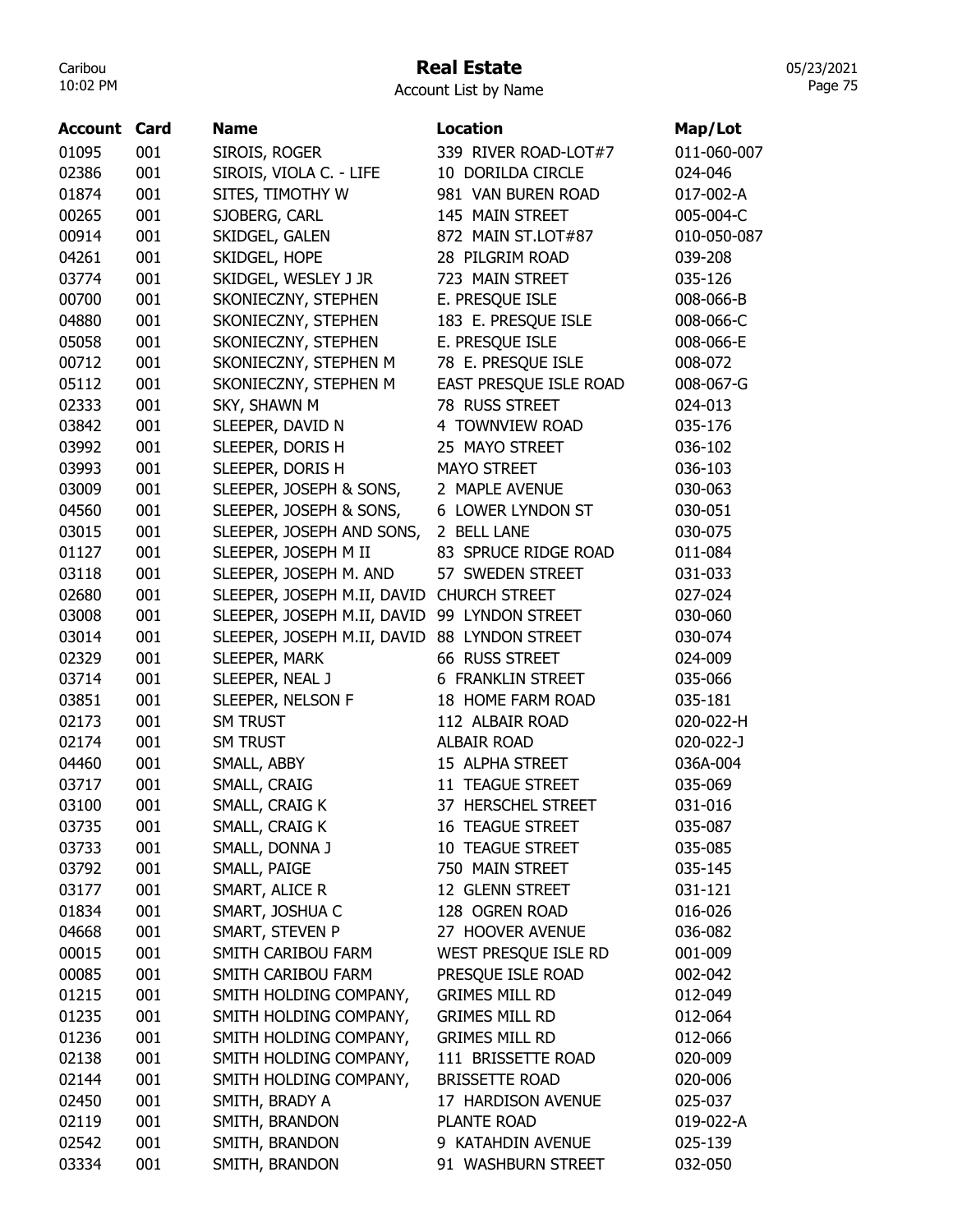### Real Estate

Account List by Name

| Account | Card | <b>Name</b>               | Location                 | Map/Lot   |
|---------|------|---------------------------|--------------------------|-----------|
| 03705   | 001  | SMITH, BRANDON            | 20 ELMWOOD AVENUE        | 035-057   |
| 00262   | 001  | SMITH, BRANDON S          | PRESQUE ISLE ROAD        | 005-004   |
| 00268   | 001  | SMITH, BRANDON S          | 49 MAIN STREET           | 005-004-G |
| 02445   | 001  | SMITH, BRANDON S          | 8 LAFAYETTE ST           | 025-032   |
| 03018   | 001  | SMITH, BRANDON S          | 10 BELL LANE             | 030-079   |
| 04652   | 001  | SMITH, CARL B             | 993 E. PRESQUE ISLE      | 002-003   |
| 05090   | 001  | SMITH, CARL B             | 999 E. PRESQUE ISLE      | 002-003-C |
| 00263   | 001  | SMITH, DAVID A            | 157 MAIN STREET          | 005-004-A |
| 03138   | 001  | SMITH, DIANE AND SCOTT CO | 60 SWEDEN STREET         | 031-068   |
| 00478   | 001  | SMITH, EARL W             | 114 OLD WASHBURN ROAD    | 007-014-A |
| 04066   | 001  | SMITH, FREDERICK A        | 352 SWEDEN STREET        | 037-038-D |
| 00264   | 001  | SMITH, GENNIFER           | 119 MAIN STREET          | 005-004-B |
| 00795   | 001  | SMITH, HERSCHEL A. -      | <b>GRIMES ROAD</b>       | 009-074   |
| 00800   | 001  | SMITH, HERSCHEL A. -      | <b>GRIMES ROAD</b>       | 009-082   |
| 02876   | 001  | SMITH, JODY R             | <b>68 YORK STREET</b>    | 028-120   |
| 04158   | 001  | SMITH, KATHLEEN J         | 7 CHARLES STREET         | 039-044   |
| 02838   | 001  | SMITH, MICHELLE A         | 71 FONTAINE DRIVE        | 028-088   |
| 03859   | 001  | SMITH, ROBERT A JR        | 35 PROSPECT STREET       | 035-187   |
| 03310   | 001  | SMITH, RODNEY C           | <b>6 BRADLEY STREET</b>  | 032-025   |
| 03314   | 001  | SMITH, RODNEY C           | 19 BRADLEY STREET        | 032-028-A |
| 04605   | 001  | SMITH, RODNEY C           | 4 BRADLEY STREET         | 032-024   |
| 03959   | 001  | SMITH, SCOTT W            | 28 HOOVER AVENUE         | 036-081   |
| 00216   | 001  | SMITH, TIFFANY            | 197 WEST PRESQUE ISLE RD | 004-027-A |
| 00855   | 001  | SMITH, WHITNEY H          | 89 WOODLAND ROAD         | 010-029   |
| 02959   | 001  | SMITH, ZACHARY R          | 4 VIEW STREET            | 029-051   |
| 02770   | 001  | SNEDDON, SHARON I         | 22 WASHINGTON STREET     | 028-035   |
| 00483   | 001  | SNELL, DONALD L           | 302 YORK STREET          | 007-015-D |
| 00441   | 001  | SNYDER, JEANNE            | 67 WEST PRESQUE ISLE RD  | 007-005-A |
| 02264   | 001  | SOBLE, MARILYN            | 3 MACARTHUR AVENUE       | 023-004   |
| 00802   | 001  | SODERBERG COMPANY, INC.   | <b>GRIMES ROAD</b>       | 009-084-A |
| 02192   | 001  | SODERBERG COMPANY, INC.   | <b>SAWYER ROAD</b>       | 021-001   |
| 04957   | 001  | SODERBERG COMPANY, INC.   | 356 VAN BUREN ROAD       | 013-003-C |
| 00108   | 001  | SODERBERG, CARL           | 1101 PRESQUE ISLE ROAD   | 002-051-A |
| 00597   | 001  | SODERBERG, CARL           | 600 PRESQUE ISLE ROAD    | 008-005   |
| 00616   | 001  | SODERBERG, CARL           | 341 MAIN STREET          | 008-018   |
| 00980   | 001  | SODERBERG, CARL           | POWERS ROAD              | 011-012   |
| 01317   | 001  | SODERBERG, CARL           | 856 SWEDEN STREET        | 013-035-F |
| 04823   | 001  | SODERBERG, CARL           | <b>WASHBURN STREET</b>   | 007-057   |
| 00430   | 001  | SODERBERG, CARL J         | YORK STREET              | 007-001   |
| 00574   | 001  | SODERBERG, CARL J         | 4 LOMBARD ROAD           | 007-045-M |
| 00858   | 001  | SODERBERG, CARL J         | 82 WOODLAND ROAD         | 010-032   |
| 00871   | 001  | SODERBERG, CARL J         | <b>LOMBARD ROAD</b>      | 010-036   |
| 00950   | 001  | SODERBERG, CARL J         | <b>ACCESS HIGHWAY</b>    | 011-004-L |
| 01259   | 001  | SODERBERG, CARL J         | 318 VAN BUREN ROAD       | 013-002-A |
| 01261   | 001  | SODERBERG, CARL J         | 356 VAN BUREN ROAD       | 013-003   |
| 01265   | 001  | SODERBERG, CARL J         | <b>VAN BUREN ROAD</b>    | 013-005   |
| 02931   | 001  | SODERBERG, CARL J         | 88 SINCOCK STREET        | 029-014   |
| 04050   | 001  | SODERBERG, CARL J         | SHIRLEY DRIVE            | 037-020   |
| 04431   | 001  | SODERBERG, CARL J         | 22 MEADOWBROOK DR        | 010A-005  |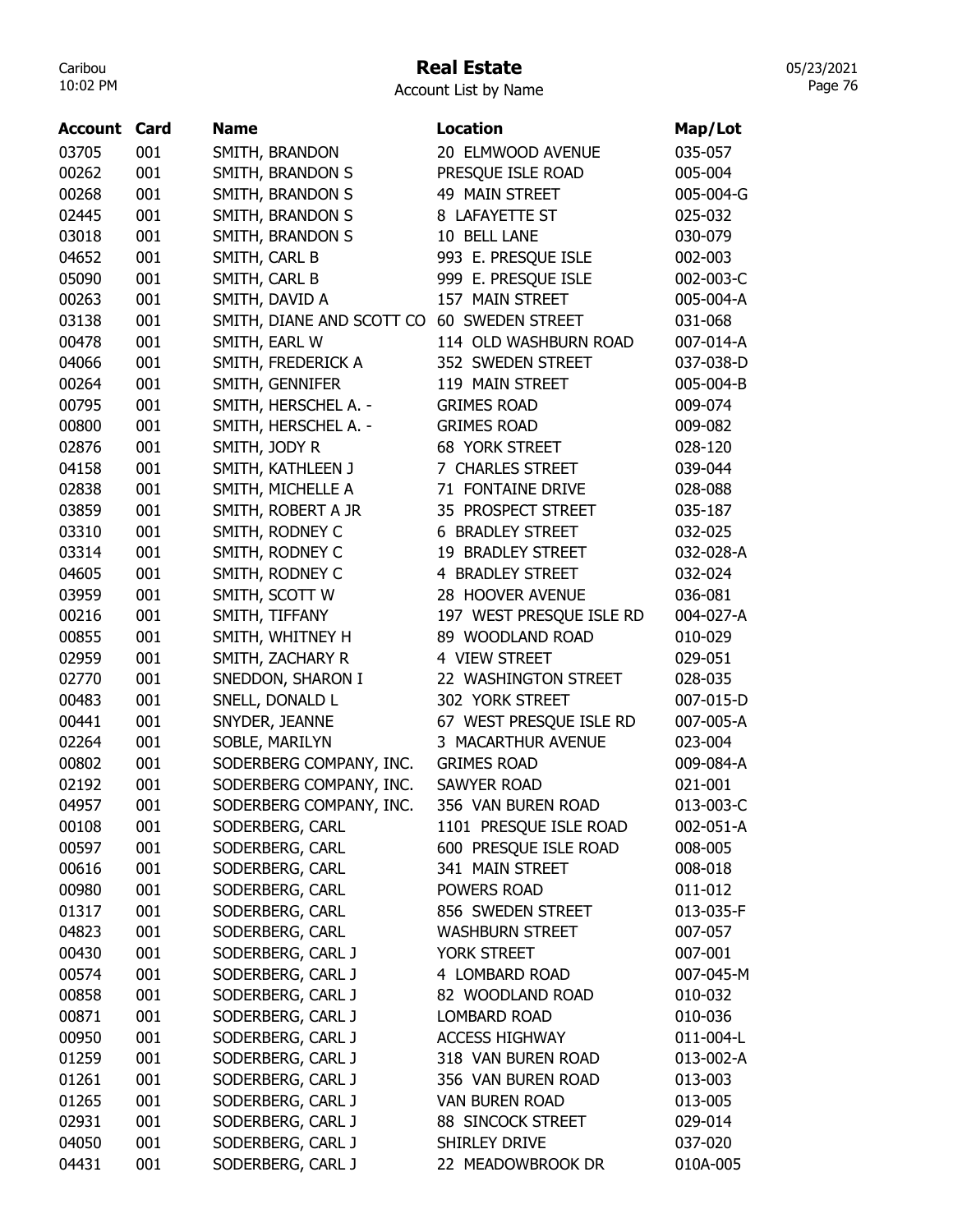### Real Estate

| Account List by Name |  |  |
|----------------------|--|--|
|----------------------|--|--|

| Account        | Card | <b>Name</b>             | <b>Location</b>          | Map/Lot     |
|----------------|------|-------------------------|--------------------------|-------------|
| 04454          | 001  | SODERBERG, CARL J       | SUPERIOR DRIVE           | 010A-030    |
| 04775          | 001  | SODERBERG, CARL J       | OLD WASHBURN ROAD        | 007-011-C   |
| 03741          | 001  | SODERBERG, EMILY        | <b>38 TEAGUE STREET</b>  | 035-094     |
| 00512          | 001  | SODERBERG, IVER W - DEV | YORK STREET              | 007-026-B   |
| 02894          | 001  | SODERBERG, IVER W - DEV | 8 SINCOCK STREET         | 028-137     |
| 03405          | 001  | SODERBERG, IVER W - DEV | <b>16 TRUMAN STREET</b>  | 032-119-E   |
| 00937          | 001  | SOLMAN HOLDINGS, LLC    | <b>VAN BUREN ROAD</b>    | 011-002     |
| 04353          | 001  | SOLMAN HOLDINGS, LLC    | <b>MAIN STREET</b>       | 041-001-A   |
| 04354          | 001  | SOLMAN HOLDINGS, LLC    | <b>MAIN STREET</b>       | 041-001-B   |
| 04359          | 001  | SOLMAN HOLDINGS, LLC    | VAN BUREN ROAD           | 041-002     |
| 04361          | 001  | SOLMAN HOLDINGS, LLC    | 929 MAIN STREET          | 041-004     |
| 04907          | 001  | SOLMAN HOLDINGS, LLC    | <b>SOLMAN STREET</b>     | 041-001-G   |
| 04625          | 001  | SOLMAN, CHRISTINE M     | 36 LOWER LYNDON ST       | 027-033     |
| 03715          | 001  |                         | 8 FRANKLIN STREET        | 035-067     |
|                |      | SOLMAN, JUDITH A        | 10 SOLMAN STREET         |             |
| 04352          | 001  | SOLMAN, NANCY           |                          | 041-001     |
| 04355          | 001  | SOLMAN, NANCY           | 7 SOLMAN STREET          | 041-001-C   |
| 00985          | 001  | SOLMAN, NANCY S. -      | 81 POWERS ROAD           | 011-014     |
| 00380          | 001  | SOLMAN, RICHARD D       | 789 E. PRESQUE ISLE      | 005-090     |
| 03178<br>03179 | 001  | SOLMAN, RICHARD D       | 713 MAIN STREET          | 031-123     |
|                | 001  | SOLMAN, RICHARD D       | 709 MAIN STREET          | 031-123-A   |
| 00160          | 001  | SOLOMITA, ROBERT J      | 1060 E. PRESQUE ISLE     | 003-034     |
| 00924          | 001  | SORENSON, BONNIE        | 872 MAIN ST.LOT#107      | 010-050-107 |
| 00594          | 001  | SOUCIE, ANGEL D         | <b>WASHBURN STREET</b>   | 007-058-B   |
| 05097          | 001  | SOUCIE, ANGEL D         | <b>WASHBURN STREET</b>   | 007-058-H   |
| 02433          | 001  | SOUCIE, EDWARD G        | 42 HARDISON AVENUE       | 025-017     |
| 02434          | 001  | SOUCIE, EDWARD G        | 44 HARDISON AVENUE       | 025-018     |
| 03972          | 001  | SOUCIER, BONNIE G       | 36 ELIZABETH AVENUE      | 036-093-A   |
| 04794          | 001  | SOUCIER, CHRIS          | 194 WEST GATE ROAD       | 018-031-036 |
| 04204          | 001  | SOUCIER, DANIEL         | 86 GARDEN CIRCLE         | 039-134     |
| 04603          | 001  | SOUCIER, JENNIFER M     | 12 HOOVER AVENUE         | 036-076     |
| 04522          | 001  | SOUCY, JIMMY            | 703 VAN BUREN ROAD       | 017-021     |
| 00945          | 001  | SOUCY, JIMMY J          | 38 ACCESS HIGHWAY        | 011-004-G   |
| 00063          | 001  | SOUCY, JOSHUA           | 12 MAYSVILLE SIDING ROAD | 002-022-A   |
| 04989          | 001  | SOUCY, JOSHUA           | MAYSVILLE SIDING ROAD    | 002-022-B   |
| 00990          | 001  | SOUCY, MAE D            | 19 BAIRD ROAD            | 011-014-E   |
| 04551          | 001  | SOUCY, MELISSA S C      | 39 POWERS ROAD           | 011-015-D   |
| 03964          | 001  | SOUCY, ROGER G          | 15 HOOVER AVENUE         | 036-086     |
| 03894          | 001  | SOUTHER, BARBARA        | 26 ELIZABETH AVENUE      | 036-015     |
| 01182          | 001  | SPARKS, ARLENE          | 467 ACCESS HIGHWAY       | 012-028     |
| 02443          | 001  | SPARROW, ROBERT E       | 2 LAFAYETTE ST           | 025-030     |
| 05092          | 001  | SPENCER, BOYD F         | 389 VAN BUREN ROAD       | 014-034-Q   |
| 02009          | 001  | SPENCER, LARRY          | 441 MADAWASKA ROAD       | 018-016-C   |
| 04107          | 001  | SPERREY, BARBARA E      | 42 GLENDALE ROAD         | 038-075     |
| 02475          | 001  | SPERREY, BARBARA E      | 45 CROSBY AVENUE         | 025-068     |
| 00372          | 001  | SPERREY, JOSEPH L       | 647 E. PRESQUE ISLE      | 005-079     |
| 00249          | 001  | SPERRY, STEVEN          | 304 CARIBOU LAKE RD      | 004-037-D   |
| 00773          | 001  | SPINNEY, ASHLEY S       | 490 GRIMES MILL RD       | 009-051     |
| 05050          | 001  | SPINNEY, ASHLEY S       | <b>GRIMES MILL RD</b>    | 009-052-A   |
| 02761          | 001  | SPINNEY, GRANT          | 15 VAUGHAN STREET        | 028-026     |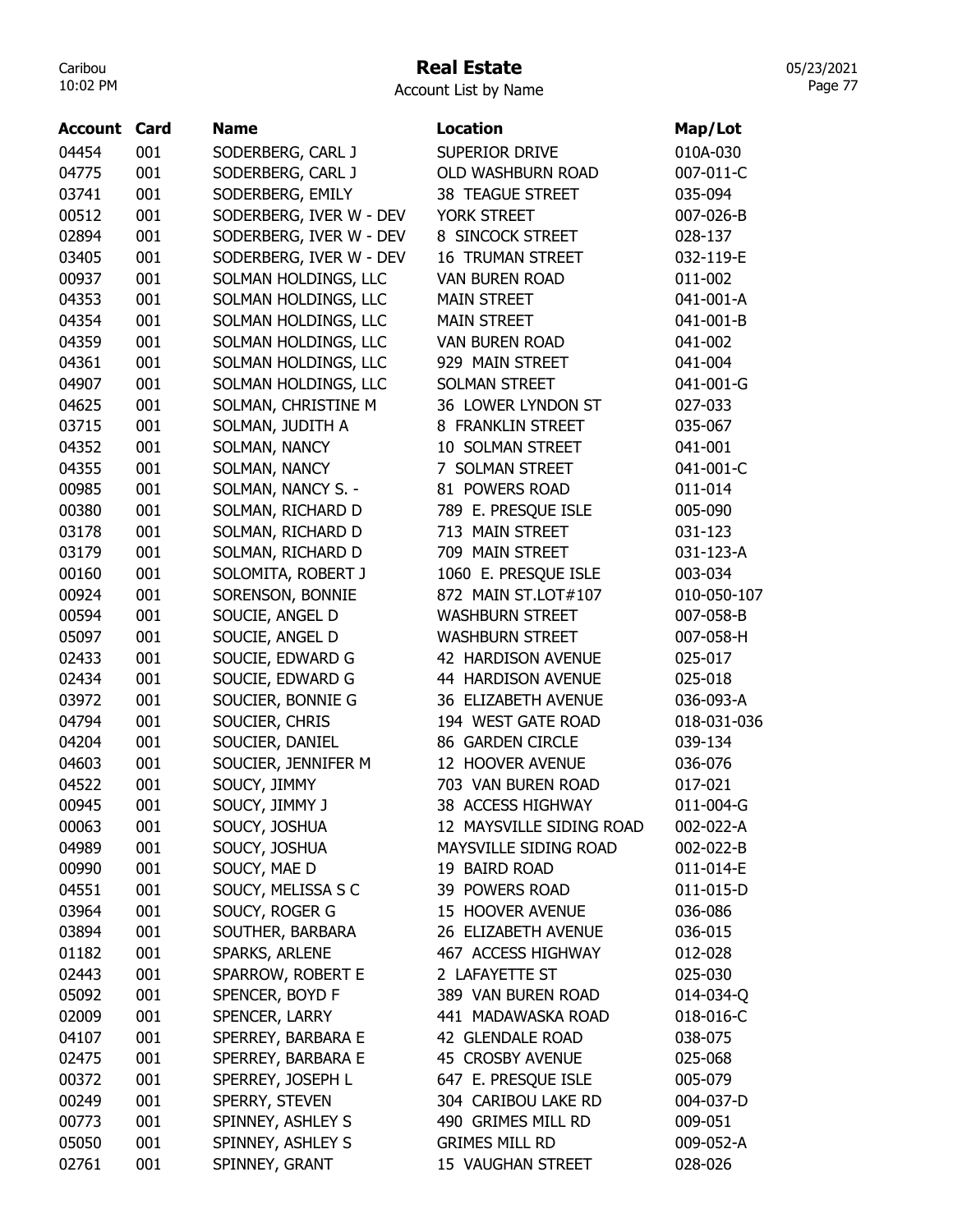### Real Estate

Account List by Name

| 001<br>SPRAGUE, CHAD M<br>65 SAWYER ROAD<br>015-067-E<br>001<br>SPRAGUE, ELMER J<br>849 ALBAIR ROAD<br>017-045-B<br>001<br>SPUD SPEEDWAY, INC.<br>209 THOMPSON ROAD<br>018-026-A<br>001<br>ST PETER, MALCOM<br>262 BELANGER ROAD<br>017-018-A<br>001<br>ST PETER, MALCOM<br>266 BELANGER ROAD<br>017-018-B<br>001<br>ST PETER, RUDOLPH T<br>33 WASHINGTON STREET<br>028-040<br>001<br>ST. GERMAIN, KEVIN<br>37 GLENDALE ROAD<br>034-005<br>001<br>ST. GERMAIN, WAYNE<br>306 WASHBURN ST.LOT#27<br>007-039-027-ON<br>001<br>ST. JEAN, JOLENE JOHNDRO-<br>913 ALBAIR ROAD<br>017-050-B<br>001<br>ST. JOHN, DAVID<br>226 WEST PRESQUE ISLE RD<br>004-026-B<br>001<br>ST. JOHN, PETER P<br>5 SPRING STREET<br>032-074<br>001<br>ST. PETER GROUP, INC. (THE) 8 PLANTE ROAD<br>016-008-F<br>001<br>ST. PETER GROUP, INC. (THE)<br>252 BELANGER ROAD<br>017-018-C<br>001<br>ST. PETER GROUP, INC. (THE)<br>362 BELANGER ROAD<br>017-032<br>001<br>ST. PETER GROUP, INC. (THE)<br><b>16 BRADLEY STREET</b><br>032-027<br>02258<br>001<br>ST. PETER GROUP, THE<br>40 ALBAIR ROAD<br>022-030<br>04236<br>001<br>38 WESTWIND DRIVE<br>ST. PETER, ALPHY<br>039-182<br>001<br>03839<br>ST. PETER, BRIAN J<br>27 HOME FARM ROAD<br>035-173<br>001<br>00521<br>ST. PETER, CLINTON J<br>256 WASHBURN STREET<br>007-036<br>001<br>ST. PETER, CLINTON J<br>01447<br>32 BAIRD ROAD<br>014-028-K<br>001<br>02456<br>ST. PETER, CLINTON J<br>529 MAIN STREET<br>025-044<br>001<br>00195<br>ST. PETER, CRAIG J<br>352 WEST PRESQUE ISLE RD<br>004-021<br>00183<br>001<br>ST. PETER, DALE L<br>150 BUCK ROAD<br>004-012-D<br>001<br>ST. PETER, DANIEL L<br>00995<br>43 POWERS ROAD<br>011-015-C<br>01516<br>001<br>ST. PETER, DARRELL P<br>272 BOWLES ROAD<br>015-006-B<br>03724<br>001<br>ST. PETER, GARY R<br>38 PARK STREET<br>035-076<br>001<br>02018<br>ST. PETER, GRIFFIN<br>612 MADAWASKA ROAD<br>018-021-B<br>001<br>03874<br>ST. PETER, GRIFFIN<br>19 COLLINS STREET<br>035-201<br>03106<br>001<br>ST. PETER, GRIFFIN W.<br>22 COLLINS STREET<br>031-022<br>02038<br>001<br>121 THOMPSON ROAD<br>ST. PETER, JEFFREY A<br>018-026-G<br>01355<br>001<br>ST. PETER, JERRY J<br>150 BAIRD ROAD<br>014-002-B<br>017-034-C<br>01947<br>001<br>ST. PETER, JERRY J<br>387 BELANGER ROAD<br>001<br>ST. PETER, JOHN P<br>653 ACCESS HIGHWAY<br>01572<br>015-027-A<br>01266<br>001<br>ST. PETER, JOSEPHINE M<br>376 VAN BUREN ROAD<br>013-005-A<br>02500<br>ST. PETER, KARLA A<br>001<br>20 KATAHDIN AVENUE<br>025-094<br>04280<br>001<br>ST. PETER, KEVIN P<br>7 SPERRY DRIVE<br>039-230<br>04200<br>001<br>70 GARDEN CIRCLE<br>ST. PETER, KIRK R<br>039-129<br>02773<br>001<br>ST. PETER, KYLE<br>34 WASHINGTON STREET<br>028-038<br>ST. PETER, LEO E<br>02457<br>001<br>521 MAIN STREET<br>025-046<br>01945<br>001<br>ST. PETER, LEO E.&<br>399 BELANGER ROAD<br>017-034-A<br>02234<br>001<br>ST. PETER, LEONA<br>1116 VAN BUREN ROAD<br>022-007<br>02233<br>001<br>ST. PETER, LEONA J<br>1120 VAN BUREN ROAD<br>022-005<br>01900<br>001<br>ST. PETER, LISA A<br>12 BELANGER ROAD<br>017-022-D<br>01532<br>001<br>194 MADAWASKA ROAD<br>ST. PETER, NAOMI<br>015-014-A<br>001<br>02042<br>ST. PETER, PHILIP E<br>122 THOMPSON ROAD<br>018-027-B<br>01016<br>001<br>ST. PETER, PHILIP J<br>77 GRIMES ROAD<br>011-028-B<br>03149<br>001<br>ST. PETER, PHILIP J<br>7 HATCH DRIVE<br>031-084<br>04915<br>001<br>ST. PETER, PHILIP J<br><b>GRIMES ROAD</b><br>011-028-E | <b>Account Card</b> |     | <b>Name</b>        | Location          | Map/Lot   |
|---------------------------------------------------------------------------------------------------------------------------------------------------------------------------------------------------------------------------------------------------------------------------------------------------------------------------------------------------------------------------------------------------------------------------------------------------------------------------------------------------------------------------------------------------------------------------------------------------------------------------------------------------------------------------------------------------------------------------------------------------------------------------------------------------------------------------------------------------------------------------------------------------------------------------------------------------------------------------------------------------------------------------------------------------------------------------------------------------------------------------------------------------------------------------------------------------------------------------------------------------------------------------------------------------------------------------------------------------------------------------------------------------------------------------------------------------------------------------------------------------------------------------------------------------------------------------------------------------------------------------------------------------------------------------------------------------------------------------------------------------------------------------------------------------------------------------------------------------------------------------------------------------------------------------------------------------------------------------------------------------------------------------------------------------------------------------------------------------------------------------------------------------------------------------------------------------------------------------------------------------------------------------------------------------------------------------------------------------------------------------------------------------------------------------------------------------------------------------------------------------------------------------------------------------------------------------------------------------------------------------------------------------------------------------------------------------------------------------------------------------------------------------------------------------------------------------------------------------------------------------------------------------------------------------------------------------------------------------------------------------------------------------------------------------------------------------------------------------------------------------------------------------------------------------------------------------------------------------------------------------------------------------------------------------------------------------------------------------------------------------------------------------------------------------------------------|---------------------|-----|--------------------|-------------------|-----------|
|                                                                                                                                                                                                                                                                                                                                                                                                                                                                                                                                                                                                                                                                                                                                                                                                                                                                                                                                                                                                                                                                                                                                                                                                                                                                                                                                                                                                                                                                                                                                                                                                                                                                                                                                                                                                                                                                                                                                                                                                                                                                                                                                                                                                                                                                                                                                                                                                                                                                                                                                                                                                                                                                                                                                                                                                                                                                                                                                                                                                                                                                                                                                                                                                                                                                                                                                                                                                                                             | 01744               |     |                    |                   |           |
|                                                                                                                                                                                                                                                                                                                                                                                                                                                                                                                                                                                                                                                                                                                                                                                                                                                                                                                                                                                                                                                                                                                                                                                                                                                                                                                                                                                                                                                                                                                                                                                                                                                                                                                                                                                                                                                                                                                                                                                                                                                                                                                                                                                                                                                                                                                                                                                                                                                                                                                                                                                                                                                                                                                                                                                                                                                                                                                                                                                                                                                                                                                                                                                                                                                                                                                                                                                                                                             | 01966               |     |                    |                   |           |
|                                                                                                                                                                                                                                                                                                                                                                                                                                                                                                                                                                                                                                                                                                                                                                                                                                                                                                                                                                                                                                                                                                                                                                                                                                                                                                                                                                                                                                                                                                                                                                                                                                                                                                                                                                                                                                                                                                                                                                                                                                                                                                                                                                                                                                                                                                                                                                                                                                                                                                                                                                                                                                                                                                                                                                                                                                                                                                                                                                                                                                                                                                                                                                                                                                                                                                                                                                                                                                             | 02032               |     |                    |                   |           |
|                                                                                                                                                                                                                                                                                                                                                                                                                                                                                                                                                                                                                                                                                                                                                                                                                                                                                                                                                                                                                                                                                                                                                                                                                                                                                                                                                                                                                                                                                                                                                                                                                                                                                                                                                                                                                                                                                                                                                                                                                                                                                                                                                                                                                                                                                                                                                                                                                                                                                                                                                                                                                                                                                                                                                                                                                                                                                                                                                                                                                                                                                                                                                                                                                                                                                                                                                                                                                                             | 01892               |     |                    |                   |           |
|                                                                                                                                                                                                                                                                                                                                                                                                                                                                                                                                                                                                                                                                                                                                                                                                                                                                                                                                                                                                                                                                                                                                                                                                                                                                                                                                                                                                                                                                                                                                                                                                                                                                                                                                                                                                                                                                                                                                                                                                                                                                                                                                                                                                                                                                                                                                                                                                                                                                                                                                                                                                                                                                                                                                                                                                                                                                                                                                                                                                                                                                                                                                                                                                                                                                                                                                                                                                                                             | 01893               |     |                    |                   |           |
|                                                                                                                                                                                                                                                                                                                                                                                                                                                                                                                                                                                                                                                                                                                                                                                                                                                                                                                                                                                                                                                                                                                                                                                                                                                                                                                                                                                                                                                                                                                                                                                                                                                                                                                                                                                                                                                                                                                                                                                                                                                                                                                                                                                                                                                                                                                                                                                                                                                                                                                                                                                                                                                                                                                                                                                                                                                                                                                                                                                                                                                                                                                                                                                                                                                                                                                                                                                                                                             | 02776               |     |                    |                   |           |
|                                                                                                                                                                                                                                                                                                                                                                                                                                                                                                                                                                                                                                                                                                                                                                                                                                                                                                                                                                                                                                                                                                                                                                                                                                                                                                                                                                                                                                                                                                                                                                                                                                                                                                                                                                                                                                                                                                                                                                                                                                                                                                                                                                                                                                                                                                                                                                                                                                                                                                                                                                                                                                                                                                                                                                                                                                                                                                                                                                                                                                                                                                                                                                                                                                                                                                                                                                                                                                             | 03529               |     |                    |                   |           |
|                                                                                                                                                                                                                                                                                                                                                                                                                                                                                                                                                                                                                                                                                                                                                                                                                                                                                                                                                                                                                                                                                                                                                                                                                                                                                                                                                                                                                                                                                                                                                                                                                                                                                                                                                                                                                                                                                                                                                                                                                                                                                                                                                                                                                                                                                                                                                                                                                                                                                                                                                                                                                                                                                                                                                                                                                                                                                                                                                                                                                                                                                                                                                                                                                                                                                                                                                                                                                                             | 04982               |     |                    |                   |           |
|                                                                                                                                                                                                                                                                                                                                                                                                                                                                                                                                                                                                                                                                                                                                                                                                                                                                                                                                                                                                                                                                                                                                                                                                                                                                                                                                                                                                                                                                                                                                                                                                                                                                                                                                                                                                                                                                                                                                                                                                                                                                                                                                                                                                                                                                                                                                                                                                                                                                                                                                                                                                                                                                                                                                                                                                                                                                                                                                                                                                                                                                                                                                                                                                                                                                                                                                                                                                                                             | 01977               |     |                    |                   |           |
|                                                                                                                                                                                                                                                                                                                                                                                                                                                                                                                                                                                                                                                                                                                                                                                                                                                                                                                                                                                                                                                                                                                                                                                                                                                                                                                                                                                                                                                                                                                                                                                                                                                                                                                                                                                                                                                                                                                                                                                                                                                                                                                                                                                                                                                                                                                                                                                                                                                                                                                                                                                                                                                                                                                                                                                                                                                                                                                                                                                                                                                                                                                                                                                                                                                                                                                                                                                                                                             | 00214               |     |                    |                   |           |
|                                                                                                                                                                                                                                                                                                                                                                                                                                                                                                                                                                                                                                                                                                                                                                                                                                                                                                                                                                                                                                                                                                                                                                                                                                                                                                                                                                                                                                                                                                                                                                                                                                                                                                                                                                                                                                                                                                                                                                                                                                                                                                                                                                                                                                                                                                                                                                                                                                                                                                                                                                                                                                                                                                                                                                                                                                                                                                                                                                                                                                                                                                                                                                                                                                                                                                                                                                                                                                             | 03358               |     |                    |                   |           |
|                                                                                                                                                                                                                                                                                                                                                                                                                                                                                                                                                                                                                                                                                                                                                                                                                                                                                                                                                                                                                                                                                                                                                                                                                                                                                                                                                                                                                                                                                                                                                                                                                                                                                                                                                                                                                                                                                                                                                                                                                                                                                                                                                                                                                                                                                                                                                                                                                                                                                                                                                                                                                                                                                                                                                                                                                                                                                                                                                                                                                                                                                                                                                                                                                                                                                                                                                                                                                                             | 01797               |     |                    |                   |           |
|                                                                                                                                                                                                                                                                                                                                                                                                                                                                                                                                                                                                                                                                                                                                                                                                                                                                                                                                                                                                                                                                                                                                                                                                                                                                                                                                                                                                                                                                                                                                                                                                                                                                                                                                                                                                                                                                                                                                                                                                                                                                                                                                                                                                                                                                                                                                                                                                                                                                                                                                                                                                                                                                                                                                                                                                                                                                                                                                                                                                                                                                                                                                                                                                                                                                                                                                                                                                                                             | 01894               |     |                    |                   |           |
|                                                                                                                                                                                                                                                                                                                                                                                                                                                                                                                                                                                                                                                                                                                                                                                                                                                                                                                                                                                                                                                                                                                                                                                                                                                                                                                                                                                                                                                                                                                                                                                                                                                                                                                                                                                                                                                                                                                                                                                                                                                                                                                                                                                                                                                                                                                                                                                                                                                                                                                                                                                                                                                                                                                                                                                                                                                                                                                                                                                                                                                                                                                                                                                                                                                                                                                                                                                                                                             | 01935               |     |                    |                   |           |
|                                                                                                                                                                                                                                                                                                                                                                                                                                                                                                                                                                                                                                                                                                                                                                                                                                                                                                                                                                                                                                                                                                                                                                                                                                                                                                                                                                                                                                                                                                                                                                                                                                                                                                                                                                                                                                                                                                                                                                                                                                                                                                                                                                                                                                                                                                                                                                                                                                                                                                                                                                                                                                                                                                                                                                                                                                                                                                                                                                                                                                                                                                                                                                                                                                                                                                                                                                                                                                             | 04661               |     |                    |                   |           |
|                                                                                                                                                                                                                                                                                                                                                                                                                                                                                                                                                                                                                                                                                                                                                                                                                                                                                                                                                                                                                                                                                                                                                                                                                                                                                                                                                                                                                                                                                                                                                                                                                                                                                                                                                                                                                                                                                                                                                                                                                                                                                                                                                                                                                                                                                                                                                                                                                                                                                                                                                                                                                                                                                                                                                                                                                                                                                                                                                                                                                                                                                                                                                                                                                                                                                                                                                                                                                                             |                     |     |                    |                   |           |
|                                                                                                                                                                                                                                                                                                                                                                                                                                                                                                                                                                                                                                                                                                                                                                                                                                                                                                                                                                                                                                                                                                                                                                                                                                                                                                                                                                                                                                                                                                                                                                                                                                                                                                                                                                                                                                                                                                                                                                                                                                                                                                                                                                                                                                                                                                                                                                                                                                                                                                                                                                                                                                                                                                                                                                                                                                                                                                                                                                                                                                                                                                                                                                                                                                                                                                                                                                                                                                             |                     |     |                    |                   |           |
|                                                                                                                                                                                                                                                                                                                                                                                                                                                                                                                                                                                                                                                                                                                                                                                                                                                                                                                                                                                                                                                                                                                                                                                                                                                                                                                                                                                                                                                                                                                                                                                                                                                                                                                                                                                                                                                                                                                                                                                                                                                                                                                                                                                                                                                                                                                                                                                                                                                                                                                                                                                                                                                                                                                                                                                                                                                                                                                                                                                                                                                                                                                                                                                                                                                                                                                                                                                                                                             |                     |     |                    |                   |           |
|                                                                                                                                                                                                                                                                                                                                                                                                                                                                                                                                                                                                                                                                                                                                                                                                                                                                                                                                                                                                                                                                                                                                                                                                                                                                                                                                                                                                                                                                                                                                                                                                                                                                                                                                                                                                                                                                                                                                                                                                                                                                                                                                                                                                                                                                                                                                                                                                                                                                                                                                                                                                                                                                                                                                                                                                                                                                                                                                                                                                                                                                                                                                                                                                                                                                                                                                                                                                                                             |                     |     |                    |                   |           |
|                                                                                                                                                                                                                                                                                                                                                                                                                                                                                                                                                                                                                                                                                                                                                                                                                                                                                                                                                                                                                                                                                                                                                                                                                                                                                                                                                                                                                                                                                                                                                                                                                                                                                                                                                                                                                                                                                                                                                                                                                                                                                                                                                                                                                                                                                                                                                                                                                                                                                                                                                                                                                                                                                                                                                                                                                                                                                                                                                                                                                                                                                                                                                                                                                                                                                                                                                                                                                                             |                     |     |                    |                   |           |
|                                                                                                                                                                                                                                                                                                                                                                                                                                                                                                                                                                                                                                                                                                                                                                                                                                                                                                                                                                                                                                                                                                                                                                                                                                                                                                                                                                                                                                                                                                                                                                                                                                                                                                                                                                                                                                                                                                                                                                                                                                                                                                                                                                                                                                                                                                                                                                                                                                                                                                                                                                                                                                                                                                                                                                                                                                                                                                                                                                                                                                                                                                                                                                                                                                                                                                                                                                                                                                             |                     |     |                    |                   |           |
|                                                                                                                                                                                                                                                                                                                                                                                                                                                                                                                                                                                                                                                                                                                                                                                                                                                                                                                                                                                                                                                                                                                                                                                                                                                                                                                                                                                                                                                                                                                                                                                                                                                                                                                                                                                                                                                                                                                                                                                                                                                                                                                                                                                                                                                                                                                                                                                                                                                                                                                                                                                                                                                                                                                                                                                                                                                                                                                                                                                                                                                                                                                                                                                                                                                                                                                                                                                                                                             |                     |     |                    |                   |           |
|                                                                                                                                                                                                                                                                                                                                                                                                                                                                                                                                                                                                                                                                                                                                                                                                                                                                                                                                                                                                                                                                                                                                                                                                                                                                                                                                                                                                                                                                                                                                                                                                                                                                                                                                                                                                                                                                                                                                                                                                                                                                                                                                                                                                                                                                                                                                                                                                                                                                                                                                                                                                                                                                                                                                                                                                                                                                                                                                                                                                                                                                                                                                                                                                                                                                                                                                                                                                                                             |                     |     |                    |                   |           |
|                                                                                                                                                                                                                                                                                                                                                                                                                                                                                                                                                                                                                                                                                                                                                                                                                                                                                                                                                                                                                                                                                                                                                                                                                                                                                                                                                                                                                                                                                                                                                                                                                                                                                                                                                                                                                                                                                                                                                                                                                                                                                                                                                                                                                                                                                                                                                                                                                                                                                                                                                                                                                                                                                                                                                                                                                                                                                                                                                                                                                                                                                                                                                                                                                                                                                                                                                                                                                                             |                     |     |                    |                   |           |
|                                                                                                                                                                                                                                                                                                                                                                                                                                                                                                                                                                                                                                                                                                                                                                                                                                                                                                                                                                                                                                                                                                                                                                                                                                                                                                                                                                                                                                                                                                                                                                                                                                                                                                                                                                                                                                                                                                                                                                                                                                                                                                                                                                                                                                                                                                                                                                                                                                                                                                                                                                                                                                                                                                                                                                                                                                                                                                                                                                                                                                                                                                                                                                                                                                                                                                                                                                                                                                             |                     |     |                    |                   |           |
|                                                                                                                                                                                                                                                                                                                                                                                                                                                                                                                                                                                                                                                                                                                                                                                                                                                                                                                                                                                                                                                                                                                                                                                                                                                                                                                                                                                                                                                                                                                                                                                                                                                                                                                                                                                                                                                                                                                                                                                                                                                                                                                                                                                                                                                                                                                                                                                                                                                                                                                                                                                                                                                                                                                                                                                                                                                                                                                                                                                                                                                                                                                                                                                                                                                                                                                                                                                                                                             |                     |     |                    |                   |           |
|                                                                                                                                                                                                                                                                                                                                                                                                                                                                                                                                                                                                                                                                                                                                                                                                                                                                                                                                                                                                                                                                                                                                                                                                                                                                                                                                                                                                                                                                                                                                                                                                                                                                                                                                                                                                                                                                                                                                                                                                                                                                                                                                                                                                                                                                                                                                                                                                                                                                                                                                                                                                                                                                                                                                                                                                                                                                                                                                                                                                                                                                                                                                                                                                                                                                                                                                                                                                                                             |                     |     |                    |                   |           |
|                                                                                                                                                                                                                                                                                                                                                                                                                                                                                                                                                                                                                                                                                                                                                                                                                                                                                                                                                                                                                                                                                                                                                                                                                                                                                                                                                                                                                                                                                                                                                                                                                                                                                                                                                                                                                                                                                                                                                                                                                                                                                                                                                                                                                                                                                                                                                                                                                                                                                                                                                                                                                                                                                                                                                                                                                                                                                                                                                                                                                                                                                                                                                                                                                                                                                                                                                                                                                                             |                     |     |                    |                   |           |
|                                                                                                                                                                                                                                                                                                                                                                                                                                                                                                                                                                                                                                                                                                                                                                                                                                                                                                                                                                                                                                                                                                                                                                                                                                                                                                                                                                                                                                                                                                                                                                                                                                                                                                                                                                                                                                                                                                                                                                                                                                                                                                                                                                                                                                                                                                                                                                                                                                                                                                                                                                                                                                                                                                                                                                                                                                                                                                                                                                                                                                                                                                                                                                                                                                                                                                                                                                                                                                             |                     |     |                    |                   |           |
|                                                                                                                                                                                                                                                                                                                                                                                                                                                                                                                                                                                                                                                                                                                                                                                                                                                                                                                                                                                                                                                                                                                                                                                                                                                                                                                                                                                                                                                                                                                                                                                                                                                                                                                                                                                                                                                                                                                                                                                                                                                                                                                                                                                                                                                                                                                                                                                                                                                                                                                                                                                                                                                                                                                                                                                                                                                                                                                                                                                                                                                                                                                                                                                                                                                                                                                                                                                                                                             |                     |     |                    |                   |           |
|                                                                                                                                                                                                                                                                                                                                                                                                                                                                                                                                                                                                                                                                                                                                                                                                                                                                                                                                                                                                                                                                                                                                                                                                                                                                                                                                                                                                                                                                                                                                                                                                                                                                                                                                                                                                                                                                                                                                                                                                                                                                                                                                                                                                                                                                                                                                                                                                                                                                                                                                                                                                                                                                                                                                                                                                                                                                                                                                                                                                                                                                                                                                                                                                                                                                                                                                                                                                                                             |                     |     |                    |                   |           |
|                                                                                                                                                                                                                                                                                                                                                                                                                                                                                                                                                                                                                                                                                                                                                                                                                                                                                                                                                                                                                                                                                                                                                                                                                                                                                                                                                                                                                                                                                                                                                                                                                                                                                                                                                                                                                                                                                                                                                                                                                                                                                                                                                                                                                                                                                                                                                                                                                                                                                                                                                                                                                                                                                                                                                                                                                                                                                                                                                                                                                                                                                                                                                                                                                                                                                                                                                                                                                                             |                     |     |                    |                   |           |
|                                                                                                                                                                                                                                                                                                                                                                                                                                                                                                                                                                                                                                                                                                                                                                                                                                                                                                                                                                                                                                                                                                                                                                                                                                                                                                                                                                                                                                                                                                                                                                                                                                                                                                                                                                                                                                                                                                                                                                                                                                                                                                                                                                                                                                                                                                                                                                                                                                                                                                                                                                                                                                                                                                                                                                                                                                                                                                                                                                                                                                                                                                                                                                                                                                                                                                                                                                                                                                             |                     |     |                    |                   |           |
|                                                                                                                                                                                                                                                                                                                                                                                                                                                                                                                                                                                                                                                                                                                                                                                                                                                                                                                                                                                                                                                                                                                                                                                                                                                                                                                                                                                                                                                                                                                                                                                                                                                                                                                                                                                                                                                                                                                                                                                                                                                                                                                                                                                                                                                                                                                                                                                                                                                                                                                                                                                                                                                                                                                                                                                                                                                                                                                                                                                                                                                                                                                                                                                                                                                                                                                                                                                                                                             |                     |     |                    |                   |           |
|                                                                                                                                                                                                                                                                                                                                                                                                                                                                                                                                                                                                                                                                                                                                                                                                                                                                                                                                                                                                                                                                                                                                                                                                                                                                                                                                                                                                                                                                                                                                                                                                                                                                                                                                                                                                                                                                                                                                                                                                                                                                                                                                                                                                                                                                                                                                                                                                                                                                                                                                                                                                                                                                                                                                                                                                                                                                                                                                                                                                                                                                                                                                                                                                                                                                                                                                                                                                                                             |                     |     |                    |                   |           |
|                                                                                                                                                                                                                                                                                                                                                                                                                                                                                                                                                                                                                                                                                                                                                                                                                                                                                                                                                                                                                                                                                                                                                                                                                                                                                                                                                                                                                                                                                                                                                                                                                                                                                                                                                                                                                                                                                                                                                                                                                                                                                                                                                                                                                                                                                                                                                                                                                                                                                                                                                                                                                                                                                                                                                                                                                                                                                                                                                                                                                                                                                                                                                                                                                                                                                                                                                                                                                                             |                     |     |                    |                   |           |
|                                                                                                                                                                                                                                                                                                                                                                                                                                                                                                                                                                                                                                                                                                                                                                                                                                                                                                                                                                                                                                                                                                                                                                                                                                                                                                                                                                                                                                                                                                                                                                                                                                                                                                                                                                                                                                                                                                                                                                                                                                                                                                                                                                                                                                                                                                                                                                                                                                                                                                                                                                                                                                                                                                                                                                                                                                                                                                                                                                                                                                                                                                                                                                                                                                                                                                                                                                                                                                             |                     |     |                    |                   |           |
|                                                                                                                                                                                                                                                                                                                                                                                                                                                                                                                                                                                                                                                                                                                                                                                                                                                                                                                                                                                                                                                                                                                                                                                                                                                                                                                                                                                                                                                                                                                                                                                                                                                                                                                                                                                                                                                                                                                                                                                                                                                                                                                                                                                                                                                                                                                                                                                                                                                                                                                                                                                                                                                                                                                                                                                                                                                                                                                                                                                                                                                                                                                                                                                                                                                                                                                                                                                                                                             |                     |     |                    |                   |           |
|                                                                                                                                                                                                                                                                                                                                                                                                                                                                                                                                                                                                                                                                                                                                                                                                                                                                                                                                                                                                                                                                                                                                                                                                                                                                                                                                                                                                                                                                                                                                                                                                                                                                                                                                                                                                                                                                                                                                                                                                                                                                                                                                                                                                                                                                                                                                                                                                                                                                                                                                                                                                                                                                                                                                                                                                                                                                                                                                                                                                                                                                                                                                                                                                                                                                                                                                                                                                                                             |                     |     |                    |                   |           |
|                                                                                                                                                                                                                                                                                                                                                                                                                                                                                                                                                                                                                                                                                                                                                                                                                                                                                                                                                                                                                                                                                                                                                                                                                                                                                                                                                                                                                                                                                                                                                                                                                                                                                                                                                                                                                                                                                                                                                                                                                                                                                                                                                                                                                                                                                                                                                                                                                                                                                                                                                                                                                                                                                                                                                                                                                                                                                                                                                                                                                                                                                                                                                                                                                                                                                                                                                                                                                                             |                     |     |                    |                   |           |
|                                                                                                                                                                                                                                                                                                                                                                                                                                                                                                                                                                                                                                                                                                                                                                                                                                                                                                                                                                                                                                                                                                                                                                                                                                                                                                                                                                                                                                                                                                                                                                                                                                                                                                                                                                                                                                                                                                                                                                                                                                                                                                                                                                                                                                                                                                                                                                                                                                                                                                                                                                                                                                                                                                                                                                                                                                                                                                                                                                                                                                                                                                                                                                                                                                                                                                                                                                                                                                             |                     |     |                    |                   |           |
|                                                                                                                                                                                                                                                                                                                                                                                                                                                                                                                                                                                                                                                                                                                                                                                                                                                                                                                                                                                                                                                                                                                                                                                                                                                                                                                                                                                                                                                                                                                                                                                                                                                                                                                                                                                                                                                                                                                                                                                                                                                                                                                                                                                                                                                                                                                                                                                                                                                                                                                                                                                                                                                                                                                                                                                                                                                                                                                                                                                                                                                                                                                                                                                                                                                                                                                                                                                                                                             |                     |     |                    |                   |           |
|                                                                                                                                                                                                                                                                                                                                                                                                                                                                                                                                                                                                                                                                                                                                                                                                                                                                                                                                                                                                                                                                                                                                                                                                                                                                                                                                                                                                                                                                                                                                                                                                                                                                                                                                                                                                                                                                                                                                                                                                                                                                                                                                                                                                                                                                                                                                                                                                                                                                                                                                                                                                                                                                                                                                                                                                                                                                                                                                                                                                                                                                                                                                                                                                                                                                                                                                                                                                                                             |                     |     |                    |                   |           |
|                                                                                                                                                                                                                                                                                                                                                                                                                                                                                                                                                                                                                                                                                                                                                                                                                                                                                                                                                                                                                                                                                                                                                                                                                                                                                                                                                                                                                                                                                                                                                                                                                                                                                                                                                                                                                                                                                                                                                                                                                                                                                                                                                                                                                                                                                                                                                                                                                                                                                                                                                                                                                                                                                                                                                                                                                                                                                                                                                                                                                                                                                                                                                                                                                                                                                                                                                                                                                                             |                     |     |                    |                   |           |
|                                                                                                                                                                                                                                                                                                                                                                                                                                                                                                                                                                                                                                                                                                                                                                                                                                                                                                                                                                                                                                                                                                                                                                                                                                                                                                                                                                                                                                                                                                                                                                                                                                                                                                                                                                                                                                                                                                                                                                                                                                                                                                                                                                                                                                                                                                                                                                                                                                                                                                                                                                                                                                                                                                                                                                                                                                                                                                                                                                                                                                                                                                                                                                                                                                                                                                                                                                                                                                             |                     |     |                    |                   |           |
|                                                                                                                                                                                                                                                                                                                                                                                                                                                                                                                                                                                                                                                                                                                                                                                                                                                                                                                                                                                                                                                                                                                                                                                                                                                                                                                                                                                                                                                                                                                                                                                                                                                                                                                                                                                                                                                                                                                                                                                                                                                                                                                                                                                                                                                                                                                                                                                                                                                                                                                                                                                                                                                                                                                                                                                                                                                                                                                                                                                                                                                                                                                                                                                                                                                                                                                                                                                                                                             |                     |     |                    |                   |           |
|                                                                                                                                                                                                                                                                                                                                                                                                                                                                                                                                                                                                                                                                                                                                                                                                                                                                                                                                                                                                                                                                                                                                                                                                                                                                                                                                                                                                                                                                                                                                                                                                                                                                                                                                                                                                                                                                                                                                                                                                                                                                                                                                                                                                                                                                                                                                                                                                                                                                                                                                                                                                                                                                                                                                                                                                                                                                                                                                                                                                                                                                                                                                                                                                                                                                                                                                                                                                                                             |                     |     |                    |                   |           |
|                                                                                                                                                                                                                                                                                                                                                                                                                                                                                                                                                                                                                                                                                                                                                                                                                                                                                                                                                                                                                                                                                                                                                                                                                                                                                                                                                                                                                                                                                                                                                                                                                                                                                                                                                                                                                                                                                                                                                                                                                                                                                                                                                                                                                                                                                                                                                                                                                                                                                                                                                                                                                                                                                                                                                                                                                                                                                                                                                                                                                                                                                                                                                                                                                                                                                                                                                                                                                                             |                     |     |                    |                   |           |
|                                                                                                                                                                                                                                                                                                                                                                                                                                                                                                                                                                                                                                                                                                                                                                                                                                                                                                                                                                                                                                                                                                                                                                                                                                                                                                                                                                                                                                                                                                                                                                                                                                                                                                                                                                                                                                                                                                                                                                                                                                                                                                                                                                                                                                                                                                                                                                                                                                                                                                                                                                                                                                                                                                                                                                                                                                                                                                                                                                                                                                                                                                                                                                                                                                                                                                                                                                                                                                             | 02033               | 001 | ST. PETER, PHILLIP | 107 THOMPSON ROAD | 018-026-B |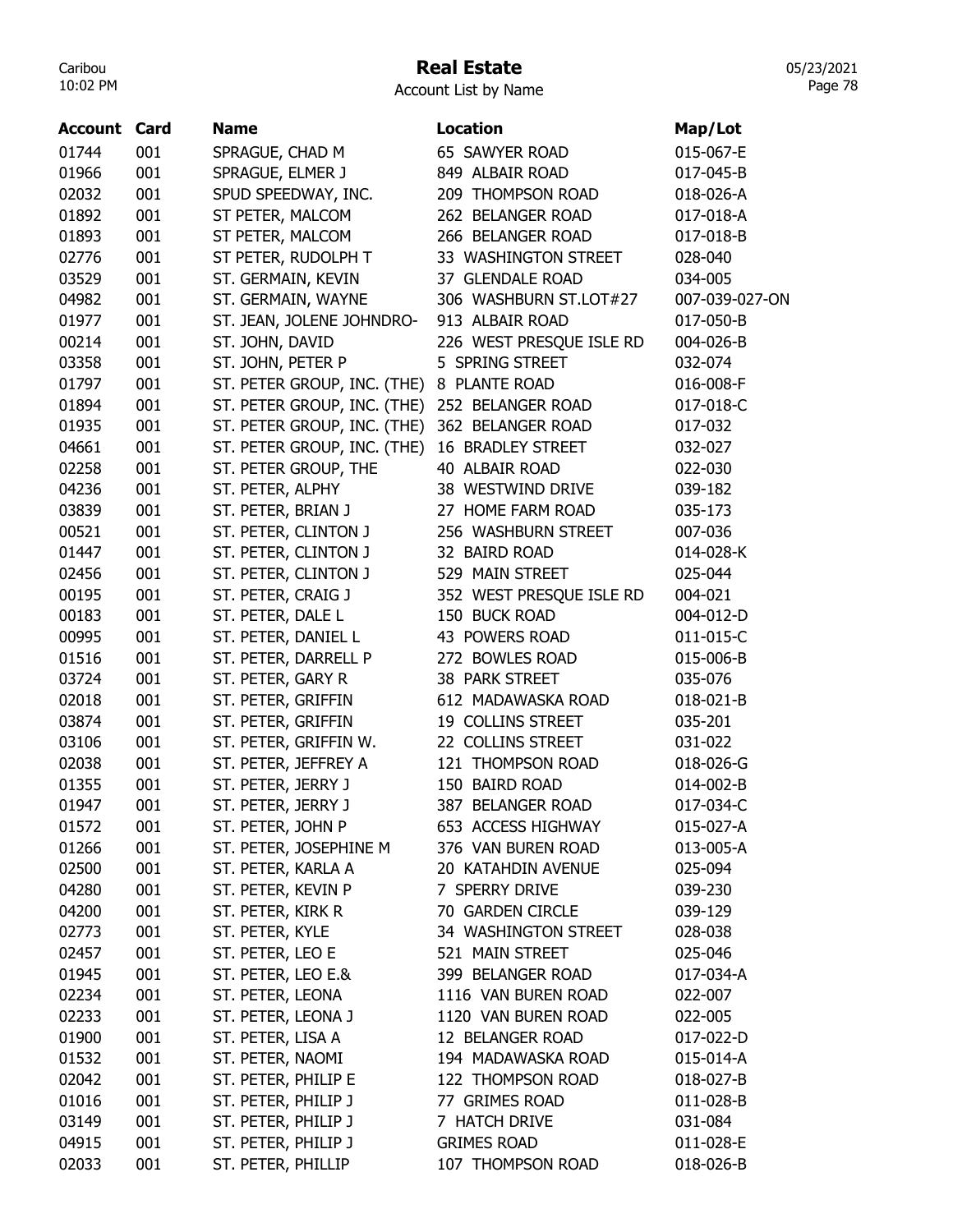# Real Estate

| Account List by Name |  |  |
|----------------------|--|--|
|----------------------|--|--|

| <b>Account Card</b> |     | <b>Name</b>                 | <b>Location</b>         | Map/Lot      |
|---------------------|-----|-----------------------------|-------------------------|--------------|
| 04869               | 001 | ST. PETER, RAYMOND          | 30 ALBAIR ROAD          | 022-027      |
| 05082               | 001 | ST. PETER, RENE JR          | 30 BRISSETTE ROAD       | 020-012-B    |
| 02177               | 001 | ST. PETER, RICHARD          | 142 ALBAIR ROAD         | 020-022-M    |
| 04167               | 001 | ST. PETER, RICHARD M        | 14 VIOLETTE STREET      | 039-053      |
| 02205               | 001 | ST. PETER, RICHARD R        | MADAWASKA ROAD          | 021-008      |
| 02536               | 001 | ST. PETER, RICHARD R        | 36 LINCOLN STREET       | 025-132      |
| 01336               | 001 | ST. PETER, ROBERT R         | 815 SWEDEN STREET       | 013-037      |
| 01946               | 001 | ST. PETER, SCOTT L          | 409 BELANGER ROAD       | 017-034-B    |
| 02505               | 001 | ST. PETER, SHERRIE          | 30 KATAHDIN AVENUE      | 025-099      |
| 02646               | 001 | ST. PETER, VELMA D          | 29 PARIS SNOW DRIVE     | 026-055      |
| 02462               | 001 | ST. PETER, WILFRED J        | 12 LAFAYETTE ST         | 025-051      |
| 04339               | 001 | ST. PIERRE, EDMOND J        | 394 SWEDEN STREET       | 040-025      |
| 03965               | 001 | ST. PIERRE, GREGORY         | 11 HOOVER AVENUE        | 036-087      |
| 04272               | 001 | ST. PIERRE, KEVIN E         | 113 GLENN STREET        | 039-222      |
| 03386               | 001 | ST. PIERRE, SALLIE          | <b>6 VINCENT WAY</b>    | 032-105      |
| 01350               | 001 | ST. PIERRE, THEODORE L      | <b>WOODLAND ROAD</b>    | 013-043      |
| 02885               | 001 | ST. THOMAS, SHARON L        | 29 YORK STREET          | 028-129      |
| 02135               | 001 | STAIRS, CHRISTOPHER K       | <b>BRISSETTE ROAD</b>   | 020-006-D    |
| 02141               | 001 | STAIRS, CHRISTOPHER K       | 160 BRISSETTE ROAD      | 020-010-B    |
| 01268               | 001 | STAIRS, CHRISTOPHER KYLE    | 9 OUELLETTE ROAD        | 013-007      |
| 02140               | 001 | STAIRS, DANIEL              | 86 BRISSETTE ROAD       | 020-010-A    |
| 02933               | 001 | STAIRS, DAVID               | 105 SINCOCK STREET      | 029-016      |
| 01089               | 001 | STAIRS, JEANNETTE M. - LIFE | 333 RIVER ROAD-LOT#1    | 011-060-001  |
| 03872               | 001 | STAIRS, JUSTIN W            | 27 COLLINS STREET       | 035-198      |
| 02673               | 001 | STAIRS, NATHAN              | 43 WASHINGTON STREET    | 027-014      |
| 01819               | 001 | STAIRS, RODERICK SR         | 300 OGREN ROAD          | 016-020-A    |
| 04722               | 001 | STALLINGS, RICHARD C        | 966 ACCESS HIGHWAY      | 018-023      |
| 01239               | 001 | STAPLES CONSTRUCTION        | 54 GRIMES MILL RD       | 012-069      |
| 01251               | 001 | STAPLES CONSTRUCTION,       | 40 GRIMES MILL RD       | 012-077      |
| 01979               | 001 | STAPLES CONSTRUCTION,       | <b>BELANGER ROAD</b>    | 017-051-A    |
| 00804               | 001 | STAPLES, CRAIG C            | 861 GRIMES ROAD         | 009-085-A    |
| 04442               | 001 | STAPLES, DEAN J             | 44 SUPERIOR DRIVE       | 010A-017     |
| 00049               | 001 | STAPLES, PHILIP             | E. PRESQUE ISLE         | 002-006      |
| 00050               | 001 | STAPLES, PHILIP             | E. PRESQUE ISLE         | 002-007      |
| 00051               | 001 | STAPLES, PHILIP             | E. PRESQUE ISLE         | 002-009      |
| 04583               | 001 | STAPLES, PHILIP             | E. PRESQUE ISLE         | 002-005      |
| 00367               | 001 | STAPLES, SHANNON D          | 842 E. PRESQUE ISLE     | 005-074      |
| 00596               | 001 | <b>STATE OF MAINE</b>       | <b>MAIN STREET</b>      | 008-003      |
| 00637               | 001 | <b>STATE OF MAINE</b>       | 196 LOWER LYNDON ST     | 008-030      |
| 00638               | 001 | <b>STATE OF MAINE</b>       | LOWER LYNDON ST         | 008-030-A    |
| 00782               | 001 | <b>STATE OF MAINE</b>       | <b>GRIMES ROAD</b>      | 009-061      |
| 01132               | 001 | <b>STATE OF MAINE</b>       | 39 CARIBOU CONNECTOR    | 011-095      |
| 01138               | 001 | <b>STATE OF MAINE</b>       | <b>GRIMES ROAD</b>      | 012-005-001  |
| 01274               | 001 | <b>STATE OF MAINE</b>       | VAN BUREN ROAD          | 013-012-A    |
| 01856               | 001 | <b>STATE OF MAINE</b>       | <b>OGREN ROAD</b>       | 016-036      |
| 02683               | 001 | <b>STATE OF MAINE</b>       | <b>LYNDON STREET</b>    | 027-028      |
| 02684               | 001 | <b>STATE OF MAINE</b>       | 28 LOWER LYNDON ST      | 027-029      |
| 03523               | 001 | <b>STATE OF MAINE</b>       | <b>LIMESTONE STREET</b> | 033-011      |
| 03582               | 001 | <b>STATE OF MAINE</b>       | 20 NORTH STREET         | 034-083-ON-1 |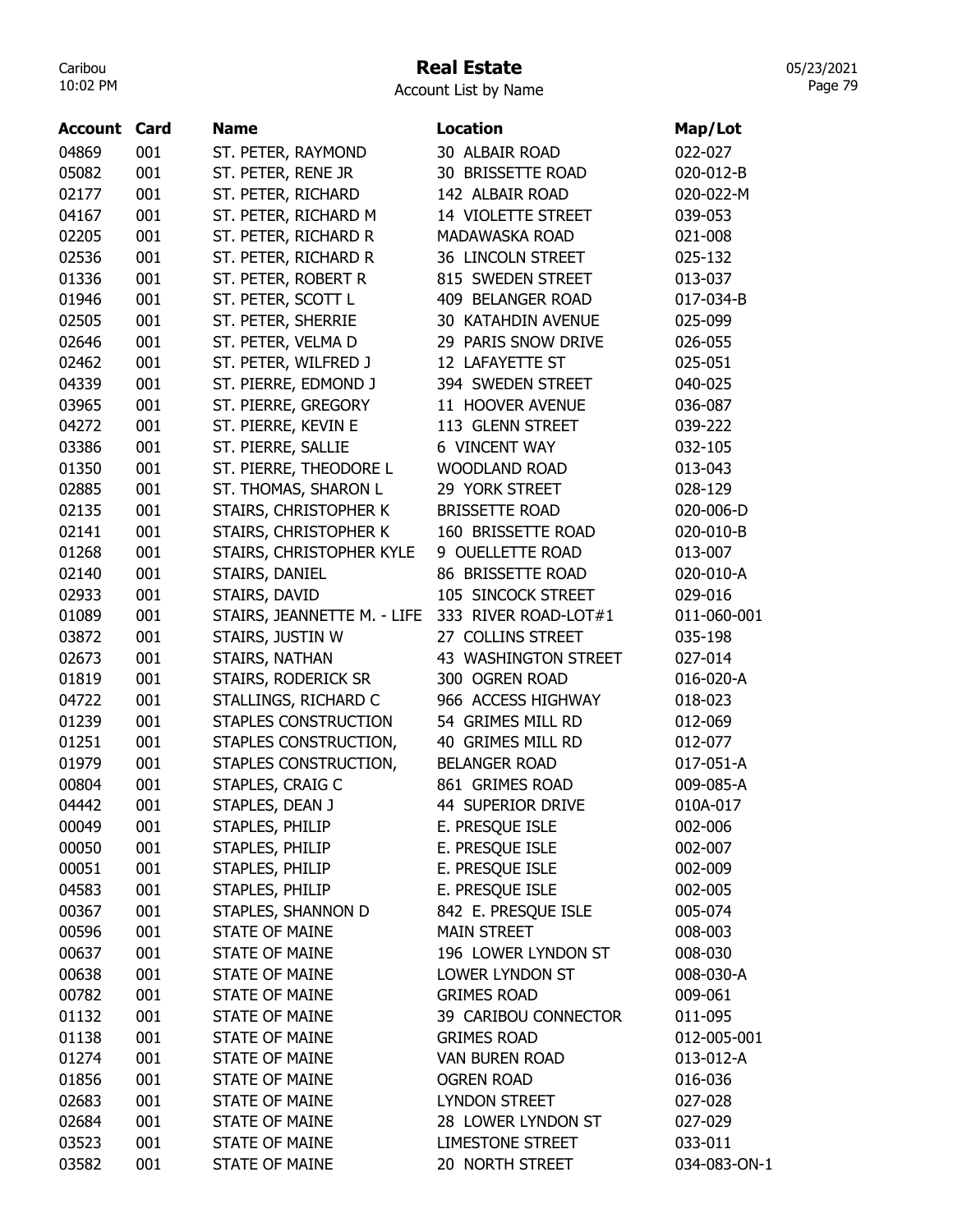### Real Estate

| Account List by Name |  |  |  |
|----------------------|--|--|--|
|----------------------|--|--|--|

| <b>Account Card</b> |     | Name                                | Location                 | Map/Lot   |
|---------------------|-----|-------------------------------------|--------------------------|-----------|
| 03641               | 001 | <b>STATE OF MAINE</b>               | <b>LIMESTONE STREET</b>  | 034-183   |
| 03649               | 001 | <b>STATE OF MAINE</b>               | 208-1 LIMESTONE STREET   | 034-192   |
| 04101               | 001 | <b>STATE OF MAINE</b>               | 145 BENNETT DRIVE        | 038-014   |
| 04105               | 001 | <b>STATE OF MAINE</b>               | <b>GLENDALE ROAD</b>     | 038-074   |
| 04113               | 001 | <b>STATE OF MAINE</b>               | <b>LIMESTONE STREET</b>  | 038-085   |
| 04303               | 001 | <b>STATE OF MAINE</b>               | 145 BENNETT DRIVE        | 039-290   |
| 05056               | 001 | <b>STATE OF MAINE</b>               | <b>VAN BUREN ROAD</b>    | 014-034-P |
| 02690               | 001 | STATE OF MAINE /                    | 48 LOWER LYNDON ST       | 027-042   |
| 00401               | 001 | STATE OF MAINE,                     | 1100 FORT FAIRFIELD ROAD | 006-016   |
| 00196               | 001 | STAVNESLI, DAVID M                  | 346 WEST PRESQUE ISLE RD | 004-022   |
| 02489               | 001 | STEEVES, JOAN M                     | 19 LINCOLN STREET        | 025-083   |
| 02762               | 001 | STEEVES, RANDY                      | 13 VAUGHAN STREET        | 028-027   |
| 01136               | 001 | STEFFES, JOHN                       | 628 RIVER ROAD           | 012-003-A |
| 03814               | 001 | STERLING, DARRELL J                 | <b>COUNTRY ROAD</b>      | 035-157-H |
| 01726               | 001 | STERNER, STEVEN P                   | 167 SAWYER ROAD          | 015-062-C |
| 03490               | 001 | STERRIS, PATRICIA J                 | 23 COOLIDGE AVENUE       | 032-202   |
| 03832               | 001 | STEVENS, ROBERT C JR                | <b>18 DORCAS AVENUE</b>  | 035-168   |
| 03707               | 001 | STEVENS, SARAH L                    | 23 RESERVOIR STREET      | 035-059   |
| 03340               | 001 | STEWART, DAVID L                    | 7 SHORT STREET           | 032-057   |
| 03494               | 001 | STEWART, JONATHAN D                 | 7 COOLIDGE AVENUE        | 032-206   |
| 02622               | 001 | STICKLES, DWIGHT L                  | 38 PARIS SNOW DRIVE      | 026-033-E |
| 03422               | 001 | STICKLES, DWIGHT L                  | 70 SPRING STREET         | 032-132   |
| 04746               | 001 | STOCKDALE, JOHN M                   | <b>WOODLAND ROAD</b>     | 016-019   |
| 01755               | 001 | STOECKELER, GEORGE R -              | 908 ACCESS HIGHWAY       | 015-069-A |
| 00031               | 001 | STOHLBERG, TIMOTHY P.               | 234 BAILEY ROAD          | 001-016   |
| 00807               | 001 | STONELAND COOLER, LLC               | 166 WASHBURN STREET      | 010-002-A |
| 00017               | 001 | STONELAND HOLDINGS, INC.            | WEST PRESQUE ISLE RD     | 001-009-B |
| 00232               | 001 | STONELAND HOLDINGS, INC.            | 158 CARIBOU LAKE RD      | 004-035   |
| 00233               | 001 | STONELAND HOLDINGS, INC.            | 142 CARIBOU LAKE RD      | 004-035-A |
| 02739               | 001 | STRAIGHT, WILLIAM L                 | 17 THOMAS AVENUE         | 028-006   |
| 01390               | 001 | STRATTON, TYLER M                   | 11 RAYMOND JOSEPH LANE   | 014-016-F |
| 03815               | 001 | STRAUSER, MATTHEW W                 | 54 COUNTRY ROAD          | 035-157-I |
| 03482               | 001 | STRID, TIMOTHY H                    | 100 COLLINS STREET       | 032-193   |
| 01125               | 001 | STUBBS, JOHN                        | 60 SPRUCE RIDGE ROAD     | 011-080   |
| 02938               | 001 | STUBBS, JOHN R                      | POND STREET              | 029-024   |
| 02939               | 001 | STUBBS, JOHN R                      | 5 POND STREET            | 029-026   |
| 02940               | 001 | STUBBS, JOHN R                      | 3 POND STREET            | 029-027   |
| 02941               | 001 | STUBBS, JOHN R                      | 1 POND STREET            | 029-028   |
| 01065               | 001 | STUBBS, SCOTT D                     | 138 FORT FAIRFIELD RD    | 011-046-G |
|                     |     |                                     | 8 HIGHLAND AVENUE        | 023-047-A |
| 02309               | 001 | STUBBS, SCOTT D<br>STUBBS, STEVEN P | 2 CAROLINE AVENUE        |           |
| 03675               | 001 |                                     | WOODLAND ROAD            | 035-026   |
| 01348               | 001 | STURGEON, CONNIE L                  |                          | 013-042   |
| 04638               | 001 | STURZL, TIMOTHY R                   | 77 RUSS STREET           | 024-023   |
| 01062               | 001 | SULLIVAN, ANDREW G                  | 300 ACCESS HIGHWAY       | 011-042-E |
| 00149               | 001 | SULLIVAN, BILLYBUDD                 | <b>GREEN RIDGE RD</b>    | 003-024-B |
| 03492               | 001 | SULLIVAN, FREDERICK III             | 15 COOLIDGE AVENUE       | 032-204   |
| 01122               | 001 | SULLIVAN, FREDERICK                 | 20 SPRUCE RIDGE ROAD     | 011-074   |
| 01013               | 001 | SULLIVAN, MICHAEL P                 | 171 ACCESS HIGHWAY       | 011-027   |
| 00106               | 001 | SULLIVANS ENTERPRISES,              | 1140 PRESQUE ISLE ROAD   | 002-049-C |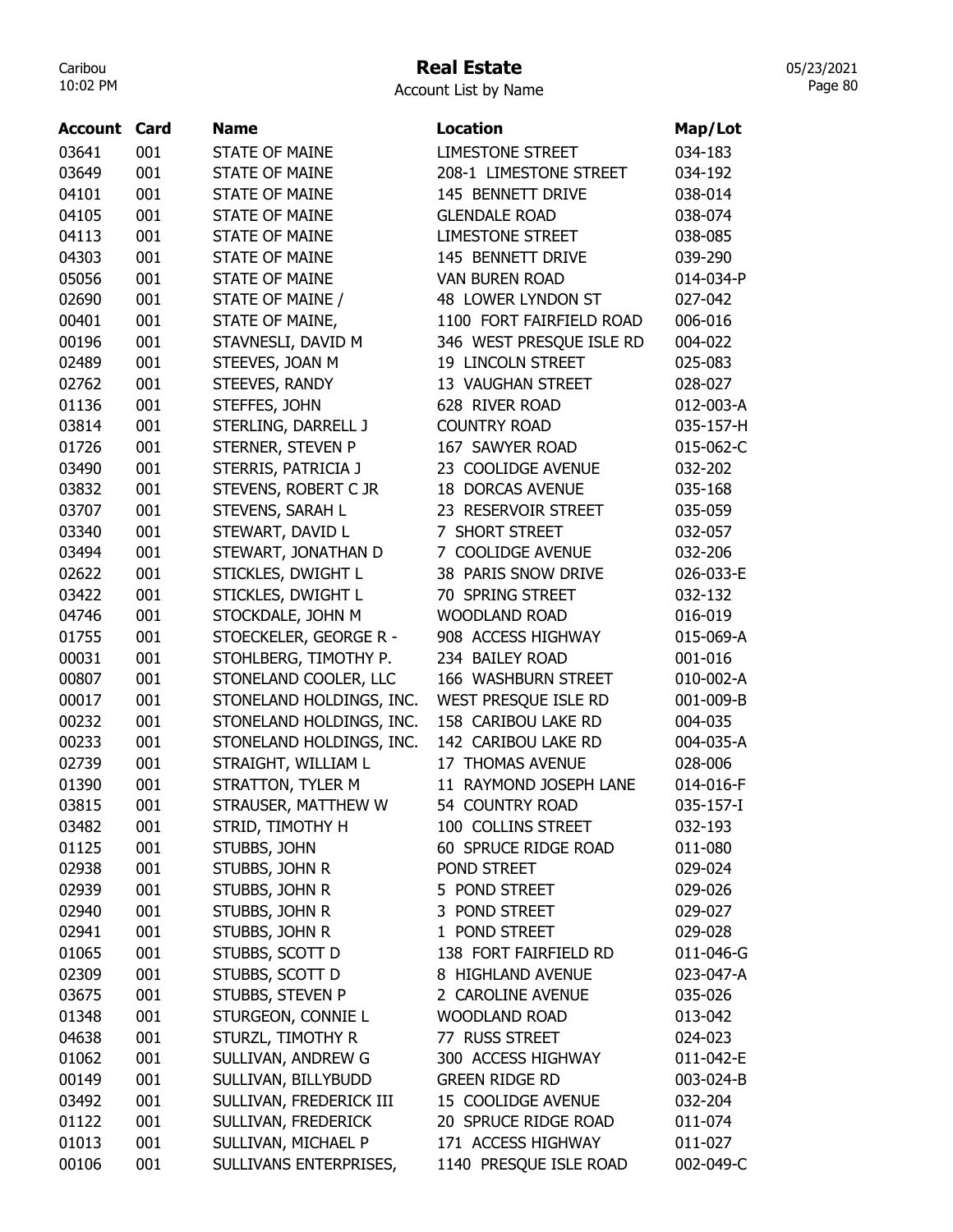### Real Estate

Account List by Name

| <b>Account Card</b> |     | <b>Name</b>              | <b>Location</b>         | Map/Lot        |
|---------------------|-----|--------------------------|-------------------------|----------------|
| 04632               | 001 | SUMMERSON, CHRISTOPHER   | 39 WASHINGTON STREET    | 027-015        |
| 01463               | 001 | SUSEE, NATALIE M         | 383 VAN BUREN ROAD      | 014-034-F      |
| 00348               | 001 | SUSEE, TERRY D           | 774 E. PRESQUE ISLE     | 005-063        |
| 00379               | 001 | SUSEE, TERRY D           | 773 E. PRESQUE ISLE     | 005-088        |
| 00028               | 001 | SUSI, SCOTT D.           | 26 VANCE ROAD           | 001-015-A      |
| 00784               | 001 | SUTHERLAND, BARBARA -    | <b>GRIMES ROAD</b>      | 009-063        |
| 02768               | 001 | SUTHERLAND, BRIAN        | 14 WASHINGTON STREET    | 028-033        |
| 03935               | 001 | SUTHERLAND, COLLEEN L    | 34 PIONEER AVENUE       | 036-057        |
| 00672               | 001 | SUTHERLAND, JEAN         | 394 E. PRESQUE ISLE     | 008-055-B      |
| 03552               | 001 | SUTHERLAND, SARAH        | 5 HILLCREST AVENUE      | 034-052        |
| 00432               | 001 | SUTHERLAND, STUART       | 384 MAIN STREET         | 007-003        |
| 00435               | 001 | SUTHERLAND, STUART       | <b>MAIN STREET</b>      | 007-003-D      |
| 00440               | 001 | SUTHERLAND, STUART       | WEST PRESQUE ISLE RD    | 007-005        |
| 04930               | 001 | SUTHERLAND, STUART M     | 394 MAIN STREET         | 007-003-F      |
| 00369               | 001 | SUTHERLAND, TAMMY        | 8 MCGRAW SIDING RD      | 005-076        |
| 02277               | 001 | SUTHERLAND, WILLIS R     | 16 MORGAN DRIVE         | 023-016        |
| 01972               | 001 | SWAN, LEVI D             | 936 ALBAIR ROAD         | 017-049        |
| 01975               | 001 | SWAN, LEVI D             | 933 ALBAIR ROAD         | 017-050        |
| 00384               | 001 | SWANBERG, CALEB J        | 194 HARDISON ROAD       | 006-003        |
| 00414               | 001 | SWANBERG, JOHN S         | 1034 FORT FAIRFIELD RD  | 006-019        |
| 04950               | 001 | SWANBERG, JOHN S         | FORT FAIRFIELD ROAD     | 006-016-A      |
| 04573               | 001 | SWANSON, DANIEL CLAUDE   | 24 WATER STREET         | 031-144        |
| 02995               | 001 | SWCE HOLDINGS, LLC       | 91 WATER STREET         | 030-040        |
| 03765               | 001 | SWENSON, MARILYN A       | 29 PARK STREET          | 035-117        |
| 01746               | 001 | SYLVESTER, MATTHEW J     | 53 SAWYER ROAD          | 015-067-G      |
| 02520               | 001 | SZABO, CHELSEY D         | 16 LEE STREET           | 025-118        |
| 02521               | 001 | SZABO, CHELSEY D         | <b>LEE STREET</b>       | 025-118-C      |
| 02344               | 001 | TAGGART, VON M           | 69 RUSS STREET          | 024-024-A      |
| 01528               | 001 | TAGGETT, HARRY A         | 185 MADAWASKA ROAD      | 015-013        |
| 02050               | 001 | TAHOE GAMING, LLC        | 188 WEST GATE ROAD      | 018-031        |
| 02076               | 001 | TAHOE GAMING, LLC        | <b>WEST GATE ROAD</b>   | 018-031-A      |
| 04580               | 001 | TANG, CHU SUN            | 33 CROSBY AVENUE        | 025-073        |
| 01221               | 001 | TARBOX, CHRISTOPHER      | 234 GRIMES MILL RD      | 012-051-B      |
| 04521               | 001 | TARBOX, ROSE M           | 15 FONTAINE DRIVE       | 028-106        |
| 01398               | 001 | TARDIE, MARK             | 482 POWERS ROAD         | 014-018-B      |
| 04364               | 001 | TARDIF, MICHAEL J        | 15 CORRIVEAU ST         | 041-010        |
| 02801               | 001 | TARR, MARK               | 19 BIRDSEYE AVENUE      | 028-058-G      |
| 03237               | 001 | TARR, RANDY L            | 20 THOMAS AVENUE        | 031-197        |
| 03052               | 001 | TARR, TERRY A            | 172 HIGH STREET         | 030-121        |
| 04609               | 001 | TAYLOR, BRIAN            | 215 POWERS RD.LOT#27    | 014-025-027-ON |
| 01984               | 001 | TAYLOR, ERIC             | <b>BELANGER ROAD</b>    | 017-051-F      |
| 01267               | 001 | TAYLOR, RICHARD          | 384 VAN BUREN ROAD      | 013-005-B      |
| 00916               | 001 | TBK MAINE PROPERTIES LLC | 312 WASHBURN ST.LOT#21  | 007-039-021-ON |
| 04578               | 001 | TBK MAINE PROPERTIES LLC | 306 WASHBURN ST.LOT#25  | 007-039-025-ON |
| 04759               | 001 | TBK MAINE PROPERTIES LLC | 296 WASHBURN STREET     | 007-039        |
| 04778               | 001 | TBK MAINE PROPERTIES LLC | 320 WASHBURN ST.LOT#4   | 007-039-004-ON |
| 05110               | 001 | TBK MAINE PROPERTIES LLC | 306 WASHBURN ST.LOT#30  | 007-039-030-ON |
| 00905               | 001 | TBK NORTHERN MAINE LLC   | 557 ACCESS HIGHWAY, LOT | 015-033-004    |
| 01616               | 001 | TBK NORTHERN MAINE LLC   | 557 ACCESS HIGHWAY, LOT | 015-033-023    |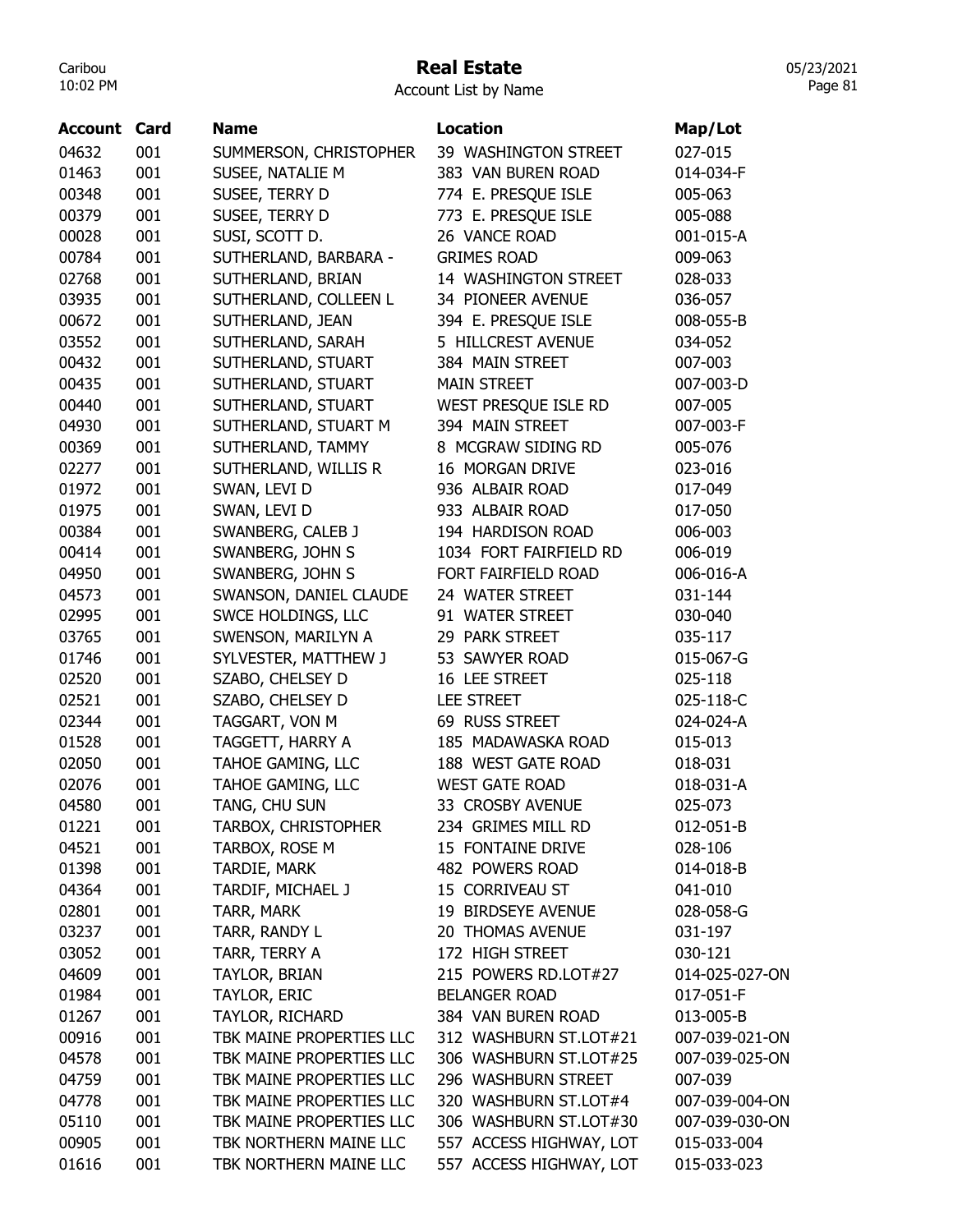#### Real Estate

Account List by Name

| <b>Account Card</b> |     | <b>Name</b>             | <b>Location</b>         | Map/Lot     |
|---------------------|-----|-------------------------|-------------------------|-------------|
| 01633               | 001 | TBK NORTHERN MAINE LLC  | 563 ACCESS HIGHWAY      | 015-033     |
| 01635               | 001 | TBK NORTHERN MAINE LLC  | 557 ACCESS HIGHWAY, LOT | 015-033-002 |
| 01638               | 001 | TBK NORTHERN MAINE LLC  | 557 ACCESS HIGHWAY, LOT | 015-033-005 |
| 01639               | 001 | TBK NORTHERN MAINE LLC  | 557 ACCESS HIGHWAY, LOT | 015-033-006 |
| 01643               | 001 | TBK NORTHERN MAINE LLC  | 557 ACCESS HIGHWAY, LOT | 015-033-015 |
| 01644               | 001 | TBK NORTHERN MAINE LLC  | 557 ACCESS HIGHWAY, LOT | 015-033-016 |
| 01645               | 001 | TBK NORTHERN MAINE LLC  | 557 ACCESS HIGHWAY, LOT | 015-033-018 |
| 04524               | 001 | TBK NORTHERN MAINE LLC  | 557 ACCESS HIGHWAY, LOT | 015-033-017 |
| 04537               | 001 | TBK NORTHERN MAINE LLC  | 557 ACCESS HIGHWAY, LOT | 015-033-025 |
| 04729               | 001 | TBK NORTHERN MAINE LLC  | 557 ACCESS HIGHWAY, LOT | 015-033-013 |
| 04733               | 001 | TBK NORTHERN MAINE LLC  | 557 ACCESS HIGHWAY, LOT | 015-033-026 |
| 04876               | 001 | TBK NORTHERN MAINE LLC  | 557 ACCESS HIGHWAY, LOT | 015-033-011 |
| 04983               | 001 | TBK NORTHERN MAINE LLC  | 557 ACCESS HIGHWAY, LOT | 015-033-001 |
| 04994               | 001 | TBK NORTHERN MAINE LLC  | 557 ACCESS HIGHWAY, LOT | 015-033-020 |
| 05000               | 001 | TBK NORTHERN MAINE LLC  | 557 ACCESS HIGHWAY, LOT | 015-033-021 |
| 05020               | 001 | TBK NORTHERN MAINE LLC  | 557 ACCESS HIGHWAY, LOT | 015-033-007 |
| 05021               | 001 | TBK NORTHERN MAINE LLC  | 557 ACCESS HIGHWAY, LOT | 015-033-019 |
| 03129               | 001 | TD BANK, N.A.           | 14 SWEDEN STREET        | 031-057     |
| 02337               | 001 | TETLOW, DAMIEN LEE      | 59 VESTA DRIVE          | 024-016     |
| 04321               | 001 | THERIAULT, BRAD A.      | 431 SWEDEN STREET       | 040-005     |
| 02314               | 001 | THERIAULT, BRENDA L     | 413 MAIN STREET         | 023-054     |
| 02089               | 001 | THERIAULT, CARL         | 1298 VAN BUREN ROAD     | 019-009     |
| 02721               | 001 | THERIAULT, CRAIG        | E. PRESQUE ISLE         | 027-081     |
| 02722               | 001 | THERIAULT, CRAIG        | E. PRESQUE ISLE         | 027-082     |
| 02723               | 001 | THERIAULT, CRAIG        | E. PRESQUE ISLE         | 027-083     |
| 02724               | 001 | THERIAULT, CRAIG        | 22 E. PRESQUE ISLE      | 027-084     |
| 01533               | 001 | THERIAULT, CYNTHIA A    | 186 MADAWASKA ROAD      | 015-014-B   |
| 01090               | 001 | THERIAULT, DENISE E     | 339 RIVER ROAD-LOT#2    | 011-060-002 |
| 00867               | 001 | THERIAULT, DWANE J      | 215 LOMBARD ROAD        | 010-035-D   |
| 02104               | 001 | THERIAULT, GENE &       | 1284 VAN BUREN ROAD     | 019-010     |
| 03512               | 001 | THERIAULT, GREGORY      | 133 SWEDEN STREET       | 032-227     |
| 01783               | 001 | THERIAULT, GREGORY J    | 980 VAN BUREN ROAD      | 016-006     |
| 03258               | 001 | THERIAULT, GREGORY J    | 34 ROBERTS STREET       | 031-216     |
| 03259               | 001 | THERIAULT, GREGORY J    | 36 ROBERTS STREET       | 031-217     |
| 03472               | 001 | THERIAULT, GREGORY J    | 191 SWEDEN STREET       | 032-183     |
| 03875               | 001 | THERIAULT, GREGORY J    | 17 COLLINS STREET       | 035-202     |
| 04229               | 001 | THERIAULT, GREGORY J    | 10 WESTWIND DRIVE       | 039-175     |
| 04523               | 001 | THERIAULT, GREGORY J    | 27 ARMCO AVENUE         | 028-058-B   |
| 00470               | 001 | THERIAULT, JANICE - DEV | 101 OLD WASHBURN ROAD   | 007-013-A   |
| 03480               | 001 | THERIAULT, JENNY L      | 24 COOLIDGE AVENUE      | 032-191     |
| 03027               | 001 | THERIAULT, JESSE D      | 27 FENDERSON STREET     | 030-095-C   |
| 00522               | 001 | THERIAULT, JOHN J       | 265 WASHBURN STREET     | 007-037     |
| 02356               | 001 | THERIAULT, KRISTI ROSE  | 48 VESTA DRIVE          | 024-024-M   |
| 01782               | 001 | THERIAULT, KYLE         | 994 VAN BUREN ROAD      | 016-005     |
| 04974               | 001 | THERIAULT, KYLE         | OFF VAN BUREN ROAD      | 016-005-B   |
| 01526               | 001 | THERIAULT, LARRY        | 224 MADAWASKA ROAD      | 015-011-A   |
| 04019               | 001 | THERIAULT, LARRY D      | 60 LYNN DRIVE           | 036-206     |
| 02260               | 001 | THERIAULT, LAURANE D -  | 1057 VAN BUREN ROAD     | 022-032     |
| 01794               | 001 | THERIAULT, LAWRENCE     | 12 PLANTE ROAD          | 016-008-C   |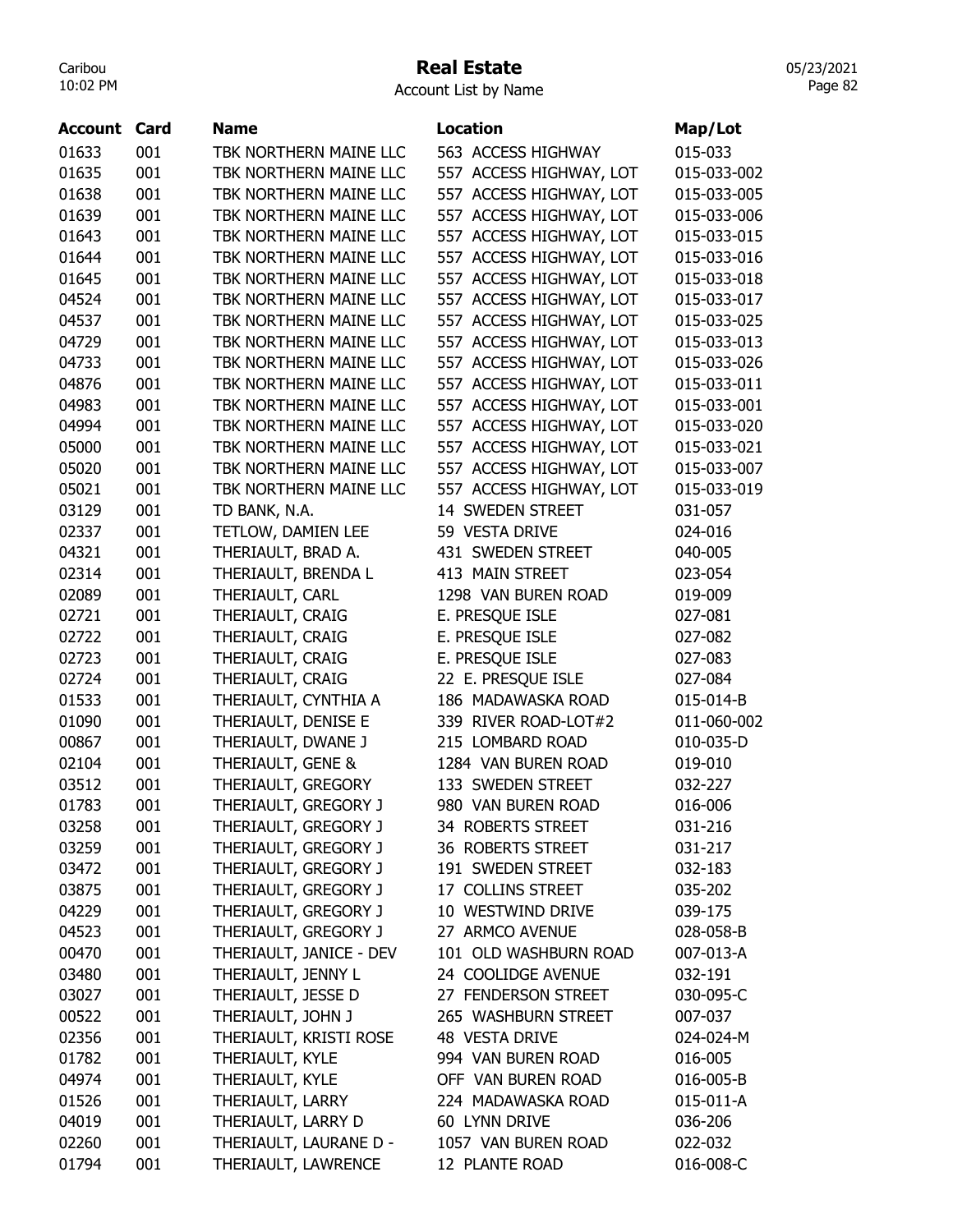### Real Estate

05/23/2021 Page 83

Account List by Name

| Account | Card | <b>Name</b>               | <b>Location</b>          | Map/Lot         |
|---------|------|---------------------------|--------------------------|-----------------|
| 00068   | 001  | THERIAULT, LINDA M - DEC  | 1333 PRESQUE ISLE ROAD   | 002-028         |
| 02996   | 001  | THERIAULT, LIONEL INC.    | <b>WATER STREET</b>      | 030-041         |
| 03081   | 001  | THERIAULT, LIONEL INC.    | 47 BROADWAY STREET       | 030-163-A       |
| 03084   | 001  | THERIAULT, LIONEL INC.    | 96 WATER STREET          | 030-164         |
| 03653   | 001  | THERIAULT, LIONEL INC.    | 226 LIMESTONE STREET     | 034-195         |
| 03659   | 001  | THERIAULT, LISA B         | 14 RESERVOIR STREET      | 035-006         |
| 04254   | 001  | THERIAULT, MAURICE J      | 5 WINDY HILL DRIVE       | 039-201         |
| 03554   | 001  | THERIAULT, MICHAEL        | 36 NORTH STREET          | 034-054         |
| 03021   | 001  | THERIAULT, NORMAN L       | 5 ELM STREET             | 030-092         |
| 03022   | 001  | THERIAULT, NORMAN L       | 3 ELM STREET             | 030-093         |
| 01088   | 001  | THERIAULT, PAUL D         | 333 RIVER ROAD           | 011-060         |
| 01094   | 001  | THERIAULT, PAUL D         | 339 RIVER ROAD-LOT#6     | 011-060-006     |
| 02404   | 001  | THERIAULT, PHILIP E. JR & | 17 RUSS STREET           | 024-064         |
| 03035   | 001  | THERIAULT, RICKY J        | 11 SMITH STREET          | 030-103         |
| 02262   | 001  | THERIAULT, ROBERT L       | 4 MORGAN DRIVE           | 023-002         |
| 04630   | 001  | THERIAULT, SCOTT A        | 27 RUSS STREET           | 024-041         |
| 01252   | 001  | THERIAULT, SHANE H        | 212 VAN BUREN ROAD       | 013-001         |
| 02539   | 001  | THERIAULT, VALERIE D      | 17 KATAHDIN AVENUE       | 025-136         |
| 03377   | 001  | THERRIEN, CORTNEY A       | 10 POOL AVENUE           | 032-093         |
| 01911   | 001  | THIBAULT, GLENN           | 27 BELANGER ROAD         | 017-024-H       |
| 01315   | 001  | THIBEAULT, RICKY A        | 888 SWEDEN STREET        | 013-035-D       |
| 03417   | 001  | THIBODEAU, ANSON H        | 3 FOREST AVENUE          | 032-124         |
| 05002   | 001  | THIBODEAU, BOBBY JR -     | PLANTE ROAD              | $016 - 008 - J$ |
| 01070   | 001  | THIBODEAU, CARL           | 266 FORT FAIRFIELD RD    | 011-046-E       |
| 05076   | 001  | THIBODEAU, CARL J         | FORT FAIRFIELD RD        | $011 - 046 - J$ |
| 03486   | 001  | THIBODEAU, CAROL A        | 2 PIONEER AVENUE         | 032-197         |
| 01410   | 001  | THIBODEAU, DANIEL A       | 276 POWERS ROAD          | 014-023         |
| 02892   | 001  | THIBODEAU, EUGENE L       | 612 MAIN STREET          | 028-135         |
| 01066   | 001  | THIBODEAU, EUGENE L. -    | 256 FORT FAIRFIELD RD    | 011-046-A       |
| 01973   | 001  | THIBODEAU, EVELYN J       | 900 ALBAIR ROAD          | 017-049-A       |
| 00982   | 001  | THIBODEAU, GALEN G        | 54 POWERS ROAD           | 011-012-B       |
| 03040   | 001  | THIBODEAU, GARY           | 18 SMITH STREET          | 030-108         |
| 05016   | 001  | THIBODEAU, GERALD         | FORT FAIRFIELD ROAD      | 009-028-B       |
| 00500   | 001  | THIBODEAU, GUILDA         | 322 YORK STREET          | 007-017         |
| 01383   | 001  | THIBODEAU, GUY            | 40 CROSS ROAD            | 014-015-A       |
| 00744   | 001  | THIBODEAU, JEFFERY        | FORT FAIRFIELD ROAD      | 009-026         |
| 00689   | 001  | THIBODEAU, JEFFREY        | 260 E. PRESQUE ISLE      | 008-061         |
| 00691   | 001  | THIBODEAU, JEFFREY        | E. PRESQUE ISLE          | 008-062         |
| 05098   | 001  | THIBODEAU, JEFFREY        | E. PRESQUE ISLE          | 008-061-B       |
| 02571   | 001  | THIBODEAU, JOAN L - DEV   | 18 WELLINGTON AVENUE     | 026-014         |
| 02572   | 001  | THIBODEAU, JOAN L - DEV   | <b>WELLINGTON AVENUE</b> | 026-015         |
| 00282   | 001  | THIBODEAU, JOSIE MAE      | 75 DOW SIDING ROAD       | 005-011-E       |
| 03383   | 001  | THIBODEAU, NORMAN         | 19 DAHLGREN STREET       | 032-103         |
| 01290   | 001  | THIBODEAU, ORILLA         | 572 VAN BUREN ROAD       | 013-021         |
| 00552   | 001  | THIBODEAU, P RONALD       | 51 LOMBARD ROAD          | 007-040-C       |
| 04138   | 001  | THIBODEAU, R LLOYD        | 26 ROSE STREET           | 039-020         |
| 01313   | 001  | THIBODEAU, REGINALD J     | 876 SWEDEN STREET        | 013-035-B       |
| 01338   | 001  | THIBODEAU, REGINALD J     | 862 SWEDEN STREET        | 013-039         |
| 04519   | 001  | THIBODEAU, ROLAND         | 75 GARDEN CIRCLE         | 039-116         |
|         |      |                           |                          |                 |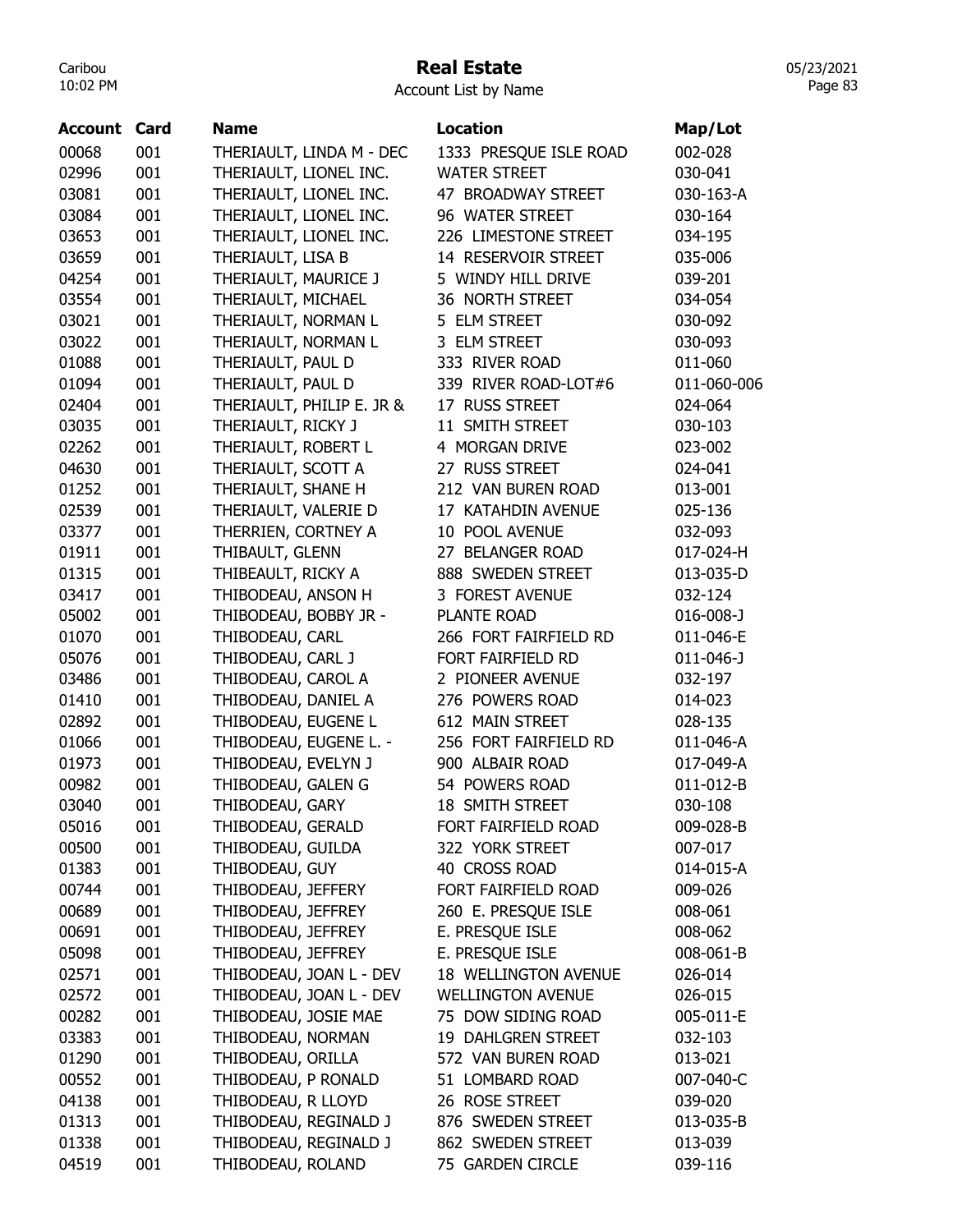### Real Estate

05/23/2021 Page 84

Account List by Name

| Account | Card | <b>Name</b>                | <b>Location</b>                     | Map/Lot         |
|---------|------|----------------------------|-------------------------------------|-----------------|
| 03866   | 001  | THIBODEAU, ROLAND P        | 30 PROSPECT STREET                  | 035-192-A       |
| 03887   | 001  | THIBODEAU, ROLAND P        | <b>COLLINS STREET</b>               | 036-008-A       |
| 04269   | 001  | THIBODEAU, STEVE           | 125 GLENN STREET                    | 039-219         |
| 01462   | 001  | THIBODEAU, SYLVIO          | 373 VAN BUREN ROAD                  | 014-034-C       |
| 01799   | 001  | THIBODEAU, TRACY L         | 34 PLANTE ROAD                      | 016-008         |
| 00692   | 001  | THIBODEAU, WILLIAM A., JR. | 250 E. PRESQUE ISLE                 | 008-063         |
| 02201   | 001  | THIBODEAU, WILLIAM J       | 835 MADAWASKA ROAD                  | 021-005-A       |
| 04981   | 001  | THOMAS, ASHLEY             | 272B MAIN STREET                    | 008-014-B-01    |
| 04094   | 001  | THOMAS, ASHLEY L           | 273 SWEDEN STREET                   | 037-060         |
| 02859   | 001  | THOMAS, BECKY L            | 23 FONTAINE DRIVE                   | 028-103         |
| 00767   | 001  | THOMAS, ELVIN A            | 406 GRIMES ROAD                     | 009-042-A       |
| 02306   | 001  | THOMAS, ELVIN A            | 441 MAIN STREET                     | 023-045         |
| 02307   | 001  | THOMAS, ELVIN A            | 447 MAIN STREET                     | 023-045-A       |
| 02488   | 001  | THOMAS, ELVIN A            | 20 LINCOLN STREET                   | 025-082         |
| 01358   | 001  | THOMAS, GEORGE R           | 1273 ALBAIR ROAD                    | 014-004-A       |
| 01359   | 001  | THOMAS, GEORGE R           | <b>ALBAIR ROAD</b>                  | 014-005         |
| 02545   | 001  | THOMAS, GEORGE R           | 491 MAIN STREET                     | 025-142         |
| 02960   | 001  | THOMAS, JAMES A            | 3 VIEW STREET                       | 029-052         |
| 00674   | 001  | THOMAS, LEONARD            | E. PRESQUE ISLE                     | 008-056         |
| 02851   | 001  | THOMAS, TRAVIS A           | 26 FONTAINE DRIVE                   | 028-094         |
| 01344   | 001  | THOMMASEN, JUDITH-LIFE     | 57 OGREN ROAD                       | 013-040-F       |
| 04629   | 001  | THOMPSON, ADAM E           | 188 SWEDEN STREET                   | 032-167         |
| 04456   | 001  | THOMPSON, BRYAN S          | 17 RAYMOND DRIVE                    | 010A-032        |
| 03747   | 001  | THOMPSON, CRAIG            | 753 MAIN STREET                     | 035-100         |
| 01993   | 001  | THOMPSON, DANA L           | 332 MADAWASKA ROAD                  | 018-007-B       |
| 03202   | 001  | THOMPSON, DANA L           | <b>GOLDFRANK DRIVE</b>              | 031-151         |
| 02145   | 001  | THOMPSON, FRED J           | <b>BRISSETTE ROAD</b>               | 020-013-A       |
| 01004   | 001  | THOMPSON, GAIL             | <b>LIMESTONE STREET</b>             | 011-019         |
| 01014   | 001  | THOMPSON, GAIL             | <b>ACCESS HIGHWAY</b>               | 011-028         |
| 04864   | 001  | THOMPSON, GAIL             | <b>ACCESS HIGHWAY</b>               | 011-028-D       |
| 03890   | 001  | THOMPSON, GAIL M. - LIFE   | 14 ELIZABETH AVENUE                 | 036-011         |
| 01812   | 001  | THOMPSON, GALEN            | 138 WATSON MEMORIAL DRIVE 016-017-A |                 |
| 01250   | 001  | THOMPSON, HAROLD           | 153 NOYES ROAD                      | 012-076-D       |
| 02002   | 001  | THOMPSON, JAY R            | 413 MADAWASKA ROAD                  | 018-013-A       |
| 02003   | 001  | THOMPSON, JAY R            | MADAWASKA ROAD                      | 018-014         |
| 01162   | 001  | THOMPSON, JONATHAN D       | 144 GRIMES ROAD                     | 012-016-E       |
| 03561   | 001  | THOMPSON, PAMELA           | 24 HILLCREST AVENUE                 | 034-064         |
| 04153   | 001  | THOMPSON, PAUL G           | 25 CHARLES STREET                   | 039-038         |
| 03778   | 001  | THOMPSON, REGINALD V       | 14 HAMMOND STREET                   | 035-131         |
| 04103   | 001  | THOMPSON, REGINALD V. -    | 34 GLENDALE ROAD                    | 038-070         |
| 01845   | 001  | THOMPSON, RITA R           | 79 OGREN ROAD                       | 016-028-B       |
| 01446   | 001  | THOMPSON, ROBERT P         | 157 POWERS ROAD                     | $014 - 028 - J$ |
| 00409   | 001  | THOMPSON, ROGER A. &       | 141 MAIN SIDING ROAD                | 006-018-K       |
| 01988   | 001  | THOMPSON, ROGER P          | 291 MADAWASKA ROAD                  | 018-003-A       |
| 04116   | 001  | THOMPSON, ROLAND           | 103 LIMESTONE STREET                | 038-088         |
| 04117   | 001  | THOMPSON, ROLAND JC        | 99 LIMESTONE STREET                 | 038-089         |
| 02632   | 001  | THORNTON, BESSIE           | 1 PETERSON AVENUE                   | 026-040         |
| 01745   | 001  | THURSTON, SHAWN            | 59 SAWYER ROAD                      | 015-067-F       |
| 04071   | 001  | TIBBERT, STEPHEN M         | 348 SWEDEN STREET                   | 037-038-J       |
|         |      |                            |                                     |                 |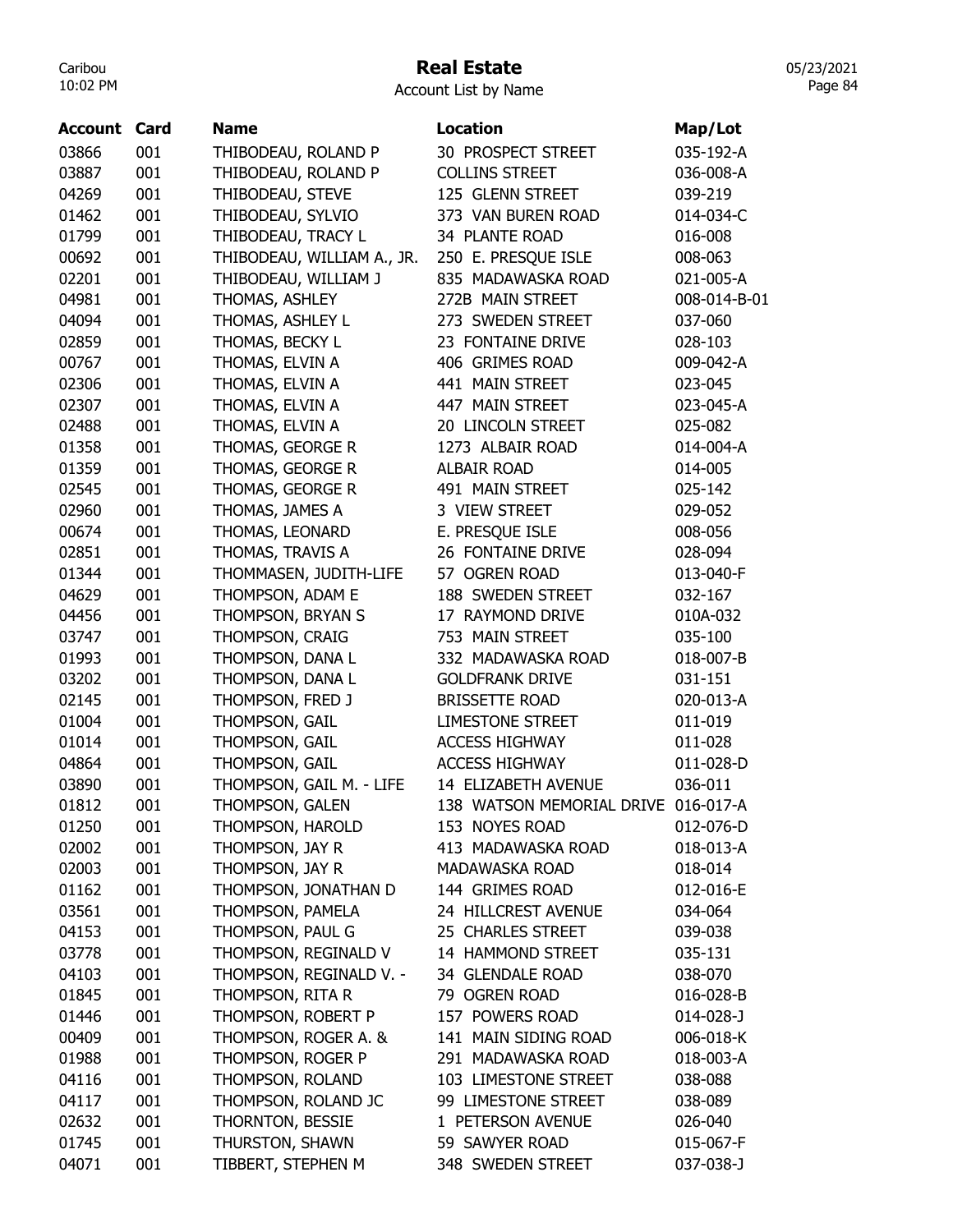## Real Estate

| Account List by Name |  |  |  |  |
|----------------------|--|--|--|--|
|----------------------|--|--|--|--|

| <b>Account Card</b> |     | <b>Name</b>             | <b>Location</b>          | Map/Lot        |
|---------------------|-----|-------------------------|--------------------------|----------------|
| 04438               | 001 | TIBBETTS, KIRK S        | 49 SUPERIOR DRIVE        | 010A-012       |
| 00541               | 001 | TIBBS, DONNA            | 296 WASHBURN ST.LOT#33   | 007-039-033-ON |
| 02949               | 001 | TIBBS, LLOYD ALAN       | 42 BRADLEY STREET        | 029-040        |
| 01767               | 001 | TILL, H ANDREW          | 767 ACCESS HIGHWAY       | 015-079        |
| 05139               | 001 | TILL, HOLLAND ANDREW    | <b>SAWYER ROAD</b>       | 015-062-F      |
| 00363               | 001 | TILL, MATTHEW L         | 718 E. PRESQUE ISLE      | 005-071        |
| 00376               | 001 | TILLEY, JAMES M         | 731 E. PRESQUE ISLE      | 005-083        |
| 03804               | 001 | TILLEY, TINA MAY - DEV  | 41 COUNTRY ROAD          | 035-153-C      |
| 04300               | 001 | TIM DONUT U.S. LIMITED, | 109 BENNETT DRIVE        | 039-272-A      |
| 00954               | 001 | TIME WARNER CABLE, LLC  | <b>ACCESS HIGHWAY</b>    | 011-004-R      |
| 01694               | 001 | TIME WARNER CABLE, LLC  | 214 BAIRD ROAD           | 015-046-A      |
| 02021               | 001 | TIME WARNER CABLE, LLC  | <b>SAWYER ROAD</b>       | 018-022-B      |
| 04816               | 001 | TINGLEY, BRUCE EARL     | 490 WASHBURN STREET      | 007-058        |
| 03590               | 001 | TMC OF MAINE, LLC       | 23 BENNETT DRIVE         | 034-091        |
| 03766               | 001 | TODD, NANCY             | 27 PARK STREET           | 035-118        |
| 04394               | 001 | TODD, NANCY L           | <b>NADEAU STREET</b>     | 042-012        |
| 04398               | 001 | TODD, NANCY L           | <b>NADEAU STREET</b>     | 042-016        |
| 00089               | 001 | TODD, R.L. & SON, INC.  | 1190 PRESQUE ISLE ROAD   | 002-042-D      |
| 00436               | 001 | TODD, R.L. & SON, INC.  | 414 MAIN STREET          | 007-003-E      |
| 00631               | 001 | TODD, R.L. & SON, INC.  | <b>MAIN STREET</b>       | 042-050-C      |
| 02807               | 001 | TODD, R.L. & SON, INC.  | 17 BIRDSEYE AVENUE       | 028-058-E      |
| 04388               | 001 | TODD, R.L. & SON, INC.  | WILBUR AVE/NADEAU STREET | 042-006        |
| 00606               | 001 | TODD, TIMOTHY R         | 296 MAIN STREET          | 008-013        |
| 00618               | 001 | TODD, TIMOTHY R         | <b>MAIN STREET</b>       | 008-019        |
| 00619               | 001 | TODD, TIMOTHY R         | <b>MAIN STREET</b>       | 008-019-A      |
| 04425               | 001 | TODD, TIMOTHY R         | 54 DONIE STREET          | 042-050        |
| 00466               | 001 | TOMPKINS, BARBARA C     | 212 OLD WASHBURN ROAD    | 007-011-A      |
| 00463               | 001 | TOMPKINS, MICHELE D     | 201 OLD WASHBURN ROAD    | 007-010-A      |
| 02114               | 001 | <b>TOOTHAKER, BROCK</b> | 1070 VAN BUREN ROAD      | 019-019        |
| 04817               | 001 | TORO, RAMON A           | <b>WASHBURN STREET</b>   | 007-058-G      |
| 00565               | 001 | TOWLE, PATRICK M        | 21 MITCHELL ROAD         | 007-045        |
| 02944               | 001 | TOWLE, PATRICK M        | <b>16 HUSTON STREET</b>  | 029-031        |
| 04969               | 001 | TOWLE, PATRICK M        | <b>HUSTON STREET</b>     | 029-061-J      |
| 03102               | 001 | TOWNVIEW ESTATES, LLC   | <b>HERSCHEL STREET</b>   | 031-018        |
| 03103               | 001 | TOWNVIEW ESTATES, LLC   | 712 MAIN STREET          | 031-019        |
| 04233               | 001 | TOWSON, LINDSEY M       | 24 WESTWIND DRIVE        | 039-179        |
| 01087               | 001 | TRACY, CLAYTON G        | 314 RIVER ROAD           | 011-059        |
| 03614               | 001 | TRACY, GALEN R. - DEV   | 30 LIBERTY STREET        | 034-126        |
| 03625               | 001 | TRACY, GALEN R. - DEV   | 29 LIBERTY STREET        | 034-144        |
| 03536               | 001 | TRACY, GALEN S          | 6 MIDLAND STREET         | 034-030        |
| 02470               | 001 | TRACY, JOSHUA J         | 56 CROSBY AVENUE         | 025-059        |
| 00479               | 001 | TRACY, KURT W           | OLD WASHBURN ROAD        | 007-014-B      |
| 04043               | 001 | TRACY, KURT W           | 322 SWEDEN STREET        | 037-012        |
| 03696               | 001 | TRACY, SCOTT R          | 92 GLENN STREET          | 035-047        |
| 03750               | 001 | TRAUGH, SHAWNA          | 735 MAIN STREET          | 035-103        |
| 03749               | 001 | TRAUGH, SHAWNA J        | 739 MAIN STREET          | 035-102        |
| 00110               | 001 | TRIPLE CROWN FARMS INC. | <b>GRIFFIN ROAD</b>      | 003-002        |
| 00133               | 001 | TRIPLE CROWN FARMS INC. | <b>GREEN RIDGE RD</b>    | 003-013        |
| 01752               | 001 | TROMBLEY INDUSTRIES     | <b>ACCESS HIGHWAY</b>    | 015-068        |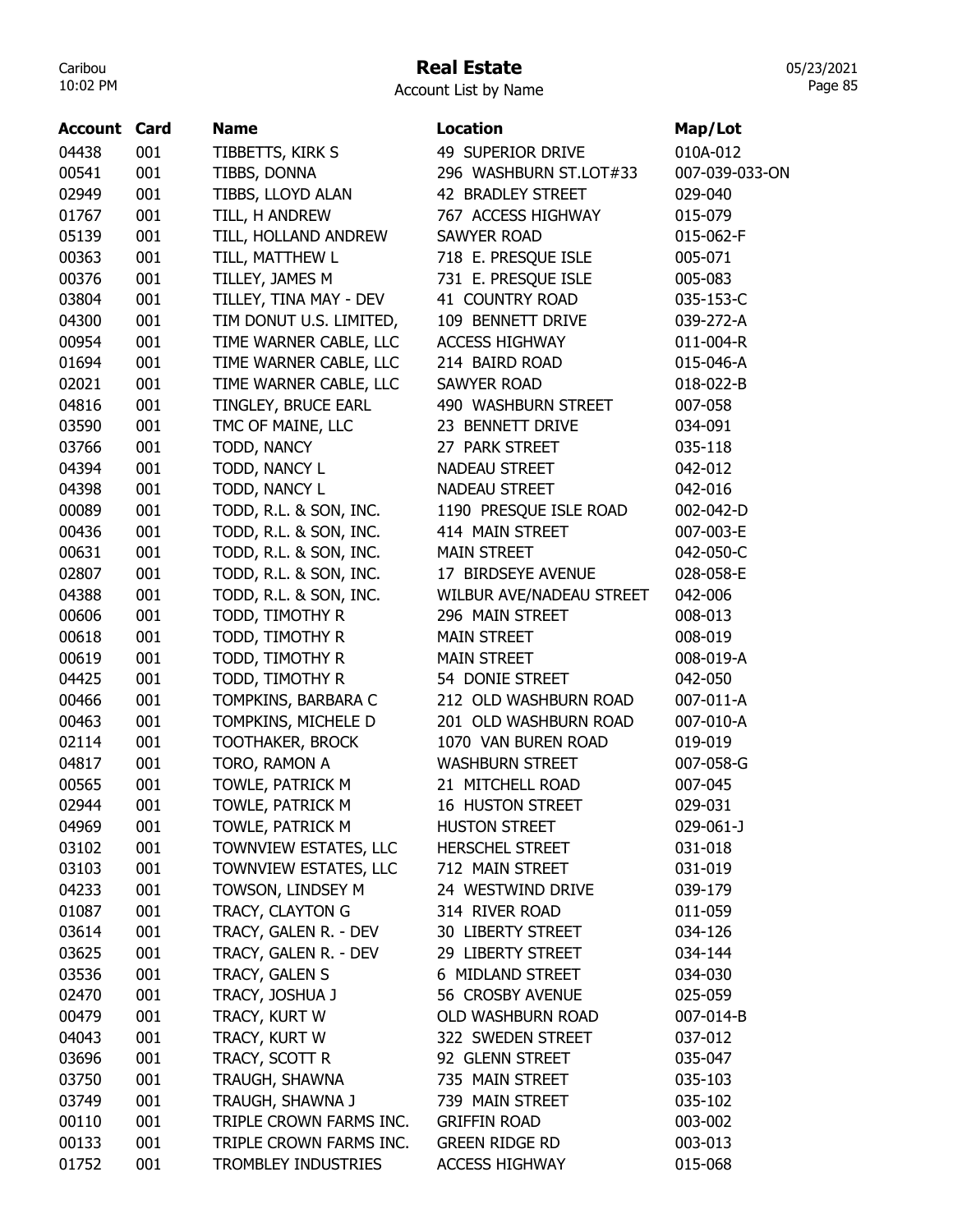### Real Estate

Account List by Name

| Account | Card | <b>Name</b>                                          | <b>Location</b>        | Map/Lot   |
|---------|------|------------------------------------------------------|------------------------|-----------|
| 04564   | 001  | TROMBLEY, BRITTANY E                                 | 752 RIVER ROAD         | 009-017-A |
| 01009   | 001  | TROMBLEY, PHILIP                                     | 67 LIMESTONE STREET    | 011-022   |
| 02986   | 001  | TROMBLEY, PHILIP E                                   | 63 RIVER ROAD          | 011-096   |
| 04843   | 001  | TROMBLEY, PHILLIP E                                  | FORT FAIRFIELD ROAD    | 011-096-A |
| 05065   | 001  | TROMBLEY, PHILLIP E                                  | OFF RIVER ROAD         | 011-046-I |
| 00558   | 001  | TROMBLEY, RICHARD A                                  | <b>LOMBARD ROAD</b>    | 007-042   |
| 02978   | 001  | TROMBLEY, SHAWN A                                    | 64 RIVER ROAD          | 030-016   |
| 03652   | 001  | TROMBLEY, STEVEN LEE                                 | 208-2 LIMESTONE STREET | 034-193   |
| 01362   | 001  | TRUDEL, STEPHEN J                                    | 1208 ALBAIR ROAD       | 014-007-A |
| 04728   | 001  | TRUITT, EDWARD IV                                    | 35 TEAGUE STREET       | 035-061   |
| 02325   | 001  | TSANG, CHI HONG                                      | 46 RUSS STREET         | 024-008-D |
| 02874   | 001  | TURCK, BONNIE A                                      | 64 YORK STREET         | 028-118   |
| 01177   | 001  | TURCK, KATHERINE M                                   | 411 ACCESS HIGHWAY     | 012-025-B |
| 02428   | 001  | <b>TURCOTTE, HERMEL</b>                              | 28 HARDISON AVENUE     | 025-011   |
| 02448   | 001  | TURCOTTE, HERMEL A                                   | 1 LAFAYETTE ST         | 025-035   |
| 03562   | 001  | TURCOTTE, LINDA                                      | 26 HILLCREST AVENUE    | 034-065   |
| 04330   | 001  | TURNER, BARBARA J                                    | 387 SWEDEN STREET      | 040-015   |
| 04791   | 001  | UMPHREY, JAN MARIE                                   | 69 RAYMOND JOSEPH LANE | 014-016-N |
| 03923   | 001  | UMPHREY, RICHARD A                                   | 34 CLOVER STREET       | 036-044   |
| 03942   | 001  | UMPHREY, THOMAS M                                    | 62 PIONEER AVENUE      | 036-064   |
| 03168   | 001  | UNITED BAPTIST CHURCH OF                             | 74 HIGH STREET         | 031-112   |
| 03169   | 001  | UNITED BAPTIST CHURCH OF                             | <b>HIGH STREET</b>     | 031-113   |
| 00642   | 001  | UNITED PENTACOSTAL                                   | 133 FORT FAIRFIELD RD  | 008-031-D |
| 02268   | 001  | UNITED PENTECOSTAL                                   | 48 LAFAYETTE ST        | 023-009   |
| 00396   | 001  | UNITED STATES OF AMERICA                             | 68 GREEN RIDGE RD      | 006-011   |
| 01354   | 001  | UNITED STATES OF AMERICA                             | 1306 ALBAIR ROAD       | 014-002-A |
| 02191   | 001  | UNITED STATES OF AMERICA                             | 225 MAD DAM ROAD       | 020-032   |
| 02227   | 001  | UNITED STATES OF AMERICA                             | <b>WEST GATE ROAD</b>  | 021-018   |
| 03120   | 001  | UNITED STATES OF AMERICA                             | 41 SWEDEN STREET       | 031-035   |
| 00067   | 001  | UNITED STATES OF AMERICA                             | 1353 PRESQUE ISLE ROAD | 002-026   |
| 00078   | 001  | UNITED STATES OF AMERICA                             | PRESQUE ISLE ROAD      | 002-039   |
| 04511   | 001  | UNITED STATES OF AMERICA                             | 214 DOYLE ROAD         | 001-008   |
| 04760   | 001  | UNITED STATES OF AMERICA                             | 78 DOYLE ROAD          | 002-039-M |
| 04761   | 001  | UNITED STATES OF AMERICA                             | 70 DOYLE ROAD          | 002-039-L |
| 04762   | 001  | UNITED STATES OF AMERICA                             | 58 DOYLE ROAD          | 002-039-K |
| 04763   | 001  | UNITED STATES OF AMERICA                             | 54 DOYLE ROAD          | 002-039-J |
|         |      |                                                      |                        |           |
| 04764   | 001  | UNITED STATES OF AMERICA<br>UNITED STATES OF AMERICA | 48 DOYLE ROAD          | 002-039-H |
| 04765   | 001  |                                                      | 42 DOYLE ROAD          | 002-039-G |
| 04766   | 001  | UNITED STATES OF AMERICA                             | 32 DOYLE ROAD          | 002-039-F |
| 04767   | 001  | UNITED STATES OF AMERICA                             | 28 DOYLE ROAD          | 002-039-E |
| 04768   | 001  | UNITED STATES OF AMERICA                             | DOYLE ROAD             | 002-039-D |
| 04948   | 001  | UNITED STATES OF AMERICA                             | DOYLE ROAD             | 002-039-N |
| 04548   | 001  | UNITED STATES POSTAL                                 | 49 SWEDEN STREET       | 031-034   |
| 00573   | 001  | UNITED VETERANS OF MAINE, 358 WASHBURN STREET        |                        | 007-045-J |
| 02226   | 001  | UNIVERSITY OF MAINE                                  | <b>NEBRASKA ROAD</b>   | 021-017   |
| 04096   | 001  | USRP FUNDING 2001-A                                  | 162 BENNETT DRIVE      | 038-001   |
| 00413   | 001  | VAILLANCOURT, SIMONE M                               | MAIN SIDING ROAD       | 006-018-R |
| 01165   | 001  | VALENTINO, FRANK                                     | 103 GRIMES ROAD        | 012-017   |
| 04615   | 001  | VALENTINO, JENNIE R                                  | 341 GRIMES MILL RD     | 012-059   |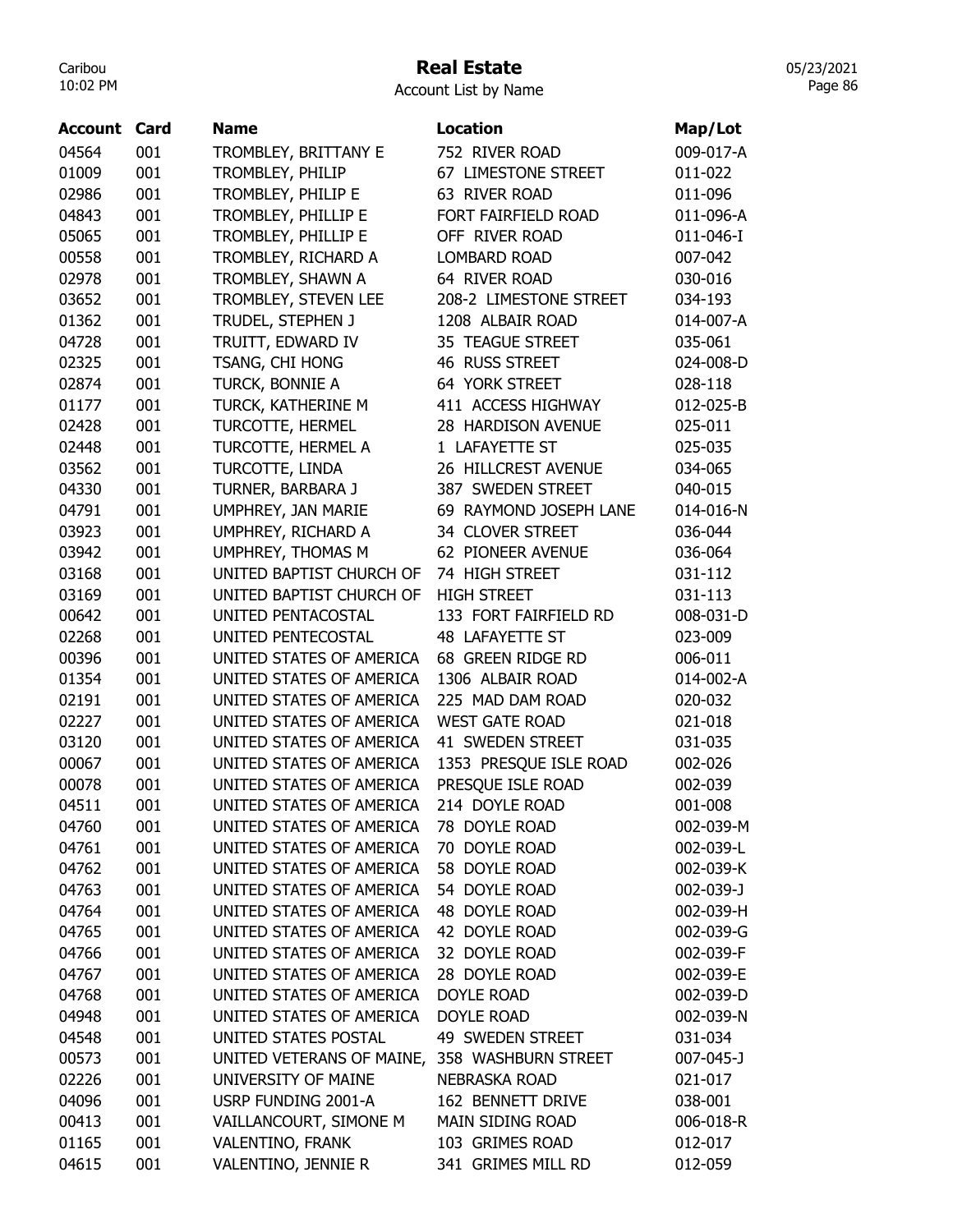## Real Estate

| Account List by Name |  |  |
|----------------------|--|--|
|----------------------|--|--|

| <b>Account Card</b> |     | <b>Name</b>                                | <b>Location</b>          | Map/Lot   |
|---------------------|-----|--------------------------------------------|--------------------------|-----------|
| 02292               | 001 | VAN TRUMP, JEFFREY N                       | 20 OAK AVENUE            | 023-030   |
| 03339               | 001 | VAN TRUMP, JEFFREY N                       | 5 SHORT STREET           | 032-056   |
| 03246               | 001 | VANIER, JOHN - DEV                         | 8 THOMAS AVENUE          | 031-205   |
| 03152               | 001 | VAUGHN REALTY, INC.                        | 43 HATCH DRIVE           | 031-093   |
| 00829               | 001 | VEJAR, MICHAEL R                           | 150 LOMBARD ROAD         | 010-012-F |
| 00269               | 001 | <b>VERHOFF, JANET LEE</b>                  | 71 MAIN STREET           | 005-004-H |
| 03241               | 001 | <b>VETERANS MEMORIAL PARK</b>              | <b>MAIN STREET</b>       | 031-199   |
| 03136               | 001 | <b>VIKING GROUP, LLC</b>                   | 52 SWEDEN STREET         | 031-066   |
| 02979               | 001 | VINCENT, EDWINA W                          | <b>RIVER ROAD</b>        | 030-020   |
| 02984               | 001 | VINCENT, EDWINA W                          | 71 RIVER ROAD            | 030-027   |
| 02593               | 001 | VIOLETTE, BRENT B                          | 5 NEWTON AVENUE          | 026-024-F |
| 00598               | 001 | VIOLETTE, BRIAN F                          | 197 MAIN STREET          | 008-006   |
| 02717               | 001 | VIOLETTE, BRIAN J                          | 29 RIVER ROAD            | 027-076   |
| 02718               | 001 | VIOLETTE, BRIAN J                          | 23 RIVER ROAD            | 027-077   |
| 04210               | 001 | VIOLETTE, DANA                             | 22 GARDEN CIRCLE         | 039-150   |
| 01284               | 001 | VIOLETTE, DANIEL R. &                      | 470 VAN BUREN ROAD       | 013-014-E |
| 01795               | 001 | VIOLETTE, ERIC W                           | 56 PLANTE ROAD           | 016-008-D |
| 01871               | 001 | VIOLETTE, GARY G                           | <b>VAN BUREN ROAD</b>    | 017-001   |
| 01861               | 001 | VIOLETTE, JEFFREY L                        | 56 WATSON MEMORIAL DRIVE | 016-045   |
| 01023               | 001 | VIOLETTE, JOHN S                           | 19 RICHARDS ROAD         | 011-036   |
| 02734               | 001 | VIOLETTE, JOHN S                           | <b>RIVER ROAD</b>        | 027-098   |
| 03194               | 001 | VIOLETTE, JOHN S                           | 10 WATER STREET          | 031-142-A |
| 01878               | 001 | VIOLETTE, JUDY                             | 927 VAN BUREN ROAD       | 017-004   |
| 02576               | 001 | VIOLETTE, LORI A                           | <b>WELLINGTON AVENUE</b> | 026-015-D |
| 02577               | 001 | VIOLETTE, LORI A                           | 38 WELLINGTON AVENUE     | 026-016   |
| 02579               | 001 | VIOLETTE, LORI A                           | <b>WELLINGTON AVENUE</b> | 026-019   |
| 01928               | 001 | VIOLETTE, LOUISE C                         | 308 BELANGER ROAD        | 017-029-A |
| 01279               | 001 | VIOLETTE, RANDY R                          | 454 VAN BUREN ROAD       | 013-013   |
| 01907               | 001 | VIRTANEN, DONNA M                          | 77 BELANGER ROAD         | 017-024-D |
| 03277               | 001 | VIRTANEN, DONNA M                          | 3 MYRTLE STREET          | 031-262-A |
| 02831               | 001 | <b>VIRTANEN, MICHAEL R</b>                 | 12 HAINES STREET         | 028-081   |
| 03531               | 001 | <b>VOGEL, RAYMOND R</b>                    | 33 MIDLAND STREET        | 034-013   |
| 03532               | 001 | VOGEL, RAYMOND R                           | 29 MIDLAND STREET        | 034-014   |
| 02524               | 001 | VOISINE, ROLAND                            | 17 LEE STREET            | 025-121   |
| 04335               | 001 | W. W. WOOD PROPERTIES, 367 SWEDEN STREET   |                          | 040-020   |
| 05126               | 001 | W. W. WOOD PROPERTIES,                     | 234 WASHBURN STREET      | 007-033-C |
| 01340               | 001 | WAIN, JOSHUA CHRISTOPHER 855 SWEDEN STREET |                          | 013-040-A |
| 03738               | 001 | WAKANA, DAVID                              | 26 TEAGUE STREET         | 035-090   |
| 03661               | 001 | WAKEM, DAVID H                             | 20 RESERVOIR STREET      | 035-008   |
| 03418               | 001 | WAKEM, DOROTHY M                           | 7 POOL AVENUE            | 032-127   |
| 03679               | 001 | WAKEM, KAREN L                             | 40 ELMWOOD AVENUE        | 035-030   |
| 02281               | 001 | WALKER ENTERPRISES, LLC                    | MONTGOMERY AVENUE        | 023-020   |
| 02282               | 001 | WALKER ENTERPRISES, LLC                    | 465 MAIN STREET          | 023-021   |
| 03823               | 001 | WALKER, BETH ANN                           | 19 HARVEST ROAD          | 035-160   |
| 04140               | 001 | WALKER, ELIZABETH E                        | 36 ROSE STREET           | 039-023   |
| 03300               | 001 | WALKER, MALCOLM                            | OFF WASHBURN STREET      | 032-011   |
| 04436               | 001 | WALKER, MALCOLM C                          | 37 SUPERIOR DRIVE        | 010A-010  |
| 02284               | 001 | WALKER, THEODORE J                         | 8 SCENIC DRIVE           | 023-023   |
| 03824               | 001 | WALKER, THEODORE JACOB                     | 19 HARVEST ROAD          | 035-160-A |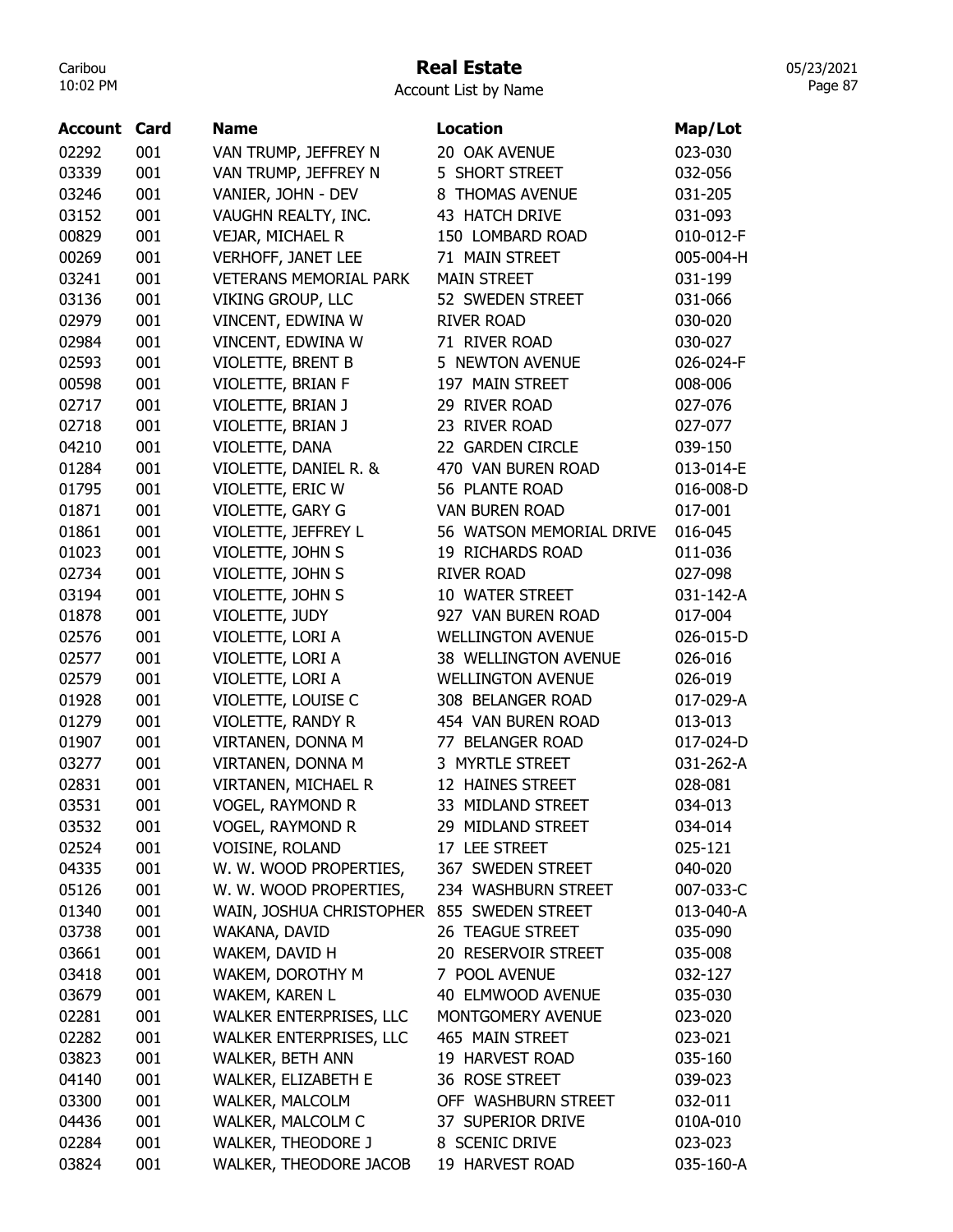### Real Estate

| Account List by Name |  |  |
|----------------------|--|--|
|----------------------|--|--|

| <b>Account Card</b> |     | <b>Name</b>                 | <b>Location</b>         | Map/Lot       |
|---------------------|-----|-----------------------------|-------------------------|---------------|
| 00024               | 001 | WALL, BRIAN S               | 155 BAILEY ROAD         | 001-013-D     |
| 04087               | 001 | WALLER, DAVID B             | 301 SWEDEN STREET       | 037-053       |
| 00404               | 001 | WALLS, DENNIS L             | 79 MAIN SIDING ROAD     | 006-018-C     |
| 03521               | 001 | WALLS, JOHN                 | 170 LIMESTONE STREET    | 033-009       |
| 03978               | 001 | <b>WALTON, CECIL P</b>      | 57 HARVEST ROAD         | 036-094-I     |
| 04015               | 001 | WALTON, CONRAD M. &         | 32 LYNN DRIVE           | 036-199       |
| 03360               | 001 | WALTON, DIANA L             | 12 SPRING STREET        | 032-076       |
| 01110               | 001 | WALTON, MAYNARD W., SR.     | <b>RIVER ROAD</b>       | 011-068       |
| 04021               | 001 | WALTON, SCOTT H             | 33 LYNN DRIVE           | 036-209       |
| 03759               | 001 | WAMBOLD, DARLA M            | 24 GLENN STREET         | 035-112       |
| 02049               | 001 | WARD, GREGORY A             | <b>SAWYER ROAD</b>      | 018-030-D     |
| 01347               | 001 | WARD, LARRY L               | <b>SWEDEN STREET</b>    | 013-041       |
| 03096               | 001 | WARDWELL SERVICE, INC.      | 55 HERSCHEL STREET      | 031-012       |
| 05087               | 001 | WARDWELL SERVICE, INC.      | <b>HERSCHEL STREET</b>  | 031-011-A     |
| 01535               | 001 | WARDWELL, DANIEL T          | 160 MADAWASKA ROAD      | 015-016       |
| 04944               | 001 | WARDWELL, KELLY E.          | 327 GRIMES ROAD         | 012-007-A     |
| 02285               | 001 | WARDWELL, KIMBERLY R        | 11 SCENIC DRIVE         | 023-024       |
| 04245               | 001 | WARK, STEPHANIE             | 56 ELMWOOD AVENUE       | 039-191       |
| 02727               | 001 | WARNER, DALE T              | 41 E. PRESQUE ISLE      | 027-091       |
| 04000               | 001 | WASHINGTON, REY M           | 95 LYNN DRIVE           | 036-112       |
| 04515               | 001 | WASSON, RAYMOND C           | 1 WINDY HILL DRIVE      | 039-196       |
| 04263               | 001 | <b>WASSON, RICKY L</b>      | 98 GLENN STREET         | 039-210       |
| 01469               | 001 | WATKINS, ALFREDA M          | 333 VAN BUREN ROAD      | 014-034-L-001 |
| 00783               | 001 | <b>WATSON, PAUL P</b>       | <b>GRIMES ROAD</b>      | 009-062       |
| 01551               | 001 | <b>WATSON, PAUL P</b>       | <b>ACCESS HIGHWAY</b>   | 015-025-D     |
| 01552               | 001 | <b>WATSON, PAUL P</b>       | <b>ACCESS HIGHWAY</b>   | 015-025-E     |
| 01555               | 001 | WATSON, PAUL P              | <b>ACCESS HIGHWAY</b>   | 015-025-K     |
| 01576               | 001 | WATSON, PAUL P              | <b>BELYEA ROAD</b>      | 015-028       |
| 01580               | 001 | WATSON, PAUL P              | <b>ACCESS HIGHWAY</b>   | 015-028-E     |
| 01581               | 001 | <b>WATSON, PAUL P</b>       | <b>ACCESS HIGHWAY</b>   | 015-028-F     |
| 01582               | 001 | WATSON, PAUL P              | <b>ACCESS HIGHWAY</b>   | 015-028-G     |
| 04504               | 001 | WATSON, PAUL P              | 10 BELYEA ROAD          | 015-026-L     |
| 00052               | 001 | WAUGH, DEBRA A              | 1177 E. PRESQUE ISLE    | 002-011-A     |
| 00543               | 001 | <b>WAWASET PARK COMPANY</b> | 590 ACCESS HIGHWAY      | 015-036-040   |
| 01658               | 001 | <b>WAWASET PARK COMPANY</b> | 590 ACCESS HIGHWAY      | 015-036       |
| 01667               | 001 | WAWASET PARK COMPANY        | 590 ACCESS HIGHWAY      | 015-036-020   |
| 01672               | 001 | <b>WAWASET PARK COMPANY</b> | 590 ACCESS HIGHWAY      | 015-036-033   |
| 01681               | 001 | <b>WAWASET PARK COMPANY</b> | 590 ACCESS HIGHWAY      | 015-036-051   |
| 01684               | 001 | <b>WAWASET PARK COMPANY</b> | 590 ACCESS HIGHWAY      | 015-036-055   |
| 04853               | 001 | <b>WAWASET PARK COMPANY</b> | 590 ACCESS HIGHWAY      | 015-036-046   |
| 04889               | 001 | <b>WAWASET PARK COMPANY</b> | 590 ACCESS HIGHWAY      | 015-036-011   |
| 05046               | 001 | <b>WAWASET PARK COMPANY</b> | 590 ACCESS HIGHWAY      | 015-036-050   |
| 03967               | 001 | WEATHERHEAD, FRANK C        | 23 CLOVER STREET        | 036-089       |
| 00154               | 001 | WEAVER, HEATHER J (LISTER)  | 70 CAMPGROUND HILL ROAD | 003-028       |
| 00083               | 001 | WEBBER, LARRY ALAN          | 1270 PRESQUE ISLE ROAD  | 002-040       |
| 02956               | 001 | <b>WEDBERG, GALEN R</b>     | 114 WASHBURN STREET     | 029-047       |
| 00266               | 001 | WEEKS, ALEXANDRA            | 113 MAIN STREET         | 005-004-E     |
| 03825               | 001 | WEEKS, JOHNNY L             | 11 HARVEST ROAD         | 035-161       |
| 03924               | 001 | WELCH, MARY CATHERINE       | 37 PIONEER AVENUE       | 036-045       |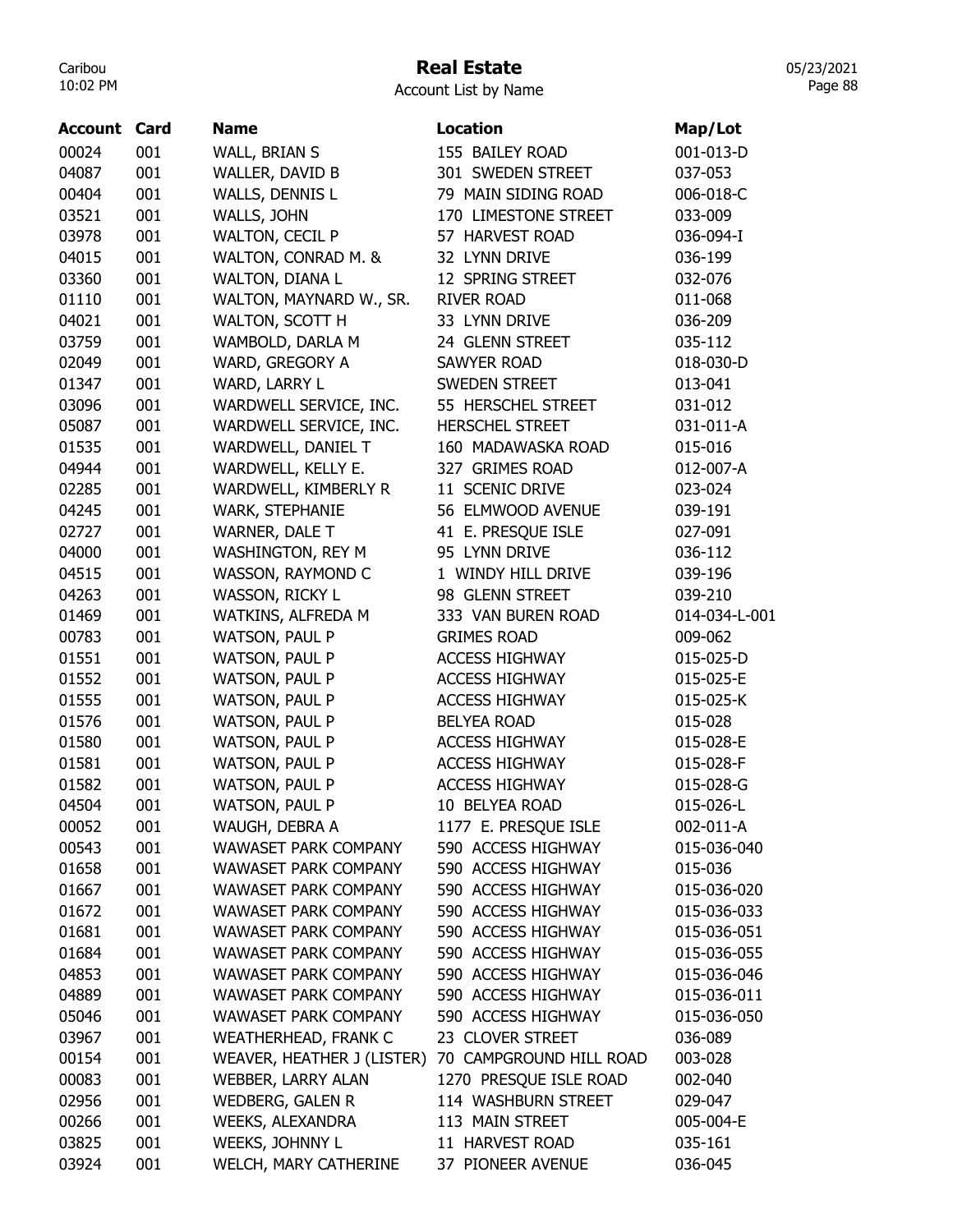### Real Estate

Account List by Name

| <b>Account Card</b> |     | <b>Name</b>              | <b>Location</b>          | Map/Lot     |
|---------------------|-----|--------------------------|--------------------------|-------------|
| 01511               | 001 | WENTWORTH, JANET L       | 339 BOWLES ROAD          | 015-005-A   |
| 03888               | 001 | WENTWORTH, STEPHEN R     | 4 ELIZABETH AVENUE       | 036-009     |
| 02897               | 001 | <b>WESSON, BRUCE E</b>   | 20 SINCOCK STREET        | 028-139-A   |
| 01176               | 001 | WEST, JACQUILIN A        | 12 RICHARDS ROAD         | 012-025-A   |
| 03375               | 001 | WESTIN, JILL L           | 48 SPRING STREET         | 032-091     |
| 03289               | 001 | <b>WESTIN, MARK L</b>    | 40 WASHBURN STREET       | 032-001     |
| 04247               | 001 | <b>WESTMAN, JONATHAN</b> | 21 WESTWIND DRIVE        | 039-193     |
| 04118               | 001 | <b>WHEATON, LAURA L</b>  | 85 LIMESTONE STREET      | 038-091     |
| 04469               | 001 | WHITE MCCALL, JANE E     | 27 ALPHA STREET          | 036A-015    |
| 04528               | 001 | WHITE, ANDREW JAMES JR   | 41 LYNN DRIVE            | 036-211     |
| 01189               | 001 | WHITE, DAVID             | <b>GRIMES MILL RD</b>    | 012-037     |
| 01191               | 001 | WHITE, DAVID             | 26 GRIMES MILL RD        | 012-038     |
| 01188               | 001 | WHITE, DEBRA             | 64 NOYES ROAD            | 012-036-A   |
| 04584               | 001 | WHITE, JERRY             | <b>ALBAIR ROAD</b>       | 020-014-B   |
| 02148               | 001 | WHITE, JERRY T           | <b>ALBAIR ROAD</b>       | 020-014-A   |
| 01019               | 001 | WHITE, JOEY - DEC        | 274 ACCESS HIGHWAY       | 011-031-B   |
| 01585               | 001 | WHITE, JOEY R. - DEC     | <b>ACCESS HIGHWAY</b>    | 015-030-A   |
| 01697               | 001 | WHITE, JOEY R. - DEC     | 248 BAIRD ROAD           | 015-046-D   |
| 01102               | 001 | WHITE, RITA              | 333 RIVER ROAD-LOT#14    | 011-060-014 |
| 03320               | 001 | WHITE, ROBERT F          | 98 WASHBURN STREET       | 032-036     |
| 03957               | 001 | WHITE, ROBERT P. & KAREN | 20 HOOVER AVENUE         | 036-079     |
| 03944               | 001 | WHITE, SUSAN R           | 72 PIONEER AVENUE        | 036-066     |
| 01187               | 001 | WHITE, VAUGHN L          | <b>NOYES ROAD</b>        | 012-036-C   |
| 01695               | 001 | WHITE, VAUGHN L. - LIFE  | 302 BAIRD ROAD           | 015-046-B   |
| 00022               | 001 | WHITMORE, GEORGE P., JR. | 649 WEST PRESQUE ISLE RD | 001-013-B   |
| 03275               | 001 | WHITMORE, SHERRY LYN     | 11 MYRTLE STREET         | 031-261     |
| 04154               | 001 | WHITTEN, ALFRED KINNEY   | 19 CHARLES STREET        | 039-039     |
| 03843               | 001 | WHITTEN, FRANCES A       | 10 TOWNVIEW ROAD         | 035-177     |
| 01365               | 001 | WHITTEN, JACOB D         | <b>ALBAIR ROAD</b>       | 014-008-B   |
| 01370               | 001 | WHITTEN, JACOB D         | 1161 ALBAIR ROAD         | 014-010-A   |
| 01371               | 001 | WHITTEN, JACOB D         | 1163 ALBAIR ROAD         | 014-010-B   |
| 01368               | 001 | WHITTEN, JEFFREY D       | 1188 ALBAIR ROAD         | 014-009-A   |
| 03712               | 001 | WICKSTROM, JON C         | 25 TEAGUE STREET         | 035-064     |
| 01458               | 001 | <b>WICKSTROM, LARRY</b>  | 243 VAN BUREN ROAD       | 014-033     |
| 01401               | 001 | WIGLESWORTH, THOMAS W    | 468 POWERS ROAD          | 014-020     |
| 01929               | 001 | WIGLESWORTH, THOMAS W    | 339 BELANGER ROAD        | 017-030     |
| 03537               | 001 | WILCOX, AMANDA           | 12 MIDLAND STREET        | 034-033     |
| 04319               | 001 | WILCOX, CURT             | 439 SWEDEN STREET        | 040-003     |
| 01734               | 001 | WILCOX, GEORGE W         | 812 ACCESS HIGHWAY       | 015-063-E   |
| 02347               | 001 | WILCOX, MARIE            | 55 RUSS STREET           | 024-024-D   |
| 00084               | 001 | WILCOX, MARILYN          | 1284 PRESQUE ISLE ROAD   | 002-040-A   |
| 01105               | 001 | <b>WILCOX, MERRITT S</b> | 375 RIVER ROAD           | 011-063     |
| 01238               | 001 | WILCOX, RUSSELL J        | 60 GRIMES MILL RD        | 012-068     |
| 03356               | 001 | WILCOX, VINAL J          | 12 WILLOW DRIVE          | 032-072     |
| 01536               | 001 | WILLARD, GERRY R         | 88 MADAWASKA ROAD        | 015-017     |
| 02143               | 001 | WILLETT, CALEB           | 22 BRISSETTE ROAD        | 020-012     |
| 04516               | 001 | WILLETT, COREY S         | 93 BAIRD ROAD            | 011-042-C   |
| 00717               | 001 | WILLETT, RANDALL D       | 751 RIVER ROAD           | 009-005     |
| 00557               | 001 | WILLETTE, CALVIN M       | 80 LOMBARD ROAD          | 007-041     |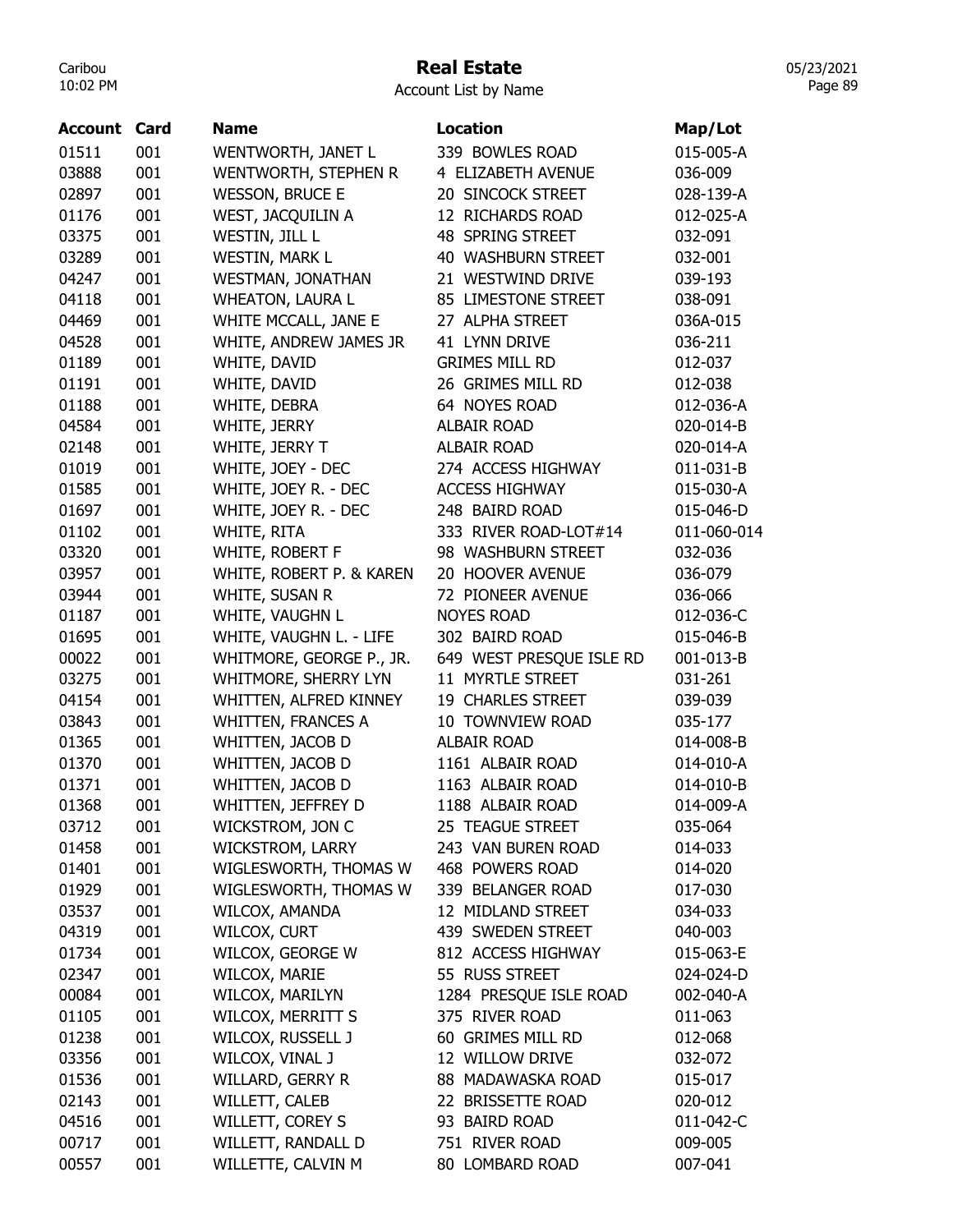### Real Estate

05/23/2021 Page 90

### Account List by Name

| 03710<br>001<br>WILLETTE, LOLA I<br>31 TEAGUE STREET<br>035-062<br>001<br>WILLETTE, RYAN J<br>2 MYRTLE STREET<br>03265<br>031-232 |  |
|-----------------------------------------------------------------------------------------------------------------------------------|--|
|                                                                                                                                   |  |
|                                                                                                                                   |  |
| 00888<br>001<br><b>WILLEY RENTALS, LLC</b><br>20 OLD VAN BUREN ROAD<br>010-047-B                                                  |  |
| 02641<br>001<br><b>WILLEY RENTALS, LLC</b><br>9 JACOBS AVENUE<br>026-049                                                          |  |
| 001<br>02818<br><b>WILLEY RENTALS, LLC</b><br>569 MAIN STREET<br>028-068-A                                                        |  |
| 001<br>03210<br>WILLEY RENTALS, LLC<br><b>WATER STREET</b><br>031-169                                                             |  |
| 03211<br>001<br><b>WILLEY RENTALS, LLC</b><br><b>WATER STREET</b><br>031-169-A                                                    |  |
| 001<br><b>WILLEY RENTALS, LLC</b><br>03212<br>9 WATER STREET<br>031-170                                                           |  |
| 001<br><b>WILLEY RENTALS, LLC</b><br>03239<br>21 LYNDON STREET<br>031-198-A                                                       |  |
| 001<br>7 MYRTLE STREET<br>03276<br>WILLEY RENTALS, LLC<br>031-262                                                                 |  |
| 001<br>03448<br>WILLEY RENTALS, LLC<br>128 SWEDEN STREET<br>032-160                                                               |  |
| 001<br>03772<br>WILLEY RENTALS, LLC<br>7 PARK STREET<br>035-124                                                                   |  |
| 001<br>00407<br>WILLEY, ALLAN<br>121 MAIN SIDING ROAD<br>006-018-H                                                                |  |
| 001<br>WILLEY, BENJAMIN M<br>03236<br><b>18 THOMAS AVENUE</b><br>031-196                                                          |  |
| 03510<br>001<br>WILLEY, BENJAMIN M<br>11 PAGE AVENUE<br>032-225                                                                   |  |
| WILLEY, P.L. PROPERTIES,<br>00605<br>001<br>286 MAIN STREET<br>008-012                                                            |  |
| WILLEY, P.L. PROPERTIES,<br>6 BOWLES ROAD<br>01040<br>001<br>011-038                                                              |  |
| 001<br>360 ACCESS HIGHWAY<br>01047<br>WILLEY, P.L. PROPERTIES,<br>011-038-G                                                       |  |
| 03041<br>001<br>WILLEY, P.L. PROPERTIES,<br>13 PLEASANT STREET<br>030-109                                                         |  |
| 001<br>00865<br>WILLEY, PHILIP L<br>302 SWEDEN STREET<br>010-035-B                                                                |  |
| 001<br>00653<br>WILLEY, PHILIP L.<br>FORT FAIRFIELD ROAD<br>008-032-G                                                             |  |
| 03331<br>001<br>WILLEY, RICKY<br>105 WASHBURN STREET<br>032-048                                                                   |  |
| 001<br>00727<br>WILLEY, RICKY L<br>646 RIVER ROAD<br>009-011-B                                                                    |  |
| WILLEY, RICKY L<br>02707<br>001<br>20 PATTEN STREET<br>027-067                                                                    |  |
| 001<br>WILLEY, RICKY L<br>1 ELM STREET<br>03023<br>030-094                                                                        |  |
| 03353<br>001<br>25 SPRING STREET<br>WILLEY, RICKY L<br>032-069                                                                    |  |
| 001<br>01507<br>WILLEY, RONALD L<br>147 BOWLES ROAD<br>015-002                                                                    |  |
| 51 ROSE STREET<br>04175<br>001<br>WILLEY, SCOTT M<br>039-093                                                                      |  |
| 001<br>488 E. PRESQUE ISLE<br>00326<br>WILLIAMS, HUBERT<br>005-045                                                                |  |
| 001<br>495 E. PRESQUE ISLE<br>00329<br>WILLIAMS, HUBERT<br>005-046                                                                |  |
| 02214<br>001<br>WILLIAMS, JERRY<br><b>NEBRASKA ROAD</b><br>021-011-D                                                              |  |
| WILLIAMS, JERRY<br><b>NEBRASKA ROAD</b><br>05014<br>001<br>021-018-B                                                              |  |
| 02200<br>001<br>WILLIAMS, JERRY H<br>MADAWASKA ROAD<br>021-005                                                                    |  |
| 001<br>00817<br>WILLIAMS, LORETTA - LIFE<br>84 LOMBARD ROAD<br>010-011                                                            |  |
| 00862<br>WILLIAMS, MILES R<br>001<br><b>WOODLAND ROAD</b><br>010-034-A                                                            |  |
| 04056<br>WILLIAMS, MILES R<br>001<br>53 WOODLAND ROAD<br>037-030                                                                  |  |
| 001<br>WILLIAMS, SETH<br>04526<br>31 BETA STREET<br>036A-032                                                                      |  |
| 01145<br>001<br>WILLIAMSON, KRISTINA A<br>269 GRIMES ROAD<br>012-010                                                              |  |
| 001<br><b>WILLOW VENTURE GROUP</b><br>552 MAIN STREET<br>02639<br>026-047                                                         |  |
| 001<br>00808<br><b>WILL-TURN FARMS, LLC</b><br>166 WASHBURN STREET<br>010-002-B                                                   |  |
| 01942<br>001<br>WILSON, ANN<br>375 BELANGER ROAD<br>017-033-C                                                                     |  |
| 00706<br>001<br>397 FORT FAIRFIELD RD<br><b>WILSON, STEVEN E</b><br>008-067-E                                                     |  |
| 04754<br>001<br>WOLFE, JAMES<br>33 HARDISON AVENUE<br>025-028                                                                     |  |
| 205 MAIN STREET<br>00599<br>001<br>WOLFE, PAUL A<br>008-007                                                                       |  |
| 00296<br>001<br>WONG, JOHN<br>904 PRESQUE ISLE ROAD<br>005-021-A                                                                  |  |
| 02376<br>001<br>WONG, JOHN F<br>41 RUSS STREET<br>024-038-F                                                                       |  |
| E. PRESQUE ISLE<br>00373<br>001<br>WONGCHAOWART,<br>005-080                                                                       |  |
| 04804<br>WOOD, JULIE - DEC<br>28 WEST PRESQUE ISLE RD<br>001<br>008-015-ON                                                        |  |
| 27 ELMWOOD AVENUE<br>03689<br>001<br>WOODS, JANET J<br>035-040                                                                    |  |